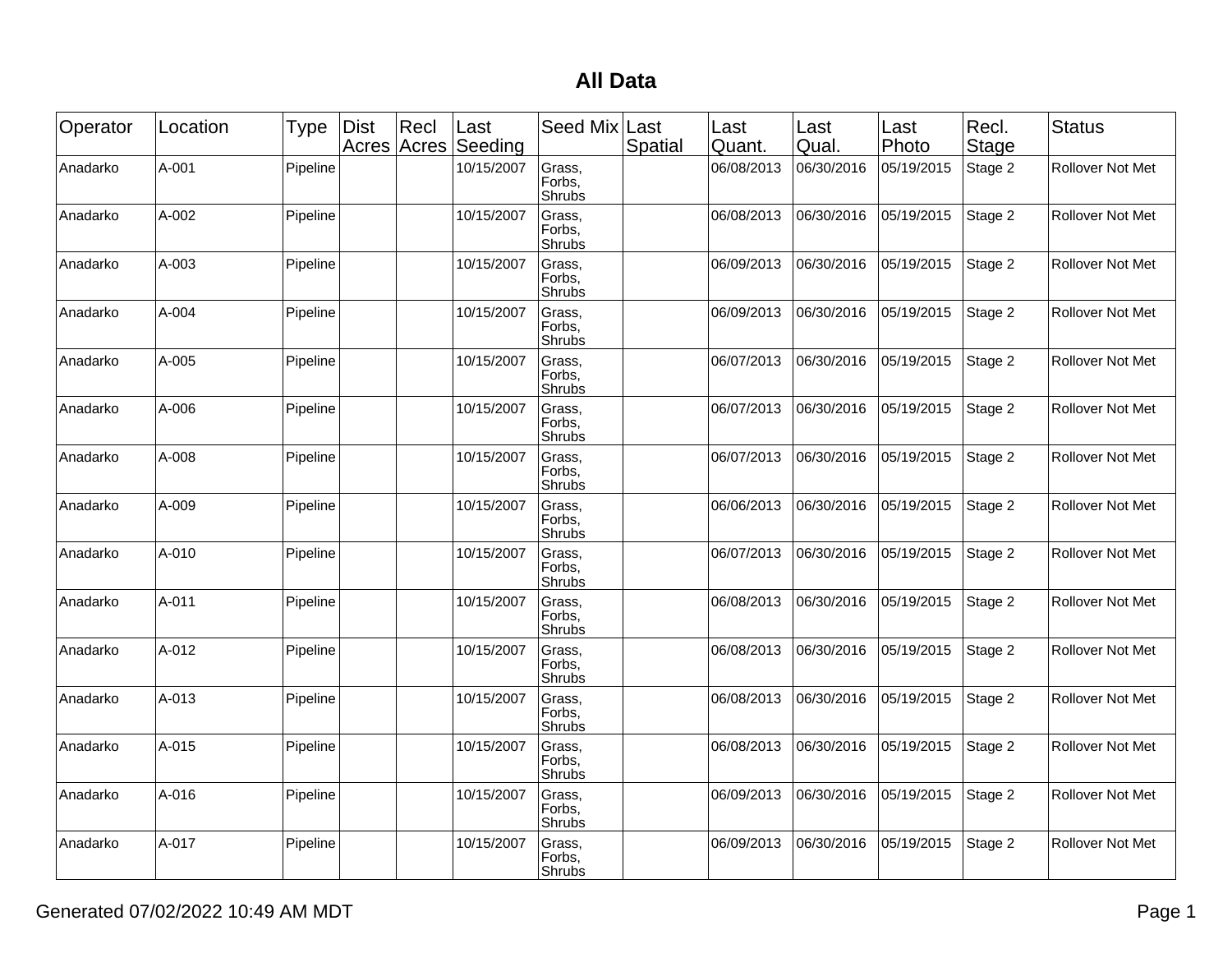| Operator | Location | <b>Type</b> | <b>Dist</b> | Recl<br>Acres Acres | Last<br>Seeding | Seed Mix                   | Last<br>Spatial | Last<br>Quant. | Last<br>Qual. | Last<br>Photo | Recl.<br>Stage | <b>Status</b>           |
|----------|----------|-------------|-------------|---------------------|-----------------|----------------------------|-----------------|----------------|---------------|---------------|----------------|-------------------------|
| Anadarko | A-019    | Pipeline    |             |                     | 10/15/2007      | Grass,<br>Forbs,<br>Shrubs |                 | 06/09/2013     | 06/30/2016    | 05/19/2015    | Stage 2        | Rollover Not Met        |
| Anadarko | A-020    | Pipeline    |             |                     | 10/15/2007      | Grass,<br>Forbs,<br>Shrubs |                 | 06/09/2013     | 06/30/2016    | 05/19/2015    | Stage 2        | <b>Rollover Not Met</b> |
| Anadarko | A-021    | Pipeline    |             |                     | 10/15/2007      | Grass,<br>Forbs,<br>Shrubs |                 | 06/06/2013     | 06/30/2016    | 05/19/2015    | Stage 3        | Rollover Not Met        |
| Anadarko | A-022    | Pipeline    |             |                     | 10/15/2007      | Grass,<br>Forbs,<br>Shrubs |                 | 06/06/2013     | 06/30/2016    | 05/19/2015    | Stage 2        | Rollover Not Met        |
| Anadarko | A-023    | Pipeline    |             |                     | 10/15/2007      | Grass,<br>Forbs,<br>Shrubs |                 | 06/06/2013     | 06/30/2016    | 05/19/2015    | Stage 2        | <b>Rollover Not Met</b> |
| Anadarko | A-025    | Pipeline    |             |                     | 10/15/2007      | Grass,<br>Forbs,<br>Shrubs |                 | 08/19/2010     | 06/30/2016    | 05/19/2015    | Stage 2        | <b>Rollover Not Met</b> |
| Anadarko | A-026    | Pipeline    |             |                     | 10/15/2007      | Grass,<br>Forbs,<br>Shrubs |                 | 06/06/2013     | 06/29/2016    | 05/19/2015    | Stage 2        | Rollover Not Met        |
| Anadarko | A-027    | Pipeline    |             |                     | 10/15/2007      | Grass,<br>Forbs,<br>Shrubs |                 | 06/06/2013     | 06/29/2016    | 05/19/2015    | Stage 2        | <b>Rollover Not Met</b> |
| Anadarko | A-028    | Pipeline    |             |                     | 10/15/2007      | Grass,<br>Forbs,<br>Shrubs |                 | 06/06/2013     | 06/29/2016    | 05/19/2015    | Stage 2        | Rollover Not Met        |
| Anadarko | A-030    | Pipeline    |             |                     | 10/15/2007      | Grass,<br>Forbs,<br>Shrubs |                 | 06/06/2013     | 06/29/2016    | 05/19/2015    | Stage 2        | Rollover Not Met        |
| Anadarko | A-031    | Pipeline    |             |                     | 10/15/2007      | Grass,<br>Forbs,<br>Shrubs |                 | 06/06/2013     | 06/29/2016    | 05/19/2015    | Stage 2        | <b>Rollover Not Met</b> |
| Anadarko | A-032    | Pipeline    |             |                     | 10/15/2007      | Grass,<br>Forbs,<br>Shrubs |                 | 06/09/2013     | 06/29/2016    | 05/19/2015    | Stage 2        | <b>Rollover Not Met</b> |
| Anadarko | A-033    | Pipeline    |             |                     | 10/15/2007      | Grass,<br>Forbs,<br>Shrubs |                 | 06/10/2013     | 06/29/2016    | 05/19/2015    | Stage 2        | Rollover Not Met        |
| Anadarko | A-034    | Pipeline    |             |                     | 10/15/2007      | Grass,<br>Forbs,<br>Shrubs |                 | 06/09/2013     | 06/29/2016    | 05/19/2015    | Stage 2        | <b>Rollover Not Met</b> |
| Anadarko | A-035    | Pipeline    |             |                     | 10/15/2007      | Grass,<br>Forbs,<br>Shrubs |                 | 06/09/2013     | 06/29/2016    | 05/19/2015    | Stage 2        | Rollover Not Met        |
| Anadarko | A-036    | Pipeline    |             |                     | 10/15/2007      | Grass,<br>Forbs,<br>Shrubs |                 | 06/07/2013     | 06/29/2016    | 05/19/2015    | Stage 2        | Rollover Not Met        |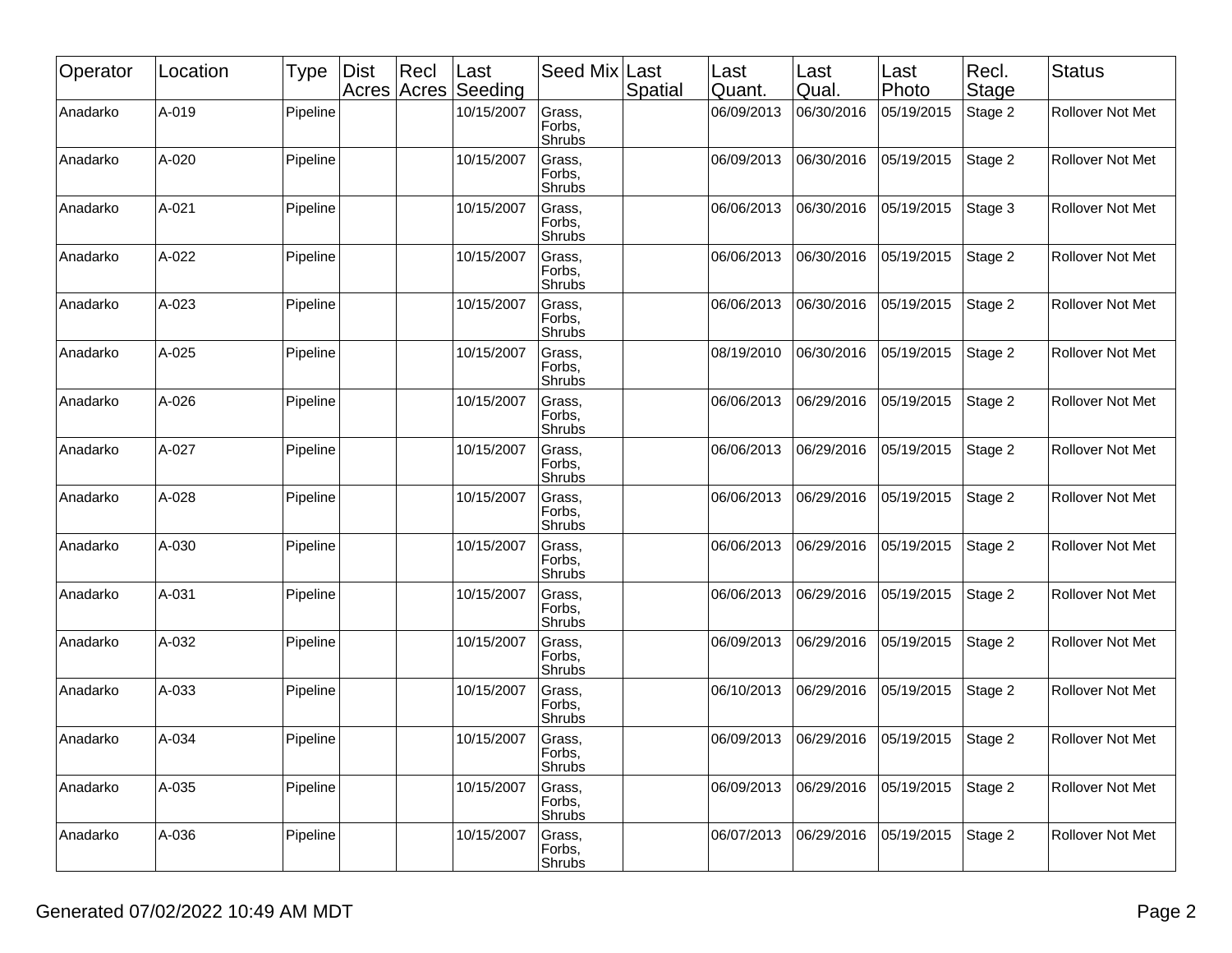| Operator | Location | <b>Type</b> | <b>Dist</b> | Recl<br>Acres Acres | Last<br>Seeding | Seed Mix                   | Last<br>Spatial | Last<br>Quant. | Last<br>Qual. | Last<br>Photo | Recl.<br>Stage | <b>Status</b>           |
|----------|----------|-------------|-------------|---------------------|-----------------|----------------------------|-----------------|----------------|---------------|---------------|----------------|-------------------------|
| Anadarko | A-037    | Pipeline    |             |                     | 10/15/2007      | Grass,<br>Forbs,<br>Shrubs |                 | 06/07/2013     | 06/29/2016    | 05/19/2015    | Stage 2        | Rollover Not Met        |
| Anadarko | A-038    | Pipeline    |             |                     | 10/15/2007      | Grass,<br>Forbs,<br>Shrubs |                 | 06/07/2013     | 06/29/2016    | 05/19/2015    | Stage 2        | <b>Rollover Not Met</b> |
| Anadarko | A-039    | Pipeline    |             |                     | 10/15/2007      | Grass,<br>Forbs,<br>Shrubs |                 | 06/07/2013     | 06/29/2016    | 05/19/2015    | Stage 2        | Rollover Not Met        |
| Anadarko | A-040    | Pipeline    |             |                     | 10/15/2007      | Grass,<br>Forbs,<br>Shrubs |                 | 06/08/2013     | 06/29/2016    | 05/19/2015    | Stage 2        | Rollover Not Met        |
| Anadarko | A-041    | Pipeline    |             |                     | 10/15/2007      | Grass,<br>Forbs,<br>Shrubs |                 | 06/08/2013     | 06/29/2016    | 05/19/2015    | Stage 2        | <b>Rollover Not Met</b> |
| Anadarko | A-042    | Pipeline    |             |                     | 10/15/2007      | Grass,<br>Forbs,<br>Shrubs |                 | 06/08/2013     | 06/29/2016    | 05/19/2015    | Stage 2        | <b>Rollover Not Met</b> |
| Anadarko | A-043    | Pipeline    |             |                     | 10/15/2007      | Grass,<br>Forbs,<br>Shrubs |                 | 06/08/2013     | 06/29/2016    | 05/19/2015    | Stage 2        | Rollover Not Met        |
| Anadarko | A-044    | Pipeline    |             |                     | 10/15/2007      | Grass,<br>Forbs,<br>Shrubs |                 | 06/08/2013     | 06/29/2016    | 05/19/2015    | Stage 2        | <b>Rollover Not Met</b> |
| Anadarko | A-045    | Pipeline    |             |                     | 10/15/2007      | Grass,<br>Forbs,<br>Shrubs |                 | 06/08/2013     | 06/29/2016    | 05/19/2015    | Stage 2        | Rollover Not Met        |
| Anadarko | A-046    | Pipeline    |             |                     | 10/15/2007      | Grass,<br>Forbs,<br>Shrubs |                 | 06/08/2013     | 06/29/2016    | 05/19/2015    | Stage 2        | Rollover Not Met        |
| Anadarko | A-047    | Pipeline    |             |                     | 10/15/2007      | Grass,<br>Forbs,<br>Shrubs |                 | 06/09/2013     | 06/29/2016    | 05/19/2015    | Stage 2        | <b>Rollover Not Met</b> |
| Anadarko | A-048    | Pipeline    |             |                     | 10/15/2007      | Grass,<br>Forbs,<br>Shrubs |                 | 06/09/2013     | 06/29/2016    | 05/19/2015    | Stage 2        | <b>Rollover Not Met</b> |
| Anadarko | A-049    | Pipeline    |             |                     | 10/15/2007      | Grass,<br>Forbs,<br>Shrubs |                 | 06/09/2013     | 06/29/2016    | 05/19/2015    | Stage 2        | Rollover Not Met        |
| Anadarko | A-050    | Pipeline    |             |                     | 10/15/2007      | Grass,<br>Forbs,<br>Shrubs |                 | 06/08/2013     | 06/29/2016    | 05/19/2015    | Stage 2        | <b>Rollover Not Met</b> |
| Anadarko | A-051    | Pipeline    |             |                     | 10/15/2007      | Grass,<br>Forbs,<br>Shrubs |                 | 06/09/2013     | 06/29/2016    | 05/19/2015    | Stage 2        | Rollover Not Met        |
| Anadarko | A-052    | Pipeline    |             |                     | 10/15/2007      | Grass,<br>Forbs,<br>Shrubs |                 | 06/06/2013     | 06/29/2016    | 05/20/2015    | Stage 2        | Rollover Not Met        |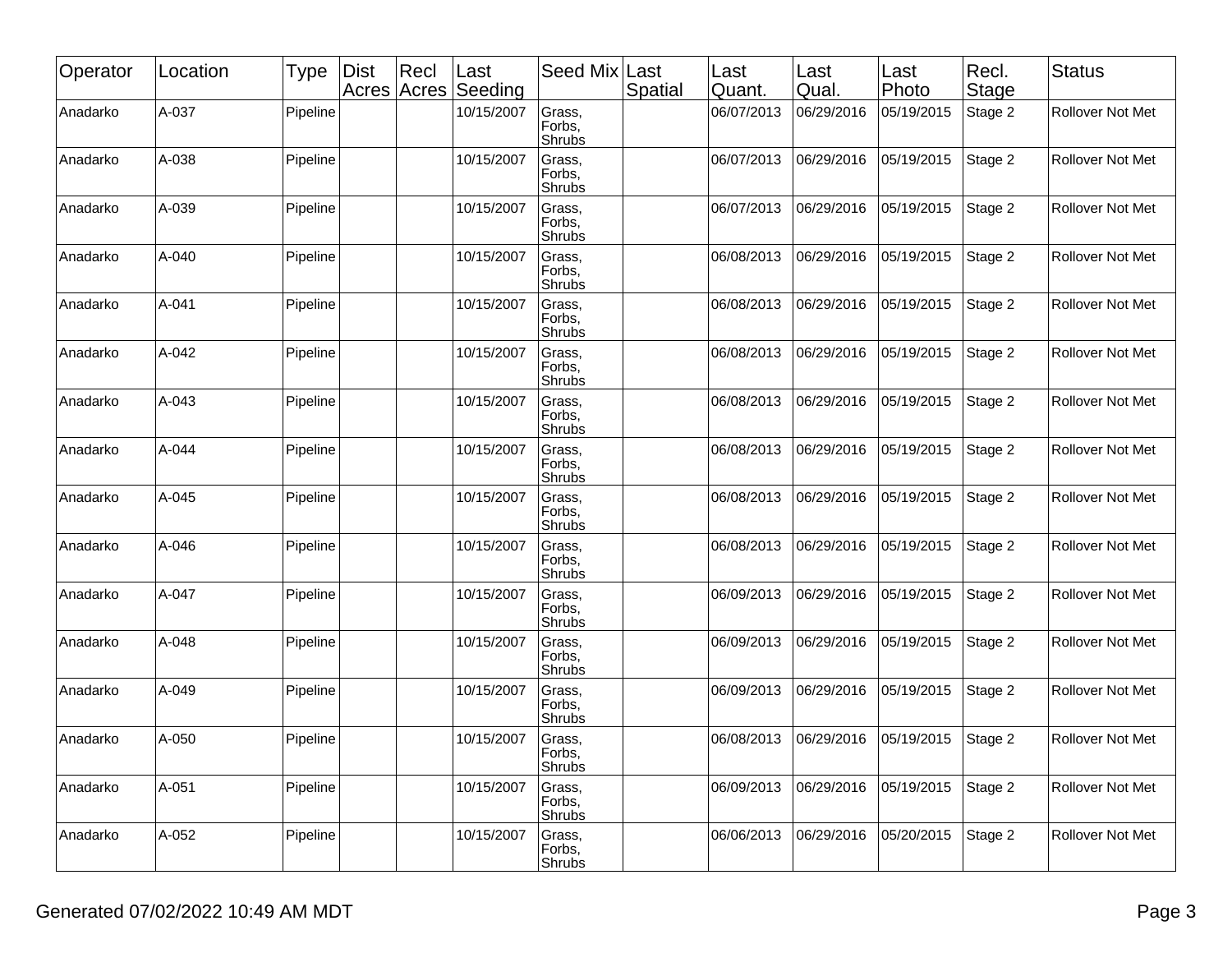| Operator | Location | <b>Type</b> | <b>Dist</b> | Recl<br>Acres Acres | Last<br>Seeding | Seed Mix Last              | Spatial | ∣Last<br>Quant. | Last<br>Qual. | Last<br>Photo | Recl.<br>Stage | <b>Status</b>           |
|----------|----------|-------------|-------------|---------------------|-----------------|----------------------------|---------|-----------------|---------------|---------------|----------------|-------------------------|
| Anadarko | A-053    | Pipeline    |             |                     | 10/15/2007      | Grass,<br>Forbs,<br>Shrubs |         | 06/06/2013      | 06/28/2016    | 05/20/2015    | Stage 2        | <b>Rollover Not Met</b> |
| Anadarko | A-054    | Pipeline    |             |                     | 10/15/2007      | Grass,<br>Forbs,<br>Shrubs |         | 06/06/2013      | 06/28/2016    | 05/20/2015    | Stage 2        | Rollover Not Met        |
| Anadarko | A-055    | Pipeline    |             |                     | 10/15/2007      | Grass,<br>Forbs,<br>Shrubs |         | 06/06/2013      | 06/28/2016    | 05/20/2015    | Stage 2        | Rollover Not Met        |
| Anadarko | A-057    | Pipeline    |             |                     | 10/15/2007      | Grass,<br>Forbs,<br>Shrubs |         | 06/05/2013      | 06/28/2016    | 05/20/2015    | Stage 3        | <b>Rollover Not Met</b> |
| Anadarko | A-058    | Pipeline    |             |                     | 10/15/2007      | Grass,<br>Forbs,<br>Shrubs |         | 08/19/2010      | 06/28/2016    | 05/20/2015    | Stage 3        | Rollover Not Met        |
| Anadarko | A-059    | Pipeline    |             |                     | 10/15/2007      | Grass,<br>Forbs,<br>Shrubs |         | 08/19/2010      | 06/28/2016    | 05/20/2015    | Stage 3        | <b>Rollover Not Met</b> |
| Anadarko | A-060    | Pipeline    |             |                     |                 |                            |         | 08/22/2010      | 08/22/2010    | 08/22/2010    | Stage 1        | Rollover Not Met        |
| Anadarko | A-061    | Pipeline    |             |                     | 10/15/2007      | Grass,<br>Forbs,<br>Shrubs |         | 06/09/2013      | 06/28/2016    | 05/20/2015    | Stage 3        | <b>Rollover Not Met</b> |
| Anadarko | A-062    | Pipeline    |             |                     | 10/15/2007      | Grass,<br>Forbs,<br>Shrubs |         | 06/09/2013      | 06/28/2016    | 05/20/2015    | Stage 3        | Rollover Not Met        |
| Anadarko | A-063    | Pipeline    |             |                     | 10/15/2007      | Grass,<br>Forbs,<br>Shrubs |         | 06/09/2013      | 06/28/2016    | 05/20/2015    | Stage 3        | <b>Rollover Not Met</b> |
| Anadarko | A-064    | Pipeline    |             |                     | 10/15/2007      | Grass,<br>Forbs,<br>Shrubs |         | 06/10/2013      | 06/28/2016    | 05/20/2015    | Stage 3        | Rollover Not Met        |
| Anadarko | A-065    | Pipeline    |             |                     | 10/15/2007      | Grass,<br>Forbs,<br>Shrubs |         | 06/10/2013      | 06/28/2016    | 05/20/2015    | Stage 3        | Rollover Not Met        |
| Anadarko | A-066    | Pipeline    |             |                     | 10/15/2007      | Grass,<br>Forbs,<br>Shrubs |         | 06/10/2013      | 06/28/2016    | 05/20/2015    | Stage 3        | Rollover Not Met        |
| Anadarko | A-067    | Pipeline    |             |                     | 10/15/2007      | Grass,<br>Forbs,<br>Shrubs |         | 06/10/2013      | 06/28/2016    | 05/20/2015    | Stage 3        | Rollover Not Met        |
| Anadarko | A-068    | Pipeline    |             |                     | 10/15/2007      | Grass,<br>Forbs,<br>Shrubs |         | 06/05/2013      | 06/28/2016    | 05/20/2015    | Stage 3        | Rollover Not Met        |
| Anadarko | A-069    | Pipeline    |             |                     | 10/15/2007      | Grass,<br>Forbs,<br>Shrubs |         | 08/19/2010      | 06/28/2016    | 05/20/2015    | Stage 3        | Rollover Not Met        |
| Anadarko | A-070    | Pipeline    |             |                     | 10/15/2007      | Grass,<br>Forbs,<br>Shrubs |         | 08/19/2010      | 06/28/2016    | 05/20/2015    | Stage 3        | Rollover Not Met        |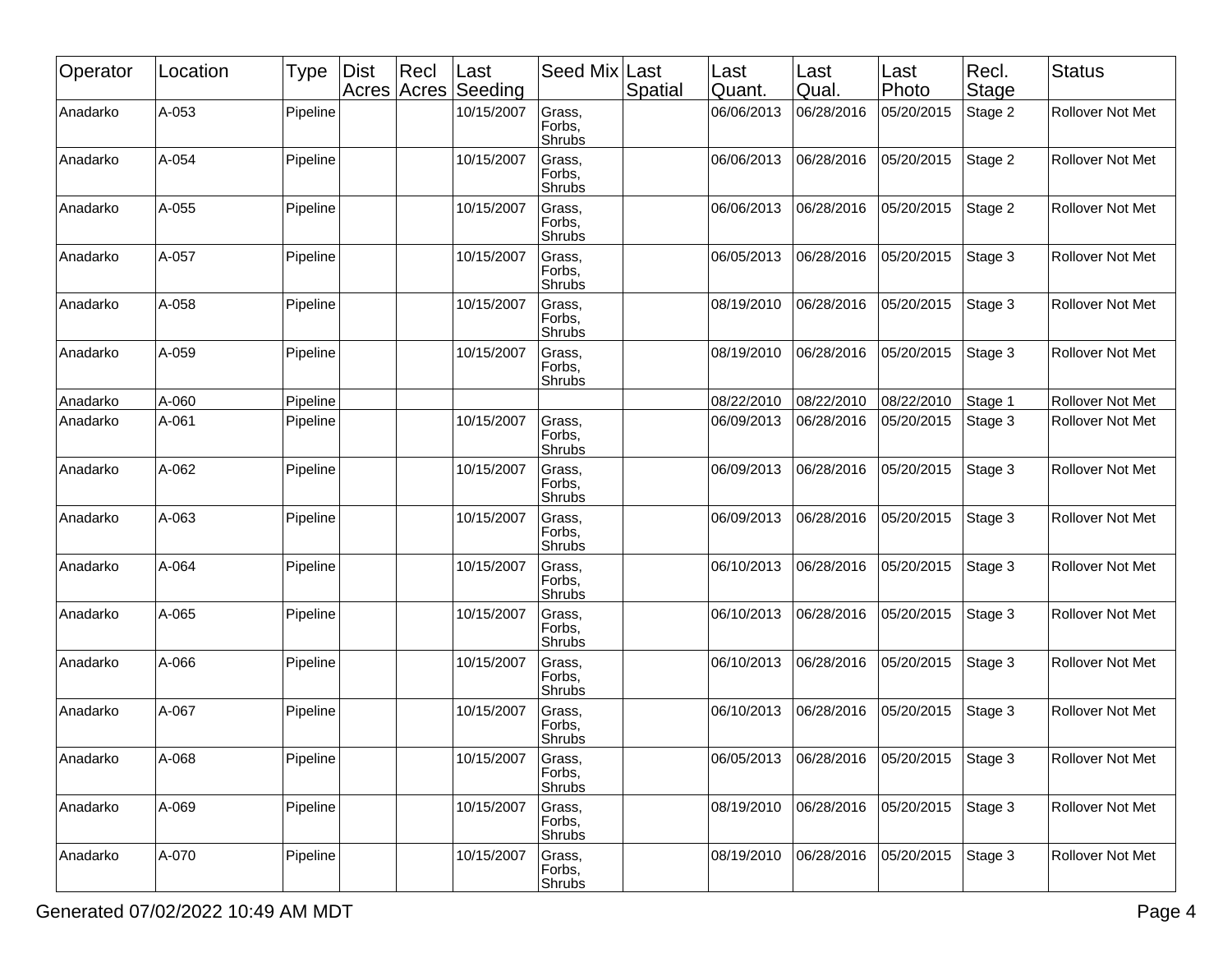| Operator | Location | <b>Type</b> | <b>Dist</b> | Recl<br>Acres Acres | Last<br>Seeding | Seed Mix                          | Last<br>Spatial | Last<br>Quant. | Last<br> Qual. | Last<br>Photo | Recl.<br>Stage | Status                  |
|----------|----------|-------------|-------------|---------------------|-----------------|-----------------------------------|-----------------|----------------|----------------|---------------|----------------|-------------------------|
| Anadarko | A-071    | Pipeline    |             |                     | 10/15/2007      | Grass,<br>Forbs,<br>Shrubs        |                 | 08/19/2010     | 06/28/2016     | 05/20/2015    | Stage 3        | Rollover Not Met        |
| Anadarko | A-072    | Pipeline    |             |                     | 10/15/2007      | Grass,<br>Forbs,<br>Shrubs        |                 | 08/20/2010     | 06/28/2016     | 05/20/2015    | Stage 3        | <b>Rollover Not Met</b> |
| Anadarko | A-073    | Pipeline    |             |                     | 10/15/2007      | Grass,<br>Forbs,<br>Shrubs        |                 | 08/20/2010     | 06/28/2016     | 05/20/2015    | Stage 3        | Rollover Not Met        |
| Anadarko | A-074    | Pipeline    |             |                     | 10/15/2007      | Grass,<br>Forbs,<br>Shrubs        |                 | 08/20/2010     | 06/28/2016     | 05/20/2015    | Stage 3        | Rollover Not Met        |
| Anadarko | A-075    | Pipeline    |             |                     | 10/15/2007      | Grass,<br>Forbs,<br>Shrubs        |                 | 08/20/2010     | 06/28/2016     | 05/20/2015    | Stage 3        | Rollover Not Met        |
| Anadarko | A-076    | Pipeline    |             |                     | 10/15/2007      | Grass,<br>Forbs,<br>Shrubs        |                 | 08/20/2010     | 06/28/2016     | 05/20/2015    | Stage 3        | <b>Rollover Not Met</b> |
| Anadarko | A-077    | Pipeline    |             |                     | 10/15/2007      | Grass,<br>Forbs,<br>Shrubs        |                 | 08/20/2010     | 06/28/2016     | 05/20/2015    | Stage 3        | Rollover Not Met        |
| Anadarko | A-078    | Pipeline    |             |                     | 10/15/2007      | Grass,<br>Forbs,<br>Shrubs        |                 | 08/20/2010     | 06/28/2016     | 05/20/2015    | Stage 3        | <b>Rollover Not Met</b> |
| Anadarko | A-079    | Pipeline    |             |                     | 10/15/2007      | Grass,<br>Forbs,<br>Shrubs        |                 | 06/04/2013     | 06/28/2016     | 05/20/2015    | Stage 3        | <b>Rollover Not Met</b> |
| Anadarko | A-080    | Pipeline    |             |                     | 10/15/2007      | Grass,<br>Forbs,<br>Shrubs        |                 | 06/04/2013     | 06/28/2016     | 05/20/2015    | Stage 3        | Rollover Not Met        |
| Anadarko | A-081    | Pipeline    |             |                     | 10/15/2007      | Grass,<br>Forbs,<br>Shrubs        |                 | 06/04/2013     | 06/28/2016     | 05/20/2015    | Stage 3        | <b>Rollover Not Met</b> |
| Anadarko | A-082    | Pipeline    |             |                     | 10/15/2007      | Grass,<br>Forbs,<br>Shrubs        |                 | 06/04/2013     | 06/28/2016     | 05/20/2015    | Stage 3        | <b>Rollover Not Met</b> |
| Anadarko | A-083    | Pipeline    |             |                     | 10/15/2007      | Grass,<br>Forbs,<br>Shrubs        |                 | 06/04/2013     | 06/28/2016     | 05/20/2015    | Stage 3        | Rollover Not Met        |
| Anadarko | A-084    | Pipeline    |             |                     | 10/15/2007      | Grass,<br>Forbs,<br><b>Shrubs</b> |                 | 06/05/2013     | 06/28/2016     | 05/20/2015    | Stage 3        | Rollover Not Met        |
| Anadarko | A-085    | Pipeline    |             |                     | 10/15/2007      | Grass,<br>Forbs,<br>Shrubs        |                 | 06/05/2013     | 06/28/2016     | 05/20/2015    | Stage 3        | Rollover Not Met        |
| Anadarko | A-086    | Pipeline    |             |                     |                 |                                   |                 | 08/22/2010     | 08/22/2010     | 05/20/2015    | Stage 2        | Rollover Not Met        |
| Anadarko | A-087    | Pipeline    |             |                     |                 |                                   |                 |                | 10/09/2009     | 08/22/2010    | Stage 2        | Rollover Not Met        |
| Anadarko | A-088    | Pipeline    |             |                     |                 |                                   |                 | 08/22/2010     | 08/22/2010     | 08/22/2010    | Stage 2        | Rollover Not Met        |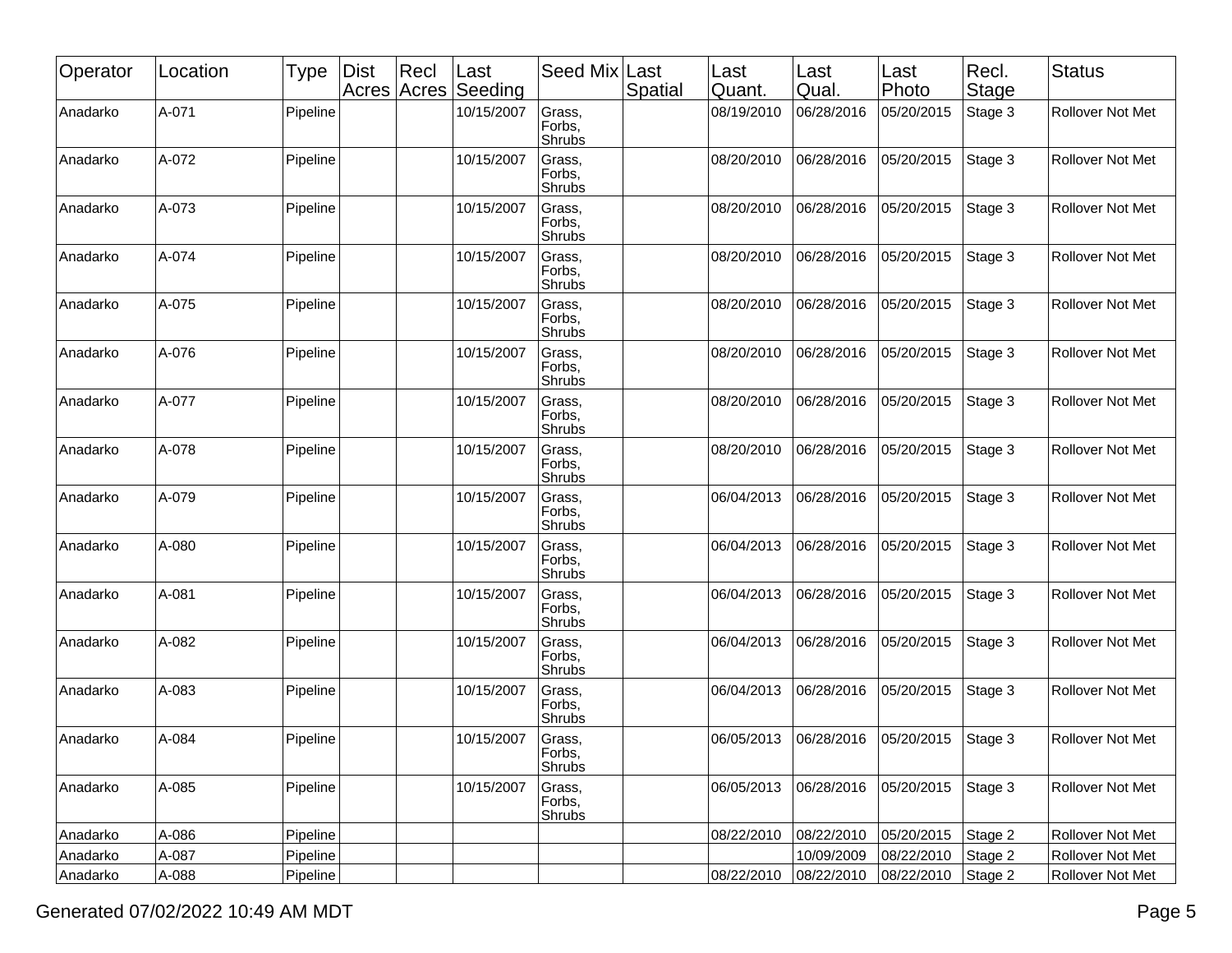| Operator | Location | <b>Type</b> | <b>Dist</b> | Recl | Last<br>Acres Acres Seeding | Seed Mix Last              | Spatial | Last<br>Quant. | Last<br>Qual. | Last<br>Photo | Recl.<br><b>Stage</b> | <b>Status</b>           |
|----------|----------|-------------|-------------|------|-----------------------------|----------------------------|---------|----------------|---------------|---------------|-----------------------|-------------------------|
| Anadarko | A-089    | Pipeline    |             |      |                             |                            |         | 08/22/2010     | 08/22/2010    | 08/22/2010    | Stage 1               | Rollover Not Met        |
| Anadarko | A-090    | Pipeline    |             |      |                             |                            |         | 08/22/2010     | 08/22/2010    | 08/22/2010    | Stage 1               | Rollover Not Met        |
| Anadarko | A-091    | Pipeline    |             |      |                             |                            |         | 08/22/2010     | 08/22/2010    |               | Stage 4               | Rollover Not Met        |
| Anadarko | A-092    | Pipeline    |             |      |                             |                            |         | 08/22/2010     | 08/22/2010    |               | Stage 4               | Rollover Not Met        |
| Anadarko | A-093    | Pipeline    |             |      |                             |                            |         | 08/22/2010     | 08/22/2010    |               | Stage 4               | Rollover Not Met        |
| Anadarko | A-094    | Pipeline    |             |      |                             |                            |         | 08/22/2010     | 08/22/2010    |               | Stage 2               | Rollover Not Met        |
| Anadarko | A-095    | Pipeline    |             |      |                             |                            |         | 08/22/2010     | 08/22/2010    |               | Stage 1               | Rollover Not Met        |
| Anadarko | A-096    | Pipeline    |             |      |                             |                            |         | 08/22/2010     | 08/22/2010    |               | Stage 2               | Rollover Not Met        |
| Anadarko | A-097    | Pipeline    |             |      |                             |                            |         | 08/22/2010     | 08/22/2010    |               | Stage 2               | <b>Rollover Not Met</b> |
| Anadarko | A-098    | Pipeline    |             |      |                             |                            |         | 08/22/2010     | 08/22/2010    |               | Stage 1               | Rollover Not Met        |
| Anadarko | A-099    | Pipeline    |             |      |                             |                            |         | 08/22/2010     | 08/22/2010    |               | Stage 2               | Rollover Not Met        |
| Anadarko | $A-100$  | Pipeline    |             |      |                             |                            |         | 08/22/2010     | 08/22/2010    |               | Stage 2               | <b>Rollover Not Met</b> |
| Anadarko | A-101    | Pipeline    |             |      |                             |                            |         | 08/22/2010     | 08/22/2010    | 08/22/2010    | Stage 2               | Rollover Not Met        |
| Anadarko | A-102    | Pipeline    |             |      |                             |                            |         | 08/22/2010     | 08/22/2010    | 08/22/2010    | Stage 2               | Rollover Not Met        |
| Anadarko | A-103    | Pipeline    |             |      |                             |                            |         | 08/22/2010     | 08/22/2010    | 08/22/2010    | Stage 2               | Rollover Not Met        |
| Anadarko | A-104    | Pipeline    |             |      |                             |                            |         | 08/22/2010     | 08/22/2010    | 08/22/2010    | Stage 2               | <b>Rollover Not Met</b> |
| Anadarko | A-105    | Pipeline    |             |      |                             |                            |         | 08/22/2010     | 08/22/2010    | 08/22/2010    | Stage 2               | Rollover Not Met        |
| Anadarko | A-106    | Pipeline    |             |      |                             |                            |         | 08/22/2010     | 08/22/2010    | 08/22/2010    | Stage 2               | Rollover Not Met        |
| Anadarko | A-107    | Pipeline    |             |      |                             |                            |         | 08/22/2010     | 08/22/2010    | 08/22/2010    | Stage 2               | Rollover Not Met        |
| Anadarko | A-108    | Pipeline    |             |      |                             |                            |         | 08/22/2010     | 08/22/2010    | 08/22/2010    | Stage 2               | Rollover Not Met        |
| Anadarko | A-109    | Pipeline    |             |      |                             |                            |         | 08/22/2010     | 08/22/2010    | 08/22/2010    | Stage 2               | <b>Rollover Not Met</b> |
| Anadarko | A-110    | Pipeline    |             |      | 10/15/2007                  | Grass,<br>Forbs.<br>Shrubs |         | 06/05/2013     | 06/28/2016    | 05/20/2015    | Stage 2               | Rollover Not Met        |
| Anadarko | A-111    | Pipeline    |             |      | 10/15/2007                  | Grass,<br>Forbs.<br>Shrubs |         | 06/06/2013     | 06/28/2016    | 05/20/2015    | Stage 2               | Rollover Not Met        |
| Anadarko | A-112    | Pipeline    |             |      | 10/15/2007                  | Grass,<br>Forbs,<br>Shrubs |         | 06/05/2013     | 06/28/2016    | 05/20/2015    | Stage 2               | Rollover Not Met        |
| Anadarko | A-113    | Pipeline    |             |      | 10/15/2007                  | Grass,<br>Forbs,<br>Shrubs |         | 06/05/2013     | 06/28/2016    | 05/20/2015    | Stage 2               | Rollover Not Met        |
| Anadarko | $A-114$  | Pipeline    |             |      | 10/15/2007                  | Grass.<br>Forbs,<br>Shrubs |         | 06/05/2013     | 06/28/2016    | 06/26/2014    | Stage 2               | <b>Rollover Not Met</b> |
| Anadarko | A-115    | Pipeline    |             |      | 10/15/2007                  | Grass,<br>Forbs,<br>Shrubs |         |                | 06/28/2016    | 06/27/2014    | Stage 2               | Rollover Not Met        |
| Anadarko | A-116    | Pipeline    |             |      | 10/15/2007                  | Grass,<br>Forbs,<br>Shrubs |         | 06/05/2013     | 06/28/2016    | 05/20/2015    | Stage 2               | <b>Rollover Not Met</b> |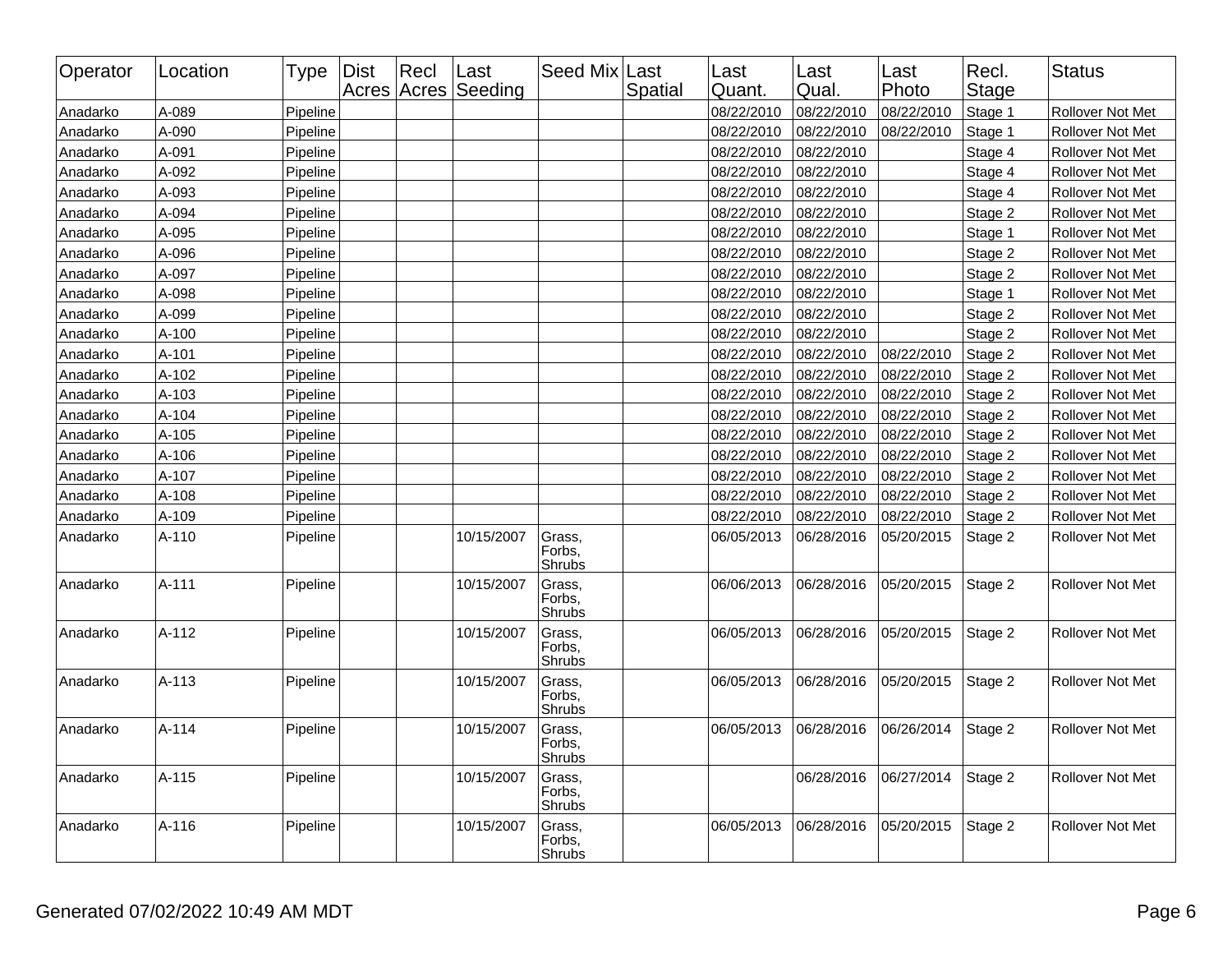| Operator                | Location                          | Type     | <b>Dist</b><br>Acres Acres | $ $ Recl | ∣Last<br>Seeding | Seed Mix                   | Last<br>Spatial | Last<br>Quant. | Last<br>Qual. | Last<br>Photo | Recl.<br>Stage | <b>Status</b>           |
|-------------------------|-----------------------------------|----------|----------------------------|----------|------------------|----------------------------|-----------------|----------------|---------------|---------------|----------------|-------------------------|
| Anadarko                | A-117                             | Pipeline |                            |          | 10/15/2007       | Grass,<br>Forbs,<br>Shrubs |                 | 06/05/2013     | 06/28/2016    | 05/20/2015    | Stage 2        | Rollover Not Met        |
| Anadarko                | A-118                             | Pipeline |                            |          | 10/15/2007       | Grass,<br>Forbs,<br>Shrubs |                 | 06/05/2013     | 06/28/2016    | 05/20/2015    | Stage 2        | <b>Rollover Not Met</b> |
| Anadarko                | A-119                             | Pipeline |                            |          | 10/15/2007       | Grass,<br>Forbs,<br>Shrubs |                 | 06/06/2013     | 06/28/2016    | 05/20/2015    | Stage 3        | Rollover Not Met        |
| Anadarko                | Anadarko<br>Compressor<br>Station | Other    | 5.57                       |          |                  |                            | 12/31/2009      |                |               |               |                | <b>Rollover Not Met</b> |
| Andevo Gas<br>Gathering | Plot 1                            | Pipeline |                            |          | 10/01/2002       | <b>PI-P45</b>              |                 | 06/18/2010     | 05/06/2015    | 06/18/2010    | Stage 2        | Rollover Not Met        |
| Andevo Gas<br>Gathering | Plot 10                           | Pipeline |                            |          | 10/01/2002       | <b>PI-P45</b>              |                 | 06/18/2010     | 05/14/2015    |               | Stage 2        | Rollover Not Met        |
| Andevo Gas<br>Gathering | <b>Plot 101</b>                   | Pipeline |                            |          |                  |                            |                 |                | 11/20/2009    |               | Stage 1        | <b>Rollover Not Met</b> |
| Andevo Gas<br>Gathering | <b>Plot 102</b>                   | Pipeline |                            |          |                  |                            |                 |                | 11/20/2009    |               | Stage 1        | <b>Rollover Not Met</b> |
| Andevo Gas<br>Gathering | <b>Plot 103</b>                   | Pipeline |                            |          |                  |                            |                 |                | 11/20/2009    |               | Stage 1        | Rollover Not Met        |
| Andevo Gas<br>Gathering | <b>Plot 104</b>                   | Pipeline |                            |          |                  |                            |                 |                | 11/20/2009    |               | Stage 1        | Rollover Not Met        |
| Andevo Gas<br>Gathering | <b>Plot 106</b>                   | Pipeline |                            |          | 11/01/2005       | $PI-P45$                   |                 | 06/19/2010     | 05/06/2015    |               | Stage 2        | Rollover Not Met        |
| Andevo Gas<br>Gathering | <b>Plot 107</b>                   | Pipeline |                            |          | 11/01/2005       | PI-P45                     |                 | 06/19/2010     | 05/06/2015    | 06/18/2010    | Stage 2        | Rollover Not Met        |
| Andevo Gas<br>Gathering | Plot 11                           | Pipeline |                            |          | 11/01/2005       | $PI-P45$                   |                 | 06/18/2010     | 05/20/2015    |               | Stage 2        | <b>Rollover Not Met</b> |
| Andevo Gas<br>Gathering | <b>Plot 111</b>                   | Pipeline |                            |          | 11/01/2005       | $PI-P45$                   |                 | 06/19/2010     | 05/06/2015    | 06/19/2010    | Stage 2        | Rollover Not Met        |
| Andevo Gas<br>Gathering | <b>Plot 112</b>                   | Pipeline |                            |          | 11/01/2005       | PI-P45                     |                 | 06/19/2010     | 05/06/2015    | 06/18/2010    | Stage 2        | Rollover Not Met        |
| Andevo Gas<br>Gathering | <b>Plot 115</b>                   | Pipeline |                            |          | 11/01/2005       | $PI-P45$                   |                 | 06/19/2010     | 05/06/2015    | 06/19/2010    | Stage 2        | Rollover Not Met        |
| Andevo Gas<br>Gathering | Plot 116                          | Pipeline |                            |          | 11/01/2005       | $PI-P45$                   |                 | 06/19/2010     | 05/06/2015    | 06/18/2010    | Stage 2        | Rollover Not Met        |
| Andevo Gas<br>Gathering | Plot 117                          | Pipeline |                            |          |                  |                            |                 |                | 11/20/2009    |               | Stage 1        | Rollover Not Met        |
| Andevo Gas<br>Gathering | <b>Plot 118</b>                   | Pipeline |                            |          |                  |                            |                 |                | 11/20/2009    |               | Stage 1        | Rollover Not Met        |
| Andevo Gas<br>Gathering | <b>Plot 119</b>                   | Pipeline |                            |          |                  |                            |                 |                | 11/20/2009    |               | Stage 1        | Rollover Not Met        |
| Andevo Gas<br>Gathering | Plot 12                           | Pipeline |                            |          | 11/01/2002       | <b>PI-P45</b>              |                 | 06/18/2010     | 05/20/2015    |               | Stage 2        | Rollover Not Met        |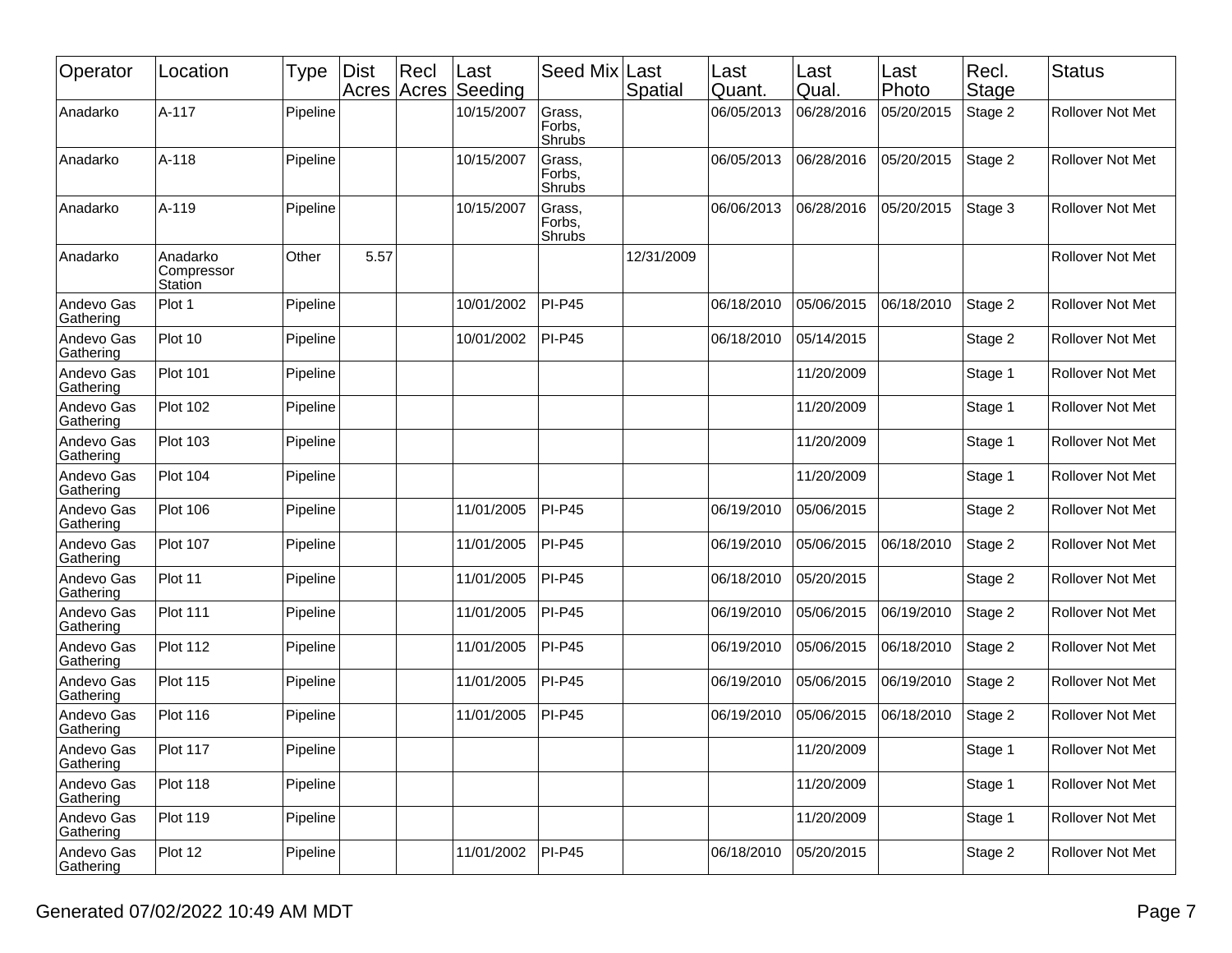| Operator                | Location        | Type     | <b>Dist</b><br>Acres Acres | $ $ Recl | Last<br>Seeding | Seed Mix Last | Spatial | Last<br>Quant. | Last<br>Qual. | Last<br>Photo | Recl.<br>Stage | <b>Status</b>           |
|-------------------------|-----------------|----------|----------------------------|----------|-----------------|---------------|---------|----------------|---------------|---------------|----------------|-------------------------|
| Andevo Gas<br>Gathering | <b>Plot 120</b> | Pipeline |                            |          | 11/01/2005      | <b>PI-P45</b> |         | 06/19/2010     | 05/06/2015    | 06/18/2010    | Stage 2        | Rollover Not Met        |
| Andevo Gas<br>Gathering | <b>Plot 121</b> | Pipeline |                            |          | 11/01/2005      | <b>PI-P45</b> |         | 06/19/2010     | 05/06/2015    | 06/18/2010    | Stage 2        | Rollover Not Met        |
| Andevo Gas<br>Gathering | Plot 13         | Pipeline |                            |          | 11/01/2002      | <b>PI-P45</b> |         | 06/18/2010     | 05/20/2015    |               | Stage 2        | Rollover Not Met        |
| Andevo Gas<br>Gathering | Plot 14         | Pipeline |                            |          | 11/01/2002      | <b>PI-P45</b> |         | 06/18/2010     | 05/20/2015    |               | Stage 2        | Rollover Not Met        |
| Andevo Gas<br>Gathering | Plot 15         | Pipeline |                            |          | 11/01/2002      | <b>PI-P45</b> |         | 06/18/2010     | 05/20/2015    |               | Stage 2        | Rollover Not Met        |
| Andevo Gas<br>Gathering | Plot 16         | Pipeline |                            |          | 11/01/2002      | <b>PI-P45</b> |         | 06/16/2010     | 05/20/2015    |               | Stage 2        | <b>Rollover Not Met</b> |
| Andevo Gas<br>Gathering | Plot 17         | Pipeline |                            |          | 11/01/2002      | <b>PI-P45</b> |         | 06/16/2010     | 05/20/2015    |               | Stage 2        | <b>Rollover Not Met</b> |
| Andevo Gas<br>Gathering | Plot 191VI      | Pipeline |                            |          | 11/01/2005      | <b>PI-P45</b> |         |                | 05/06/2015    |               | Stage 2        | Rollover Not Met        |
| Andevo Gas<br>Gathering | Plot 2          | Pipeline |                            |          | 11/01/2002      | <b>PI-P45</b> |         | 06/18/2010     | 05/06/2015    |               | Stage 2        | Rollover Not Met        |
| Andevo Gas<br>Gathering | Plot 21         | Pipeline |                            |          | 11/01/2002      | <b>PI-P45</b> |         | 06/18/2010     | 05/20/2015    |               | Stage 2        | Rollover Not Met        |
| Andevo Gas<br>Gathering | Plot 3          | Pipeline |                            |          | 11/01/2002      | <b>PI-P45</b> |         | 06/18/2010     | 05/14/2015    | 06/18/2010    | Stage 2        | Rollover Not Met        |
| Andevo Gas<br>Gathering | Plot 31         | Pipeline |                            |          |                 |               |         |                | 11/20/2009    |               | Stage 2        | <b>Rollover Not Met</b> |
| Andevo Gas<br>Gathering | Plot 32         | Pipeline |                            |          |                 |               |         |                | 11/20/2009    |               | Stage 2        | <b>Rollover Not Met</b> |
| Andevo Gas<br>Gathering | Plot 33         | Pipeline |                            |          |                 |               |         |                | 11/20/2009    |               | Stage 2        | Rollover Not Met        |
| Andevo Gas<br>Gathering | Plot 34         | Pipeline |                            |          | 11/01/2002      | <b>PI-P45</b> |         | 06/18/2010     | 05/06/2015    |               | Stage 2        | Rollover Not Met        |
| Andevo Gas<br>Gathering | Plot 35         | Pipeline |                            |          | 11/01/2002      | <b>PI-P45</b> |         | 06/18/2010     | 05/06/2015    |               | Stage 2        | Rollover Not Met        |
| Andevo Gas<br>Gathering | Plot 36         | Pipeline |                            |          | 11/01/2002      | <b>PI-P45</b> |         | 06/18/2010     | 05/06/2015    |               | Stage 2        | <b>Rollover Not Met</b> |
| Andevo Gas<br>Gathering | Plot 37         | Pipeline |                            |          | 11/01/2002      | <b>PI-P45</b> |         | 06/18/2010     | 05/06/2015    |               | Stage 2        | Rollover Not Met        |
| Andevo Gas<br>Gathering | Plot 39         | Pipeline |                            |          | 11/01/2002      | <b>PI-P45</b> |         | 06/18/2010     | 05/14/2015    |               | Stage 2        | Rollover Not Met        |
| Andevo Gas<br>Gathering | Plot 4          | Pipeline |                            |          | 11/01/2002      | $PI-P45$      |         | 06/18/2010     | 05/14/2015    | 06/18/2010    | Stage 2        | <b>Rollover Not Met</b> |
| Andevo Gas<br>Gathering | Plot 40         | Pipeline |                            |          | 11/01/2002      | <b>PI-P45</b> |         | 06/18/2010     | 05/14/2015    |               | Stage 2        | Rollover Not Met        |
| Andevo Gas<br>Gathering | Plot 41         | Pipeline |                            |          | 11/01/2002      | <b>PI-P45</b> |         | 06/18/2010     | 05/14/2015    |               | Stage 2        | Rollover Not Met        |
| Andevo Gas<br>Gathering | Plot 42         | Pipeline |                            |          | 11/01/2002      | <b>PI-P45</b> |         | 06/18/2010     | 05/14/2015    |               | Stage 2        | Rollover Not Met        |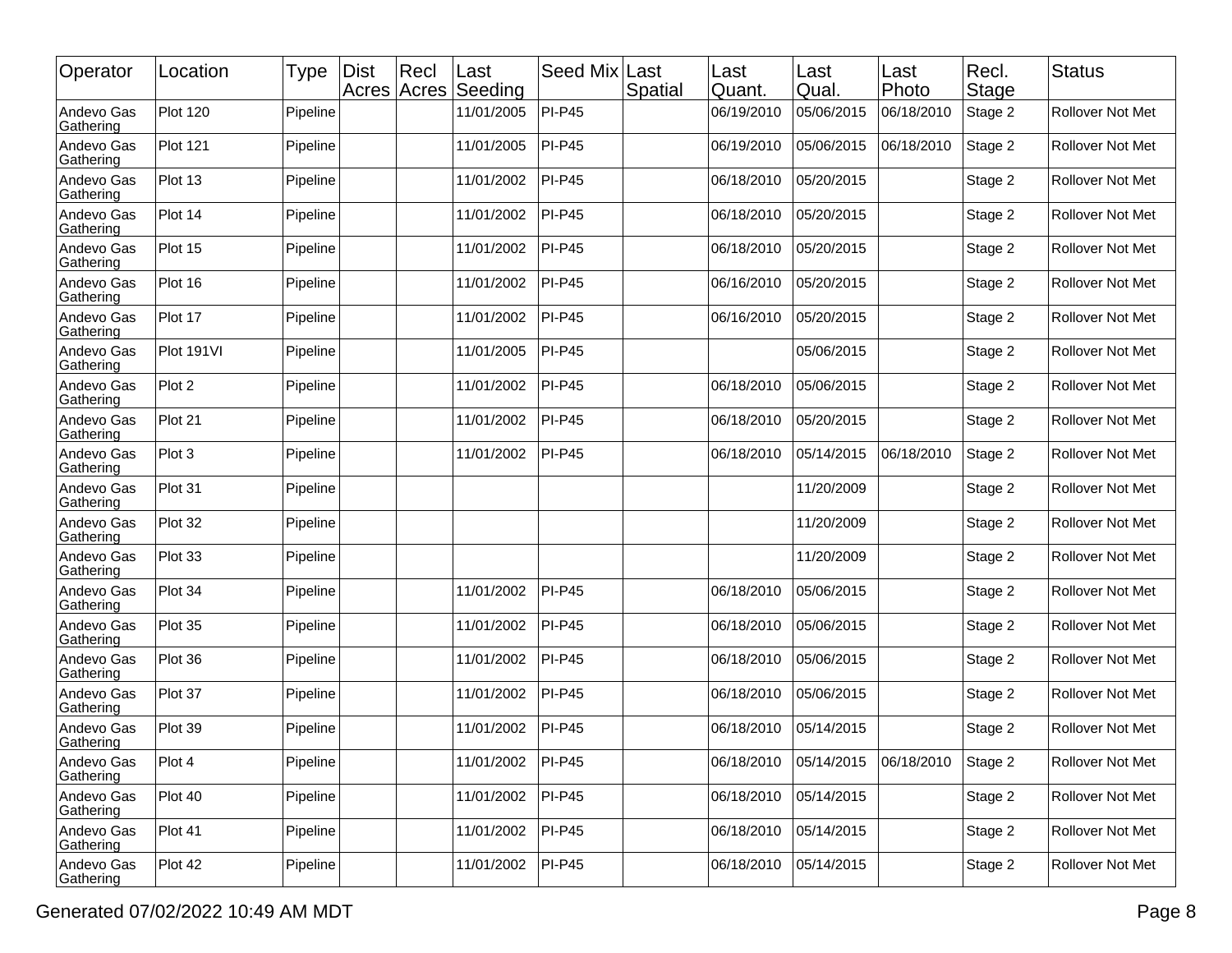| Operator                | Location  | Type     | <b>Dist</b> | Rec <br>Acres Acres | Last<br>Seeding | Seed Mix      | Last<br>Spatial | Last<br>Quant. | Last<br>Qual. | Last<br>Photo | Recl.<br>Stage | <b>Status</b>           |
|-------------------------|-----------|----------|-------------|---------------------|-----------------|---------------|-----------------|----------------|---------------|---------------|----------------|-------------------------|
| Andevo Gas<br>Gathering | Plot 43   | Pipeline |             |                     | 11/01/2002      | <b>PI-P45</b> |                 | 06/18/2010     | 05/14/2015    |               | Stage 2        | <b>Rollover Not Met</b> |
| Andevo Gas<br>Gathering | Plot 44   | Pipeline |             |                     | 11/01/2002      | <b>PI-P45</b> |                 | 06/18/2010     | 05/14/2015    |               | Stage 2        | Rollover Not Met        |
| Andevo Gas<br>Gathering | Plot 45   | Pipeline |             |                     | 11/01/2002      | <b>PI-P45</b> |                 | 06/18/2010     | 05/14/2015    |               | Stage 2        | <b>Rollover Not Met</b> |
| Andevo Gas<br>Gathering | Plot 48   | Pipeline |             |                     | 11/01/2003      | <b>PI-P45</b> |                 | 06/18/2010     | 05/15/2015    |               | Stage 2        | <b>Rollover Not Met</b> |
| Andevo Gas<br>Gathering | Plot 49   | Pipeline |             |                     | 11/01/2003      | <b>PI-P45</b> |                 | 06/18/2010     | 05/15/2015    |               | Stage 2        | Rollover Not Met        |
| Andevo Gas<br>Gathering | Plot 5    | Pipeline |             |                     | 11/01/2002      | <b>PI-P45</b> |                 | 06/18/2010     | 05/14/2015    |               | Stage 2        | <b>Rollover Not Met</b> |
| Andevo Gas<br>Gathering | Plot 50   | Pipeline |             |                     | 11/01/2003      | <b>PI-P45</b> |                 | 06/18/2010     | 05/15/2015    |               | Stage 2        | <b>Rollover Not Met</b> |
| Andevo Gas<br>Gathering | Plot 51   | Pipeline |             |                     | 11/01/2003      | <b>PI-P45</b> |                 | 06/18/2010     | 05/15/2015    |               | Stage 2        | Rollover Not Met        |
| Andevo Gas<br>Gathering | Plot 52   | Pipeline |             |                     | 11/01/2003      | <b>PI-P45</b> |                 | 06/18/2010     | 05/15/2015    |               | Stage 2        | <b>Rollover Not Met</b> |
| Andevo Gas<br>Gathering | Plot 53   | Pipeline |             |                     | 11/01/2003      | <b>PI-P45</b> |                 | 06/18/2010     | 05/15/2015    |               | Stage 2        | <b>Rollover Not Met</b> |
| Andevo Gas<br>Gathering | Plot 54   | Pipeline |             |                     | 11/01/2003      | <b>PI-P45</b> |                 | 06/18/2010     | 05/15/2015    |               | Stage 2        | Rollover Not Met        |
| Andevo Gas<br>Gathering | Plot 55   | Pipeline |             |                     | 11/01/2003      | <b>PI-P45</b> |                 | 06/18/2010     | 05/15/2015    |               | Stage 2        | <b>Rollover Not Met</b> |
| Andevo Gas<br>Gathering | Plot 56   | Pipeline |             |                     | 11/01/2003      | <b>PI-P45</b> |                 | 06/18/2010     | 05/15/2015    |               | Stage 2        | <b>Rollover Not Met</b> |
| Andevo Gas<br>Gathering | Plot 57b  | Pipeline | 0.45        |                     | 0.45 11/01/2003 | <b>PI-P46</b> | 07/19/2016      | 06/29/2016     | 07/14/2017    | 06/29/2016    | Stage 2        | Rollover Not Met        |
| Andevo Gas<br>Gathering | Plot 6    | Pipeline |             |                     | 11/01/2002      | <b>PI-P45</b> |                 | 06/18/2010     | 05/14/2015    | 06/18/2010    | Stage 2        | <b>Rollover Not Met</b> |
| Andevo Gas<br>Gathering | Plot 64   | Pipeline |             |                     | 11/01/2003      | <b>PI-P45</b> |                 | 06/18/2010     | 05/15/2015    |               | Stage 2        | <b>Rollover Not Met</b> |
| Andevo Gas<br>Gathering | Plot 7    | Pipeline |             |                     | 11/01/2002      | <b>PI-P45</b> |                 | 06/18/2010     | 05/14/2015    |               | Stage 2        | Rollover Not Met        |
| Andevo Gas<br>Gathering | Plot 8    | Pipeline |             |                     | 11/01/2002      | <b>PI-P45</b> |                 | 06/18/2010     | 05/14/2015    |               | Stage 2        | <b>Rollover Not Met</b> |
| Andevo Gas<br>Gathering | Plot 85RP | Pipeline |             |                     | 11/01/2005      | <b>PI-P45</b> |                 | 06/18/2010     | 05/18/2015    |               | Stage 2        | Rollover Not Met        |
| Andevo Gas<br>Gathering | Plot 88   | Pipeline |             |                     | 11/01/2005      | $PI-P45$      |                 | 06/18/2010     | 05/18/2015    |               | Stage 2        | Rollover Not Met        |
| Andevo Gas<br>Gathering | Plot 88VI | Pipeline |             |                     | 11/01/2005      | $PI-P45$      |                 |                | 05/18/2015    |               | Stage 2        | Rollover Not Met        |
| Andevo Gas<br>Gathering | Plot 89   | Pipeline |             |                     | 11/01/2005      | $PI-P45$      |                 | 06/18/2010     | 05/18/2015    |               | Stage 2        | Rollover Not Met        |
| Andevo Gas<br>Gathering | Plot 90   | Pipeline |             |                     |                 |               |                 |                | 11/20/2009    |               | Stage 1        | Rollover Not Met        |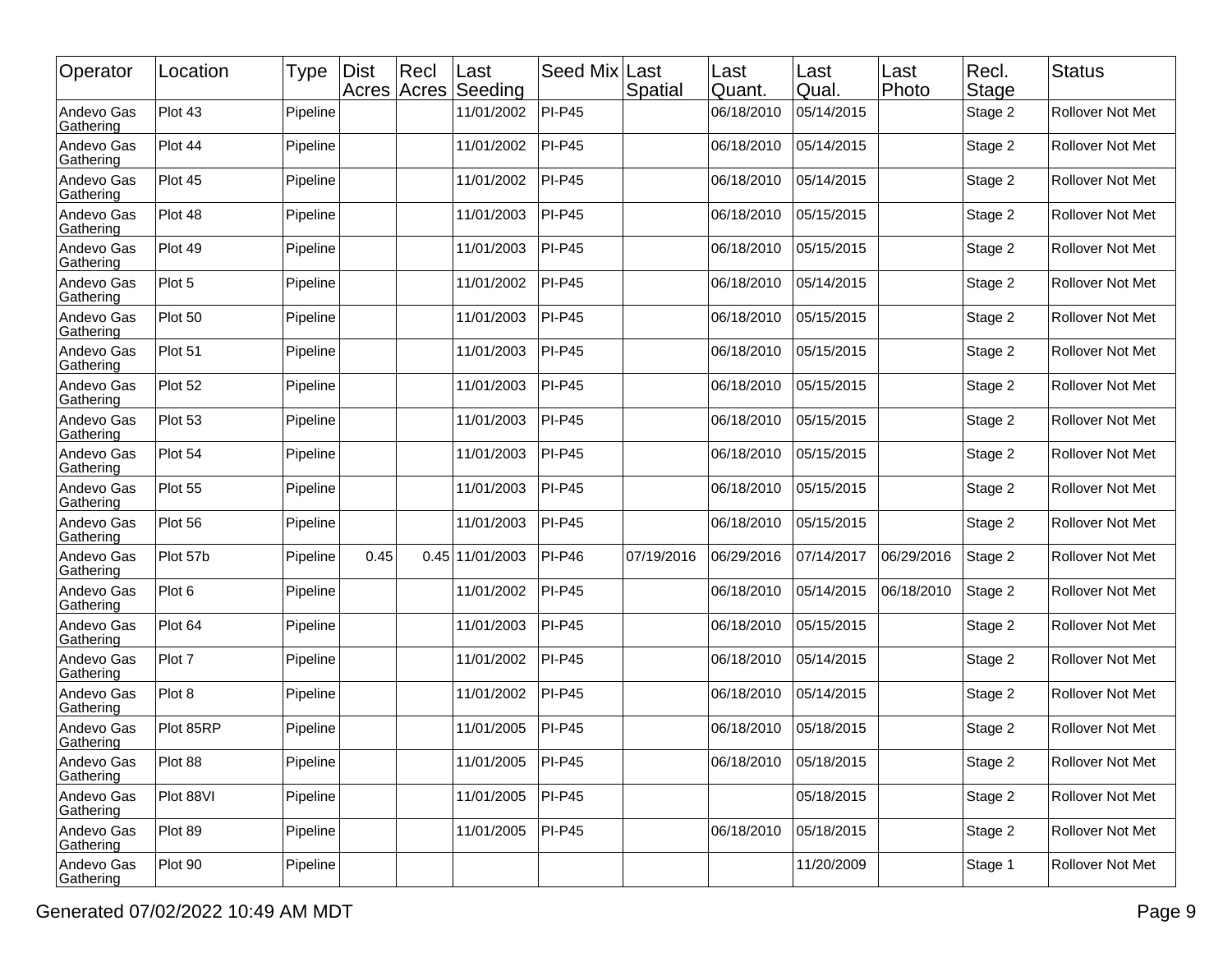| Operator                | Location        | Type        | <b>Dist</b><br>Acres Acres | Rec  | ∣Last<br>Seeding | Seed Mix | Last<br>Spatial | Last<br>Quant.        | Last<br>Qual. | Last<br>Photo | Recl.<br><b>Stage</b> | <b>Status</b>           |
|-------------------------|-----------------|-------------|----------------------------|------|------------------|----------|-----------------|-----------------------|---------------|---------------|-----------------------|-------------------------|
| Andevo Gas<br>Gathering | Plot 91         | Pipeline    |                            |      |                  |          |                 |                       | 11/20/2009    |               | Stage 1               | <b>Rollover Not Met</b> |
| Andevo Gas<br>Gathering | Plot 92         | Pipeline    |                            |      |                  |          |                 |                       | 11/20/2009    |               | Stage 1               | Rollover Not Met        |
| Andevo Gas<br>Gathering | Plot 93         | Pipeline    |                            |      |                  |          |                 |                       | 11/20/2009    |               | Stage 1               | Rollover Not Met        |
| Andevo Gas<br>Gathering | Plot 94         | Pipeline    |                            |      |                  |          |                 |                       | 11/20/2009    |               | Stage 1               | Rollover Not Met        |
| Andevo Gas<br>Gathering | Plot 95         | Pipeline    |                            |      |                  |          |                 |                       | 11/20/2009    |               | Stage 1               | Rollover Not Met        |
| Andevo Gas<br>Gathering | Plot 96         | Pipeline    |                            |      |                  |          |                 |                       | 11/20/2009    |               | Stage 1               | <b>Rollover Not Met</b> |
| Andevo Gas<br>Gathering | Plot 97         | Pipeline    |                            |      |                  |          |                 |                       | 11/20/2009    |               | Stage 1               | <b>Rollover Not Met</b> |
| Andevo Gas<br>Gathering | Plot 98         | Pipeline    |                            |      |                  |          |                 |                       | 11/20/2009    |               | Stage 1               | Rollover Not Met        |
| Andevo Gas<br>Gathering | Plot 99         | Pipeline    |                            |      |                  |          |                 |                       | 11/20/2009    |               | Stage 1               | Rollover Not Met        |
| EnCana                  | CAB 1-31        | Well<br>Pad | 5.55                       |      | 4.62 10/01/2005  | Α        | 12/31/2009      | 08/09/2010            | 06/17/2011    | 07/10/2010    | Stage 2               | Rollover Not Met        |
| EnCana                  | CAB 13-30       | Well<br>Pad | 5.22                       |      | 4.45 10/01/2005  | Α        | 12/31/2009      | 07/28/2010            | 06/16/2011    | 07/10/2010    | Stage 2               | Rollover Not Met        |
| EnCana                  | CAB 14-25       | Well<br>Pad | 8.28                       |      | 6.95 10/01/2007  | A        | 12/31/2009      | 05/24/2010            | 06/17/2011    | 07/10/2010    | Stage 2               | <b>Rollover Not Met</b> |
| EnCana                  | CAB 14-29       | Well<br>Pad | 3.63                       |      |                  |          | 12/31/2009      |                       |               |               |                       | Rollover Not Met        |
| EnCana                  | CAB 14-30       | Well<br>Pad | 6.35                       |      | 10/01/2006       | Α        | 12/31/2009      | 07/12/2007            | 06/17/2011    | 06/12/2007    | Stage 2               | Rollover Not Met        |
| EnCana                  | CAB 20-25       | Well<br>Pad | 4.64                       |      | 4.64 10/01/2008  | A        | 12/31/2009      | 08/16/2011            | 06/28/2011    | 12/05/2011    | Stage 2               | Rollover Not Met        |
| EnCana                  | CAB 45-25       | Well<br>Pad | 3.83                       |      | 3.83 10/01/2009  | Α        | 12/31/2009      | 08/02/2011            | 06/28/2011    | 12/05/2011    | Stage 2               | Rollover Not Met        |
| EnCana                  | <b>CAB 7-25</b> | Well<br>Pad | 3.99                       |      | 3.12 10/01/2005  | A        | 12/31/2009      | 08/03/2010            | 06/28/2011    | 07/10/2010    | Stage 2               | Rollover Not Met        |
| EnCana                  | COR 51-31V      | Well<br>Pad | 3.99                       |      | 3.99 11/01/2009  | İΒ       | 12/31/2009      |                       | 07/18/2011    |               | Stage 2               | Rollover Not Met        |
| EnCana                  | COR 63-19       | Well<br>Pad | 2.45                       |      | 2.45 05/31/2008  | Mat      | 12/31/2009      | 08/09/2010            | 07/19/2011    | 07/10/2010    | Stage 3               | Rollover Not Met        |
| EnCana                  | COR 80-30       | Well<br>Pad | 2.79                       |      |                  |          | 12/31/2009      | 08/03/2010 07/15/2011 |               |               | Stage 2               | Rollover Not Met        |
| EnCana                  | feature: 2440   | Road        | 0.55                       |      |                  |          | 12/31/2009      |                       |               |               |                       | Rollover Not Met        |
| EnCana                  | feature: 2442   | Road        | 0.40                       | 0.40 |                  |          | 12/31/2009      |                       |               |               |                       | Rollover Not Met        |
| EnCana                  | feature: 2443   | Road        | 0.32                       |      |                  |          | 12/31/2009      |                       |               |               |                       | Rollover Not Met        |
| EnCana                  | feature: 2444   | Road        | 0.26                       |      |                  |          | 12/31/2009      |                       |               |               |                       | Rollover Not Met        |
| EnCana                  | feature: 2445   | Road        | 0.23                       | 0.23 |                  |          | 12/31/2009      |                       |               |               |                       | Rollover Not Met        |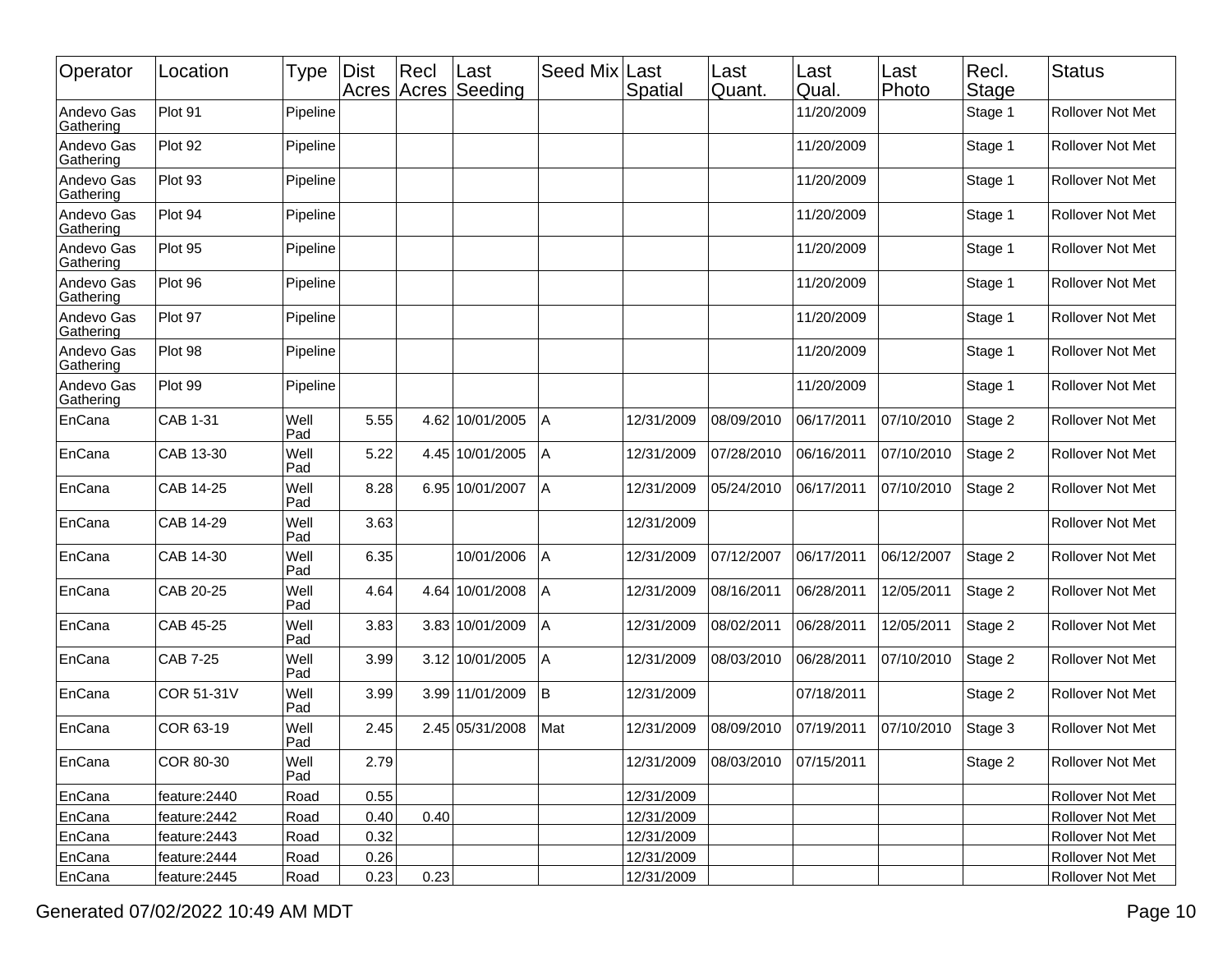| Operator | Location      | Type | Dist | $ $ Recl | Last<br>Acres Acres Seeding | Seed Mix Last | Spatial    | Last<br>Quant. | Last<br>Qual. | Last<br>Photo | Recl.<br>Stage | <b>Status</b>    |
|----------|---------------|------|------|----------|-----------------------------|---------------|------------|----------------|---------------|---------------|----------------|------------------|
| EnCana   | feature: 2451 | Road | 0.16 |          |                             |               | 12/31/2009 |                |               |               |                | Rollover Not Met |
| EnCana   | feature: 2467 | Road | 0.69 | 0.69     |                             |               | 12/31/2009 |                |               |               |                | Rollover Not Met |
| EnCana   | feature: 2468 | Road | 0.48 | 0.48     |                             |               | 12/31/2009 |                |               |               |                | Rollover Not Met |
| EnCana   | feature: 2469 | Road | 0.31 | 0.31     |                             |               | 12/31/2009 |                |               |               |                | Rollover Not Met |
| EnCana   | feature: 2470 | Road | 0.54 |          |                             |               | 12/31/2009 |                |               |               |                | Rollover Not Met |
| EnCana   | feature:2728  | Road | 0.61 |          |                             |               | 12/31/2009 |                |               |               |                | Rollover Not Met |
| EnCana   | feature:2796  | Road | 0.21 | 0.21     |                             |               | 12/31/2009 |                |               |               |                | Rollover Not Met |
| EnCana   | feature:2810  | Road | 0.76 | 0.76     |                             |               | 12/31/2009 |                | 05/21/2008    |               | Stage 2        | Rollover Not Met |
| EnCana   | feature:2851  | Road | 0.46 | 0.46     |                             |               | 12/31/2009 |                |               |               |                | Rollover Not Met |
| EnCana   | feature: 2852 | Road | 0.69 |          |                             |               | 12/31/2009 |                |               |               |                | Rollover Not Met |
| EnCana   | feature:2853  | Road | 0.06 | 0.06     |                             |               | 12/31/2009 |                |               |               |                | Rollover Not Met |
| EnCana   | feature:2931  | Road | 0.45 |          |                             |               | 12/31/2009 |                |               |               |                | Rollover Not Met |
| EnCana   | feature: 2974 | Road | 1.77 |          |                             |               | 12/31/2009 |                |               |               |                | Rollover Not Met |
| EnCana   | feature: 2994 | Road | 0.41 | 0.41     |                             |               | 12/31/2009 |                |               |               |                | Rollover Not Met |
| EnCana   | feature: 2998 | Road | 0.12 |          |                             |               | 12/31/2009 |                |               |               |                | Rollover Not Met |
| EnCana   | feature: 3072 | Road | 0.54 | 0.54     |                             |               | 12/31/2009 |                |               |               |                | Rollover Not Met |
| EnCana   | feature: 3079 | Road | 0.39 |          |                             |               | 12/31/2009 |                |               |               |                | Rollover Not Met |
| EnCana   | feature: 3082 | Road | 0.55 | 0.55     |                             |               | 12/31/2009 |                |               |               |                | Rollover Not Met |
| EnCana   | feature: 3086 | Road | 0.73 | 0.73     |                             |               | 12/31/2009 |                |               |               |                | Rollover Not Met |
| EnCana   | feature: 3087 | Road | 0.27 | 0.27     |                             |               | 12/31/2009 |                |               |               |                | Rollover Not Met |
| EnCana   | feature: 3099 | Road | 0.39 | 0.39     |                             |               | 12/31/2009 |                |               |               |                | Rollover Not Met |
| EnCana   | feature: 3103 | Road | 0.45 |          |                             |               | 12/31/2009 |                |               |               |                | Rollover Not Met |
| EnCana   | feature: 3115 | Road | 0.29 | 0.29     |                             |               | 12/31/2009 |                |               |               |                | Rollover Not Met |
| EnCana   | feature: 3123 | Road | 1.04 | 1.04     |                             |               | 12/31/2009 |                |               |               |                | Rollover Not Met |
| EnCana   | feature: 3129 | Road | 0.45 | 0.45     |                             |               | 12/31/2009 |                |               |               |                | Rollover Not Met |
| EnCana   | feature: 3143 | Road | 0.40 | 0.40     |                             |               | 12/31/2009 |                |               |               |                | Rollover Not Met |
| EnCana   | feature: 3153 | Road | 0.40 |          |                             |               | 12/31/2009 |                |               |               |                | Rollover Not Met |
| EnCana   | feature: 3164 | Road | 0.23 |          |                             |               | 12/31/2009 |                |               |               |                | Rollover Not Met |
| EnCana   | feature: 3167 | Road | 0.30 |          |                             |               | 12/31/2009 |                |               |               |                | Rollover Not Met |
| EnCana   | feature: 3179 | Road | 2.27 |          |                             |               | 12/31/2009 |                |               |               |                | Rollover Not Met |
| EnCana   | feature: 3185 | Road | 1.87 |          |                             |               | 12/31/2009 |                |               |               |                | Rollover Not Met |
| EnCana   | feature: 3187 | Road | 0.78 |          |                             |               | 12/31/2009 |                |               |               |                | Rollover Not Met |
| EnCana   | feature: 3200 | Road | 1.62 |          |                             |               | 12/31/2009 |                |               |               |                | Rollover Not Met |
| EnCana   | feature: 3214 | Road | 0.94 |          |                             |               | 12/31/2009 |                |               |               |                | Rollover Not Met |
| EnCana   | feature: 3223 | Road | 0.47 |          |                             |               | 12/31/2009 |                |               |               |                | Rollover Not Met |
| EnCana   | feature: 3237 | Road | 1.02 |          |                             |               | 12/31/2009 |                |               |               |                | Rollover Not Met |
| EnCana   | feature: 3244 | Road | 0.08 |          |                             |               | 12/31/2009 |                |               |               |                | Rollover Not Met |
| EnCana   | feature: 3245 | Road | 0.28 | 0.28     |                             |               | 12/31/2009 |                |               |               |                | Rollover Not Met |
| EnCana   | feature: 3251 | Road | 1.47 |          |                             |               | 12/31/2009 |                |               |               |                | Rollover Not Met |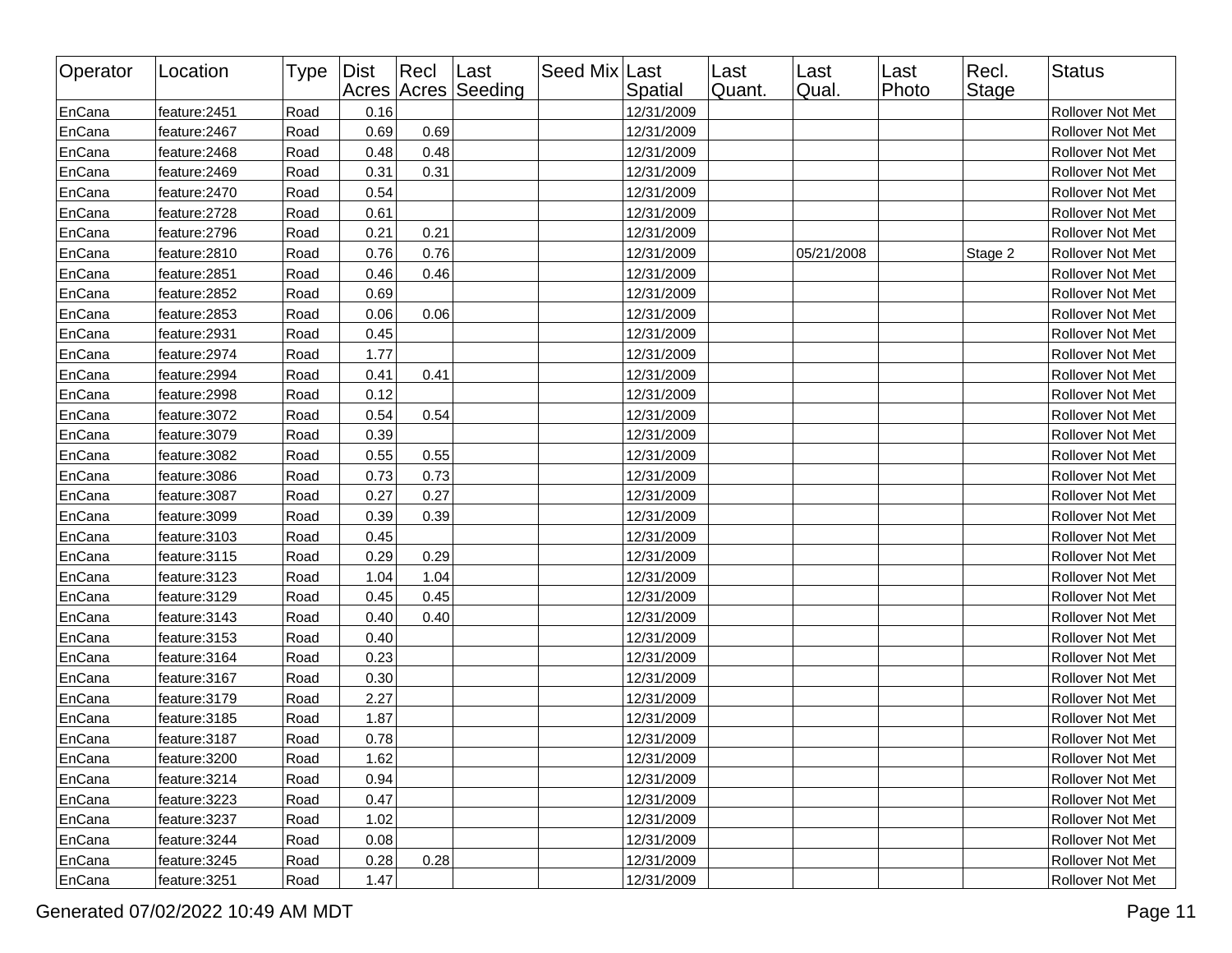| Operator | Location      | Type     | Dist | $ $ Recl | Last<br>Acres Acres Seeding | Seed Mix Last | Spatial    | Last<br>Quant. | Last<br>Qual. | Last<br>Photo | Recl.<br>Stage | <b>Status</b>    |
|----------|---------------|----------|------|----------|-----------------------------|---------------|------------|----------------|---------------|---------------|----------------|------------------|
| EnCana   | feature: 3254 | Road     | 1.09 |          |                             |               | 12/31/2009 |                |               |               |                | Rollover Not Met |
| EnCana   | feature: 3257 | Road     | 0.67 |          |                             |               | 12/31/2009 |                |               |               |                | Rollover Not Met |
| EnCana   | feature: 3268 | Road     | 1.50 |          |                             |               | 12/31/2009 |                |               |               |                | Rollover Not Met |
| EnCana   | feature: 3294 | Road     | 0.42 |          |                             |               | 12/31/2009 |                |               |               |                | Rollover Not Met |
| EnCana   | feature: 3298 | Road     | 0.22 |          |                             |               | 12/31/2009 |                |               |               |                | Rollover Not Met |
| EnCana   | feature: 3299 | Road     | 0.43 |          |                             |               | 12/31/2009 |                |               |               |                | Rollover Not Met |
| EnCana   | feature: 3314 | Road     | 0.30 |          |                             |               | 12/31/2009 |                |               |               |                | Rollover Not Met |
| EnCana   | feature: 3335 | Road     | 0.29 |          |                             |               | 12/31/2009 |                |               |               |                | Rollover Not Met |
| EnCana   | feature: 3357 | Road     | 0.28 |          |                             |               | 12/31/2009 |                |               |               |                | Rollover Not Met |
| EnCana   | feature: 3362 | Road     | 0.88 |          |                             |               | 12/31/2009 |                |               |               |                | Rollover Not Met |
| EnCana   | feature: 3386 | Road     | 3.04 |          |                             |               | 12/31/2009 |                |               |               |                | Rollover Not Met |
| EnCana   | feature: 3394 | Road     | 1.78 |          |                             |               | 12/31/2009 |                |               |               |                | Rollover Not Met |
| EnCana   | feature: 3398 | Road     | 0.28 | 0.28     |                             |               | 12/31/2009 |                |               |               |                | Rollover Not Met |
| EnCana   | feature: 3415 | Road     | 2.34 |          |                             |               | 12/31/2009 |                |               |               |                | Rollover Not Met |
| EnCana   | feature: 3423 | Road     | 0.50 |          |                             |               | 12/31/2009 |                |               |               |                | Rollover Not Met |
| EnCana   | feature: 3426 | Road     | 1.38 |          |                             |               | 12/31/2009 |                |               |               |                | Rollover Not Met |
| EnCana   | feature: 3431 | Road     | 2.34 |          |                             |               | 12/31/2009 |                |               |               |                | Rollover Not Met |
| EnCana   | feature: 3435 | Road     | 0.90 |          |                             |               | 12/31/2009 |                |               |               |                | Rollover Not Met |
| EnCana   | feature: 3451 | Road     | 0.50 |          |                             |               | 12/31/2009 |                |               |               |                | Rollover Not Met |
| EnCana   | feature: 3456 | Road     | 0.50 |          |                             |               | 12/31/2009 |                |               |               |                | Rollover Not Met |
| EnCana   | feature: 3461 | Road     | 0.39 |          |                             |               | 12/31/2009 |                |               |               |                | Rollover Not Met |
| EnCana   | feature: 3466 | Road     | 1.53 |          |                             |               | 12/31/2009 |                |               |               |                | Rollover Not Met |
| EnCana   | feature: 3467 | Road     | 0.74 |          |                             |               | 12/31/2009 |                |               |               |                | Rollover Not Met |
| EnCana   | feature: 3471 | Road     | 0.43 |          |                             |               | 12/31/2009 |                |               |               |                | Rollover Not Met |
| EnCana   | feature: 3473 | Road     | 0.95 |          |                             |               | 12/31/2009 |                |               |               |                | Rollover Not Met |
| EnCana   | feature: 3481 | Road     | 0.61 |          |                             |               | 12/31/2009 |                |               |               |                | Rollover Not Met |
| EnCana   | feature: 3483 | Road     | 0.47 |          |                             |               | 12/31/2009 |                |               |               |                | Rollover Not Met |
| EnCana   | feature: 3491 | Road     | 1.63 |          |                             |               | 12/31/2009 |                |               |               |                | Rollover Not Met |
| EnCana   | feature: 3493 | Road     | 0.39 |          |                             |               | 12/31/2009 |                |               |               |                | Rollover Not Met |
| EnCana   | feature: 3518 | Road     | 0.20 |          |                             |               | 12/31/2009 |                |               |               |                | Rollover Not Met |
| EnCana   | feature: 3551 | Road     | 0.23 |          |                             |               | 12/31/2009 |                |               |               |                | Rollover Not Met |
| EnCana   | feature: 3553 | Road     | 1.24 |          |                             |               | 12/31/2009 |                |               |               |                | Rollover Not Met |
| EnCana   | feature: 3565 | Road     | 0.34 | 0.34     |                             |               | 12/31/2009 |                |               |               |                | Rollover Not Met |
| EnCana   | feature: 3601 | Road     | 0.37 |          |                             |               | 12/31/2009 |                |               |               |                | Rollover Not Met |
| EnCana   | feature: 3638 | Pipeline | 1.23 | 1.23     |                             |               | 12/31/2009 |                |               |               |                | Rollover Not Met |
| EnCana   | feature: 3640 | Road     | 3.57 |          |                             |               | 12/31/2009 |                |               |               |                | Rollover Not Met |
| EnCana   | feature: 3647 | Pipeline | 0.17 |          |                             |               | 12/31/2009 |                |               |               |                | Rollover Not Met |
| EnCana   | feature: 3649 | Road     | 0.58 |          |                             |               | 12/31/2009 |                |               |               |                | Rollover Not Met |
| EnCana   | feature: 3787 | Road     | 0.46 |          |                             |               | 12/31/2009 |                |               |               |                | Rollover Not Met |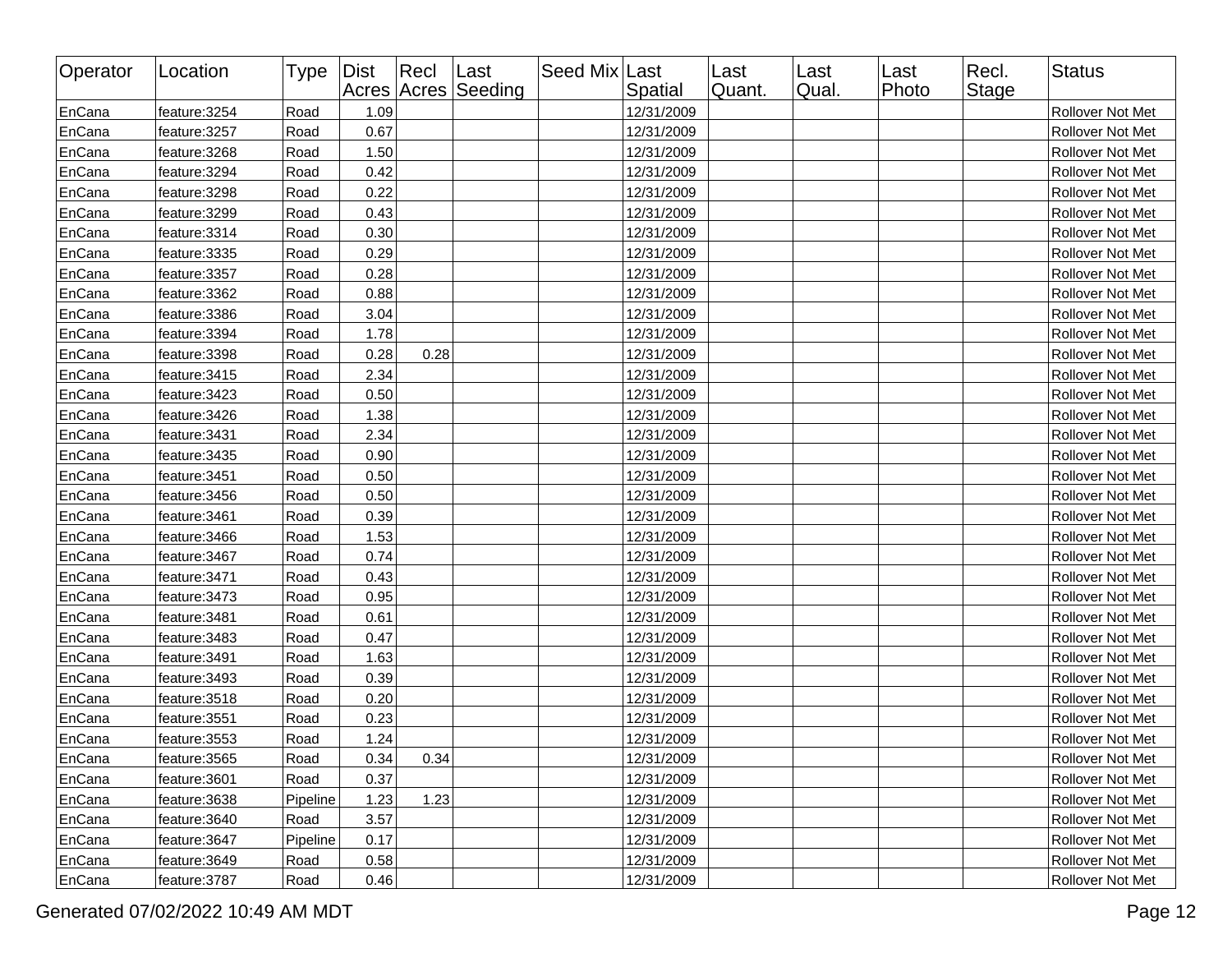| Operator | Location      | Type     | Dist | $ $ Recl | ∣Last<br>Acres Acres Seeding | Seed Mix Last | Spatial    | Last<br>Quant. | Last<br>Qual. | ∣Last<br>Photo | Recl.<br>Stage | Status                  |
|----------|---------------|----------|------|----------|------------------------------|---------------|------------|----------------|---------------|----------------|----------------|-------------------------|
| EnCana   | feature: 3788 | Road     | 0.34 |          |                              |               | 12/31/2009 |                |               |                |                | Rollover Not Met        |
| EnCana   | feature: 3807 | Road     | 0.11 |          |                              |               | 12/31/2009 |                |               |                |                | <b>Rollover Not Met</b> |
| EnCana   | feature: 3819 | Road     | 1.30 |          |                              |               | 12/31/2009 |                |               |                |                | Rollover Not Met        |
| EnCana   | feature: 3836 | Road     | 0.53 |          |                              |               | 12/31/2009 |                |               |                |                | <b>Rollover Not Met</b> |
| EnCana   | feature: 3855 | Road     | 0.18 |          |                              |               | 12/31/2009 |                |               |                |                | Rollover Not Met        |
| EnCana   | feature: 3864 | Road     | 1.47 |          |                              |               | 12/31/2009 |                |               |                |                | Rollover Not Met        |
| EnCana   | feature: 3876 | Road     | 1.30 |          |                              |               | 12/31/2009 |                |               |                |                | Rollover Not Met        |
| EnCana   | feature: 3905 | Road     | 0.42 |          |                              |               | 12/31/2009 |                |               |                |                | Rollover Not Met        |
| EnCana   | feature: 3912 | Pipeline | 0.20 | 0.20     |                              |               | 12/31/2009 |                |               |                |                | Rollover Not Met        |
| EnCana   | feature: 3930 | Road     | 2.66 |          |                              |               | 12/31/2009 |                |               |                |                | Rollover Not Met        |
| EnCana   | feature: 3950 | Road     | 0.25 |          |                              |               | 12/31/2009 |                |               |                |                | Rollover Not Met        |
| EnCana   | feature: 3974 | Road     | 0.35 |          |                              |               | 12/31/2009 |                |               |                |                | Rollover Not Met        |
| EnCana   | feature: 3994 | Road     | 1.21 |          |                              |               | 12/31/2009 |                |               |                |                | Rollover Not Met        |
| EnCana   | feature:4009  | Road     | 0.41 | 0.41     |                              |               | 12/31/2009 |                |               |                |                | Rollover Not Met        |
| EnCana   | feature:4022  | Road     | 0.53 |          |                              |               | 12/31/2009 |                |               |                |                | Rollover Not Met        |
| EnCana   | feature: 4025 | Road     | 1.89 |          |                              |               | 12/31/2009 |                |               |                |                | Rollover Not Met        |
| EnCana   | feature: 4064 | Road     | 1.86 |          |                              |               | 12/31/2009 |                |               |                |                | Rollover Not Met        |
| EnCana   | feature: 4066 | Road     | 0.10 |          |                              |               | 12/31/2009 |                |               |                |                | Rollover Not Met        |
| EnCana   | feature: 4075 | Road     | 0.64 |          |                              |               | 12/31/2009 |                |               |                |                | Rollover Not Met        |
| EnCana   | feature:4080  | Road     | 0.24 |          |                              |               | 12/31/2009 |                |               |                |                | Rollover Not Met        |
| EnCana   | feature: 4082 | Road     | 0.08 |          |                              |               | 12/31/2009 |                |               |                |                | Rollover Not Met        |
| EnCana   | feature: 4088 | Road     | 0.12 |          |                              |               | 12/31/2009 |                |               |                |                | Rollover Not Met        |
| EnCana   | feature: 4091 | Road     | 3.71 |          |                              |               | 12/31/2009 |                |               |                |                | Rollover Not Met        |
| EnCana   | feature: 4102 | Pipeline | 1.71 | 1.71     |                              |               | 12/31/2009 |                |               |                |                | Rollover Not Met        |
| EnCana   | feature:4106  | Road     | 4.46 |          |                              |               | 12/31/2009 |                |               |                |                | Rollover Not Met        |
| EnCana   | feature:4115  | Road     | 0.33 | 0.34     |                              |               | 12/31/2009 |                |               |                |                | Rollover Not Met        |
| EnCana   | feature:4117  | Road     | 2.15 |          |                              |               | 12/31/2009 |                |               |                |                | Rollover Not Met        |
| EnCana   | feature:4120  | Road     | 0.34 | 0.34     |                              |               | 12/31/2009 |                |               |                |                | Rollover Not Met        |
| EnCana   | feature: 4121 | Road     | 2.29 |          |                              |               | 12/31/2009 |                |               |                |                | Rollover Not Met        |
| EnCana   | feature: 4124 | Road     | 2.14 |          |                              |               | 12/31/2009 |                |               |                |                | Rollover Not Met        |
| EnCana   | feature: 4142 | Road     | 4.10 |          |                              |               | 12/31/2009 |                |               |                |                | Rollover Not Met        |
| EnCana   | feature: 4145 | Road     | 2.82 |          |                              |               | 12/31/2009 |                |               |                |                | Rollover Not Met        |
| ∣EnCana  | feature:4150  | Road     | 0.21 | 0.21     |                              |               | 12/31/2009 |                |               |                |                | <b>Rollover Not Met</b> |
| EnCana   | feature: 4151 | Road     | 0.34 | 0.34     |                              |               | 12/31/2009 |                |               |                |                | Rollover Not Met        |
| EnCana   | feature: 4154 | Road     | 1.66 |          |                              |               | 12/31/2009 |                |               |                |                | Rollover Not Met        |
| EnCana   | feature: 4185 | Road     | 1.80 |          |                              |               | 12/31/2009 |                |               |                |                | Rollover Not Met        |
| EnCana   | feature: 4211 | Road     | 0.33 |          |                              |               | 12/31/2009 |                |               |                |                | Rollover Not Met        |
| EnCana   | feature: 4217 | Road     | 0.23 |          |                              |               | 12/31/2009 |                |               |                |                | Rollover Not Met        |
| EnCana   | feature: 4234 | Road     | 1.35 |          |                              |               | 12/31/2009 |                |               |                |                | Rollover Not Met        |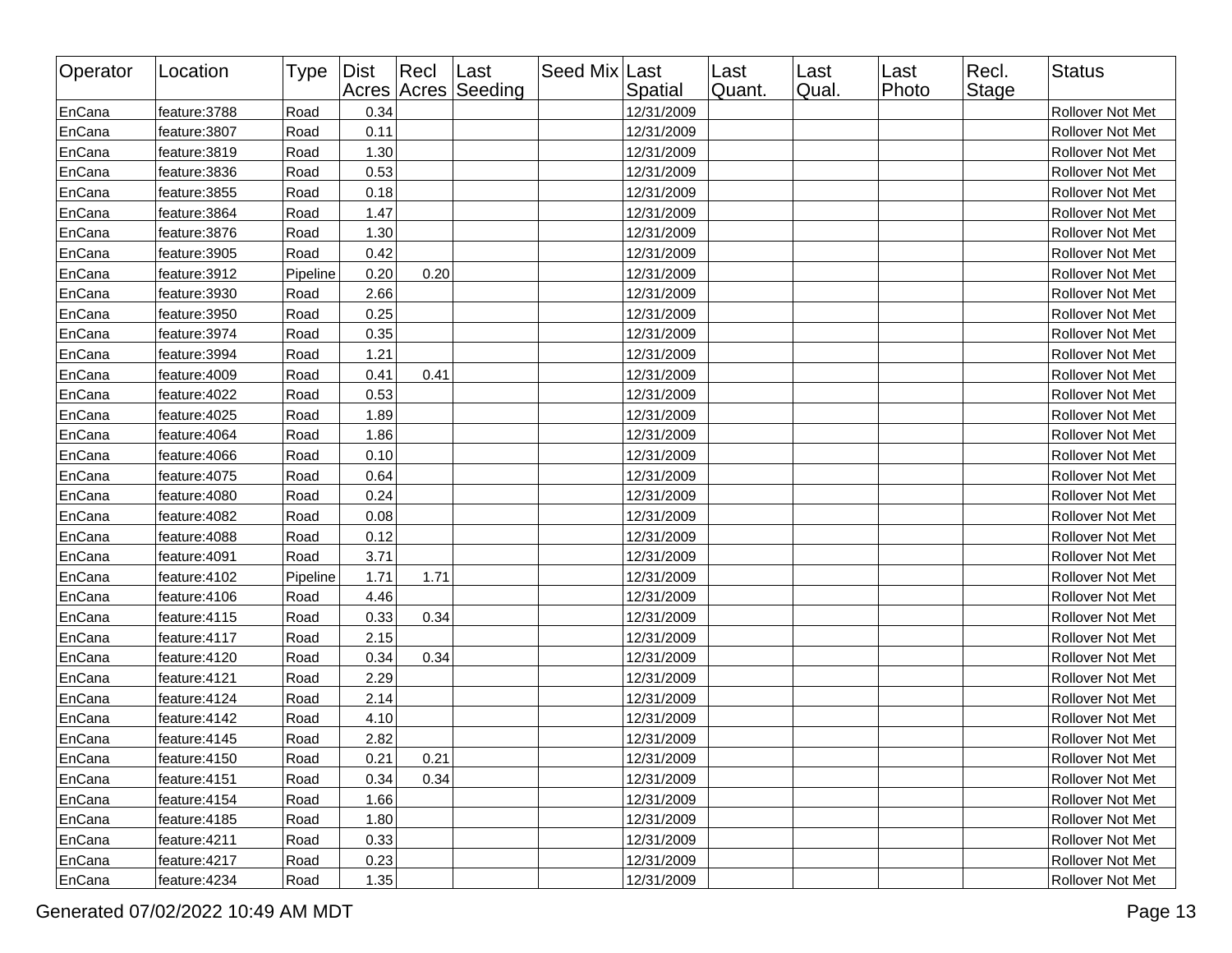| Operator | Location                   | Type Dist   |        | $ $ Recl | Last<br>Acres Acres Seeding | Seed Mix Last          | Spatial    | Last<br>Quant.                     | Last<br>Qual. | Last<br>Photo        | Recl.<br><b>Stage</b> | <b>Status</b>           |
|----------|----------------------------|-------------|--------|----------|-----------------------------|------------------------|------------|------------------------------------|---------------|----------------------|-----------------------|-------------------------|
| EnCana   | feature: 4236              | Road        | 0.70   |          |                             |                        | 12/31/2009 |                                    |               |                      |                       | Rollover Not Met        |
| EnCana   | feature: 4245              | Road        | 3.44   | 3.44     |                             |                        | 12/31/2009 |                                    |               |                      |                       | Rollover Not Met        |
| EnCana   | feature: 4253              | Road        | 2.95   |          |                             |                        | 12/31/2009 |                                    |               |                      |                       | Rollover Not Met        |
| EnCana   | feature: 4263              | Road        | 0.89   |          |                             |                        | 12/31/2009 |                                    |               |                      |                       | Rollover Not Met        |
| EnCana   | feature: 4264              | Road        | 0.73   |          |                             |                        | 12/31/2009 |                                    |               |                      |                       | Rollover Not Met        |
| EnCana   | feature: 4285              | Road        | 44.44  |          |                             |                        | 12/31/2009 |                                    |               |                      |                       | Rollover Not Met        |
| EnCana   | feature: 4285              | Road        | 44.44  |          |                             |                        | 12/31/2009 |                                    |               |                      |                       | Rollover Not Met        |
| EnCana   | feature: 4285              | Road        | 194.21 |          |                             |                        | 12/31/2009 |                                    |               |                      |                       | Rollover Not Met        |
| EnCana   | feature: 4285(2)           | Road        | 2.91   |          |                             |                        | 12/31/2009 |                                    |               |                      |                       | Rollover Not Met        |
| EnCana   | feature: 4285(2)           | Road        | 2.91   |          |                             |                        | 12/31/2009 |                                    |               |                      |                       | Rollover Not Met        |
| EnCana   | feature: 4305              | Road        | 0.97   |          |                             |                        | 12/31/2009 |                                    |               |                      |                       | Rollover Not Met        |
| EnCana   | feature: 4306              | Road        | 0.16   |          |                             |                        | 12/31/2009 |                                    |               |                      |                       | Rollover Not Met        |
| EnCana   | feature: 4312              | Road        | 6.76   |          |                             |                        | 12/31/2009 |                                    |               |                      |                       | Rollover Not Met        |
| EnCana   | feature: 4314              | Road        | 2.18   |          |                             |                        | 12/31/2009 |                                    |               |                      |                       | Rollover Not Met        |
| EnCana   | feature: 4315              | Road        | 0.28   |          |                             |                        | 12/31/2009 |                                    |               |                      |                       | Rollover Not Met        |
| EnCana   | feature: 4319              | Road        | 0.89   |          |                             |                        | 12/31/2009 |                                    |               |                      |                       | Rollover Not Met        |
| EnCana   | feature:4320               | Road        | 3.09   |          |                             |                        | 12/31/2009 |                                    |               |                      |                       | Rollover Not Met        |
| EnCana   | feature: 4425              | Road        | 0.30   |          |                             |                        | 12/31/2010 |                                    |               |                      |                       | Rollover Not Met        |
| EnCana   | JF 120-7                   | Well<br>Pad | 1.99   |          | 1.82 06/24/2009             | Mat                    | 12/31/2011 | 06/07/2010                         | 06/14/2011    |                      | Stage 3               | Rollover Not Met        |
| EnCana   | JF 14-7                    | Well<br>Pad | 5.13   |          | 5.13 10/01/2008             | lc.                    | 12/31/2009 | 07/28/2011                         | 06/14/2011    | 02/13/2012           | Stage 2               | Rollover Not Met        |
| EnCana   | JF 18-8                    | Well<br>Pad | 4.25   |          |                             |                        | 12/31/2009 |                                    | 07/14/2011    |                      | Stage 2               | Rollover Not Met        |
| EnCana   | JF 25-5                    | Well<br>Pad | 3.23   |          | 3.23 05/10/2007             | ΙA                     | 12/31/2009 | 07/27/2010                         | 06/30/2011    | 07/10/2010           | Stage 2               | Rollover Not Met        |
| EnCana   | JF 29-7V                   | Well<br>Pad | 4.39   |          | 4.14 10/01/2007             | lc.                    | 12/31/2011 | 06/04/2010                         | 06/30/2011    | 02/13/2012           | Stage 2               | Rollover Not Met        |
| EnCana   | JF 37-8                    | Well<br>Pad | 2.28   |          | 2.14 07/15/2007             | Mat                    | 12/31/2011 | 07/16/2010                         | 07/14/2011    |                      | Stage 2               | Rollover Not Met        |
| EnCana   | JF 39-5                    | Well<br>Pad | 1.98   |          | 1.75 07/17/2007             | <b>MAT</b>             | 12/31/2011 | 08/03/2010                         | 07/07/2011    | 07/10/2010           | Stage 3               | Rollover Not Met        |
| EnCana   | JF 40-5                    | Well<br>Pad | 2.10   |          | 2.10 04/12/2008             | <b>MAT</b>             | 12/31/2011 | 08/03/2010                         | 07/07/2011    | 07/10/2010           | Stage 3               | Rollover Not Met        |
| EnCana   | JF 43-7V                   | Well<br>Pad | 4.48   |          | 4.48 10/01/2007 C           |                        |            | 12/31/2009  06/03/2010  06/14/2011 |               | 07/10/2010   Stage 2 |                       | <b>Rollover Not Met</b> |
| EnCana   | JF 5-5                     | Well<br>Pad | 3.90   |          | 2.67 10/01/2004             | <b>BLM</b><br>Standard | 12/31/2009 | 05/27/2008                         | 07/07/2011    |                      | Stage 2               | Rollover Not Met        |
| EnCana   | Old EnCana Field<br>Office | Other       | 21.95  |          |                             |                        | 12/31/2009 |                                    |               |                      |                       | Rollover Not Met        |
| EnCana   | SHB 100-26                 | Well<br>Pad | 4.74   | 4.74     |                             |                        | 12/31/2009 |                                    | 06/29/2011    |                      | Stage 2               | Rollover Not Met        |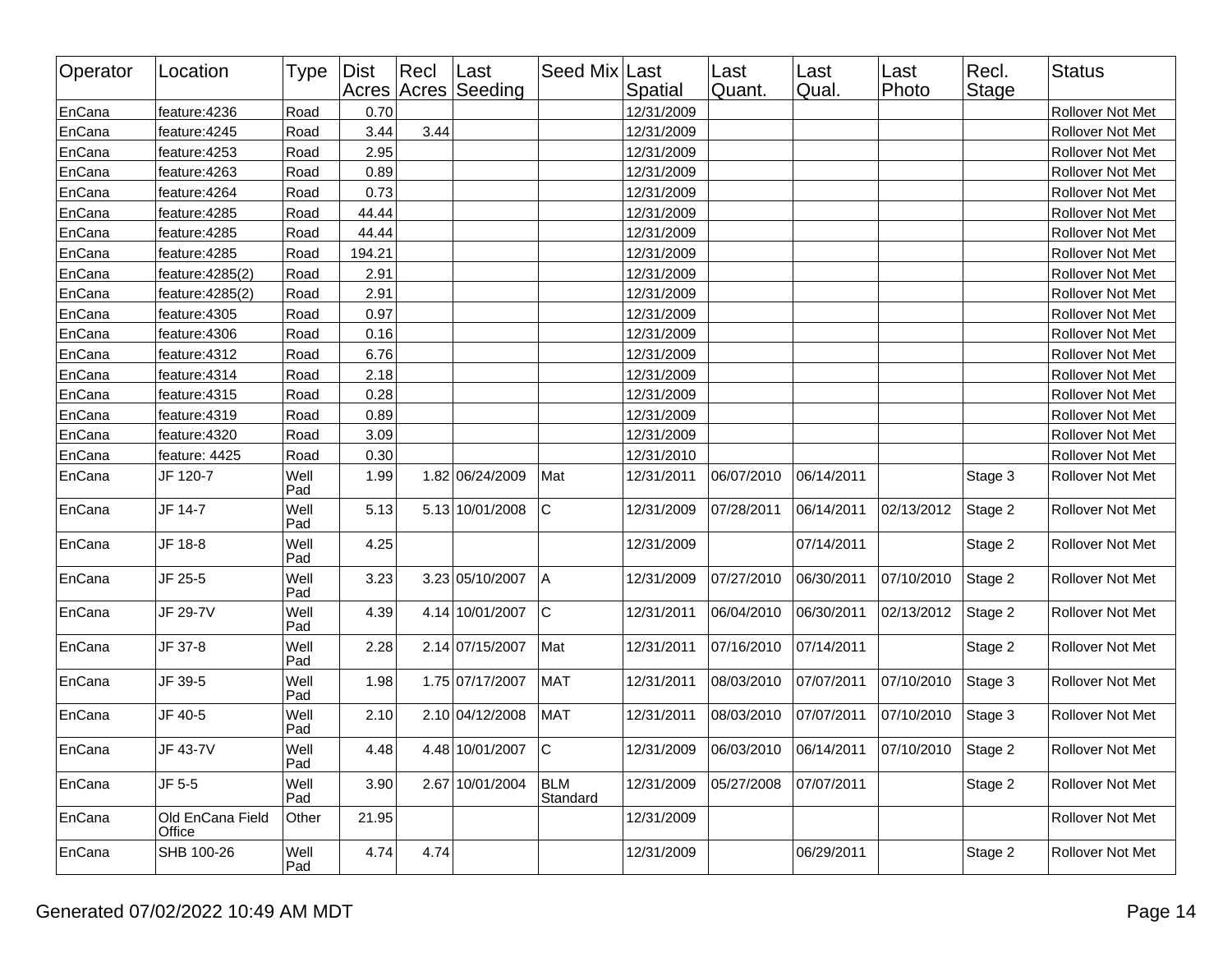| Operator | Location          | Type        | <b>Dist</b> | $ $ Recl<br>Acres Acres | ∣Last<br>Seeding | Seed Mix               | Last<br>Spatial | Last<br>Quant. | Last<br>Qual. | Last<br>Photo | Recl.<br><b>Stage</b> | <b>Status</b>    |
|----------|-------------------|-------------|-------------|-------------------------|------------------|------------------------|-----------------|----------------|---------------|---------------|-----------------------|------------------|
| EnCana   | SHB 10-26         | Well<br>Pad | 3.23        |                         | 2.11 05/10/2006  | A                      | 12/31/2009      | 06/28/2011     | 06/28/2011    | 12/05/2011    | Stage 2               | Rollover Not Met |
| EnCana   | SHB 112-16        | Well<br>Pad | 4.25        |                         | 4.03 10/01/2007  | lв                     | 12/31/2011      | 08/03/2011     | 07/20/2011    | 02/13/2012    | Stage 3               | Rollover Not Met |
| EnCana   | SHB 11-36         | Well<br>Pad | 3.37        |                         | 2.44 05/01/2006  | A                      | 12/31/2009      | 08/02/2011     | 06/10/2011    | 12/05/2011    | Stage 2               | Rollover Not Met |
| EnCana   | <b>SHB 1-22</b>   | Well<br>Pad | 4.28        |                         | 3.60 10/01/2009  | B                      | 12/31/2009      | 07/20/2010     | 06/30/2011    | 07/10/2010    | Stage 2               | Rollover Not Met |
| EnCana   | SHB 12-28         | Well<br>Pad | 3.50        |                         | 2.92 10/01/2007  | B                      | 12/31/2009      | 07/20/2010     | 07/13/2011    | 07/10/2010    | Stage 2               | Rollover Not Met |
| EnCana   | SHB 12-36         | Well<br>Pad | 5.19        |                         | 3.70 10/01/2009  | A                      | 12/31/2009      |                | 06/10/2011    |               | Stage 2               | Rollover Not Met |
| EnCana   | <b>SHB 124-9X</b> | Well<br>Pad | 3.55        |                         |                  |                        | 12/31/2009      |                |               |               |                       | Rollover Not Met |
| EnCana   | <b>SHB 1-27</b>   | Well<br>Pad | 5.21        |                         | 3.82 10/01/2006  | A                      | 12/31/2009      | 06/29/2011     | 06/29/2011    | 12/05/2011    | Stage 2               | Rollover Not Met |
| EnCana   | SHB 13-28         | Well<br>Pad | 4.06        |                         | 3.12 10/01/2008  | lB.                    | 12/31/2009      | 07/20/2010     | 07/13/2011    | 07/10/2010    | Stage 2               | Rollover Not Met |
| EnCana   | SHB 1-34          | Well<br>Pad | 4.62        |                         | 3.19 10/01/2004  | <b>BLM</b><br>Standard | 12/31/2009      |                | 06/29/2011    | 12/05/2011    | Stage 2               | Rollover Not Met |
| EnCana   | <b>SHB 14-29</b>  | Well<br>Pad | 3.90        |                         | 3.21 10/01/2005  | B                      | 12/31/2009      | 07/27/2010     | 07/15/2011    |               | Stage 2               | Rollover Not Met |
| EnCana   | SHB 16-26         | Well<br>Pad | 4.91        |                         | 4.14 10/01/2006  | A                      | 12/31/2009      | 06/28/2011     | 06/10/2011    |               | Stage 2               | Rollover Not Met |
| EnCana   | SHB 16-28         | Well<br>Pad | 3.73        |                         | 2.76 08/10/2007  | İΒ                     | 12/31/2009      | 07/20/2010     | 07/14/2011    | 07/10/2010    | Stage 2               | Rollover Not Met |
| EnCana   | SHB 17-36         | Well<br>Pad | 4.99        |                         | 4.99 10/01/2008  | A1                     | 12/31/2009      | 08/02/2011     | 06/02/2010    |               | Stage 2               | Rollover Not Met |
| EnCana   | SHB 18-22         | Well<br>Pad | 2.54        | 2.54                    |                  |                        | 12/31/2009      | 08/04/2010     | 06/04/2010    |               | Stage 2               | Rollover Not Met |
| EnCana   | SHB 19-10         | Well<br>Pad | 3.76        |                         |                  |                        | 12/31/2010      |                |               |               |                       | Rollover Not Met |
| EnCana   | <b>SHB 2-22</b>   | Well<br>Pad | 3.83        |                         | 3.28 09/05/2005  | lB.                    | 12/31/2009      | 07/20/2010     | 06/30/2011    |               | Stage 2               | Rollover Not Met |
| EnCana   | SHB 25-33         | Well<br>Pad | 3.84        |                         |                  |                        | 12/31/2009      |                |               |               |                       | Rollover Not Met |
| EnCana   | SHB 29-26         | Well<br>Pad | 4.34        |                         | 4.34 10/01/2008  | Α                      | 12/31/2009      | 06/28/2011     | 06/28/2011    |               | Stage 2               | Rollover Not Met |
| EnCana   | SHB 30-17         | Well<br>Pad | 3.58        |                         |                  |                        | 12/31/2009      |                | 07/20/2011    |               | Stage 2               | Rollover Not Met |
| EnCana   | SHB 31-16         | Well<br>Pad | 4.44        |                         | 3.73 10/01/2006  | B                      | 12/31/2009      | 07/03/2008     | 07/20/2011    |               | Stage 2               | Rollover Not Met |
| EnCana   | SHB 31-36         | Well<br>Pad | 4.76        |                         | 3.39 11/01/2009  | A                      | 12/31/2009      | 07/28/2010     | 06/17/2011    | 07/10/2010    | Stage 2               | Rollover Not Met |
| EnCana   | SHB 32-16         | Well<br>Pad | 4.73        |                         | 4.73 10/01/2007  | B                      | 12/31/2009      | 07/21/2010     | 07/20/2011    | 07/10/2010    | Stage 2               | Rollover Not Met |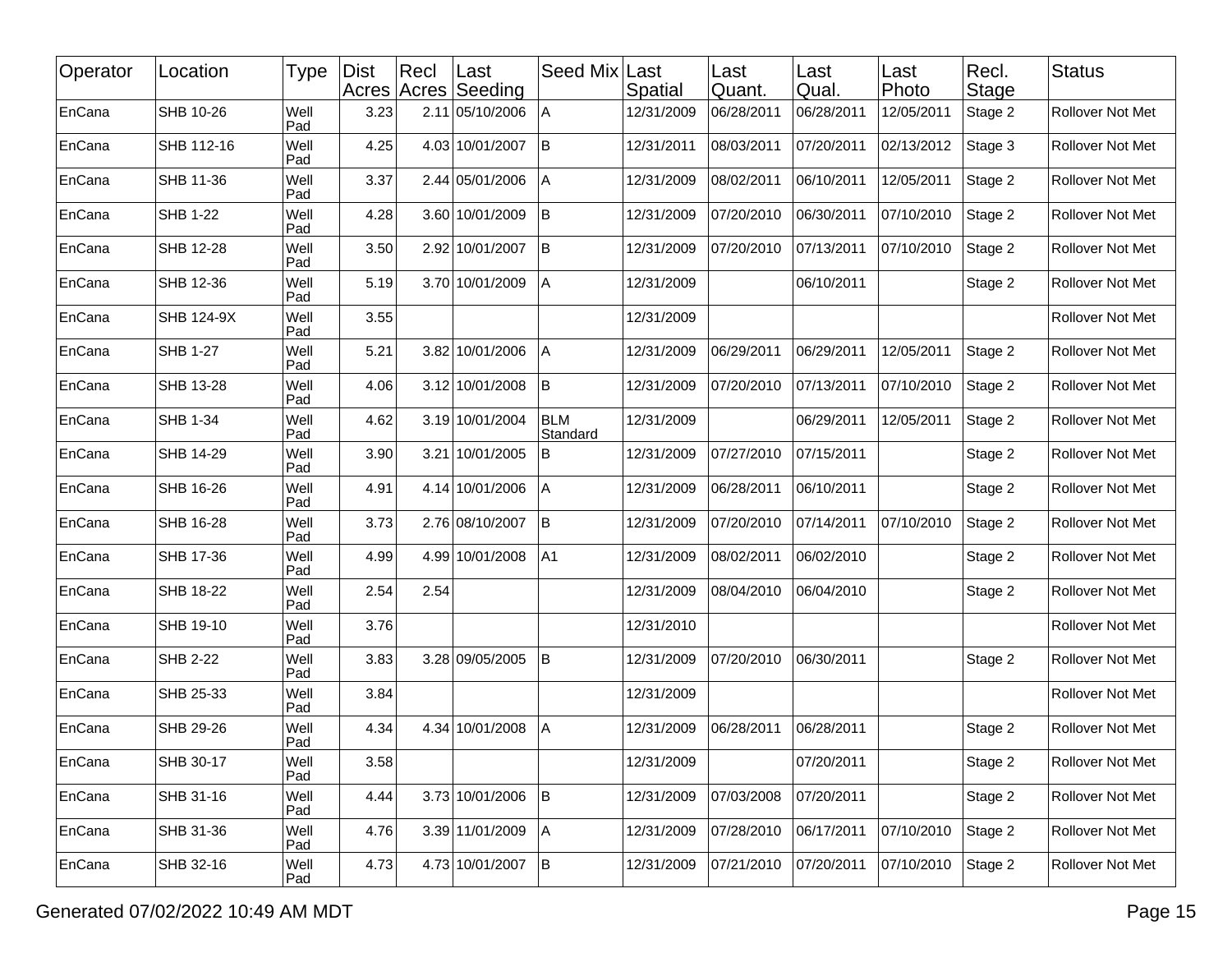| Operator | Location        | <b>Type</b> | <b>Dist</b> | Recl | Last<br>Acres Acres Seeding | Seed Mix Last  | Spatial    | Last<br>Quant. | Last<br>Qual. | Last<br>Photo | Recl.<br><b>Stage</b> | <b>Status</b>           |
|----------|-----------------|-------------|-------------|------|-----------------------------|----------------|------------|----------------|---------------|---------------|-----------------------|-------------------------|
| EnCana   | SHB 33-17       | Well<br>Pad | 3.81        |      |                             |                | 12/31/2009 |                | 07/20/2011    |               | Stage 2               | Rollover Not Met        |
| EnCana   | SHB 34-15       | Well<br>Pad | 3.46        |      |                             |                | 12/31/2010 |                |               |               |                       | Rollover Not Met        |
| EnCana   | SHB 35-22       | Well<br>Pad | 4.56        |      |                             |                | 12/31/2009 |                | 06/30/2011    |               | Stage 2               | Rollover Not Met        |
| EnCana   | SHB 35-26       | Well<br>Pad | 3.83        | 3.83 |                             |                | 12/31/2009 |                | 07/14/2010    |               | Stage 2               | Rollover Not Met        |
| EnCana   | SHB 35-9        | Well<br>Pad | 4.72        |      | 3.83 10/01/2006             | İΒ             | 12/31/2009 | 06/22/2011     | 06/17/2011    |               | Stage 2               | Rollover Not Met        |
| EnCana   | SHB 38-26       | Well<br>Pad | 4.61        | 4.61 |                             |                | 12/31/2009 |                | 06/29/2011    |               | Stage 2               | Rollover Not Met        |
| EnCana   | SHB 41-35       | Well<br>Pad | 3.57        |      | 2.96 05/01/2006             | A              | 12/31/2009 | 07/02/2008     | 06/10/2011    |               | Stage 2               | Rollover Not Met        |
| EnCana   | SHB 44-34       | Well<br>Pad | 0.82        |      |                             |                | 12/31/2009 |                |               |               |                       | Rollover Not Met        |
| EnCana   | SHB 44-36       | Well<br>Pad | 4.74        |      |                             |                | 12/31/2009 |                | 06/10/2011    |               | Stage 2               | <b>Rollover Not Met</b> |
| EnCana   | SHB 47-17       | Well<br>Pad | 3.96        |      |                             |                | 12/31/2009 |                |               |               |                       | Rollover Not Met        |
| EnCana   | SHB 48-34       | Well<br>Pad | 2.74        |      | 2.53 11/02/2006             | <b>MAT</b>     | 12/31/2011 | 08/22/2011     | 06/28/2011    |               | Stage 3               | Rollover Not Met        |
| EnCana   | SHB 52-26       | Well<br>Pad | 4.36        |      |                             |                | 12/31/2009 |                | 06/28/2011    |               | Stage 2               | <b>Rollover Not Met</b> |
| EnCana   | SHB 52-28       | Well<br>Pad | 1.55        | 1.55 |                             |                | 12/31/2009 | 08/30/2011     | 07/14/2011    |               | Stage 3               | Rollover Met            |
| EnCana   | <b>SHB 5-29</b> | Well<br>Pad | 4.27        |      | 3.32 10/05/2005             | $\mathsf B$    | 12/31/2009 | 07/27/2010     | 07/18/2011    | 07/10/2010    | Stage 2               | Rollover Not Met        |
| EnCana   | SHB 53-26       | Well<br>Pad | 4.06        |      | 4.06 10/01/2008             | Α              | 12/31/2009 |                | 07/08/2010    |               | Stage 2               | <b>Rollover Not Met</b> |
| EnCana   | SHB 53-36       | Well<br>Pad | 4.47        |      |                             |                | 12/31/2009 |                | 06/17/2011    |               | Stage 2               | Rollover Not Met        |
| EnCana   | SHB 55-16       | Well<br>Pad | 4.69        |      | 4.50 10/01/2007             | İΒ             | 12/31/2011 | 08/03/2011     | 07/20/2011    | 02/13/2012    | Stage 3               | Rollover Not Met        |
| EnCana   | SHB 55-29       | Well<br>Pad | 4.28        |      |                             |                | 12/31/2009 |                | 07/15/2011    |               | Stage 2               | Rollover Not Met        |
| EnCana   | SHB 59-22       | Well<br>Pad | 2.24        |      | 2.07 09/12/2008             | <b>MAT</b>     | 12/31/2011 | 08/30/2011     | 06/23/2011    |               | Stage 3               | Rollover Not Met        |
| EnCana   | SHB 59-9        | Well<br>Pad | 3.99        |      | 3.99 10/01/2009             | B <sub>1</sub> | 12/31/2009 |                | 06/17/2011    |               | Stage 2               | Rollover Not Met        |
| EnCana   | SHB 60-15       | Well<br>Pad | 2.85        |      |                             |                | 12/31/2009 |                | 07/13/2011    |               | Stage 2               | Rollover Not Met        |
| EnCana   | SHB 6-29        | Well<br>Pad | 4.02        |      | 3.39 06/01/2005             | İΒ.            | 12/31/2009 | 07/19/2010     | 07/15/2011    | 07/10/2010    | Stage 2               | Rollover Not Met        |
| EnCana   | SHB 64-28       | Well<br>Pad | 4.21        |      | 4.21 08/10/2007             | B              | 12/31/2009 | 07/20/2010     | 07/14/2011    | 07/10/2010    | Stage 2               | Rollover Not Met        |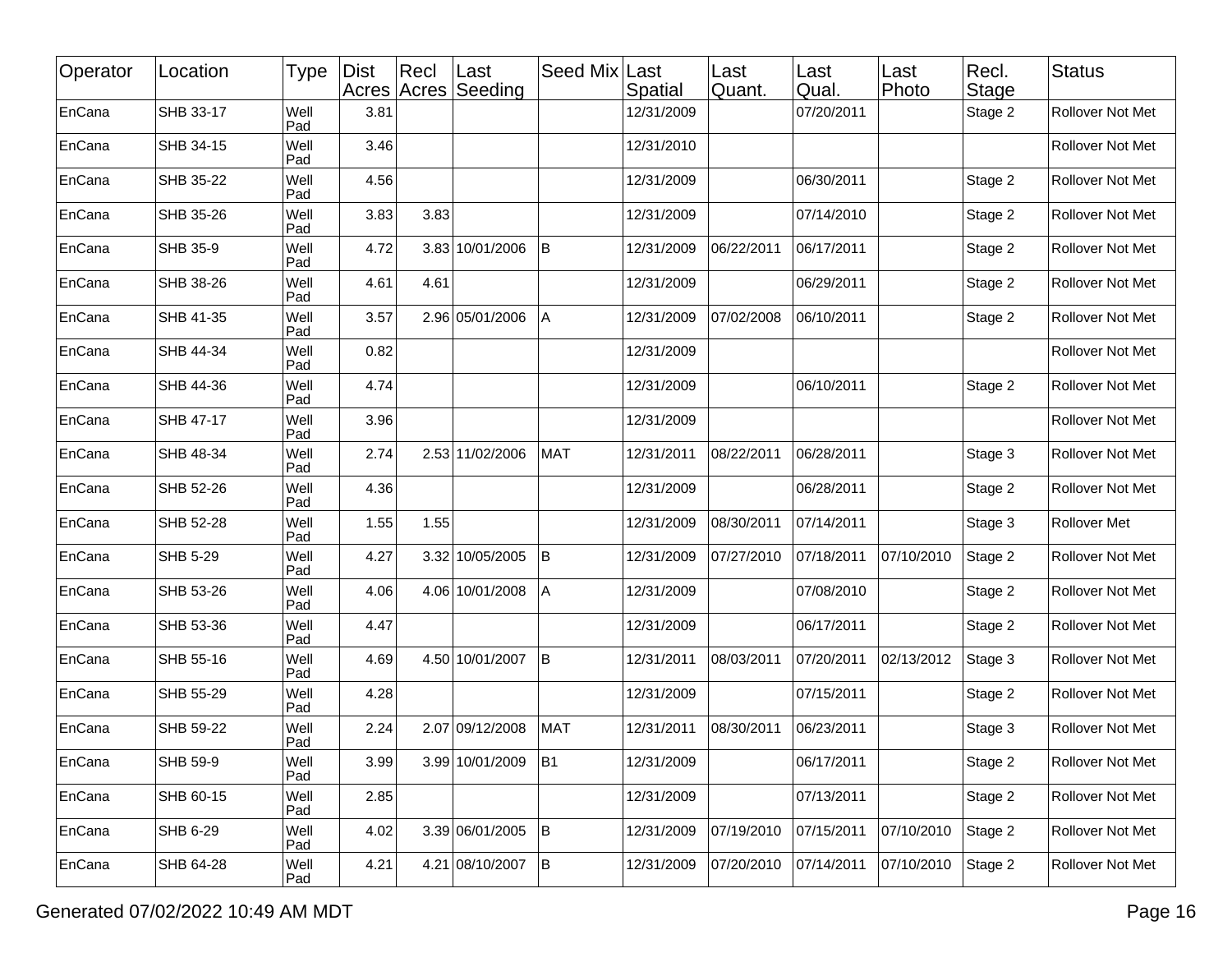| Operator     | Location        | Type        | <b>Dist</b> | Recl | ∣Last<br>Acres Acres Seeding | Seed Mix    | Last<br>Spatial | Last<br>Quant. | Last<br>Qual. | Last<br>Photo | Recl.<br>Stage | <b>Status</b>           |
|--------------|-----------------|-------------|-------------|------|------------------------------|-------------|-----------------|----------------|---------------|---------------|----------------|-------------------------|
| EnCana       | SHB 65-29       | Well<br>Pad | 2.52        |      |                              |             | 12/31/2009      |                | 07/13/2011    |               | Stage 2        | Rollover Not Met        |
| EnCana       | SHB 66-28       | Well<br>Pad | 4.42        |      | 4.42 08/10/2007              | lΒ          | 12/31/2009      | 07/20/2010     | 07/14/2011    | 07/10/2010    | Stage 2        | Rollover Not Met        |
| EnCana       | SHB 69-17       | Well<br>Pad | 4.11        |      | 4.11 10/01/2008              | İΒ          | 12/31/2009      | 06/22/2011     | 07/20/2011    |               | Stage 2        | Rollover Not Met        |
| EnCana       | SHB 69-28       | Well<br>Pad | 2.74        |      |                              |             | 12/31/2011      | 08/10/2010     | 07/13/2011    | 07/10/2010    | Stage 2        | Rollover Not Met        |
| EnCana       | SHB 71-27       | Well<br>Pad | 1.88        |      | 1.80 04/14/2008              | <b>MAT</b>  | 12/31/2011      | 06/29/2011     | 06/30/2011    |               | Stage 3        | Rollover Not Met        |
| EnCana       | <b>SHB 71-9</b> | Well<br>Pad | 3.72        |      |                              |             | 12/31/2009      |                |               |               |                | Rollover Not Met        |
| EnCana       | <b>SHB 7-20</b> | Well<br>Pad | 3.33        |      | 2.58 10/01/2009              | ΙB          | 12/31/2009      | 07/21/2010     | 07/21/2011    | 07/10/2010    | Stage 2        | Rollover Not Met        |
| EnCana       | <b>SHB 7-36</b> | Well<br>Pad | 2.25        |      | 1.69 10/01/2007              | ΙA          | 12/31/2009      | 08/02/2011     | 06/17/2011    |               | Stage 2        | Rollover Not Met        |
| EnCana       | SHB 76-16       | Well<br>Pad | 4.92        |      | 4.34 10/01/2007              | B           | 12/31/2009      | 08/03/2011     | 07/13/2011    | 02/13/2012    | Stage 3        | Rollover Not Met        |
| EnCana       | SHB 77-34       | Well<br>Pad | 2.02        |      | 1.76 01/05/2007              | MAT         | 12/31/2011      | 08/10/2010     | 06/28/2011    |               | Stage 3        | Rollover Not Met        |
| EnCana       | SHB 79-29       | Well<br>Pad | 2.50        |      |                              |             | 12/31/2009      |                | 07/13/2011    |               | Stage 2        | Rollover Not Met        |
| EnCana       | SHB 82-28       | Well<br>Pad | 2.00        |      |                              |             | 12/31/2009      |                |               |               |                | Rollover Not Met        |
| EnCana       | SHB 8-35        | Well<br>Pad | 7.21        |      | 6.43 07/24/2007              | Α           | 12/31/2009      | 05/25/2010     | 06/28/2011    | 07/10/2010    | Stage 2        | Rollover Not Met        |
| EnCana       | SHB 87-27       | Well<br>Pad | 2.44        |      | 2.44 10/01/2008              | İΒ          | 12/31/2009      | 06/29/2011     | 07/15/2011    |               | Stage 2        | Rollover Not Met        |
| EnCana       | SHB 94-36X      | Well<br>Pad | 3.93        |      |                              |             | 12/31/2009      |                | 06/17/2011    |               | Stage 2        | Rollover Not Met        |
| EnCana       | SHB 95-36       | Well<br>Pad | 4.81        |      | 10/01/2007                   | A           | 12/31/2009      | 05/25/2010     | 06/17/2011    |               | Stage 2        | Rollover Not Met        |
| EnCana       | SHB COR 9-30    | Well<br>Pad | 4.34        |      | 3.45 10/01/2005              | IС          | 12/31/2009      | 07/27/2010     | 07/18/2011    | 07/10/2010    | Stage 2        | Rollover Not Met        |
| EnCana       | <b>YP 1-2</b>   | Well<br>Pad | 4.56        |      | 2.76 10/01/2007              | İΒ          | 12/31/2009      | 07/22/2010     | 07/11/2011    |               | Stage 2        | Rollover Not Met        |
| EnCana       | YP 4-12         | Well<br>Pad | 6.70        |      | 5.41 10/01/2006              | $\mathsf C$ | 12/31/2009      | 07/27/2011     | 07/11/2011    |               | Stage 2        | Rollover Not Met        |
| EnCana       | YP 51-13        | Well<br>Pad | 2.46        |      | 2.43 11/15/2008              | Mat         | 12/31/2011      | 08/03/2010     | 06/27/2011    |               | Stage 3        | <b>Rollover Not Met</b> |
| Jonah Energy | Airport         | Other       | 3.92        |      |                              |             | 12/31/2009      |                |               |               |                | Rollover Not Met        |
| Jonah Energy | ANT 53-29       | Well<br>Pad | 3.36        |      | 10/01/2013                   | A           | 12/31/2011      |                | 07/25/2020    | 06/01/2017    | Stage 2        | Rollover Not Met        |
| Jonah Energy | ANT 69-29       | Well<br>Pad | 2.23        |      | 10/01/2013 A                 |             | 12/31/2011      |                | 07/25/2020    | 06/01/2017    | Stage 2        | Rollover Not Met        |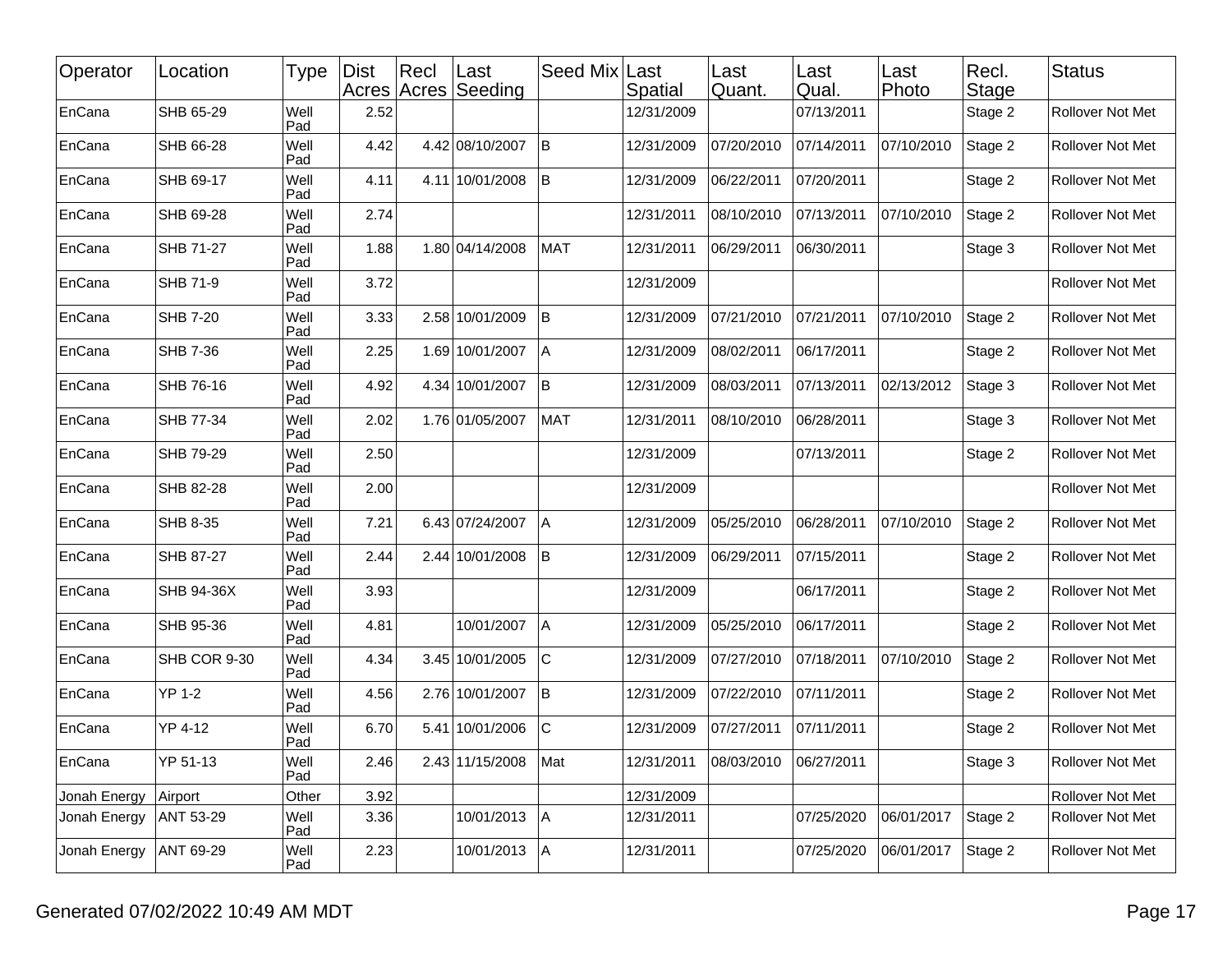| Operator     | Location   | Type        | <b>Dist</b> | Recl | ∣Last<br>Acres Acres Seeding | Seed Mix                   | Last<br>Spatial | Last<br>Quant. | Last<br>Qual. | Last<br>Photo | Recl.<br>Stage | <b>Status</b>           |
|--------------|------------|-------------|-------------|------|------------------------------|----------------------------|-----------------|----------------|---------------|---------------|----------------|-------------------------|
| Jonah Energy | CAB 110-25 | Well<br>Pad | 4.99        |      | 4.60 01/01/2000              | A                          | 12/31/2011      |                | 07/14/2020    | 06/01/2017    | Stage 2        | Rollover Not Met        |
| Jonah Energy | CAB 11-19  | Well<br>Pad | 6.74        |      | 4.69 10/01/2007              | ΙA                         | 12/31/2011      | 05/24/2010     | 07/15/2020    | 06/01/2017    | Stage 2        | Rollover Not Met        |
| Jonah Energy | CAB 11-25  | Well<br>Pad | 9.02        |      | 5.62 10/01/2006              | Α                          | 12/31/2011      | 08/02/2011     | 07/14/2020    | 06/01/2017    | Stage 2        | Rollover Not Met        |
| Jonah Energy | CAB 11-30  | Well<br>Pad | 6.56        |      | 5.49 10/01/2004              | <b>BLM</b><br>Standard     | 12/31/2011      | 07/28/2010     | 07/11/2020    | 05/30/2017    | Stage 2        | Rollover Not Met        |
| Jonah Energy | CAB 114-30 | Well<br>Pad | 3.65        |      | 10/01/2013                   | A                          | 12/31/2011      |                | 07/11/2020    | 05/30/2017    | Stage 2        | Rollover Not Met        |
| Jonah Energy | CAB 12-19  | Well<br>Pad | 5.35        |      | 4.12 10/01/2006              | A                          | 12/31/2011      | 05/24/2010     | 07/14/2020    | 06/01/2017    | Stage 2        | Rollover Not Met        |
| Jonah Energy | CAB 12-25  | Well<br>Pad | 8.48        |      | 5.94 10/01/2006              | Α                          | 12/31/2011      | 08/02/2011     | 07/11/2020    | 05/30/2017    | Stage 2        | Rollover Not Met        |
| Jonah Energy | CAB 12-30  | Well<br>Pad | 7.49        |      | 6.11 10/15/2010              | ΙA                         | 12/31/2011      | 07/13/2007     | 07/11/2020    | 05/30/2017    | Stage 2        | Rollover Not Met        |
| Jonah Energy | CAB 1-25   | Well<br>Pad | 5.90        |      | 4.70 07/01/2005              | A                          | 12/31/2011      | 07/29/2010     | 07/11/2020    | 05/30/2017    | Stage 2        | Rollover Not Met        |
| Jonah Energy | CAB 1-31   | Well<br>Pad | 6.46        |      | 4.29 10/01/2005              | Α                          | 12/31/2011      |                | 07/11/2020    | 05/30/2017    | Stage 2        | Rollover Not Met        |
| Jonah Energy | CAB 13-19  | Well<br>Pad | 5.78        |      | 3.44 10/15/2004              | standard<br><b>BLM Mix</b> | 12/31/2011      | 07/05/2008     | 07/14/2020    | 06/01/2017    | Stage 2        | Rollover Not Met        |
| Jonah Energy | CAB 13-25  | Well<br>Pad | 6.46        |      | 4.60 10/01/2006              | Α                          | 12/31/2011      | 08/02/2011     | 07/11/2020    | 05/30/2017    | Stage 2        | Rollover Not Met        |
| Jonah Energy | CAB 13-30  | Well<br>Pad | 5.22        |      | 4.15 10/01/2005              | Α                          | 12/31/2011      |                | 07/11/2020    | 05/30/2017    | Stage 2        | Rollover Not Met        |
| Jonah Energy | CAB 14-25  | Well<br>Pad | 3.88        |      | 3.88 10/01/2007              | ΙA                         | 12/31/2011      |                | 07/11/2020    | 05/30/2017    | Stage 2        | Rollover Not Met        |
| Jonah Energy | CAB 14-30  | Well<br>Pad | 7.40        |      | 6.39 10/01/2010              | l A                        | 12/31/2011      |                | 07/10/2020    | 05/30/2017    | Stage 2        | Rollover Not Met        |
| Jonah Energy | CAB 17-25  | Well<br>Pad | 1.72        |      | 1.62 01/23/2008              | <b>MAT</b>                 | 12/31/2011      | 08/16/2011     | 07/10/2020    | 05/30/2017    | Stage 3        | <b>Rollover Met</b>     |
| Jonah Energy | CAB 18-31  | Well<br>Pad | 4.80        |      | 10/15/2012                   | Α                          | 12/31/2011      |                | 07/10/2020    | 05/30/2017    | Stage 2        | Rollover Not Met        |
| Jonah Energy | CAB 19-25  | Well<br>Pad | 2.73        |      | 2.66 01/12/2008              | Mat Well                   | 12/31/2011      | 08/02/2011     | 07/13/2020    | 06/01/2017    | Stage 2        | Rollover Not Met        |
| Jonah Energy | CAB 19-30  | Well<br>Pad | 6.08        |      | 4.52 10/01/2009              | A                          | 12/31/2011      |                | 07/16/2020    | 06/01/2017    | Stage 2        | Rollover Not Met        |
| Jonah Energy | CAB 20-25  | Well<br>Pad | 3.82        |      | 3.50 09/26/2008   A          |                            | 12/31/2011      |                | 07/13/2020    | 06/01/2017    | Stage 3        | <b>Rollover Not Met</b> |
| Jonah Energy | CAB 20-30  | Well<br>Pad | 5.00        |      | 4.73 10/15/2010              | A                          | 12/31/2011      |                | 07/16/2020    | 06/01/2017    | Stage 2        | Rollover Not Met        |
| Jonah Energy | CAB 2-25   | Well<br>Pad | 4.97        |      | 4.00 10/01/2008              | Α                          | 12/31/2011      | 08/02/2011     | 07/13/2020    | 06/01/2017    | Stage 2        | Rollover Not Met        |
| Jonah Energy | CAB 29-25  | Well<br>Pad | 1.93        |      | 1.82 02/22/2008              | mat well                   | 12/31/2011      | 08/02/2011     | 07/13/2020    | 06/01/2017    | Stage 2        | Rollover Not Met        |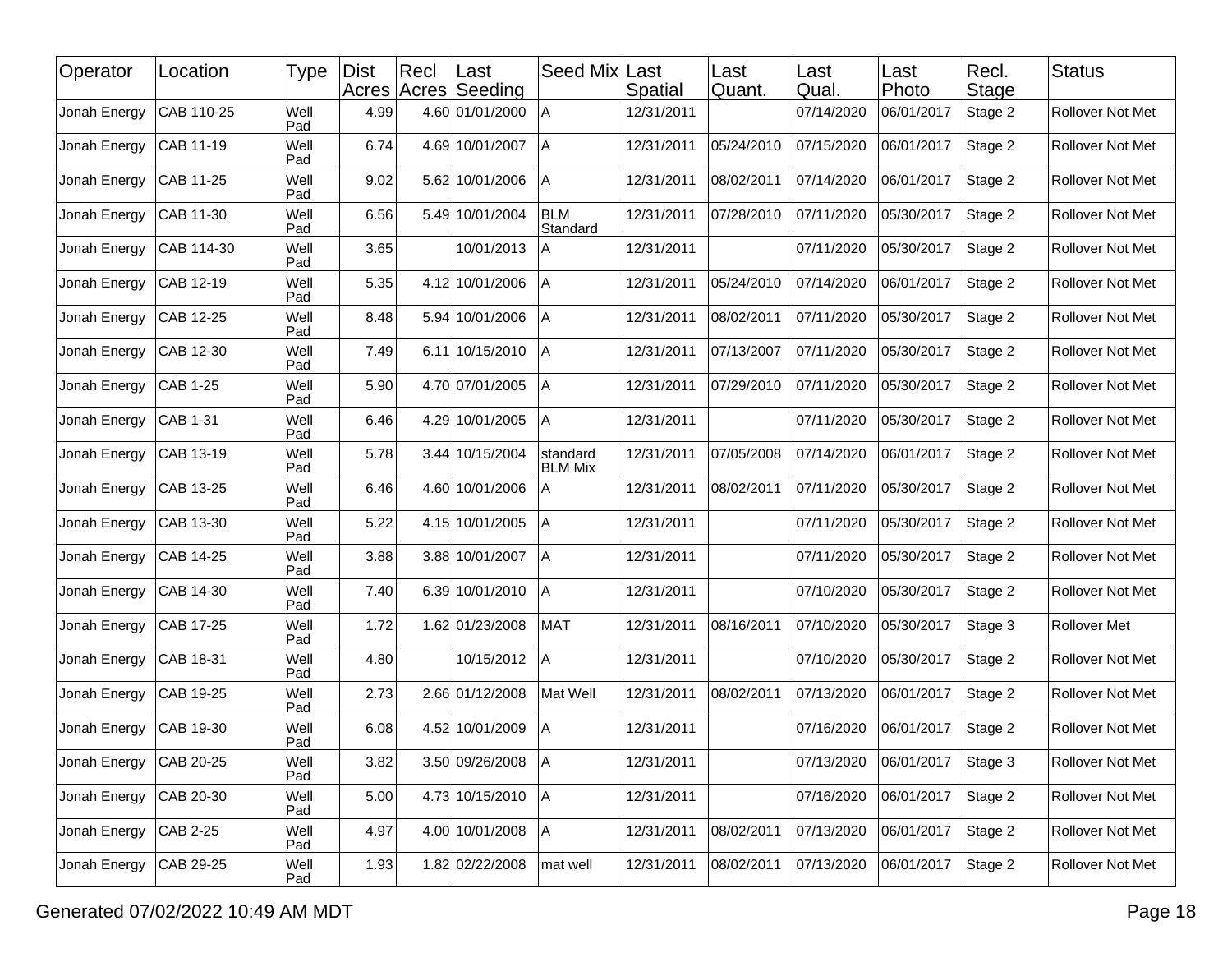| Operator     | Location     | Type        | <b>Dist</b> | Recl | ∣Last<br>Acres Acres Seeding | Seed Mix       | Last<br>Spatial | Last<br>Quant. | Last<br>Qual. | Last<br>Photo | Recl.<br><b>Stage</b> | <b>Status</b>    |
|--------------|--------------|-------------|-------------|------|------------------------------|----------------|-----------------|----------------|---------------|---------------|-----------------------|------------------|
| Jonah Energy | CAB 29-31    | Well<br>Pad | 5.81        |      | 5.16 10/15/2009              | Α              | 12/31/2011      |                | 07/10/2020    | 05/30/2017    | Stage 2               | Rollover Not Met |
| Jonah Energy | CAB 30-30    | Well<br>Pad | 4.38        |      | 4.16 10/15/2008              | ΙA             | 12/31/2011      | 08/16/2011     | 07/16/2020    | 06/01/2017    | Stage 3               | Rollover Met     |
| Jonah Energy | CAB 31-25    | Well<br>Pad | 3.49        |      | 3.31 10/15/2010              | ΙA             | 12/31/2011      |                | 07/10/2020    | 05/30/2017    | Stage 2               | Rollover Not Met |
| Jonah Energy | CAB 32-25    | Well<br>Pad | 3.74        |      | 3.44 11/01/2009              | A              | 12/31/2011      |                | 07/10/2020    | 05/30/2017    | Stage 2               | Rollover Not Met |
| Jonah Energy | CAB 33-25    | Well<br>Pad | 3.36        |      | 3.19 11/01/2009              | A              | 12/31/2011      |                | 07/10/2020    | 05/30/2017    | Stage 2               | Rollover Not Met |
| Jonah Energy | CAB 33-30    | Well<br>Pad | 6.80        |      | 10/01/2009                   | A              | 12/31/2011      |                | 07/16/2020    | 06/01/2017    | Stage 2               | Rollover Not Met |
| Jonah Energy | CAB 34-25    | Well<br>Pad | 4.65        |      | 4.44 10/01/2008              | A              | 12/31/2011      | 08/02/2011     | 07/10/2020    | 05/30/2017    | Stage 3               | Rollover Not Met |
| Jonah Energy | CAB 35-25    | Well<br>Pad | 4.01        |      | 3.78 10/01/2009              | ΙA             | 12/31/2011      | 08/02/2011     | 07/13/2020    | 06/01/2017    | Stage 2               | Rollover Not Met |
| Jonah Energy | CAB 35-30    | Well<br>Pad | 4.85        |      | 11/01/2009                   | A              | 12/31/2011      |                | 07/16/2020    | 06/01/2017    | Stage 2               | Rollover Not Met |
| Jonah Energy | CAB 45-25    | Well<br>Pad | 3.61        |      | 3.51 09/26/2008              | A              | 12/31/2011      |                | 07/13/2020    | 06/01/2017    | Stage 2               | Rollover Not Met |
| Jonah Energy | CAB 45-30    | Well<br>Pad | 5.12        |      | 5.02 11/01/2009              | ΙA             | 12/31/2011      |                | 07/16/2020    | 06/01/2017    | Stage 2               | Rollover Not Met |
| Jonah Energy | CAB 46-25    | Well<br>Pad | 3.73        |      | 3.62 10/15/2010              | l A            | 12/31/2011      |                | 07/13/2020    | 06/01/2017    | Stage 2               | Rollover Not Met |
| Jonah Energy | CAB 47-25    | Well<br>Pad | 6.32        |      | 5.87 10/01/2008              | A              | 12/31/2011      | 08/02/2011     | 07/10/2020    | 05/30/2017    | Stage 2               | Rollover Not Met |
| Jonah Energy | CAB 47-30    | Well<br>Pad | 5.89        |      | 5.55 10/15/2010              | IА             | 12/31/2011      |                | 07/16/2020    | 06/01/2017    | Stage 2               | Rollover Not Met |
| Jonah Energy | CAB 53-30    | Well<br>Pad | 3.98        |      | 3.73 11/01/2009              | A              | 12/31/2011      |                | 07/10/2020    | 05/30/2017    | Stage 2               | Rollover Not Met |
| Jonah Energy | CAB 57-30    | Well<br>Pad | 4.20        |      | 4.05 11/01/2009              | A              | 12/31/2011      |                | 07/10/2020    | 05/30/2017    | Stage 2               | Rollover Not Met |
| Jonah Energy | CAB 58-30    | Well<br>Pad | 3.63        |      | 3.40 10/01/2010              | IА             | 12/31/2011      |                | 07/10/2020    | 05/30/2017    | Stage 2               | Rollover Not Met |
| Jonah Energy | CAB 60-30    | Well<br>Pad | 3.22        |      | 3.00 10/15/2010              | l A            | 12/31/2011      |                | 07/10/2020    | 05/30/2017    | Stage 2               | Rollover Not Met |
| Jonah Energy | CAB 61-13    | Well<br>Pad | 5.01        |      | 10/15/2013                   | B <sub>1</sub> | 12/31/2011      |                | 07/14/2020    | 06/01/2017    | Stage 2               | Rollover Not Met |
| Jonah Energy | $ CAB 69-19$ | Well<br>Pad | 4.68        |      | 3.56 10/01/2007   A          |                | 12/31/2011      | 05/24/2010     | 07/13/2020    | 06/01/2017    | Stage 2               | Rollover Not Met |
| Jonah Energy | CAB 70-30    | Well<br>Pad | 4.23        |      | 3.81 10/15/2010              | A              | 12/31/2011      |                | 07/10/2020    |               | Stage 2               | Rollover Not Met |
| Jonah Energy | CAB 72-19    | Well<br>Pad | 3.48        |      | 3.26 10/01/2011              | B <sub>1</sub> | 12/31/2011      |                | 07/13/2020    | 06/01/2017    | Stage 2               | Rollover Not Met |
| Jonah Energy | CAB 72-30    | Well<br>Pad | 4.64        |      | 4.41 10/15/2010              | A              | 12/31/2011      |                | 07/10/2020    | 05/30/2017    | Stage 2               | Rollover Not Met |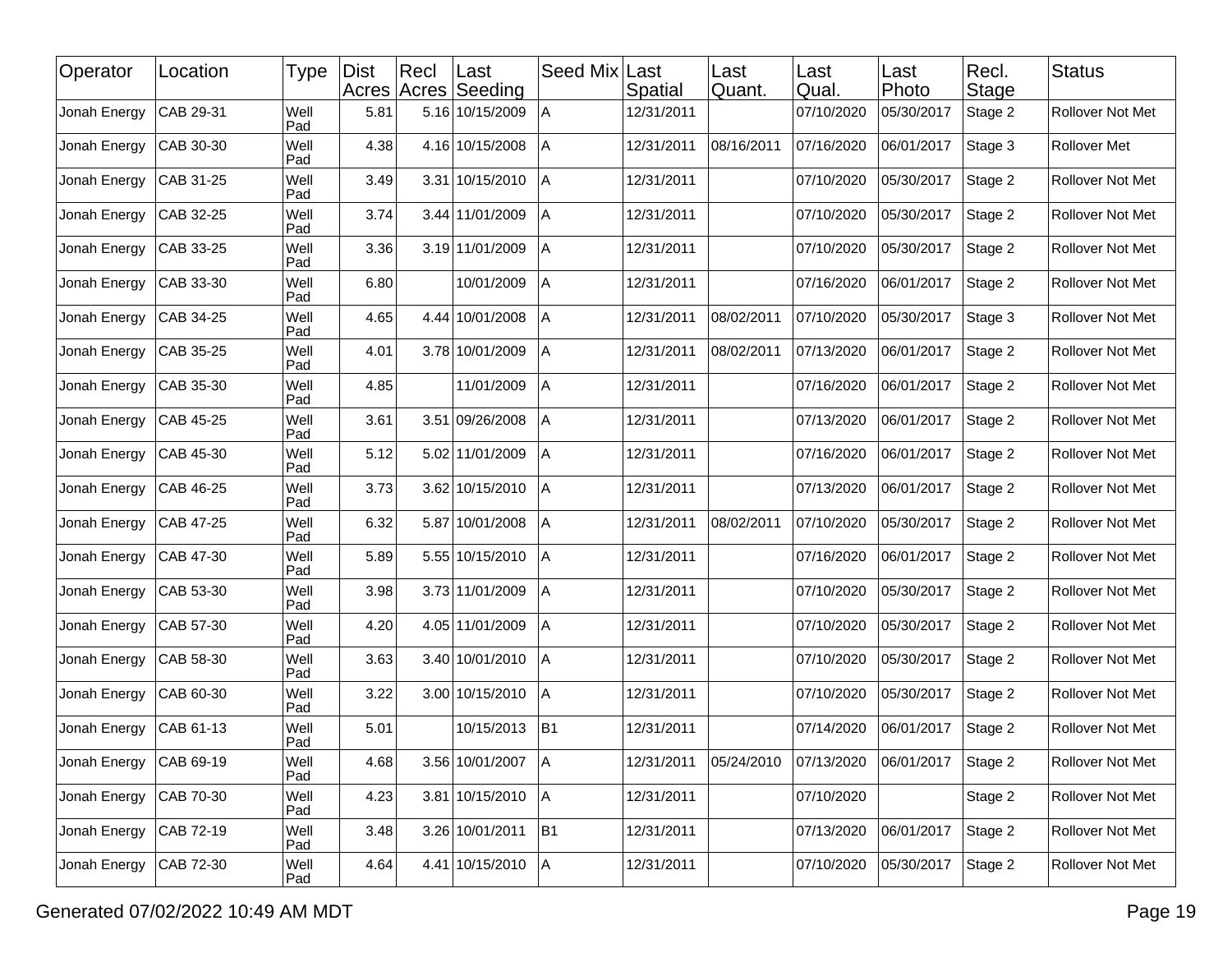| Operator     | Location                         | Type        | <b>Dist</b><br>Acres Acres | Recl | Last<br>Seeding | Seed Mix Last      | Spatial    | Last<br>Quant. | Last<br>Qual. | Last<br>Photo | Recl.<br>Stage | <b>Status</b>           |
|--------------|----------------------------------|-------------|----------------------------|------|-----------------|--------------------|------------|----------------|---------------|---------------|----------------|-------------------------|
| Jonah Energy | CAB 7-25                         | Well<br>Pad | 3.89                       | 2.74 | 10/01/2005      | $\overline{A}$     | 12/31/2011 |                | 07/13/2020    | 06/01/2017    | Stage 2        | Rollover Not Met        |
| Jonah Energy | CAB 7-30                         | Well<br>Pad | 6.83                       |      | 2.49 10/01/2007 | $\overline{A}$     | 12/31/2011 | 05/24/2010     | 07/16/2020    | 06/01/2017    | Stage 2        | Rollover Not Met        |
| Jonah Energy | CAB 73-30                        | Well<br>Pad | 5.47                       |      | 5.29 10/15/2010 | ΙA                 | 12/31/2011 |                | 07/10/2020    | 05/30/2017    | Stage 2        | Rollover Not Met        |
| Jonah Energy | CAB 74-30                        | Well<br>Pad | 4.53                       |      | 4.32 10/01/2011 | $\overline{A}$     | 12/31/2011 |                | 07/10/2020    | 05/30/2017    | Stage 2        | Rollover Not Met        |
| Jonah Energy | <b>CAB 75-19V</b>                | Well<br>Pad | 4.39                       | 4.05 | 10/01/2009      | Α                  | 12/31/2011 | 08/02/2011     | 07/13/2020    | 06/01/2017    | Stage 2        | Rollover Not Met        |
| Jonah Energy | CAB 8-25                         | Well<br>Pad | 4.68                       |      | 3.44 07/15/2005 | A                  | 12/31/2011 | 07/28/2010     | 07/10/2020    | 05/30/2017    | Stage 2        | <b>Rollover Not Met</b> |
| Jonah Energy | CAB 8-31WDW                      | Well<br>Pad | 7.41                       |      | 5.42 10/01/2011 | $\overline{A}$     | 12/31/2011 |                | 07/10/2020    |               | Stage 2        | Rollover Not Met        |
| Jonah Energy | CAB 84-25                        | Well<br>Pad | 3.83                       |      | 3.77 10/15/2010 | A                  | 12/31/2011 |                | 07/13/2020    | 06/01/2017    | Stage 2        | Rollover Not Met        |
| Jonah Energy | CAB 96-25_OH                     | Well<br>Pad | 2.27                       |      | 2.16 02/22/2008 | mat well           | 12/31/2011 | 08/02/2011     | 07/13/2020    | 06/24/2008    | Stage 2        | Rollover Not Met        |
| Jonah Energy | CABRITO 10-25<br><b>PAD</b>      | Well<br>Pad | 6.12                       |      | 4.42 11/15/2010 | Early<br>Sagebrush | 06/10/2014 | 06/10/2014     | 07/13/2020    | 06/15/2016    | Stage 2        | <b>Rollover Not Met</b> |
| Jonah Energy | CABRITO 10-25<br><b>PAD ROAD</b> | Road        | 0.46                       |      |                 |                    | 06/10/2014 |                |               |               |                | Rollover Not Met        |
| Jonah Energy | CABRITO 10-29<br><b>PAD</b>      | Well<br>Pad | 6.06                       | 4.89 | 11/16/2010      | <b>Mix 136</b>     | 06/09/2014 | 06/09/2014     | 07/24/2020    | 06/04/2015    | Stage 2        | <b>Rollover Not Met</b> |
| Jonah Energy | CABRITO 10-29<br><b>PAD ROAD</b> | Road        | 1.11                       |      |                 |                    | 06/09/2014 |                |               |               |                | Rollover Not Met        |
| Jonah Energy | CABRITO 10-30                    | Well<br>Pad | 4.29                       |      | 2.63 09/21/2011 | _ate<br>Sagebrush  | 06/10/2016 | 06/10/2014     | 07/10/2020    | 06/14/2016    | Stage 2        | Rollover Not Met        |
| Jonah Energy | CABRITO 10-30<br><b>ROAD</b>     | Road        | 0.64                       |      |                 |                    | 06/10/2016 |                |               |               |                | Rollover Not Met        |
| Jonah Energy | CABRITO 11-18                    | Well<br>Pad | 4.81                       |      | 3.77 09/20/2011 | <b>Mix 168</b>     | 06/07/2014 | 06/07/2014     | 05/08/2018    | 06/01/2015    | Stage 2        | Rollover Not Met        |
| Jonah Energy | CABRITO 13-13                    | Well<br>Pad | 4.76                       |      | 3.92 09/22/2011 | Late<br>Sagebrush  | 06/10/2014 | 08/12/2013     | 07/15/2020    | 06/15/2016    | Stage 2        | Rollover Not Met        |
| Jonah Energy | CABRITO 13-13<br><b>ROAD</b>     | Road        | 2.20                       |      |                 |                    | 06/10/2014 |                |               |               |                | Rollover Not Met        |
| Jonah Energy | CABRITO 13-18                    | Well<br>Pad | 5.39                       |      | 4.38 11/18/2010 | Late<br>Sagebrush  | 06/11/2016 | 06/07/2014     | 07/15/2020    | 06/01/2015    | Stage 2        | Rollover Not Met        |
| Jonah Energy | CABRITO 13-18<br><b>ROAD</b>     | Road        | 0.95                       |      |                 |                    | 06/07/2016 |                |               |               |                | Rollover Not Met        |
| Jonah Energy | CABRITO 15-13                    | Well<br>Pad | 10.79                      |      | 11/18/2010      | <b>Mix 136</b>     | 06/11/2016 | 06/07/2014     | 06/16/2016    | 06/15/2016    | Stage 1        | Rollover Not Met        |
| Jonah Energy | CABRITO 15-13<br><b>ROAD</b>     | Road        | 0.97                       |      |                 |                    | 06/11/2016 |                |               |               |                | Rollover Not Met        |
| Jonah Energy | CABRITO 15-18                    | Well<br>Pad | 6.15                       |      | 6.15 09/14/2012 | Late<br>Sagebrush  | 06/07/2014 | 06/07/2014     | 07/14/2020    | 06/01/2015    | Stage 2        | Rollover Not Met        |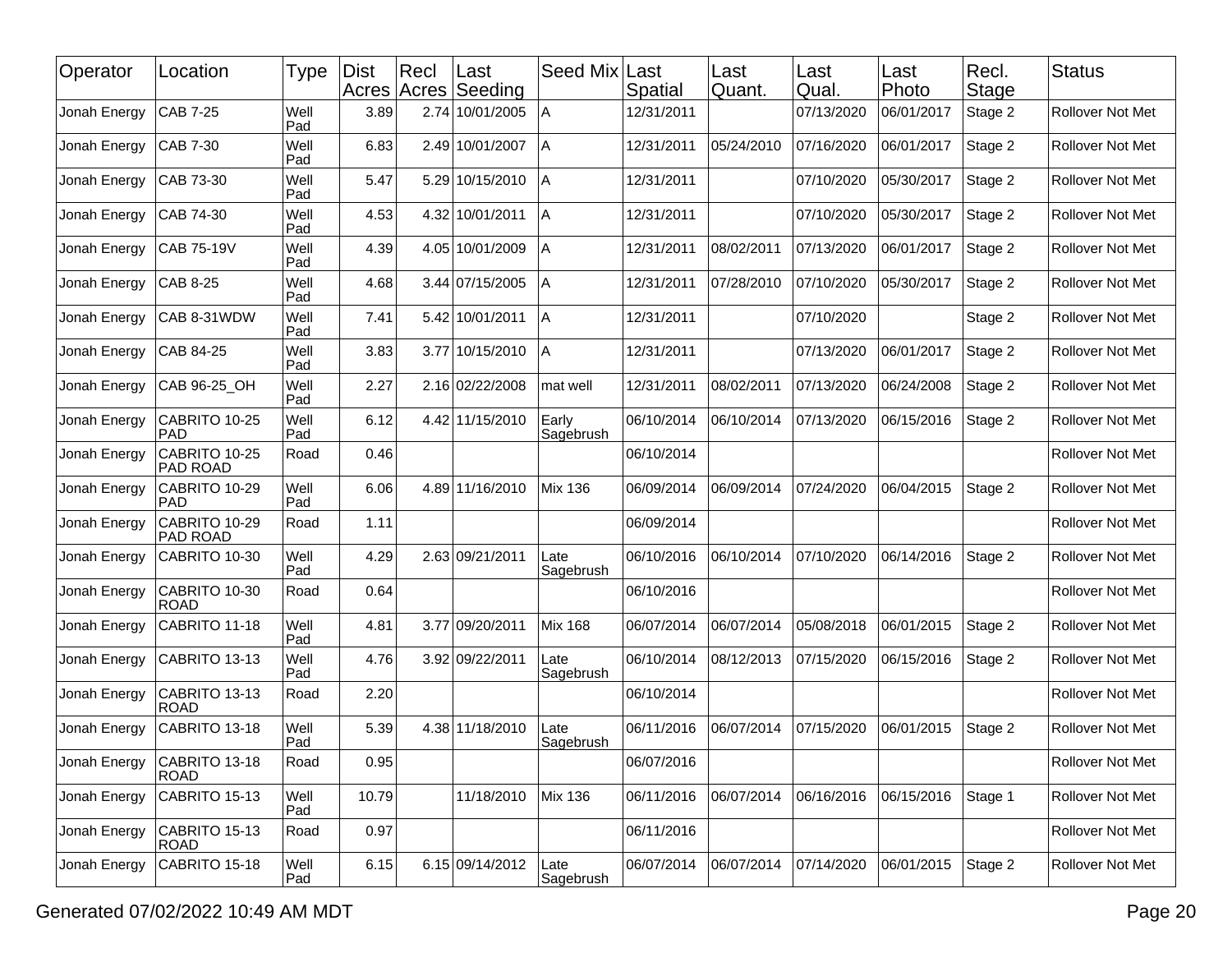| Operator     | Location                         | Type        | <b>Dist</b><br>Acres Acres | Recl | Last<br>Seeding | Seed Mix                    | Last<br>Spatial | Last<br>Quant. | Last<br>Qual. | Last<br>Photo | Recl.<br>Stage | <b>Status</b>           |
|--------------|----------------------------------|-------------|----------------------------|------|-----------------|-----------------------------|-----------------|----------------|---------------|---------------|----------------|-------------------------|
| Jonah Energy | CABRITO 15-18<br><b>ROAD</b>     | Road        | 0.84                       |      |                 |                             | 06/07/2014      |                |               |               |                | <b>Rollover Not Met</b> |
| Jonah Energy | CABRITO 15-19                    | Well<br>Pad | 5.17                       |      | 4.26 09/20/2011 | Late<br>Sagebrush           | 06/07/2014      | 08/27/2013     | 07/16/2020    | 06/13/2016    | Stage 2        | Rollover Not Met        |
| Jonah Energy | CABRITO 15-19<br>ROAD            | Road        | 0.08                       |      |                 |                             | 06/07/2014      |                |               |               |                | <b>Rollover Not Met</b> |
| Jonah Energy | CABRITO 15-20                    | Well<br>Pad | 6.16                       |      | 6.16 11/06/2007 | Late<br>Sagebrush           | 06/09/2014      | 08/27/2013     | 07/24/2020    | 06/13/2016    | Stage 2        | <b>Rollover Not Met</b> |
| Jonah Energy | CABRITO 15-25<br>PAD             | Well<br>Pad | 9.16                       |      | 6.91 09/21/2011 | Late<br>Sagebrush           | 06/10/2014      | 06/10/2014     | 07/10/2020    | 06/14/2016    | Stage 2        | Rollover Not Met        |
| Jonah Energy | CABRITO 15-25<br><b>PAD ROAD</b> | Road        | 0.77                       |      |                 |                             | 06/10/2014      |                |               |               |                | <b>Rollover Not Met</b> |
| Jonah Energy | CABRITO 15-30                    | Well<br>Pad | 2.79                       |      | 0.80 11/07/2007 | Shrubs                      | 06/09/2014      | 08/26/2013     | 07/10/2020    | 06/15/2016    | Stage 2        | <b>Rollover Not Met</b> |
| Jonah Energy | CABRITO 16-25<br><b>PAD</b>      | Well<br>Pad | 6.29                       |      | 4.49 09/13/2012 | <b>Mix 151</b>              | 06/10/2014      | 06/10/2014     | 06/12/2019    | 06/14/2016    | Stage 2        | Rollover Not Met        |
| Jonah Energy | CABRITO 16-30                    | Well<br>Pad | 5.72                       |      | 4.48 09/11/2012 | Mix 151                     | 06/10/2014      | 06/10/2014     | 07/10/2020    | 06/14/2016    | Stage 2        | <b>Rollover Not Met</b> |
| Jonah Energy | CABRITO 16-30<br><b>ROAD</b>     | Road        | 0.48                       |      |                 |                             | 06/10/2014      |                |               |               |                | Rollover Not Met        |
| Jonah Energy | CABRITO 24-30                    | Well<br>Pad | 6.59                       | 4.72 | 09/20/2013      | <b>Mix 151</b>              | 06/10/2014      | 06/10/2014     | 07/10/2020    | 06/14/2016    | Stage 2        | Rollover Not Met        |
| Jonah Energy | CABRITO 24-30<br><b>ROAD</b>     | Road        | 0.37                       |      |                 |                             | 06/10/2014      |                |               |               |                | <b>Rollover Not Met</b> |
| Jonah Energy | CABRITO 3-25<br><b>PAD</b>       | Well<br>Pad | 6.10                       |      | 4.59 09/19/2011 | <b>Mix 168</b>              | 06/09/2014      | 06/09/2014     | 05/08/2018    | 06/15/2016    | Stage 2        | Rollover Not Met        |
| Jonah Energy | CABRITO 3-25<br><b>PAD ROAD</b>  | Road        | 0.16                       |      |                 |                             | 06/09/2014      |                |               |               |                | Rollover Not Met        |
| Jonah Energy | CABRITO 3-30                     | Well<br>Pad | 4.70                       |      | 3.33 11/18/2014 | Wyoming<br>big<br>sagebrush | 06/10/2014      | 06/10/2014     | 07/10/2020    | 06/13/2016    | Stage 2        | <b>Rollover Not Met</b> |
| Jonah Energy | CABRITO 3-30<br><b>ROAD</b>      | Road        | 0.81                       |      |                 |                             | 06/10/2014      |                |               |               |                | <b>Rollover Not Met</b> |
| Jonah Energy | CABRITO 3-31                     | Well<br>Pad | 4.76                       |      | 3.59 11/18/2014 | <b>Mix 136</b>              | 06/11/2016      | 06/10/2014     | 07/10/2020    | 06/15/2016    | Stage 2        | <b>Rollover Not Met</b> |
| Jonah Energy | CABRITO 41-30<br>PAD             | Well<br>Pad | 5.08                       |      | 3.67 11/14/2010 | Early<br>Sagebrush          | 06/10/2014      | 06/10/2014     | 07/10/2020    | 06/13/2016    | Stage 2        | Rollover Not Met        |
| Jonah Energy | CABRITO 41-30<br><b>PAD ROAD</b> | Road        | 0.12                       |      |                 |                             | 06/10/2014      |                |               |               |                | Rollover Not Met        |
| Jonah Energy | CABRITO 4-19                     | Well<br>Pad | 4.66                       |      | 3.41 09/20/2011 | Late<br>Sagebrush           | 06/07/2014      | 06/07/2014     | 07/14/2020    | 06/01/2015    | Stage 2        | Rollover Not Met        |
| Jonah Energy | CABRITO 4-19<br><b>ROAD</b>      | Road        | 0.36                       |      |                 |                             | 06/07/2014      |                |               |               |                | Rollover Not Met        |
| Jonah Energy | CABRITO 4-25<br><b>PAD</b>       | Well<br>Pad | 7.87                       |      | 6.09 09/19/2011 | Late<br>Sagebrush           | 06/07/2014      | 06/07/2014     | 07/13/2020    | 06/15/2016    | Stage 2        | Rollover Not Met        |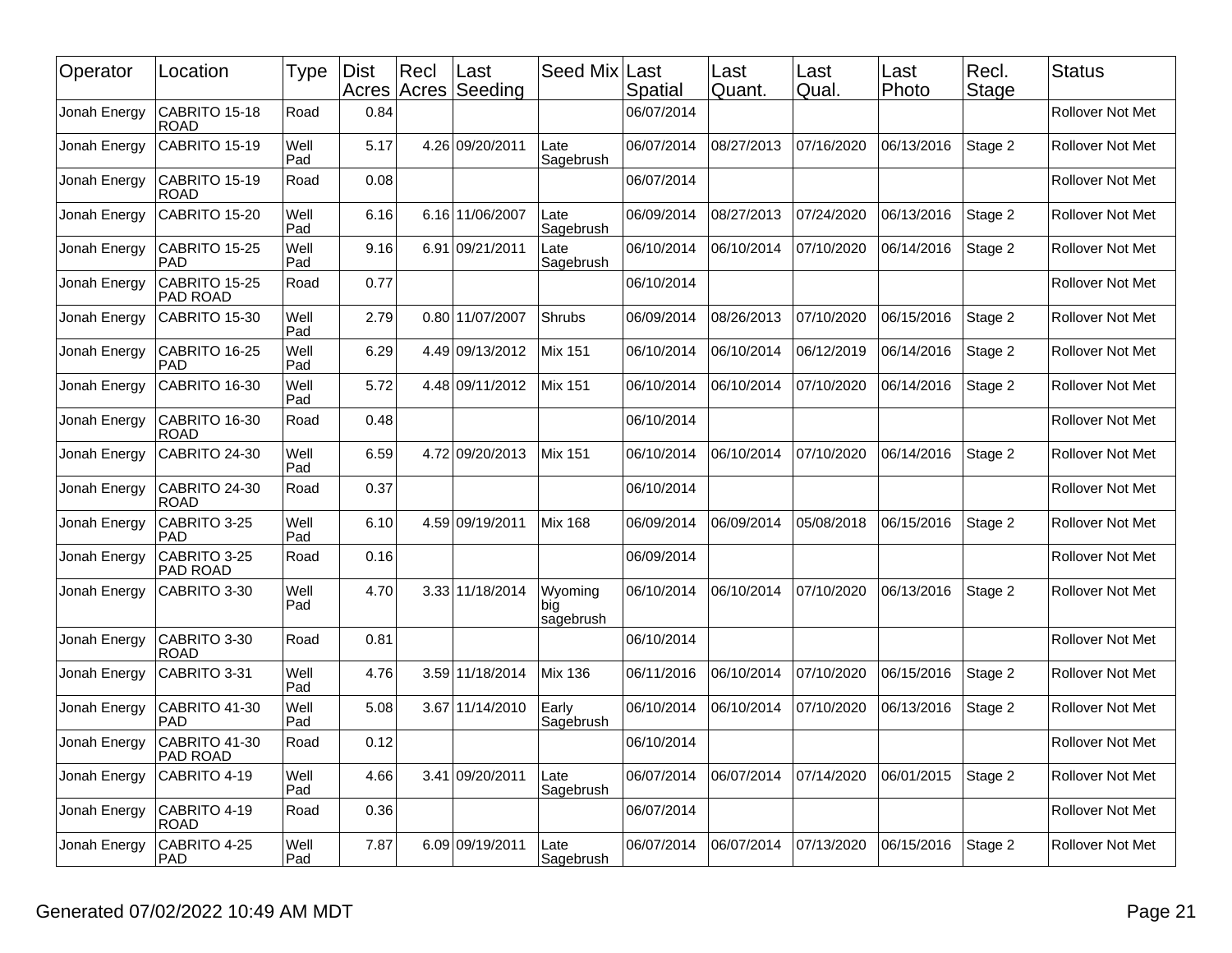| Operator     | Location                        | Type        | <b>Dist</b> | Recl<br>Acres Acres | Last<br>Seeding | Seed Mix   Last             | Spatial    | Last<br>Quant. | ∟ast<br>Qual. | Last<br>Photo | Recl.<br><b>Stage</b> | <b>Status</b>           |
|--------------|---------------------------------|-------------|-------------|---------------------|-----------------|-----------------------------|------------|----------------|---------------|---------------|-----------------------|-------------------------|
| Jonah Energy | CABRITO 4-25<br>PAD ROAD        | Road        | 0.86        |                     |                 |                             | 06/07/2014 |                |               |               |                       | <b>Rollover Not Met</b> |
| Jonah Energy | CABRITO 4-30                    | Well<br>Pad | 3.33        |                     | 2.72 11/19/2010 | Late<br>Sagebrush           | 06/10/2014 | 06/10/2014     | 07/10/2020    | 06/13/2016    | Stage 2               | <b>Rollover Not Met</b> |
| Jonah Energy | CABRITO 4-30<br><b>ROAD</b>     | Road        | 0.13        |                     |                 |                             | 06/10/2014 |                |               |               |                       | <b>Rollover Not Met</b> |
| Jonah Energy | CABRITO 4-31X<br><b>PAD</b>     | Well<br>Pad | 7.86        |                     | 6.03 09/12/2012 | Mix 151                     | 06/11/2016 | 06/10/2014     | 07/10/2020    | 06/15/2016    | Stage 2               | Rollover Not Met        |
| Jonah Energy | CABRITO 50-25<br><b>PAD</b>     | Well<br>Pad | 4.58        |                     | 2.80 09/13/2012 | Mix 151                     | 06/10/2014 | 06/10/2014     | 07/10/2020    | 06/14/2016    | Stage 2               | Rollover Not Met        |
| Jonah Energy | CABRITO 50-25<br><b>ROAD</b>    | Road        | 0.56        |                     |                 |                             | 06/10/2014 |                |               |               |                       | <b>Rollover Not Met</b> |
| Jonah Energy | CABRITO 5-19                    | Well<br>Pad | 4.57        |                     | 3.66 10/24/2008 | Shrubs                      | 06/07/2014 | 08/27/2013     | 07/14/2020    | 06/14/2016    | Stage 2               | Rollover Not Met        |
| Jonah Energy | CABRITO 52-30                   | Well<br>Pad | 12.37       | 10.29               | 09/27/2011      | Early<br>Sagebrush          | 06/11/2016 | 08/26/2013     | 07/10/2020    | 06/15/2016    | Stage 2               | <b>Rollover Not Met</b> |
| Jonah Energy | CABRITO 5-25                    | Well<br>Pad | 11.36       |                     | 2.49 09/18/2011 | Late<br>Sagebrush           | 06/04/2015 | 08/13/2013     | 07/13/2020    | 06/15/2016    | Stage 2               | <b>Rollover Not Met</b> |
| Jonah Energy | CABRITO 5-29                    | Well<br>Pad | 3.96        |                     | 3.23 11/18/2014 | Wyoming<br>big<br>sagebrush | 06/09/2014 | 06/09/2014     | 07/24/2020    | 06/13/2016    | Stage 2               | <b>Rollover Not Met</b> |
| Jonah Energy | CABRITO 5-30<br><b>PAD</b>      | Well<br>Pad | 5.53        | 4.21                | 09/14/2012      | Mix 151                     | 06/10/2014 | 06/10/2014     | 07/10/2020    | 06/13/2016    | Stage 2               | <b>Rollover Not Met</b> |
| Jonah Energy | CABRITO 5-31X                   | Well<br>Pad | 4.25        |                     | 3.23 09/13/2012 | Mix 151                     | 06/10/2014 | 06/10/2014     | 07/10/2020    | 06/15/2016    | Stage 2               | <b>Rollover Not Met</b> |
| Jonah Energy | CABRITO 6-25<br><b>PAD</b>      | Well<br>Pad | 7.34        | 5.22                | 09/14/2012      | <b>Mix 151</b>              | 06/09/2014 | 06/09/2014     | 07/13/2020    | 06/14/2016    | Stage 2               | <b>Rollover Not Met</b> |
| Jonah Energy | CABRITO 6-25<br><b>PAD ROAD</b> | Road        | 0.15        |                     |                 |                             | 06/09/2014 |                |               |               |                       | <b>Rollover Not Met</b> |
| Jonah Energy | CABRITO 6-30<br><b>PAD</b>      | Well<br>Pad | 4.83        | 3.21                | 09/14/2012      | <b>Mix 151</b>              | 06/10/2014 | 06/10/2014     | 07/10/2020    | 06/13/2016    | Stage 2               | <b>Rollover Not Met</b> |
| Jonah Energy | CABRITO 6-31<br><b>PAD</b>      | Well<br>Pad | 4.99        | 3.34                | 09/12/2012      | Mix 151                     | 06/10/2014 | 06/10/2014     | 07/10/2020    | 06/14/2016    | Stage 2               | <b>Rollover Not Met</b> |
| Jonah Energy | CABRITO 9-19                    | Well<br>Pad | 0.50        |                     | 0.50 11/06/2007 | Late<br>Sagebrush           | 07/20/2013 | 08/27/2013     | 06/14/2016    | 06/14/2016    | Stage 1               | <b>Rollover Not Met</b> |
| Jonah Energy | CABRITO 9-20                    | Well<br>Pad | 4.27        | 4.27                | 11/17/2010      | Late<br>Sagebrush           | 06/09/2014 | 08/27/2013     | 07/14/2020    | 06/13/2016    | Stage 2               | <b>Rollover Not Met</b> |
| Jonah Energy | CABRITO 9-25<br><b>PAD</b>      | Well<br>Pad | 7.98        |                     | 5.57 11/15/2010 | Early<br>Sagebrush          | 06/10/2014 | 06/10/2014     | 07/10/2020    | 06/14/2016    | Stage 2               | Rollover Not Met        |
| Jonah Energy | CABRITO 9-25<br><b>PAD ROAD</b> | Road        | 0.49        |                     |                 |                             | 06/10/2014 |                |               |               |                       | <b>Rollover Not Met</b> |
| Jonah Energy | CABRITO 9-29                    | Well<br>Pad | 6.43        |                     | 6.43 11/17/2010 | Late<br>Sagebrush           | 06/09/2014 | 06/09/2014     | 07/24/2020    | 06/04/2015    | Stage 2               | <b>Rollover Not Met</b> |
| Jonah Energy | CABRITO 9-30                    | Well<br>Pad | 4.78        |                     | 3.56 11/19/2011 | Late<br>Sagebrush           | 06/10/2014 | 06/10/2014     | 07/10/2020    | 06/14/2016    | Stage 2               | <b>Rollover Not Met</b> |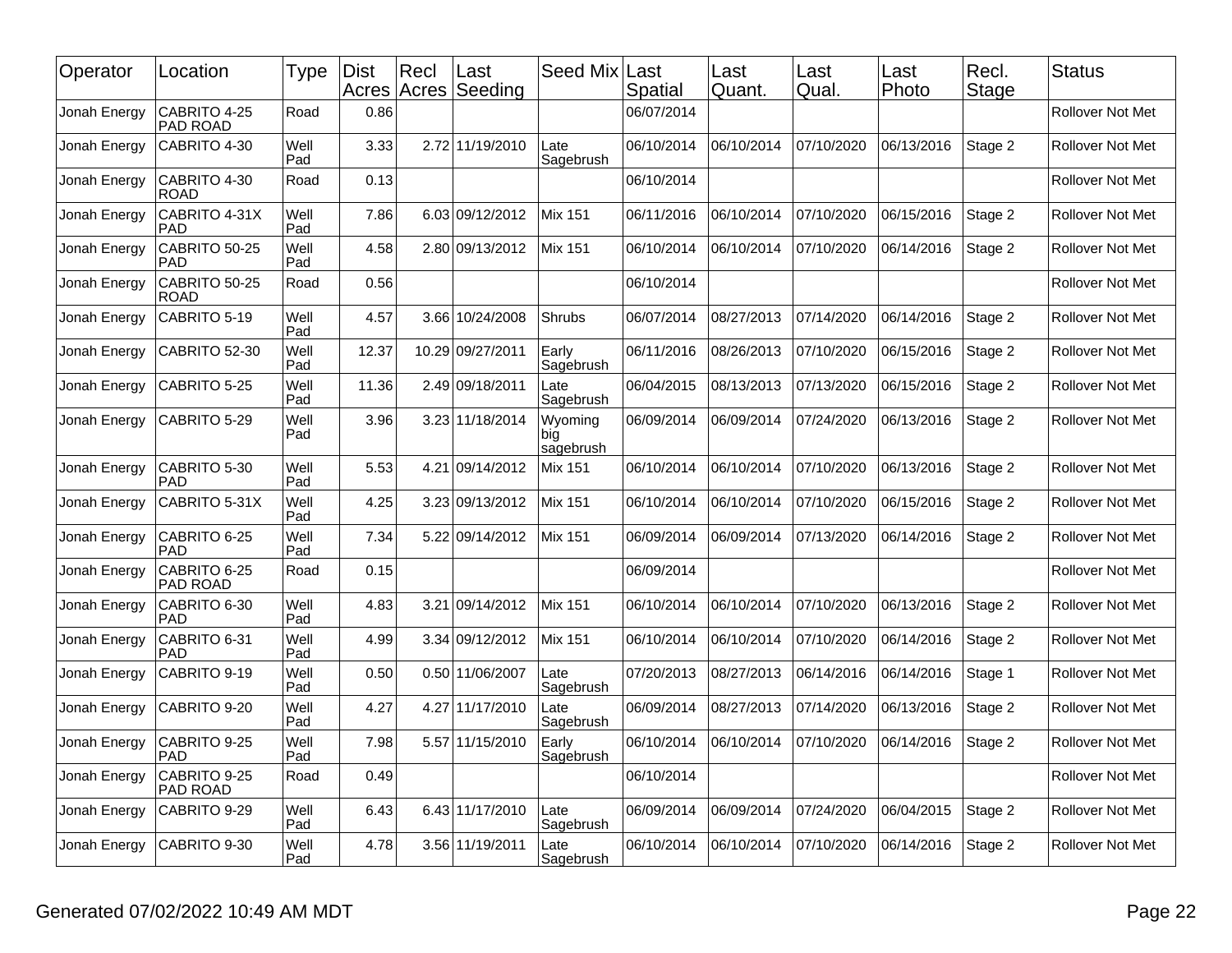| Operator     | Location                    | Type        | <b>Dist</b> | Rec | ∣Last<br>Acres Acres Seeding | Seed Mix               | Last<br>Spatial | Last<br>Quant. | Last<br>Qual. | Last<br>Photo | Recl.<br>Stage | <b>Status</b>    |
|--------------|-----------------------------|-------------|-------------|-----|------------------------------|------------------------|-----------------|----------------|---------------|---------------|----------------|------------------|
| Jonah Energy | CABRITO 9-30<br><b>ROAD</b> | Road        | 0.16        |     |                              |                        | 06/10/2014      |                |               |               |                | Rollover Not Met |
| Jonah Energy | COR 105-31                  | Well<br>Pad | 2.78        |     | 2.68 10/01/2011              | A                      | 12/31/2011      |                | 06/23/2020    | 05/22/2017    | Stage 2        | Rollover Not Met |
| Jonah Energy | COR 115-31V                 | Well<br>Pad | 4.24        |     | 4.14 10/15/2010              | l A                    | 12/31/2011      |                | 06/23/2020    | 05/22/2017    | Stage 2        | Rollover Not Met |
| Jonah Energy | COR 15-31                   | Well<br>Pad | 4.59        |     | 3.85 10/01/2008              | İΒ                     | 12/31/2011      | 06/21/2011     | 06/22/2020    | 12/15/2011    | Stage 2        | Rollover Not Met |
| Jonah Energy | COR 22-31                   | Well<br>Pad | 4.65        |     | 4.39 10/01/2008              | b                      | 12/31/2011      | 06/21/2011     | 06/23/2020    | 05/22/2017    | Stage 2        | Rollover Not Met |
| Jonah Energy | COR 27-31                   | Well<br>Pad | 4.20        |     | 3.98 10/01/2008              | ΙB                     | 12/31/2011      | 06/21/2011     | 06/23/2020    | 05/22/2017    | Stage 2        | Rollover Not Met |
| Jonah Energy | COR 37-31V                  | Well<br>Pad | 4.24        |     | 4.06 10/01/2008              | ΙB                     | 12/31/2011      | 06/21/2011     | 06/23/2020    | 05/22/2017    | Stage 2        | Rollover Not Met |
| Jonah Energy | COR 43-31                   | Well<br>Pad | 2.37        |     | 2.30 07/10/2008              | <b>MAT</b>             | 12/31/2011      | 08/03/2010     | 06/23/2020    | 05/22/2017    | Stage 2        | Rollover Not Met |
| Jonah Energy | COR 44-31                   | Well<br>Pad | 2.92        |     | 2.72 10/01/2009              | ΙB                     | 12/31/2011      | 06/21/2011     | 06/23/2020    | 05/22/2017    | Stage 2        | Rollover Not Met |
| Jonah Energy | COR 49-19                   | Well<br>Pad | 3.93        |     | 3.81 10/15/2010              | B                      | 12/31/2011      |                | 08/04/2020    | 07/24/2017    | Stage 2        | Rollover Not Met |
| Jonah Energy | COR 49-30                   | Well<br>Pad | 4.04        |     | 3.95 10/01/2009              | ΙB                     | 12/31/2011      |                | 06/23/2020    |               | Stage 2        | Rollover Not Met |
| Jonah Energy | COR 49-31V                  | Well<br>Pad | 2.18        |     | 2.13 05/01/2007              | mat                    | 12/31/2011      | 08/03/2010     | 06/23/2020    | 05/22/2017    | Stage 2        | Rollover Not Met |
| Jonah Energy | COR 50-19                   | Well<br>Pad | 4.17        |     | 3.97 10/15/2010              | İΒ                     | 12/31/2011      |                | 08/04/2020    | 07/24/2017    | Stage 2        | Rollover Not Met |
| Jonah Energy | COR 50-30                   | Well<br>Pad | 3.76        |     | 3.63 10/01/2011              | ΙA                     | 12/31/2011      |                | 06/23/2020    | 07/24/2017    | Stage 2        | Rollover Not Met |
| Jonah Energy | COR 50-31                   | Well<br>Pad | 4.16        |     | 3.99 11/01/2009              | İΒ                     | 12/31/2011      |                | 06/23/2020    | 05/22/2017    | Stage 2        | Rollover Not Met |
| Jonah Energy | COR 51-19                   | Well<br>Pad | 4.25        |     | 10/01/2008                   | B                      | 12/31/2011      | 06/22/2011     | 08/04/2020    | 07/24/2017    | Stage 2        | Rollover Not Met |
| Jonah Energy | COR 51-30                   | Well<br>Pad | 4.19        |     | 4.02 11/01/2009              | ΙB                     | 12/31/2011      |                | 06/23/2020    | 07/24/2017    | Stage 2        | Rollover Not Met |
| Jonah Energy | COR 51-31V                  | Well<br>Pad | 4.16        |     | 3.91 10/01/2009              | İΒ                     | 12/31/2011      |                | 06/23/2020    | 05/22/2017    | Stage 2        | Rollover Not Met |
| Jonah Energy | COR 61-19                   | Well<br>Pad | 3.50        |     | 3.40 10/01/2009              | İΒ                     | 12/31/2011      |                | 08/04/2020    | 07/24/2017    | Stage 2        | Rollover Not Met |
| Jonah Energy | COR 61-30                   | Well<br>Pad | 3.97        |     | 3.88 10/01/2008 B            |                        | 12/31/2011      | 06/21/2011     | 06/23/2020    | 07/24/2017    | Stage 2        | Rollover Not Met |
| Jonah Energy | COR 61-31V                  | Well<br>Pad | 4.36        |     | 4.19 10/01/2007              | B                      | 12/31/2011      | 06/02/2010     | 06/23/2020    | 05/22/2017    | Stage 2        | Rollover Not Met |
| Jonah Energy | COR 62-30                   | Well<br>Pad | 2.67        |     | 2.58 08/27/2008              | <b>MAT</b>             | 12/31/2011      | 08/03/2010     | 06/23/2020    | 07/24/2017    | Stage 2        | Rollover Not Met |
| Jonah Energy | COR 6-31                    | Well<br>Pad | 5.48        |     | 4.74 10/01/2004              | <b>BLM</b><br>Standard | 12/31/2011      | 05/29/2008     | 06/23/2020    | 05/22/2017    | Stage 2        | Rollover Not Met |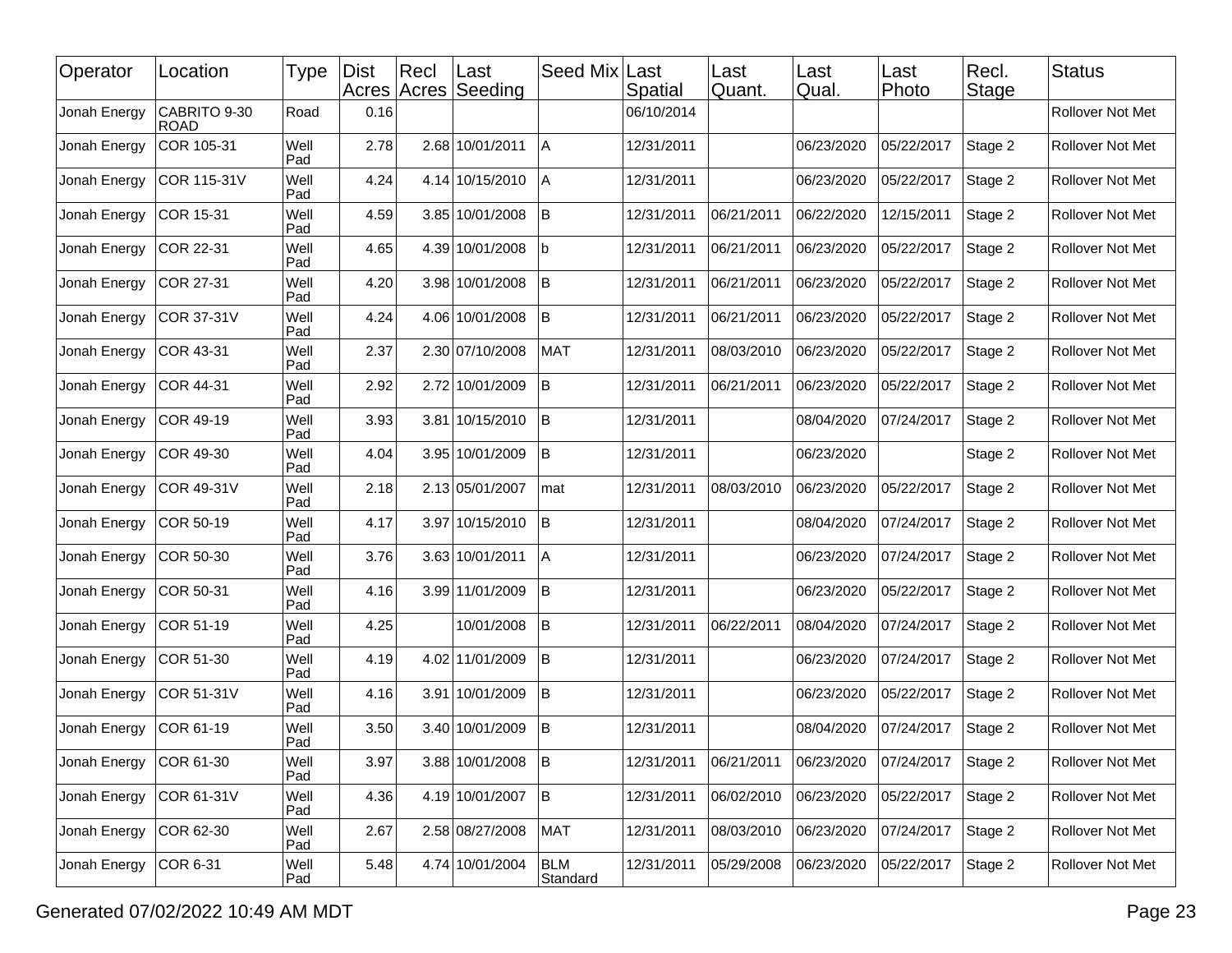| Operator     | Location     | Type        | <b>Dist</b> | Recl | ∣Last<br>Acres Acres Seeding | Seed Mix   | Last<br>Spatial | Last<br>Quant. | Last<br>Qual. | Last<br>Photo | Recl.<br>Stage | <b>Status</b>    |
|--------------|--------------|-------------|-------------|------|------------------------------|------------|-----------------|----------------|---------------|---------------|----------------|------------------|
| Jonah Energy | COR 63-19    | Well<br>Pad | 2.29        | 2.18 |                              |            | 12/31/2011      |                | 08/04/2020    | 07/24/2017    | Stage 3        | Rollover Not Met |
| Jonah Energy | COR 63-30    | Well<br>Pad | 2.26        |      |                              |            | 12/31/2011      |                |               |               |                | Rollover Not Met |
| Jonah Energy | COR 64-18    | Well<br>Pad | 4.25        |      | 10/15/2010                   | <b>B</b>   | 12/31/2011      |                | 07/30/2020    | 07/20/2017    | Stage 2        | Rollover Not Met |
| Jonah Energy | COR 64-19    | Well<br>Pad | 4.13        |      | 4.03 10/01/2011              | ΙA         | 12/31/2011      |                | 08/04/2020    | 07/24/2017    | Stage 2        | Rollover Not Met |
| Jonah Energy | COR 64-30    | Well<br>Pad | 4.58        |      | 4.48 10/01/2011              | IА         | 12/31/2011      |                | 06/23/2020    | 07/24/2017    | Stage 2        | Rollover Not Met |
| Jonah Energy | COR 64-31    | Well<br>Pad | 4.82        |      | 4.61 10/01/2008              | lB.        | 12/31/2011      | 06/21/2011     | 06/23/2020    | 05/22/2017    | Stage 3        | Rollover Not Met |
| Jonah Energy | COR 65-18    | Well<br>Pad | 4.19        |      | 3.94 11/01/2009              | lB.        | 12/31/2011      |                | 07/30/2020    | 07/20/2017    | Stage 2        | Rollover Not Met |
| Jonah Energy | COR 65-19    | Well<br>Pad | 4.35        |      | 4.20 10/01/2009              | İВ.        | 12/31/2011      | 06/22/2011     | 08/04/2020    | 07/24/2017    | Stage 2        | Rollover Not Met |
| Jonah Energy | COR 65-30    | Well<br>Pad | 2.41        |      | 2.30 09/11/2008              | <b>MAT</b> | 12/31/2011      | 08/03/2010     | 06/23/2020    | 07/24/2017    | Stage 2        | Rollover Not Met |
| Jonah Energy | COR 65-31    | Well<br>Pad | 4.33        |      | 4.19 10/01/2008              | lΒ         | 12/31/2011      | 06/21/2011     | 06/23/2020    | 05/22/2017    | Stage 3        | Rollover Not Met |
| Jonah Energy | COR 66-19    | Well<br>Pad | 2.20        |      | 2.09 10/01/2011              | IА         | 12/31/2011      |                | 08/04/2020    | 07/24/2017    | Stage 2        | Rollover Not Met |
| Jonah Energy | COR 67-19    | Well<br>Pad | 3.39        |      | 3.29 10/01/2009              | lB.        | 12/31/2011      | 06/22/2011     | 08/04/2020    | 07/24/2017    | Stage 2        | Rollover Not Met |
| Jonah Energy | COR 67-30    | Well<br>Pad | 2.84        |      | 2.77 08/25/2008              | mat        | 12/31/2011      | 08/03/2010     | 06/23/2020    | 07/24/2017    | Stage 2        | Rollover Not Met |
| Jonah Energy | COR 68-31V   | Well<br>Pad | 4.52        |      | 4.32 10/01/2008              | <b>B</b>   | 12/31/2011      | 06/21/2011     | 06/22/2020    | 07/24/2017    | Stage 2        | Rollover Not Met |
| Jonah Energy | COR 7-2      | Well<br>Pad | 3.64        |      | 3.51 10/01/2009              | lb         | 12/31/2011      | 07/26/2011     | 07/25/2016    | 05/22/2017    | Stage 2        | Rollover Not Met |
| Jonah Energy | COR 77-19    | Well<br>Pad | 4.55        |      | 10/01/2008                   | İΒ         | 12/31/2011      | 06/22/2011     | 08/04/2020    | 07/24/2017    | Stage 2        | Rollover Not Met |
| Jonah Energy | COR 77-30    | Well<br>Pad | 4.09        |      | 3.94 10/01/2008              | <b>B</b>   | 12/31/2011      | 06/21/2011     | 06/23/2020    | 07/24/2017    | Stage 2        | Rollover Not Met |
| Jonah Energy | COR 78-19    | Well<br>Pad | 4.31        |      | 4.18 10/01/2009              | lB.        | 12/31/2011      |                | 08/04/2020    | 07/24/2017    | Stage 2        | Rollover Not Met |
| Jonah Energy | COR 79-19_OH | Well<br>Pad | 2.47        |      | 09/25/2008                   | mat        | 12/31/2011      | 08/09/2010     | 08/04/2020    | 07/10/2010    | Stage 2        | Rollover Not Met |
| Jonah Energy | COR 79-30    | Well<br>Pad | 2.14        |      | 2.03 02/01/2008              | MAT        | 12/31/2011      | 08/03/2010     | 06/23/2020    | 07/24/2017    | Stage 2        | Rollover Not Met |
| Jonah Energy | COR 79-31    | Well<br>Pad | 2.22        |      | 2.13 05/22/2008              | mat        | 12/31/2011      | 08/03/2010     | 06/22/2020    | 07/24/2017    | Stage 2        | Rollover Not Met |
| Jonah Energy | COR 80-19    | Well<br>Pad | 4.38        |      | 4.20 10/01/2009              | B          | 12/31/2011      |                | 08/04/2020    | 07/24/2017    | Stage 2        | Rollover Not Met |
| Jonah Energy | COR 80-30    | Well<br>Pad | 3.18        |      | $3.04 10/01/2010$ B          |            | 12/31/2011      |                | 06/23/2020    | 07/24/2017    | Stage 2        | Rollover Not Met |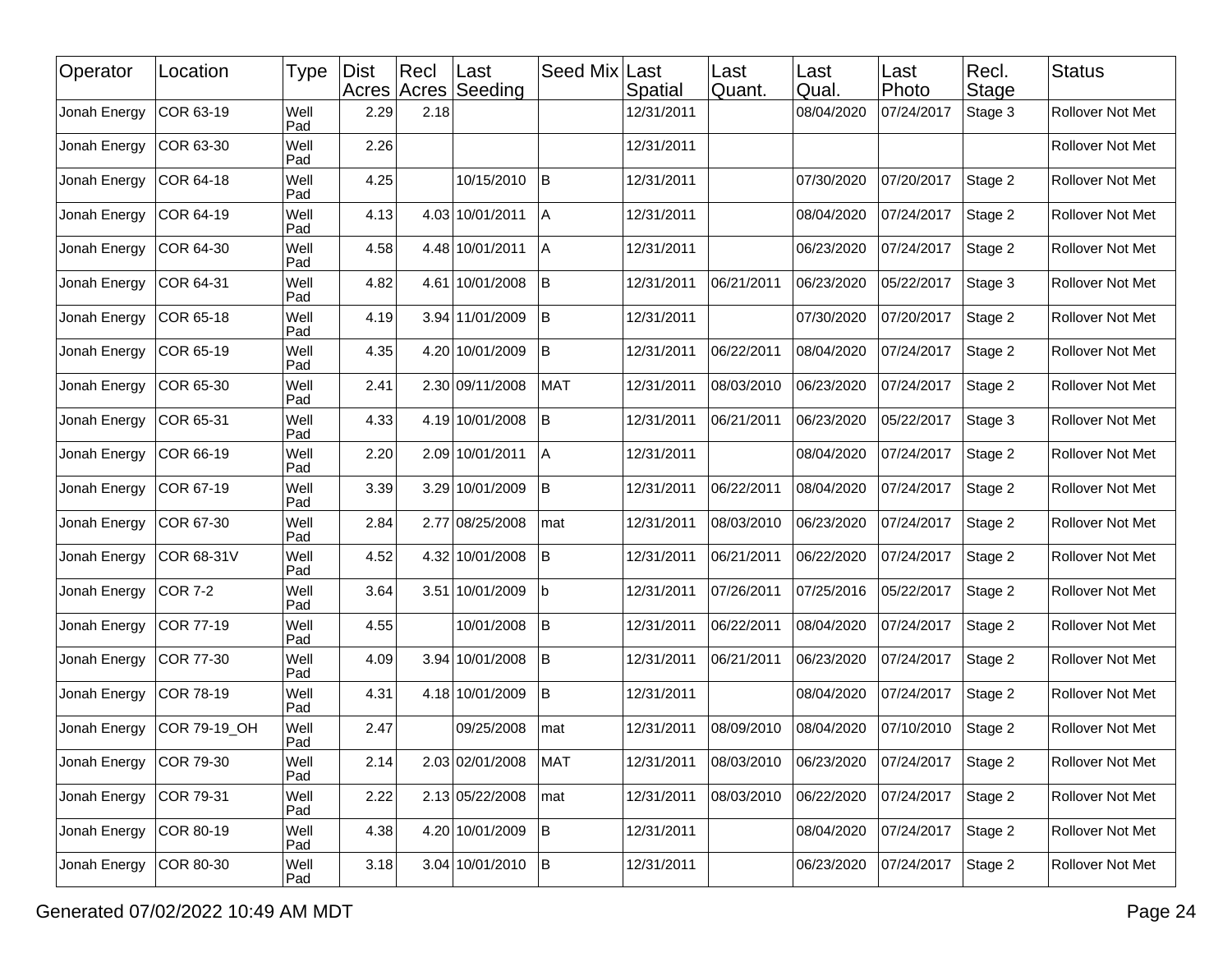| Operator     | Location                       | Type        | <b>Dist</b><br>Acres Acres | $ $ Recl | Last<br>Seeding  | Seed Mix Last      | Spatial    | Last<br>Quant. | Last<br>Qual. | Last<br>Photo | Recl.<br>Stage | <b>Status</b>           |
|--------------|--------------------------------|-------------|----------------------------|----------|------------------|--------------------|------------|----------------|---------------|---------------|----------------|-------------------------|
| Jonah Energy | COR 80-31                      | Well<br>Pad | 1.35                       |          | 1.27 07/26/2009  | Mat                | 12/31/2011 | 08/03/2010     | 06/22/2020    | 07/24/2017    | Stage 2        | <b>Rollover Not Met</b> |
| Jonah Energy | <b>COR 92-2</b>                | Well<br>Pad | 3.19                       |          | 3.02 10/01/2011  | A                  | 12/31/2011 |                | 06/22/2020    | 05/22/2017    | Stage 2        | Rollover Not Met        |
| Jonah Energy | <b>COR 9-31</b>                | Well<br>Pad | 7.76                       |          | 4.34 10/01/2009  | B                  | 12/31/2011 | 07/26/2010     | 06/23/2020    | 05/22/2017    | Stage 2        | Rollover Not Met        |
| Jonah Energy | CORONA 1-11<br><b>PAD</b>      | Well<br>Pad | 5.47                       |          | 4.03 09/22/2011  | Late<br>Sagebrush  | 06/06/2014 | 06/06/2014     | 06/22/2020    | 06/03/2015    | Stage 2        | Rollover Not Met        |
| Jonah Energy | CORONA 1-11<br>PAD ROAD        | Road        | 0.07                       |          |                  |                    | 06/06/2014 |                |               |               |                | Rollover Not Met        |
| Jonah Energy | CORONA 11-30<br><b>PAD</b>     | Well<br>Pad | 7.25                       |          | 4.93 11/16/2010  | Early<br>Sagebrush | 06/05/2014 | 06/05/2014     | 06/23/2020    | 06/14/2016    | Stage 2        | <b>Rollover Not Met</b> |
| Jonah Energy | CORONA 11-30<br>PAD ROAD       | Road        | 0.41                       |          |                  |                    | 06/05/2014 |                |               |               |                | Rollover Not Met        |
| Jonah Energy | CORONA 11-31                   | Well<br>Pad | 5.87                       |          | 5.87 11/21/2014  | Mix A              | 06/04/2015 | 06/06/2014     | 06/22/2020    | 06/04/2015    | Stage 2        | Rollover Not Met        |
| Jonah Energy | CORONA 1-14                    | Well<br>Pad | 2.45                       |          | 1.29 11/21/2014  | Mix A              | 06/06/2014 | 06/06/2014     | 06/15/2020    | 06/03/2015    | Stage 2        | Rollover Not Met        |
| Jonah Energy | CORONA 1-14A<br><b>PAD</b>     | Well<br>Pad | 14.88                      |          | 12.03 11/21/2014 | Mix A              | 06/11/2016 | 08/08/2013     | 06/15/2020    | 06/03/2015    | Stage 2        | Rollover Not Met        |
| Jonah Energy | CORONA 1-14A<br>PAD ROAD       | Road        | 0.14                       |          |                  |                    | 06/05/2016 |                |               |               |                | Rollover Not Met        |
| Jonah Energy | CORONA 1-14<br><b>ROAD</b>     | Road        | 0.14                       |          |                  |                    | 06/06/2014 |                |               |               |                | Rollover Not Met        |
| Jonah Energy | CORONA 1-19<br><b>PAD</b>      | Well<br>Pad | 6.25                       |          | 4.22 09/13/2012  | <b>Mix 151</b>     | 06/06/2014 | 06/06/2014     | 07/30/2020    | 06/14/2016    | Stage 2        | Rollover Not Met        |
| Jonah Energy | CORONA 1-19<br>PAD ROAD        | Road        | 1.28                       |          |                  |                    | 06/06/2014 |                |               |               |                | Rollover Not Met        |
| Jonah Energy | CORONA 1-30<br><b>PAD</b>      | Well<br>Pad | 10.33                      |          | 7.07 09/22/2011  | Late<br>Sagebrush  | 06/05/2014 | 08/12/2013     | 08/04/2020    | 06/14/2016    | Stage 2        | Rollover Not Met        |
| Jonah Energy | CORONA 1-30<br>PAD ROAD        | Road        | 0.27                       |          |                  |                    | 06/05/2014 |                |               |               |                | Rollover Not Met        |
| Jonah Energy | CORONA 1-31<br><b>PAD</b>      | Well<br>Pad | 9.68                       | 6.22     | 11/16/2010       | Early<br>Sagebrush | 06/06/2014 | 06/06/2014     | 06/23/2020    | 06/04/2015    | Stage 2        | Rollover Not Met        |
| Jonah Energy | CORONA 1-31<br><b>PAD ROAD</b> | Road        | 0.99                       |          |                  |                    | 06/06/2014 |                |               |               |                | Rollover Not Met        |
| Jonah Energy | CORONA 14-30                   | Well<br>Pad | 3.43                       |          | 2.40 09/22/2013  | <b>Mix 111</b>     | 06/05/2014 | 06/05/2014     | 06/23/2020    | 06/04/2015    | Stage 2        | Rollover Not Met        |
| Jonah Energy | CORONA 14-30<br><b>ROAD</b>    | Road        | 0.11                       |          |                  |                    | 06/05/2014 |                |               |               |                | Rollover Not Met        |
| Jonah Energy | CORONA 14-31<br><b>PAD</b>     | Well<br>Pad | 6.61                       |          | 4.23 09/13/2012  | <b>Mix 151</b>     | 06/06/2014 | 06/06/2014     | 06/22/2020    | 06/04/2015    | Stage 2        | Rollover Not Met        |
| Jonah Energy | CORONA 14-31<br>PAD ROAD       | Road        | 0.29                       |          |                  |                    | 06/06/2014 |                |               |               |                | Rollover Not Met        |
| Jonah Energy | CORONA 17-30                   | Well<br>Pad | 4.66                       |          | 4.11 09/13/2012  | <b>Mix 151</b>     | 06/05/2014 | 08/11/2013     | 08/04/2020    | 06/14/2016    | Stage 2        | Rollover Not Met        |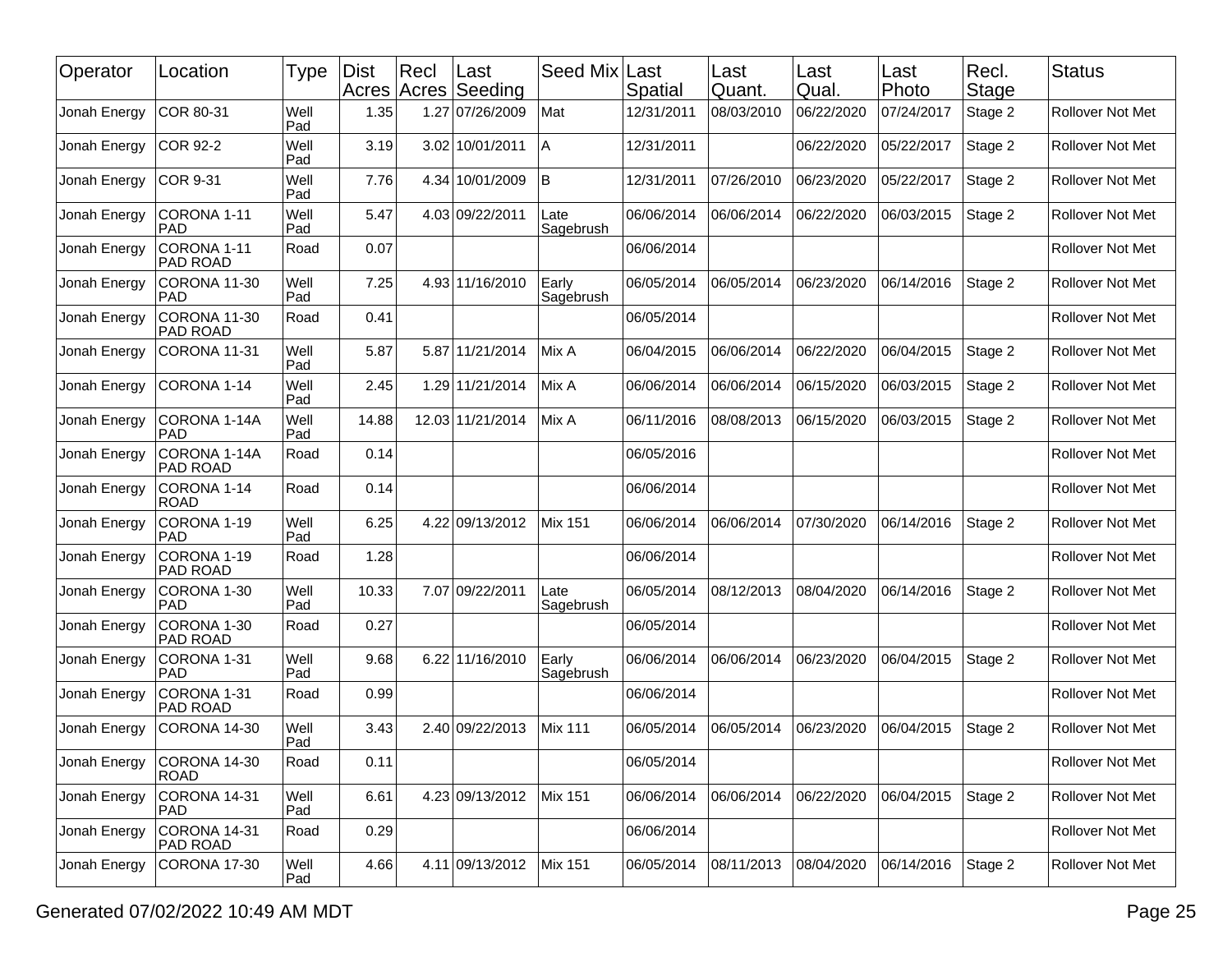| Operator     | Location                       | Type        | Dist  | $ $ Recl | Last<br>Acres Acres Seeding | Seed Mix Last      | Spatial    | Last<br>Quant. | Last<br>Qual. | Last<br>Photo | Recl.<br>Stage | <b>Status</b>           |
|--------------|--------------------------------|-------------|-------|----------|-----------------------------|--------------------|------------|----------------|---------------|---------------|----------------|-------------------------|
| Jonah Energy | CORONA 17-30<br><b>ROAD</b>    | Road        | 0.26  |          |                             |                    | 06/05/2014 |                |               |               |                | Rollover Not Met        |
| Jonah Energy | CORONA 19-31<br><b>PAD</b>     | Well<br>Pad | 4.42  |          | 3.08 11/19/2011             | Early<br>Sagebrush | 06/05/2014 | 06/05/2014     | 06/23/2020    | 06/04/2015    | Stage 2        | Rollover Not Met        |
| Jonah Energy | CORONA 19-31<br>PAD ROAD       | Road        | 0.47  |          |                             |                    | 06/05/2014 |                |               |               |                | Rollover Not Met        |
| Jonah Energy | CORONA 20-30<br><b>PAD</b>     | Well<br>Pad | 4.90  |          | 4.28 09/22/2011             | <b>Mix 168</b>     | 06/05/2014 | 06/05/2014     | 06/14/2016    | 06/14/2016    | Stage 2        | <b>Rollover Not Met</b> |
| Jonah Energy | CORONA 20-30<br>PAD ROAD       | Road        | 0.97  |          |                             |                    | 06/05/2014 |                |               |               |                | <b>Rollover Not Met</b> |
| Jonah Energy | CORONA 2-11                    | Well<br>Pad | 3.56  |          | 2.33 09/12/2012             | <b>Mix 151</b>     | 06/05/2014 | 08/10/2013     | 06/22/2020    | 06/03/2015    | Stage 2        | <b>Rollover Not Met</b> |
| Jonah Energy | CORONA 2-11<br><b>ROAD</b>     | Road        | 0.12  |          |                             |                    | 06/05/2014 |                |               |               |                | Rollover Not Met        |
| Jonah Energy | CORONA 2-19                    | Well<br>Pad | 4.20  |          | 2.93 10/22/2008             | Shrubs             | 06/06/2014 | 08/12/2013     | 07/30/2020    | 06/14/2016    | Stage 2        | Rollover Not Met        |
| Jonah Energy | CORONA 2-19<br>ROAD            | Road        | 0.69  |          |                             |                    | 06/06/2014 |                |               |               |                | Rollover Not Met        |
| Jonah Energy | CORONA 47-14<br><b>PAD</b>     | Well<br>Pad | 4.50  |          | 3.30 09/22/2013             | Mix 151            | 06/05/2014 | 08/08/2013     | 06/15/2020    | 06/03/2015    | Stage 2        | <b>Rollover Not Met</b> |
| Jonah Energy | CORONA 47-14<br>PAD ROAD       | Road        | 0.25  |          |                             |                    | 06/05/2014 |                |               |               |                | <b>Rollover Not Met</b> |
| Jonah Energy | CORONA 70-31<br><b>PAD</b>     | Well<br>Pad | 5.27  | 3.91     | 09/12/2012                  | <b>Mix 151</b>     | 06/06/2014 | 06/06/2014     | 06/22/2020    | 06/04/2015    | Stage 2        | <b>Rollover Not Met</b> |
| Jonah Energy | CORONA 7-11                    | Well<br>Pad | 3.26  |          | 2.39 09/12/2012             | <b>Mix 151</b>     | 06/05/2014 | 06/05/2014     | 06/22/2020    | 06/03/2015    | Stage 2        | <b>Rollover Not Met</b> |
| Jonah Energy | CORONA 7-11<br><b>ROAD</b>     | Road        | 0.10  |          |                             |                    | 06/05/2014 |                |               |               |                | <b>Rollover Not Met</b> |
| Jonah Energy | CORONA 7-19                    | Well<br>Pad | 4.96  |          | 3.27 10/22/2008             | Grass              | 06/06/2014 | 06/06/2014     | 07/30/2020    | 06/14/2016    | Stage 2        | Rollover Not Met        |
| Jonah Energy | CORONA 7-19<br><b>ROAD</b>     | Road        | 0.05  |          |                             |                    | 06/06/2014 |                |               |               |                | Rollover Not Met        |
| Jonah Energy | CORONA 7-31<br>PAD             | Well<br>Pad | 5.42  |          | 3.85 09/22/2011             | Late<br>Sagebrush  | 06/06/2014 | 06/06/2014     | 06/23/2020    | 06/04/2015    | Stage 2        | <b>Rollover Not Met</b> |
| Jonah Energy | CORONA 7-31<br><b>PAD ROAD</b> | Road        | 0.16  |          |                             |                    | 06/06/2014 |                |               |               |                | Rollover Not Met        |
| Jonah Energy | CORONA 8-11<br>PAD             | Well<br>Pad | 10.79 |          | 7.65 11/18/2014             | Mix A              | 06/04/2015 | 06/06/2014     | 06/22/2020    | 06/04/2015    | Stage 2        | Rollover Not Met        |
| Jonah Energy | CORONA 8-11<br>PAD ROAD        | Road        | 0.13  |          |                             |                    | 06/06/2014 |                |               |               |                | Rollover Not Met        |
| Jonah Energy | CORONA 8-14<br><b>PAD</b>      | Well<br>Pad | 6.67  |          | 4.85 09/11/2012             | <b>Mix 151</b>     | 06/06/2014 | 06/06/2014     | 06/15/2020    | 06/03/2015    | Stage 2        | Rollover Not Met        |
| Jonah Energy | CORONA 8-14<br><b>PAD ROAD</b> | Road        | 0.41  |          |                             |                    | 06/06/2014 |                |               |               |                | Rollover Not Met        |
| Jonah Energy | CORONA 8-19<br><b>PAD</b>      | Well<br>Pad | 6.82  |          | 4.59 09/13/2012             | <b>Mix 151</b>     | 06/06/2014 | 06/06/2014     | 07/30/2020    | 06/14/2016    | Stage 2        | Rollover Not Met        |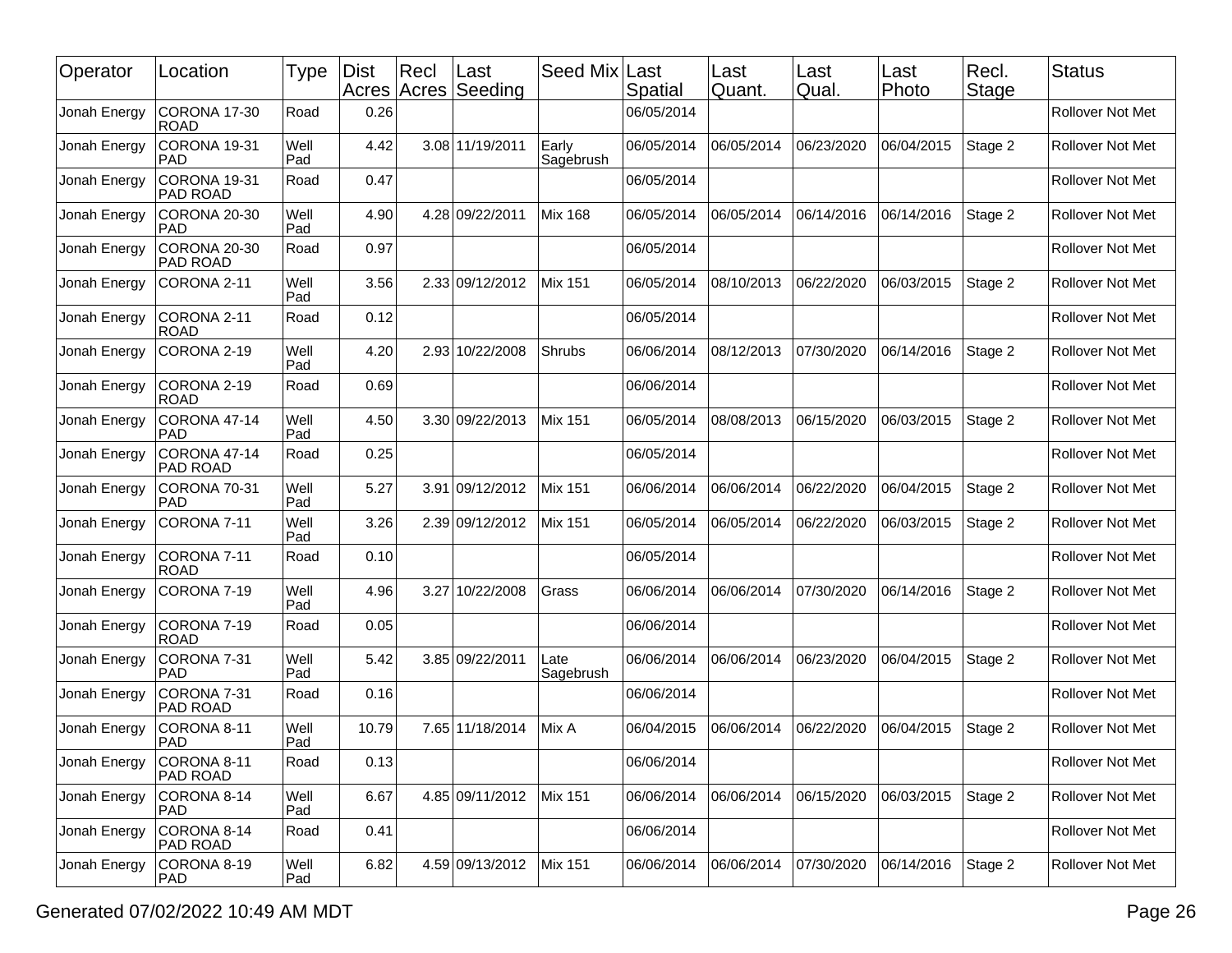| Operator                     | Location               | Type Dist |       | Recl Last | Acres Acres Seeding | Seed Mix Last | Spatial    | Last<br>Quant. | Last<br>Qual. | Last<br>Photo | Recl.<br><b>Stage</b> | <b>Status</b>           |
|------------------------------|------------------------|-----------|-------|-----------|---------------------|---------------|------------|----------------|---------------|---------------|-----------------------|-------------------------|
| Jonah Energy                 | Encana Ware Yard Other |           | 22.83 |           |                     |               | 12/31/2011 |                |               |               |                       | Rollover Not Met        |
| Jonah Energy                 | feature: 1003          | Road      | 4.44  |           |                     |               | 12/31/2011 |                |               |               |                       | Rollover Not Met        |
| Jonah Energy                 | feature: 1042          | Road      | 2.31  |           |                     |               | 12/31/2011 |                |               |               |                       | Rollover Not Met        |
| Jonah Energy                 | feature: 1045          | Road      | 3.99  |           |                     |               | 12/31/2011 |                |               |               |                       | Rollover Not Met        |
| Jonah Energy                 | feature: 1180          | Road      | 2.66  |           |                     |               | 12/31/2011 |                |               |               |                       | Rollover Not Met        |
| Jonah Energy                 | feature: 1225          | Pipeline  | 1.54  | 1.54      |                     |               | 12/31/2011 |                |               |               |                       | Rollover Not Met        |
| Jonah Energy                 | feature:1230           | Road      | 3.58  |           |                     |               | 12/31/2011 |                |               |               |                       | <b>Rollover Not Met</b> |
| Jonah Energy                 | feature: 1307(1)       | Road      | 3.37  |           |                     |               | 12/31/2011 |                |               |               |                       | Rollover Not Met        |
| Jonah Energy                 | feature: 1307(10)      | Road      | 9.45  |           |                     |               | 12/31/2011 |                |               |               |                       | Rollover Not Met        |
| Jonah Energy                 | feature: 1307(11)      | Road      | 6.16  |           |                     |               | 12/31/2011 |                |               |               |                       | Rollover Not Met        |
| Jonah Energy                 | feature: 1307(12)      | Road      | 8.00  |           |                     |               | 12/31/2011 |                |               |               |                       | Rollover Not Met        |
| Jonah Energy                 | feature: 1307(2)       | Road      | 3.47  |           |                     |               | 12/31/2011 |                |               |               |                       | Rollover Not Met        |
| Jonah Energy                 | feature: 1307(3)       | Road      | 8.39  |           |                     |               | 12/31/2011 |                |               |               |                       | Rollover Not Met        |
| Jonah Energy                 | feature: 1307(4)       | Road      | 3.00  |           |                     |               | 12/31/2011 |                |               |               |                       | Rollover Not Met        |
| Jonah Energy                 | feature: 1307(5)       | Road      | 2.12  |           |                     |               | 12/31/2011 |                |               |               |                       | Rollover Not Met        |
| Jonah Energy                 | feature: 1307(6)       | Road      | 7.56  |           |                     |               | 12/31/2011 |                |               |               |                       | Rollover Not Met        |
| Jonah Energy                 | feature: 1307(7)       | Road      | 4.42  |           |                     |               | 12/31/2011 |                |               |               |                       | Rollover Not Met        |
| Jonah Energy                 | feature: 1307(8)       | Road      | 2.23  |           |                     |               | 12/31/2011 |                |               |               |                       | Rollover Not Met        |
| Jonah Energy                 | feature: 1307(9)       | Road      | 21.55 |           |                     |               | 12/31/2011 |                |               |               |                       | <b>Rollover Not Met</b> |
| Jonah Energy                 | feature: 1344          | Pipeline  | 0.45  | 0.45      |                     |               | 12/31/2011 |                |               |               |                       | Rollover Not Met        |
| Jonah Energy                 | feature: 2-12          | Road      | 0.47  |           |                     |               | 12/31/2011 |                |               |               |                       | Rollover Not Met        |
| Jonah Energy                 | feature: 2439          | Road      | 0.05  |           |                     |               | 12/31/2009 |                |               |               |                       | Rollover Not Met        |
| Jonah Energy                 | feature: 2441          | Pipeline  | 0.43  | 0.43      |                     |               | 12/31/2009 |                | 07/02/2008    |               | Stage 1               | Rollover Not Met        |
| Jonah Energy                 | feature: 2446          | Road      | 0.23  |           |                     |               | 12/31/2009 |                |               |               |                       | Rollover Not Met        |
| Jonah Energy                 | feature: 2447          | Road      | 0.21  |           |                     |               | 12/31/2009 |                |               |               |                       | Rollover Not Met        |
| Jonah Energy                 | feature: 2448          | Road      | 0.18  |           |                     |               | 12/31/2009 |                |               |               |                       | Rollover Not Met        |
| Jonah Energy                 | feature: 2449          | Road      | 0.17  | 0.17      |                     |               | 12/31/2009 |                |               |               |                       | Rollover Not Met        |
| Jonah Energy                 | feature: 2450          | Road      | 0.16  | 0.16      |                     |               | 12/31/2009 |                |               |               |                       | Rollover Not Met        |
| Jonah Energy                 | feature: 2452          | Road      | 0.13  |           |                     |               | 12/31/2009 |                |               |               |                       | Rollover Not Met        |
| Jonah Energy                 | feature: 2453          | Road      | 0.12  | 0.12      |                     |               | 12/31/2009 |                |               |               |                       | Rollover Not Met        |
| Jonah Energy                 | feature: 2454          | Road      | 0.10  | 0.10      |                     |               | 12/31/2009 |                |               |               |                       | <b>Rollover Not Met</b> |
| Jonah Energy                 | feature: 2455          | Road      | 0.09  |           |                     |               | 12/31/2009 |                |               |               |                       | Rollover Not Met        |
| Jonah Energy   feature: 2456 |                        | Road      | 0.09  |           |                     |               | 12/31/2009 |                |               |               |                       | <b>Rollover Not Met</b> |
| Jonah Energy                 | feature: 2457          | Road      | 0.09  |           |                     |               | 12/31/2009 |                |               |               |                       | Rollover Not Met        |
| Jonah Energy                 | feature: 2458          | Road      | 0.07  | 0.07      |                     |               | 12/31/2009 |                |               |               |                       | Rollover Not Met        |
| Jonah Energy                 | feature: 2459          | Road      | 0.07  |           |                     |               | 12/31/2009 |                |               |               |                       | Rollover Not Met        |
| Jonah Energy                 | feature: 2460          | Road      | 0.07  |           |                     |               | 12/31/2009 |                |               |               |                       | Rollover Not Met        |
| Jonah Energy                 | feature: 2461          | Road      | 0.05  |           |                     |               | 12/31/2009 |                |               |               |                       | Rollover Not Met        |
| Jonah Energy                 | feature: 2462          | Road      | 0.04  |           |                     |               | 12/31/2009 |                |               |               |                       | Rollover Not Met        |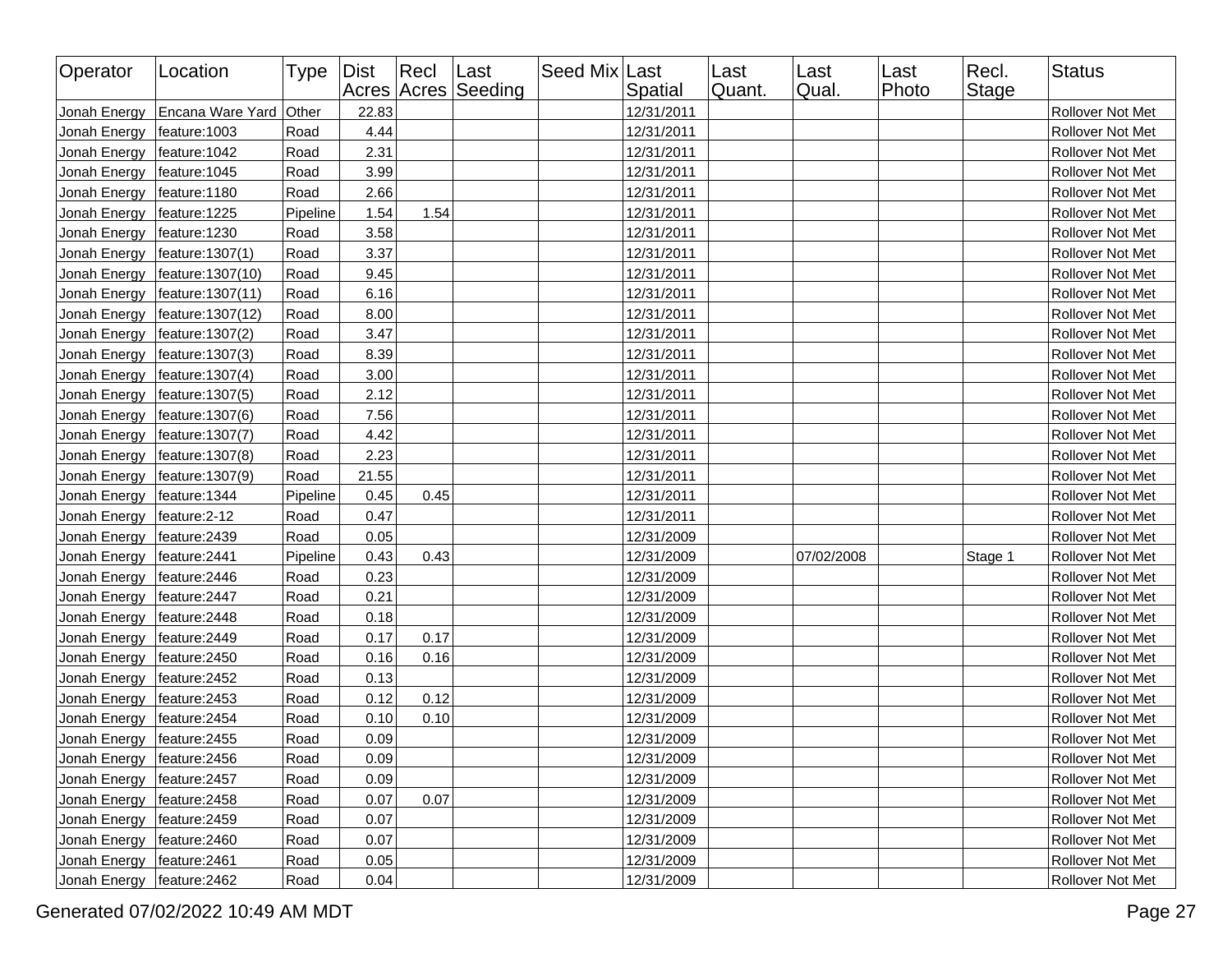| Operator     | Location      | Type   Dist |      | Recl | Last<br>Acres Acres Seeding | Seed Mix Last | Spatial    | Last<br>Quant. | Last<br>Qual. | Last<br>Photo | Recl.<br>Stage | <b>Status</b>    |
|--------------|---------------|-------------|------|------|-----------------------------|---------------|------------|----------------|---------------|---------------|----------------|------------------|
| Jonah Energy | feature: 2463 | Road        | 0.03 |      |                             |               | 12/31/2009 |                |               |               |                | Rollover Not Met |
| Jonah Energy | feature: 2464 | Road        | 0.03 |      |                             |               | 12/31/2009 |                |               |               |                | Rollover Not Met |
| Jonah Energy | feature: 2465 | Road        | 0.02 |      |                             |               | 12/31/2009 |                |               |               |                | Rollover Not Met |
| Jonah Energy | feature: 2466 | Road        | 0.02 | 0.02 |                             |               | 12/31/2009 |                |               |               |                | Rollover Not Met |
| Jonah Energy | feature: 2471 | Road        | 0.07 | 0.07 |                             |               | 12/31/2009 |                |               |               |                | Rollover Not Met |
| Jonah Energy | feature: 2472 | Pipeline    | 9.27 | 9.27 |                             |               | 12/31/2009 |                |               |               |                | Rollover Not Met |
| Jonah Energy | feature: 2473 | Pipeline    | 0.99 | 0.99 |                             |               | 12/31/2009 |                |               |               |                | Rollover Not Met |
| Jonah Energy | feature: 2474 | Pipeline    | 0.57 | 0.57 |                             |               | 12/31/2009 |                |               |               |                | Rollover Not Met |
| Jonah Energy | feature: 2475 | Pipeline    | 0.56 | 0.56 |                             |               | 12/31/2009 |                |               |               |                | Rollover Not Met |
| Jonah Energy | feature: 2476 | Pipeline    | 0.55 | 0.55 |                             |               | 12/31/2009 |                |               |               |                | Rollover Not Met |
| Jonah Energy | feature: 2477 | Pipeline    | 0.54 | 0.54 |                             |               | 12/31/2009 |                |               |               |                | Rollover Not Met |
| Jonah Energy | feature: 2478 | Pipeline    | 0.50 | 0.50 |                             |               | 12/31/2009 |                |               |               |                | Rollover Not Met |
| Jonah Energy | feature: 2479 | Pipeline    | 0.45 | 0.45 |                             |               | 12/31/2009 |                |               |               |                | Rollover Not Met |
| Jonah Energy | feature: 2480 | Pipeline    | 0.43 | 0.43 |                             |               | 12/31/2009 |                |               |               |                | Rollover Not Met |
| Jonah Energy | feature: 2481 | Pipeline    | 0.34 | 0.34 |                             |               | 12/31/2009 |                |               |               |                | Rollover Not Met |
| Jonah Energy | feature: 2482 | Pipeline    | 0.34 | 0.34 |                             |               | 12/31/2009 |                |               |               |                | Rollover Not Met |
| Jonah Energy | feature: 2483 | Pipeline    | 0.29 | 0.29 |                             |               | 12/31/2009 |                |               |               |                | Rollover Not Met |
| Jonah Energy | feature: 2484 | Pipeline    | 0.20 | 0.20 |                             |               | 12/31/2009 |                |               |               |                | Rollover Not Met |
| Jonah Energy | feature: 2485 | Pipeline    | 0.19 | 0.19 |                             |               | 12/31/2009 |                | 07/02/2008    |               | Stage 2        | Rollover Not Met |
| Jonah Energy | feature: 2486 | Pipeline    | 0.15 | 0.15 |                             |               | 12/31/2009 |                |               |               |                | Rollover Not Met |
| Jonah Energy | feature: 2487 | Pipeline    | 0.14 | 0.14 |                             |               | 12/31/2009 |                | 05/29/2008    |               | Stage 1        | Rollover Not Met |
| Jonah Energy | feature: 2488 | Pipeline    | 0.13 | 0.13 |                             |               | 12/31/2009 |                | 05/21/2008    |               | Stage 2        | Rollover Not Met |
| Jonah Energy | feature: 2489 | Pipeline    | 0.12 | 0.12 |                             |               | 12/31/2009 |                |               |               |                | Rollover Not Met |
| Jonah Energy | feature: 2490 | Pipeline    | 0.08 | 0.08 |                             |               | 12/31/2009 |                |               |               |                | Rollover Not Met |
| Jonah Energy | feature: 2491 | Pipeline    | 0.07 | 0.07 |                             |               | 12/31/2009 |                |               |               |                | Rollover Not Met |
| Jonah Energy | feature: 2492 | Pipeline    | 0.06 | 0.06 |                             |               | 12/31/2009 |                |               |               |                | Rollover Not Met |
| Jonah Energy | feature: 2493 | Pipeline    | 0.05 | 0.05 |                             |               | 12/31/2009 |                |               |               |                | Rollover Not Met |
| Jonah Energy | feature: 2494 | Pipeline    | 0.04 | 0.04 |                             |               | 12/31/2009 |                |               |               |                | Rollover Not Met |
| Jonah Energy | feature: 2495 | Pipeline    | 0.04 | 0.04 |                             |               | 12/31/2009 |                |               |               |                | Rollover Not Met |
| Jonah Energy | feature: 2496 | Pipeline    | 0.04 | 0.04 |                             |               | 12/31/2009 |                |               |               |                | Rollover Not Met |
| Jonah Energy | feature: 2497 | Pipeline    | 0.03 | 0.03 |                             |               | 12/31/2009 |                |               |               |                | Rollover Not Met |
| Jonah Energy | feature: 2498 | Pipeline    | 0.03 | 0.03 |                             |               | 12/31/2009 |                |               |               |                | Rollover Not Met |
| Jonah Energy | feature: 2499 | Pipeline    | 0.03 | 0.03 |                             |               | 12/31/2009 |                |               |               |                | Rollover Not Met |
| Jonah Energy | feature:2500  | Pipeline    | 0.01 | 0.01 |                             |               | 12/31/2009 |                |               |               |                | Rollover Not Met |
| Jonah Energy | feature: 2501 | Pipeline    | 0.19 | 0.19 |                             |               | 12/31/2009 |                |               |               |                | Rollover Not Met |
| Jonah Energy | feature:2502  | Pipeline    | 9.30 | 9.30 |                             |               | 12/31/2009 |                |               |               |                | Rollover Not Met |
| Jonah Energy | feature:2503  | Pipeline    | 9.09 | 9.09 |                             |               | 12/31/2009 |                |               |               |                | Rollover Not Met |
| Jonah Energy | feature: 2504 | Pipeline    | 8.16 | 8.16 |                             |               | 12/31/2009 |                |               |               |                | Rollover Not Met |
| Jonah Energy | feature:2505  | Pipeline    | 7.21 | 7.21 |                             |               | 12/31/2009 |                |               |               |                | Rollover Not Met |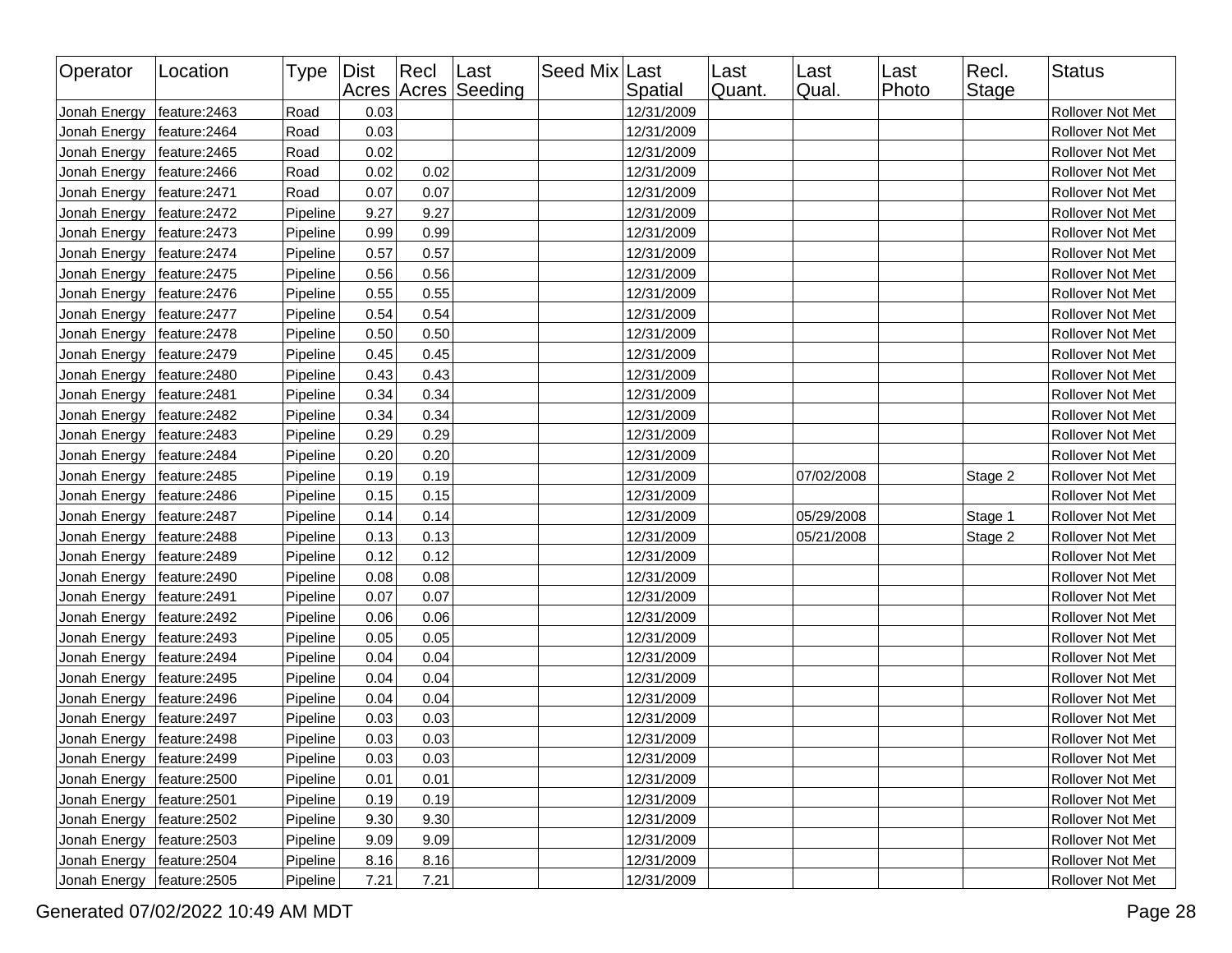| Operator     | Location      | Type   Dist |      | Recl | Last<br>Acres Acres Seeding | Seed Mix Last | Spatial    | Last<br>Quant. | Last<br>Qual. | Last<br>Photo | Recl.<br>Stage | <b>Status</b>    |
|--------------|---------------|-------------|------|------|-----------------------------|---------------|------------|----------------|---------------|---------------|----------------|------------------|
| Jonah Energy | feature:2506  | Pipeline    | 6.02 | 6.02 |                             |               | 12/31/2009 |                |               |               |                | Rollover Not Met |
| Jonah Energy | feature:2507  | Pipeline    | 5.93 | 5.93 |                             |               | 12/31/2009 |                |               |               |                | Rollover Not Met |
| Jonah Energy | feature:2508  | Pipeline    | 4.99 | 4.99 |                             |               | 12/31/2009 |                |               |               |                | Rollover Not Met |
| Jonah Energy | feature:2509  | Pipeline    | 3.91 | 3.91 |                             |               | 12/31/2009 |                |               |               |                | Rollover Not Met |
| Jonah Energy | feature:2510  | Pipeline    | 3.88 | 3.88 |                             |               | 12/31/2009 |                |               |               |                | Rollover Not Met |
| Jonah Energy | feature:2511  | Pipeline    | 3.73 | 3.73 |                             |               | 12/31/2009 |                |               |               |                | Rollover Not Met |
| Jonah Energy | feature:2512  | Pipeline    | 3.23 | 3.22 |                             |               | 12/31/2009 |                |               |               |                | Rollover Not Met |
| Jonah Energy | feature:2513  | Pipeline    | 3.22 | 3.22 |                             |               | 12/31/2009 |                |               |               |                | Rollover Not Met |
| Jonah Energy | feature:2514  | Pipeline    | 3.17 | 3.17 |                             |               | 12/31/2009 |                |               |               |                | Rollover Not Met |
| Jonah Energy | feature: 2515 | Pipeline    | 3.05 | 3.05 |                             |               | 12/31/2009 |                |               |               |                | Rollover Not Met |
| Jonah Energy | feature: 2516 | Pipeline    | 2.69 | 2.69 |                             |               | 12/31/2009 |                |               |               |                | Rollover Not Met |
| Jonah Energy | feature:2517  | Pipeline    | 2.24 | 2.24 |                             |               | 12/31/2009 |                |               |               |                | Rollover Not Met |
| Jonah Energy | feature: 2518 | Pipeline    | 2.17 | 2.17 |                             |               | 12/31/2009 |                |               |               |                | Rollover Not Met |
| Jonah Energy | feature:2519  | Pipeline    | 2.15 | 2.15 |                             |               | 12/31/2009 |                |               |               |                | Rollover Not Met |
| Jonah Energy | feature:2520  | Pipeline    | 1.99 | 1.99 |                             |               | 12/31/2009 |                |               |               |                | Rollover Not Met |
| Jonah Energy | feature:2521  | Pipeline    | 1.97 | 1.97 |                             |               | 12/31/2009 |                |               |               |                | Rollover Not Met |
| Jonah Energy | feature:2522  | Pipeline    | 1.83 | 1.82 |                             |               | 12/31/2009 |                |               |               |                | Rollover Not Met |
| Jonah Energy | feature:2523  | Pipeline    | 1.60 | 1.60 |                             |               | 12/31/2009 |                |               |               |                | Rollover Not Met |
| Jonah Energy | feature:2524  | Pipeline    | 1.56 | 1.56 |                             |               | 12/31/2009 |                |               |               |                | Rollover Not Met |
| Jonah Energy | feature:2525  | Pipeline    | 1.54 | 1.54 |                             |               | 12/31/2009 |                |               |               |                | Rollover Not Met |
| Jonah Energy | feature:2526  | Pipeline    | 1.52 | 1.52 |                             |               | 12/31/2009 |                | 05/29/2008    |               | Stage 2        | Rollover Not Met |
| Jonah Energy | feature:2527  | Pipeline    | 1.48 | 1.48 |                             |               | 12/31/2009 |                |               |               |                | Rollover Not Met |
| Jonah Energy | feature:2528  | Pipeline    | 1.33 | 1.33 |                             |               | 12/31/2009 |                |               |               |                | Rollover Not Met |
| Jonah Energy | feature:2529  | Pipeline    | 1.45 | 1.45 |                             |               | 12/31/2009 |                |               |               |                | Rollover Not Met |
| Jonah Energy | feature:2530  | Pipeline    | 1.32 | 1.32 |                             |               | 12/31/2009 |                |               |               |                | Rollover Not Met |
| Jonah Energy | feature:2531  | Pipeline    | 1.30 | 1.30 |                             |               | 12/31/2009 |                |               |               |                | Rollover Not Met |
| Jonah Energy | feature:2532  | Pipeline    | 1.32 | 1.32 |                             |               | 12/31/2009 |                |               |               |                | Rollover Not Met |
| Jonah Energy | feature:2533  | Pipeline    | 1.17 | 1.17 |                             |               | 12/31/2009 |                |               |               |                | Rollover Not Met |
| Jonah Energy | feature:2534  | Pipeline    | 1.20 | 1.20 |                             |               | 12/31/2009 |                |               |               |                | Rollover Not Met |
| Jonah Energy | feature:2535  | Pipeline    | 1.20 | 1.20 |                             |               | 12/31/2009 |                |               |               |                | Rollover Not Met |
| Jonah Energy | feature:2536  | Pipeline    | 1.18 | 1.18 |                             |               | 12/31/2009 |                |               |               |                | Rollover Not Met |
| Jonah Energy | feature:2537  | Pipeline    | 1.16 | 1.16 |                             |               | 12/31/2009 |                |               |               |                | Rollover Not Met |
| Jonah Energy | feature:2538  | Pipeline    | 1.15 | 1.15 |                             |               | 12/31/2009 |                |               |               |                | Rollover Not Met |
| Jonah Energy | feature:2539  | Pipeline    | 1.15 | 1.15 |                             |               | 12/31/2009 |                |               |               |                | Rollover Not Met |
| Jonah Energy | feature:2540  | Pipeline    | 1.06 | 1.06 |                             |               | 12/31/2009 |                |               |               |                | Rollover Not Met |
| Jonah Energy | feature: 2541 | Pipeline    | 1.09 | 1.09 |                             |               | 12/31/2009 |                |               |               |                | Rollover Not Met |
| Jonah Energy | feature: 2542 | Pipeline    | 1.09 | 1.09 |                             |               | 12/31/2009 |                |               |               |                | Rollover Not Met |
| Jonah Energy | feature:2543  | Pipeline    | 1.03 | 1.03 |                             |               | 12/31/2009 |                |               |               |                | Rollover Not Met |
| Jonah Energy | feature: 2544 | Pipeline    | 1.03 | 1.03 |                             |               | 12/31/2009 |                |               |               |                | Rollover Not Met |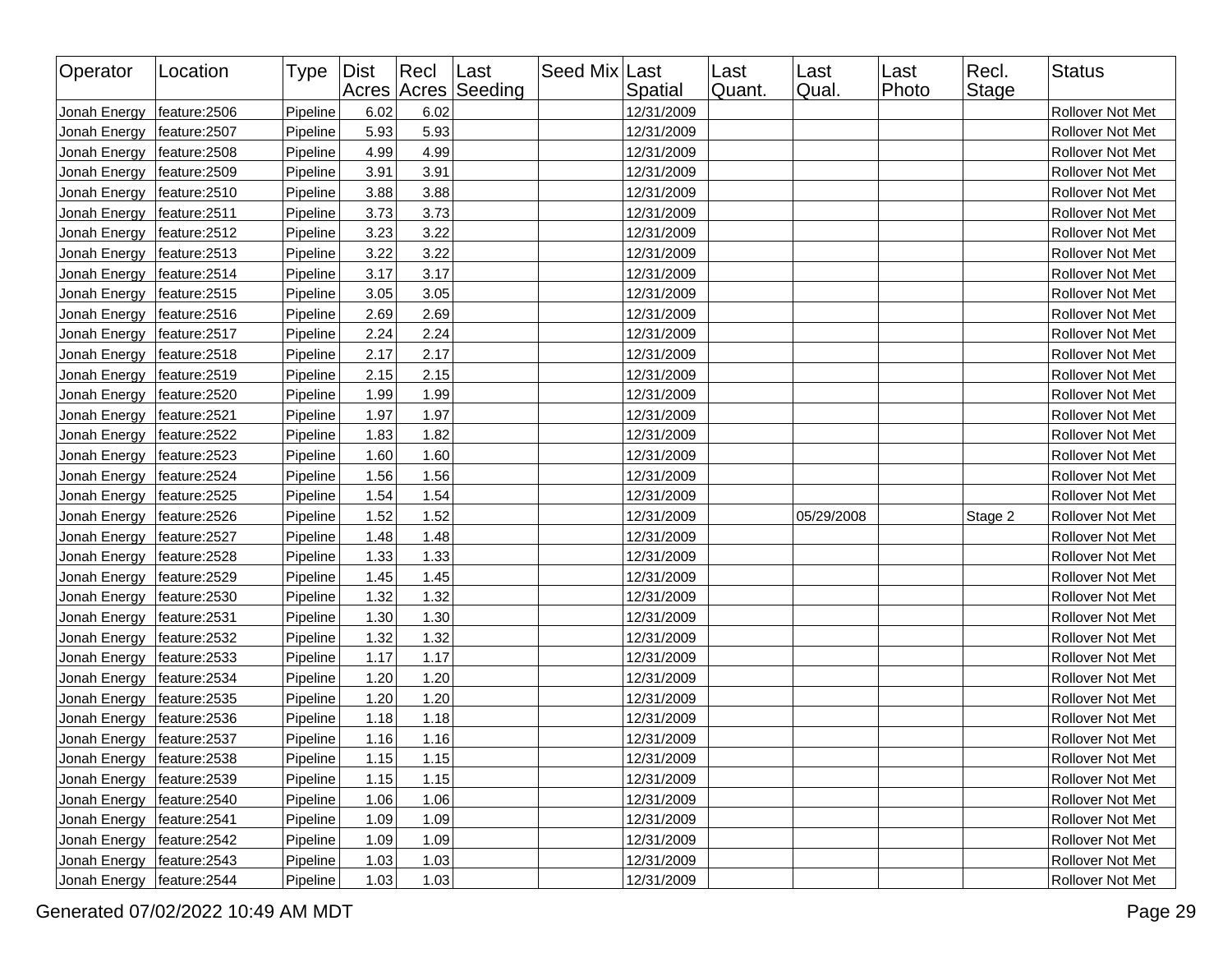| Operator     | Location      | Type   Dist |      | $ $ Recl | Last<br>Acres Acres Seeding | Seed Mix Last | Spatial    | Last<br>Quant. | Last<br>Qual. | Last<br>Photo | Recl.<br>Stage | <b>Status</b>    |
|--------------|---------------|-------------|------|----------|-----------------------------|---------------|------------|----------------|---------------|---------------|----------------|------------------|
| Jonah Energy | feature: 2545 | Pipeline    | 1.00 | 1.00     |                             |               | 12/31/2009 |                |               |               |                | Rollover Not Met |
| Jonah Energy | feature: 2546 | Pipeline    | 1.03 | 1.03     |                             |               | 12/31/2009 |                |               |               |                | Rollover Not Met |
| Jonah Energy | feature:2547  | Pipeline    | 1.01 | 1.01     |                             |               | 12/31/2009 |                |               |               |                | Rollover Not Met |
| Jonah Energy | feature: 2548 | Pipeline    | 1.01 | 1.01     |                             |               | 12/31/2009 |                |               |               |                | Rollover Not Met |
| Jonah Energy | feature: 2549 | Pipeline    | 0.99 | 0.99     |                             |               | 12/31/2009 |                |               |               |                | Rollover Not Met |
| Jonah Energy | feature:2550  | Pipeline    | 1.00 | 1.00     |                             |               | 12/31/2009 |                |               |               |                | Rollover Not Met |
| Jonah Energy | feature:2551  | Pipeline    | 0.93 | 0.93     |                             |               | 12/31/2009 |                |               |               |                | Rollover Not Met |
| Jonah Energy | feature:2552  | Pipeline    | 0.91 | 0.91     |                             |               | 12/31/2009 |                |               |               |                | Rollover Not Met |
| Jonah Energy | feature:2553  | Pipeline    | 0.91 | 0.91     |                             |               | 12/31/2009 |                |               |               |                | Rollover Not Met |
| Jonah Energy | feature:2554  | Pipeline    | 0.87 | 0.87     |                             |               | 12/31/2009 |                | 07/05/2008    |               | Stage 1        | Rollover Not Met |
| Jonah Energy | feature:2555  | Pipeline    | 0.86 | 0.86     |                             |               | 12/31/2009 |                | 05/28/2008    |               | Stage 1        | Rollover Not Met |
| Jonah Energy | feature:2556  | Pipeline    | 0.86 | 0.86     |                             |               | 12/31/2009 |                |               |               |                | Rollover Not Met |
| Jonah Energy | feature:2557  | Pipeline    | 0.84 | 0.84     |                             |               | 12/31/2009 |                |               |               |                | Rollover Not Met |
| Jonah Energy | feature:2558  | Pipeline    | 0.81 | 0.81     |                             |               | 12/31/2009 |                |               |               |                | Rollover Not Met |
| Jonah Energy | feature:2559  | Pipeline    | 0.82 | 0.82     |                             |               | 12/31/2009 |                |               |               |                | Rollover Not Met |
| Jonah Energy | feature:2560  | Pipeline    | 0.78 | 0.78     |                             |               | 12/31/2009 |                |               |               |                | Rollover Not Met |
| Jonah Energy | feature:2561  | Pipeline    | 0.76 | 0.76     |                             |               | 12/31/2009 |                |               |               |                | Rollover Not Met |
| Jonah Energy | feature:2562  | Pipeline    | 0.75 | 0.75     |                             |               | 12/31/2009 |                |               |               |                | Rollover Not Met |
| Jonah Energy | feature:2563  | Pipeline    | 0.74 | 0.74     |                             |               | 12/31/2009 |                |               |               |                | Rollover Not Met |
| Jonah Energy | feature:2564  | Pipeline    | 0.73 | 0.73     |                             |               | 12/31/2009 |                |               |               |                | Rollover Not Met |
| Jonah Energy | feature:2565  | Pipeline    | 0.69 | 0.68     |                             |               | 12/31/2009 |                |               |               |                | Rollover Not Met |
| Jonah Energy | feature:2566  | Pipeline    | 0.68 | 0.68     |                             |               | 12/31/2009 |                |               |               |                | Rollover Not Met |
| Jonah Energy | feature: 2567 | Pipeline    | 0.68 | 0.67     |                             |               | 12/31/2009 |                |               |               |                | Rollover Not Met |
| Jonah Energy | feature: 2568 | Pipeline    | 0.63 | 0.63     |                             |               | 12/31/2009 |                | 07/04/2008    |               | Stage 1        | Rollover Not Met |
| Jonah Energy | feature:2569  | Pipeline    | 0.61 | 0.61     |                             |               | 12/31/2009 |                |               |               |                | Rollover Not Met |
| Jonah Energy | feature:2570  | Pipeline    | 0.61 | 0.61     |                             |               | 12/31/2009 |                |               |               |                | Rollover Not Met |
| Jonah Energy | feature:2571  | Pipeline    | 0.35 | 0.35     |                             |               | 12/31/2009 |                |               |               |                | Rollover Not Met |
| Jonah Energy | feature:2572  | Pipeline    | 0.59 | 0.59     |                             |               | 12/31/2009 |                |               |               |                | Rollover Not Met |
| Jonah Energy | feature:2573  | Pipeline    | 0.58 | 0.58     |                             |               | 12/31/2009 |                |               |               |                | Rollover Not Met |
| Jonah Energy | feature: 2574 | Pipeline    | 0.58 | 0.58     |                             |               | 12/31/2009 |                | 05/29/2008    |               | Stage 2        | Rollover Not Met |
| Jonah Energy | feature:2575  | Pipeline    | 0.56 | 0.56     |                             |               | 12/31/2009 |                | 07/03/2008    |               | Stage 2        | Rollover Not Met |
| Jonah Energy | feature:2576  | Pipeline    | 0.54 | 0.54     |                             |               | 12/31/2009 |                |               |               |                | Rollover Not Met |
| Jonah Energy | feature:2577  | Pipeline    | 0.55 | 0.55     |                             |               | 12/31/2009 |                |               |               |                | Rollover Not Met |
| Jonah Energy | feature: 2578 | Pipeline    | 0.52 | 0.52     |                             |               | 12/31/2009 |                | 05/29/2008    |               | Stage 1        | Rollover Not Met |
| Jonah Energy | feature:2579  | Pipeline    | 0.52 | 0.52     |                             |               | 12/31/2009 |                |               |               |                | Rollover Not Met |
| Jonah Energy | feature: 2580 | Pipeline    | 0.51 | 0.51     |                             |               | 12/31/2009 |                | 05/21/2008    |               | Stage 2        | Rollover Not Met |
| Jonah Energy | feature: 2581 | Pipeline    | 0.49 | 0.49     |                             |               | 12/31/2009 |                |               |               |                | Rollover Not Met |
| Jonah Energy | feature: 2582 | Pipeline    | 0.51 | 0.50     |                             |               | 12/31/2009 |                |               |               |                | Rollover Not Met |
| Jonah Energy | feature:2583  | Pipeline    | 0.48 | 0.48     |                             |               | 12/31/2009 |                | 05/28/2008    |               | Stage 2        | Rollover Not Met |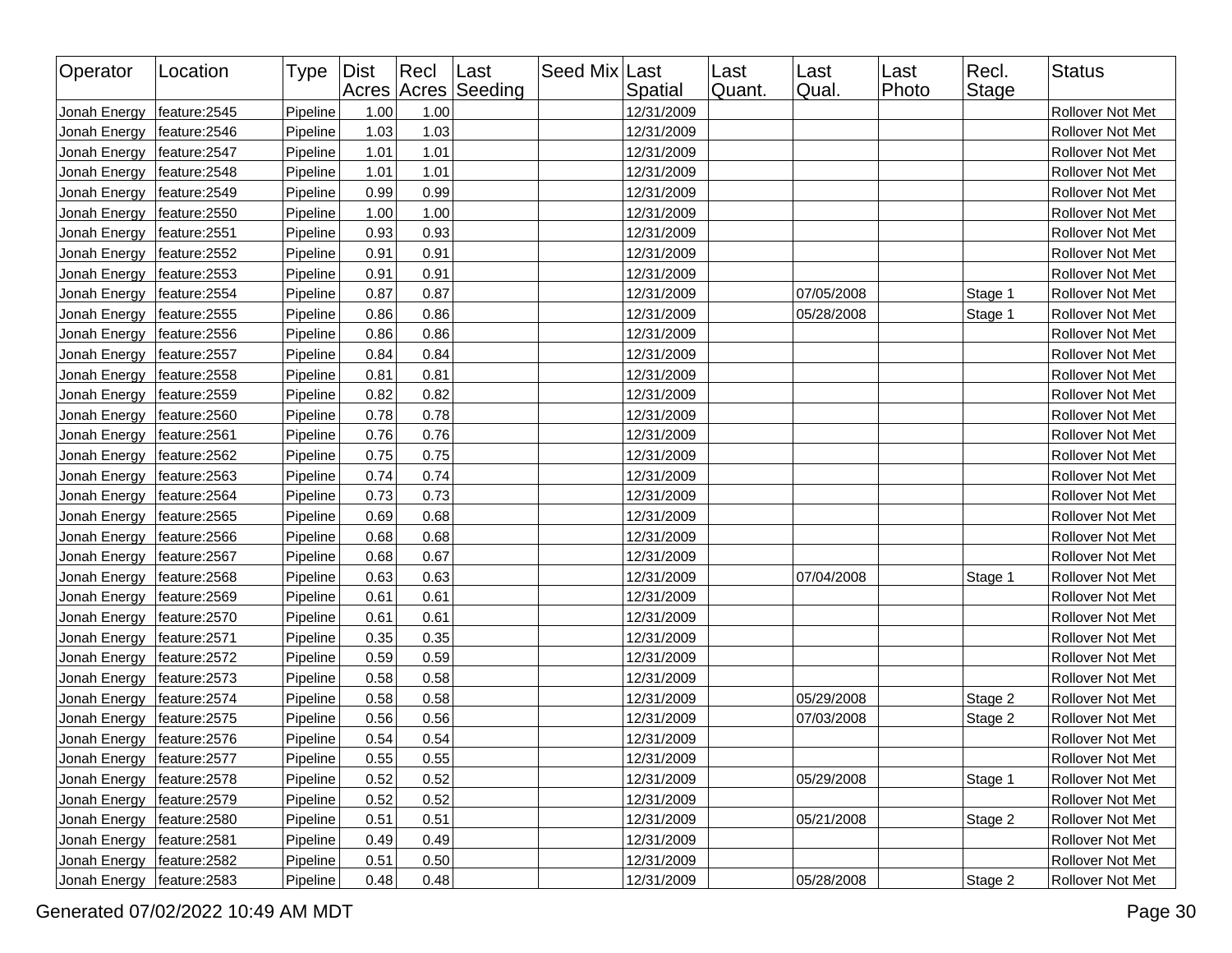| Operator     | Location      | Type     | <b>Dist</b> | $ $ Recl | Last<br>Acres Acres Seeding | Seed Mix Last | Spatial    | Last<br>Quant. | Last<br>Qual. | Last<br>Photo | Recl.<br><b>Stage</b> | <b>Status</b>    |
|--------------|---------------|----------|-------------|----------|-----------------------------|---------------|------------|----------------|---------------|---------------|-----------------------|------------------|
| Jonah Energy | feature: 2584 | Pipeline | 0.48        | 0.47     |                             |               | 12/31/2009 |                | 05/29/2008    |               | Stage 1               | Rollover Not Met |
| Jonah Energy | feature: 2585 | Pipeline | 0.46        | 0.46     |                             |               | 12/31/2009 |                |               |               |                       | Rollover Not Met |
| Jonah Energy | feature: 2586 | Pipeline | 0.44        | 0.44     |                             |               | 12/31/2009 |                | 07/03/2008    |               | Stage 1               | Rollover Not Met |
| Jonah Energy | feature: 2587 | Pipeline | 0.44        | 0.44     |                             |               | 12/31/2009 |                |               |               |                       | Rollover Not Met |
| Jonah Energy | feature: 2588 | Pipeline | 0.43        | 0.43     |                             |               | 12/31/2009 |                |               |               |                       | Rollover Not Met |
| Jonah Energy | feature: 2589 | Pipeline | 0.42        | 0.42     |                             |               | 12/31/2009 |                |               |               |                       | Rollover Not Met |
| Jonah Energy | feature:2590  | Pipeline | 0.42        | 0.42     |                             |               | 12/31/2009 |                |               |               |                       | Rollover Not Met |
| Jonah Energy | feature:2591  | Pipeline | 0.41        | 0.41     |                             |               | 12/31/2009 |                | 05/21/2008    |               | Stage 2               | Rollover Not Met |
| Jonah Energy | feature: 2592 | Pipeline | 0.40        | 0.40     |                             |               | 12/31/2009 |                |               |               |                       | Rollover Not Met |
| Jonah Energy | feature:2593  | Pipeline | 0.40        | 0.40     |                             |               | 12/31/2009 |                |               |               |                       | Rollover Not Met |
| Jonah Energy | feature: 2594 | Pipeline | 0.38        | 0.38     |                             |               | 12/31/2009 |                | 05/26/2008    |               | Stage 1               | Rollover Not Met |
| Jonah Energy | feature:2595  | Pipeline | 0.38        | 0.38     |                             |               | 12/31/2009 |                |               |               |                       | Rollover Not Met |
| Jonah Energy | feature:2596  | Pipeline | 0.36        | 0.36     |                             |               | 12/31/2009 |                |               |               |                       | Rollover Not Met |
| Jonah Energy | feature:2597  | Pipeline | 0.34        | 0.34     |                             |               | 12/31/2009 |                |               |               |                       | Rollover Not Met |
| Jonah Energy | feature: 2598 | Pipeline | 0.35        | 0.35     |                             |               | 12/31/2009 |                |               |               |                       | Rollover Not Met |
| Jonah Energy | feature:2599  | Pipeline | 0.34        | 0.34     |                             |               | 12/31/2009 |                |               |               |                       | Rollover Not Met |
| Jonah Energy | feature: 2600 | Pipeline | 0.34        | 0.34     |                             |               | 12/31/2009 |                | 05/27/2008    |               | Stage 2               | Rollover Not Met |
| Jonah Energy | feature:2601  | Pipeline | 0.33        | 0.33     |                             |               | 12/31/2009 |                |               |               |                       | Rollover Not Met |
| Jonah Energy | feature: 2602 | Pipeline | 0.33        | 0.33     |                             |               | 12/31/2009 |                |               |               |                       | Rollover Not Met |
| Jonah Energy | feature:2603  | Pipeline | 0.30        | 0.31     |                             |               | 12/31/2009 |                | 07/02/2008    |               | Stage 1               | Rollover Not Met |
| Jonah Energy | feature: 2604 | Pipeline | 0.31        | 0.31     |                             |               | 12/31/2009 |                |               |               |                       | Rollover Not Met |
| Jonah Energy | feature: 2605 | Pipeline | 0.29        | 0.29     |                             |               | 12/31/2009 |                |               |               |                       | Rollover Not Met |
| Jonah Energy | feature:2606  | Pipeline | 0.29        | 0.29     |                             |               | 12/31/2009 |                | 05/27/2008    |               | Stage 1               | Rollover Not Met |
| Jonah Energy | feature:2607  | Pipeline | 0.28        | 0.28     |                             |               | 12/31/2009 |                | 07/03/2008    |               | Stage 2               | Rollover Not Met |
| Jonah Energy | feature: 2608 | Pipeline | 0.27        | 0.27     |                             |               | 12/31/2009 |                |               |               |                       | Rollover Not Met |
| Jonah Energy | feature:2609  | Pipeline | 0.25        | 0.25     |                             |               | 12/31/2009 |                |               |               |                       | Rollover Not Met |
| Jonah Energy | feature: 2610 | Pipeline | 0.26        | 0.26     |                             |               | 12/31/2009 |                | 05/29/2008    |               | Stage 1               | Rollover Not Met |
| Jonah Energy | feature: 2611 | Pipeline | 0.24        | 0.24     |                             |               | 12/31/2009 |                | 05/29/2008    |               | Stage 2               | Rollover Not Met |
| Jonah Energy | feature: 2612 | Pipeline | 0.24        | 0.24     |                             |               | 12/31/2009 |                |               |               |                       | Rollover Not Met |
| Jonah Energy | feature: 2613 | Pipeline | 0.24        | 0.24     |                             |               | 12/31/2009 |                | 05/29/2008    |               | Stage 1               | Rollover Not Met |
| Jonah Energy | feature: 2614 | Pipeline | 0.24        | 0.24     |                             |               | 12/31/2009 |                | 05/26/2008    |               | Stage 2               | Rollover Not Met |
| Jonah Energy | feature: 2615 | Pipeline | 0.23        | 0.23     |                             |               | 12/31/2009 |                |               |               |                       | Rollover Not Met |
| Jonah Energy | feature:2616  | Pipeline | 0.22        | 0.22     |                             |               | 12/31/2009 |                |               |               |                       | Rollover Not Met |
| Jonah Energy | feature: 2617 | Pipeline | 0.22        | 0.21     |                             |               | 12/31/2009 |                |               |               |                       | Rollover Not Met |
| Jonah Energy | feature: 2618 | Pipeline | 0.21        | 0.21     |                             |               | 12/31/2009 |                |               |               |                       | Rollover Not Met |
| Jonah Energy | feature: 2619 | Pipeline | 0.01        | 0.01     |                             |               | 12/31/2009 |                |               |               |                       | Rollover Not Met |
| Jonah Energy | feature: 2620 | Pipeline | 0.20        | 0.20     |                             |               | 12/31/2009 |                | 07/03/2008    |               | Stage 2               | Rollover Not Met |
| Jonah Energy | feature: 2621 | Pipeline | 0.20        | 0.20     |                             |               | 12/31/2009 |                | 05/26/2008    |               | Stage 1               | Rollover Not Met |
| Jonah Energy | feature:2622  | Pipeline | 0.21        | 0.21     |                             |               | 12/31/2009 |                |               |               |                       | Rollover Not Met |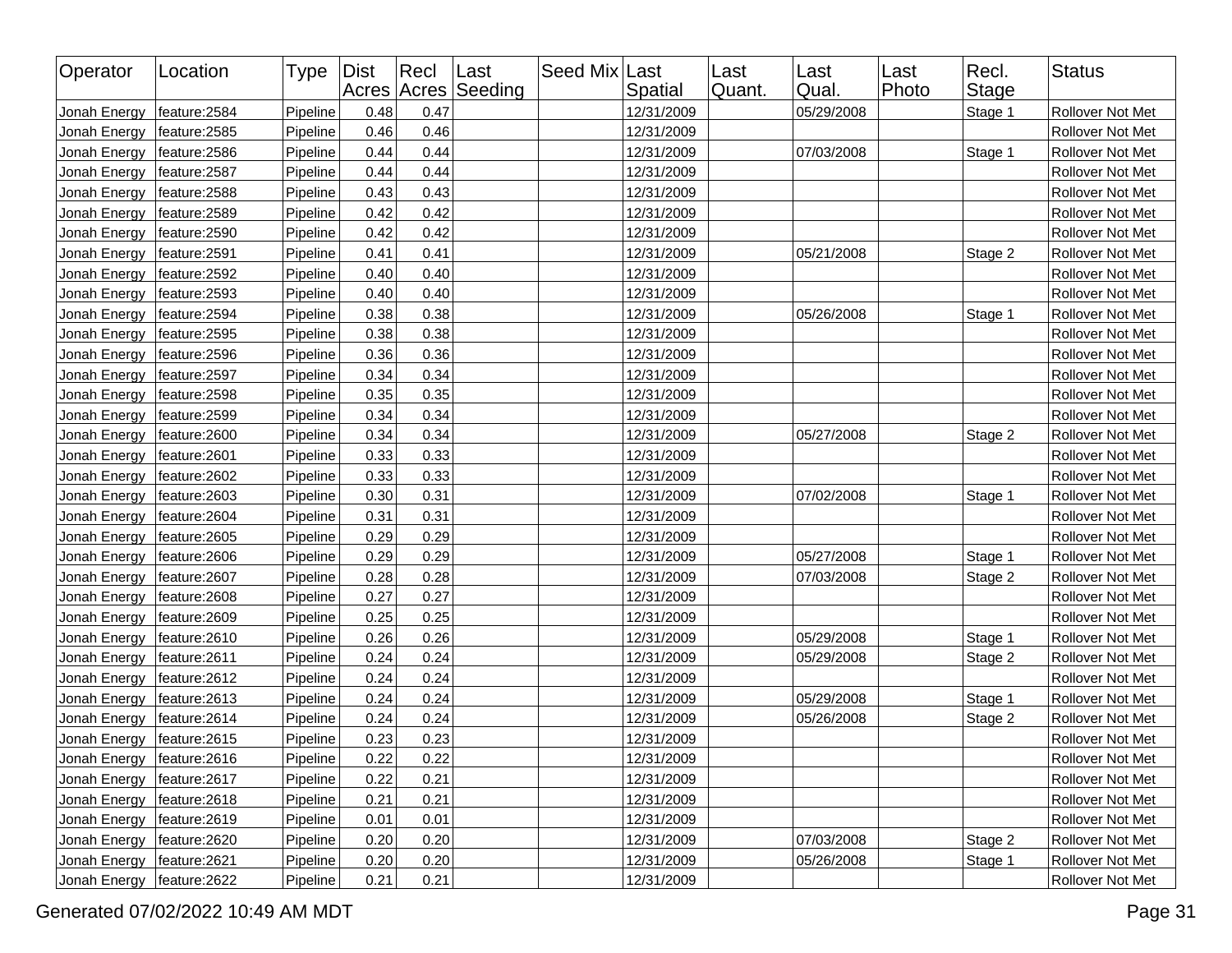| Operator                     | Location      | Type Dist |      | Recl | Last<br>Acres Acres Seeding | Seed Mix Last | Spatial    | Last<br>Quant. | Last<br>Qual. | Last<br>Photo | Recl.<br><b>Stage</b> | <b>Status</b>    |
|------------------------------|---------------|-----------|------|------|-----------------------------|---------------|------------|----------------|---------------|---------------|-----------------------|------------------|
| Jonah Energy                 | feature:2623  | Pipeline  | 0.18 | 0.18 |                             |               | 12/31/2009 |                |               |               |                       | Rollover Not Met |
| Jonah Energy                 | feature: 2624 | Pipeline  | 0.18 | 0.18 |                             |               | 12/31/2009 |                |               |               |                       | Rollover Not Met |
| Jonah Energy                 | feature:2625  | Pipeline  | 0.18 | 0.18 |                             |               | 12/31/2009 |                |               |               |                       | Rollover Not Met |
| Jonah Energy                 | feature: 2626 | Pipeline  | 0.17 | 0.17 |                             |               | 12/31/2009 |                |               |               |                       | Rollover Not Met |
| Jonah Energy                 | feature: 2627 | Pipeline  | 0.17 | 0.17 |                             |               | 12/31/2009 |                |               |               |                       | Rollover Not Met |
| Jonah Energy                 | feature: 2628 | Pipeline  | 0.17 | 0.17 |                             |               | 12/31/2009 |                |               |               |                       | Rollover Not Met |
| Jonah Energy                 | feature:2629  | Pipeline  | 0.16 | 0.16 |                             |               | 12/31/2009 |                |               |               |                       | Rollover Not Met |
| Jonah Energy                 | feature: 2630 | Pipeline  | 0.16 | 0.16 |                             |               | 12/31/2009 |                |               |               |                       | Rollover Not Met |
| Jonah Energy                 | feature:2631  | Pipeline  | 0.15 | 0.15 |                             |               | 12/31/2009 |                |               |               |                       | Rollover Not Met |
| Jonah Energy                 | feature: 2632 | Pipeline  | 0.15 | 0.15 |                             |               | 12/31/2009 |                | 05/27/2008    |               | Stage 2               | Rollover Not Met |
| Jonah Energy                 | feature:2633  | Pipeline  | 0.15 | 0.15 |                             |               | 12/31/2009 |                |               |               |                       | Rollover Not Met |
| Jonah Energy                 | feature: 2634 | Pipeline  | 0.14 | 0.14 |                             |               | 12/31/2009 |                |               |               |                       | Rollover Not Met |
| Jonah Energy                 | feature:2635  | Pipeline  | 0.14 | 0.14 |                             |               | 12/31/2009 |                |               |               |                       | Rollover Not Met |
| Jonah Energy                 | feature:2636  | Pipeline  | 0.14 | 0.14 |                             |               | 12/31/2009 |                |               |               |                       | Rollover Not Met |
| Jonah Energy                 | feature:2637  | Pipeline  | 0.14 | 0.14 |                             |               | 12/31/2009 |                |               |               |                       | Rollover Not Met |
| Jonah Energy                 | feature:2638  | Pipeline  | 0.13 | 0.13 |                             |               | 12/31/2009 |                |               |               |                       | Rollover Not Met |
| Jonah Energy                 | feature: 2639 | Pipeline  | 0.13 | 0.13 |                             |               | 12/31/2009 |                |               |               |                       | Rollover Not Met |
| Jonah Energy                 | feature: 2640 | Pipeline  | 0.13 | 0.13 |                             |               | 12/31/2009 |                |               |               |                       | Rollover Not Met |
| Jonah Energy                 | feature: 2641 | Pipeline  | 0.12 | 0.12 |                             |               | 12/31/2009 |                |               |               |                       | Rollover Not Met |
| Jonah Energy                 | feature: 2642 | Pipeline  | 0.12 | 0.12 |                             |               | 12/31/2009 |                |               |               |                       | Rollover Not Met |
| Jonah Energy                 | feature: 2643 | Pipeline  | 0.11 | 0.11 |                             |               | 12/31/2009 |                | 05/27/2008    |               | Stage 1               | Rollover Not Met |
| Jonah Energy                 | feature: 2644 | Pipeline  | 0.11 | 0.11 |                             |               | 12/31/2009 |                |               |               |                       | Rollover Not Met |
| Jonah Energy                 | feature: 2645 | Pipeline  | 0.11 | 0.11 |                             |               | 12/31/2009 |                |               |               |                       | Rollover Not Met |
| Jonah Energy                 | feature: 2646 | Pipeline  | 0.11 | 0.11 |                             |               | 12/31/2009 |                |               |               |                       | Rollover Not Met |
| Jonah Energy                 | feature: 2647 | Pipeline  | 0.11 | 0.11 |                             |               | 12/31/2009 |                |               |               |                       | Rollover Not Met |
| Jonah Energy                 | feature: 2648 | Pipeline  | 0.10 | 0.10 |                             |               | 12/31/2009 |                |               |               |                       | Rollover Not Met |
| Jonah Energy                 | feature: 2649 | Pipeline  | 0.10 | 0.10 |                             |               | 12/31/2009 |                | 05/27/2008    |               | Stage 1               | Rollover Not Met |
| Jonah Energy                 | feature:2650  | Pipeline  | 0.10 | 0.10 |                             |               | 12/31/2009 |                |               |               |                       | Rollover Not Met |
| Jonah Energy                 | feature: 2651 | Pipeline  | 0.10 | 0.10 |                             |               | 12/31/2009 |                |               |               |                       | Rollover Not Met |
| Jonah Energy                 | feature: 2652 | Pipeline  | 0.09 | 0.09 |                             |               | 12/31/2009 |                |               |               |                       | Rollover Not Met |
| Jonah Energy                 | feature:2653  | Pipeline  | 0.10 | 0.10 |                             |               | 12/31/2009 |                | 05/27/2008    |               | Stage 1               | Rollover Not Met |
| Jonah Energy                 | feature: 2654 | Pipeline  | 0.10 | 0.10 |                             |               | 12/31/2009 |                |               |               |                       | Rollover Not Met |
| Jonah Energy   feature: 2655 |               | Pipeline  | 0.11 | 0.11 |                             |               | 12/31/2009 |                |               |               |                       | Rollover Not Met |
| Jonah Energy                 | feature:2656  | Pipeline  | 0.09 | 0.09 |                             |               | 12/31/2009 |                |               |               |                       | Rollover Not Met |
| Jonah Energy                 | feature: 2657 | Pipeline  | 0.09 | 0.09 |                             |               | 12/31/2009 |                |               |               |                       | Rollover Not Met |
| Jonah Energy                 | feature: 2658 | Pipeline  | 0.09 | 0.09 |                             |               | 12/31/2009 |                |               |               |                       | Rollover Not Met |
| Jonah Energy                 | feature: 2659 | Pipeline  | 0.09 | 0.09 |                             |               | 12/31/2009 |                |               |               |                       | Rollover Not Met |
| Jonah Energy                 | feature: 2660 | Pipeline  | 0.09 | 0.09 |                             |               | 12/31/2009 |                |               |               |                       | Rollover Not Met |
| Jonah Energy                 | feature: 2661 | Pipeline  | 0.09 | 0.09 |                             |               | 12/31/2009 |                |               |               |                       | Rollover Not Met |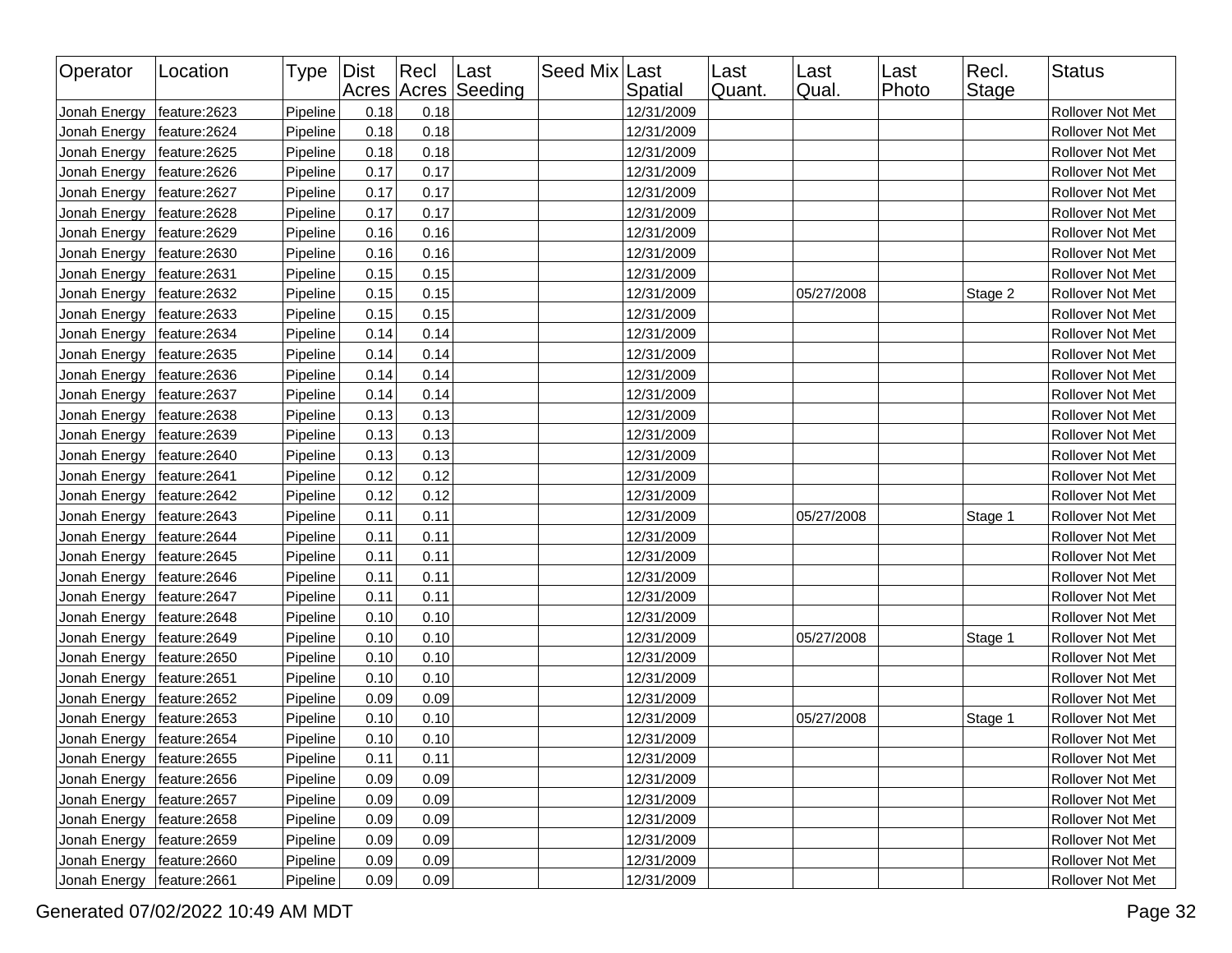| Operator     | Location      | Type   Dist |      | Recl | Last<br>Acres Acres Seeding | Seed Mix Last | Spatial    | Last<br>Quant. | Last<br>Qual. | Last<br>Photo | Recl.<br>Stage | Status                  |
|--------------|---------------|-------------|------|------|-----------------------------|---------------|------------|----------------|---------------|---------------|----------------|-------------------------|
| Jonah Energy | feature: 2662 | Pipeline    | 0.07 | 0.07 |                             |               | 12/31/2009 |                |               |               |                | Rollover Not Met        |
| Jonah Energy | feature: 2663 | Pipeline    | 0.08 | 0.08 |                             |               | 12/31/2009 |                | 05/21/2008    |               | Stage 2        | Rollover Not Met        |
| Jonah Energy | feature: 2664 | Pipeline    | 0.08 | 0.08 |                             |               | 12/31/2009 |                |               |               |                | Rollover Not Met        |
| Jonah Energy | feature: 2665 | Pipeline    | 0.08 | 0.08 |                             |               | 12/31/2009 |                |               |               |                | Rollover Not Met        |
| Jonah Energy | feature: 2666 | Pipeline    | 0.08 | 0.08 |                             |               | 12/31/2009 |                |               |               |                | Rollover Not Met        |
| Jonah Energy | feature: 2667 | Pipeline    | 0.08 | 0.08 |                             |               | 12/31/2009 |                |               |               |                | Rollover Not Met        |
| Jonah Energy | feature: 2668 | Pipeline    | 0.07 | 0.07 |                             |               | 12/31/2009 |                |               |               |                | Rollover Not Met        |
| Jonah Energy | feature: 2669 | Pipeline    | 0.06 | 0.06 |                             |               | 12/31/2009 |                |               |               |                | Rollover Not Met        |
| Jonah Energy | feature: 2670 | Pipeline    | 0.07 | 0.07 |                             |               | 12/31/2009 |                |               |               |                | Rollover Not Met        |
| Jonah Energy | feature: 2671 | Pipeline    | 0.06 | 0.06 |                             |               | 12/31/2009 |                |               |               |                | Rollover Not Met        |
| Jonah Energy | feature: 2672 | Pipeline    | 0.06 | 0.06 |                             |               | 12/31/2009 |                | 05/21/2008    |               | Stage 2        | Rollover Not Met        |
| Jonah Energy | feature: 2673 | Pipeline    | 0.06 | 0.06 |                             |               | 12/31/2009 |                |               |               |                | Rollover Not Met        |
| Jonah Energy | feature: 2674 | Pipeline    | 0.06 | 0.06 |                             |               | 12/31/2009 |                |               |               |                | Rollover Not Met        |
| Jonah Energy | feature: 2675 | Pipeline    | 0.05 | 0.05 |                             |               | 12/31/2009 |                |               |               |                | Rollover Not Met        |
| Jonah Energy | feature: 2676 | Pipeline    | 0.04 | 0.05 |                             |               | 12/31/2009 |                |               |               |                | Rollover Not Met        |
| Jonah Energy | feature:2677  | Pipeline    | 0.04 | 0.04 |                             |               | 12/31/2009 |                |               |               |                | <b>Rollover Not Met</b> |
| Jonah Energy | feature: 2678 | Pipeline    | 0.04 | 0.04 |                             |               | 12/31/2009 |                |               |               |                | Rollover Not Met        |
| Jonah Energy | feature:2679  | Pipeline    | 0.04 | 0.04 |                             |               | 12/31/2009 |                |               |               |                | Rollover Not Met        |
| Jonah Energy | feature: 2680 | Pipeline    | 0.04 | 0.04 |                             |               | 12/31/2009 |                |               |               |                | Rollover Not Met        |
| Jonah Energy | feature: 2681 | Pipeline    | 0.04 | 0.04 |                             |               | 12/31/2009 |                |               |               |                | Rollover Not Met        |
| Jonah Energy | feature: 2682 | Pipeline    | 0.04 | 0.04 |                             |               | 12/31/2009 |                |               |               |                | Rollover Not Met        |
| Jonah Energy | feature: 2683 | Pipeline    | 0.04 | 0.04 |                             |               | 12/31/2009 |                |               |               |                | Rollover Not Met        |
| Jonah Energy | feature: 2684 | Pipeline    | 0.03 | 0.03 |                             |               | 12/31/2009 |                |               |               |                | Rollover Not Met        |
| Jonah Energy | feature: 2685 | Pipeline    | 0.03 | 0.03 |                             |               | 12/31/2009 |                |               |               |                | Rollover Not Met        |
| Jonah Energy | feature: 2686 | Pipeline    | 0.03 | 0.03 |                             |               | 12/31/2009 |                |               |               |                | Rollover Not Met        |
| Jonah Energy | feature: 2687 | Pipeline    | 0.02 | 0.02 |                             |               | 12/31/2009 |                |               |               |                | Rollover Not Met        |
| Jonah Energy | feature: 2688 | Pipeline    | 0.00 | 0.00 |                             |               | 12/31/2009 |                |               |               |                | Rollover Not Met        |
| Jonah Energy | feature: 2689 | Pipeline    | 0.03 | 0.03 |                             |               | 12/31/2009 |                |               |               |                | Rollover Not Met        |
| Jonah Energy | feature: 2690 | Pipeline    | 0.02 | 0.02 |                             |               | 12/31/2009 |                |               |               |                | Rollover Not Met        |
| Jonah Energy | feature: 2691 | Pipeline    | 0.01 | 0.01 |                             |               | 12/31/2009 |                |               |               |                | Rollover Not Met        |
| Jonah Energy | feature: 2693 | Pipeline    | 1.77 | 1.77 |                             |               | 12/31/2009 |                |               |               |                | Rollover Not Met        |
| Jonah Energy | feature: 2694 | Pipeline    | 0.25 | 0.25 |                             |               | 12/31/2009 |                | 07/05/2008    |               | Stage 1        | Rollover Not Met        |
| Jonah Energy | feature:2695  | Pipeline    | 0.05 | 0.05 |                             |               | 12/31/2009 |                | 05/29/2008    |               | Stage 1        | Rollover Not Met        |
| Jonah Energy | feature: 2696 | Pipeline    | 0.02 | 0.02 |                             |               | 12/31/2009 |                |               |               |                | Rollover Not Met        |
| Jonah Energy | feature:2697  | Pipeline    | 0.03 | 0.03 |                             |               | 12/31/2009 |                |               |               |                | Rollover Not Met        |
| Jonah Energy | feature: 2698 | Pipeline    | 0.09 | 0.09 |                             |               | 12/31/2009 |                |               |               |                | Rollover Not Met        |
| Jonah Energy | feature: 2699 | Pipeline    | 0.52 | 0.52 |                             |               | 12/31/2009 |                |               |               |                | Rollover Not Met        |
| Jonah Energy | feature:2700  | Pipeline    | 1.28 | 1.28 |                             |               | 12/31/2009 |                |               |               |                | Rollover Not Met        |
| Jonah Energy | feature: 2701 | Pipeline    | 0.83 | 0.83 |                             |               | 12/31/2009 |                |               |               |                | Rollover Not Met        |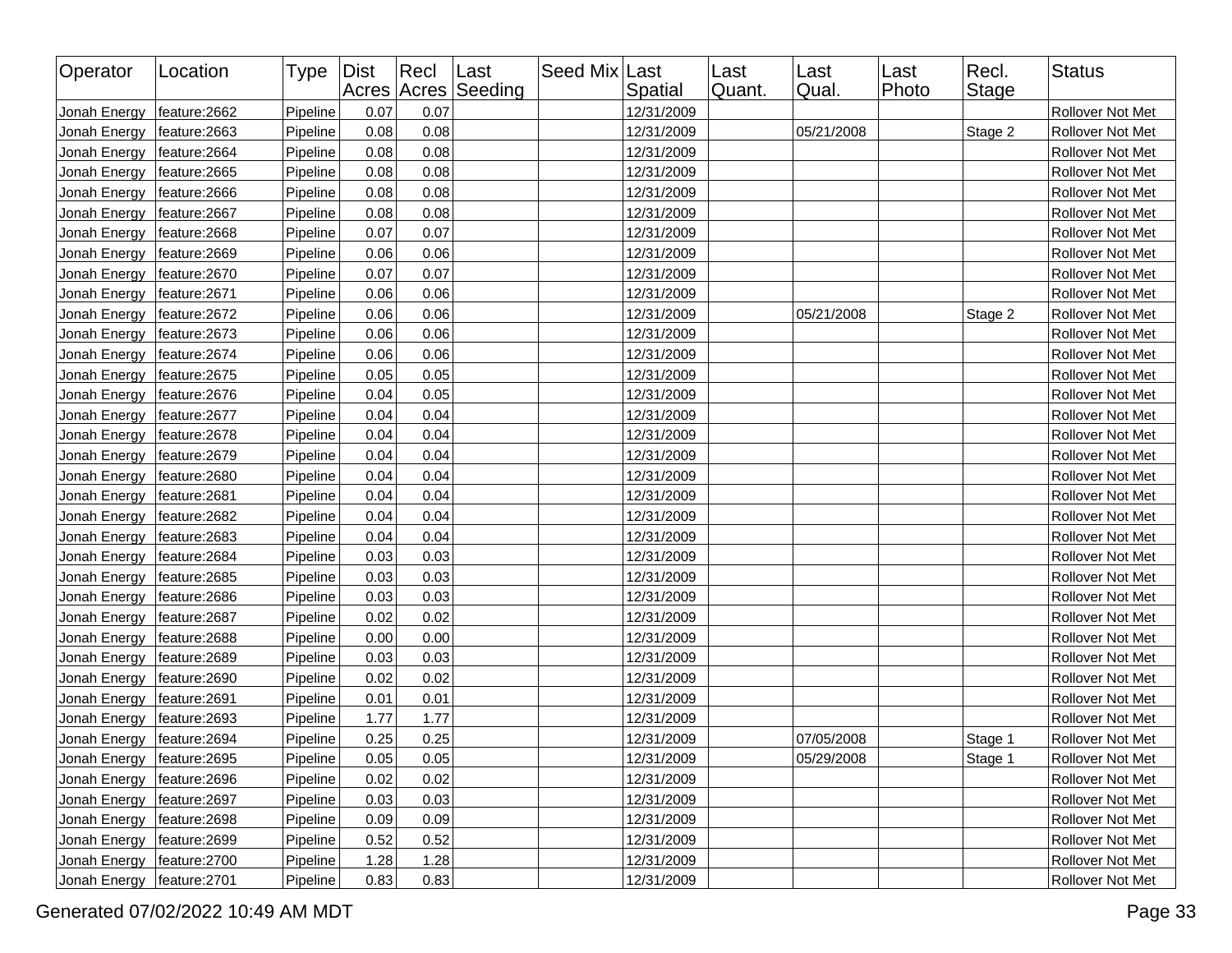| Operator     | Location      | Type   Dist |      | $ $ Recl | Last<br>Acres Acres Seeding | Seed Mix Last | Spatial    | Last<br>Quant. | Last<br>Qual. | Last<br>Photo | Recl.<br>Stage | <b>Status</b>    |
|--------------|---------------|-------------|------|----------|-----------------------------|---------------|------------|----------------|---------------|---------------|----------------|------------------|
| Jonah Energy | feature:2702  | Pipeline    | 0.46 | 0.46     |                             |               | 12/31/2009 |                |               |               |                | Rollover Not Met |
| Jonah Energy | feature:2703  | Pipeline    | 0.15 | 0.15     |                             |               | 12/31/2009 |                |               |               |                | Rollover Not Met |
| Jonah Energy | feature: 2704 | Pipeline    | 0.23 | 0.23     |                             |               | 12/31/2009 |                |               |               |                | Rollover Not Met |
| Jonah Energy | feature: 2705 | Pipeline    | 0.63 | 0.63     |                             |               | 12/31/2009 |                |               |               |                | Rollover Not Met |
| Jonah Energy | feature: 2706 | Pipeline    | 1.23 | 1.23     |                             |               | 12/31/2009 |                | 07/02/2008    |               | Stage 1        | Rollover Not Met |
| Jonah Energy | feature:2707  | Pipeline    | 0.86 | 0.86     |                             |               | 12/31/2009 |                |               |               |                | Rollover Not Met |
| Jonah Energy | feature: 2708 | Pipeline    | 1.72 | 1.73     |                             |               | 12/31/2009 |                |               |               |                | Rollover Not Met |
| Jonah Energy | feature:2709  | Pipeline    | 0.15 | 0.15     |                             |               | 12/31/2009 |                |               |               |                | Rollover Not Met |
| Jonah Energy | feature: 2710 | Pipeline    | 0.01 | 0.01     |                             |               | 12/31/2009 |                |               |               |                | Rollover Not Met |
| Jonah Energy | feature:2711  | Pipeline    | 0.05 | 0.05     |                             |               | 12/31/2009 |                |               |               |                | Rollover Not Met |
| Jonah Energy | feature: 2712 | Pipeline    | 0.49 | 0.49     |                             |               | 12/31/2009 |                |               |               |                | Rollover Not Met |
| Jonah Energy | feature: 2718 | Pipeline    | 0.32 | 0.32     |                             |               | 12/31/2009 |                | 05/28/2008    |               | Stage 1        | Rollover Not Met |
| Jonah Energy | feature:2720  | Pipeline    | 1.14 | 1.14     |                             |               | 12/31/2009 |                |               |               |                | Rollover Not Met |
| Jonah Energy | feature:2724  | Pipeline    | 9.06 | 9.06     |                             |               | 12/31/2009 |                |               |               |                | Rollover Not Met |
| Jonah Energy | feature:2725  | Pipeline    | 0.60 | 0.60     |                             |               | 12/31/2009 |                | 05/27/2008    |               | Stage 2        | Rollover Not Met |
| Jonah Energy | feature: 2735 | Pipeline    | 1.28 | 1.28     |                             |               | 12/31/2009 |                | 05/28/2008    |               | Stage 1        | Rollover Not Met |
| Jonah Energy | feature:2737  | Pipeline    | 1.63 | 1.63     |                             |               | 12/31/2009 |                |               |               |                | Rollover Not Met |
| Jonah Energy | feature: 2738 | Pipeline    | 0.80 | 0.80     |                             |               | 12/31/2009 |                |               |               |                | Rollover Not Met |
| Jonah Energy | feature: 2742 | Pipeline    | 0.07 | 0.07     |                             |               | 12/31/2009 |                |               |               |                | Rollover Not Met |
| Jonah Energy | feature: 2743 | Pipeline    | 0.05 | 0.05     |                             |               | 12/31/2009 |                |               |               |                | Rollover Not Met |
| Jonah Energy | feature: 2744 | Pipeline    | 0.08 | 0.08     |                             |               | 12/31/2009 |                |               |               |                | Rollover Not Met |
| Jonah Energy | feature: 2745 | Road        | 0.10 | 0.10     |                             |               | 12/31/2009 |                |               |               |                | Rollover Not Met |
| Jonah Energy | feature: 2751 | Pipeline    | 7.00 | 7.00     |                             |               | 12/31/2009 |                |               |               |                | Rollover Not Met |
| Jonah Energy | feature:2752  | Pipeline    | 1.66 | 1.66     |                             |               | 12/31/2009 |                |               |               |                | Rollover Not Met |
| Jonah Energy | feature:2754  | Pipeline    | 0.12 | 0.12     |                             |               | 12/31/2009 |                |               |               |                | Rollover Not Met |
| Jonah Energy | feature: 2756 | Pipeline    | 2.98 | 2.98     |                             |               | 12/31/2009 |                |               |               |                | Rollover Not Met |
| Jonah Energy | feature: 2758 | Pipeline    | 0.68 | 0.68     |                             |               | 12/31/2009 |                |               |               |                | Rollover Not Met |
| Jonah Energy | feature:2761  | Pipeline    | 1.17 | 1.17     |                             |               | 12/31/2009 |                | 05/21/2008    |               | Stage 2        | Rollover Not Met |
| Jonah Energy | feature: 2762 | Pipeline    | 0.11 | 0.11     |                             |               | 12/31/2009 |                |               |               |                | Rollover Not Met |
| Jonah Energy | feature: 2764 | Pipeline    | 0.99 | 0.99     |                             |               | 12/31/2009 |                |               |               |                | Rollover Not Met |
| Jonah Energy | feature: 2765 | Pipeline    | 0.03 | 0.03     |                             |               | 12/31/2009 |                |               |               |                | Rollover Not Met |
| Jonah Energy | feature: 2766 | Road        | 0.04 |          |                             |               | 12/31/2009 |                |               |               |                | Rollover Not Met |
| Jonah Energy | feature:2767  | Pipeline    | 0.04 | 0.04     |                             |               | 12/31/2009 |                | 05/29/2008    |               | Stage 1        | Rollover Not Met |
| Jonah Energy | feature: 2769 | Pipeline    | 2.01 | 2.01     |                             |               | 12/31/2009 |                |               |               |                | Rollover Not Met |
| Jonah Energy | feature:2772  | Pipeline    | 0.52 | 0.52     |                             |               | 12/31/2009 |                |               |               |                | Rollover Not Met |
| Jonah Energy | feature: 2775 | Pipeline    | 0.53 | 0.53     |                             |               | 12/31/2009 |                |               |               |                | Rollover Not Met |
| Jonah Energy | feature: 2776 | Pipeline    | 0.24 | 0.24     |                             |               | 12/31/2009 |                | 05/21/2008    |               | Stage 1        | Rollover Not Met |
| Jonah Energy | feature: 2777 | Pipeline    | 1.95 | 1.95     |                             |               | 12/31/2009 |                |               |               |                | Rollover Not Met |
| Jonah Energy | feature:2779  | Road        | 0.05 | 0.05     |                             |               | 12/31/2009 |                |               |               |                | Rollover Not Met |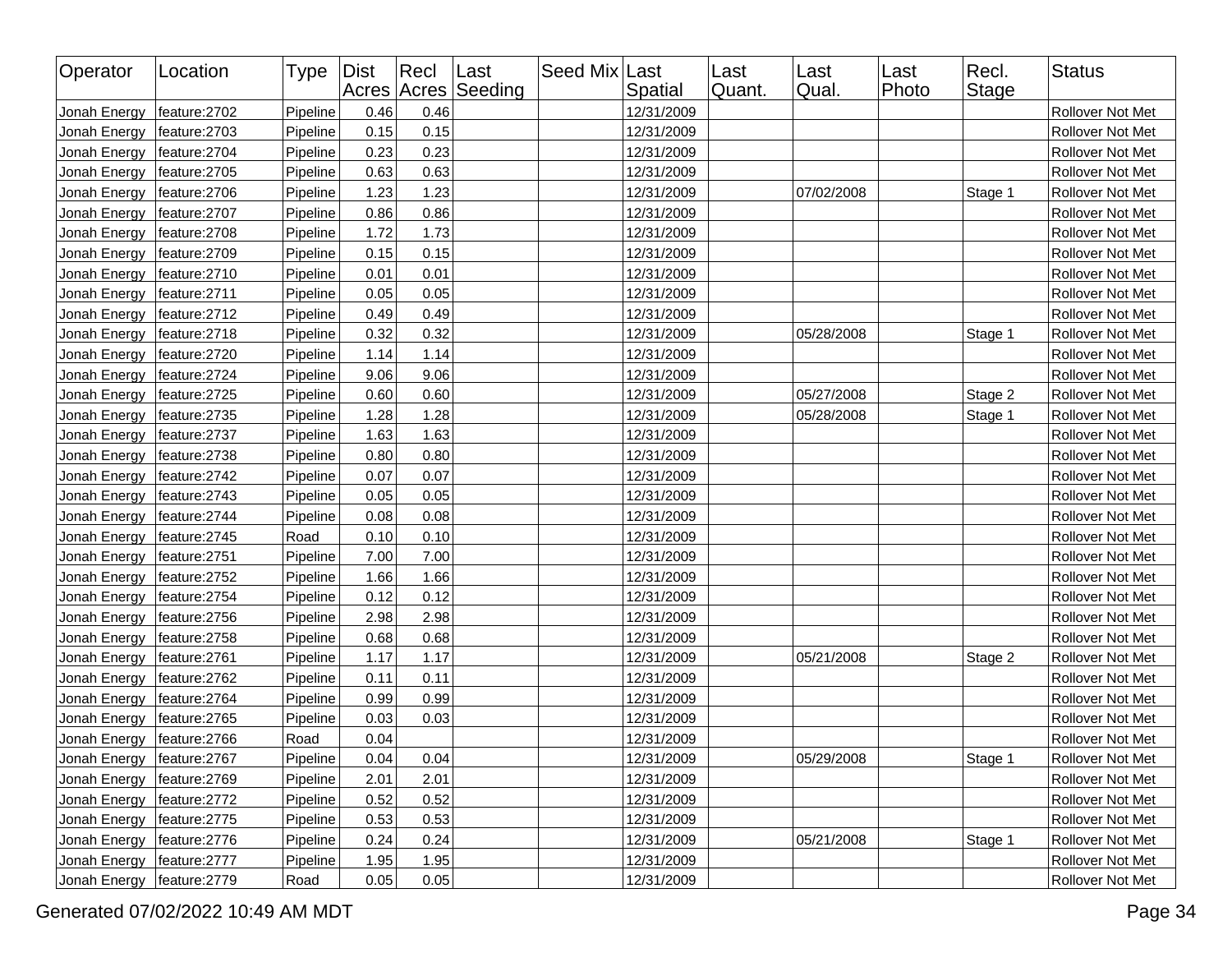| Operator     | Location      | Type   Dist |      | Recl | Last<br>Acres Acres Seeding | Seed Mix Last | Spatial    | Last<br>Quant. | Last<br>Qual. | Last<br>Photo | Recl.<br><b>Stage</b> | <b>Status</b>    |
|--------------|---------------|-------------|------|------|-----------------------------|---------------|------------|----------------|---------------|---------------|-----------------------|------------------|
| Jonah Energy | feature:2783  | Pipeline    | 0.25 | 0.25 |                             |               | 12/31/2009 |                | 05/29/2008    |               | Stage 2               | Rollover Not Met |
| Jonah Energy | feature: 2786 | Pipeline    | 0.96 | 0.96 |                             |               | 12/31/2009 |                |               |               |                       | Rollover Not Met |
| Jonah Energy | feature: 2788 | Pipeline    | 6.62 | 6.62 |                             |               | 12/31/2009 |                | 07/05/2008    |               | Stage 2               | Rollover Not Met |
| Jonah Energy | feature: 2789 | Pipeline    | 4.72 | 4.72 |                             |               | 12/31/2009 |                |               |               |                       | Rollover Not Met |
| Jonah Energy | feature: 2792 | Pipeline    | 0.05 | 0.05 |                             |               | 12/31/2009 |                |               |               |                       | Rollover Not Met |
| Jonah Energy | feature: 2793 | Pipeline    | 0.39 | 0.39 |                             |               | 12/31/2009 |                |               |               |                       | Rollover Not Met |
| Jonah Energy | feature:2797  | Pipeline    | 0.02 | 0.02 |                             |               | 12/31/2009 |                |               |               |                       | Rollover Not Met |
| Jonah Energy | feature: 2799 | Pipeline    | 0.30 | 0.30 |                             |               | 12/31/2009 |                |               |               |                       | Rollover Not Met |
| Jonah Energy | feature:2803  | Pipeline    | 0.83 | 0.83 |                             |               | 12/31/2009 |                |               |               |                       | Rollover Not Met |
| Jonah Energy | feature: 2807 | Road        | 0.12 |      |                             |               | 12/31/2009 |                |               |               |                       | Rollover Not Met |
| Jonah Energy | feature: 2813 | Pipeline    | 0.13 | 0.13 |                             |               | 12/31/2009 |                |               |               |                       | Rollover Not Met |
| Jonah Energy | feature: 2816 | Pipeline    | 0.04 | 0.04 |                             |               | 12/31/2009 |                |               |               |                       | Rollover Not Met |
| Jonah Energy | feature: 2818 | Pipeline    | 1.11 | 1.11 |                             |               | 12/31/2009 |                |               |               |                       | Rollover Not Met |
| Jonah Energy | feature: 2819 | Pipeline    | 0.33 | 0.33 |                             |               | 12/31/2009 |                |               |               |                       | Rollover Not Met |
| Jonah Energy | feature: 2820 | Pipeline    | 0.70 | 0.70 |                             |               | 12/31/2009 |                |               |               |                       | Rollover Not Met |
| Jonah Energy | feature: 2821 | Pipeline    | 0.20 | 0.20 |                             |               | 12/31/2009 |                |               |               |                       | Rollover Not Met |
| Jonah Energy | feature:2823  | Pipeline    | 0.21 | 0.21 |                             |               | 12/31/2009 |                |               |               |                       | Rollover Not Met |
| Jonah Energy | feature: 2824 | Pipeline    | 0.36 | 0.36 |                             |               | 12/31/2009 |                |               |               |                       | Rollover Not Met |
| Jonah Energy | feature: 2825 | Pipeline    | 0.04 | 0.04 |                             |               | 12/31/2009 |                |               |               |                       | Rollover Not Met |
| Jonah Energy | feature: 2826 | Pipeline    | 0.04 | 0.04 |                             |               | 12/31/2009 |                |               |               |                       | Rollover Not Met |
| Jonah Energy | feature: 2827 | Pipeline    | 0.06 | 0.06 |                             |               | 12/31/2009 |                |               |               |                       | Rollover Not Met |
| Jonah Energy | feature: 2829 | Pipeline    | 0.35 | 0.35 |                             |               | 12/31/2009 |                |               |               |                       | Rollover Not Met |
| Jonah Energy | feature:2830  | Pipeline    | 0.14 | 0.14 |                             |               | 12/31/2009 |                |               |               |                       | Rollover Not Met |
| Jonah Energy | feature: 2831 | Pipeline    | 0.11 | 0.11 |                             |               | 12/31/2009 |                |               |               |                       | Rollover Not Met |
| Jonah Energy | feature: 2832 | Pipeline    | 0.20 | 0.20 |                             |               | 12/31/2009 |                |               |               |                       | Rollover Not Met |
| Jonah Energy | feature:2833  | Pipeline    | 0.06 | 0.06 |                             |               | 12/31/2009 |                |               |               |                       | Rollover Not Met |
| Jonah Energy | feature: 2834 | Pipeline    | 0.05 | 0.05 |                             |               | 12/31/2009 |                |               |               |                       | Rollover Not Met |
| Jonah Energy | feature: 2835 | Pipeline    | 0.51 | 0.51 |                             |               | 12/31/2009 |                |               |               |                       | Rollover Not Met |
| Jonah Energy | feature: 2836 | Pipeline    | 0.06 | 0.06 |                             |               | 12/31/2009 |                |               |               |                       | Rollover Not Met |
| Jonah Energy | feature: 2837 | Pipeline    | 0.07 | 0.07 |                             |               | 12/31/2009 |                |               |               |                       | Rollover Not Met |
| Jonah Energy | feature:2838  | Pipeline    | 0.03 | 0.03 |                             |               | 12/31/2009 |                |               |               |                       | Rollover Not Met |
| Jonah Energy | feature: 2840 | Pipeline    | 0.17 | 0.18 |                             |               | 12/31/2009 |                |               |               |                       | Rollover Not Met |
| Jonah Energy | feature:2841  | Pipeline    | 0.13 | 0.13 |                             |               | 12/31/2009 |                |               |               |                       | Rollover Not Met |
| Jonah Energy | feature: 2843 | Pipeline    | 0.13 | 0.13 |                             |               | 12/31/2009 |                |               |               |                       | Rollover Not Met |
| Jonah Energy | feature: 2844 | Road        | 0.18 | 0.18 |                             |               | 12/31/2009 |                |               |               |                       | Rollover Not Met |
| Jonah Energy | feature: 2845 | Pipeline    | 0.08 | 0.08 |                             |               | 12/31/2009 |                |               |               |                       | Rollover Not Met |
| Jonah Energy | feature: 2846 | Pipeline    | 0.16 | 0.16 |                             |               | 12/31/2009 |                | 06/24/2008    |               | Stage 1               | Rollover Not Met |
| Jonah Energy | feature:2850  | Pipeline    | 0.40 | 0.40 |                             |               | 12/31/2009 |                |               |               |                       | Rollover Not Met |
| Jonah Energy | feature: 2854 | Pipeline    | 0.21 | 0.21 |                             |               | 12/31/2009 |                |               |               |                       | Rollover Not Met |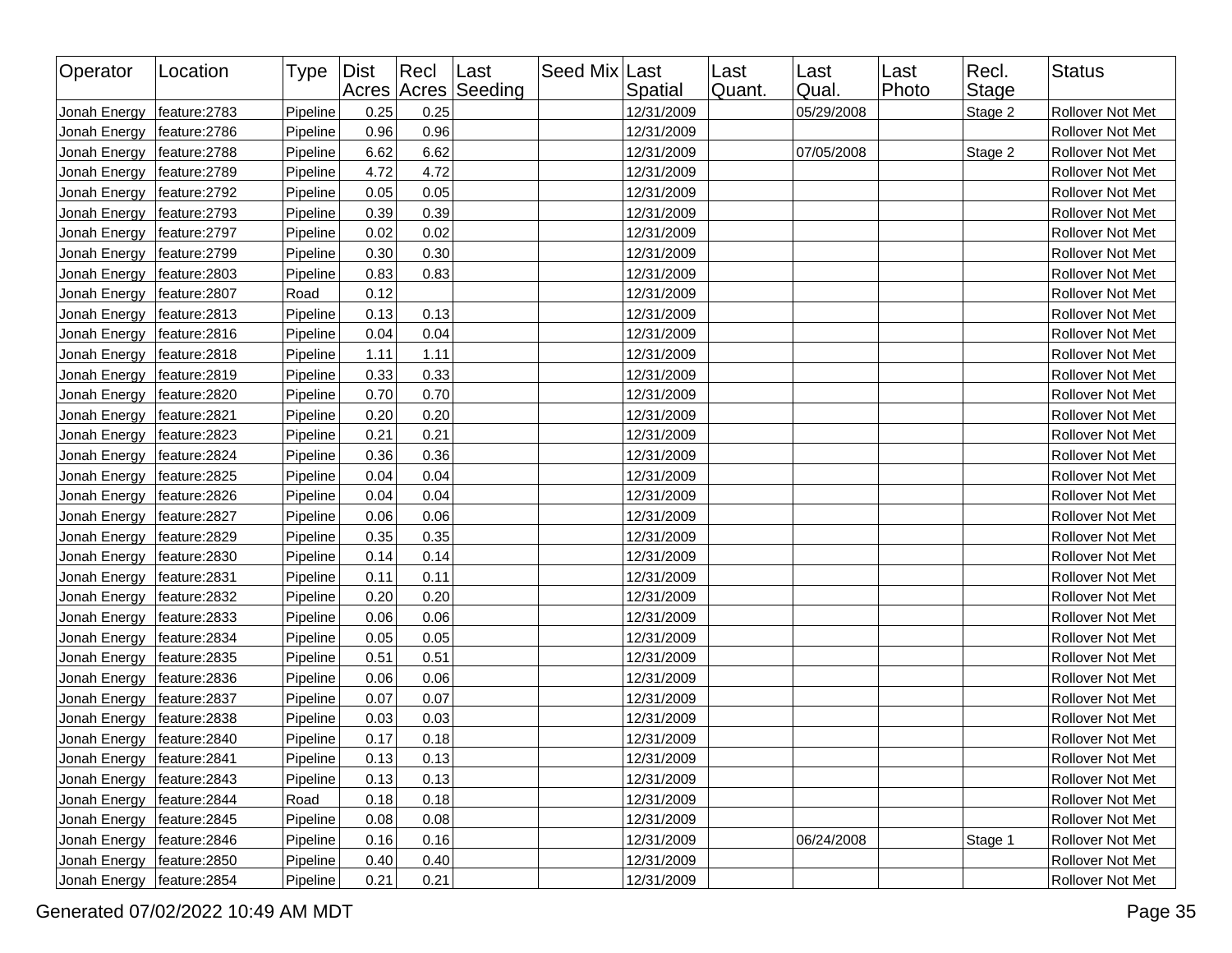| Operator     | Location      | Type Dist |       | $ $ Recl | Last<br>Acres Acres Seeding | Seed Mix Last | Spatial    | Last<br>Quant. | Last<br>Qual. | Last<br>Photo | Recl.<br><b>Stage</b> | <b>Status</b>           |
|--------------|---------------|-----------|-------|----------|-----------------------------|---------------|------------|----------------|---------------|---------------|-----------------------|-------------------------|
| Jonah Energy | feature: 2855 | Pipeline  | 0.57  | 0.57     |                             |               | 12/31/2009 |                |               |               |                       | Rollover Not Met        |
| Jonah Energy | feature: 2857 | Pipeline  | 0.11  | 0.11     |                             |               | 12/31/2009 |                |               |               |                       | Rollover Not Met        |
| Jonah Energy | feature: 2858 | Pipeline  | 0.12  | 0.12     |                             |               | 12/31/2009 |                |               |               |                       | Rollover Not Met        |
| Jonah Energy | feature: 2861 | Road      | 0.09  | 0.09     |                             |               | 12/31/2009 |                |               |               |                       | Rollover Not Met        |
| Jonah Energy | feature: 2862 | Road      | 0.11  | 0.11     |                             |               | 12/31/2009 |                |               |               |                       | Rollover Not Met        |
| Jonah Energy | feature: 2865 | Pipeline  | 0.54  | 0.54     |                             |               | 12/31/2009 |                |               |               |                       | Rollover Not Met        |
| Jonah Energy | feature: 2868 | Pipeline  | 0.58  | 0.58     |                             |               | 12/31/2009 |                |               |               |                       | Rollover Not Met        |
| Jonah Energy | feature: 2869 | Pipeline  | 13.60 | 13.60    |                             |               | 12/31/2009 |                |               |               |                       | Rollover Not Met        |
| Jonah Energy | feature: 2870 | Pipeline  | 0.67  | 0.67     |                             |               | 12/31/2009 |                | 07/04/2008    |               | Stage 2               | Rollover Not Met        |
| Jonah Energy | feature: 2871 | Pipeline  | 0.38  | 0.38     |                             |               | 12/31/2009 |                |               |               |                       | Rollover Not Met        |
| Jonah Energy | feature: 2874 | Pipeline  | 2.32  | 2.32     |                             |               | 12/31/2009 |                |               |               |                       | Rollover Not Met        |
| Jonah Energy | feature: 2875 | Pipeline  | 1.72  | 1.72     |                             |               | 12/31/2009 |                |               |               |                       | Rollover Not Met        |
| Jonah Energy | feature: 2876 | Pipeline  | 4.72  | 4.72     |                             |               | 12/31/2009 |                |               |               |                       | Rollover Not Met        |
| Jonah Energy | feature: 2878 | Pipeline  | 0.56  | 0.56     |                             |               | 12/31/2009 |                |               |               |                       | Rollover Not Met        |
| Jonah Energy | feature: 2882 | Pipeline  | 0.18  | 0.18     |                             |               | 12/31/2009 |                |               |               |                       | Rollover Not Met        |
| Jonah Energy | feature: 2884 | Pipeline  | 0.59  | 0.59     |                             |               | 12/31/2009 |                |               |               |                       | Rollover Not Met        |
| Jonah Energy | feature: 2885 | Pipeline  | 0.26  | 0.26     |                             |               | 12/31/2009 |                |               |               |                       | Rollover Not Met        |
| Jonah Energy | feature: 2886 | Pipeline  | 4.79  | 4.79     |                             |               | 12/31/2009 |                |               |               |                       | Rollover Not Met        |
| Jonah Energy | feature: 2888 | Pipeline  | 0.76  | 0.76     |                             |               | 12/31/2009 |                |               |               |                       | Rollover Not Met        |
| Jonah Energy | feature: 2889 | Pipeline  | 0.21  | 0.21     |                             |               | 12/31/2009 |                |               |               |                       | Rollover Not Met        |
| Jonah Energy | feature: 2891 | Pipeline  | 0.10  | 0.10     |                             |               | 12/31/2009 |                |               |               |                       | Rollover Not Met        |
| Jonah Energy | feature:2893  | Pipeline  | 0.08  | 0.08     |                             |               | 12/31/2009 |                | 07/03/2008    |               | Stage 1               | Rollover Not Met        |
| Jonah Energy | feature: 2896 | Pipeline  | 0.73  | 0.73     |                             |               | 12/31/2009 |                | 07/02/2008    |               | Stage 1               | Rollover Not Met        |
| Jonah Energy | feature: 2899 | Pipeline  | 0.57  | 0.57     |                             |               | 12/31/2009 |                | 07/02/2008    |               | Stage 1               | Rollover Not Met        |
| Jonah Energy | feature:290   | Pipeline  | 2.41  |          |                             |               | 12/31/2011 |                |               |               |                       | Rollover Not Met        |
| Jonah Energy | feature: 2901 | Road      | 0.25  |          |                             |               | 12/31/2009 |                |               |               |                       | Rollover Not Met        |
| Jonah Energy | feature:2903  | Pipeline  | 0.14  | 0.14     |                             |               | 12/31/2009 |                |               |               |                       | Rollover Not Met        |
| Jonah Energy | feature: 2904 | Pipeline  | 0.15  | 0.15     |                             |               | 12/31/2009 |                |               |               |                       | Rollover Not Met        |
| Jonah Energy | feature: 2905 | Pipeline  | 0.03  | 0.03     |                             |               | 12/31/2009 |                |               |               |                       | Rollover Not Met        |
| Jonah Energy | feature: 2906 | Pipeline  | 0.06  | 0.06     |                             |               | 12/31/2009 |                |               |               |                       | Rollover Not Met        |
| Jonah Energy | feature: 2907 | Road      | 0.13  | 0.13     |                             |               | 12/31/2009 |                |               |               |                       | Rollover Not Met        |
| Jonah Energy | feature:2909  | Pipeline  | 1.46  | 1.46     |                             |               | 12/31/2009 |                |               |               |                       | Rollover Not Met        |
| Jonah Energy | feature:2911  | Pipeline  | 1.30  | 1.30     |                             |               | 12/31/2009 |                |               |               |                       | <b>Rollover Not Met</b> |
| Jonah Energy | feature: 2912 | Pipeline  | 0.87  | 0.87     |                             |               | 12/31/2009 |                |               |               |                       | Rollover Not Met        |
| Jonah Energy | feature: 2916 | Pipeline  | 2.03  | 2.03     |                             |               | 12/31/2009 |                |               |               |                       | Rollover Not Met        |
| Jonah Energy | feature: 2918 | Pipeline  | 0.28  | 0.28     |                             |               | 12/31/2009 |                | 06/24/2008    |               | Stage 1               | Rollover Not Met        |
| Jonah Energy | feature: 2919 | Pipeline  | 0.36  | 0.36     |                             |               | 12/31/2009 |                |               |               |                       | Rollover Not Met        |
| Jonah Energy | feature:292   | Pipeline  | 1.10  |          |                             |               | 12/31/2011 |                |               |               |                       | Rollover Not Met        |
| Jonah Energy | feature:2920  | Pipeline  | 1.86  | 1.86     |                             |               | 12/31/2009 |                |               |               |                       | Rollover Not Met        |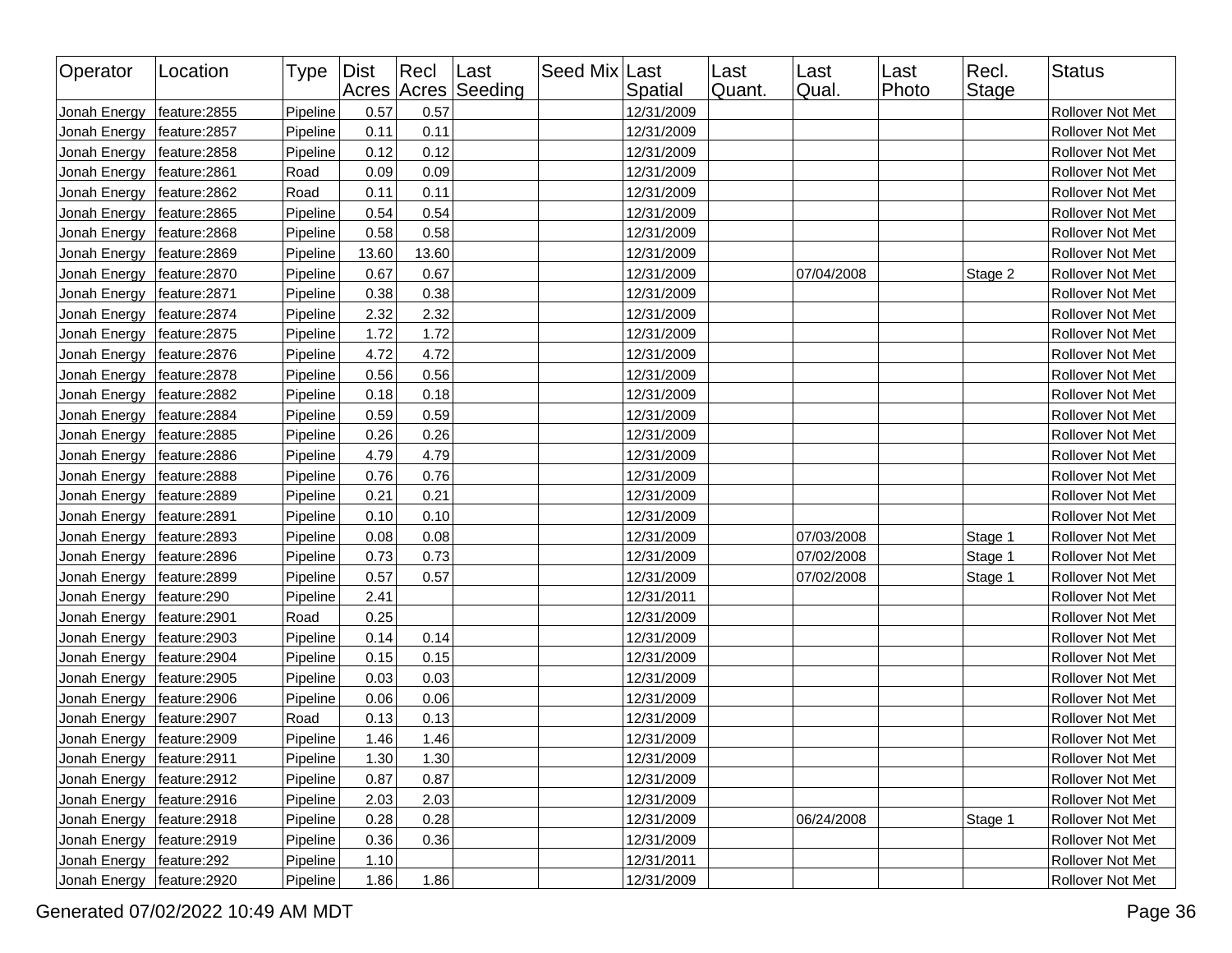| Operator     | Location      | Type   Dist |      | Recl | Last<br>Acres Acres Seeding | Seed Mix Last | Spatial    | Last<br>Quant. | Last<br>Qual. | Last<br>Photo | Recl.<br><b>Stage</b> | <b>Status</b>    |
|--------------|---------------|-------------|------|------|-----------------------------|---------------|------------|----------------|---------------|---------------|-----------------------|------------------|
| Jonah Energy | feature:2921  | Pipeline    | 0.11 | 0.11 |                             |               | 12/31/2009 |                | 07/05/2008    |               | Stage 2               | Rollover Not Met |
| Jonah Energy | feature: 2923 | Pipeline    | 0.05 | 0.05 |                             |               | 12/31/2009 |                |               |               |                       | Rollover Not Met |
| Jonah Energy | feature: 2928 | Pipeline    | 0.89 | 0.89 |                             |               | 12/31/2009 |                | 05/26/2008    |               | Stage 2               | Rollover Not Met |
| Jonah Energy | feature: 2929 | Pipeline    | 1.79 | 1.79 |                             |               | 12/31/2009 |                |               |               |                       | Rollover Not Met |
| Jonah Energy | feature: 2935 | Pipeline    | 0.56 | 0.56 |                             |               | 12/31/2009 |                |               |               |                       | Rollover Not Met |
| Jonah Energy | feature: 2936 | Pipeline    | 0.35 | 0.35 |                             |               | 12/31/2009 |                |               |               |                       | Rollover Not Met |
| Jonah Energy | feature: 2937 | Pipeline    | 0.18 | 0.18 |                             |               | 12/31/2009 |                |               |               |                       | Rollover Not Met |
| Jonah Energy | feature: 2938 | Pipeline    | 0.25 | 0.25 |                             |               | 12/31/2009 |                |               |               |                       | Rollover Not Met |
| Jonah Energy | feature: 2940 | Pipeline    | 0.12 | 0.12 |                             |               | 12/31/2009 |                |               |               |                       | Rollover Not Met |
| Jonah Energy | feature: 2941 | Pipeline    | 1.52 | 1.52 |                             |               | 12/31/2009 |                |               |               |                       | Rollover Not Met |
| Jonah Energy | feature: 2942 | Road        | 0.12 | 0.12 |                             |               | 12/31/2009 |                |               |               |                       | Rollover Not Met |
| Jonah Energy | feature: 2943 | Pipeline    | 0.30 | 0.30 |                             |               | 12/31/2009 |                |               |               |                       | Rollover Not Met |
| Jonah Energy | feature: 2944 | Pipeline    | 0.23 | 0.23 |                             |               | 12/31/2009 |                |               |               |                       | Rollover Not Met |
| Jonah Energy | feature: 2945 | Pipeline    | 0.07 | 0.07 |                             |               | 12/31/2009 |                |               |               |                       | Rollover Not Met |
| Jonah Energy | feature: 2946 | Pipeline    | 0.33 | 0.33 |                             |               | 12/31/2009 |                | 05/29/2008    |               | Stage 2               | Rollover Not Met |
| Jonah Energy | feature: 2947 | Pipeline    | 0.08 | 0.08 |                             |               | 12/31/2009 |                |               |               |                       | Rollover Not Met |
| Jonah Energy | feature: 2948 | Pipeline    | 0.87 | 0.87 |                             |               | 12/31/2009 |                |               |               |                       | Rollover Not Met |
| Jonah Energy | feature: 2950 | Pipeline    | 0.64 | 0.64 |                             |               | 12/31/2009 |                |               |               |                       | Rollover Not Met |
| Jonah Energy | feature: 2951 | Pipeline    | 0.34 | 0.34 |                             |               | 12/31/2009 |                |               |               |                       | Rollover Not Met |
| Jonah Energy | feature: 2955 | Pipeline    | 1.29 | 1.29 |                             |               | 12/31/2009 |                |               |               |                       | Rollover Not Met |
| Jonah Energy | feature: 2956 | Pipeline    | 0.58 | 0.58 |                             |               | 12/31/2009 |                |               |               |                       | Rollover Not Met |
| Jonah Energy | feature: 2957 | Pipeline    | 0.50 | 0.50 |                             |               | 12/31/2009 |                |               |               |                       | Rollover Not Met |
| Jonah Energy | feature: 2958 | Pipeline    | 0.38 | 0.38 |                             |               | 12/31/2009 |                |               |               |                       | Rollover Not Met |
| Jonah Energy | feature: 2960 | Pipeline    | 0.31 | 0.31 |                             |               | 12/31/2009 |                |               |               |                       | Rollover Not Met |
| Jonah Energy | feature: 2961 | Pipeline    | 0.11 | 0.11 |                             |               | 12/31/2009 |                |               |               |                       | Rollover Not Met |
| Jonah Energy | feature: 2964 | Pipeline    | 0.64 | 0.64 |                             |               | 12/31/2009 |                | 05/28/2008    |               | Stage 2               | Rollover Not Met |
| Jonah Energy | feature: 2966 | Pipeline    | 2.10 | 2.10 |                             |               | 12/31/2009 |                |               |               |                       | Rollover Not Met |
| Jonah Energy | feature: 2969 | Pipeline    | 0.27 | 0.27 |                             |               | 12/31/2009 |                | 05/28/2008    |               | Stage 1               | Rollover Not Met |
| Jonah Energy | feature: 2971 | Pipeline    | 0.27 | 0.27 |                             |               | 12/31/2009 |                |               |               |                       | Rollover Not Met |
| Jonah Energy | feature: 2972 | Pipeline    | 0.10 | 0.10 |                             |               | 12/31/2009 |                |               |               |                       | Rollover Not Met |
| Jonah Energy | feature: 2973 | Pipeline    | 1.20 | 1.21 |                             |               | 12/31/2009 |                |               |               |                       | Rollover Not Met |
| Jonah Energy | feature: 2977 | Pipeline    | 0.23 | 0.23 |                             |               | 12/31/2009 |                |               |               |                       | Rollover Not Met |
| Jonah Energy | feature:2978  | Pipeline    | 0.04 | 0.04 |                             |               | 12/31/2009 |                |               |               |                       | Rollover Not Met |
| Jonah Energy | feature: 2979 | Pipeline    | 0.79 | 0.79 |                             |               | 12/31/2009 |                |               |               |                       | Rollover Not Met |
| Jonah Energy | feature:2980  | Pipeline    | 0.05 | 0.05 |                             |               | 12/31/2009 |                |               |               |                       | Rollover Not Met |
| Jonah Energy | feature: 2981 | Pipeline    | 1.04 | 1.04 |                             |               | 12/31/2009 |                | 07/03/2008    |               | Stage 1               | Rollover Not Met |
| Jonah Energy | feature: 2982 | Pipeline    | 0.03 | 0.03 |                             |               | 12/31/2009 |                | 07/03/2008    |               | Stage 1               | Rollover Not Met |
| Jonah Energy | feature: 2983 | Road        | 0.05 | 0.05 |                             |               | 12/31/2009 |                |               |               |                       | Rollover Not Met |
| Jonah Energy | feature: 2984 | Pipeline    | 0.12 | 0.12 |                             |               | 12/31/2009 |                |               |               |                       | Rollover Not Met |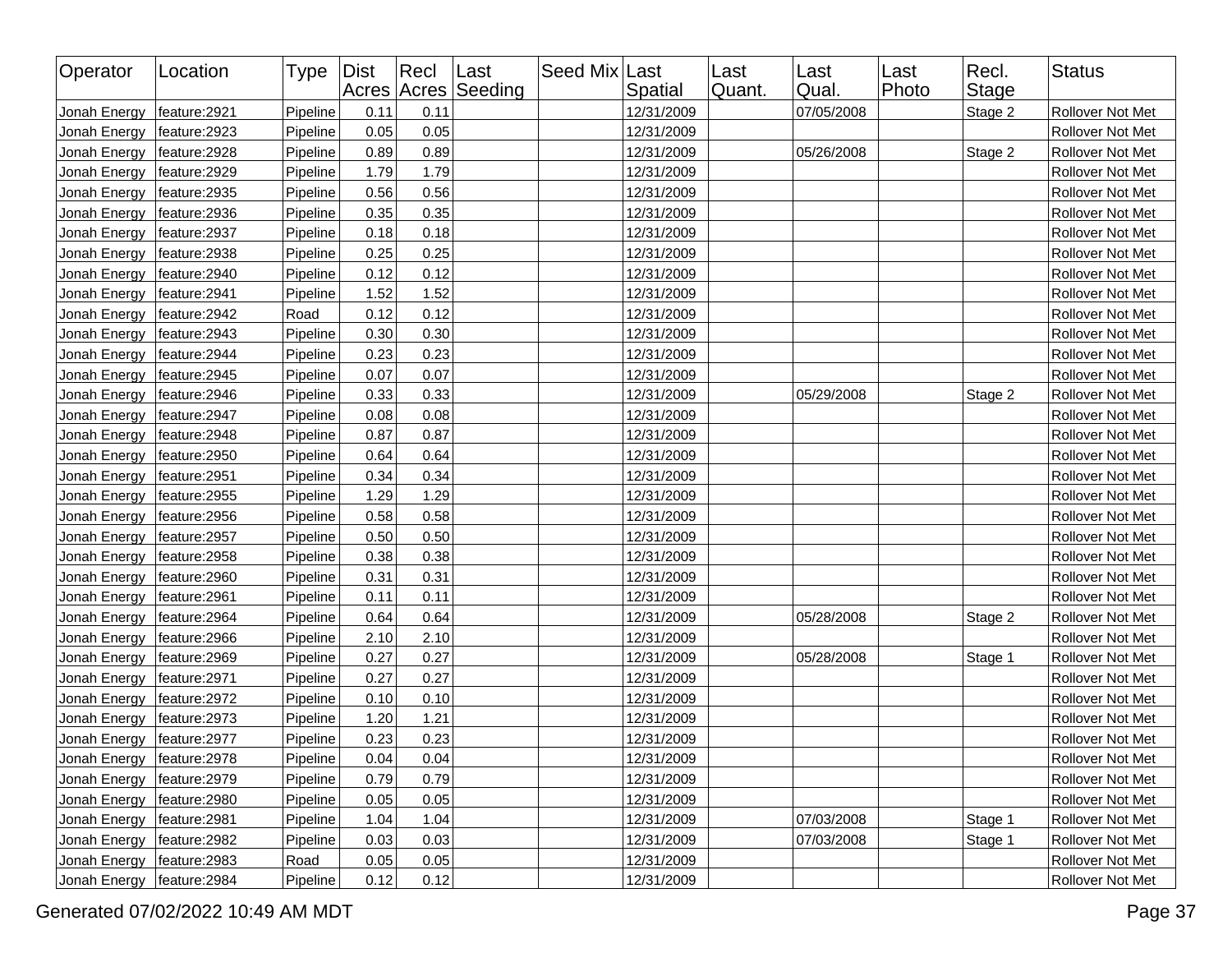| Operator     | Location      | Type   Dist |      | Recl | Last<br>Acres Acres Seeding | Seed Mix Last | Spatial    | Last<br>Quant. | Last<br>Qual. | Last<br>Photo | Recl.<br>Stage | <b>Status</b>    |
|--------------|---------------|-------------|------|------|-----------------------------|---------------|------------|----------------|---------------|---------------|----------------|------------------|
| Jonah Energy | feature: 2985 | Pipeline    | 0.32 | 0.32 |                             |               | 12/31/2009 |                |               |               |                | Rollover Not Met |
| Jonah Energy | feature: 2986 | Pipeline    | 1.05 | 1.05 |                             |               | 12/31/2009 |                | 06/24/2008    |               | Stage 1        | Rollover Not Met |
| Jonah Energy | feature: 2987 | Pipeline    | 0.16 | 0.16 |                             |               | 12/31/2009 |                | 06/24/2008    |               | Stage 1        | Rollover Not Met |
| Jonah Energy | feature: 2988 | Pipeline    | 0.31 | 0.31 |                             |               | 12/31/2009 |                |               |               |                | Rollover Not Met |
| Jonah Energy | feature: 2989 | Pipeline    | 1.53 | 1.53 |                             |               | 12/31/2009 |                |               |               |                | Rollover Not Met |
| Jonah Energy | feature: 2990 | Pipeline    | 0.37 | 0.37 |                             |               | 12/31/2009 |                |               |               |                | Rollover Not Met |
| Jonah Energy | feature: 2991 | Pipeline    | 0.09 | 0.09 |                             |               | 12/31/2009 |                |               |               |                | Rollover Not Met |
| Jonah Energy | feature: 2992 | Pipeline    | 0.07 | 0.07 |                             |               | 12/31/2009 |                |               |               |                | Rollover Not Met |
| Jonah Energy | feature: 2995 | Pipeline    | 0.10 | 0.10 |                             |               | 12/31/2009 |                |               |               |                | Rollover Not Met |
| Jonah Energy | feature: 2996 | Pipeline    | 0.12 | 0.12 |                             |               | 12/31/2009 |                |               |               |                | Rollover Not Met |
| Jonah Energy | feature: 2997 | Pipeline    | 0.13 | 0.13 |                             |               | 12/31/2009 |                |               |               |                | Rollover Not Met |
| Jonah Energy | feature: 2999 | Road        | 0.09 | 0.09 |                             |               | 12/31/2009 |                |               |               |                | Rollover Not Met |
| Jonah Energy | feature: 3000 | Road        | 0.09 | 0.09 |                             |               | 12/31/2009 |                |               |               |                | Rollover Not Met |
| Jonah Energy | feature: 3001 | Pipeline    | 0.16 | 0.16 |                             |               | 12/31/2009 |                | 07/05/2008    |               | Stage 1        | Rollover Not Met |
| Jonah Energy | feature: 3002 | Pipeline    | 1.11 | 1.11 |                             |               | 12/31/2009 |                | 05/23/2008    |               | Stage 2        | Rollover Not Met |
| Jonah Energy | feature: 3003 | Pipeline    | 0.20 | 0.20 |                             |               | 12/31/2009 |                |               |               |                | Rollover Not Met |
| Jonah Energy | feature: 3004 | Pipeline    | 0.69 | 0.69 |                             |               | 12/31/2009 |                |               |               |                | Rollover Not Met |
| Jonah Energy | feature: 3005 | Pipeline    | 0.59 | 0.59 |                             |               | 12/31/2009 |                | 05/23/2008    |               | Stage 2        | Rollover Not Met |
| Jonah Energy | feature: 3006 | Pipeline    | 2.47 | 2.47 |                             |               | 12/31/2009 |                | 07/05/2008    |               | Stage 2        | Rollover Not Met |
| Jonah Energy | feature: 3007 | Pipeline    | 2.24 | 2.24 |                             |               | 12/31/2009 |                |               |               |                | Rollover Not Met |
| Jonah Energy | feature: 3009 | Pipeline    | 2.92 | 2.92 |                             |               | 12/31/2009 |                |               |               |                | Rollover Not Met |
| Jonah Energy | feature: 3010 | Pipeline    | 2.08 | 2.08 |                             |               | 12/31/2009 |                | 05/26/2008    |               | Stage 2        | Rollover Not Met |
| Jonah Energy | feature: 3011 | Pipeline    | 0.13 | 0.13 |                             |               | 12/31/2009 |                |               |               |                | Rollover Not Met |
| Jonah Energy | feature: 3012 | Pipeline    | 2.93 | 2.93 |                             |               | 12/31/2009 |                |               |               |                | Rollover Not Met |
| Jonah Energy | feature: 3013 | Pipeline    | 0.07 | 0.07 |                             |               | 12/31/2009 |                |               |               |                | Rollover Not Met |
| Jonah Energy | feature: 3014 | Pipeline    | 0.12 | 0.12 |                             |               | 12/31/2009 |                | 05/29/2008    |               | Stage 2        | Rollover Not Met |
| Jonah Energy | feature: 3015 | Pipeline    | 2.10 | 2.10 |                             |               | 12/31/2009 |                |               |               |                | Rollover Not Met |
| Jonah Energy | feature: 3016 | Pipeline    | 0.08 | 0.08 |                             |               | 12/31/2009 |                |               |               |                | Rollover Not Met |
| Jonah Energy | feature: 3017 | Pipeline    | 1.65 | 1.65 |                             |               | 12/31/2009 |                |               |               |                | Rollover Not Met |
| Jonah Energy | feature: 3018 | Pipeline    | 0.51 | 0.51 |                             |               | 12/31/2009 |                |               |               |                | Rollover Not Met |
| Jonah Energy | feature: 3019 | Pipeline    | 0.14 | 0.14 |                             |               | 12/31/2009 |                |               |               |                | Rollover Not Met |
| Jonah Energy | feature: 3020 | Pipeline    | 0.19 | 0.19 |                             |               | 12/31/2009 |                | 05/29/2008    |               | Stage 2        | Rollover Not Met |
| Jonah Energy | feature:3021  | Pipeline    | 0.09 | 0.09 |                             |               | 12/31/2009 |                | 07/05/2008    |               | Stage 1        | Rollover Not Met |
| Jonah Energy | feature: 3022 | Road        | 0.08 | 0.08 |                             |               | 12/31/2009 |                |               |               |                | Rollover Not Met |
| Jonah Energy | feature:3023  | Pipeline    | 0.46 | 0.46 |                             |               | 12/31/2009 |                |               |               |                | Rollover Not Met |
| Jonah Energy | feature: 3024 | Pipeline    | 0.11 | 0.11 |                             |               | 12/31/2009 |                |               |               |                | Rollover Not Met |
| Jonah Energy | feature: 3025 | Road        | 0.19 | 0.19 |                             |               | 12/31/2009 |                |               |               |                | Rollover Not Met |
| Jonah Energy | feature: 3026 | Pipeline    | 9.54 | 9.53 |                             |               | 12/31/2009 |                |               |               |                | Rollover Not Met |
| Jonah Energy | feature: 3027 | Pipeline    | 1.04 | 1.04 |                             |               | 12/31/2009 |                |               |               |                | Rollover Not Met |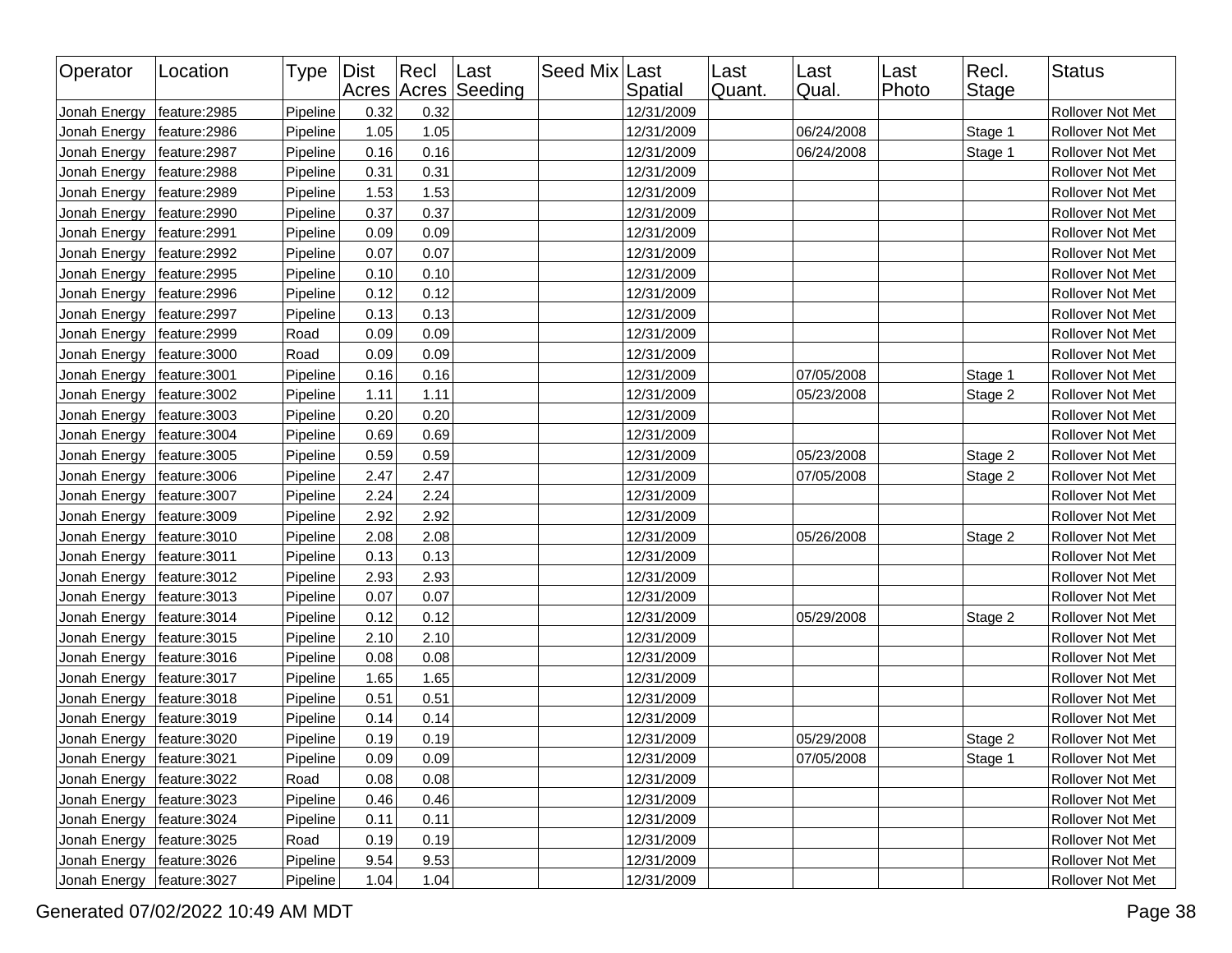| Operator     | Location      | Type   Dist |      | $ $ Recl | Last<br>Acres Acres Seeding | Seed Mix Last | Spatial    | Last<br>Quant. | Last<br>Qual. | Last<br>Photo | Recl.<br>Stage | <b>Status</b>    |
|--------------|---------------|-------------|------|----------|-----------------------------|---------------|------------|----------------|---------------|---------------|----------------|------------------|
| Jonah Energy | feature: 3028 | Pipeline    | 1.93 | 1.93     |                             |               | 12/31/2009 |                |               |               |                | Rollover Not Met |
| Jonah Energy | feature: 3029 | Pipeline    | 0.44 | 0.44     |                             |               | 12/31/2009 |                | 05/21/2008    |               | Stage 2        | Rollover Not Met |
| Jonah Energy | feature: 3030 | Pipeline    | 0.61 | 0.61     |                             |               | 12/31/2009 |                | 05/21/2008    |               | Stage 2        | Rollover Not Met |
| Jonah Energy | feature: 3031 | Pipeline    | 0.33 | 0.33     |                             |               | 12/31/2009 |                | 05/21/2008    |               | Stage 2        | Rollover Not Met |
| Jonah Energy | feature: 3032 | Pipeline    | 0.40 | 0.40     |                             |               | 12/31/2009 |                | 05/21/2008    |               | Stage 2        | Rollover Not Met |
| Jonah Energy | feature: 3033 | Pipeline    | 0.30 | 0.30     |                             |               | 12/31/2009 |                |               |               |                | Rollover Not Met |
| Jonah Energy | feature: 3034 | Pipeline    | 0.15 | 0.15     |                             |               | 12/31/2009 |                |               |               |                | Rollover Not Met |
| Jonah Energy | feature: 3035 | Pipeline    | 0.61 | 0.61     |                             |               | 12/31/2009 |                | 05/21/2008    |               | Stage 1        | Rollover Not Met |
| Jonah Energy | feature: 3036 | Road        | 0.04 | 0.04     |                             |               | 12/31/2009 |                |               |               |                | Rollover Not Met |
| Jonah Energy | feature: 3037 | Road        | 0.16 | 0.16     |                             |               | 12/31/2009 |                |               |               |                | Rollover Not Met |
| Jonah Energy | feature: 3038 | Pipeline    | 0.11 | 0.11     |                             |               | 12/31/2009 |                | 05/21/2008    |               | Stage 2        | Rollover Not Met |
| Jonah Energy | feature: 3039 | Pipeline    | 0.19 | 0.19     |                             |               | 12/31/2009 |                | 05/21/2008    |               | Stage 1        | Rollover Not Met |
| Jonah Energy | feature: 3040 | Road        | 0.21 | 0.21     |                             |               | 12/31/2009 |                |               |               |                | Rollover Not Met |
| Jonah Energy | feature: 3043 | Pipeline    | 1.46 | 1.46     |                             |               | 12/31/2009 |                |               |               |                | Rollover Not Met |
| Jonah Energy | feature: 3044 | Pipeline    | 0.56 | 0.56     |                             |               | 12/31/2009 |                |               |               |                | Rollover Not Met |
| Jonah Energy | feature: 3045 | Pipeline    | 1.92 | 1.92     |                             |               | 12/31/2009 |                |               |               |                | Rollover Not Met |
| Jonah Energy | feature: 3047 | Pipeline    | 0.40 | 0.40     |                             |               | 12/31/2009 |                |               |               |                | Rollover Not Met |
| Jonah Energy | feature: 3048 | Pipeline    | 0.74 | 0.74     |                             |               | 12/31/2009 |                |               |               |                | Rollover Not Met |
| Jonah Energy | feature: 3049 | Road        | 0.04 | 0.04     |                             |               | 12/31/2009 |                |               |               |                | Rollover Not Met |
| Jonah Energy | feature: 3050 | Pipeline    | 0.03 | 0.03     |                             |               | 12/31/2009 |                |               |               |                | Rollover Not Met |
| Jonah Energy | feature: 3051 | Pipeline    | 0.03 | 0.03     |                             |               | 12/31/2009 |                |               |               |                | Rollover Not Met |
| Jonah Energy | feature: 3052 | Pipeline    | 0.29 | 0.31     |                             |               | 12/31/2009 |                |               |               |                | Rollover Not Met |
| Jonah Energy | feature: 3053 | Pipeline    | 0.03 | 0.03     |                             |               | 12/31/2009 |                |               |               |                | Rollover Not Met |
| Jonah Energy | feature: 3055 | Pipeline    | 0.19 | 0.19     |                             |               | 12/31/2009 |                | 05/29/2008    |               | Stage 1        | Rollover Not Met |
| Jonah Energy | feature: 3056 | Road        | 0.13 | 0.13     |                             |               | 12/31/2009 |                |               |               |                | Rollover Not Met |
| Jonah Energy | feature: 3057 | Pipeline    | 0.72 | 0.72     |                             |               | 12/31/2009 |                |               |               |                | Rollover Not Met |
| Jonah Energy | feature: 3058 | Pipeline    | 0.16 | 0.16     |                             |               | 12/31/2009 |                |               |               |                | Rollover Not Met |
| Jonah Energy | feature: 3059 | Pipeline    | 1.59 | 1.59     |                             |               | 12/31/2009 |                |               |               |                | Rollover Not Met |
| Jonah Energy | feature: 3060 | Pipeline    | 0.13 | 0.13     |                             |               | 12/31/2009 |                |               |               |                | Rollover Not Met |
| Jonah Energy | feature: 3061 | Road        | 0.02 | 0.02     |                             |               | 12/31/2009 |                |               |               |                | Rollover Not Met |
| Jonah Energy | feature: 3062 | Pipeline    | 0.17 | 0.17     |                             |               | 12/31/2009 |                | 05/28/2008    |               | Stage 1        | Rollover Not Met |
| Jonah Energy | feature: 3063 | Pipeline    | 0.07 | 0.07     |                             |               | 12/31/2009 |                |               |               |                | Rollover Not Met |
| Jonah Energy | feature: 3064 | Pipeline    | 0.71 | 0.71     |                             |               | 12/31/2009 |                |               |               |                | Rollover Not Met |
| Jonah Energy | feature: 3065 | Pipeline    | 0.20 | 0.20     |                             |               | 12/31/2009 |                |               |               |                | Rollover Not Met |
| Jonah Energy | feature: 3066 | Pipeline    | 0.21 | 0.21     |                             |               | 12/31/2009 |                |               |               |                | Rollover Not Met |
| Jonah Energy | feature: 3067 | Pipeline    | 0.19 | 0.20     |                             |               | 12/31/2009 |                | 05/28/2008    |               | Stage 1        | Rollover Not Met |
| Jonah Energy | feature: 3068 | Pipeline    | 0.13 | 0.13     |                             |               | 12/31/2009 |                | 05/28/2008    |               | Stage 1        | Rollover Not Met |
| Jonah Energy | feature: 3069 | Pipeline    | 3.33 | 3.33     |                             |               | 12/31/2009 |                |               |               |                | Rollover Not Met |
| Jonah Energy | feature: 3070 | Pipeline    | 0.14 | 0.14     |                             |               | 12/31/2009 |                | 05/28/2008    |               | Stage 1        | Rollover Not Met |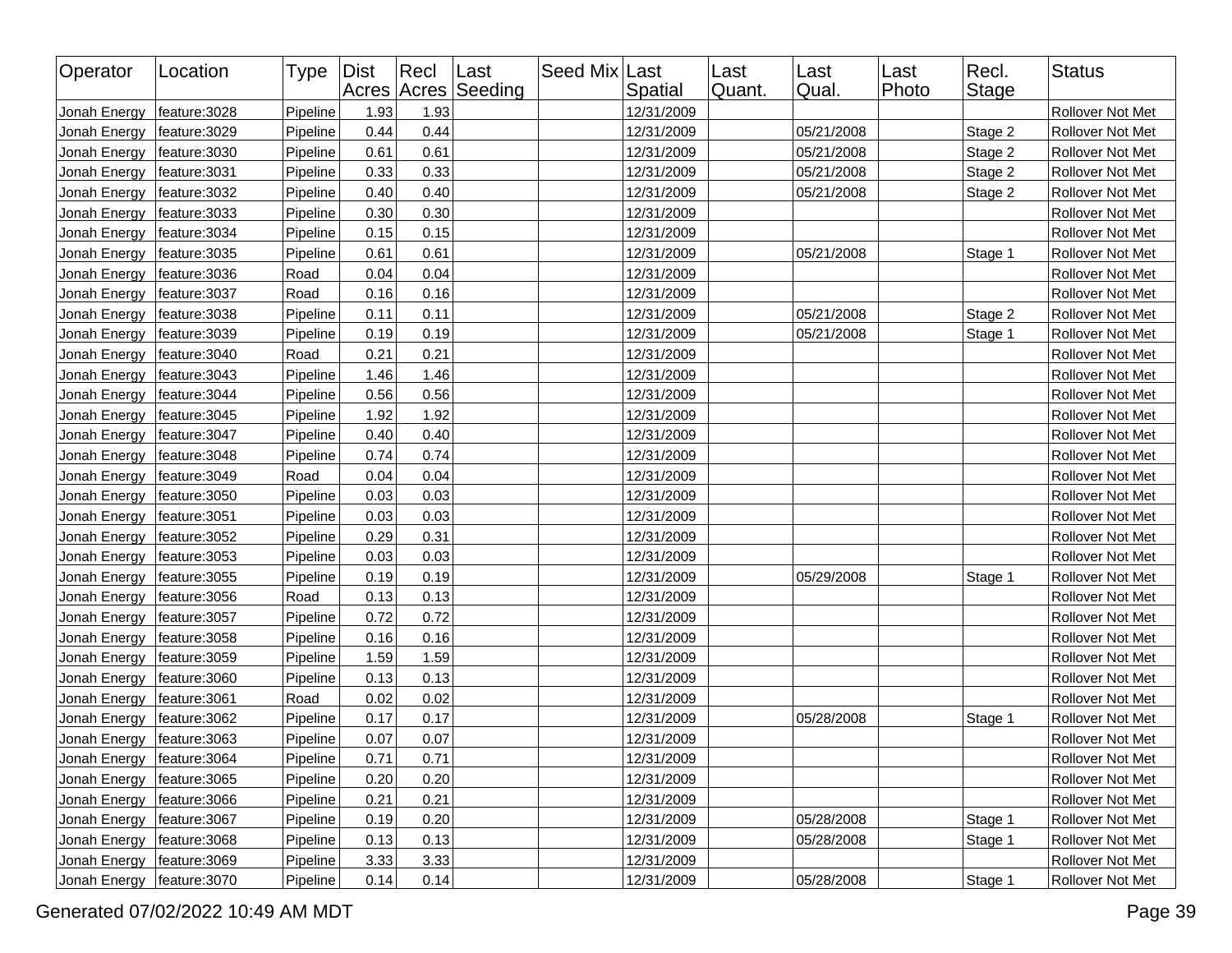| Operator     | Location      | Type   Dist |       | $ $ Recl | Last<br>Acres Acres Seeding | Seed Mix Last | Spatial    | Last<br>Quant. | Last<br>Qual. | Last<br>Photo | Recl.<br><b>Stage</b> | <b>Status</b>           |
|--------------|---------------|-------------|-------|----------|-----------------------------|---------------|------------|----------------|---------------|---------------|-----------------------|-------------------------|
| Jonah Energy | feature: 3071 | Pipeline    | 0.45  | 0.46     |                             |               | 12/31/2009 |                |               |               |                       | Rollover Not Met        |
| Jonah Energy | feature: 3073 | Pipeline    | 0.32  | 0.32     |                             |               | 12/31/2009 |                |               |               |                       | Rollover Not Met        |
| Jonah Energy | feature: 3074 | Pipeline    | 0.14  | 0.14     |                             |               | 12/31/2009 |                | 07/04/2008    |               | Stage 1               | Rollover Not Met        |
| Jonah Energy | feature: 3075 | Pipeline    | 0.26  | 0.26     |                             |               | 12/31/2009 |                |               |               |                       | Rollover Not Met        |
| Jonah Energy | feature: 3076 | Pipeline    | 0.56  | 0.56     |                             |               | 12/31/2009 |                |               |               |                       | Rollover Not Met        |
| Jonah Energy | feature: 3077 | Pipeline    | 0.36  | 0.36     |                             |               | 12/31/2009 |                |               |               |                       | Rollover Not Met        |
| Jonah Energy | feature: 3078 | Pipeline    | 0.33  | 0.33     |                             |               | 12/31/2009 |                |               |               |                       | Rollover Not Met        |
| Jonah Energy | feature: 3080 | Pipeline    | 0.14  | 0.14     |                             |               | 12/31/2009 |                |               |               |                       | Rollover Not Met        |
| Jonah Energy | feature: 3083 | Pipeline    | 0.31  | 0.31     |                             |               | 12/31/2009 |                |               |               |                       | Rollover Not Met        |
| Jonah Energy | feature: 3084 | Pipeline    | 0.27  | 0.27     |                             |               | 12/31/2009 |                |               |               |                       | Rollover Not Met        |
| Jonah Energy | feature: 3085 | Pipeline    | 0.21  | 0.22     |                             |               | 12/31/2009 |                |               |               |                       | Rollover Not Met        |
| Jonah Energy | feature: 3088 | Pipeline    | 0.15  | 0.15     |                             |               | 12/31/2009 |                |               |               |                       | Rollover Not Met        |
| Jonah Energy | feature: 3089 | Pipeline    | 0.53  | 0.53     |                             |               | 12/31/2009 |                | 05/27/2008    |               | Stage 1               | Rollover Not Met        |
| Jonah Energy | feature: 3090 | Pipeline    | 0.18  | 0.18     |                             |               | 12/31/2009 |                |               |               |                       | Rollover Not Met        |
| Jonah Energy | feature: 3091 | Pipeline    | 0.22  | 0.22     |                             |               | 12/31/2009 |                |               |               |                       | Rollover Not Met        |
| Jonah Energy | feature: 3092 | Pipeline    | 0.11  | 0.11     |                             |               | 12/31/2009 |                | 05/27/2008    |               | Stage 2               | Rollover Not Met        |
| Jonah Energy | feature: 3093 | Pipeline    | 0.12  | 0.12     |                             |               | 12/31/2009 |                | 05/27/2008    |               | Stage 2               | Rollover Not Met        |
| Jonah Energy | feature: 3094 | Road        | 0.11  | 0.12     |                             |               | 12/31/2009 |                |               |               |                       | Rollover Not Met        |
| Jonah Energy | feature: 3095 | Pipeline    | 0.06  | 0.06     |                             |               | 12/31/2009 |                |               |               |                       | Rollover Not Met        |
| Jonah Energy | feature: 3096 | Pipeline    | 0.28  | 0.28     |                             |               | 12/31/2009 |                | 05/27/2008    |               | Stage 2               | Rollover Not Met        |
| Jonah Energy | feature: 3097 | Pipeline    | 0.04  | 0.04     |                             |               | 12/31/2009 |                |               |               |                       | Rollover Not Met        |
| Jonah Energy | feature: 3098 | Pipeline    | 0.07  | 0.07     |                             |               | 12/31/2009 |                | 05/27/2008    |               | Stage 1               | Rollover Not Met        |
| Jonah Energy | feature: 3100 | Pipeline    | 1.15  | 1.15     |                             |               | 12/31/2009 |                |               |               |                       | Rollover Not Met        |
| Jonah Energy | feature:3101  | Road        | 0.09  | 0.09     |                             |               | 12/31/2009 |                |               |               |                       | Rollover Not Met        |
| Jonah Energy | feature: 3104 | Pipeline    | 1.48  | 1.48     |                             |               | 12/31/2009 |                |               |               |                       | Rollover Not Met        |
| Jonah Energy | feature: 3105 | Pipeline    | 1.48  | 1.48     |                             |               | 12/31/2009 |                | 05/27/2008    |               | Stage 2               | Rollover Not Met        |
| Jonah Energy | feature: 3106 | Pipeline    | 0.60  | 0.60     |                             |               | 12/31/2009 |                |               |               |                       | Rollover Not Met        |
| Jonah Energy | feature: 3107 | Pipeline    | 0.60  | 0.60     |                             |               | 12/31/2009 |                |               |               |                       | Rollover Not Met        |
| Jonah Energy | feature: 3108 | Pipeline    | 0.23  | 0.23     |                             |               | 12/31/2009 |                |               |               |                       | <b>Rollover Not Met</b> |
| Jonah Energy | feature: 3109 | Pipeline    | 0.21  | 0.21     |                             |               | 12/31/2009 |                |               |               |                       | Rollover Not Met        |
| Jonah Energy | feature: 3110 | Pipeline    | 0.09  | 0.09     |                             |               | 12/31/2009 |                |               |               |                       | Rollover Not Met        |
| Jonah Energy | feature: 3111 | Pipeline    | 1.23  | 1.23     |                             |               | 12/31/2009 |                |               |               |                       | Rollover Not Met        |
| Jonah Energy | feature:3112  | Pipeline    | 10.19 | 10.19    |                             |               | 12/31/2009 |                |               |               |                       | Rollover Not Met        |
| Jonah Energy | feature: 3113 | Pipeline    | 0.51  | 0.51     |                             |               | 12/31/2009 |                | 05/27/2008    |               | Stage 2               | Rollover Not Met        |
| Jonah Energy | feature: 3114 | Pipeline    | 2.09  | 2.09     |                             |               | 12/31/2009 |                |               |               |                       | Rollover Not Met        |
| Jonah Energy | feature: 3116 | Pipeline    | 0.09  | 0.09     |                             |               | 12/31/2009 |                |               |               |                       | Rollover Not Met        |
| Jonah Energy | feature: 3117 | Pipeline    | 0.10  | 0.10     |                             |               | 12/31/2009 |                |               |               |                       | Rollover Not Met        |
| Jonah Energy | feature: 3118 | Pipeline    | 0.14  | 0.14     |                             |               | 12/31/2009 |                |               |               |                       | Rollover Not Met        |
| Jonah Energy | feature: 3119 | Pipeline    | 0.48  | 0.48     |                             |               | 12/31/2009 |                |               |               |                       | Rollover Not Met        |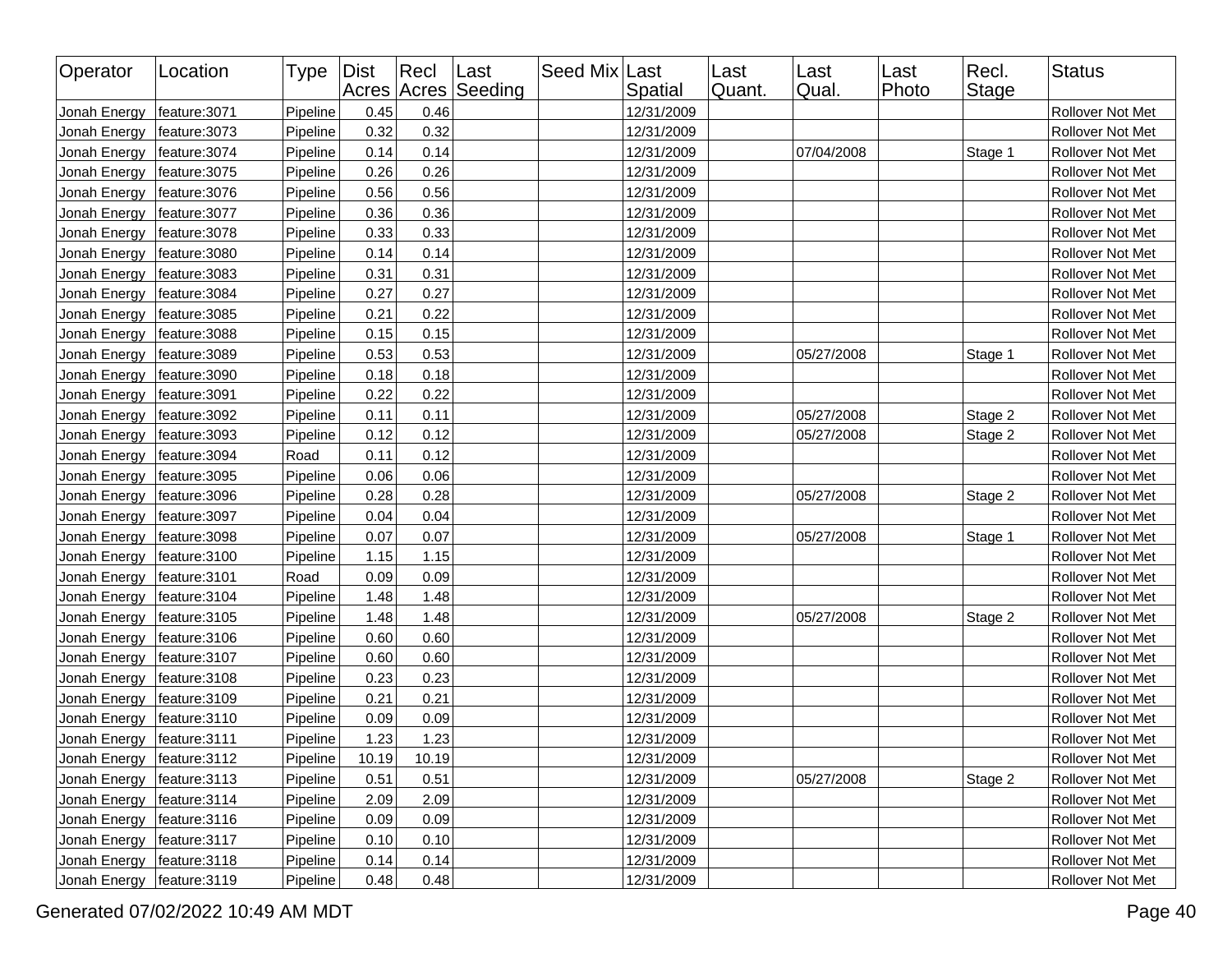| Operator                     | Location      | Type   Dist |      | $ $ Recl | Last<br>Acres Acres Seeding | Seed Mix Last | Spatial    | Last<br>Quant. | Last<br>Qual. | Last<br>Photo | Recl.<br><b>Stage</b> | <b>Status</b>    |
|------------------------------|---------------|-------------|------|----------|-----------------------------|---------------|------------|----------------|---------------|---------------|-----------------------|------------------|
| Jonah Energy                 | feature: 3120 | Pipeline    | 0.39 | 0.39     |                             |               | 12/31/2009 |                | 05/27/2008    |               | Stage 1               | Rollover Not Met |
| Jonah Energy                 | feature: 3121 | Road        | 0.13 | 0.13     |                             |               | 12/31/2009 |                |               |               |                       | Rollover Not Met |
| Jonah Energy                 | feature: 3122 | Pipeline    | 0.15 | 0.15     |                             |               | 12/31/2009 |                |               |               |                       | Rollover Not Met |
| Jonah Energy                 | feature: 3124 | Pipeline    | 6.08 | 6.09     |                             |               | 12/31/2009 |                |               |               |                       | Rollover Not Met |
| Jonah Energy                 | feature: 3125 | Pipeline    | 0.79 | 0.79     |                             |               | 12/31/2009 |                |               |               |                       | Rollover Not Met |
| Jonah Energy                 | feature: 3126 | Pipeline    | 0.05 | 0.05     |                             |               | 12/31/2009 |                |               |               |                       | Rollover Not Met |
| Jonah Energy                 | feature: 3127 | Pipeline    | 3.57 | 3.57     |                             |               | 12/31/2009 |                |               |               |                       | Rollover Not Met |
| Jonah Energy                 | feature: 3128 | Pipeline    | 0.43 | 0.43     |                             |               | 12/31/2009 |                | 05/27/2008    |               | Stage 2               | Rollover Not Met |
| Jonah Energy                 | feature: 3130 | Pipeline    | 0.30 | 0.30     |                             |               | 12/31/2009 |                |               |               |                       | Rollover Not Met |
| Jonah Energy                 | feature: 3131 | Pipeline    | 0.11 | 0.11     |                             |               | 12/31/2009 |                |               |               |                       | Rollover Not Met |
| Jonah Energy                 | feature: 3132 | Pipeline    | 0.52 | 0.52     |                             |               | 12/31/2009 |                | 05/27/2008    |               | Stage 1               | Rollover Not Met |
| Jonah Energy                 | feature: 3133 | Pipeline    | 0.09 | 0.09     |                             |               | 12/31/2009 |                |               |               |                       | Rollover Not Met |
| Jonah Energy                 | feature: 3134 | Pipeline    | 0.51 | 0.51     |                             |               | 12/31/2009 |                |               |               |                       | Rollover Not Met |
| Jonah Energy                 | feature: 3135 | Pipeline    | 0.04 | 0.04     |                             |               | 12/31/2009 |                | 05/27/2008    |               | Stage 1               | Rollover Not Met |
| Jonah Energy                 | feature: 3136 | Pipeline    | 0.01 | 0.01     |                             |               | 12/31/2009 |                |               |               |                       | Rollover Not Met |
| Jonah Energy                 | feature: 3137 | Pipeline    | 1.51 | 1.51     |                             |               | 12/31/2009 |                |               |               |                       | Rollover Not Met |
| Jonah Energy                 | feature: 3138 | Pipeline    | 0.75 | 0.75     |                             |               | 12/31/2009 |                |               |               |                       | Rollover Not Met |
| Jonah Energy                 | feature: 3139 | Pipeline    | 0.39 | 0.39     |                             |               | 12/31/2009 |                |               |               |                       | Rollover Not Met |
| Jonah Energy                 | feature: 3140 | Pipeline    | 2.42 | 2.42     |                             |               | 12/31/2009 |                |               |               |                       | Rollover Not Met |
| Jonah Energy                 | feature: 3141 | Pipeline    | 1.09 | 1.09     |                             |               | 12/31/2009 |                |               |               |                       | Rollover Not Met |
| Jonah Energy                 | feature: 3142 | Pipeline    | 0.18 | 0.18     |                             |               | 12/31/2009 |                |               |               |                       | Rollover Not Met |
| Jonah Energy                 | feature: 3144 | Pipeline    | 1.63 | 1.64     |                             |               | 12/31/2009 |                | 05/27/2008    |               | Stage 1               | Rollover Not Met |
| Jonah Energy                 | feature: 3145 | Pipeline    | 0.04 | 0.04     |                             |               | 12/31/2009 |                |               |               |                       | Rollover Not Met |
| Jonah Energy                 | feature: 3146 | Pipeline    | 2.61 | 2.61     |                             |               | 12/31/2009 |                | 05/27/2008    |               | Stage 1               | Rollover Not Met |
| Jonah Energy                 | feature: 3147 | Pipeline    | 0.53 | 0.53     |                             |               | 12/31/2009 |                |               |               |                       | Rollover Not Met |
| Jonah Energy                 | feature: 3148 | Pipeline    | 0.28 | 0.28     |                             |               | 12/31/2009 |                | 07/04/2008    |               | Stage 1               | Rollover Not Met |
| Jonah Energy                 | feature: 3150 | Pipeline    | 0.24 |          |                             |               | 12/31/2009 |                |               |               |                       | Rollover Not Met |
| Jonah Energy                 | feature: 3152 | Pipeline    | 0.14 |          |                             |               | 12/31/2009 |                |               |               |                       | Rollover Not Met |
| Jonah Energy                 | feature: 3154 | Pipeline    | 0.17 |          |                             |               | 12/31/2009 |                |               |               |                       | Rollover Not Met |
| Jonah Energy                 | feature: 3155 | Pipeline    | 0.60 | 0.60     |                             |               | 12/31/2009 |                |               |               |                       | Rollover Not Met |
| Jonah Energy                 | feature: 3156 | Pipeline    | 0.06 | 0.06     |                             |               | 12/31/2009 |                |               |               |                       | Rollover Not Met |
| Jonah Energy                 | feature: 3157 | Pipeline    | 1.08 | 1.08     |                             |               | 12/31/2009 |                |               |               |                       | Rollover Not Met |
| Jonah Energy   feature: 3161 |               | Pipeline    | 0.11 |          |                             |               | 12/31/2009 |                |               |               |                       | Rollover Not Met |
| Jonah Energy                 | feature:3162  | Pipeline    | 0.21 |          |                             |               | 12/31/2009 |                |               |               |                       | Rollover Not Met |
| Jonah Energy                 | feature: 3163 | Pipeline    | 0.24 |          |                             |               | 12/31/2009 |                |               |               |                       | Rollover Not Met |
| Jonah Energy                 | feature: 3168 | Road        | 0.10 |          |                             |               | 12/31/2009 |                |               |               |                       | Rollover Not Met |
| Jonah Energy                 | feature: 3169 | Pipeline    | 0.20 | 0.20     |                             |               | 12/31/2009 |                |               |               |                       | Rollover Not Met |
| Jonah Energy                 | feature: 3171 | Pipeline    | 0.51 |          |                             |               | 12/31/2009 |                |               |               |                       | Rollover Not Met |
| Jonah Energy                 | feature: 3172 | Pipeline    | 0.54 |          |                             |               | 12/31/2009 |                |               |               |                       | Rollover Not Met |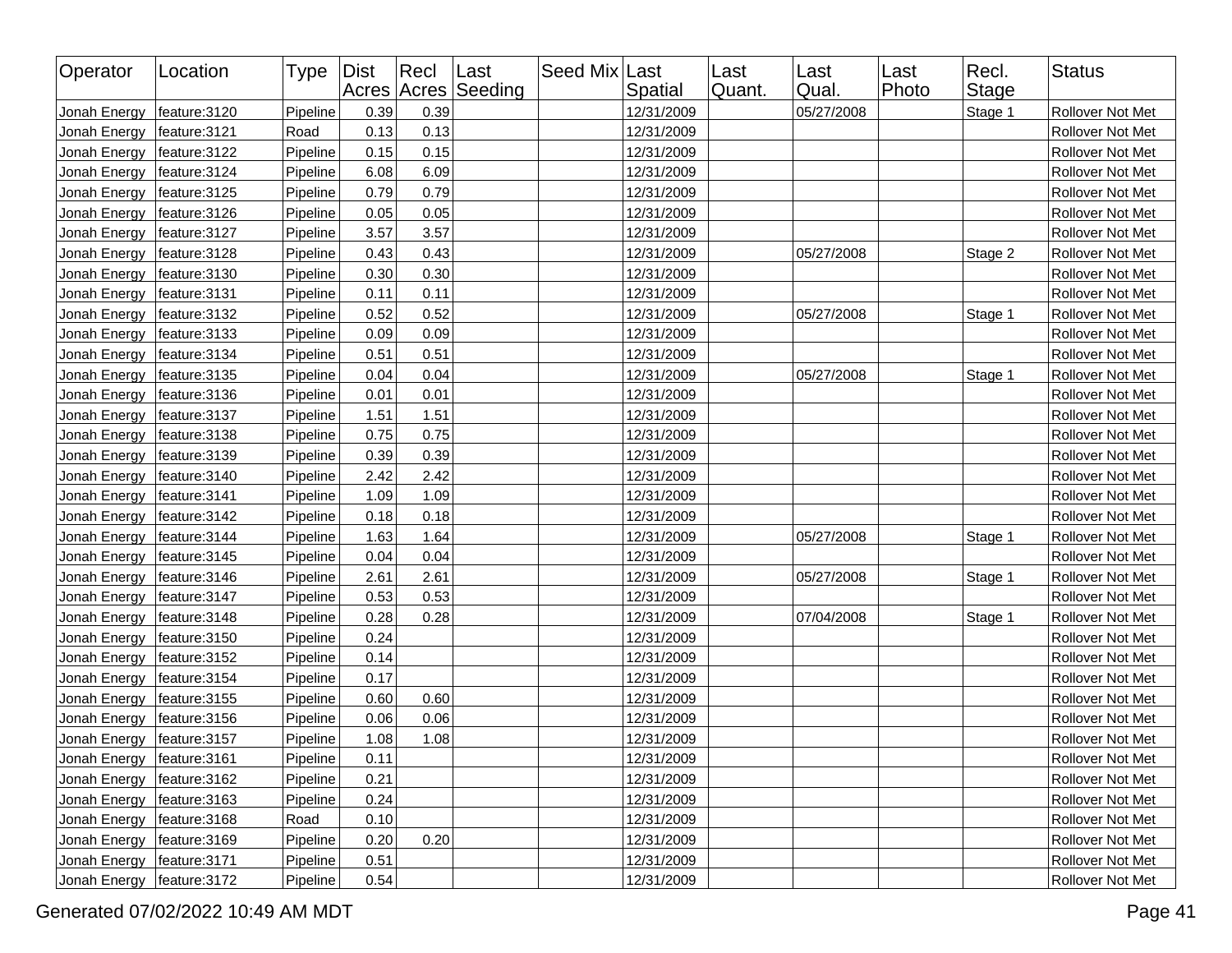| Operator     | Location      | Type   Dist |      | Recl | Last<br>Acres Acres Seeding | Seed Mix Last | Spatial    | Last<br>Quant. | Last<br>Qual. | Last<br>Photo | Recl.<br>Stage | <b>Status</b>    |
|--------------|---------------|-------------|------|------|-----------------------------|---------------|------------|----------------|---------------|---------------|----------------|------------------|
| Jonah Energy | feature:3176  | Pipeline    | 0.56 | 0.56 |                             |               | 12/31/2009 |                |               |               |                | Rollover Not Met |
| Jonah Energy | feature: 3180 | Pipeline    | 6.81 | 6.81 |                             |               | 12/31/2009 |                |               |               |                | Rollover Not Met |
| Jonah Energy | feature: 3181 | Pipeline    | 1.76 | 1.76 |                             |               | 12/31/2009 |                |               |               |                | Rollover Not Met |
| Jonah Energy | feature: 3182 | Pipeline    | 0.89 | 0.89 |                             |               | 12/31/2009 |                |               |               |                | Rollover Not Met |
| Jonah Energy | feature: 3183 | Pipeline    | 0.20 | 0.20 |                             |               | 12/31/2009 |                |               |               |                | Rollover Not Met |
| Jonah Energy | feature: 3184 | Pipeline    | 2.08 | 2.08 |                             |               | 12/31/2009 |                |               |               |                | Rollover Not Met |
| Jonah Energy | feature: 3189 | Pipeline    | 0.43 |      |                             |               | 12/31/2009 |                |               |               |                | Rollover Not Met |
| Jonah Energy | feature: 3190 | Pipeline    | 0.42 | 0.42 |                             |               | 12/31/2009 |                |               |               |                | Rollover Not Met |
| Jonah Energy | feature: 3191 | Pipeline    | 0.47 | 0.47 |                             |               | 12/31/2009 |                |               |               |                | Rollover Not Met |
| Jonah Energy | feature: 3192 | Pipeline    | 1.75 | 1.75 |                             |               | 12/31/2009 |                |               |               |                | Rollover Not Met |
| Jonah Energy | feature: 3193 | Pipeline    | 0.50 |      |                             |               | 12/31/2009 |                |               |               |                | Rollover Not Met |
| Jonah Energy | feature: 3198 | Pipeline    | 0.36 | 0.36 |                             |               | 12/31/2009 |                |               |               |                | Rollover Not Met |
| Jonah Energy | feature: 3199 | Pipeline    | 1.43 | 1.43 |                             |               | 12/31/2009 |                |               |               |                | Rollover Not Met |
| Jonah Energy | feature: 3201 | Pipeline    | 1.64 | 1.63 |                             |               | 12/31/2009 |                |               |               |                | Rollover Not Met |
| Jonah Energy | feature: 3202 | Pipeline    | 3.57 | 3.57 |                             |               | 12/31/2009 |                |               |               |                | Rollover Not Met |
| Jonah Energy | feature: 3204 | Pipeline    | 0.39 |      |                             |               | 12/31/2009 |                |               |               |                | Rollover Not Met |
| Jonah Energy | feature: 3207 | Pipeline    | 0.65 | 0.65 |                             |               | 12/31/2009 |                |               |               |                | Rollover Not Met |
| Jonah Energy | feature: 3208 | Road        | 0.26 |      |                             |               | 12/31/2009 |                |               |               |                | Rollover Not Met |
| Jonah Energy | feature: 3209 | Pipeline    | 0.13 | 0.13 |                             |               | 12/31/2009 |                |               |               |                | Rollover Not Met |
| Jonah Energy | feature: 3210 | Pipeline    | 0.74 | 0.74 |                             |               | 12/31/2009 |                |               |               |                | Rollover Not Met |
| Jonah Energy | feature: 3212 | Road        | 0.07 |      |                             |               | 12/31/2009 |                |               |               |                | Rollover Not Met |
| Jonah Energy | feature: 3213 | Pipeline    | 0.15 |      |                             |               | 12/31/2009 |                |               |               |                | Rollover Not Met |
| Jonah Energy | feature: 3215 | Pipeline    | 2.20 | 2.20 |                             |               | 12/31/2009 |                |               |               |                | Rollover Not Met |
| Jonah Energy | feature: 3216 | Pipeline    | 0.79 | 0.79 |                             |               | 12/31/2009 |                |               |               |                | Rollover Not Met |
| Jonah Energy | feature: 3217 | Road        | 0.17 |      |                             |               | 12/31/2009 |                |               |               |                | Rollover Not Met |
| Jonah Energy | feature: 3222 | Pipeline    | 0.31 |      |                             |               | 12/31/2009 |                |               |               |                | Rollover Not Met |
| Jonah Energy | feature: 3225 | Pipeline    | 0.12 |      |                             |               | 12/31/2009 |                |               |               |                | Rollover Not Met |
| Jonah Energy | feature: 3226 | Road        | 0.18 |      |                             |               | 12/31/2009 |                |               |               |                | Rollover Not Met |
| Jonah Energy | feature: 3227 | Pipeline    | 0.13 |      |                             |               | 12/31/2009 |                |               |               |                | Rollover Not Met |
| Jonah Energy | feature: 3230 | Pipeline    | 0.56 | 0.57 |                             |               | 12/31/2009 |                | 07/03/2008    |               | Stage 1        | Rollover Not Met |
| Jonah Energy | feature: 3231 | Pipeline    | 0.08 |      |                             |               | 12/31/2009 |                |               |               |                | Rollover Not Met |
| Jonah Energy | feature: 3232 | Road        | 0.16 | 0.16 |                             |               | 12/31/2009 |                |               |               |                | Rollover Not Met |
| Jonah Energy | feature: 3233 | Pipeline    | 1.10 | 1.10 |                             |               | 12/31/2009 |                |               |               |                | Rollover Not Met |
| Jonah Energy | feature: 3236 | Pipeline    | 0.54 | 0.54 |                             |               | 12/31/2009 |                |               |               |                | Rollover Not Met |
| Jonah Energy | feature:3238  | Pipeline    | 0.03 | 0.03 |                             |               | 12/31/2009 |                |               |               |                | Rollover Not Met |
| Jonah Energy | feature: 3241 | Pipeline    | 0.05 |      |                             |               | 12/31/2009 |                |               |               |                | Rollover Not Met |
| Jonah Energy | feature: 3243 | Pipeline    | 0.06 |      |                             |               | 12/31/2009 |                |               |               |                | Rollover Not Met |
| Jonah Energy | feature: 3247 | Pipeline    | 0.52 | 0.52 |                             |               | 12/31/2009 |                | 07/03/2008    |               | Stage 1        | Rollover Not Met |
| Jonah Energy | feature: 3249 | Pipeline    | 0.75 | 0.75 |                             |               | 12/31/2009 |                |               |               |                | Rollover Not Met |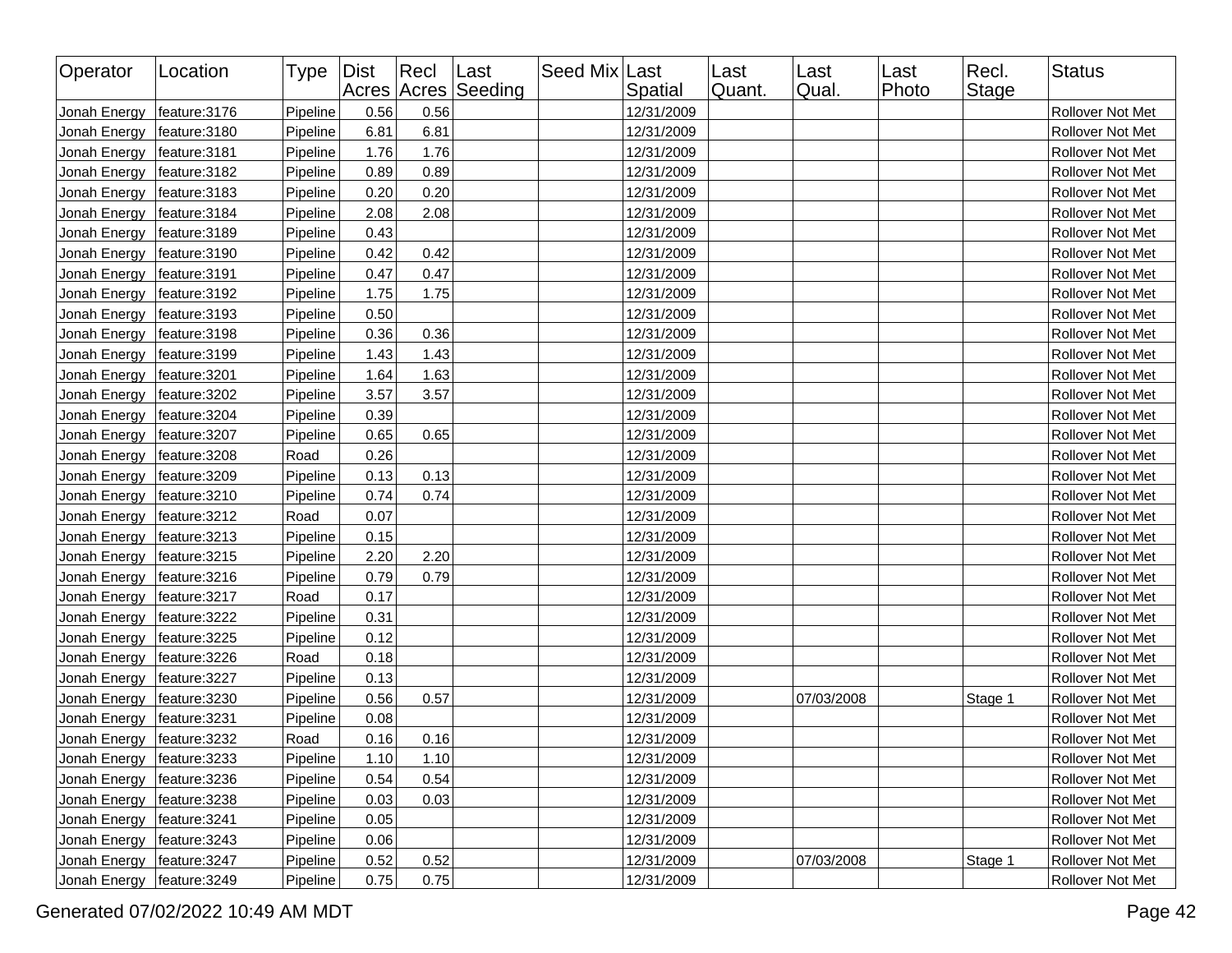| Operator     | Location      | Type   Dist |      | $ $ Recl | Last<br>Acres Acres Seeding | Seed Mix Last | Spatial    | Last<br>Quant. | Last<br>Qual. | Last<br>Photo | Recl.<br>Stage | <b>Status</b>           |
|--------------|---------------|-------------|------|----------|-----------------------------|---------------|------------|----------------|---------------|---------------|----------------|-------------------------|
| Jonah Energy | feature:3251  | Road        | 0.85 |          |                             |               | 12/31/2009 |                |               |               |                | Rollover Not Met        |
| Jonah Energy | feature: 3252 | Pipeline    | 1.88 | 1.88     |                             |               | 12/31/2009 |                |               |               |                | Rollover Not Met        |
| Jonah Energy | feature: 3253 | Pipeline    | 1.02 | 1.02     |                             |               | 12/31/2009 |                |               |               |                | Rollover Not Met        |
| Jonah Energy | feature: 3255 | Pipeline    | 0.38 |          |                             |               | 12/31/2009 |                |               |               |                | Rollover Not Met        |
| Jonah Energy | feature: 3256 | Pipeline    | 0.53 |          |                             |               | 12/31/2009 |                |               |               |                | Rollover Not Met        |
| Jonah Energy | feature: 3258 | Pipeline    | 0.14 | 0.14     |                             |               | 12/31/2009 |                |               |               |                | Rollover Not Met        |
| Jonah Energy | feature: 3259 | Road        | 0.19 | 0.19     |                             |               | 12/31/2009 |                |               |               |                | Rollover Not Met        |
| Jonah Energy | feature: 3260 | Pipeline    | 0.17 | 0.17     |                             |               | 12/31/2009 |                |               |               |                | Rollover Not Met        |
| Jonah Energy | feature: 3261 | Pipeline    | 0.17 | 0.17     |                             |               | 12/31/2009 |                |               |               |                | Rollover Not Met        |
| Jonah Energy | feature: 3262 | Road        | 0.13 | 0.13     |                             |               | 12/31/2009 |                |               |               |                | Rollover Not Met        |
| Jonah Energy | feature: 3263 | Pipeline    | 0.09 | 0.09     |                             |               | 12/31/2009 |                |               |               |                | Rollover Not Met        |
| Jonah Energy | feature: 3264 | Pipeline    | 0.10 | 0.10     |                             |               | 12/31/2009 |                |               |               |                | Rollover Not Met        |
| Jonah Energy | feature: 3265 | Pipeline    | 1.17 | 1.17     |                             |               | 12/31/2009 |                | 07/03/2008    |               | Stage 2        | Rollover Not Met        |
| Jonah Energy | feature: 3267 | Pipeline    | 0.26 | 0.26     |                             |               | 12/31/2009 |                |               |               |                | Rollover Not Met        |
| Jonah Energy | feature: 3269 | Pipeline    | 0.55 | 0.55     |                             |               | 12/31/2009 |                |               |               |                | Rollover Not Met        |
| Jonah Energy | feature: 3270 | Pipeline    | 0.03 | 0.03     |                             |               | 12/31/2009 |                |               |               |                | <b>Rollover Not Met</b> |
| Jonah Energy | feature: 3271 | Pipeline    | 1.45 | 1.45     |                             |               | 12/31/2009 |                |               |               |                | Rollover Not Met        |
| Jonah Energy | feature: 3272 | Road        | 0.11 |          |                             |               | 12/31/2009 |                |               |               |                | Rollover Not Met        |
| Jonah Energy | feature: 3273 | Pipeline    | 0.61 | 0.61     |                             |               | 12/31/2009 |                |               |               |                | Rollover Not Met        |
| Jonah Energy | feature: 3275 | Pipeline    | 1.33 | 1.32     |                             |               | 12/31/2009 |                | 07/03/2008    |               | Stage 2        | Rollover Not Met        |
| Jonah Energy | feature: 3276 | Pipeline    | 0.08 | 0.08     |                             |               | 12/31/2009 |                | 07/03/2008    |               | Stage 1        | Rollover Not Met        |
| Jonah Energy | feature: 3277 | Road        | 0.12 |          |                             |               | 12/31/2009 |                |               |               |                | Rollover Not Met        |
| Jonah Energy | feature: 3278 | Pipeline    | 0.09 | 0.09     |                             |               | 12/31/2009 |                |               |               |                | Rollover Not Met        |
| Jonah Energy | feature: 3279 | Pipeline    | 0.17 | 0.17     |                             |               | 12/31/2009 |                |               |               |                | Rollover Not Met        |
| Jonah Energy | feature: 3284 | Pipeline    | 0.64 |          |                             |               | 12/31/2009 |                |               |               |                | Rollover Not Met        |
| Jonah Energy | feature: 3286 | Pipeline    | 0.19 | 0.19     |                             |               | 12/31/2009 |                |               |               |                | Rollover Not Met        |
| Jonah Energy | feature: 3287 | Pipeline    | 0.41 | 0.41     |                             |               | 12/31/2009 |                |               |               |                | Rollover Not Met        |
| Jonah Energy | feature: 3290 | Pipeline    | 0.26 | 0.26     |                             |               | 12/31/2009 |                |               |               |                | Rollover Not Met        |
| Jonah Energy | feature: 3292 | Pipeline    | 0.43 | 0.43     |                             |               | 12/31/2009 |                |               |               |                | Rollover Not Met        |
| Jonah Energy | feature: 3293 | Pipeline    | 0.35 | 0.35     |                             |               | 12/31/2009 |                |               |               |                | Rollover Not Met        |
| Jonah Energy | feature: 3296 | Pipeline    | 0.47 | 0.46     |                             |               | 12/31/2009 |                |               |               |                | Rollover Not Met        |
| Jonah Energy | feature:3300  | Pipeline    | 0.12 |          |                             |               | 12/31/2009 |                |               |               |                | Rollover Not Met        |
| Jonah Energy | feature:3301  | Pipeline    | 0.26 |          |                             |               | 12/31/2009 |                |               |               |                | Rollover Not Met        |
| Jonah Energy | feature: 3302 | Pipeline    | 0.21 |          |                             |               | 12/31/2009 |                |               |               |                | Rollover Not Met        |
| Jonah Energy | feature:3303  | Pipeline    | 0.30 |          |                             |               | 12/31/2009 |                |               |               |                | Rollover Not Met        |
| Jonah Energy | feature: 3306 | Pipeline    | 0.26 | 0.26     |                             |               | 12/31/2009 |                |               |               |                | Rollover Not Met        |
| Jonah Energy | feature: 3307 | Pipeline    | 0.30 |          |                             |               | 12/31/2009 |                |               |               |                | Rollover Not Met        |
| Jonah Energy | feature: 3311 | Pipeline    | 0.23 | 0.23     |                             |               | 12/31/2009 |                |               |               |                | Rollover Not Met        |
| Jonah Energy | feature: 3312 | Pipeline    | 4.96 | 4.96     |                             |               | 12/31/2009 |                |               |               |                | Rollover Not Met        |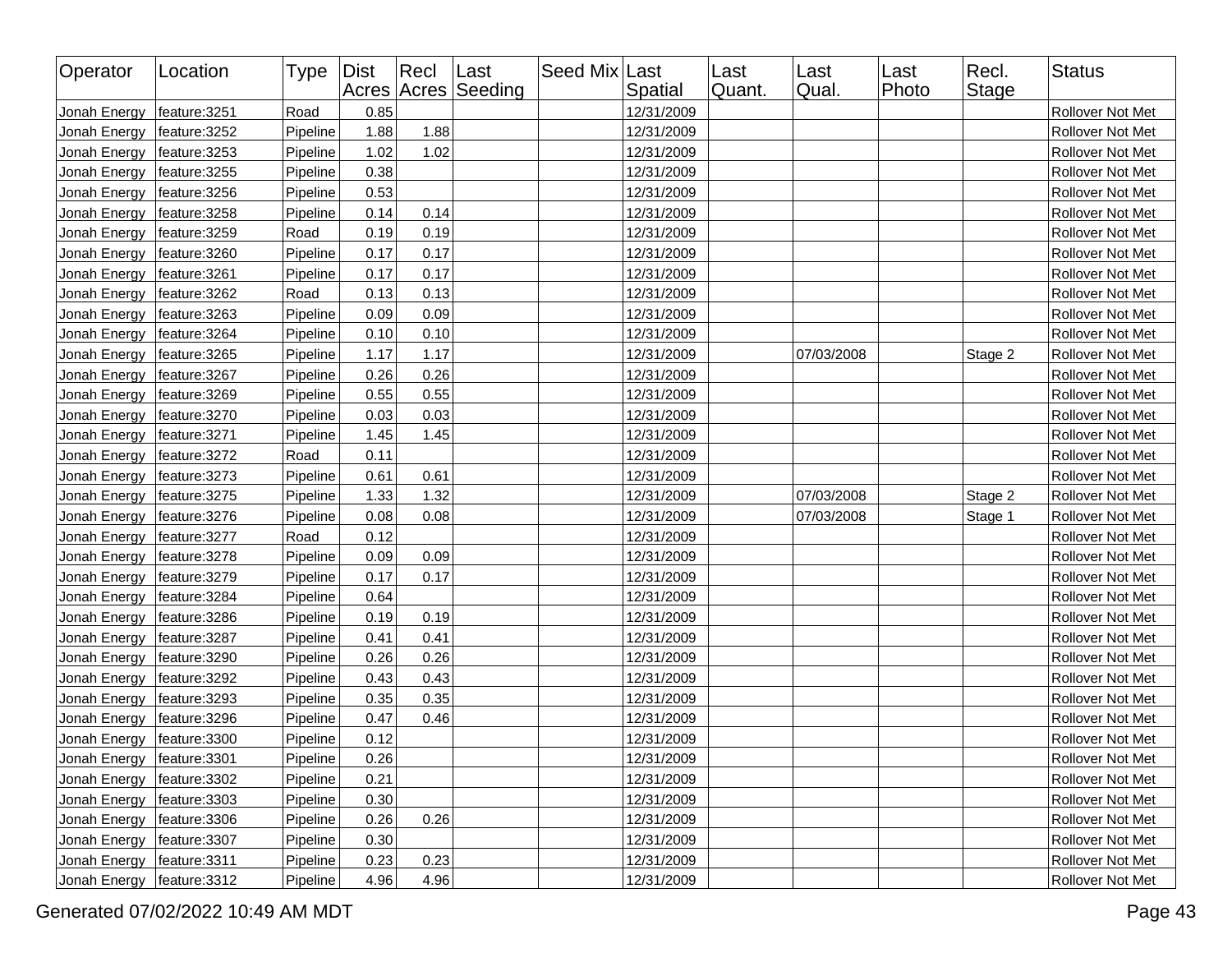| Operator                     | Location      | Type   Dist |      | Recl Last | Acres Acres Seeding | Seed Mix Last | Spatial    | Last<br>Quant. | Last<br>Qual. | Last<br>Photo | Recl.<br><b>Stage</b> | <b>Status</b>    |
|------------------------------|---------------|-------------|------|-----------|---------------------|---------------|------------|----------------|---------------|---------------|-----------------------|------------------|
| Jonah Energy                 | feature: 3315 | Pipeline    | 0.26 |           |                     |               | 12/31/2009 |                |               |               |                       | Rollover Not Met |
| Jonah Energy                 | feature: 3316 | Pipeline    | 0.39 | 0.39      |                     |               | 12/31/2009 |                |               |               |                       | Rollover Not Met |
| Jonah Energy                 | feature: 3319 | Pipeline    | 1.39 | 1.39      |                     |               | 12/31/2009 |                |               |               |                       | Rollover Not Met |
| Jonah Energy                 | feature: 3320 | Pipeline    | 0.30 | 0.29      |                     |               | 12/31/2009 |                |               |               |                       | Rollover Not Met |
| Jonah Energy                 | feature: 3322 | Pipeline    | 1.57 | 1.57      |                     |               | 12/31/2009 |                |               |               |                       | Rollover Not Met |
| Jonah Energy                 | feature: 3329 | Pipeline    | 0.31 | 0.31      |                     |               | 12/31/2009 |                |               |               |                       | Rollover Not Met |
| Jonah Energy                 | feature: 3331 | Pipeline    | 0.20 |           |                     |               | 12/31/2009 |                |               |               |                       | Rollover Not Met |
| Jonah Energy                 | feature: 3332 | Pipeline    | 0.32 | 0.32      |                     |               | 12/31/2009 |                |               |               |                       | Rollover Not Met |
| Jonah Energy                 | feature: 3333 | Pipeline    | 0.13 | 0.13      |                     |               | 12/31/2009 |                |               |               |                       | Rollover Not Met |
| Jonah Energy                 | feature: 3334 | Pipeline    | 0.50 | 0.50      |                     |               | 12/31/2009 |                |               |               |                       | Rollover Not Met |
| Jonah Energy                 | feature: 3336 | Pipeline    | 0.37 | 0.37      |                     |               | 12/31/2009 |                |               |               |                       | Rollover Not Met |
| Jonah Energy                 | feature: 3340 | Pipeline    | 0.09 | 0.09      |                     |               | 12/31/2009 |                |               |               |                       | Rollover Not Met |
| Jonah Energy                 | feature: 3342 | Pipeline    | 1.42 | 1.42      |                     |               | 12/31/2009 |                |               |               |                       | Rollover Not Met |
| Jonah Energy                 | feature: 3343 | Pipeline    | 2.54 | 2.54      |                     |               | 12/31/2009 |                |               |               |                       | Rollover Not Met |
| Jonah Energy                 | feature: 3344 | Pipeline    | 3.17 | 3.17      |                     |               | 12/31/2009 |                |               |               |                       | Rollover Not Met |
| Jonah Energy                 | feature: 3346 | Pipeline    | 0.23 | 0.23      |                     |               | 12/31/2009 |                |               |               |                       | Rollover Not Met |
| Jonah Energy                 | feature: 3351 | Pipeline    | 0.29 | 0.29      |                     |               | 12/31/2009 |                |               |               |                       | Rollover Not Met |
| Jonah Energy                 | feature: 3360 | Pipeline    | 0.12 | 0.12      |                     |               | 12/31/2009 |                |               |               |                       | Rollover Not Met |
| Jonah Energy                 | feature: 3361 | Pipeline    | 0.40 | 0.40      |                     |               | 12/31/2009 |                |               |               |                       | Rollover Not Met |
| Jonah Energy                 | feature: 3363 | Pipeline    | 0.55 | 0.55      |                     |               | 12/31/2009 |                |               |               |                       | Rollover Not Met |
| Jonah Energy                 | feature: 3373 | Pipeline    | 1.72 | 1.72      |                     |               | 12/31/2009 |                |               |               |                       | Rollover Not Met |
| Jonah Energy                 | feature: 3374 | Pipeline    | 0.96 | 0.96      |                     |               | 12/31/2009 |                |               |               |                       | Rollover Not Met |
| Jonah Energy                 | feature: 3375 | Road        | 0.09 |           |                     |               | 12/31/2009 |                |               |               |                       | Rollover Not Met |
| Jonah Energy                 | feature:3376  | Pipeline    | 0.02 |           |                     |               | 12/31/2009 |                |               |               |                       | Rollover Not Met |
| Jonah Energy                 | feature: 3377 | Pipeline    | 0.37 | 0.37      |                     |               | 12/31/2009 |                | 07/02/2008    |               | Stage 1               | Rollover Not Met |
| Jonah Energy                 | feature: 3378 | Pipeline    | 0.05 |           |                     |               | 12/31/2009 |                |               |               |                       | Rollover Not Met |
| Jonah Energy                 | feature: 3381 | Pipeline    | 0.50 | 0.50      |                     |               | 12/31/2009 |                |               |               |                       | Rollover Not Met |
| Jonah Energy                 | feature: 3382 | Pipeline    | 0.76 | 0.76      |                     |               | 12/31/2009 |                |               |               |                       | Rollover Not Met |
| Jonah Energy                 | feature: 3383 | Pipeline    | 0.06 |           |                     |               | 12/31/2009 |                |               |               |                       | Rollover Not Met |
| Jonah Energy                 | feature: 3388 | Pipeline    | 0.85 | 0.85      |                     |               | 12/31/2009 |                |               |               |                       | Rollover Not Met |
| Jonah Energy                 | feature: 3389 | Pipeline    | 0.45 | 0.45      |                     |               | 12/31/2009 |                |               |               |                       | Rollover Not Met |
| Jonah Energy                 | feature: 3390 | Pipeline    | 0.05 | 0.05      |                     |               | 12/31/2009 |                |               |               |                       | Rollover Not Met |
| Jonah Energy   feature: 3393 |               | Pipeline    | 0.66 | 0.65      |                     |               | 12/31/2009 |                |               |               |                       | Rollover Not Met |
| Jonah Energy                 | feature:3395  | Pipeline    | 0.46 | 0.46      |                     |               | 12/31/2009 |                |               |               |                       | Rollover Not Met |
| Jonah Energy                 | feature:3396  | Pipeline    | 1.33 | 1.33      |                     |               | 12/31/2009 |                |               |               |                       | Rollover Not Met |
| Jonah Energy                 | feature: 3399 | Pipeline    | 0.18 |           |                     |               | 12/31/2009 |                |               |               |                       | Rollover Not Met |
| Jonah Energy                 | feature: 3403 | Road        | 0.21 |           |                     |               | 12/31/2009 |                |               |               |                       | Rollover Not Met |
| Jonah Energy                 | feature: 3404 | Pipeline    | 0.12 | 0.12      |                     |               | 12/31/2009 |                |               |               |                       | Rollover Not Met |
| Jonah Energy                 | feature: 3405 | Pipeline    | 1.37 | 1.37      |                     |               | 12/31/2009 |                |               |               |                       | Rollover Not Met |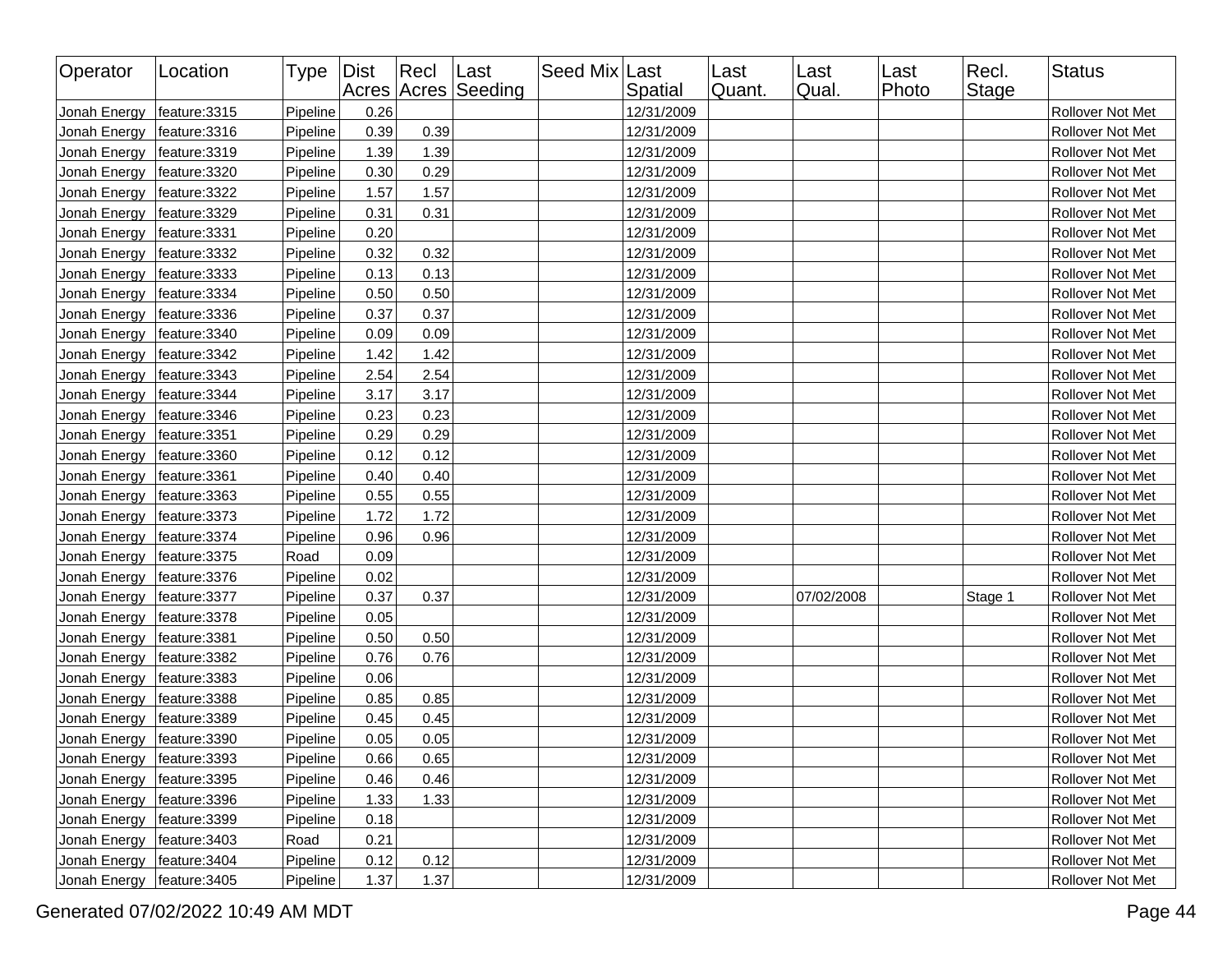| Operator     | Location      | Type   Dist |      | Recl | Last<br>Acres Acres Seeding | Seed Mix Last | Spatial    | Last<br>Quant. | Last<br>Qual. | Last<br>Photo | Recl.<br><b>Stage</b> | Status           |
|--------------|---------------|-------------|------|------|-----------------------------|---------------|------------|----------------|---------------|---------------|-----------------------|------------------|
| Jonah Energy | feature: 3406 | Pipeline    | 0.52 | 0.52 |                             |               | 12/31/2009 |                |               |               |                       | Rollover Not Met |
| Jonah Energy | feature: 3408 | Pipeline    | 1.06 | 1.06 |                             |               | 12/31/2009 |                |               |               |                       | Rollover Not Met |
| Jonah Energy | feature: 3411 | Pipeline    | 0.79 | 0.79 |                             |               | 12/31/2009 |                |               |               |                       | Rollover Not Met |
| Jonah Energy | feature: 3412 | Pipeline    | 4.08 | 4.07 |                             |               | 12/31/2009 |                |               |               |                       | Rollover Not Met |
| Jonah Energy | feature: 3414 | Pipeline    | 3.33 | 3.33 |                             |               | 12/31/2009 |                |               |               |                       | Rollover Not Met |
| Jonah Energy | feature: 3415 | Road        | 1.84 |      |                             |               | 12/31/2009 |                |               |               |                       | Rollover Not Met |
| Jonah Energy | feature: 3416 | Pipeline    | 2.72 | 2.72 |                             |               | 12/31/2009 |                |               |               |                       | Rollover Not Met |
| Jonah Energy | feature: 3418 | Pipeline    | 1.20 | 1.20 |                             |               | 12/31/2009 |                |               |               |                       | Rollover Not Met |
| Jonah Energy | feature: 3419 | Pipeline    | 0.84 | 0.84 |                             |               | 12/31/2009 |                |               |               |                       | Rollover Not Met |
| Jonah Energy | feature: 3420 | Road        | 2.27 |      |                             |               | 12/31/2009 |                |               |               |                       | Rollover Not Met |
| Jonah Energy | feature: 3421 | Pipeline    | 5.45 | 5.45 |                             |               | 12/31/2009 |                |               |               |                       | Rollover Not Met |
| Jonah Energy | feature: 3422 | Pipeline    | 0.09 | 0.09 |                             |               | 12/31/2009 |                |               |               |                       | Rollover Not Met |
| Jonah Energy | feature: 3424 | Pipeline    | 0.22 |      |                             |               | 12/31/2009 |                |               |               |                       | Rollover Not Met |
| Jonah Energy | feature: 3425 | Pipeline    | 0.36 | 0.37 |                             |               | 12/31/2009 |                |               |               |                       | Rollover Not Met |
| Jonah Energy | feature: 3427 | Pipeline    | 0.42 |      |                             |               | 12/31/2009 |                |               |               |                       | Rollover Not Met |
| Jonah Energy | feature: 3428 | Pipeline    | 1.46 | 1.46 |                             |               | 12/31/2009 |                |               |               |                       | Rollover Not Met |
| Jonah Energy | feature: 3429 | Pipeline    | 2.84 | 2.84 |                             |               | 12/31/2009 |                |               |               |                       | Rollover Not Met |
| Jonah Energy | feature: 3430 | Pipeline    | 4.17 | 4.17 |                             |               | 12/31/2009 |                |               |               |                       | Rollover Not Met |
| Jonah Energy | feature: 3432 | Pipeline    | 2.70 | 2.70 |                             |               | 12/31/2009 |                |               |               |                       | Rollover Not Met |
| Jonah Energy | feature: 3433 | Pipeline    | 1.08 | 1.08 |                             |               | 12/31/2009 |                |               |               |                       | Rollover Not Met |
| Jonah Energy | feature: 3436 | Pipeline    | 0.44 |      |                             |               | 12/31/2009 |                |               |               |                       | Rollover Not Met |
| Jonah Energy | feature: 3438 | Pipeline    | 0.05 | 0.05 |                             |               | 12/31/2009 |                |               |               |                       | Rollover Not Met |
| Jonah Energy | feature: 3439 | Pipeline    | 0.30 |      |                             |               | 12/31/2009 |                |               |               |                       | Rollover Not Met |
| Jonah Energy | feature: 3441 | Pipeline    | 0.14 |      |                             |               | 12/31/2009 |                |               |               |                       | Rollover Not Met |
| Jonah Energy | feature: 3443 | Road        | 0.10 |      |                             |               | 12/31/2009 |                |               |               |                       | Rollover Not Met |
| Jonah Energy | feature: 3445 | Pipeline    | 0.35 | 0.35 |                             |               | 12/31/2009 |                |               |               |                       | Rollover Not Met |
| Jonah Energy | feature: 3446 | Pipeline    | 1.54 | 1.54 |                             |               | 12/31/2009 |                |               |               |                       | Rollover Not Met |
| Jonah Energy | feature: 3447 | Pipeline    | 2.04 | 2.04 |                             |               | 12/31/2009 |                |               |               |                       | Rollover Not Met |
| Jonah Energy | feature: 3448 | Pipeline    | 0.95 | 0.95 |                             |               | 12/31/2009 |                |               |               |                       | Rollover Not Met |
| Jonah Energy | feature: 3450 | Pipeline    | 0.15 | 0.15 |                             |               | 12/31/2009 |                |               |               |                       | Rollover Not Met |
| Jonah Energy | feature: 3452 | Pipeline    | 0.26 | 0.26 |                             |               | 12/31/2009 |                |               |               |                       | Rollover Not Met |
| Jonah Energy | feature: 3453 | Pipeline    | 2.25 | 2.25 |                             |               | 12/31/2009 |                |               |               |                       | Rollover Not Met |
| Jonah Energy | feature: 3454 | Pipeline    | 0.77 | 0.77 |                             |               | 12/31/2009 |                |               |               |                       | Rollover Not Met |
| Jonah Energy | feature: 3457 | Pipeline    | 4.63 | 4.63 |                             |               | 12/31/2009 |                |               |               |                       | Rollover Not Met |
| Jonah Energy | feature: 3458 | Pipeline    | 0.53 | 0.53 |                             |               | 12/31/2009 |                |               |               |                       | Rollover Not Met |
| Jonah Energy | feature: 3459 | Pipeline    | 0.28 | 0.28 |                             |               | 12/31/2009 |                |               |               |                       | Rollover Not Met |
| Jonah Energy | feature: 3460 | Pipeline    | 0.81 | 0.81 |                             |               | 12/31/2009 |                |               |               |                       | Rollover Not Met |
| Jonah Energy | feature: 3462 | Pipeline    | 0.51 | 0.50 |                             |               | 12/31/2009 |                |               |               |                       | Rollover Not Met |
| Jonah Energy | feature: 3463 | Pipeline    | 0.59 | 0.59 |                             |               | 12/31/2009 |                |               |               |                       | Rollover Not Met |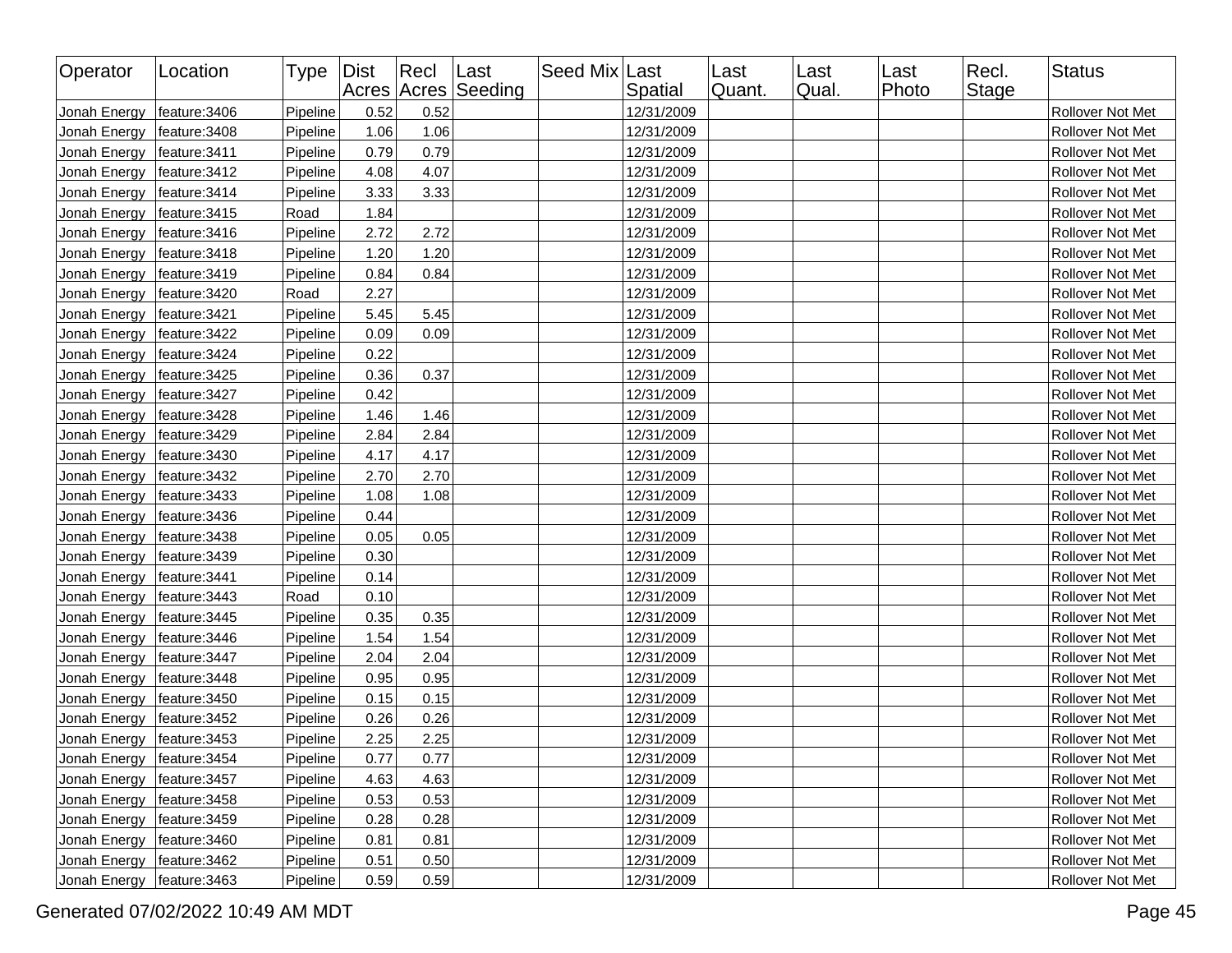| Operator     | Location      | Type   Dist |       | $ $ Recl | Last<br>Acres Acres Seeding | Seed Mix Last | Spatial    | Last<br>Quant. | Last<br>Qual. | Last<br>Photo | Recl.<br>Stage | <b>Status</b>    |
|--------------|---------------|-------------|-------|----------|-----------------------------|---------------|------------|----------------|---------------|---------------|----------------|------------------|
| Jonah Energy | feature: 3464 | Pipeline    | 0.84  | 0.84     |                             |               | 12/31/2009 |                |               |               |                | Rollover Not Met |
| Jonah Energy | feature: 3466 | Road        | 1.42  |          |                             |               | 12/31/2009 |                |               |               |                | Rollover Not Met |
| Jonah Energy | feature: 3468 | Pipeline    | 0.84  | 0.84     |                             |               | 12/31/2009 |                |               |               |                | Rollover Not Met |
| Jonah Energy | feature: 3469 | Pipeline    | 0.76  | 0.76     |                             |               | 12/31/2009 |                |               |               |                | Rollover Not Met |
| Jonah Energy | feature: 3470 | Pipeline    | 0.22  | 0.22     |                             |               | 12/31/2009 |                |               |               |                | Rollover Not Met |
| Jonah Energy | feature: 3472 | Pipeline    | 0.03  | 0.03     |                             |               | 12/31/2009 |                |               |               |                | Rollover Not Met |
| Jonah Energy | feature: 3474 | Pipeline    | 1.33  | 1.33     |                             |               | 12/31/2009 |                |               |               |                | Rollover Not Met |
| Jonah Energy | feature: 3475 | Pipeline    | 0.10  | 0.10     |                             |               | 12/31/2009 |                |               |               |                | Rollover Not Met |
| Jonah Energy | feature: 3476 | Pipeline    | 0.31  | 0.31     |                             |               | 12/31/2009 |                | 06/24/2008    |               | Stage 1        | Rollover Not Met |
| Jonah Energy | feature: 3477 | Pipeline    | 0.06  | 0.06     |                             |               | 12/31/2009 |                |               |               |                | Rollover Not Met |
| Jonah Energy | feature: 3478 | Pipeline    | 0.94  | 0.94     |                             |               | 12/31/2009 |                |               |               |                | Rollover Not Met |
| Jonah Energy | feature: 3479 | Pipeline    | 0.65  | 0.65     |                             |               | 12/31/2009 |                |               |               |                | Rollover Not Met |
| Jonah Energy | feature: 3482 | Pipeline    | 0.09  | 0.09     |                             |               | 12/31/2009 |                |               |               |                | Rollover Not Met |
| Jonah Energy | feature: 3484 | Pipeline    | 0.16  | 0.16     |                             |               | 12/31/2009 |                |               |               |                | Rollover Not Met |
| Jonah Energy | feature: 3485 | Pipeline    | 0.45  | 0.45     |                             |               | 12/31/2009 |                |               |               |                | Rollover Not Met |
| Jonah Energy | feature: 3486 | Pipeline    | 1.73  | 1.73     |                             |               | 12/31/2009 |                |               |               |                | Rollover Not Met |
| Jonah Energy | feature: 3488 | Pipeline    | 0.86  | 0.86     |                             |               | 12/31/2009 |                |               |               |                | Rollover Not Met |
| Jonah Energy | feature: 3492 | Pipeline    | 4.16  | 4.16     |                             |               | 12/31/2009 |                | 07/05/2008    |               | Stage 1        | Rollover Not Met |
| Jonah Energy | feature: 3498 | Pipeline    | 2.22  | 2.22     |                             |               | 12/31/2009 |                |               |               |                | Rollover Not Met |
| Jonah Energy | feature: 3500 | Pipeline    | 0.15  |          |                             |               | 12/31/2009 |                |               |               |                | Rollover Not Met |
| Jonah Energy | feature: 3502 | Pipeline    | 0.47  | 0.47     |                             |               | 12/31/2009 |                | 05/26/2008    |               | Stage 1        | Rollover Not Met |
| Jonah Energy | feature: 3506 | Pipeline    | 0.25  | 0.24     |                             |               | 12/31/2009 |                |               |               |                | Rollover Not Met |
| Jonah Energy | feature: 3509 | Pipeline    | 0.38  | 0.38     |                             |               | 12/31/2009 |                |               |               |                | Rollover Not Met |
| Jonah Energy | feature: 3511 | Pipeline    | 0.40  | 0.40     |                             |               | 12/31/2009 |                |               |               |                | Rollover Not Met |
| Jonah Energy | feature: 3512 | Pipeline    | 1.35  | 1.35     |                             |               | 12/31/2009 |                |               |               |                | Rollover Not Met |
| Jonah Energy | feature: 3515 | Pipeline    | 0.84  | 0.84     |                             |               | 12/31/2009 |                |               |               |                | Rollover Not Met |
| Jonah Energy | feature: 3516 | Pipeline    | 1.70  | 1.70     |                             |               | 12/31/2009 |                |               |               |                | Rollover Not Met |
| Jonah Energy | feature: 3519 | Pipeline    | 0.12  |          |                             |               | 12/31/2009 |                |               |               |                | Rollover Not Met |
| Jonah Energy | feature: 3520 | Pipeline    | 0.06  |          |                             |               | 12/31/2009 |                |               |               |                | Rollover Not Met |
| Jonah Energy | feature: 3521 | Pipeline    | 2.55  | 2.55     |                             |               | 12/31/2009 |                |               |               |                | Rollover Not Met |
| Jonah Energy | feature: 3522 | Pipeline    | 1.59  | 1.59     |                             |               | 12/31/2009 |                |               |               |                | Rollover Not Met |
| Jonah Energy | feature: 3525 | Pipeline    | 4.69  | 4.69     |                             |               | 12/31/2009 |                |               |               |                | Rollover Not Met |
| Jonah Energy | feature: 3526 | Pipeline    | 4.49  | 4.49     |                             |               | 12/31/2009 |                |               |               |                | Rollover Not Met |
| Jonah Energy | feature:3528  | Pipeline    | 0.11  |          |                             |               | 12/31/2009 |                |               |               |                | Rollover Not Met |
| Jonah Energy | feature:3529  | Pipeline    | 0.05  |          |                             |               | 12/31/2009 |                |               |               |                | Rollover Not Met |
| Jonah Energy | feature: 3530 | Pipeline    | 1.47  | 1.47     |                             |               | 12/31/2009 |                |               |               |                | Rollover Not Met |
| Jonah Energy | feature: 3531 | Road        | 0.16  |          |                             |               | 12/31/2009 |                |               |               |                | Rollover Not Met |
| Jonah Energy | feature: 3535 | Pipeline    | 0.52  | 0.52     |                             |               | 12/31/2009 |                |               |               |                | Rollover Not Met |
| Jonah Energy | feature: 3538 | Pipeline    | 10.42 | 10.42    |                             |               | 12/31/2009 |                |               |               |                | Rollover Not Met |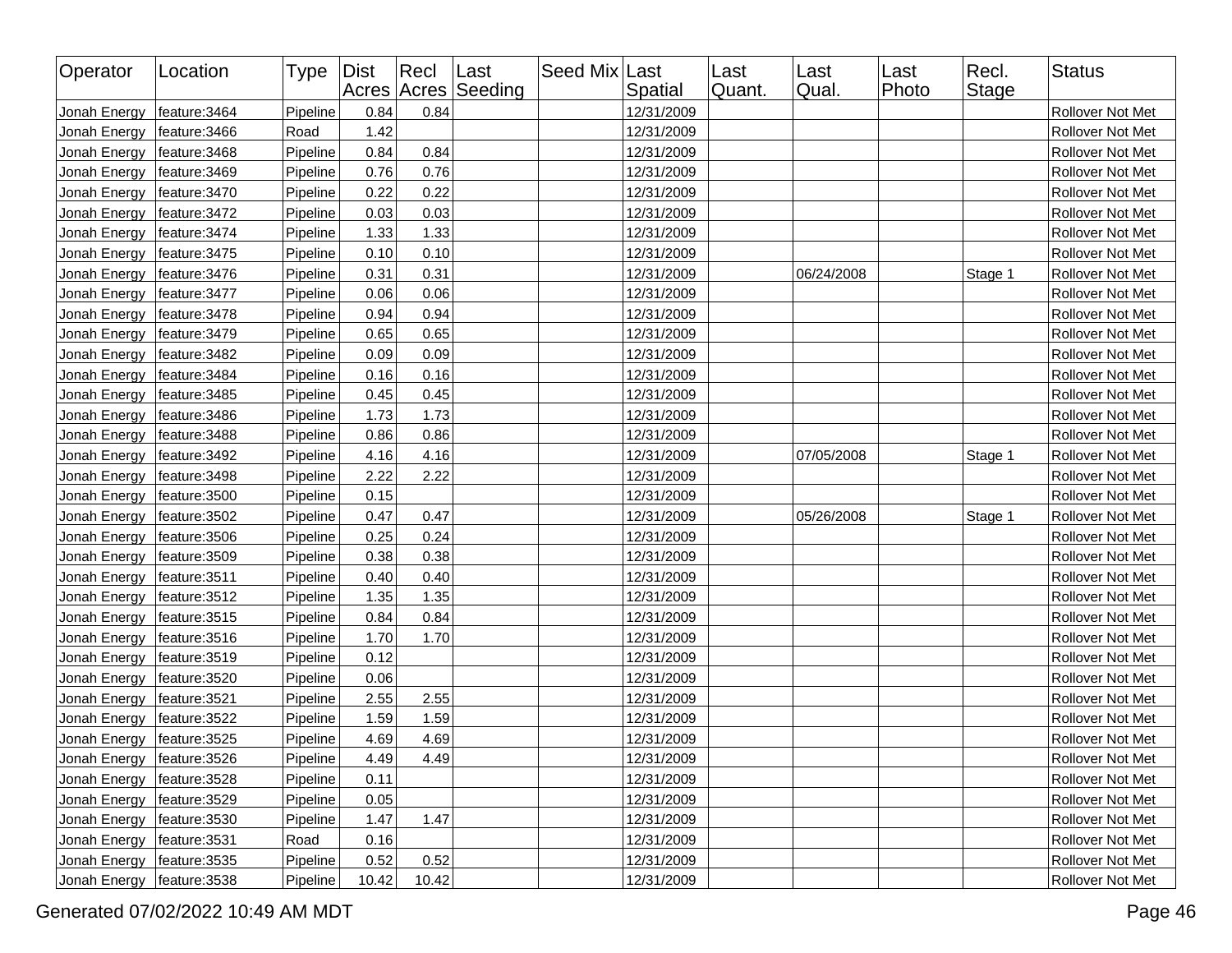| Operator     | Location      | Type   Dist |      | $ $ Recl | Last<br>Acres Acres Seeding | Seed Mix Last | Spatial    | Last<br>Quant. | Last<br>Qual. | Last<br>Photo | Recl.<br>Stage | <b>Status</b>    |
|--------------|---------------|-------------|------|----------|-----------------------------|---------------|------------|----------------|---------------|---------------|----------------|------------------|
| Jonah Energy | feature: 3540 | Pipeline    | 2.09 | 2.09     |                             |               | 12/31/2009 |                |               |               |                | Rollover Not Met |
| Jonah Energy | feature: 3541 | Pipeline    | 1.21 | 1.21     |                             |               | 12/31/2009 |                |               |               |                | Rollover Not Met |
| Jonah Energy | feature: 3542 | Pipeline    | 0.46 | 0.46     |                             |               | 12/31/2009 |                |               |               |                | Rollover Not Met |
| Jonah Energy | feature: 3543 | Pipeline    | 0.44 | 0.44     |                             |               | 12/31/2009 |                |               |               |                | Rollover Not Met |
| Jonah Energy | feature: 3547 | Pipeline    | 0.08 |          |                             |               | 12/31/2009 |                |               |               |                | Rollover Not Met |
| Jonah Energy | feature: 3549 | Road        | 0.10 |          |                             |               | 12/31/2009 |                |               |               |                | Rollover Not Met |
| Jonah Energy | feature: 3550 | Pipeline    | 0.09 |          |                             |               | 12/31/2009 |                |               |               |                | Rollover Not Met |
| Jonah Energy | feature: 3554 | Road        | 0.08 | 0.08     |                             |               | 12/31/2009 |                |               |               |                | Rollover Not Met |
| Jonah Energy | feature: 3555 | Pipeline    | 0.40 | 0.40     |                             |               | 12/31/2009 |                |               |               |                | Rollover Not Met |
| Jonah Energy | feature: 3556 | Pipeline    | 0.37 | 0.37     |                             |               | 12/31/2009 |                |               |               |                | Rollover Not Met |
| Jonah Energy | feature: 3559 | Pipeline    | 0.26 | 0.26     |                             |               | 12/31/2009 |                |               |               |                | Rollover Not Met |
| Jonah Energy | feature: 3562 | Pipeline    | 0.30 | 0.30     |                             |               | 12/31/2009 |                |               |               |                | Rollover Not Met |
| Jonah Energy | feature: 3563 | Pipeline    | 0.05 |          |                             |               | 12/31/2009 |                |               |               |                | Rollover Not Met |
| Jonah Energy | feature: 3564 | Pipeline    | 1.01 | 1.01     |                             |               | 12/31/2009 |                |               |               |                | Rollover Not Met |
| Jonah Energy | feature: 3571 | Pipeline    | 1.36 | 1.36     |                             |               | 12/31/2009 |                | 05/23/2008    |               | Stage 1        | Rollover Not Met |
| Jonah Energy | feature: 3574 | Pipeline    | 0.63 | 0.63     |                             |               | 12/31/2009 |                |               |               |                | Rollover Not Met |
| Jonah Energy | feature: 3576 | Pipeline    | 0.34 | 0.34     |                             |               | 12/31/2009 |                |               |               |                | Rollover Not Met |
| Jonah Energy | feature: 3578 | Road        | 0.25 |          |                             |               | 12/31/2009 |                |               |               |                | Rollover Not Met |
| Jonah Energy | feature: 3579 | Pipeline    | 0.23 |          |                             |               | 12/31/2009 |                |               |               |                | Rollover Not Met |
| Jonah Energy | feature: 3580 | Pipeline    | 0.30 | 0.30     |                             |               | 12/31/2009 |                |               |               |                | Rollover Not Met |
| Jonah Energy | feature: 3585 | Pipeline    | 0.08 |          |                             |               | 12/31/2009 |                |               |               |                | Rollover Not Met |
| Jonah Energy | feature: 3586 | Pipeline    | 8.01 | 8.01     |                             |               | 12/31/2009 |                |               |               |                | Rollover Not Met |
| Jonah Energy | feature: 3590 | Pipeline    | 0.47 | 0.47     |                             |               | 12/31/2009 |                |               |               |                | Rollover Not Met |
| Jonah Energy | feature: 3591 | Pipeline    | 0.05 |          |                             |               | 12/31/2009 |                |               |               |                | Rollover Not Met |
| Jonah Energy | feature: 3592 | Pipeline    | 0.05 |          |                             |               | 12/31/2009 |                |               |               |                | Rollover Not Met |
| Jonah Energy | feature: 3593 | Road        | 0.16 |          |                             |               | 12/31/2009 |                |               |               |                | Rollover Not Met |
| Jonah Energy | feature: 3594 | Pipeline    | 0.70 | 0.70     |                             |               | 12/31/2009 |                |               |               |                | Rollover Not Met |
| Jonah Energy | feature: 3595 | Pipeline    | 0.38 | 0.38     |                             |               | 12/31/2009 |                |               |               |                | Rollover Not Met |
| Jonah Energy | feature: 3597 | Pipeline    | 0.61 |          |                             |               | 12/31/2009 |                |               |               |                | Rollover Not Met |
| Jonah Energy | feature: 3599 | Pipeline    | 0.90 | 0.89     |                             |               | 12/31/2009 |                |               |               |                | Rollover Not Met |
| Jonah Energy | feature: 3600 | Pipeline    | 0.11 |          |                             |               | 12/31/2009 |                |               |               |                | Rollover Not Met |
| Jonah Energy | feature: 3602 | Pipeline    | 0.21 |          |                             |               | 12/31/2009 |                |               |               |                | Rollover Not Met |
| Jonah Energy | feature: 3604 | Road        | 0.23 |          |                             |               | 12/31/2009 |                |               |               |                | Rollover Not Met |
| Jonah Energy | feature: 3605 | Pipeline    | 0.06 |          |                             |               | 12/31/2009 |                |               |               |                | Rollover Not Met |
| Jonah Energy | feature:3606  | Pipeline    | 0.26 | 0.26     |                             |               | 12/31/2009 |                |               |               |                | Rollover Not Met |
| Jonah Energy | feature: 3607 | Pipeline    | 0.07 |          |                             |               | 12/31/2009 |                |               |               |                | Rollover Not Met |
| Jonah Energy | feature: 3608 | Pipeline    | 0.09 |          |                             |               | 12/31/2009 |                |               |               |                | Rollover Not Met |
| Jonah Energy | feature: 3612 | Road        | 0.14 |          |                             |               | 12/31/2009 |                |               |               |                | Rollover Not Met |
| Jonah Energy | feature: 3613 | Pipeline    | 0.08 | 0.08     |                             |               | 12/31/2009 |                |               |               |                | Rollover Not Met |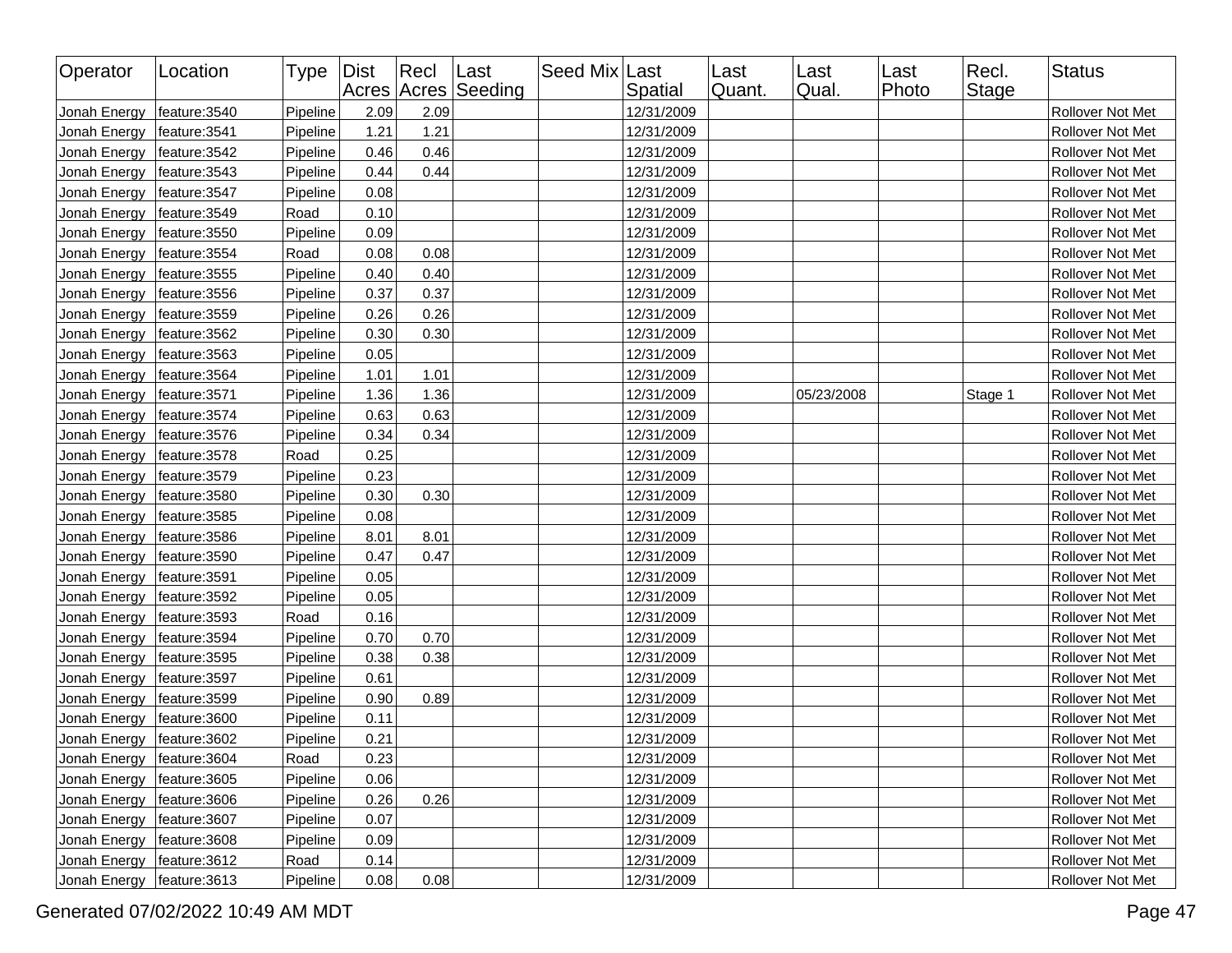| Operator                     | Location      | Type   Dist |      | Recl Last | Acres Acres Seeding | Seed Mix Last | Spatial    | Last<br>Quant. | Last<br>Qual. | ∣Last<br>Photo | Recl.<br><b>Stage</b> | Status                  |
|------------------------------|---------------|-------------|------|-----------|---------------------|---------------|------------|----------------|---------------|----------------|-----------------------|-------------------------|
| Jonah Energy                 | feature: 3614 | Pipeline    | 0.38 | 0.38      |                     |               | 12/31/2009 |                |               |                |                       | Rollover Not Met        |
| Jonah Energy                 | feature: 3615 | Pipeline    | 0.06 |           |                     |               | 12/31/2009 |                |               |                |                       | Rollover Not Met        |
| Jonah Energy                 | feature: 3616 | Pipeline    | 2.47 | 2.47      |                     |               | 12/31/2009 |                |               |                |                       | Rollover Not Met        |
| Jonah Energy                 | feature: 3617 | Pipeline    | 0.09 | 0.09      |                     |               | 12/31/2009 |                |               |                |                       | Rollover Not Met        |
| Jonah Energy                 | feature: 3620 | Pipeline    | 0.08 |           |                     |               | 12/31/2009 |                |               |                |                       | Rollover Not Met        |
| Jonah Energy                 | feature: 3622 | Pipeline    | 1.22 | 1.22      |                     |               | 12/31/2009 |                |               |                |                       | Rollover Not Met        |
| Jonah Energy                 | feature: 3623 | Pipeline    | 0.55 | 0.55      |                     |               | 12/31/2009 |                |               |                |                       | Rollover Not Met        |
| Jonah Energy                 | feature: 3627 | Pipeline    | 0.74 | 0.74      |                     |               | 12/31/2009 |                |               |                |                       | Rollover Not Met        |
| Jonah Energy                 | feature: 3630 | Pipeline    | 0.50 | 0.49      |                     |               | 12/31/2009 |                |               |                |                       | Rollover Not Met        |
| Jonah Energy                 | feature: 3631 | Pipeline    | 0.30 | 0.30      |                     |               | 12/31/2009 |                |               |                |                       | Rollover Not Met        |
| Jonah Energy                 | feature: 3632 | Pipeline    | 1.21 | 1.21      |                     |               | 12/31/2009 |                |               |                |                       | Rollover Not Met        |
| Jonah Energy                 | feature: 3638 | Pipeline    | 1.23 | 1.23      |                     |               | 12/31/2009 |                |               |                |                       | Rollover Not Met        |
| Jonah Energy                 | feature: 3639 | Pipeline    | 1.14 | 1.14      |                     |               | 12/31/2009 |                |               |                |                       | Rollover Not Met        |
| Jonah Energy                 | feature: 3641 | Pipeline    | 0.45 | 0.45      |                     |               | 12/31/2009 |                |               |                |                       | Rollover Not Met        |
| Jonah Energy                 | feature: 3642 | Pipeline    | 0.79 | 0.79      |                     |               | 12/31/2009 |                |               |                |                       | Rollover Not Met        |
| Jonah Energy                 | feature: 3644 | Pipeline    | 0.24 | 0.24      |                     |               | 12/31/2009 |                |               |                |                       | Rollover Not Met        |
| Jonah Energy                 | feature: 3645 | Pipeline    | 0.47 | 0.46      |                     |               | 12/31/2009 |                |               |                |                       | Rollover Not Met        |
| Jonah Energy                 | feature: 3646 | Pipeline    | 0.10 |           |                     |               | 12/31/2009 |                |               |                |                       | Rollover Not Met        |
| Jonah Energy                 | feature: 3647 | Pipeline    | 0.17 |           |                     |               | 12/31/2009 |                |               |                |                       | Rollover Not Met        |
| Jonah Energy                 | feature: 3648 | Pipeline    | 0.12 |           |                     |               | 12/31/2009 |                |               |                |                       | Rollover Not Met        |
| Jonah Energy                 | feature: 3650 | Pipeline    | 0.10 | 0.10      |                     |               | 12/31/2009 |                |               |                |                       | <b>Rollover Not Met</b> |
| Jonah Energy                 | feature: 3653 | Pipeline    | 6.84 | 6.84      |                     |               | 12/31/2009 |                |               |                |                       | Rollover Not Met        |
| Jonah Energy                 | feature: 3656 | Pipeline    | 0.85 | 0.85      |                     |               | 12/31/2009 |                |               |                |                       | Rollover Not Met        |
| Jonah Energy                 | feature: 3657 | Pipeline    | 5.79 | 5.79      |                     |               | 12/31/2009 |                |               |                |                       | Rollover Not Met        |
| Jonah Energy                 | feature: 3658 | Pipeline    | 0.42 | 0.42      |                     |               | 12/31/2009 |                |               |                |                       | Rollover Not Met        |
| Jonah Energy                 | feature: 3660 | Road        | 0.03 |           |                     |               | 12/31/2009 |                |               |                |                       | Rollover Not Met        |
| Jonah Energy                 | feature: 3661 | Pipeline    | 0.64 | 0.64      |                     |               | 12/31/2009 |                |               |                |                       | Rollover Not Met        |
| Jonah Energy                 | feature: 3663 | Pipeline    | 0.56 | 0.56      |                     |               | 12/31/2009 |                |               |                |                       | Rollover Not Met        |
| Jonah Energy                 | feature: 3665 | Pipeline    | 2.63 | 2.64      |                     |               | 12/31/2009 |                |               |                |                       | Rollover Not Met        |
| Jonah Energy                 | feature:3666  | Pipeline    | 0.18 | 0.17      |                     |               | 12/31/2009 |                |               |                |                       | Rollover Not Met        |
| Jonah Energy                 | feature: 3667 | Pipeline    | 5.41 | 5.42      |                     |               | 12/31/2009 |                |               |                |                       | Rollover Not Met        |
| Jonah Energy                 | feature: 3670 | Pipeline    | 0.50 | 0.50      |                     |               | 12/31/2009 |                |               |                |                       | Rollover Not Met        |
| Jonah Energy   feature: 3671 |               | Pipeline    | 0.96 | 0.96      |                     |               | 12/31/2009 |                |               |                |                       | Rollover Not Met        |
| Jonah Energy                 | feature: 3672 | Pipeline    | 0.37 | 0.37      |                     |               | 12/31/2009 |                |               |                |                       | Rollover Not Met        |
| Jonah Energy                 | feature: 3673 | Pipeline    | 0.42 | 0.42      |                     |               | 12/31/2009 |                |               |                |                       | Rollover Not Met        |
| Jonah Energy                 | feature: 3674 | Pipeline    | 0.05 |           |                     |               | 12/31/2009 |                |               |                |                       | Rollover Not Met        |
| Jonah Energy                 | feature: 3675 | Pipeline    | 0.07 |           |                     |               | 12/31/2009 |                |               |                |                       | Rollover Not Met        |
| Jonah Energy                 | feature: 3678 | Pipeline    | 0.17 |           |                     |               | 12/31/2009 |                |               |                |                       | Rollover Not Met        |
| Jonah Energy                 | feature: 3682 | Pipeline    | 1.88 | 1.88      |                     |               | 12/31/2009 |                |               |                |                       | Rollover Not Met        |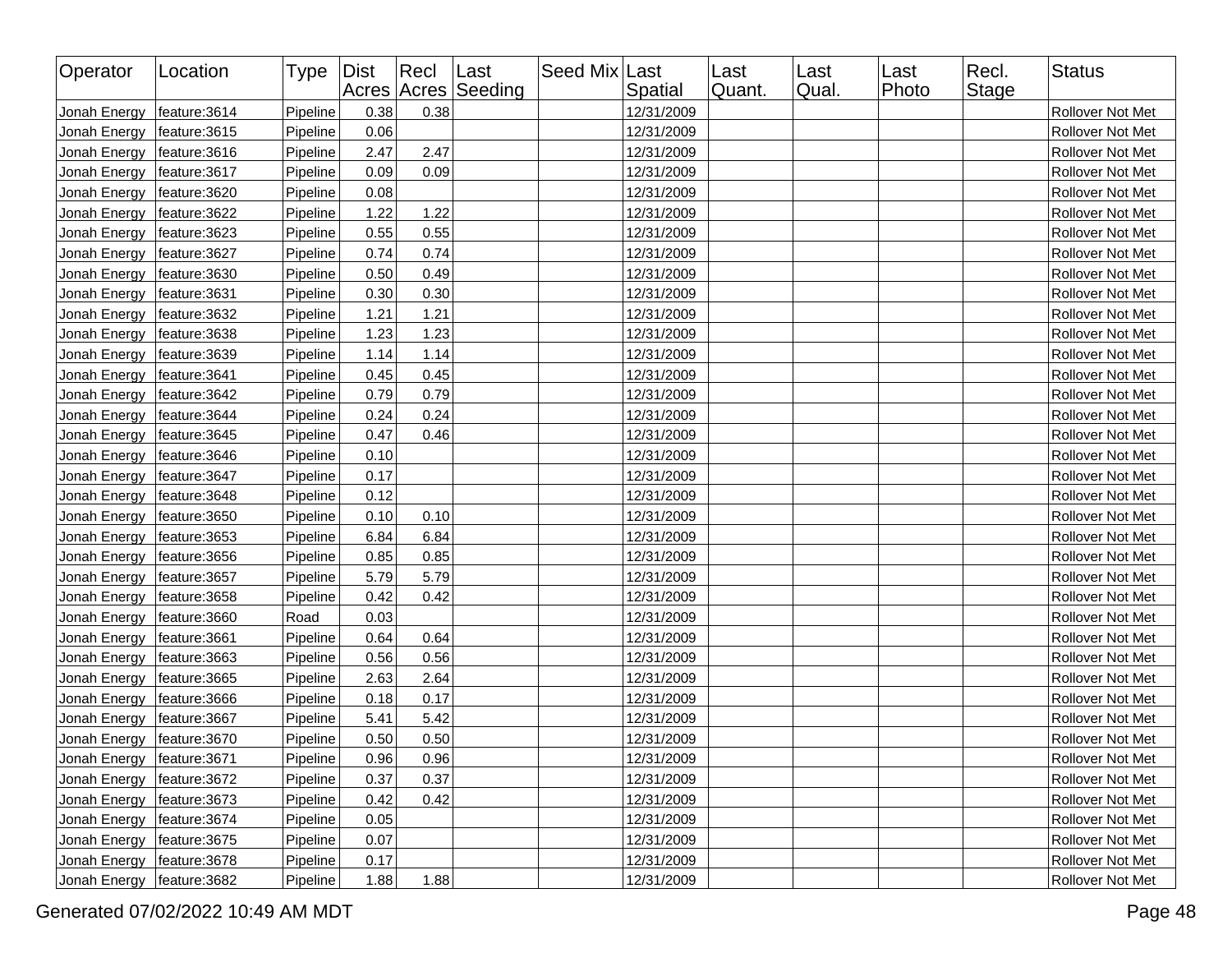| Operator     | Location      | Type   Dist |      | $ $ Recl | Last<br>Acres Acres Seeding | Seed Mix Last | Spatial    | Last<br>Quant. | Last<br>Qual. | Last<br>Photo | Recl.<br>Stage | <b>Status</b>    |
|--------------|---------------|-------------|------|----------|-----------------------------|---------------|------------|----------------|---------------|---------------|----------------|------------------|
| Jonah Energy | feature: 3683 | Pipeline    | 1.41 | 1.41     |                             |               | 12/31/2009 |                |               |               |                | Rollover Not Met |
| Jonah Energy | feature: 3684 | Pipeline    | 1.25 | 1.25     |                             |               | 12/31/2009 |                |               |               |                | Rollover Not Met |
| Jonah Energy | feature: 3687 | Pipeline    | 1.60 | 1.60     |                             |               | 12/31/2009 |                |               |               |                | Rollover Not Met |
| Jonah Energy | feature: 3688 | Pipeline    | 0.26 | 0.26     |                             |               | 12/31/2009 |                |               |               |                | Rollover Not Met |
| Jonah Energy | feature: 3694 | Pipeline    | 5.37 | 5.37     |                             |               | 12/31/2009 |                |               |               |                | Rollover Not Met |
| Jonah Energy | feature: 3696 | Pipeline    | 0.06 |          |                             |               | 12/31/2009 |                |               |               |                | Rollover Not Met |
| Jonah Energy | feature: 3697 | Road        | 0.06 |          |                             |               | 12/31/2009 |                |               |               |                | Rollover Not Met |
| Jonah Energy | feature: 3698 | Pipeline    | 0.04 |          |                             |               | 12/31/2009 |                |               |               |                | Rollover Not Met |
| Jonah Energy | feature: 3700 | Pipeline    | 3.09 | 3.09     |                             |               | 12/31/2009 |                |               |               |                | Rollover Not Met |
| Jonah Energy | feature:3701  | Pipeline    | 0.53 | 0.53     |                             |               | 12/31/2009 |                | 05/21/2008    |               | Stage 1        | Rollover Not Met |
| Jonah Energy | feature: 3703 | Pipeline    | 1.90 | 1.90     |                             |               | 12/31/2009 |                |               |               |                | Rollover Not Met |
| Jonah Energy | feature: 3707 | Pipeline    | 2.92 | 2.92     |                             |               | 12/31/2009 |                |               |               |                | Rollover Not Met |
| Jonah Energy | feature: 3710 | Pipeline    | 2.82 | 2.82     |                             |               | 12/31/2009 |                |               |               |                | Rollover Not Met |
| Jonah Energy | feature: 3713 | Pipeline    | 3.58 | 3.58     |                             |               | 12/31/2009 |                |               |               |                | Rollover Not Met |
| Jonah Energy | feature: 3714 | Pipeline    | 0.79 | 0.78     |                             |               | 12/31/2009 |                |               |               |                | Rollover Not Met |
| Jonah Energy | feature: 3715 | Pipeline    | 2.12 | 2.12     |                             |               | 12/31/2009 |                |               |               |                | Rollover Not Met |
| Jonah Energy | feature: 3717 | Pipeline    | 3.87 | 3.87     |                             |               | 12/31/2009 |                |               |               |                | Rollover Not Met |
| Jonah Energy | feature: 3720 | Pipeline    | 4.63 | 4.63     |                             |               | 12/31/2009 |                |               |               |                | Rollover Not Met |
| Jonah Energy | feature: 3721 | Pipeline    | 0.70 | 0.70     |                             |               | 12/31/2009 |                |               |               |                | Rollover Not Met |
| Jonah Energy | feature: 3722 | Pipeline    | 0.78 | 0.78     |                             |               | 12/31/2009 |                | 05/21/2008    |               | Stage 2        | Rollover Not Met |
| Jonah Energy | feature: 3725 | Pipeline    | 0.12 |          |                             |               | 12/31/2009 |                |               |               |                | Rollover Not Met |
| Jonah Energy | feature: 3727 | Pipeline    | 0.78 |          |                             |               | 12/31/2009 |                |               |               |                | Rollover Not Met |
| Jonah Energy | feature: 3728 | Pipeline    | 0.06 | 0.06     |                             |               | 12/31/2009 |                |               |               |                | Rollover Not Met |
| Jonah Energy | feature: 3729 | Pipeline    | 0.08 | 0.08     |                             |               | 12/31/2009 |                | 05/21/2008    |               | Stage 2        | Rollover Not Met |
| Jonah Energy | feature: 3731 | Pipeline    | 0.05 |          |                             |               | 12/31/2009 |                |               |               |                | Rollover Not Met |
| Jonah Energy | feature: 3732 | Road        | 0.09 |          |                             |               | 12/31/2009 |                |               |               |                | Rollover Not Met |
| Jonah Energy | feature: 3733 | Pipeline    | 0.07 |          |                             |               | 12/31/2009 |                |               |               |                | Rollover Not Met |
| Jonah Energy | feature: 3735 | Pipeline    | 3.27 | 3.27     |                             |               | 12/31/2009 |                |               |               |                | Rollover Not Met |
| Jonah Energy | feature: 3738 | Pipeline    | 1.80 | 1.80     |                             |               | 12/31/2009 |                |               |               |                | Rollover Not Met |
| Jonah Energy | feature: 3740 | Road        | 0.22 | 0.20     |                             |               | 12/31/2009 |                |               |               |                | Rollover Not Met |
| Jonah Energy | feature: 3741 | Pipeline    | 0.18 |          |                             |               | 12/31/2009 |                |               |               |                | Rollover Not Met |
| Jonah Energy | feature: 3742 | Pipeline    | 1.28 |          |                             |               | 12/31/2009 |                |               |               |                | Rollover Not Met |
| Jonah Energy | feature: 3744 | Pipeline    | 0.96 | 0.96     |                             |               | 12/31/2009 |                | 05/21/2008    |               | Stage 2        | Rollover Not Met |
| Jonah Energy | feature: 3745 | Pipeline    | 0.59 | 0.59     |                             |               | 12/31/2009 |                |               |               |                | Rollover Not Met |
| Jonah Energy | feature: 3746 | Pipeline    | 0.39 | 0.39     |                             |               | 12/31/2009 |                |               |               |                | Rollover Not Met |
| Jonah Energy | feature: 3748 | Pipeline    | 0.65 | 0.65     |                             |               | 12/31/2009 |                |               |               |                | Rollover Not Met |
| Jonah Energy | feature: 3749 | Road        | 0.08 | 0.08     |                             |               | 12/31/2009 |                |               |               |                | Rollover Not Met |
| Jonah Energy | feature: 3753 | Pipeline    | 1.40 | 1.39     |                             |               | 12/31/2009 |                |               |               |                | Rollover Not Met |
| Jonah Energy | feature: 3754 | Pipeline    | 0.19 |          |                             |               | 12/31/2009 |                |               |               |                | Rollover Not Met |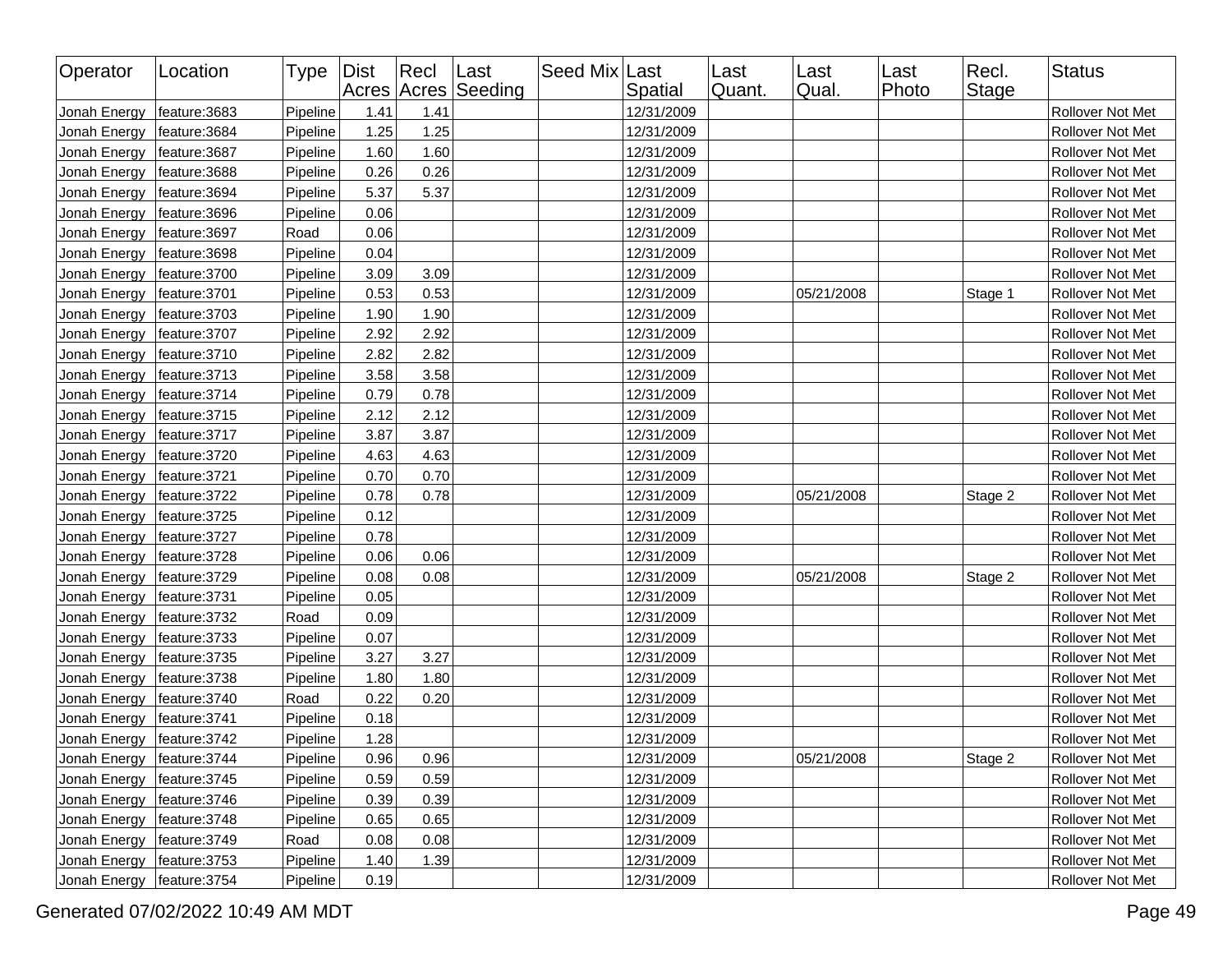| Operator     | Location      | Type   Dist |       | $ $ Recl | Last<br>Acres Acres Seeding | Seed Mix Last | Spatial    | Last<br>Quant. | Last<br>Qual. | Last<br>Photo | Recl.<br><b>Stage</b> | <b>Status</b>    |
|--------------|---------------|-------------|-------|----------|-----------------------------|---------------|------------|----------------|---------------|---------------|-----------------------|------------------|
| Jonah Energy | feature: 3755 | Pipeline    | 0.75  | 0.76     |                             |               | 12/31/2009 |                | 05/21/2008    |               | Stage 2               | Rollover Not Met |
| Jonah Energy | feature: 3756 | Pipeline    | 0.26  | 0.26     |                             |               | 12/31/2009 |                |               |               |                       | Rollover Not Met |
| Jonah Energy | feature: 3758 | Road        | 0.17  | 0.17     |                             |               | 12/31/2009 |                |               |               |                       | Rollover Not Met |
| Jonah Energy | feature: 3759 | Pipeline    | 0.13  |          |                             |               | 12/31/2009 |                |               |               |                       | Rollover Not Met |
| Jonah Energy | feature: 3760 | Pipeline    | 0.20  |          |                             |               | 12/31/2009 |                |               |               |                       | Rollover Not Met |
| Jonah Energy | feature: 3762 | Pipeline    | 0.42  | 0.43     |                             |               | 12/31/2009 |                | 05/21/2008    |               | Stage 2               | Rollover Not Met |
| Jonah Energy | feature: 3763 | Pipeline    | 3.94  | 3.94     |                             |               | 12/31/2009 |                |               |               |                       | Rollover Not Met |
| Jonah Energy | feature: 3764 | Pipeline    | 1.07  | 1.07     |                             |               | 12/31/2009 |                |               |               |                       | Rollover Not Met |
| Jonah Energy | feature: 3765 | Pipeline    | 0.50  | 0.50     |                             |               | 12/31/2009 |                |               |               |                       | Rollover Not Met |
| Jonah Energy | feature: 3766 | Pipeline    | 0.21  | 0.21     |                             |               | 12/31/2009 |                |               |               |                       | Rollover Not Met |
| Jonah Energy | feature: 3767 | Pipeline    | 2.84  | 2.84     |                             |               | 12/31/2009 |                |               |               |                       | Rollover Not Met |
| Jonah Energy | feature: 3768 | Pipeline    | 0.23  | 0.23     |                             |               | 12/31/2009 |                | 05/21/2008    |               | Stage 1               | Rollover Not Met |
| Jonah Energy | feature: 3769 | Pipeline    | 0.77  | 0.77     |                             |               | 12/31/2009 |                |               |               |                       | Rollover Not Met |
| Jonah Energy | feature: 3772 | Pipeline    | 0.77  | 0.77     |                             |               | 12/31/2009 |                | 05/21/2008    |               | Stage 2               | Rollover Not Met |
| Jonah Energy | feature: 3773 | Pipeline    | 1.95  | 1.95     |                             |               | 12/31/2009 |                |               |               |                       | Rollover Not Met |
| Jonah Energy | feature: 3774 | Pipeline    | 0.29  | 0.29     |                             |               | 12/31/2009 |                |               |               |                       | Rollover Not Met |
| Jonah Energy | feature: 3775 | Pipeline    | 3.11  | 3.11     |                             |               | 12/31/2009 |                |               |               |                       | Rollover Not Met |
| Jonah Energy | feature: 3778 | Road        | 0.20  |          |                             |               | 12/31/2009 |                |               |               |                       | Rollover Not Met |
| Jonah Energy | feature: 3779 | Pipeline    | 0.37  | 0.37     |                             |               | 12/31/2009 |                |               |               |                       | Rollover Not Met |
| Jonah Energy | feature: 3783 | Pipeline    | 3.86  | 3.86     |                             |               | 12/31/2009 |                | 05/21/2008    |               | Stage 2               | Rollover Not Met |
| Jonah Energy | feature: 3786 | Pipeline    | 0.19  | 0.19     |                             |               | 12/31/2009 |                | 07/02/2008    |               | Stage 2               | Rollover Not Met |
| Jonah Energy | feature: 3789 | Pipeline    | 0.60  | 0.60     |                             |               | 12/31/2009 |                |               |               |                       | Rollover Not Met |
| Jonah Energy | feature: 3791 | Pipeline    | 2.90  | 2.90     |                             |               | 12/31/2009 |                |               |               |                       | Rollover Not Met |
| Jonah Energy | feature: 3793 | Pipeline    | 3.54  | 3.54     |                             |               | 12/31/2009 |                | 07/02/2008    |               | Stage 1               | Rollover Not Met |
| Jonah Energy | feature: 3794 | Road        | 0.10  | 0.10     |                             |               | 12/31/2009 |                |               |               |                       | Rollover Not Met |
| Jonah Energy | feature: 3795 | Pipeline    | 1.28  | 1.28     |                             |               | 12/31/2009 |                |               |               |                       | Rollover Not Met |
| Jonah Energy | feature: 3796 | Pipeline    | 0.36  |          |                             |               | 12/31/2009 |                |               |               |                       | Rollover Not Met |
| Jonah Energy | feature: 3800 | Pipeline    | 0.13  |          |                             |               | 12/31/2009 |                |               |               |                       | Rollover Not Met |
| Jonah Energy | feature: 3801 | Pipeline    | 0.07  | 0.07     |                             |               | 12/31/2009 |                |               |               |                       | Rollover Not Met |
| Jonah Energy | feature: 3802 | Pipeline    | 0.08  |          |                             |               | 12/31/2009 |                |               |               |                       | Rollover Not Met |
| Jonah Energy | feature: 3803 | Pipeline    | 1.60  | 1.60     |                             |               | 12/31/2009 |                |               |               |                       | Rollover Not Met |
| Jonah Energy | feature: 3804 | Pipeline    | 0.32  | 0.32     |                             |               | 12/31/2009 |                | 07/02/2008    |               | Stage 1               | Rollover Not Met |
| Jonah Energy | feature: 3805 | Pipeline    | 1.34  | 1.34     |                             |               | 12/31/2009 |                |               |               |                       | Rollover Not Met |
| Jonah Energy | feature:3806  | Pipeline    | 0.31  |          |                             |               | 12/31/2009 |                |               |               |                       | Rollover Not Met |
| Jonah Energy | feature: 3818 | Pipeline    | 0.28  | 0.28     |                             |               | 12/31/2009 |                |               |               |                       | Rollover Not Met |
| Jonah Energy | feature: 3820 | Pipeline    | 0.44  | 0.44     |                             |               | 12/31/2009 |                |               |               |                       | Rollover Not Met |
| Jonah Energy | feature: 3821 | Pipeline    | 1.16  | 1.16     |                             |               | 12/31/2009 |                |               |               |                       | Rollover Not Met |
| Jonah Energy | feature: 3822 | Pipeline    | 1.62  | 1.62     |                             |               | 12/31/2009 |                |               |               |                       | Rollover Not Met |
| Jonah Energy | feature: 3823 | Pipeline    | 11.92 | 11.92    |                             |               | 12/31/2009 |                |               |               |                       | Rollover Not Met |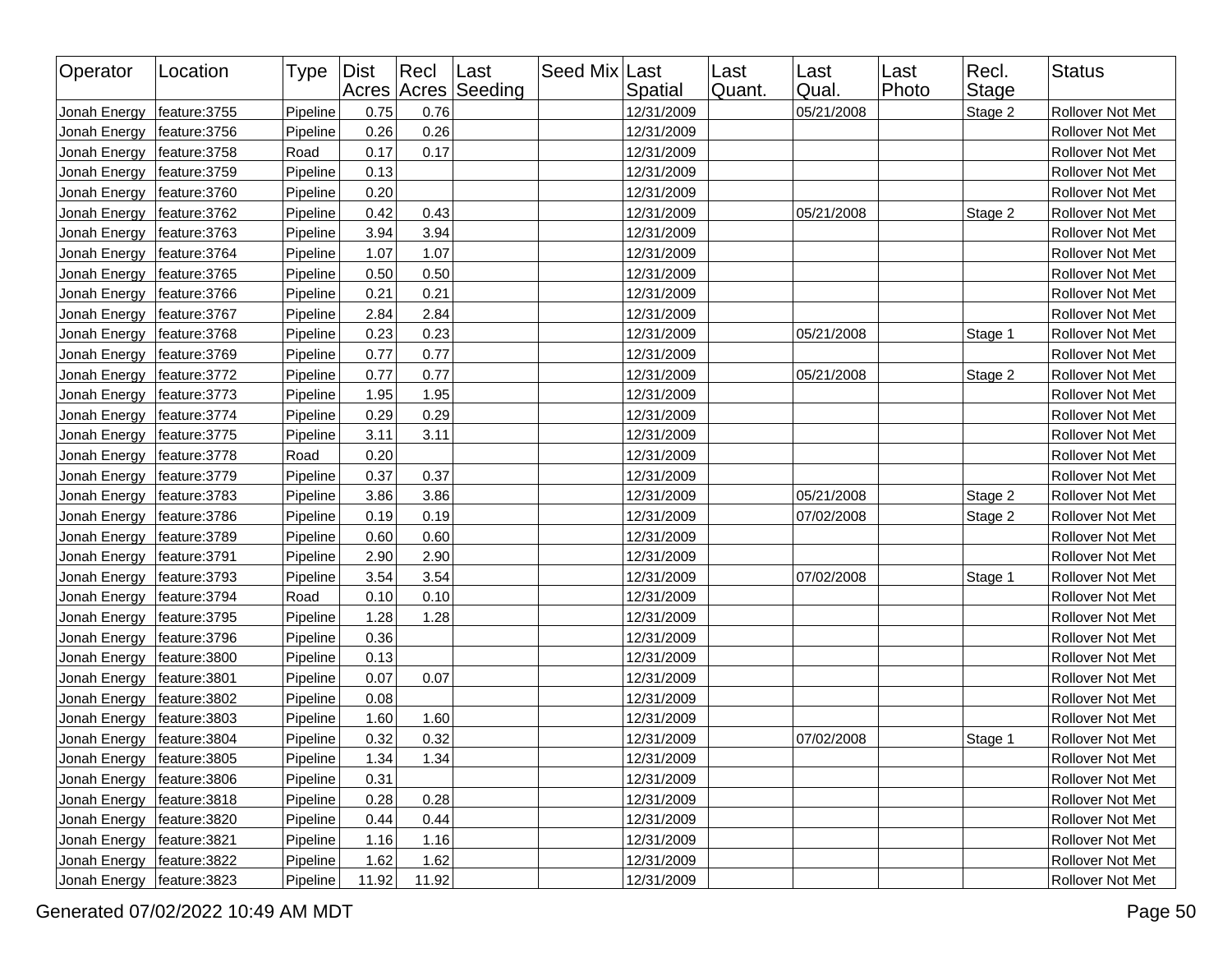| Operator     | Location      | Type Dist |      | $ $ Recl | Last<br>Acres Acres Seeding | Seed Mix Last | Spatial    | Last<br>Quant. | Last<br>Qual. | Last<br>Photo | Recl.<br><b>Stage</b> | <b>Status</b>    |
|--------------|---------------|-----------|------|----------|-----------------------------|---------------|------------|----------------|---------------|---------------|-----------------------|------------------|
| Jonah Energy | feature: 3827 | Pipeline  | 6.32 | 6.32     |                             |               | 12/31/2009 |                |               |               |                       | Rollover Not Met |
| Jonah Energy | feature: 3829 | Pipeline  | 0.73 | 0.73     |                             |               | 12/31/2009 |                |               |               |                       | Rollover Not Met |
| Jonah Energy | feature: 3831 | Pipeline  | 0.15 | 0.15     |                             |               | 12/31/2009 |                |               |               |                       | Rollover Not Met |
| Jonah Energy | feature: 3834 | Pipeline  | 0.19 | 0.20     |                             |               | 12/31/2009 |                | 07/04/2008    |               | Stage 1               | Rollover Not Met |
| Jonah Energy | feature: 3835 | Pipeline  | 0.28 |          |                             |               | 12/31/2009 |                |               |               |                       | Rollover Not Met |
| Jonah Energy | feature: 3837 | Pipeline  | 0.36 |          |                             |               | 12/31/2009 |                |               |               |                       | Rollover Not Met |
| Jonah Energy | feature: 3840 | Pipeline  | 0.26 | 0.27     |                             |               | 12/31/2009 |                |               |               |                       | Rollover Not Met |
| Jonah Energy | feature: 3842 | Pipeline  | 0.14 |          |                             |               | 12/31/2009 |                |               |               |                       | Rollover Not Met |
| Jonah Energy | feature: 3844 | Pipeline  | 2.26 | 2.26     |                             |               | 12/31/2009 |                |               |               |                       | Rollover Not Met |
| Jonah Energy | feature: 3846 | Pipeline  | 0.12 | 0.12     |                             |               | 12/31/2009 |                | 05/27/2008    |               | Stage 1               | Rollover Not Met |
| Jonah Energy | feature: 3848 | Pipeline  | 4.96 | 4.96     |                             |               | 12/31/2009 |                |               |               |                       | Rollover Not Met |
| Jonah Energy | feature: 3850 | Pipeline  | 0.39 | 0.39     |                             |               | 12/31/2009 |                |               |               |                       | Rollover Not Met |
| Jonah Energy | feature:3851  | Pipeline  | 0.52 | 0.52     |                             |               | 12/31/2009 |                |               |               |                       | Rollover Not Met |
| Jonah Energy | feature: 3856 | Road      | 0.08 | 0.08     |                             |               | 12/31/2009 |                |               |               |                       | Rollover Not Met |
| Jonah Energy | feature: 3858 | Pipeline  | 0.08 |          |                             |               | 12/31/2009 |                |               |               |                       | Rollover Not Met |
| Jonah Energy | feature: 3859 | Pipeline  | 0.05 | 0.05     |                             |               | 12/31/2009 |                |               |               |                       | Rollover Not Met |
| Jonah Energy | feature: 3860 | Pipeline  | 0.53 | 0.53     |                             |               | 12/31/2009 |                |               |               |                       | Rollover Not Met |
| Jonah Energy | feature:3861  | Pipeline  | 0.06 | 0.06     |                             |               | 12/31/2009 |                |               |               |                       | Rollover Not Met |
| Jonah Energy | feature: 3862 | Pipeline  | 0.19 | 0.19     |                             |               | 12/31/2009 |                |               |               |                       | Rollover Not Met |
| Jonah Energy | feature: 3865 | Pipeline  | 2.27 | 2.27     |                             |               | 12/31/2009 |                |               |               |                       | Rollover Not Met |
| Jonah Energy | feature: 3866 | Pipeline  | 3.01 | 3.01     |                             |               | 12/31/2009 |                |               |               |                       | Rollover Not Met |
| Jonah Energy | feature: 3867 | Pipeline  | 1.21 | 1.21     |                             |               | 12/31/2009 |                |               |               |                       | Rollover Not Met |
| Jonah Energy | feature: 3869 | Pipeline  | 0.87 | 0.87     |                             |               | 12/31/2009 |                |               |               |                       | Rollover Not Met |
| Jonah Energy | feature: 3870 | Pipeline  | 0.88 | 0.88     |                             |               | 12/31/2009 |                |               |               |                       | Rollover Not Met |
| Jonah Energy | feature:3871  | Pipeline  | 0.52 | 0.52     |                             |               | 12/31/2009 |                | 05/28/2008    |               | Stage 1               | Rollover Not Met |
| Jonah Energy | feature: 3872 | Pipeline  | 3.80 | 3.80     |                             |               | 12/31/2009 |                |               |               |                       | Rollover Not Met |
| Jonah Energy | feature: 3877 | Pipeline  | 0.35 | 0.35     |                             |               | 12/31/2009 |                |               |               |                       | Rollover Not Met |
| Jonah Energy | feature: 3879 | Pipeline  | 1.26 | 1.26     |                             |               | 12/31/2009 |                |               |               |                       | Rollover Not Met |
| Jonah Energy | feature: 3880 | Pipeline  | 0.98 | 0.98     |                             |               | 12/31/2009 |                |               |               |                       | Rollover Not Met |
| Jonah Energy | feature: 3881 | Pipeline  | 0.45 | 0.45     |                             |               | 12/31/2009 |                |               |               |                       | Rollover Not Met |
| Jonah Energy | feature: 3882 | Pipeline  | 3.99 | 3.99     |                             |               | 12/31/2009 |                |               |               |                       | Rollover Not Met |
| Jonah Energy | feature: 3884 | Road      | 0.19 |          |                             |               | 12/31/2009 |                |               |               |                       | Rollover Not Met |
| Jonah Energy | feature:3885  | Pipeline  | 0.51 | 0.51     |                             |               | 12/31/2009 |                |               |               |                       | Rollover Not Met |
| Jonah Energy | feature: 3886 | Pipeline  | 2.15 | 2.15     |                             |               | 12/31/2009 |                |               |               |                       | Rollover Not Met |
| Jonah Energy | feature: 3887 | Pipeline  | 1.06 | 1.06     |                             |               | 12/31/2009 |                |               |               |                       | Rollover Not Met |
| Jonah Energy | feature: 3888 | Pipeline  | 0.47 | 0.47     |                             |               | 12/31/2009 |                |               |               |                       | Rollover Not Met |
| Jonah Energy | feature: 3889 | Pipeline  | 0.44 | 0.44     |                             |               | 12/31/2009 |                |               |               |                       | Rollover Not Met |
| Jonah Energy | feature: 3890 | Pipeline  | 0.30 | 0.30     |                             |               | 12/31/2009 |                |               |               |                       | Rollover Not Met |
| Jonah Energy | feature: 3896 | Pipeline  | 1.36 | 1.36     |                             |               | 12/31/2009 |                | 05/27/2008    |               | Stage 2               | Rollover Not Met |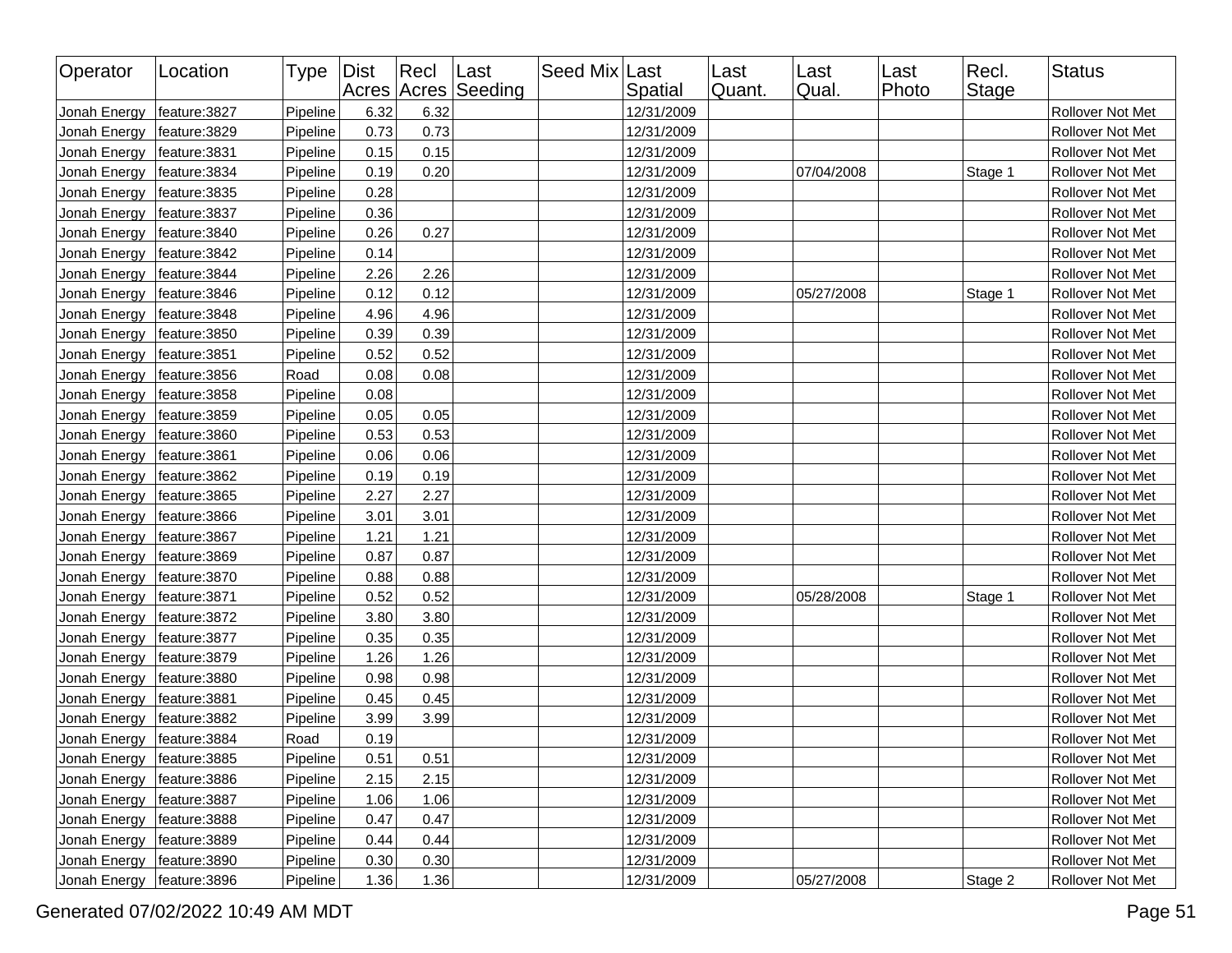| Operator     | Location      | Type   Dist |       | Recl  | Last<br>Acres Acres Seeding | Seed Mix Last | Spatial    | Last<br>Quant. | Last<br>Qual. | Last<br>Photo | Recl.<br>Stage | <b>Status</b>           |
|--------------|---------------|-------------|-------|-------|-----------------------------|---------------|------------|----------------|---------------|---------------|----------------|-------------------------|
| Jonah Energy | feature:3899  | Pipeline    | 0.40  | 0.40  |                             |               | 12/31/2009 |                |               |               |                | Rollover Not Met        |
| Jonah Energy | feature: 3900 | Pipeline    | 0.04  | 0.04  |                             |               | 12/31/2009 |                |               |               |                | Rollover Not Met        |
| Jonah Energy | feature: 3902 | Pipeline    | 3.67  | 3.67  |                             |               | 12/31/2009 |                |               |               |                | Rollover Not Met        |
| Jonah Energy | feature: 3903 | Pipeline    | 0.29  |       |                             |               | 12/31/2009 |                |               |               |                | Rollover Not Met        |
| Jonah Energy | feature: 3906 | Pipeline    | 0.77  |       |                             |               | 12/31/2009 |                |               |               |                | Rollover Not Met        |
| Jonah Energy | feature: 3907 | Pipeline    | 0.15  | 0.15  |                             |               | 12/31/2009 |                |               |               |                | Rollover Not Met        |
| Jonah Energy | feature: 3908 | Road        | 0.14  |       |                             |               | 12/31/2009 |                |               |               |                | Rollover Not Met        |
| Jonah Energy | feature: 3909 | Pipeline    | 0.17  |       |                             |               | 12/31/2009 |                |               |               |                | Rollover Not Met        |
| Jonah Energy | feature: 3912 | Pipeline    | 0.20  | 0.20  |                             |               | 12/31/2009 |                |               |               |                | Rollover Not Met        |
| Jonah Energy | feature: 3913 | Pipeline    | 0.87  | 0.87  |                             |               | 12/31/2009 |                |               |               |                | Rollover Not Met        |
| Jonah Energy | feature: 3914 | Pipeline    | 0.37  | 0.37  |                             |               | 12/31/2009 |                |               |               |                | Rollover Not Met        |
| Jonah Energy | feature: 3915 | Pipeline    | 2.52  | 2.52  |                             |               | 12/31/2009 |                |               |               |                | Rollover Not Met        |
| Jonah Energy | feature: 3916 | Pipeline    | 1.19  | 1.19  |                             |               | 12/31/2009 |                |               |               |                | Rollover Not Met        |
| Jonah Energy | feature: 3918 | Road        | 0.22  | 0.23  |                             |               | 12/31/2009 |                |               |               |                | Rollover Not Met        |
| Jonah Energy | feature: 3919 | Pipeline    | 0.17  | 0.16  |                             |               | 12/31/2009 |                |               |               |                | Rollover Not Met        |
| Jonah Energy | feature: 3920 | Pipeline    | 0.18  | 0.18  |                             |               | 12/31/2009 |                |               |               |                | <b>Rollover Not Met</b> |
| Jonah Energy | feature: 3923 | Pipeline    | 0.03  |       |                             |               | 12/31/2009 |                |               |               |                | Rollover Not Met        |
| Jonah Energy | feature: 3924 | Pipeline    | 0.02  |       |                             |               | 12/31/2009 |                |               |               |                | <b>Rollover Not Met</b> |
| Jonah Energy | feature: 3925 | Pipeline    | 5.52  | 5.52  |                             |               | 12/31/2009 |                |               |               |                | Rollover Not Met        |
| Jonah Energy | feature: 3926 | Pipeline    | 0.10  |       |                             |               | 12/31/2009 |                |               |               |                | Rollover Not Met        |
| Jonah Energy | feature: 3928 | Pipeline    | 0.10  |       |                             |               | 12/31/2009 |                |               |               |                | Rollover Not Met        |
| Jonah Energy | feature: 3931 | Pipeline    | 5.32  | 5.32  |                             |               | 12/31/2009 |                |               |               |                | Rollover Not Met        |
| Jonah Energy | feature: 3932 | Pipeline    | 0.59  | 0.59  |                             |               | 12/31/2009 |                |               |               |                | Rollover Not Met        |
| Jonah Energy | feature: 3933 | Pipeline    | 1.01  | 1.01  |                             |               | 12/31/2009 |                |               |               |                | Rollover Not Met        |
| Jonah Energy | feature: 3936 | Pipeline    | 2.35  | 2.35  |                             |               | 12/31/2009 |                |               |               |                | Rollover Not Met        |
| Jonah Energy | feature: 3939 | Pipeline    | 0.11  |       |                             |               | 12/31/2009 |                |               |               |                | Rollover Not Met        |
| Jonah Energy | feature: 3940 | Road        | 0.08  |       |                             |               | 12/31/2009 |                |               |               |                | Rollover Not Met        |
| Jonah Energy | feature: 3941 | Pipeline    | 0.06  |       |                             |               | 12/31/2009 |                |               |               |                | Rollover Not Met        |
| Jonah Energy | feature: 3943 | Pipeline    | 0.34  | 0.34  |                             |               | 12/31/2009 |                | 05/28/2008    |               | Stage 2        | Rollover Not Met        |
| Jonah Energy | feature: 3946 | Pipeline    | 2.65  | 2.64  |                             |               | 12/31/2009 |                |               |               |                | Rollover Not Met        |
| Jonah Energy | feature: 3947 | Pipeline    | 0.22  |       |                             |               | 12/31/2009 |                |               |               |                | Rollover Not Met        |
| Jonah Energy | feature: 3952 | Pipeline    | 13.97 | 13.97 |                             |               | 12/31/2009 |                |               |               |                | Rollover Not Met        |
| Jonah Energy | feature: 3953 | Pipeline    | 1.44  | 1.44  |                             |               | 12/31/2009 |                |               |               |                | Rollover Not Met        |
| Jonah Energy | feature: 3955 | Road        | 0.05  |       |                             |               | 12/31/2009 |                |               |               |                | Rollover Not Met        |
| Jonah Energy | feature: 3956 | Pipeline    | 1.83  | 1.83  |                             |               | 12/31/2009 |                |               |               |                | Rollover Not Met        |
| Jonah Energy | feature: 3958 | Pipeline    | 1.11  | 1.11  |                             |               | 12/31/2009 |                |               |               |                | Rollover Not Met        |
| Jonah Energy | feature: 3959 | Pipeline    | 0.43  | 0.43  |                             |               | 12/31/2009 |                | 05/28/2008    |               | Stage 2        | Rollover Not Met        |
| Jonah Energy | feature: 3964 | Pipeline    | 0.08  | 0.08  |                             |               | 12/31/2009 |                |               |               |                | Rollover Not Met        |
| Jonah Energy | feature: 3966 | Pipeline    | 0.49  | 0.49  |                             |               | 12/31/2009 |                |               |               |                | Rollover Not Met        |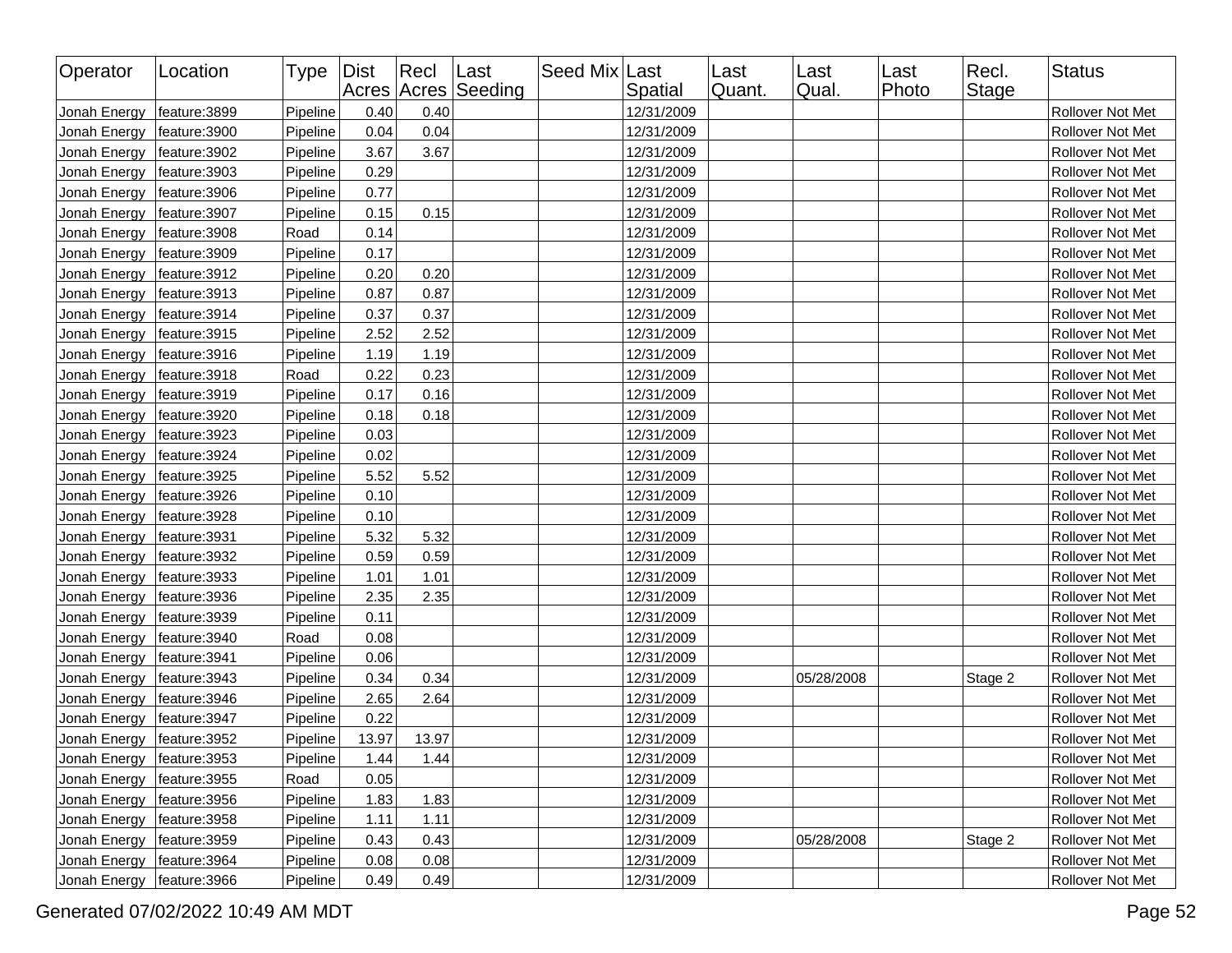| Operator     | Location      | Type Dist |       | $ $ Recl | Last<br>Acres Acres Seeding | Seed Mix Last | Spatial    | Last<br>Quant. | Last<br>Qual. | Last<br>Photo | Recl.<br>Stage | <b>Status</b>    |
|--------------|---------------|-----------|-------|----------|-----------------------------|---------------|------------|----------------|---------------|---------------|----------------|------------------|
| Jonah Energy | feature: 3972 | Pipeline  | 3.56  | 3.56     |                             |               | 12/31/2009 |                |               |               |                | Rollover Not Met |
| Jonah Energy | feature: 3975 | Pipeline  | 0.54  | 0.54     |                             |               | 12/31/2009 |                |               |               |                | Rollover Not Met |
| Jonah Energy | feature: 3977 | Pipeline  | 0.42  | 0.42     |                             |               | 12/31/2009 |                |               |               |                | Rollover Not Met |
| Jonah Energy | feature: 3979 | Pipeline  | 1.46  | 1.46     |                             |               | 12/31/2009 |                |               |               |                | Rollover Not Met |
| Jonah Energy | feature: 3981 | Pipeline  | 0.39  | 0.39     |                             |               | 12/31/2009 |                |               |               |                | Rollover Not Met |
| Jonah Energy | feature: 3984 | Pipeline  | 0.05  | 0.05     |                             |               | 12/31/2009 |                |               |               |                | Rollover Not Met |
| Jonah Energy | feature: 3986 | Pipeline  | 0.79  | 0.79     |                             |               | 12/31/2009 |                |               |               |                | Rollover Not Met |
| Jonah Energy | feature: 3987 | Pipeline  | 1.15  | 1.15     |                             |               | 12/31/2009 |                |               |               |                | Rollover Not Met |
| Jonah Energy | feature: 3988 | Pipeline  | 0.91  | 0.91     |                             |               | 12/31/2009 |                |               |               |                | Rollover Not Met |
| Jonah Energy | feature: 3993 | Pipeline  | 0.33  | 0.33     |                             |               | 12/31/2009 |                |               |               |                | Rollover Not Met |
| Jonah Energy | feature: 3997 | Pipeline  | 0.28  |          |                             |               | 12/31/2009 |                |               |               |                | Rollover Not Met |
| Jonah Energy | feature: 3999 | Pipeline  | 0.13  | 0.13     |                             |               | 12/31/2009 |                |               |               |                | Rollover Not Met |
| Jonah Energy | feature:4000  | Pipeline  | 0.15  |          |                             |               | 12/31/2009 |                |               |               |                | Rollover Not Met |
| Jonah Energy | feature:4001  | Road      | 0.27  |          |                             |               | 12/31/2009 |                |               |               |                | Rollover Not Met |
| Jonah Energy | feature:4002  | Pipeline  | 0.46  | 0.46     |                             |               | 12/31/2009 |                | 05/28/2008    |               | Stage 1        | Rollover Not Met |
| Jonah Energy | feature: 4004 | Pipeline  | 0.75  | 0.76     |                             |               | 12/31/2009 |                |               |               |                | Rollover Not Met |
| Jonah Energy | feature: 4005 | Pipeline  | 0.78  | 0.78     |                             |               | 12/31/2009 |                |               |               |                | Rollover Not Met |
| Jonah Energy | feature:4006  | Pipeline  | 0.34  | 0.34     |                             |               | 12/31/2009 |                |               |               |                | Rollover Not Met |
| Jonah Energy | feature: 4012 | Pipeline  | 0.09  | 0.09     |                             |               | 12/31/2009 |                |               |               |                | Rollover Not Met |
| Jonah Energy | feature: 4013 | Pipeline  | 0.15  | 0.15     |                             |               | 12/31/2009 |                |               |               |                | Rollover Not Met |
| Jonah Energy | feature: 4014 | Pipeline  | 0.18  | 0.18     |                             |               | 12/31/2009 |                |               |               |                | Rollover Not Met |
| Jonah Energy | feature: 4016 | Pipeline  | 0.49  | 0.49     |                             |               | 12/31/2009 |                |               |               |                | Rollover Not Met |
| Jonah Energy | feature:4023  | Pipeline  | 1.63  | 1.63     |                             |               | 12/31/2009 |                |               |               |                | Rollover Not Met |
| Jonah Energy | feature: 4024 | Pipeline  | 7.23  | 7.22     |                             |               | 12/31/2009 |                |               |               |                | Rollover Not Met |
| Jonah Energy | feature: 4026 | Pipeline  | 0.02  |          |                             |               | 12/31/2009 |                |               |               |                | Rollover Not Met |
| Jonah Energy | feature: 4039 | Pipeline  | 2.55  | 2.54     |                             |               | 12/31/2009 |                | 05/29/2008    |               | Stage 2        | Rollover Not Met |
| Jonah Energy | feature: 4041 | Pipeline  | 14.63 | 14.64    |                             |               | 12/31/2009 |                |               |               |                | Rollover Not Met |
| Jonah Energy | feature: 4042 | Road      | 0.31  |          |                             |               | 12/31/2009 |                |               |               |                | Rollover Not Met |
| Jonah Energy | feature: 4048 | Pipeline  | 0.99  | 0.99     |                             |               | 12/31/2009 |                |               |               |                | Rollover Not Met |
| Jonah Energy | feature: 4049 | Road      | 0.07  |          |                             |               | 12/31/2009 |                |               |               |                | Rollover Not Met |
| Jonah Energy | feature:4051  | Road      | 0.12  |          |                             |               | 12/31/2009 |                |               |               |                | Rollover Not Met |
| Jonah Energy | feature: 4054 | Road      | 0.07  |          |                             |               | 12/31/2009 |                |               |               |                | Rollover Not Met |
| Jonah Energy | feature:4055  | Pipeline  | 0.37  | 0.37     |                             |               | 12/31/2009 |                |               |               |                | Rollover Not Met |
| Jonah Energy | feature: 4056 | Road      | 0.05  |          |                             |               | 12/31/2009 |                |               |               |                | Rollover Not Met |
| Jonah Energy | feature:4058  | Pipeline  | 1.26  | 1.26     |                             |               | 12/31/2009 |                |               |               |                | Rollover Not Met |
| Jonah Energy | feature: 4059 | Road      | 0.25  |          |                             |               | 12/31/2009 |                |               |               |                | Rollover Not Met |
| Jonah Energy | feature:4060  | Road      | 0.10  |          |                             |               | 12/31/2009 |                |               |               |                | Rollover Not Met |
| Jonah Energy | feature:4065  | Pipeline  | 0.05  |          |                             |               | 12/31/2009 |                |               |               |                | Rollover Not Met |
| Jonah Energy | feature: 4067 | Road      | 0.09  |          |                             |               | 12/31/2009 |                |               |               |                | Rollover Not Met |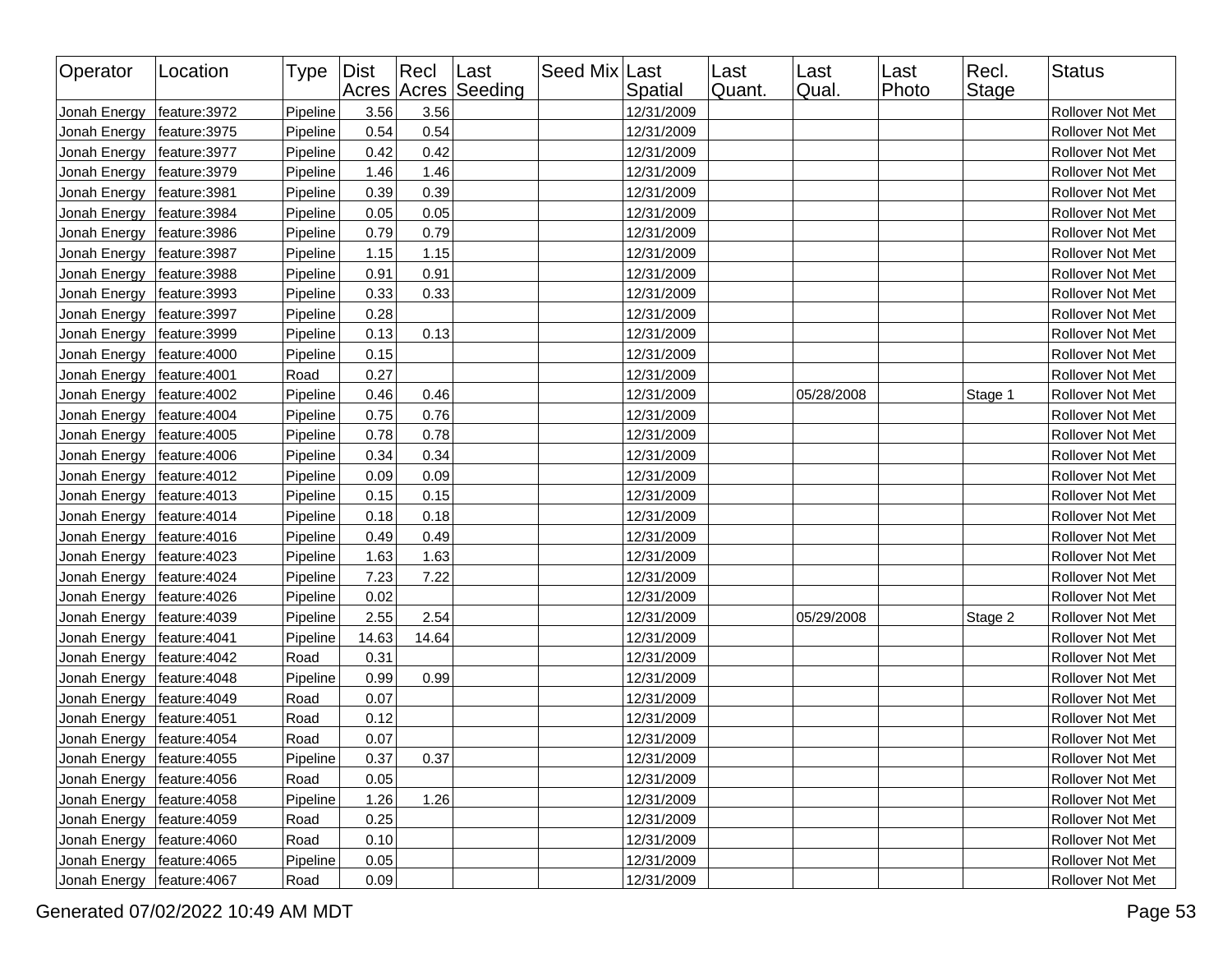| Operator     | Location      | Type Dist |      | Recl Last | Acres Acres Seeding | Seed Mix Last | Spatial    | Last<br>Quant. | Last<br>Qual. | Last<br>Photo | Recl.<br>Stage | <b>Status</b>    |
|--------------|---------------|-----------|------|-----------|---------------------|---------------|------------|----------------|---------------|---------------|----------------|------------------|
| Jonah Energy | feature:4068  | Pipeline  | 0.57 | 0.57      |                     |               | 12/31/2009 |                |               |               |                | Rollover Not Met |
| Jonah Energy | feature: 4069 | Road      | 0.04 |           |                     |               | 12/31/2009 |                |               |               |                | Rollover Not Met |
| Jonah Energy | feature:4070  | Pipeline  | 2.11 | 2.11      |                     |               | 12/31/2009 |                |               |               |                | Rollover Not Met |
| Jonah Energy | feature: 4071 | Road      | 0.20 |           |                     |               | 12/31/2009 |                |               |               |                | Rollover Not Met |
| Jonah Energy | feature: 4072 | Pipeline  | 0.84 | 0.84      |                     |               | 12/31/2009 |                |               |               |                | Rollover Not Met |
| Jonah Energy | feature: 4073 | Road      | 0.12 |           |                     |               | 12/31/2009 |                |               |               |                | Rollover Not Met |
| Jonah Energy | feature: 4074 | Pipeline  | 0.45 | 0.45      |                     |               | 12/31/2009 |                |               |               |                | Rollover Not Met |
| Jonah Energy | feature: 4076 | Pipeline  | 1.22 | 1.22      |                     |               | 12/31/2009 |                |               |               |                | Rollover Not Met |
| Jonah Energy | feature: 4078 | Pipeline  | 0.49 | 0.49      |                     |               | 12/31/2009 |                |               |               |                | Rollover Not Met |
| Jonah Energy | feature: 4081 | Pipeline  | 0.11 | 0.11      |                     |               | 12/31/2009 |                |               |               |                | Rollover Not Met |
| Jonah Energy | feature: 4084 | Pipeline  | 0.10 |           |                     |               | 12/31/2009 |                |               |               |                | Rollover Not Met |
| Jonah Energy | feature: 4085 | Road      | 0.44 |           |                     |               | 12/31/2009 |                |               |               |                | Rollover Not Met |
| Jonah Energy | feature: 4087 | Pipeline  | 0.07 |           |                     |               | 12/31/2009 |                |               |               |                | Rollover Not Met |
| Jonah Energy | feature:4091  | Road      | 3.16 |           |                     |               | 12/31/2009 |                |               |               |                | Rollover Not Met |
| Jonah Energy | feature: 4092 | Pipeline  | 0.59 | 0.59      |                     |               | 12/31/2009 |                |               |               |                | Rollover Not Met |
| Jonah Energy | feature: 4093 | Pipeline  | 0.25 |           |                     |               | 12/31/2009 |                |               |               |                | Rollover Not Met |
| Jonah Energy | feature:4102  | Pipeline  | 1.71 | 1.71      |                     |               | 12/31/2009 |                |               |               |                | Rollover Not Met |
| Jonah Energy | feature:4104  | Pipeline  | 1.53 | 1.53      |                     |               | 12/31/2009 |                |               |               |                | Rollover Not Met |
| Jonah Energy | feature:4105  | Pipeline  | 0.36 | 0.36      |                     |               | 12/31/2009 |                |               |               |                | Rollover Not Met |
| Jonah Energy | feature:4107  | Pipeline  | 8.65 | 8.65      |                     |               | 12/31/2009 |                |               |               |                | Rollover Not Met |
| Jonah Energy | feature:4109  | Pipeline  | 0.11 | 0.11      |                     |               | 12/31/2009 |                |               |               |                | Rollover Not Met |
| Jonah Energy | feature: 4110 | Pipeline  | 0.95 | 0.95      |                     |               | 12/31/2009 |                |               |               |                | Rollover Not Met |
| Jonah Energy | feature: 4111 | Pipeline  | 0.87 |           |                     |               | 12/31/2009 |                |               |               |                | Rollover Not Met |
| Jonah Energy | feature: 4112 | Pipeline  | 3.55 | 3.55      |                     |               | 12/31/2009 |                |               |               |                | Rollover Not Met |
| Jonah Energy | feature:4113  | Pipeline  | 0.72 |           |                     |               | 12/31/2009 |                |               |               |                | Rollover Not Met |
| Jonah Energy | feature:4116  | Road      | 0.08 | 0.08      |                     |               | 12/31/2009 |                |               |               |                | Rollover Not Met |
| Jonah Energy | feature:4119  | Road      | 0.09 | 0.09      |                     |               | 12/31/2009 |                |               |               |                | Rollover Not Met |
| Jonah Energy | feature:4122  | Road      | 0.06 | 0.06      |                     |               | 12/31/2009 |                |               |               |                | Rollover Not Met |
| Jonah Energy | feature:4125  | Road      | 0.16 | 0.16      |                     |               | 12/31/2009 |                |               |               |                | Rollover Not Met |
| Jonah Energy | feature: 4128 | Pipeline  | 5.34 | 5.33      |                     |               | 12/31/2009 |                |               |               |                | Rollover Not Met |
| Jonah Energy | feature:4129  | Pipeline  | 1.57 | 1.57      |                     |               | 12/31/2009 |                |               |               |                | Rollover Not Met |
| Jonah Energy | feature:4130  | Pipeline  | 1.41 | 1.41      |                     |               | 12/31/2009 |                |               |               |                | Rollover Not Met |
| Jonah Energy | feature:4131  | Pipeline  | 0.94 | 0.93      |                     |               | 12/31/2009 |                |               |               |                | Rollover Not Met |
| Jonah Energy | feature:4132  | Pipeline  | 1.17 | 1.17      |                     |               | 12/31/2009 |                |               |               |                | Rollover Not Met |
| Jonah Energy | feature:4133  | Pipeline  | 1.02 | 1.02      |                     |               | 12/31/2009 |                |               |               |                | Rollover Not Met |
| Jonah Energy | feature:4134  | Pipeline  | 0.60 | 0.60      |                     |               | 12/31/2009 |                |               |               |                | Rollover Not Met |
| Jonah Energy | feature: 4135 | Pipeline  | 0.53 | 0.54      |                     |               | 12/31/2009 |                |               |               |                | Rollover Not Met |
| Jonah Energy | feature:4136  | Pipeline  | 0.51 | 0.51      |                     |               | 12/31/2009 |                |               |               |                | Rollover Not Met |
| Jonah Energy | feature:4137  | Pipeline  | 0.29 | 0.29      |                     |               | 12/31/2009 |                |               |               |                | Rollover Not Met |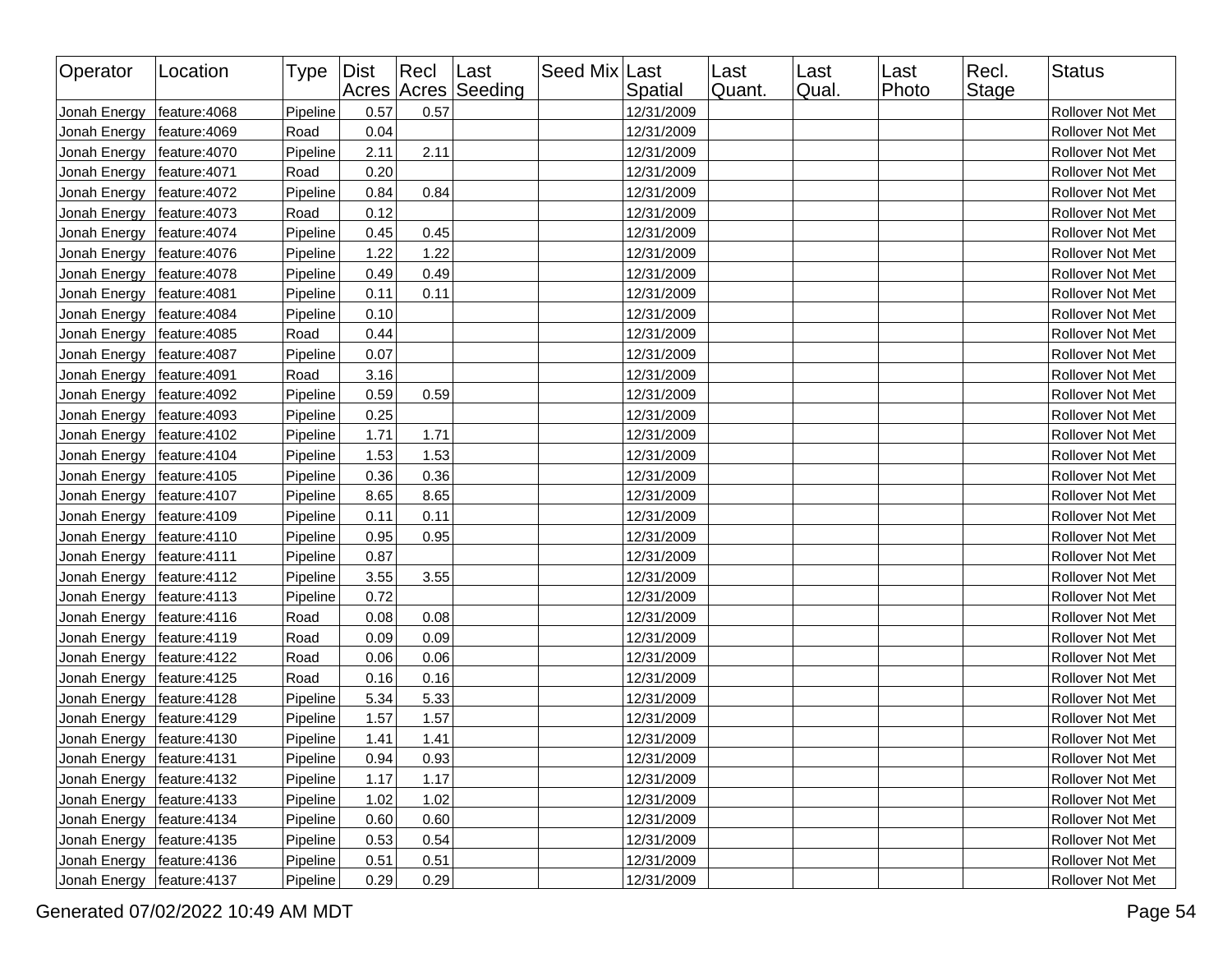| Operator     | Location      | Type Dist |      | $ $ Recl | Last<br>Acres Acres Seeding | Seed Mix Last | Spatial    | Last<br>Quant. | Last<br>Qual. | Last<br>Photo | Recl.<br><b>Stage</b> | Status                  |
|--------------|---------------|-----------|------|----------|-----------------------------|---------------|------------|----------------|---------------|---------------|-----------------------|-------------------------|
| Jonah Energy | feature:4138  | Pipeline  | 0.16 | 0.16     |                             |               | 12/31/2009 |                |               |               |                       | Rollover Not Met        |
| Jonah Energy | feature: 4139 | Pipeline  | 0.15 | 0.15     |                             |               | 12/31/2009 |                |               |               |                       | Rollover Not Met        |
| Jonah Energy | feature:4140  | Pipeline  | 2.44 | 2.44     |                             |               | 12/31/2009 |                |               |               |                       | Rollover Not Met        |
| Jonah Energy | feature: 4142 | Road      | 2.26 |          |                             |               | 12/31/2009 |                |               |               |                       | <b>Rollover Not Met</b> |
| Jonah Energy | feature:4143  | Pipeline  | 0.40 |          |                             |               | 12/31/2009 |                |               |               |                       | Rollover Not Met        |
| Jonah Energy | feature: 4144 | Pipeline  | 0.65 |          |                             |               | 12/31/2009 |                |               |               |                       | Rollover Not Met        |
| Jonah Energy | feature:4145  | Road      | 1.90 |          |                             |               | 12/31/2009 |                |               |               |                       | Rollover Not Met        |
| Jonah Energy | feature: 4147 | Road      | 0.06 | 0.06     |                             |               | 12/31/2009 |                |               |               |                       | Rollover Not Met        |
| Jonah Energy | feature:4152  | Road      | 0.10 | 0.10     |                             |               | 12/31/2009 |                |               |               |                       | Rollover Not Met        |
| Jonah Energy | feature:4153  | Road      | 0.05 | 0.05     |                             |               | 12/31/2009 |                |               |               |                       | Rollover Not Met        |
| Jonah Energy | feature:4155  | Road      | 0.14 | 0.14     |                             |               | 12/31/2009 |                |               |               |                       | Rollover Not Met        |
| Jonah Energy | feature:4156  | Road      | 0.18 | 0.18     |                             |               | 12/31/2009 |                |               |               |                       | Rollover Not Met        |
| Jonah Energy | feature: 4159 | Road      | 0.33 | 0.33     |                             |               | 12/31/2009 |                |               |               |                       | Rollover Not Met        |
| Jonah Energy | feature:4160  | Pipeline  | 0.67 | 0.67     |                             |               | 12/31/2009 |                | 05/26/2008    |               | Stage 2               | Rollover Not Met        |
| Jonah Energy | feature:4162  | Pipeline  | 0.06 | 0.06     |                             |               | 12/31/2009 |                |               |               |                       | Rollover Not Met        |
| Jonah Energy | feature:4163  | Pipeline  | 0.72 | 0.72     |                             |               | 12/31/2009 |                |               |               |                       | Rollover Not Met        |
| Jonah Energy | feature: 4164 | Pipeline  | 0.07 | 0.07     |                             |               | 12/31/2009 |                |               |               |                       | Rollover Not Met        |
| Jonah Energy | feature:4165  | Pipeline  | 0.23 | 0.23     |                             |               | 12/31/2009 |                |               |               |                       | Rollover Not Met        |
| Jonah Energy | feature:4166  | Pipeline  | 0.08 | 0.08     |                             |               | 12/31/2009 |                |               |               |                       | Rollover Not Met        |
| Jonah Energy | feature:4167  | Pipeline  | 1.00 | 1.00     |                             |               | 12/31/2009 |                |               |               |                       | Rollover Not Met        |
| Jonah Energy | feature:4168  | Pipeline  | 1.68 | 1.68     |                             |               | 12/31/2009 |                |               |               |                       | Rollover Not Met        |
| Jonah Energy | feature:4169  | Pipeline  | 0.80 | 0.80     |                             |               | 12/31/2009 |                |               |               |                       | Rollover Not Met        |
| Jonah Energy | feature: 4170 | Pipeline  | 0.73 | 0.73     |                             |               | 12/31/2009 |                |               |               |                       | Rollover Not Met        |
| Jonah Energy | feature:4171  | Pipeline  | 0.12 | 0.12     |                             |               | 12/31/2009 |                |               |               |                       | Rollover Not Met        |
| Jonah Energy | feature: 4173 | Pipeline  | 0.11 | 0.11     |                             |               | 12/31/2009 |                |               |               |                       | Rollover Not Met        |
| Jonah Energy | feature: 4174 | Pipeline  | 0.39 | 0.39     |                             |               | 12/31/2009 |                |               |               |                       | Rollover Not Met        |
| Jonah Energy | feature: 4178 | Pipeline  | 0.96 | 0.96     |                             |               | 12/31/2009 |                |               |               |                       | Rollover Not Met        |
| Jonah Energy | feature: 4179 | Pipeline  | 1.38 | 1.38     |                             |               | 12/31/2009 |                | 07/03/2008    |               | Stage 1               | Rollover Not Met        |
| Jonah Energy | feature:4182  | Pipeline  | 0.68 | 0.68     |                             |               | 12/31/2009 |                |               |               |                       | Rollover Not Met        |
| Jonah Energy | feature: 4187 | Pipeline  | 1.16 | 1.16     |                             |               | 12/31/2009 |                |               |               |                       | Rollover Not Met        |
| Jonah Energy | feature: 4189 | Pipeline  | 0.33 |          |                             |               | 12/31/2009 |                |               |               |                       | Rollover Not Met        |
| Jonah Energy | feature: 4191 | Pipeline  | 0.11 |          |                             |               | 12/31/2009 |                |               |               |                       | Rollover Not Met        |
| Jonah Energy | feature:4193  | Pipeline  | 0.60 | 0.60     |                             |               | 12/31/2009 |                |               |               |                       | Rollover Not Met        |
| Jonah Energy | feature: 4195 | Pipeline  | 0.25 | 0.25     |                             |               | 12/31/2009 |                |               |               |                       | Rollover Not Met        |
| Jonah Energy | feature:4197  | Road      | 0.17 |          |                             |               | 12/31/2009 |                |               |               |                       | Rollover Not Met        |
| Jonah Energy | feature: 4198 | Pipeline  | 0.21 | 0.21     |                             |               | 12/31/2009 |                |               |               |                       | Rollover Not Met        |
| Jonah Energy | feature:4199  | Pipeline  | 0.16 | 0.15     |                             |               | 12/31/2009 |                |               |               |                       | Rollover Not Met        |
| Jonah Energy | feature:4200  | Pipeline  | 0.14 | 0.14     |                             |               | 12/31/2009 |                |               |               |                       | Rollover Not Met        |
| Jonah Energy | feature:4203  | Pipeline  | 1.58 | 1.58     |                             |               | 12/31/2009 |                |               |               |                       | Rollover Not Met        |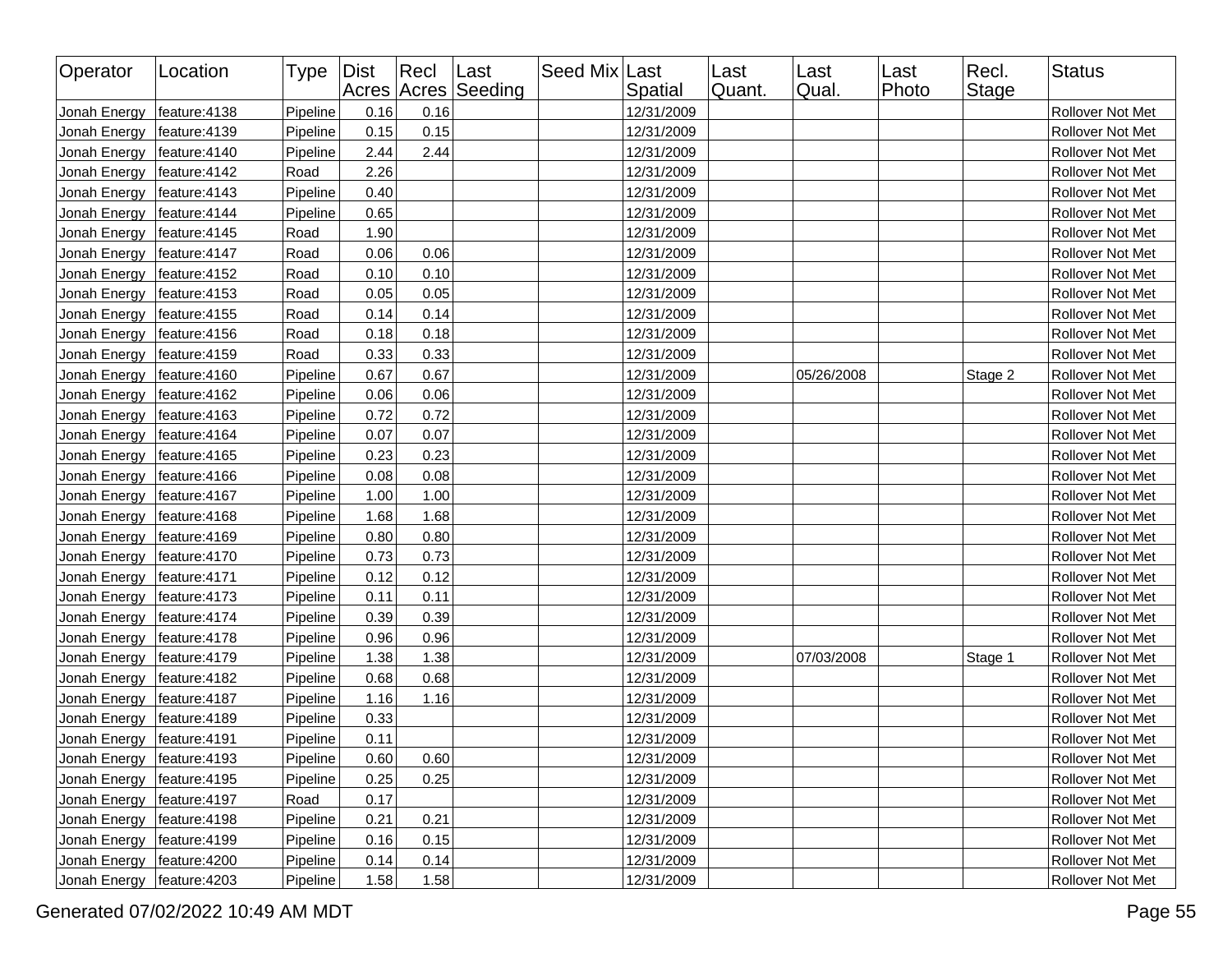| Operator                     | Location         | Type Dist |       | $ $ Recl | Last<br>Acres Acres Seeding | Seed Mix Last | Spatial    | Last<br>Quant. | Last<br>Qual. | Last<br>Photo | Recl.<br><b>Stage</b> | <b>Status</b>    |
|------------------------------|------------------|-----------|-------|----------|-----------------------------|---------------|------------|----------------|---------------|---------------|-----------------------|------------------|
| Jonah Energy                 | feature: 4204    | Pipeline  | 0.03  | 0.03     |                             |               | 12/31/2009 |                |               |               |                       | Rollover Not Met |
| Jonah Energy                 | feature: 4205    | Pipeline  | 1.37  | 1.37     |                             |               | 12/31/2009 |                | 05/27/2008    |               | Stage 2               | Rollover Not Met |
| Jonah Energy                 | feature: 4207    | Road      | 0.08  |          |                             |               | 12/31/2009 |                |               |               |                       | Rollover Not Met |
| Jonah Energy                 | feature: 4213    | Pipeline  | 0.74  | 0.74     |                             |               | 12/31/2009 |                |               |               |                       | Rollover Not Met |
| Jonah Energy                 | feature: 4214    | Pipeline  | 0.46  | 0.46     |                             |               | 12/31/2009 |                |               |               |                       | Rollover Not Met |
| Jonah Energy                 | feature:4216     | Pipeline  | 14.75 | 14.74    |                             |               | 12/31/2009 |                |               |               |                       | Rollover Not Met |
| Jonah Energy                 | feature: 4218    | Pipeline  | 0.11  |          |                             |               | 12/31/2009 |                |               |               |                       | Rollover Not Met |
| Jonah Energy                 | feature:4220     | Pipeline  | 0.05  | 0.05     |                             |               | 12/31/2009 |                |               |               |                       | Rollover Not Met |
| Jonah Energy                 | feature: 4221    | Pipeline  | 8.41  | 8.41     |                             |               | 12/31/2009 |                |               |               |                       | Rollover Not Met |
| Jonah Energy                 | feature: 4224    | Pipeline  | 24.64 | 24.64    |                             |               | 12/31/2009 |                |               |               |                       | Rollover Not Met |
| Jonah Energy                 | feature: 4225    | Road      | 0.11  | 0.11     |                             |               | 12/31/2009 |                |               |               |                       | Rollover Not Met |
| Jonah Energy                 | feature: 4227    | Road      | 0.05  |          |                             |               | 12/31/2009 |                |               |               |                       | Rollover Not Met |
| Jonah Energy                 | feature:4228     | Pipeline  | 0.23  | 0.23     |                             |               | 12/31/2009 |                |               |               |                       | Rollover Not Met |
| Jonah Energy                 | feature:4229     | Pipeline  | 0.04  | 0.04     |                             |               | 12/31/2009 |                |               |               |                       | Rollover Not Met |
| Jonah Energy                 | feature: 4233    | Pipeline  | 0.27  | 0.27     |                             |               | 12/31/2009 |                |               |               |                       | Rollover Not Met |
| Jonah Energy                 | feature: 4237    | Pipeline  | 0.76  | 0.77     |                             |               | 12/31/2009 |                |               |               |                       | Rollover Not Met |
| Jonah Energy                 | feature:4239     | Pipeline  | 0.07  | 0.07     |                             |               | 12/31/2009 |                |               |               |                       | Rollover Not Met |
| Jonah Energy                 | feature:4240     | Pipeline  | 10.86 | 10.86    |                             |               | 12/31/2009 |                |               |               |                       | Rollover Not Met |
| Jonah Energy                 | feature: 4241    | Pipeline  | 2.21  | 2.21     |                             |               | 12/31/2009 |                |               |               |                       | Rollover Not Met |
| Jonah Energy                 | feature: 4243    | Road      | 0.14  | 0.14     |                             |               | 12/31/2009 |                |               |               |                       | Rollover Not Met |
| Jonah Energy                 | feature:4250     | Pipeline  | 1.51  | 1.51     |                             |               | 12/31/2009 |                | 05/29/2008    |               | Stage 1               | Rollover Not Met |
| Jonah Energy                 | feature:4251     | Pipeline  | 0.72  | 0.72     |                             |               | 12/31/2009 |                |               |               |                       | Rollover Not Met |
| Jonah Energy                 | feature: 4254    | Pipeline  | 1.18  | 1.18     |                             |               | 12/31/2009 |                |               |               |                       | Rollover Not Met |
| Jonah Energy                 | feature:4265     | Pipeline  | 2.23  | 2.23     |                             |               | 12/31/2009 |                |               |               |                       | Rollover Not Met |
| Jonah Energy                 | feature: 4266    | Pipeline  | 3.90  | 3.90     |                             |               | 12/31/2009 |                |               |               |                       | Rollover Not Met |
| Jonah Energy                 | feature: 4267    | Pipeline  | 4.43  | 4.43     |                             |               | 12/31/2009 |                |               |               |                       | Rollover Not Met |
| Jonah Energy                 | feature: 4268    | Pipeline  | 3.13  | 3.13     |                             |               | 12/31/2009 |                |               |               |                       | Rollover Not Met |
| Jonah Energy                 | feature: 4269    | Pipeline  | 1.82  | 1.82     |                             |               | 12/31/2009 |                |               |               |                       | Rollover Not Met |
| Jonah Energy                 | feature: 4270    | Pipeline  | 1.17  | 1.17     |                             |               | 12/31/2009 |                |               |               |                       | Rollover Not Met |
| Jonah Energy                 | feature:4271     | Pipeline  | 0.53  | 0.53     |                             |               | 12/31/2009 |                |               |               |                       | Rollover Not Met |
| Jonah Energy                 | feature: 4272    | Pipeline  | 0.44  | 0.44     |                             |               | 12/31/2009 |                |               |               |                       | Rollover Not Met |
| Jonah Energy                 | feature: 4273    | Pipeline  | 0.41  | 0.41     |                             |               | 12/31/2009 |                |               |               |                       | Rollover Not Met |
| Jonah Energy   feature: 4274 |                  | Pipeline  | 0.22  | 0.22     |                             |               | 12/31/2009 |                |               |               |                       | Rollover Not Met |
| Jonah Energy                 | feature:4275     | Pipeline  | 4.63  | 4.62     |                             |               | 12/31/2009 |                |               |               |                       | Rollover Not Met |
| Jonah Energy                 | feature:4276     | Pipeline  | 0.08  |          |                             |               | 12/31/2009 |                |               |               |                       | Rollover Not Met |
| Jonah Energy                 | feature: 4277    | Pipeline  | 0.11  |          |                             |               | 12/31/2009 |                |               |               |                       | Rollover Not Met |
| Jonah Energy                 | feature: 4278    | Pipeline  | 0.93  | 0.93     |                             |               | 12/31/2009 |                |               |               |                       | Rollover Not Met |
| Jonah Energy                 | feature: 4285    | Road      | 44.44 |          |                             |               | 12/31/2009 |                |               |               |                       | Rollover Not Met |
| Jonah Energy                 | feature: 4285(2) | Road      | 2.91  |          |                             |               | 12/31/2009 |                |               |               |                       | Rollover Not Met |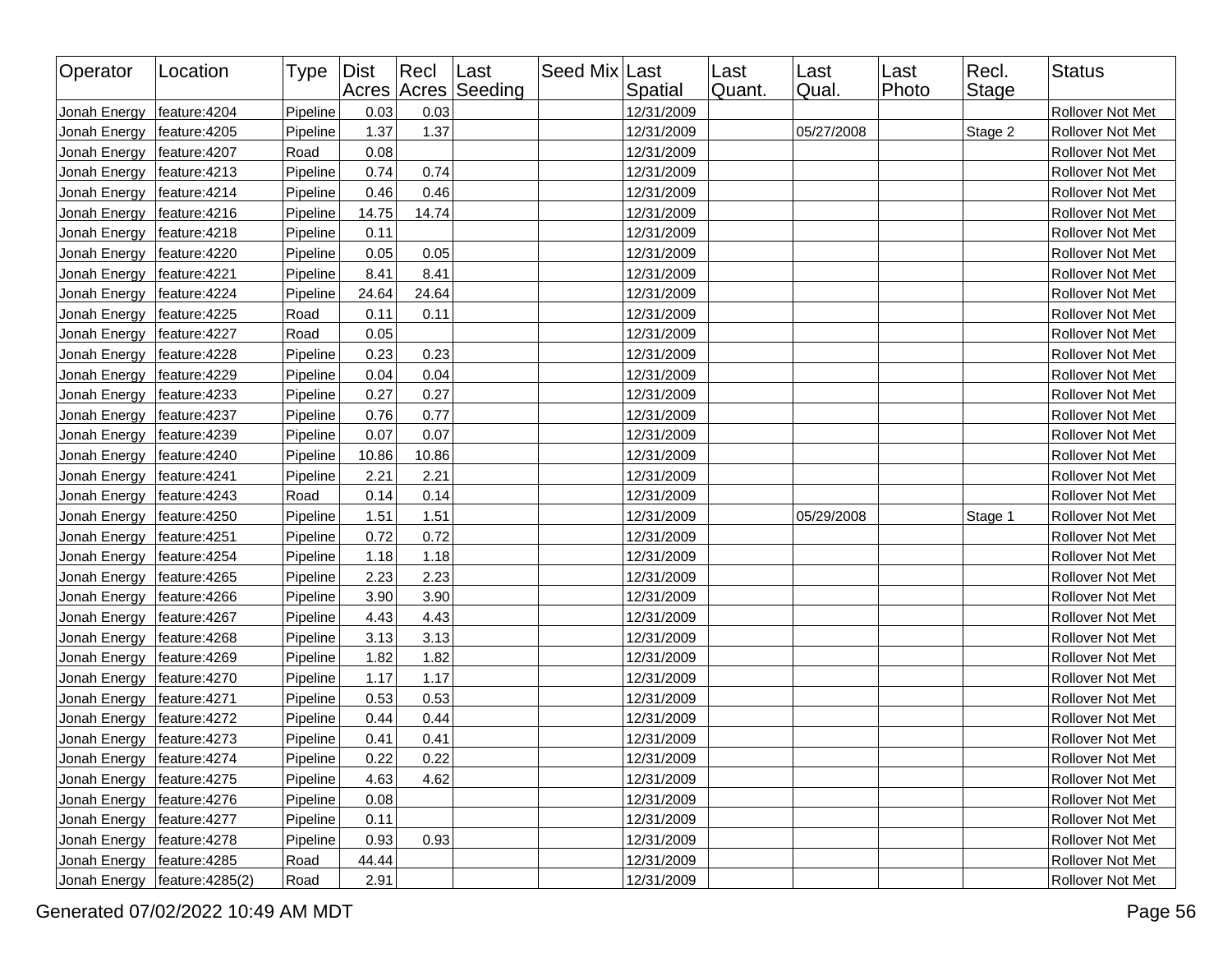| Operator                   | Location                  | Type Dist   |      | Recl Last | Acres Acres Seeding | Seed Mix Last | Spatial    | Last<br>Quant. | Last<br>Qual. | ∣Last<br>Photo | Recl.<br><b>Stage</b> | <b>Status</b>           |
|----------------------------|---------------------------|-------------|------|-----------|---------------------|---------------|------------|----------------|---------------|----------------|-----------------------|-------------------------|
| Jonah Energy               | feature:4286              | Pipeline    | 1.34 | 1.34      |                     |               | 12/31/2009 |                |               |                |                       | <b>Rollover Not Met</b> |
| Jonah Energy               | feature: 4287             | Pipeline    | 0.93 | 0.94      |                     |               | 12/31/2009 |                |               |                |                       | Rollover Not Met        |
| Jonah Energy               | feature: 4288             | Pipeline    | 0.85 | 0.85      |                     |               | 12/31/2009 |                |               |                |                       | Rollover Not Met        |
| Jonah Energy               | feature: 4289             | Pipeline    | 0.23 | 0.23      |                     |               | 12/31/2009 |                |               |                |                       | Rollover Not Met        |
| Jonah Energy               | feature:4290              | Pipeline    | 0.93 | 0.93      |                     |               | 12/31/2009 |                |               |                |                       | Rollover Not Met        |
| Jonah Energy               | feature: 4292             | Pipeline    | 3.73 | 3.73      |                     |               | 12/31/2009 |                | 05/26/2008    |                | Stage 2               | Rollover Not Met        |
| Jonah Energy               | feature: 4293             | Pipeline    | 2.23 | 2.23      |                     |               | 12/31/2009 |                | 05/26/2008    |                | Stage 1               | Rollover Not Met        |
| Jonah Energy               | feature: 4296             | Pipeline    | 0.36 | 0.36      |                     |               | 12/31/2009 |                |               |                |                       | Rollover Not Met        |
| Jonah Energy               | feature: 4297             | Pipeline    | 0.27 | 0.27      |                     |               | 12/31/2009 |                |               |                |                       | Rollover Not Met        |
| Jonah Energy               | feature:4303              | Pipeline    | 1.98 | 1.98      |                     |               | 12/31/2009 |                |               |                |                       | Rollover Not Met        |
| Jonah Energy               | feature:4304              | Pipeline    | 1.19 | 1.19      |                     |               | 12/31/2009 |                |               |                |                       | Rollover Not Met        |
| Jonah Energy               | feature:4308              | Pipeline    | 0.30 | 0.30      |                     |               | 12/31/2009 |                |               |                |                       | Rollover Not Met        |
| Jonah Energy               | feature:4311              | Pipeline    | 2.60 | 2.60      |                     |               | 12/31/2009 |                |               |                |                       | Rollover Not Met        |
| Jonah Energy               | feature:4316              | Pipeline    | 0.29 | 0.29      |                     |               | 12/31/2009 |                |               |                |                       | Rollover Not Met        |
| Jonah Energy               | feature:4317              | Pipeline    | 0.12 | 0.12      |                     |               | 12/31/2009 |                |               |                |                       | Rollover Not Met        |
| Jonah Energy               | feature:4318              | Pipeline    | 0.49 | 0.49      |                     |               | 12/31/2009 |                |               |                |                       | Rollover Not Met        |
| Jonah Energy               | feature:4323              | Pipeline    | 2.76 | 2.76      |                     |               | 12/31/2009 |                |               |                |                       | Rollover Not Met        |
| Jonah Energy               | feature:4327              | Pipeline    | 0.69 | 0.69      |                     |               | 12/31/2009 |                |               |                |                       | Rollover Not Met        |
| Jonah Energy               | feature: 4426             | Road        |      |           |                     |               |            |                |               |                |                       | Rollover Not Met        |
| Jonah Energy               | feature:462               | Pipeline    | 1.74 | 1.74      |                     |               | 12/31/2011 |                |               |                |                       | Rollover Not Met        |
| Jonah Energy               | feature:485               | Road        | 2.99 |           |                     |               | 12/31/2011 |                |               |                |                       | <b>Rollover Not Met</b> |
| Jonah Energy               | feature:521               | Road        | 4.70 |           |                     |               | 12/31/2011 |                |               |                |                       | Rollover Not Met        |
| Jonah Energy               | feature:561               | Road        | 5.74 |           |                     |               | 12/31/2011 |                |               |                |                       | Rollover Not Met        |
| Jonah Energy               | feature:589               | Road        | 3.13 |           |                     |               | 12/31/2011 |                |               |                |                       | Rollover Not Met        |
| Jonah Energy               | feature:605               | Road        | 0.41 |           |                     |               | 12/31/2011 |                |               |                |                       | Rollover Not Met        |
| Jonah Energy               | feature:609               | Road        | 0.50 |           |                     |               | 12/31/2011 |                |               |                |                       | Rollover Not Met        |
| Jonah Energy               | feature:628               | Road        | 0.95 |           |                     |               | 12/31/2011 |                |               |                |                       | Rollover Not Met        |
| Jonah Energy               | feature:752               | Pipeline    | 5.10 |           |                     |               | 12/31/2011 |                |               |                |                       | Rollover Not Met        |
| Jonah Energy               | feature:794               | Road        | 1.59 |           |                     |               | 12/31/2011 |                |               |                |                       | Rollover Not Met        |
| Jonah Energy               | feature:814               | Road        | 1.59 |           |                     |               | 12/31/2011 |                |               |                |                       | Rollover Not Met        |
| Jonah Energy               | feature:820               | Road        | 1.30 |           |                     |               | 12/31/2011 |                |               |                |                       | <b>Rollover Not Met</b> |
| Jonah Energy   feature:839 |                           | Road        | 3.26 |           |                     |               | 12/31/2011 |                |               |                |                       | Rollover Not Met        |
| Jonah Energy               | feature:877               | Road        | 1.79 |           |                     |               | 12/31/2011 |                |               |                |                       | Rollover Not Met        |
| Jonah Energy               | feature:894               | Road        | 2.22 |           |                     |               | 12/31/2011 |                |               |                |                       | Rollover Not Met        |
| Jonah Energy               | feature:936               | Road        | 5.57 |           |                     |               | 12/31/2011 |                |               |                |                       | Rollover Not Met        |
| Jonah Energy               | feature:943               | Road        | 2.82 |           |                     |               | 12/31/2011 |                |               |                |                       | Rollover Not Met        |
| Jonah Energy               | feature:996               | Road        | 2.23 |           |                     |               | 12/31/2011 |                |               |                |                       | Rollover Not Met        |
| Jonah Energy               | Frac Pad (SHB<br>Sec. 32) | Well<br>Pad | 6.01 |           |                     |               | 12/31/2011 |                |               |                |                       | Rollover Not Met        |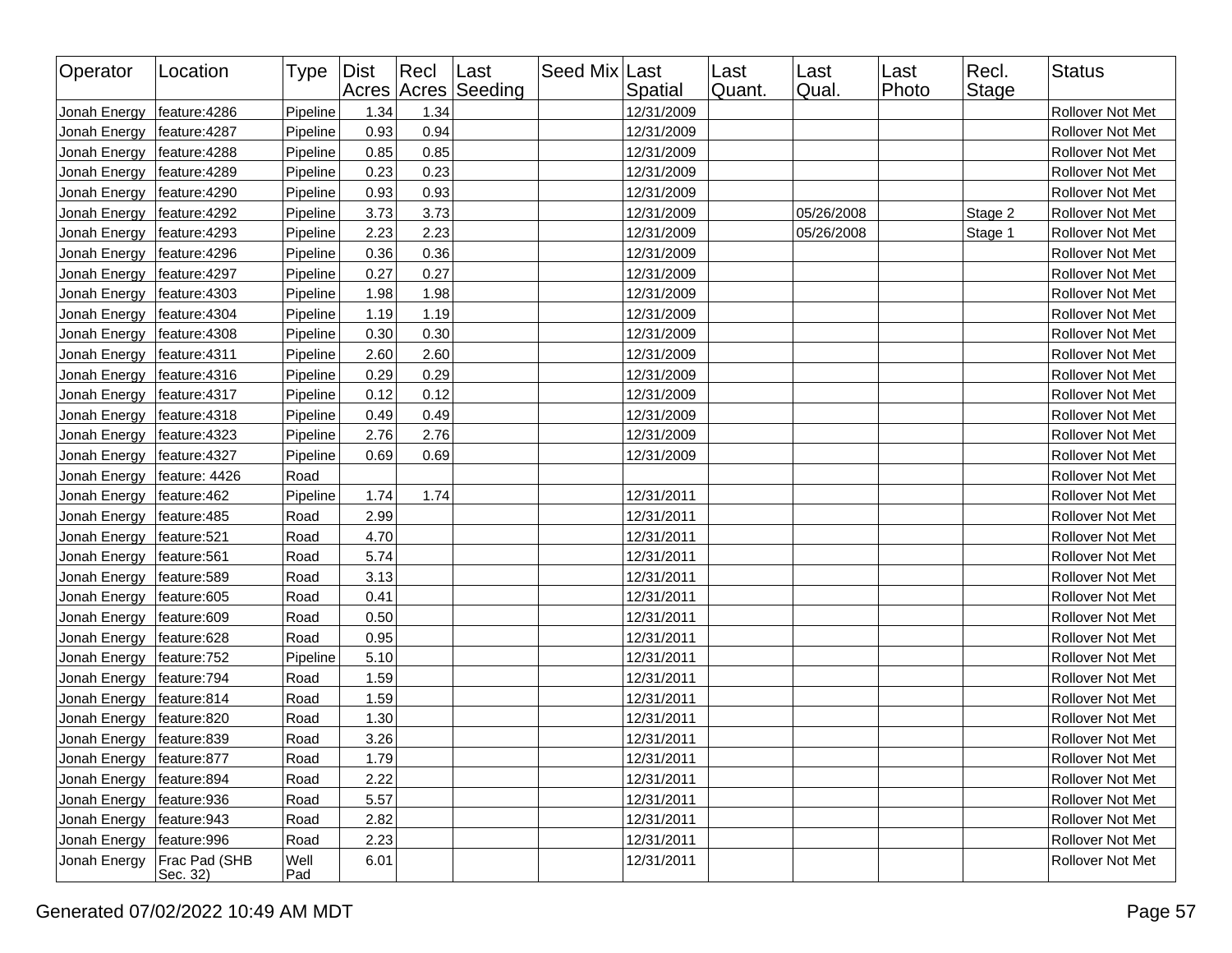| Operator     | Location                                           | Type        | <b>Dist</b> | $ $ Recl<br>Acres Acres | Last<br>Seeding | Seed Mix               | Last<br>Spatial | Last<br>Quant. | Last<br>Qual. | Last<br>Photo | Recl.<br>Stage | <b>Status</b>           |
|--------------|----------------------------------------------------|-------------|-------------|-------------------------|-----------------|------------------------|-----------------|----------------|---------------|---------------|----------------|-------------------------|
| Jonah Energy | Frank's Yard                                       | Other       | 5.42        |                         |                 |                        | 12/31/2009      |                |               |               |                | <b>Rollover Not Met</b> |
| Jonah Energy | GOBBLERS KNOB Well<br>FEDERAL #1                   | Pad         | 4.20        |                         | 2.90 11/08/2007 | Late Alkali            | 07/18/2011      | 07/06/2010     | 08/04/2020    |               | Stage 2        | <b>Rollover Not Met</b> |
| Jonah Energy | GOBBLERS KNOB Well<br>FEDERAL #17                  | Pad         | 6.32        |                         | 05/17/2008      | Early<br>Sagebrush     | 08/06/2011      |                | 08/04/2020    |               | Stage 2        | <b>Rollover Not Met</b> |
| Jonah Energy | <b>GOBBLERS KNOB</b><br>FEDERAL #17<br><b>ROAD</b> | Road        | 2.14        |                         |                 |                        | 08/06/2011      |                |               |               |                | <b>Rollover Not Met</b> |
| Jonah Energy | <b>GOBBLERS KNOB</b><br>FEDERAL #1<br><b>ROAD</b>  | Road        | 0.43        |                         |                 |                        | 06/15/2011      |                |               |               |                | Rollover Not Met        |
| Jonah Energy | GOBBLERS KNOB Well<br>FEDERAL #2                   | Pad         | 3.89        |                         | 3.01 11/08/2007 | Late Alkali            | 06/15/2011      | 07/06/2010     | 08/04/2020    |               | Stage 2        | Rollover Not Met        |
| Jonah Energy | <b>GOBBLERS KNOB</b><br>FEDERAL #2<br><b>ROAD</b>  | l Road      | 1.52        |                         |                 |                        | 06/15/2011      |                |               |               |                | Rollover Not Met        |
| Jonah Energy | <b>Ibex Yard</b>                                   | Other       | 4.75        |                         | 10/01/2008      | Α                      | 12/31/2009      |                | 06/24/2009    |               | Stage 2        | <b>Rollover Not Met</b> |
| Jonah Energy | JF 10-7                                            | Well<br>Pad | 2.93        |                         | 2.93 10/01/2004 | <b>BLM</b><br>Standard | 12/31/2011      |                | 07/06/2020    | 05/23/2017    | Stage 2        | Rollover Not Met        |
| Jonah Energy | JF 10-7X                                           | Well<br>Pad | 4.74        |                         | 10/01/2007      | $\mathsf{C}$           | 12/31/2011      | 06/03/2010     | 07/06/2020    | 07/10/2010    | Stage 2        | <b>Rollover Not Met</b> |
| Jonah Energy | JF 11-18                                           | Well<br>Pad | 3.77        |                         | 3.02 10/01/2008 | C                      | 12/31/2011      | 08/02/2011     | 07/28/2016    | 05/23/2017    | Stage 2        | <b>Rollover Not Met</b> |
| Jonah Energy | JF 11-7                                            | Well<br>Pad | 5.39        |                         | 4.47 10/01/2007 | $\mathsf{C}$           | 12/31/2011      | 06/04/2010     | 07/06/2020    | 05/23/2017    | Stage 2        | <b>Rollover Not Met</b> |
| Jonah Energy | JF 119-7                                           | Well<br>Pad | 4.16        |                         | 3.96 10/01/2007 | $\mathsf{C}$           | 12/31/2011      | 06/04/2010     | 06/16/2020    | 05/23/2017    | Stage 2        | <b>Rollover Not Met</b> |
| Jonah Energy | JF 120-7                                           | Well<br>Pad | 1.99        | 1.82                    |                 |                        | 12/31/2011      |                | 06/15/2020    | 05/22/2017    | Stage 3        | Rollover Met            |
| Jonah Energy | JF 12-18                                           | Well<br>Pad | 3.85        |                         | 3.67 10/01/2008 | C                      | 12/31/2011      | 08/02/2011     | 07/28/2016    | 05/23/2017    | Stage 2        | <b>Rollover Not Met</b> |
| Jonah Energy | JF 12-7                                            | Well<br>Pad | 6.45        |                         | 5.02 10/01/2005 | $\mathsf{C}$           | 12/31/2011      | 07/28/2010     | 06/15/2020    | 05/22/2017    | Stage 2        | Rollover Not Met        |
| Jonah Energy | JF 128-7                                           | Well<br>Pad | 6.04        |                         | 10/15/2012      | $\mathsf{C}$           | 12/31/2011      |                | 07/07/2016    | 05/23/2017    | Stage 2        | <b>Rollover Not Met</b> |
| Jonah Energy | JF 13-18                                           | Well<br>Pad | 5.82        |                         | 5.34 10/01/2008 | $\mathsf{C}$           | 12/31/2011      | 08/02/2011     | 07/28/2016    | 05/23/2017    | Stage 2        | <b>Rollover Not Met</b> |
| Jonah Energy | JF 13-7                                            | Well<br>Pad | 3.17        |                         | 1.98 10/01/2004 | <b>BLM</b><br>Standard | 12/31/2011      | 05/27/2008     | 06/16/2020    | 05/23/2017    | Stage 2        | <b>Rollover Not Met</b> |
| Jonah Energy | JF 1-4                                             | Well<br>Pad | 0.49        |                         | 10/15/2012      | A                      | 12/31/2011      |                | 07/07/2020    | 05/24/2017    | Stage 2        | <b>Rollover Not Met</b> |
| Jonah Energy | JF 14-18                                           | Well<br>Pad | 4.38        |                         | 4.20 10/01/2009 | C                      | 12/31/2011      | 08/02/2011     | 07/28/2016    | 05/23/2017    | Stage 2        | <b>Rollover Not Met</b> |
| Jonah Energy | JF 14-7                                            | Well<br>Pad | 5.00        |                         | 09/26/2008      | C                      | 12/31/2011      |                | 07/06/2020    | 05/23/2017    | Stage 2        | <b>Rollover Not Met</b> |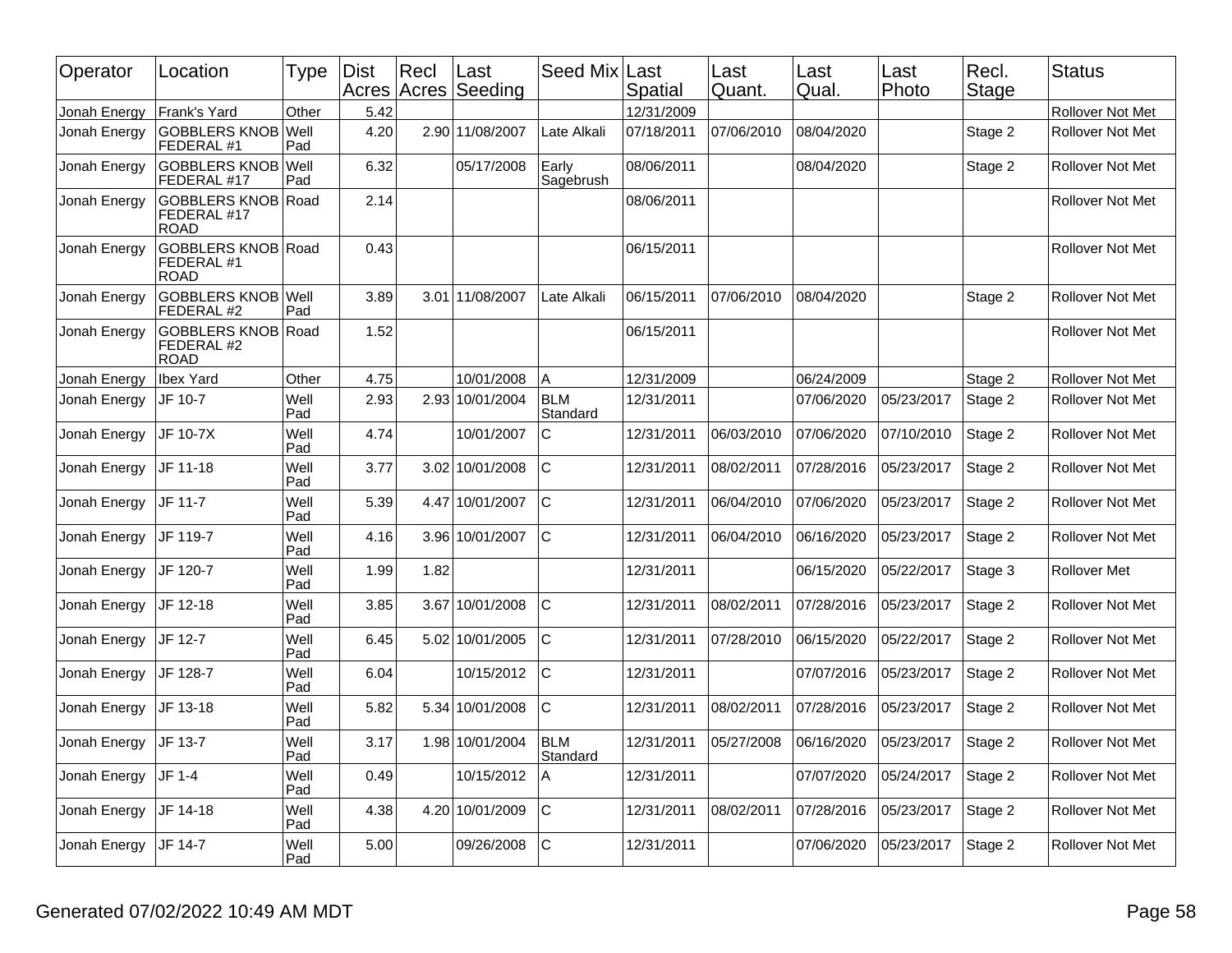| Operator     | Location       | <b>Type</b> | <b>Dist</b> | Recl<br>Acres Acres | Last<br>Seeding | Seed Mix                      | Last<br>Spatial | Last<br> Quant. | Last<br>Qual. | Last<br>Photo | Recl.<br>Stage | <b>Status</b>           |
|--------------|----------------|-------------|-------------|---------------------|-----------------|-------------------------------|-----------------|-----------------|---------------|---------------|----------------|-------------------------|
| Jonah Energy | <b>JF 1-4X</b> | Well<br>Pad | 5.35        |                     | 3.15 10/01/2004 | <b>BLM</b><br>Standare        | 12/31/2011      | 08/03/2011      | 07/07/2020    | 05/24/2017    | Stage 2        | Rollover Not Met        |
| Jonah Energy | JF 1-5         | Well<br>Pad | 4.41        |                     | 3.44 10/01/2208 | <b>BLM</b><br>Standard        | 12/31/2011      |                 | 07/06/2020    | 05/24/2017    | Stage 2        | <b>Rollover Not Met</b> |
| Jonah Energy | JF 15-7        | Well<br>Pad | 5.81        |                     | 5.42 10/01/2011 | C                             | 12/31/2011      |                 | 07/06/2020    |               | Stage 2        | Rollover Not Met        |
| Jonah Energy | JF 1-5X        | Well<br>Pad | 8.18        |                     | 6.60 10/01/2004 | <b>BLM</b><br>Standard        | 12/31/2011      | 06/17/2011      | 07/07/2020    | 05/24/2017    | Stage 2        | Rollover Not Met        |
| Jonah Energy | JF 1-6         | Well<br>Pad | 4.17        |                     | 2.41 05/10/2007 | $\mathsf{C}$                  | 12/31/2011      | 07/27/2010      | 06/26/2020    | 05/23/2017    | Stage 2        | <b>Rollover Not Met</b> |
| Jonah Energy | JF 1-6X        | Well<br>Pad | 5.80        |                     | 4.26 05/10/2007 | $\mathsf{C}$                  | 12/31/2011      | 08/03/2011      | 06/26/2020    | 05/23/2017    | Stage 2        | Rollover Not Met        |
| Jonah Energy | JF 1-7         | Well<br>Pad | 8.61        |                     | 6.98 08/01/2007 | $\mathbf C$                   | 12/31/2011      | 06/04/2010      | 07/06/2020    | 05/23/2017    | Stage 2        | Rollover Not Met        |
| Jonah Energy | JF 17-6        | Well<br>Pad | 4.19        |                     | 4.04 08/01/2008 | $\mathsf{C}$                  | 12/31/2011      | 07/28/2011      | 06/26/2020    | 05/23/2017    | Stage 2        | Rollover Not Met        |
| Jonah Energy | JF 17-8        | Well<br>Pad | 1.99        |                     | 1.85 08/10/2008 | Mat                           | 12/31/2011      | 08/10/2010      | 07/07/2020    | 05/24/2017    | Stage 2        | Rollover Not Met        |
| Jonah Energy | JF 1-7X        | Well<br>Pad | 6.19        |                     | 4.39 08/01/2007 | $\mathsf{C}$                  | 12/31/2011      | 06/04/2010      | 07/06/2020    | 05/23/2017    | Stage 2        | Rollover Not Met        |
| Jonah Energy | JF 1-8         | Well<br>Pad | 4.01        |                     | 3.18 10/01/2004 | <b>BLM</b><br>Standard<br>Mix | 12/31/2011      | 05/27/2008      | 07/07/2020    | 05/24/2017    | Stage 2        | Rollover Not Met        |
| Jonah Energy | JF 18-5        | Well<br>Pad | 4.03        |                     | 3.73 10/01/2007 | $\mathsf C$                   | 12/31/2011      | 07/28/2010      | 07/07/2020    | 05/24/2017    | Stage 2        | Rollover Not Met        |
| Jonah Energy | JF 18-6        | Well<br>Pad | 3.67        |                     | 3.51 05/10/2007 | $\mathbf C$                   | 12/31/2011      | 07/27/2010      | 06/26/2020    | 05/23/2017    | Stage 3        | Rollover Not Met        |
| Jonah Energy | JF 18-7XV      | Well<br>Pad | 3.90        |                     | 3.78 08/10/2007 | lc.                           | 12/31/2011      | 06/04/2010      | 07/06/2020    | 05/23/2017    | Stage 2        | Rollover Not Met        |
| Jonah Energy | JF 18-8        | Well<br>Pad | 4.70        |                     | 4.47 10/01/2010 | $\mathbf C$                   | 12/31/2011      |                 | 07/07/2020    | 05/24/2017    | Stage 2        | <b>Rollover Not Met</b> |
| Jonah Energy | JF 19-5        | Well<br>Pad | 4.19        |                     | 3.98 10/01/2007 | $\mathsf{C}$                  | 12/31/2011      | 07/28/2010      | 07/07/2020    | 05/24/2017    | Stage 2        | Rollover Not Met        |
| Jonah Energy | JF 19-6        | Well<br>Pad | 4.22        |                     | 4.02 10/01/2007 | $\mathsf{C}$                  | 12/31/2011      | 07/27/2010      | 06/26/2020    | 05/23/2017    | Stage 2        | Rollover Not Met        |
| Jonah Energy | JF 19-7        | Well<br>Pad | 1.85        |                     | 1.77 12/12/2006 | MAT                           | 12/31/2011      | 08/20/2011      | 06/26/2020    | 05/23/2017    | Stage 3        | Rollover Met            |
| Jonah Energy | JF 19-8        | Well<br>Pad | 5.20        |                     | 4.81 10/01/2008 | $\mathsf{C}$                  | 12/31/2011      | 08/02/2011      | 07/07/2020    | 05/24/2017    | Stage 2        | Rollover Not Met        |
| Jonah Energy | JF 20-6        | Well<br>Pad | 4.51        |                     | 4.32 08/10/2008 | $\mathbf C$                   | 12/31/2011      | 07/28/2011      | 06/26/2020    | 05/23/2017    | Stage 2        | <b>Rollover Not Met</b> |
| Jonah Energy | JF 21-8        | Well<br>Pad | 4.45        |                     | 4.12 10/04/2007 | $\mathsf{C}$                  | 12/31/2011      | 07/27/2010      | 07/06/2020    | 05/24/2017    | Stage 2        | Rollover Not Met        |
| Jonah Energy | JF 22-8        | Well<br>Pad | 3.92        |                     | 3.77 10/01/2007 | $\mathbf C$                   | 12/31/2011      | 08/20/2011      | 07/06/2020    | 05/24/2017    | Stage 2        | Rollover Not Met        |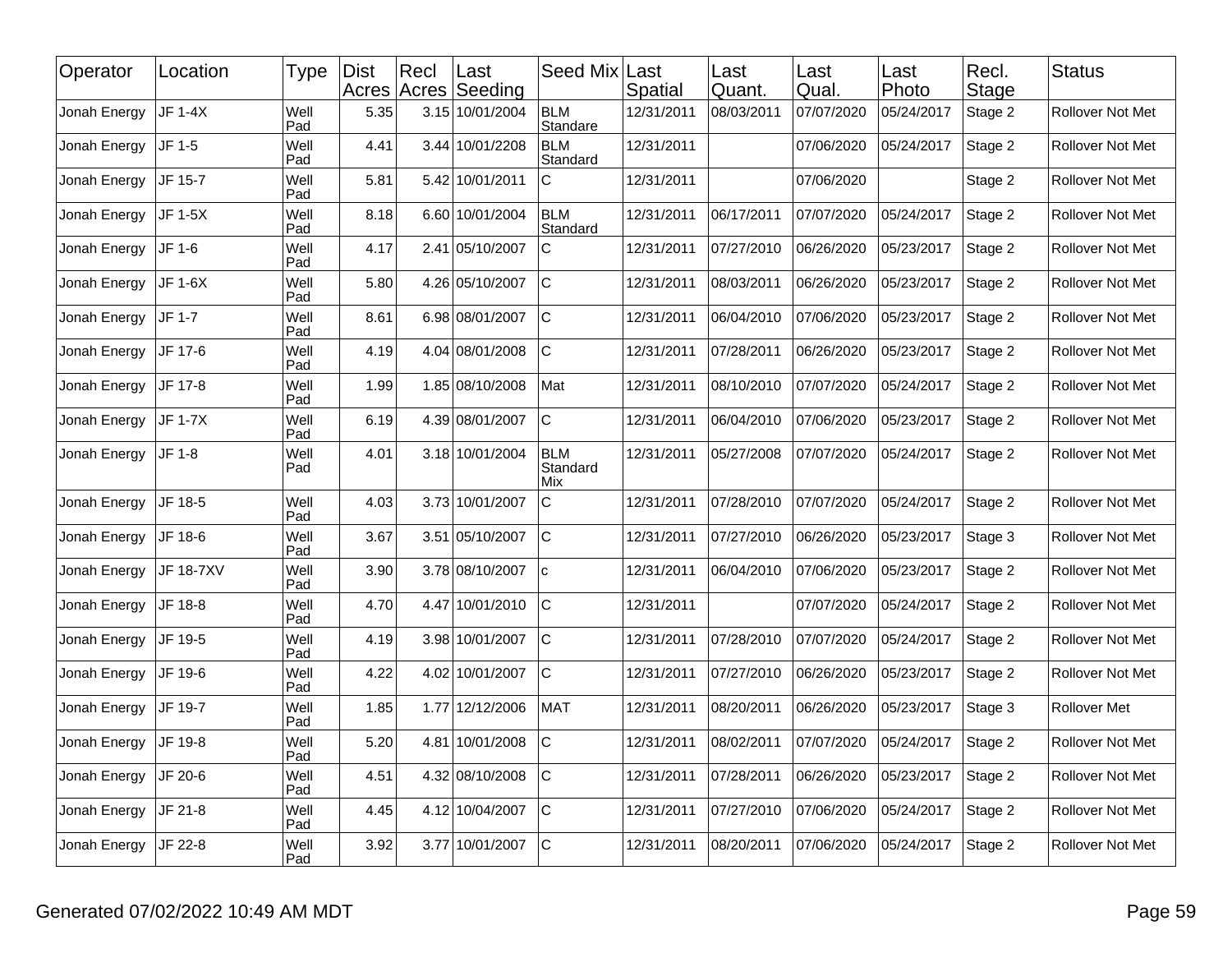| Operator     | Location | <b>Type</b> | <b>Dist</b> | Recl | Last<br>Acres Acres Seeding | Seed Mix               | Last<br>Spatial | Last<br> Quant. | Last<br>Qual. | Last<br>Photo | Recl.<br><b>Stage</b> | <b>Status</b>           |
|--------------|----------|-------------|-------------|------|-----------------------------|------------------------|-----------------|-----------------|---------------|---------------|-----------------------|-------------------------|
| Jonah Energy | JF 23-4  | Well<br>Pad | 4.87        |      | 4.49 10/01/2008             | 10/01/2007             | 12/31/2011      | 07/28/2010      | 07/07/2020    | 05/24/2017    | Stage 2               | <b>Rollover Not Met</b> |
| Jonah Energy | JF 23-6  | Well<br>Pad | 4.44        |      | 4.19 08/05/2008             | $\mathsf{C}$           | 12/31/2011      | 07/28/2011      | 06/26/2020    | 05/23/2017    | Stage 2               | Rollover Not Met        |
| Jonah Energy | JF 2-4   | Well<br>Pad | 5.21        |      | 2.74 10/01/2004             | <b>BLM</b><br>Standard | 12/31/2011      | 07/04/2008      | 07/07/2020    | 05/24/2017    | Stage 2               | Rollover Not Met        |
| Jonah Energy | JF 24-4  | Well<br>Pad | 3.75        |      | 3.60 10/01/2007             | C                      | 12/31/2011      | 07/28/2010      | 07/07/2020    | 05/24/2017    | Stage 3               | Rollover Met            |
| Jonah Energy | JF 24-5  | Well<br>Pad | 5.26        |      | 4.92 10/01/2010             | A                      | 12/31/2011      |                 | 06/26/2020    | 05/24/2017    | Stage 2               | Rollover Not Met        |
| Jonah Energy | JF 24-8  | Well<br>Pad | 4.02        |      | 4.02 10/01/2011             | $\overline{A}$         | 12/31/2011      |                 | 06/29/2017    |               | Stage 2               | <b>Rollover Not Met</b> |
| Jonah Energy | JF 24-9  | Well<br>Pad | 4.19        |      | 3.78 10/01/2011             | $\mathsf{C}$           | 12/31/2011      |                 | 07/07/2020    | 05/24/2017    | Stage 2               | Rollover Not Met        |
| Jonah Energy | JF 2-5   | Well<br>Pad | 3.82        |      | 2.80 07/16/2009             | <b>BLM</b><br>Standard | 12/31/2011      | 05/27/2008      | 07/07/2020    | 05/24/2017    | Stage 2               | Rollover Not Met        |
| Jonah Energy | JF 25-4  | Well<br>Pad | 1.69        |      | 1.57 02/23/2007             | Mat                    | 12/31/2011      | 08/03/2011      | 07/07/2020    | 12/05/2011    | Stage 2               | Rollover Not Met        |
| Jonah Energy | JF 25-5  | Well<br>Pad | 3.70        |      | 3.52 10/01/2007             | A                      | 12/31/2011      |                 | 06/26/2020    | 05/24/2017    | Stage 2               | Rollover Not Met        |
| Jonah Energy | JF 25-6  | Well<br>Pad | 4.51        |      | 4.30 10/01/2010             | $\mathsf{C}$           | 12/31/2011      |                 | 06/22/2020    | 07/31/2017    | Stage 2               | Rollover Not Met        |
| Jonah Energy | JF 25-8  | Well<br>Pad | 5.11        |      | 4.82 10/01/2007             | $\mathsf{C}$           | 12/31/2011      | 07/28/2010      | 07/06/2020    | 05/23/2017    | Stage 2               | <b>Rollover Not Met</b> |
| Jonah Energy | JF 26-18 | Well<br>Pad | 4.21        |      | 4.02 10/01/2010             | A                      | 12/31/2011      |                 | 07/28/2016    | 05/23/2017    | Stage 2               | Rollover Not Met        |
| Jonah Energy | JF 2-7   | Well<br>Pad | 4.46        |      | 3.30 10/01/2004             | <b>BLM</b><br>Standard | 12/31/2011      | 05/27/2008      | 06/26/2020    | 05/23/2017    | Stage 2               | Rollover Not Met        |
| Jonah Energy | JF 27-5  | Well<br>Pad | 1.57        |      | 1.40 10/01/2007             | Mat                    | 12/31/2011      | 08/20/2011      | 07/06/2020    | 05/24/2017    | Stage 2               | Rollover Not Met        |
| Jonah Energy | JF 27-7X | Well<br>Pad | 1.95        |      | 1.84 06/06/2009             | Mat                    | 12/31/2011      | 08/20/2011      | 07/06/2020    | 05/23/2017    | Stage 3               | Rollover Met            |
| Jonah Energy | JF 27-8  | Well<br>Pad | 3.95        |      | 3.83 10/01/2007             | $\mathsf{C}$           | 12/31/2011      | 07/28/2010      | 07/06/2020    | 05/23/2017    | Stage 2               | Rollover Not Met        |
| Jonah Energy | JF 2-8   | Well<br>Pad | 2.65        |      | 2.05 10/04/2004             | <b>BLM</b><br>Standard | 12/31/2011      | 05/27/2008      | 07/06/2020    | 05/23/2017    | Stage 2               | Rollover Not Met        |
| Jonah Energy | JF 28-5  | Well<br>Pad | 3.88        |      | 3.60 10/01/2007             | C                      | 12/31/2011      | 08/03/2011      | 07/06/2020    | 05/24/2017    | Stage 2               | Rollover Not Met        |
| Jonah Energy | JF 28-7V | Well<br>Pad | 5.18        |      | 4.95 08/01/2007             | <sub>C</sub>           | 12/31/2011      | 06/04/2010      | 07/06/2020    | 05/23/2017    | Stage 2               | Rollover Not Met        |
| Jonah Energy | JF 2-8A  | Well<br>Pad | 3.06        |      | 2.61 10/01/2007             | lc.                    | 12/31/2011      | 05/27/2008      | 07/06/2020    | 05/23/2017    | Stage 2               | Rollover Not Met        |
| Jonah Energy | JF 2-8X  | Well<br>Pad | 4.72        |      | 3.82 10/01/2004             | <b>BLM</b><br>Standard | 12/31/2011      | 07/27/2010      | 07/06/2020    | 05/24/2017    | Stage 2               | Rollover Not Met        |
| Jonah Energy | JF 29-5  | Well<br>Pad | 4.79        |      | 4.56 08/01/2207             | $\mathbf C$            | 12/31/2011      | 08/03/2011      | 07/06/2020    | 05/24/2017    | Stage 2               | Rollover Not Met        |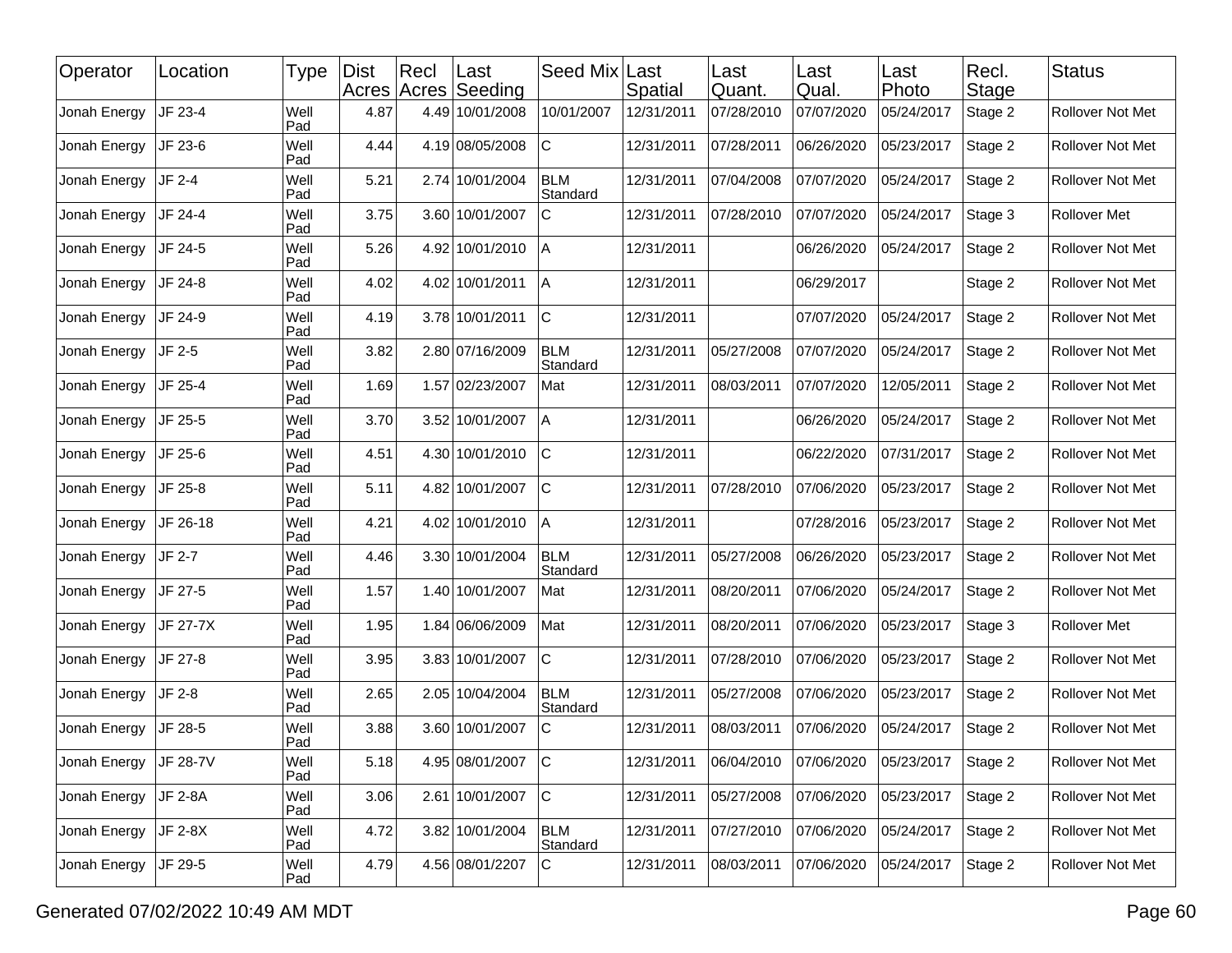| Operator     | Location | <b>Type</b> | <b>Dist</b> | Recl | Last<br>Acres Acres Seeding | Seed Mix               | Last<br>Spatial | Last<br>Quant. | Last<br>Qual. | Last<br>Photo | Recl.<br><b>Stage</b> | <b>Status</b>           |
|--------------|----------|-------------|-------------|------|-----------------------------|------------------------|-----------------|----------------|---------------|---------------|-----------------------|-------------------------|
| Jonah Energy | JF 29-6  | Well<br>Pad | 3.74        |      | 3.62 10/01/2008             | $\mathsf{C}$           | 12/31/2011      | 07/28/2011     | 06/26/2020    | 05/23/2017    | Stage 2               | Rollover Not Met        |
| Jonah Energy | JF 29-7V | Well<br>Pad | 4.45        |      | 4.26 10/01/2007             | $\mathsf{C}$           | 12/31/2011      |                | 07/06/2020    | 05/23/2017    | Stage 3               | <b>Rollover Met</b>     |
| Jonah Energy | JF 29-8  | Well<br>Pad | 4.15        |      | 3.79 10/01/2008             | C                      | 12/31/2011      | 08/20/2011     | 07/06/2020    | 05/23/2017    | Stage 2               | Rollover Not Met        |
| Jonah Energy | JF 30-4  | Well<br>Pad | 2.99        |      | 2.79 10/01/2010             | Α                      | 12/31/2011      |                | 07/07/2020    | 05/24/2017    | Stage 2               | Rollover Not Met        |
| Jonah Energy | JF 30-8  | Well<br>Pad | 5.37        |      | 5.07 10/01/2010             | $\mathsf{C}$           | 12/31/2011      |                | 07/07/2020    | 05/24/2017    | Stage 2               | Rollover Not Met        |
| Jonah Energy | JF 31-5  | Well<br>Pad | 3.80        |      | 3.56 10/01/2007             | $\mathsf{C}$           | 12/31/2011      | 07/28/2010     | 07/07/2020    | 05/24/2017    | Stage 2               | Rollover Not Met        |
| Jonah Energy | JF 31-6  | Well<br>Pad | 4.11        |      | 3.86 05/10/2007             | $\mathsf{C}$           | 12/31/2011      | 07/27/2010     | 06/26/2020    | 05/23/2017    | Stage 2               | Rollover Not Met        |
| Jonah Energy | JF 3-18  | Well<br>Pad | 4.95        |      | 4.70 10/01/2008             | $\mathsf{C}$           | 12/31/2011      | 08/02/2011     | 06/12/2019    | 05/23/2017    | Stage 2               | Rollover Not Met        |
| Jonah Energy | JF 31-8  | Well<br>Pad | 2.97        |      | 2.65 10/01/2010             | $\mathsf{C}$           | 12/31/2011      |                | 07/07/2020    | 05/24/2017    | Stage 2               | Rollover Not Met        |
| Jonah Energy | JF 32-34 | Well<br>Pad | 6.48        |      | 4.58 10/01/2004             | null                   | 12/31/2011      |                | 07/08/2020    | 05/25/2017    | Stage 2               | Rollover Not Met        |
| Jonah Energy | JF 32-6  | Well<br>Pad | 4.42        |      | 4.16 05/10/2007             | $\mathsf{C}$           | 12/31/2011      | 07/27/2010     | 06/26/2020    | 05/23/2017    | Stage 3               | Rollover Met            |
| Jonah Energy | JF 33-5  | Well<br>Pad | 4.24        |      | 3.87 10/01/2007             | null                   | 12/31/2011      | 07/28/2010     | 07/07/2020    | 05/24/2017    | Stage 2               | Rollover Not Met        |
| Jonah Energy | JF 33-7  | Well<br>Pad | 4.33        |      | 4.09 10/01/2007             | $\mathsf{C}$           | 12/31/2011      | 06/04/2010     | 06/26/2020    | 05/23/2017    | Stage 2               | Rollover Not Met        |
| Jonah Energy | JF 3-4   | Well<br>Pad | 5.72        |      | 3.89 10/01/2004             | <b>BLM</b><br>Standard | 12/31/2011      | 07/04/2008     | 07/07/2020    | 05/24/2017    | Stage 2               | Rollover Not Met        |
| Jonah Energy | JF 3-5   | Well<br>Pad | 4.49        |      | 3.44 10/01/2010             | C                      | 12/31/2011      |                | 06/26/2020    | 05/24/2017    | Stage 2               | Rollover Not Met        |
| Jonah Energy | JF 35-5  | Well<br>Pad | 4.46        |      | 4.23 10/01/2007             | $\mathsf{C}$           | 12/31/2011      | 07/28/2010     | 07/07/2020    | 05/24/2017    | Stage 2               | Rollover Not Met        |
| Jonah Energy | JF 35-6  | Well<br>Pad | 2.33        |      | 2.25 07/14/2008             | Mat                    | 12/31/2011      | 07/16/2010     | 06/26/2020    | 05/23/2017    | Stage 2               | Rollover Not Met        |
| Jonah Energy | JF 3-6   | Well<br>Pad | 6.89        |      | 3.92 10/01/2004             | <b>BLM</b><br>Standard | 12/31/2011      | 05/27/2008     | 06/26/2020    | 05/23/2017    | Stage 2               | Rollover Not Met        |
| Jonah Energy | JF 36-4  | Well<br>Pad | 5.42        |      | 5.03 10/01/2010             | C                      | 12/31/2011      |                | 07/07/2020    | 05/24/2017    | Stage 2               | Rollover Not Met        |
| Jonah Energy | JF 36-5  | Well<br>Pad | 4.24        |      | 3.96 10/01/2007             | c                      | 12/31/2011      | 07/27/2010     | 07/07/2020    | 05/24/2017    | Stage 2               | <b>Rollover Not Met</b> |
| Jonah Energy | JF 3-7   | Well<br>Pad | 4.09        |      | 3.19 10/01/2004             | <b>BLM</b><br>Standard | 12/31/2011      | 05/27/2008     | 06/26/2020    | 05/23/2017    | Stage 2               | Rollover Not Met        |
| Jonah Energy | JF 37-4  | Well<br>Pad | 3.03        |      | 2.90 04/23/2008             | <b>MAT</b>             | 12/31/2011      | 08/10/2010     | 07/07/2020    | 05/24/2017    | Stage 2               | Rollover Not Met        |
| Jonah Energy | JF 37-5  | Well<br>Pad | 4.75        |      | 4.53 10/01/2007             | lc.                    | 12/31/2011      | 07/27/2010     | 07/06/2020    | 05/24/2017    | Stage 2               | Rollover Not Met        |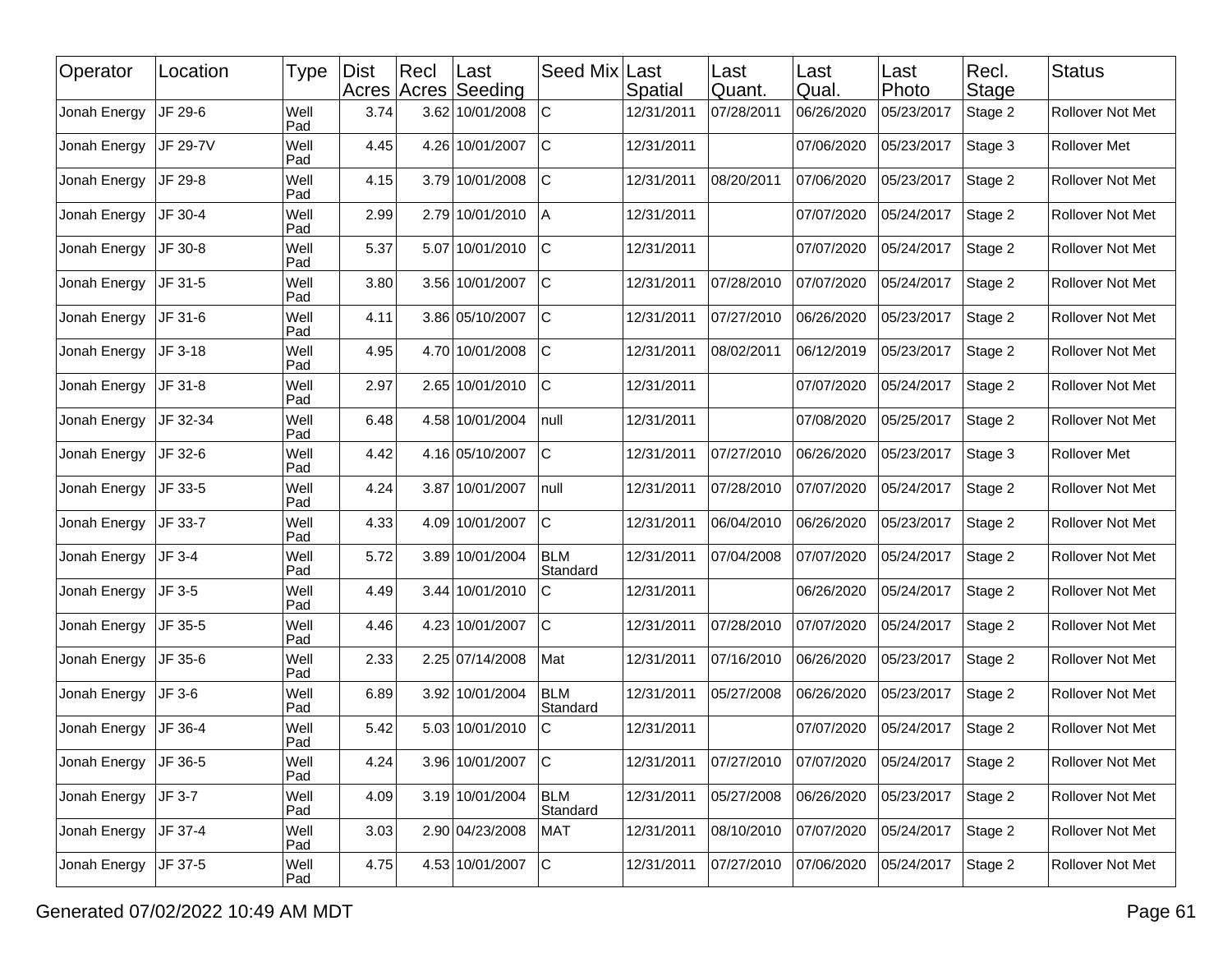| Operator     | Location  | <b>Type</b> | <b>Dist</b> | Recl | Last<br>Acres Acres Seeding | Seed Mix     | Last<br>Spatial | Last<br> Quant. | Last<br>Qual. | Last<br>Photo | Recl.<br><b>Stage</b> | <b>Status</b>           |
|--------------|-----------|-------------|-------------|------|-----------------------------|--------------|-----------------|-----------------|---------------|---------------|-----------------------|-------------------------|
| Jonah Energy | JF 37-6   | Well<br>Pad | 4.15        |      | 3.84 10/01/2008             | null         | 12/31/2011      | 07/28/2011      | 06/26/2020    | 05/23/2017    | Stage 2               | Rollover Not Met        |
| Jonah Energy | JF 37-8   | Well<br>Pad | 2.29        |      | 2.14 07/15/2007             | Mat          | 12/31/2011      | 07/14/2011      | 07/06/2020    | 05/23/2017    | Stage 3               | Rollover Met            |
| Jonah Energy | JF 3-7X   | Well<br>Pad | 5.78        |      | 4.84 10/04/2007             | $\mathsf{C}$ | 12/31/2011      | 07/28/2010      | 06/26/2020    | 05/23/2017    | Stage 2               | Rollover Not Met        |
| Jonah Energy | JF 38-6   | Well<br>Pad | 4.32        |      | 10/15/2012                  | A            | 12/31/2011      |                 | 06/22/2020    | 07/31/2017    | Stage 2               | Rollover Not Met        |
| Jonah Energy | JF 38-8   | Well<br>Pad | 4.81        |      | 4.50 11/01/2009             | $\mathsf{C}$ | 12/31/2011      |                 | 07/06/2020    | 05/23/2017    | Stage 2               | Rollover Not Met        |
| Jonah Energy | JF 3-8X   | Well<br>Pad | 4.39        |      | 3.85 10/01/2007             | $\mathsf{C}$ | 12/31/2011      | 07/27/2010      | 07/06/2020    | 05/23/2017    | Stage 2               | Rollover Not Met        |
| Jonah Energy | JF 39-5   | Well<br>Pad | 1.98        | 1.75 |                             |              | 12/31/2011      |                 | 07/06/2020    | 05/23/2017    | Stage 3               | Rollover Met            |
| Jonah Energy | JF 39-6   | Well<br>Pad | 3.73        |      | 3.30 10/01/2008             | $\mathsf{C}$ | 12/31/2011      | 07/28/2011      | 06/22/2020    | 07/31/2017    | Stage 2               | Rollover Not Met        |
| Jonah Energy | JF 39-7XV | Well<br>Pad | 2.21        |      | 2.09 09/16/2006             | <b>MAT</b>   | 12/31/2011      | 06/08/2010      | 07/06/2020    | 05/23/2017    | Stage 2               | Rollover Not Met        |
| Jonah Energy | JF 40-5   | Well<br>Pad | 2.10        | 2.03 |                             |              | 12/31/2011      |                 | 07/06/2020    |               | Stage 3               | Rollover Met            |
| Jonah Energy | JF 40-6   | Well<br>Pad | 4.27        |      | 4.02 10/01/2007             | $\mathsf{C}$ | 12/31/2011      | 06/04/2010      | 06/22/2020    | 07/24/2017    | Stage 2               | Rollover Not Met        |
| Jonah Energy | JF 41-4   | Well<br>Pad | 4.35        |      | 3.06 10/01/2008             | $\mathsf{C}$ | 12/31/2011      | 08/01/2011      | 07/07/2020    | 05/24/2017    | Stage 2               | <b>Rollover Not Met</b> |
| Jonah Energy | JF 41-6   | Well<br>Pad | 3.20        |      | 3.04 10/01/2007             | ١c           | 12/31/2011      | 06/04/2010      | 06/22/2020    | 07/24/2017    | Stage 2               | Rollover Not Met        |
| Jonah Energy | JF 4-18   | Well<br>Pad | 4.54        |      | 3.00 10/01/2008             | ١c           | 12/31/2011      |                 | 07/28/2016    | 05/23/2017    | Stage 2               | Rollover Not Met        |
| Jonah Energy | JF 41-8   | Well<br>Pad | 4.77        |      | 4.65 10/01/2009             | $\mathsf{C}$ | 12/31/2011      |                 | 07/06/2020    | 05/23/2017    | Stage 2               | Rollover Not Met        |
| Jonah Energy | JF 42-5   | Well<br>Pad | 4.03        |      | 3.87 10/01/2007             | $\mathsf{C}$ | 12/31/2011      | 07/27/2010      | 07/06/2020    | 05/23/2017    | Stage 2               | Rollover Not Met        |
| Jonah Energy | JF 42-8   | Well<br>Pad | 4.32        |      | 4.14 10/01/2009             | $\mathsf{C}$ | 12/31/2011      |                 | 07/06/2020    | 05/23/2017    | Stage 2               | Rollover Not Met        |
| Jonah Energy | JF 43-4   | Well<br>Pad | 6.77        |      | 04/25/2013                  | $\mathsf{C}$ | 12/31/2011      |                 | 07/07/2020    | 05/24/2017    | Stage 2               | Rollover Not Met        |
| Jonah Energy | JF 43-6   | Well<br>Pad | 1.23        |      | 1.17 07/17/2007             | MAT          | 12/31/2011      | 08/03/2010      | 06/26/2020    | 05/23/2017    | Stage 3               | Rollover Not Met        |
| Jonah Energy | JF 43-7V  | Well<br>Pad | 4.48        |      | 4.27 10/01/2007             | <sub>C</sub> | 12/31/2011      |                 | 07/06/2020    | 05/23/2017    | Stage 2               | Rollover Not Met        |
| Jonah Energy | JF 4-4    | Well<br>Pad | 4.76        |      | 4.07 10/01/2007             | lc.          | 12/31/2011      | 07/28/2010      | 07/07/2020    | 05/24/2017    | Stage 2               | Rollover Not Met        |
| Jonah Energy | JF 45-5   | Well<br>Pad | 4.12        |      | 3.92 10/01/2007             | c            | 12/31/2011      | 07/27/2010      | 07/06/2020    | 05/24/2017    | Stage 2               | Rollover Not Met        |
| Jonah Energy | JF 45-6   | Well<br>Pad | 4.10        |      | 3.96 10/01/2009             | lc.          | 12/31/2011      | 07/28/2011      | 06/26/2020    | 05/23/2017    | Stage 3               | Rollover Not Met        |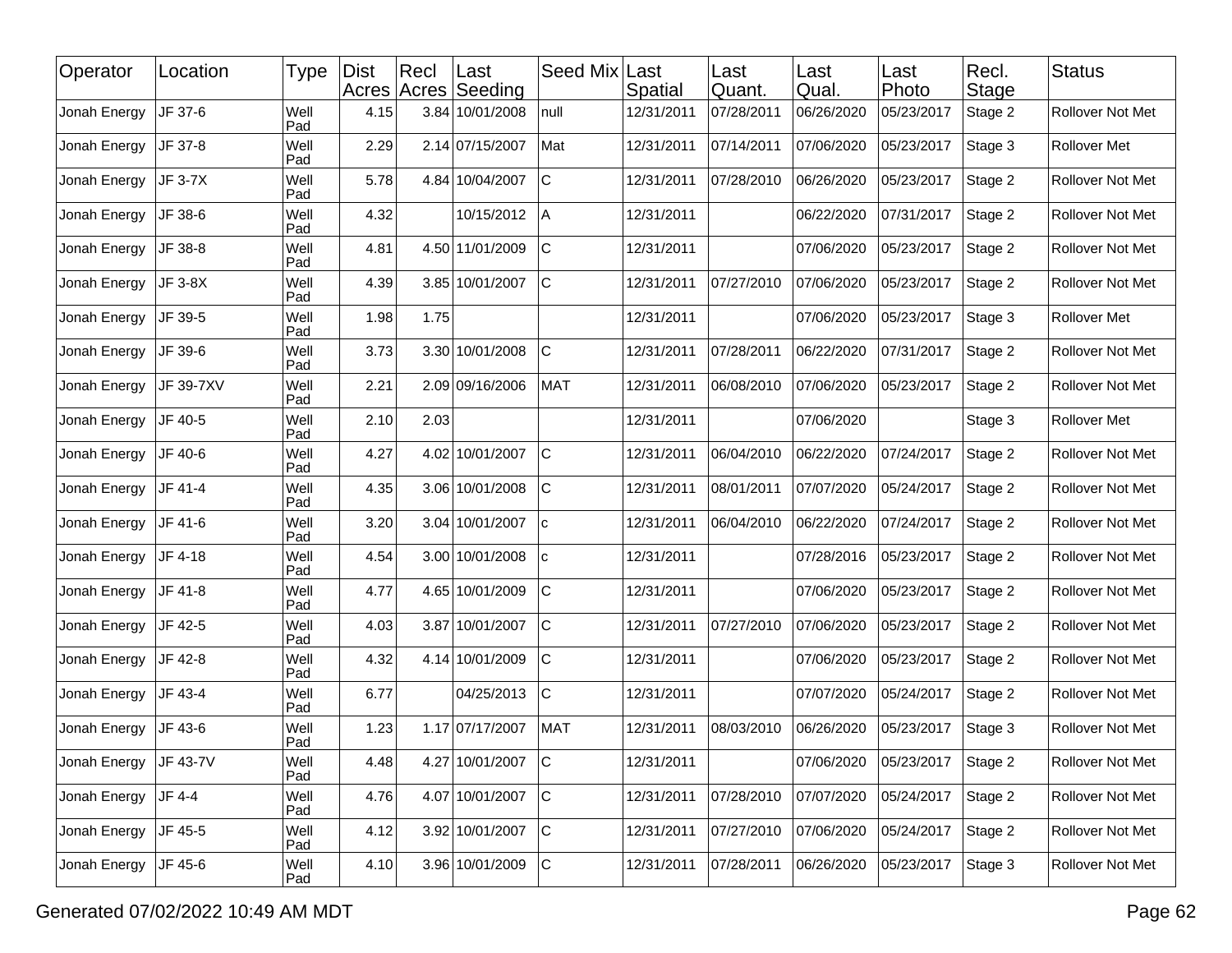| Operator     | Location    | <b>Type</b> | <b>Dist</b> | Recl | Last<br>Acres Acres Seeding | Seed Mix               | Last<br>Spatial | Last<br>Quant. | Last<br>Qual. | Last<br>Photo | Recl.<br><b>Stage</b> | <b>Status</b>    |
|--------------|-------------|-------------|-------------|------|-----------------------------|------------------------|-----------------|----------------|---------------|---------------|-----------------------|------------------|
| Jonah Energy | JF 45-7     | Well<br>Pad | 2.29        |      | 2.16 11/22/2006             | <b>MAT</b>             | 12/31/2011      | 08/03/2010     | 07/06/2020    | 05/23/2017    | Stage 2               | Rollover Not Met |
| Jonah Energy | JF 45-8H    | Well<br>Pad | 4.34        |      | 3.48 10/01/2011             | A                      | 12/31/2011      |                | 07/06/2020    |               | Stage 2               | Rollover Not Met |
| Jonah Energy | JF 4-6      | Well<br>Pad | 5.86        |      | 5.27 10/01/2004             | <b>BLM</b><br>Standard | 12/31/2011      | 05/27/2008     | 06/22/2020    | 07/31/2017    | Stage 2               | Rollover Not Met |
| Jonah Energy | JF 4-7      | Well<br>Pad | 5.80        |      | 4.92 10/01/2005             | C                      | 12/31/2011      | 07/28/2010     | 06/26/2020    | 05/23/2017    | Stage 2               | Rollover Not Met |
| Jonah Energy | JF 47-5     | Well<br>Pad | 4.53        |      | 4.28 10/01/2007             | $\mathsf{C}$           | 12/31/2011      | 07/28/2010     | 07/07/2020    | 05/24/2017    | Stage 2               | Rollover Not Met |
| Jonah Energy | JF 48-6     | Well<br>Pad | 4.10        |      | 3.93 08/10/2007             | $\mathsf{C}$           | 12/31/2011      | 07/27/2010     | 07/06/2020    | 05/23/2017    | Stage 2               | Rollover Not Met |
| Jonah Energy | JF 49-7X    | Well<br>Pad | 4.22        |      | 4.10 10/01/2011             | Α                      | 12/31/2011      |                | 06/26/2020    |               | Stage 2               | Rollover Not Met |
| Jonah Energy | JF 5-18     | Well<br>Pad | 4.88        |      | 4.73 10/01/2008             | $\mathsf{C}$           | 12/31/2011      | 07/28/2010     | 06/16/2020    | 07/10/2010    | Stage 2               | Rollover Not Met |
| Jonah Energy | JF 5-4      | Well<br>Pad | 4.68        |      | 2.64 10/01/2004             | <b>BLM</b><br>Standard | 12/31/2011      | 07/04/2008     | 07/07/2020    | 05/24/2017    | Stage 2               | Rollover Not Met |
| Jonah Energy | JF 54-18    | Well<br>Pad | 4.43        |      | 4.19 10/01/2011             | A                      | 12/31/2011      |                | 07/22/2014    |               | Stage 2               | Rollover Not Met |
| Jonah Energy | JF 5-5      | Well<br>Pad | 5.29        |      | 10/01/2004                  | <b>BLM</b><br>Standard | 12/31/2011      |                | 07/06/2020    | 05/23/2017    | Stage 2               | Rollover Not Met |
| Jonah Energy | $JF 5-5(2)$ | Well<br>Pad | 0.06        |      |                             |                        | 12/31/2011      |                |               |               |                       | Rollover Not Met |
| Jonah Energy | JF 5-6      | Well<br>Pad | 5.03        |      | 4.22 10/01/2009             | <b>BLM</b><br>Standare | 12/31/2011      | 05/27/2008     | 06/22/2020    | 07/24/2017    | Stage 2               | Rollover Not Met |
| Jonah Energy | JF 5-7      | Well<br>Pad | 6.70        |      | 5.63 07/10/2005             | B2005                  | 12/31/2011      | 07/09/2009     | 06/26/2020    | 05/23/2017    | Stage 2               | Rollover Not Met |
| Jonah Energy | JF 5-8      | Well<br>Pad | 3.79        |      | 3.37 11/01/2009             | C                      | 12/31/2011      |                | 07/06/2020    | 05/23/2017    | Stage 2               | Rollover Not Met |
| Jonah Energy | JF 59-7     | Well<br>Pad | 3.67        |      | 10/15/2012                  | $\mathsf{C}$           | 12/31/2011      |                | 07/06/2020    | 05/23/2017    | Stage 2               | Rollover Not Met |
| Jonah Energy | JF 6-18     | Well<br>Pad | 4.63        |      | 4.35 10/01/2008             | $\mathsf{C}$           | 12/31/2011      | 08/02/2011     | 07/28/2016    | 05/23/2017    | Stage 2               | Rollover Not Met |
| Jonah Energy | JF 6-5      | Well<br>Pad | 4.73        |      | 4.17 10/01/2007             | $\mathsf{C}$           | 12/31/2011      | 07/27/2010     | 07/06/2020    | 05/24/2017    | Stage 2               | Rollover Not Met |
| Jonah Energy | JF 6-6      | Well<br>Pad | 5.00        | 2.91 | 10/01/2004                  | <b>BLM</b><br>Standard | 12/31/2011      | 05/27/2008     | 06/26/2020    | 05/23/2017    | Stage 2               | Rollover Not Met |
| Jonah Energy | JF 6-7      | Well<br>Pad | 4.58        |      | 3.82 10/01/2005             | c                      | 12/31/2011      | 07/28/2010     | 06/26/2020    | 05/23/2017    | Stage 2               | Rollover Not Met |
| Jonah Energy | JF 67-7V    | Well<br>Pad | 0.96        |      | 0.93 09/08/2006             | <b>MAT</b>             | 12/31/2011      | 08/03/2010     | 06/26/2020    | 05/23/2017    | Stage 2               | Rollover Not Met |
| Jonah Energy | JF 73-7     | Well<br>Pad | 4.10        |      | 3.85 10/01/2008             | $\mathbf C$            | 12/31/2011      | 07/28/2011     | 06/16/2020    | 05/23/2017    | Stage 4               | Rollover Not Met |
| Jonah Energy | JF 74-7     | Well<br>Pad | 3.89        |      | 3.78 10/01/2011             | lA.                    | 12/31/2011      |                | 06/16/2020    | 05/23/2017    | Stage 2               | Rollover Not Met |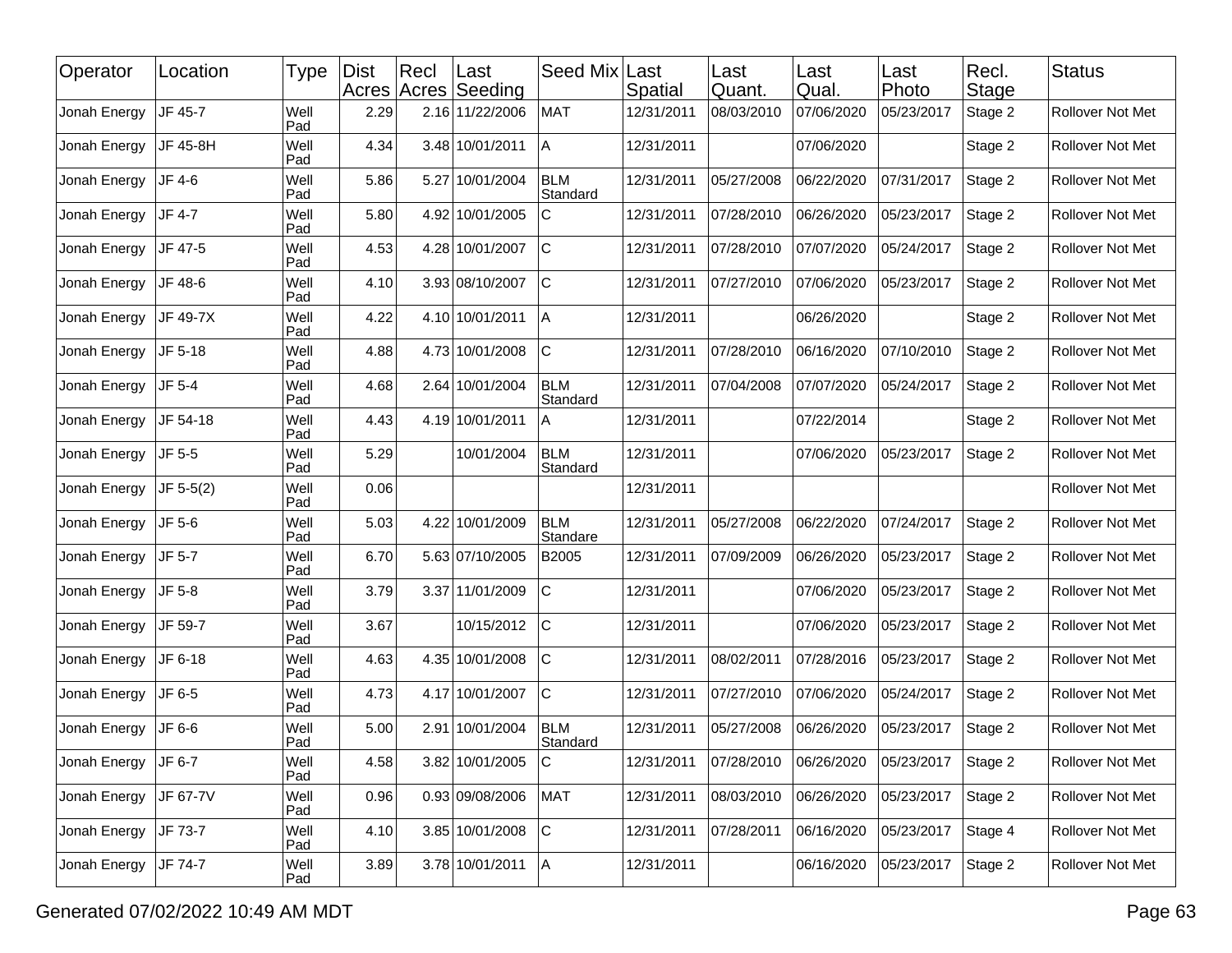| Operator                 | Location                                 | Type        | <b>Dist</b> | Recl | ∣Last<br>Acres Acres Seeding | Seed Mix Last          | Spatial    | Last<br>Quant. | Last<br>Qual. | Last<br>Photo                 | Recl.<br>Stage | <b>Status</b>           |
|--------------------------|------------------------------------------|-------------|-------------|------|------------------------------|------------------------|------------|----------------|---------------|-------------------------------|----------------|-------------------------|
| Jonah Energy             | JF 7-5                                   | Well<br>Pad | 4.90        |      | 4.39 05/01/2006              | $\mathsf C$            | 12/31/2011 | 06/17/2011     | 07/07/2020    | 05/24/2017                    | Stage 2        | Rollover Not Met        |
| Jonah Energy             | JF 7-6                                   | Well<br>Pad | 5.28        |      | 3.77 10/01/2007              | C                      | 12/31/2011 | 05/27/2008     | 06/26/2020    | 05/23/2017                    | Stage 2        | Rollover Not Met        |
| Jonah Energy             | JF 7-7                                   | Well<br>Pad | 7.30        |      | 5.61 10/01/2007              | lc                     | 12/31/2011 | 06/04/2010     | 07/06/2020    | 05/23/2017                    | Stage 2        | Rollover Not Met        |
| Jonah Energy             | <b>JF 7-7XV</b>                          | Well<br>Pad | 2.37        |      | 2.23 09/29/2006              | <b>MAT</b>             | 12/31/2011 | 06/08/2010     | 07/06/2020    | 05/23/2017                    | Stage 2        | Rollover Not Met        |
| Jonah Energy             | JF 8-5                                   | Well<br>Pad | 4.36        |      | 3.53 10/01/2004              | <b>BLM</b><br>Standard | 12/31/2011 | 05/27/2008     | 07/07/2020    | 05/24/2017                    | Stage 2        | Rollover Not Met        |
| Jonah Energy             | JF 8-6                                   | Well<br>Pad | 4.16        |      | 3.67 10/01/2007              | C                      | 12/31/2011 | 07/27/2010     | 06/26/2020    | 05/23/2017                    | Stage 2        | Rollover Not Met        |
| Jonah Energy             | JF 8-7X                                  | Well<br>Pad | 9.41        |      | 7.31 08/10/2008              | C                      | 12/31/2011 | 07/28/2011     | 07/06/2020    | 05/23/2017                    | Stage 2        | Rollover Not Met        |
| Jonah Energy             | JF 97-4                                  | Well<br>Pad | 3.35        |      | 10/15/2014                   | ΙA                     | 12/31/2011 |                | 07/07/2020    |                               | Stage 2        | Rollover Not Met        |
| Jonah Energy             | <b>JONAH WDW #1</b>                      | Other       | 4.78        |      | 2.02 09/21/2011              | Mix 151                | 06/10/2014 | 06/07/2014     | 06/13/2016    | 06/01/2015                    | Stage 2        | <b>Rollover Not Met</b> |
| Jonah Energy             | JONAH WDW #3                             | Well<br>Pad | 4.90        |      | 4.53 09/13/2012              | Mix 151                | 06/07/2014 | 08/20/2013     | 06/12/2019    | 06/14/2016                    | Stage 2        | Rollover Not Met        |
| Jonah Energy             | <b>JONAH WDW #3</b><br><b>FACILITIES</b> | Pipeline    | 3.91        |      | 0.83 11/21/2014              | Mix 111                | 06/07/2014 | 08/21/2013     | 06/14/2016    | 06/14/2016                    | Stage 1        | Rollover Not Met        |
| Jonah Energy             | JONAH WDW #3<br><b>FACILITIES ROAD</b>   | Road        | 0.10        |      |                              |                        | 06/07/2014 |                |               |                               |                | Rollover Not Met        |
| Jonah Energy             | JONAH WDW #3<br><b>ROAD</b>              | Road        | 0.92        |      |                              |                        | 06/07/2014 |                |               |                               |                | Rollover Not Met        |
| Jonah Energy             | Luman Acc Rd                             | Road        | 41.77       |      |                              |                        | 12/31/2011 |                |               |                               |                | Rollover Not Met        |
| Jonah Energy             | Old EnCana Field<br>Office               | Other       | 18.59       |      |                              |                        | 12/31/2011 |                |               |                               |                | Rollover Not Met        |
| Jonah Energy             | Pipeline                                 | Pipeline    | 3.79        |      |                              |                        | 12/31/2011 |                |               |                               |                | Rollover Not Met        |
| Jonah Energy             | SAG 17-30                                | Well<br>Pad | 6.55        |      | 10/15/2012                   | Α                      | 12/31/2011 |                | 07/16/2020    | 06/01/2017                    | Stage 2        | Rollover Not Met        |
| Jonah Energy             | SAG 34-19                                | Well<br>Pad | 5.34        |      | 3.95 10/01/2008              | A                      | 12/31/2011 | 08/16/2011     | 07/14/2020    | 06/01/2017                    | Stage 2        | Rollover Not Met        |
| Jonah Energy             | SAG 35-19                                | Well<br>Pad | 4.65        |      | 4.43 10/01/2011              | lΒ                     | 12/31/2011 |                | 07/14/2020    | 06/01/2017                    | Stage 2        | Rollover Not Met        |
| Jonah Energy             | SAG 36-19                                | Well<br>Pad | 6.79        |      | 6.43 10/15/2013              | ΙB                     | 12/31/2011 |                | 07/14/2020    | 06/01/2017                    | Stage 2        | Rollover Not Met        |
| Jonah Energy   SAG 48-19 |                                          | Well<br>Pad | 3.31        |      | $3.11 10/01/2011$ B          |                        | 12/31/2011 |                |               | 07/14/2020 06/01/2017 Stage 2 |                | Rollover Not Met        |
| Jonah Energy             | SAG 5-17                                 | Well<br>Pad | 5.75        |      | 3.28 10/01/2005              | A                      | 12/31/2011 | 08/16/2011     | 07/14/2020    | 06/01/2017                    | Stage 3        | Rollover Met            |
| Jonah Energy             | SAG 5-28                                 | Well<br>Pad | 8.05        |      | 4.42 10/01/2005              | A                      | 12/31/2011 | 05/29/2009     | 07/14/2020    |                               | Stage 2        | Rollover Not Met        |
| Jonah Energy             | SAG 59-29                                | Well<br>Pad | 4.83        |      | $3.90 10/01/2011$  A         |                        | 12/31/2011 |                | 07/24/2020    | 06/01/2017                    | Stage 2        | Rollover Not Met        |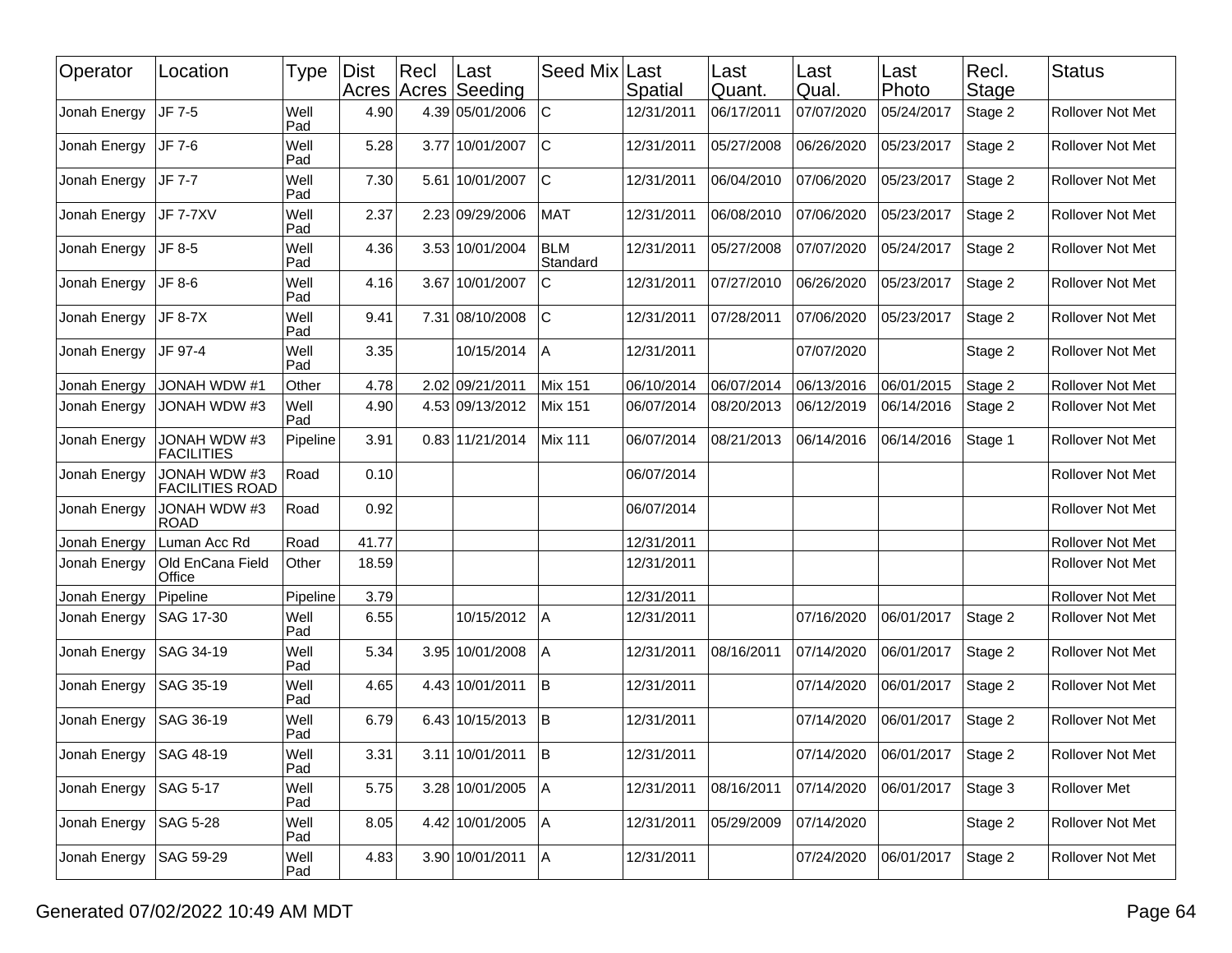| Operator     | Location                                         | <b>Type</b> | <b>Dist</b><br>Acres | Rec <br>Acres | ∣Last<br>Seeding | Seed Mix                     | Last<br>Spatial | Last<br>Quant. | Last<br>Qual. | Last<br>Photo | Recl.<br>Stage | <b>Status</b>           |
|--------------|--------------------------------------------------|-------------|----------------------|---------------|------------------|------------------------------|-----------------|----------------|---------------|---------------|----------------|-------------------------|
| Jonah Energy | <b>SAG 73-20</b>                                 | Well<br>Pad | 3.47                 |               | 10/15/2012       | A                            | 12/31/2011      |                | 07/16/2020    | 06/01/2017    | Stage 2        | <b>Rollover Not Met</b> |
| Jonah Energy | <b>SAND DRAW</b><br>FEDERAL 11-12                | Well<br>Pad | 4.55                 |               | 3.66 09/22/2011  | ∟ate<br>Sagebrush            | 06/10/2014      | 08/12/2013     | 07/13/2020    | 06/15/2016    | Stage 2        | Rollover Not Met        |
| Jonah Energy | <b>SAND DRAW</b><br>FEDERAL 11-12<br><b>ROAD</b> | Road        | 1.42                 |               |                  |                              | 06/10/2014      |                |               |               |                | <b>Rollover Not Met</b> |
| Jonah Energy | <b>SAND DRAW</b><br>FEDERAL 13-12                | Well<br>Pad | 4.00                 |               | 2.93 11/18/2014  | Wyoming<br>big<br> sagebrush | 06/10/2014      | 08/12/2013     | 07/13/2020    | 06/15/2016    | Stage 2        | Rollover Not Met        |
| Jonah Energy | <b>SAND DRAW</b><br>FEDERAL 13-12<br><b>ROAD</b> | Road        | 0.97                 |               |                  |                              | 06/10/2014      |                |               |               |                | Rollover Not Met        |
| Jonah Energy | <b>SAND DRAW</b><br>FEDERAL 7-11                 | Well<br>Pad | 4.09                 |               | 3.02 09/22/2011  | Late<br>Sagebrush            | 06/10/2014      | 08/12/2013     | 07/13/2020    | 06/15/2016    | Stage 2        | <b>Rollover Not Met</b> |
| Jonah Energy | <b>SAND DRAW</b><br>FEDERAL 7-11<br><b>ROAD</b>  | Road        | 1.69                 |               |                  |                              | 06/10/2014      |                |               |               |                | Rollover Not Met        |
| Jonah Energy | <b>SAND DRAW</b><br>FEDERAL 9-11                 | Well<br>Pad | 4.94                 |               | 3.93 11/03/2008  | Shrubs                       | 06/10/2014      | 08/12/2013     | 07/13/2020    | 06/15/2016    | Stage 2        | <b>Rollover Not Met</b> |
| Jonah Energy | <b>SAND DRAW</b><br>FEDERAL 9-11<br><b>ROAD</b>  | Road        | 0.40                 |               |                  |                              | 06/10/2014      |                |               |               |                | <b>Rollover Not Met</b> |
| Jonah Energy | SHB 100-26                                       | Well<br>Pad | 4.75                 |               | 4.55 10/01/2009  | A                            | 12/31/2011      |                | 07/14/2020    | 06/02/2017    | Stage 2        | Rollover Not Met        |
| Jonah Energy | SHB 100-36X                                      | Well<br>Pad | 5.09                 |               | 4.87 08/05/2009  | A <sub>1</sub>               | 12/31/2011      | 08/02/2011     | 07/09/2020    | 05/30/2017    | Stage 2        | <b>Rollover Not Met</b> |
| Jonah Energy | <b>SHB 101-36</b>                                | Well<br>Pad | 4.13                 |               | 3.94 08/01/2008  | A <sub>1</sub>               | 12/31/2011      | 08/02/2011     | 07/09/2020    | 05/30/2017    | Stage 2        | <b>Rollover Not Met</b> |
| Jonah Energy | SHB 102-26                                       | Well<br>Pad | 4.73                 |               | 4.30 10/01/2011  | A                            | 12/31/2011      |                | 07/13/2020    |               | Stage 2        | <b>Rollover Not Met</b> |
| Jonah Energy | SHB 102-34                                       | Well<br>Pad | 3.77                 |               | 3.68 10/01/2011  | A                            | 12/31/2011      |                | 07/08/2020    | 05/25/2017    | Stage 2        | <b>Rollover Not Met</b> |
| Jonah Energy | SHB 10-26                                        | Well<br>Pad | 3.77                 |               | 2.37 10/01/2006  | A                            | 12/31/2011      |                | 07/08/2020    | 06/01/2017    | Stage 2        | <b>Rollover Not Met</b> |
| Jonah Energy | SHB 10-27                                        | Well<br>Pad | 8.39                 |               | 6.78 10/01/2007  | Α                            | 12/31/2011      | 07/29/2010     | 07/08/2020    | 05/25/2017    | Stage 2        | <b>Rollover Not Met</b> |
| Jonah Energy | SHB 10-28                                        | Well<br>Pad | 5.24                 |               | 3.24 10/01/2007  | ΙB                           | 12/31/2011      | 07/20/2010     | 07/20/2020    | 06/13/2017    | Stage 2        | Rollover Not Met        |
| Jonah Energy | SHB 10-29                                        | Well<br>Pad | 8.58                 |               | 08/01/2009       | B                            | 12/31/2011      | 07/19/2010     | 06/24/2020    | 07/24/2017    | Stage 2        | <b>Rollover Not Met</b> |
| Jonah Energy | SHB 10-32                                        | Well<br>Pad | 8.06                 | 0.77          |                  |                              | 12/31/2011      |                |               | 07/31/2017    |                | Rollover Not Met        |
| Jonah Energy | SHB 10-33                                        | Well<br>Pad | 6.59                 |               | 4.95 10/01/2008  | <b>B</b>                     | 12/31/2011      | 07/27/2011     | 06/26/2020    | 07/31/2017    | Stage 2        | Rollover Not Met        |
| Jonah Energy | SHB 10-34                                        | Well<br>Pad | 3.76                 |               | 1.56 05/01/2006  | A                            | 12/31/2011      | 07/28/2011     | 07/08/2020    | 05/25/2017    | Stage 2        | Rollover Not Met        |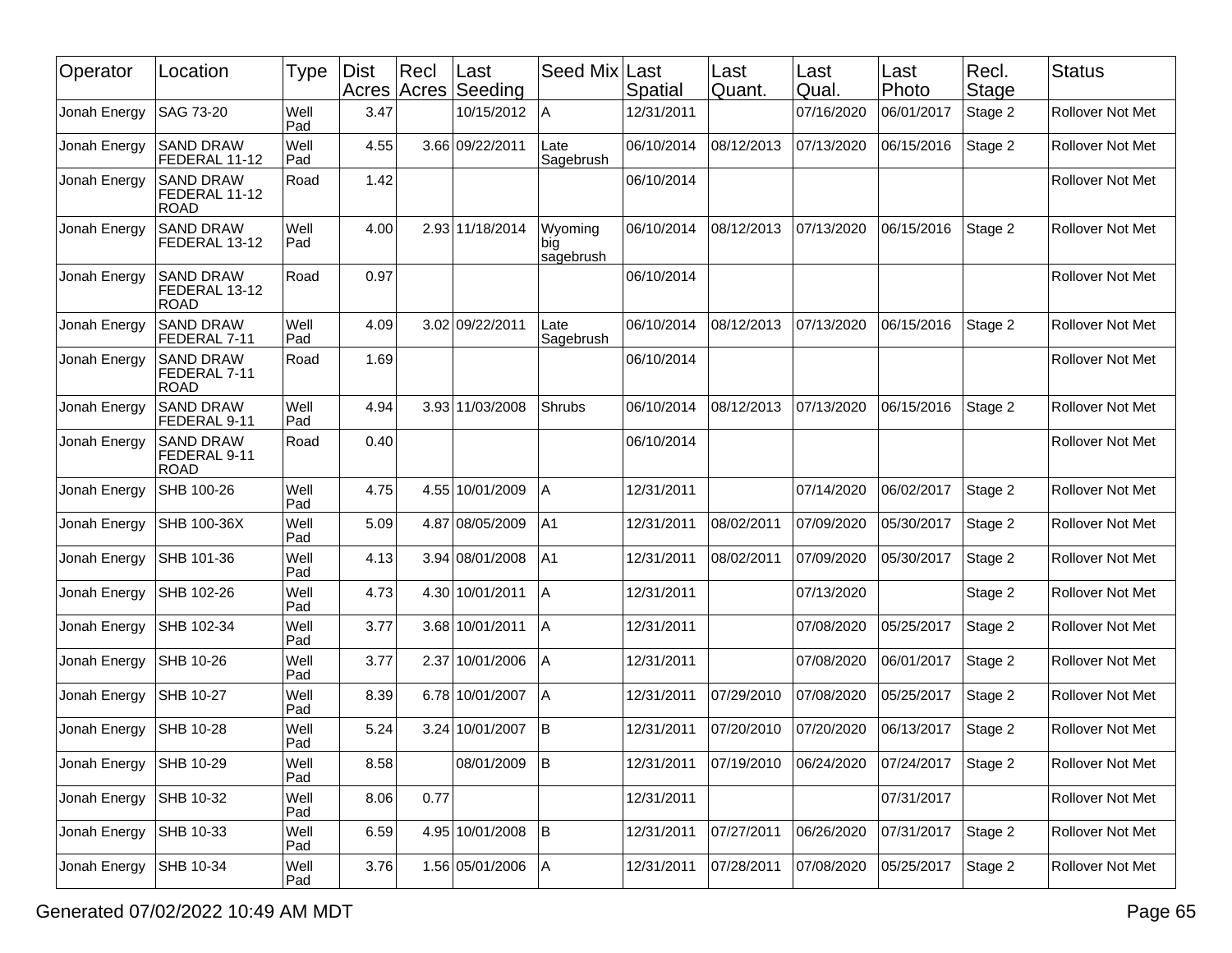| Operator     | Location            | Type        | <b>Dist</b> | Recl | ∣Last<br>Acres Acres Seeding | Seed Mix               | Last<br>Spatial | Last<br>Quant. | Last<br>Qual. | Last<br>Photo | Recl.<br>Stage | <b>Status</b>    |
|--------------|---------------------|-------------|-------------|------|------------------------------|------------------------|-----------------|----------------|---------------|---------------|----------------|------------------|
| Jonah Energy | SHB 10-35           | Well<br>Pad | 6.43        |      | 5.22 10/01/2009              | A                      | 12/31/2011      | 07/28/2010     | 07/09/2020    | 05/24/2017    | Stage 2        | Rollover Not Met |
| Jonah Energy | SHB 10-36           | Well<br>Pad | 4.50        |      | 4.38 10/01/2010              | ΙA                     | 12/31/2011      |                | 07/09/2020    |               | Stage 2        | Rollover Not Met |
| Jonah Energy | SHB 111-20V         | Well<br>Pad | 1.62        |      | 1.48 02/01/2006              | <b>MAT</b>             | 12/31/2011      | 07/15/2010     | 08/04/2020    | 07/24/2017    | Stage 2        | Rollover Not Met |
| Jonah Energy | SHB 11-15           | Well<br>Pad | 3.94        |      | 2.65 01/01/2005              | İΒ                     | 12/31/2011      | 07/21/2010     | 07/24/2020    | 06/13/2017    | Stage 2        | Rollover Not Met |
| Jonah Energy | SHB 11-17           | Well<br>Pad | 3.77        |      | 2.66 10/01/2009              | İΒ                     | 12/31/2011      | 07/21/2010     | 07/30/2020    | 07/20/2017    | Stage 2        | Rollover Not Met |
| Jonah Energy | SHB 11-20           | Well<br>Pad | 4.39        |      | 2.64 08/10/2006              | İВ.                    | 12/31/2011      | 06/22/2011     | 08/04/2020    | 07/24/2017    | Stage 2        | Rollover Not Met |
| Jonah Energy | SHB 112-16          | Well<br>Pad | 6.33        |      | 4.03 10/01/2007              | <b>B</b>               | 12/31/2011      |                | 07/24/2020    | 07/19/2017    | Stage 3        | Rollover Met     |
| Jonah Energy | SHB 11-22           | Well<br>Pad | 4.60        |      | 3.71 10/01/2005              | İВ.                    | 12/31/2011      | 07/20/2010     | 07/20/2020    | 06/13/2017    | Stage 2        | Rollover Not Met |
| Jonah Energy | SHB 112-20V         | Well<br>Pad | 1.85        |      | 1.80 05/18/2006              | <b>MAT</b>             | 12/31/2011      | 07/19/2010     | 08/04/2020    | 07/24/2017    | Stage 3        | Rollover Met     |
| Jonah Energy | <b>SHB 112-20XV</b> | Well<br>Pad | 2.67        |      | 2.54 02/01/2006              | <b>MAT</b>             | 12/31/2011      | 07/15/2010     | 08/04/2020    | 07/24/2017    | Stage 2        | Rollover Not Met |
| Jonah Energy | SHB 11-26           | Well<br>Pad | 4.49        |      | 2.82 10/01/2004              | <b>BLM</b><br>Standard | 12/31/2011      |                | 07/13/2020    | 06/02/2017    | Stage 2        | Rollover Not Met |
| Jonah Energy | SHB 11-27           | Well<br>Pad | 5.93        |      | 3.15 08/15/2009              | A                      | 12/31/2011      |                | 07/08/2020    | 05/25/2017    | Stage 2        | Rollover Not Met |
| Jonah Energy | SHB 11-28           | Well<br>Pad | 5.03        |      | 3.62 10/01/2004              | <b>BLM</b><br>Standard | 12/31/2011      |                | 06/24/2020    | 06/13/2017    | Stage 2        | Rollover Not Met |
| Jonah Energy | SHB 11-29           | Well<br>Pad | 5.60        |      | 2.93 10/01/2005              | B                      | 12/31/2011      | 07/19/2010     | 06/24/2020    | 07/24/2017    | Stage 2        | Rollover Not Met |
| Jonah Energy | SHB 113-16          | Well<br>Pad | 3.30        |      | 3.13 10/01/2011              | <b>B</b>               | 12/31/2011      |                | 07/24/2020    | 07/19/2017    | Stage 2        | Rollover Not Met |
| Jonah Energy | SHB 11-32           | Well<br>Pad | 3.44        |      | 2.41 10/01/2009              | B                      | 12/31/2011      | 05/28/2010     | 06/24/2020    | 07/31/2017    | Stage 2        | Rollover Not Met |
| Jonah Energy | SHB 113-20V         | Well<br>Pad | 0.67        |      | 0.67 02/01/2006              | <b>MAT</b>             | 12/31/2011      | 07/15/2010     | 08/04/2020    |               | Stage 2        | Rollover Not Met |
| Jonah Energy | SHB 11-33           | Well<br>Pad | 6.13        |      | 5.34 07/01/2009              | lB.                    | 12/31/2011      | 07/27/2011     | 06/26/2020    | 07/31/2017    | Stage 2        | Rollover Not Met |
| Jonah Energy | SHB 11-33X          | Well<br>Pad | 5.61        |      | 4.52 10/01/2007              | İΒ                     | 12/31/2011      | 05/28/2010     | 06/26/2020    | 07/31/2017    | Stage 2        | Rollover Not Met |
| Jonah Energy | SHB 11-34           | Well<br>Pad | 7.85        |      | 5.29 05/01/2009   A          |                        | 12/31/2011      | 07/28/2011     | 07/08/2020    | 05/25/2017    | Stage 2        | Rollover Not Met |
| Jonah Energy | SHB 11-35           | Well<br>Pad | 6.11        |      | 5.09 10/01/2005              | A                      | 12/31/2011      | 07/28/2010     | 07/07/2020    | 05/24/2017    | Stage 2        | Rollover Not Met |
| Jonah Energy | SHB 11-36           | Well<br>Pad | 2.80        |      | 1.93 10/01/2006              | A                      | 12/31/2011      |                | 07/09/2020    | 05/30/2017    | Stage 2        | Rollover Not Met |
| Jonah Energy | SHB 114-15          | Well<br>Pad | 3.37        |      | 10/15/2012                   | B <sub>1</sub>         | 12/31/2011      |                | 07/16/2020    | 06/02/2017    | Stage 2        | Rollover Not Met |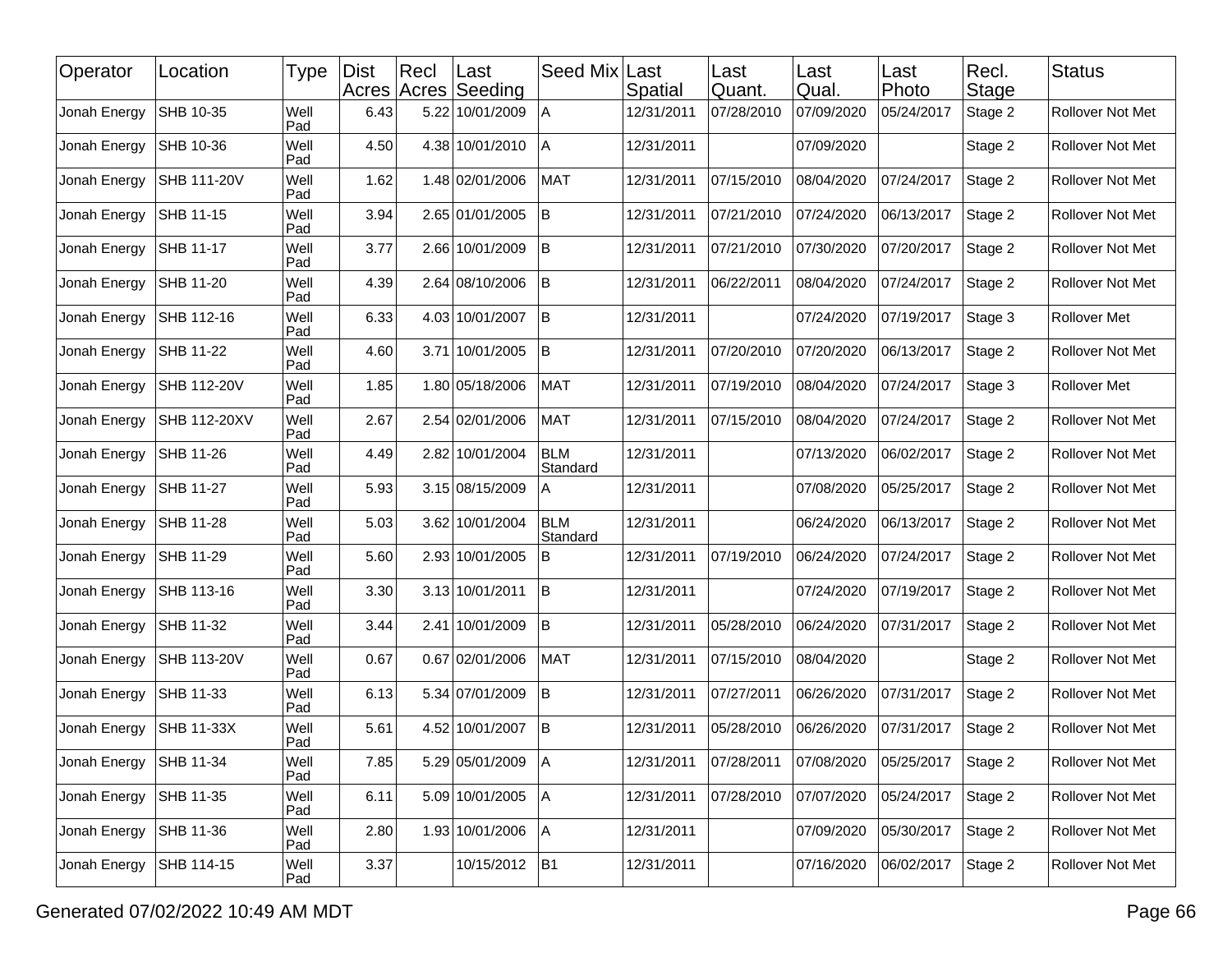| Operator     | Location        | Type        | <b>Dist</b> | Recl | ∣Last<br>Acres Acres Seeding | Seed Mix     | Last<br>Spatial | Last<br>Quant. | Last<br>Qual. | Last <br>Photo | Recl.<br>Stage | <b>Status</b>       |
|--------------|-----------------|-------------|-------------|------|------------------------------|--------------|-----------------|----------------|---------------|----------------|----------------|---------------------|
| Jonah Energy | <b>SHB 1-16</b> | Well<br>Pad | 5.83        |      | 5.36 10/01/2006              | lB.          | 12/31/2011      |                | 07/30/2020    |                | Stage 2        | Rollover Not Met    |
| Jonah Energy | SHB 119-33      | Well<br>Pad | 3.24        |      | 10/15/2012                   | İΒ           | 12/31/2011      |                | 06/26/2020    |                | Stage 2        | Rollover Not Met    |
| Jonah Energy | SHB 1-20        | Well<br>Pad | 6.01        |      | 3.81 10/01/2005              | İΒ           | 12/31/2011      | 07/21/2010     | 07/30/2020    | 07/10/2010     | Stage 2        | Rollover Not Met    |
| Jonah Energy | SHB 121-20      | Well<br>Pad | 3.53        |      | 3.36 10/01/2009              | ΙB           | 12/31/2011      |                | 08/04/2020    | 07/24/2017     | Stage 2        | Rollover Not Met    |
| Jonah Energy | SHB 121-25      | Well<br>Pad | 5.59        | 3.61 |                              |              | 12/31/2011      |                |               |                |                | Rollover Not Met    |
| Jonah Energy | SHB 12-15       | Well<br>Pad | 5.17        |      | 3.51 10/01/2007              | <b>B</b>     | 12/31/2011      | 07/21/2010     | 07/24/2020    | 07/10/2017     | Stage 2        | Rollover Not Met    |
| Jonah Energy | SHB 12-17       | Well<br>Pad | 5.09        |      | 3.92 10/01/2009              | lΒ           | 12/31/2011      | 07/21/2010     | 06/12/2019    | 07/20/2017     | Stage 2        | Rollover Not Met    |
| Jonah Energy | SHB 1-22        | Well<br>Pad | 5.52        |      | 4.06 10/01/2005              | İΒ           | 12/31/2011      |                | 07/16/2020    | 06/13/2017     | Stage 2        | Rollover Not Met    |
| Jonah Energy | SHB 12-20       | Well<br>Pad | 7.60        |      | 6.20 08/10/2006              | <sup>B</sup> | 12/31/2011      | 06/22/2011     | 08/04/2020    | 07/24/2017     | Stage 2        | Rollover Not Met    |
| Jonah Energy | SHB 122-10      | Well<br>Pad | 9.07        |      | 4.50 01/01/2006              | lΒ           | 12/31/2011      | 06/22/2011     | 07/30/2020    | 07/20/2017     | Stage 2        | Rollover Not Met    |
| Jonah Energy | SHB 12-22       | Well<br>Pad | 4.32        |      | 3.20 10/01/2005              | İΒ           | 12/31/2011      | 07/20/2010     | 07/20/2020    | 06/13/2017     | Stage 2        | Rollover Not Met    |
| Jonah Energy | SHB 122-20V     | Well<br>Pad | 1.35        |      | 1.25 02/01/2006              | <b>MAT</b>   | 12/31/2011      | 08/30/2011     | 08/04/2020    | 07/24/2017     | Stage 3        | <b>Rollover Met</b> |
| Jonah Energy | SHB 12-26       | Well<br>Pad | 5.76        |      | 4.35 10/01/2006              | Α            | 12/31/2011      | 08/24/2011     | 07/08/2020    | 05/25/2017     | Stage 2        | Rollover Not Met    |
| Jonah Energy | SHB 12-27       | Well<br>Pad | 5.68        |      | 4.49 10/01/2007              | ΙA           | 12/31/2011      | 07/29/2010     | 07/08/2020    | 05/25/2017     | Stage 2        | Rollover Not Met    |
| Jonah Energy | SHB 12-28       | Well<br>Pad | 3.69        |      | 2.65 10/01/2007              | İΒ           | 12/31/2011      |                | 06/24/2020    | 07/31/2017     | Stage 2        | Rollover Not Met    |
| Jonah Energy | SHB 12-29       | Well<br>Pad | 6.37        |      | 4.54 06/01/2005              | lB.          | 12/31/2011      | 07/19/2010     | 06/24/2020    | 07/24/2017     | Stage 2        | Rollover Not Met    |
| Jonah Energy | SHB 123-20V     | Well<br>Pad | 2.84        |      | 2.71 02/01/2006              | <b>MAT</b>   | 12/31/2011      | 07/13/2010     | 08/04/2020    | 07/24/2017     | Stage 3        | <b>Rollover Met</b> |
| Jonah Energy | SHB 12-34       | Well<br>Pad | 4.94        |      | 3.26 05/01/2006              | A            | 12/31/2011      | 07/28/2011     | 07/08/2020    | 05/25/2017     | Stage 2        | Rollover Not Met    |
| Jonah Energy | SHB 12-35       | Well<br>Pad | 6.53        |      | 3.89 08/01/2005              | A            | 12/31/2011      | 07/29/2010     | 07/07/2020    | 05/24/2017     | Stage 2        | Rollover Not Met    |
| Jonah Energy | SHB 12-36       | Well<br>Pad | 5.77        |      | 4.96 10/01/2007 A            |              | 12/31/2011      |                | 07/09/2020    | 05/30/2017     | Stage 2        | Rollover Not Met    |
| Jonah Energy | SHB 124-11      | Well<br>Pad | 7.59        |      | 3.68 10/01/2006              | B            | 12/31/2011      | 06/27/2011     | 07/13/2020    | 06/02/2017     | Stage 2        | Rollover Not Met    |
| Jonah Energy | SHB 124-15      | Well<br>Pad | 2.56        |      | 10/15/2012                   | B1           | 12/31/2011      |                | 07/16/2020    | 06/02/2017     | Stage 2        | Rollover Not Met    |
| Jonah Energy | SHB 124-20V     | Well<br>Pad | 1.71        |      | 1.66 01/25/2006              | <b>MAT</b>   | 12/31/2011      | 07/12/2010     | 08/04/2020    | 07/24/2017     | Stage 2        | Rollover Not Met    |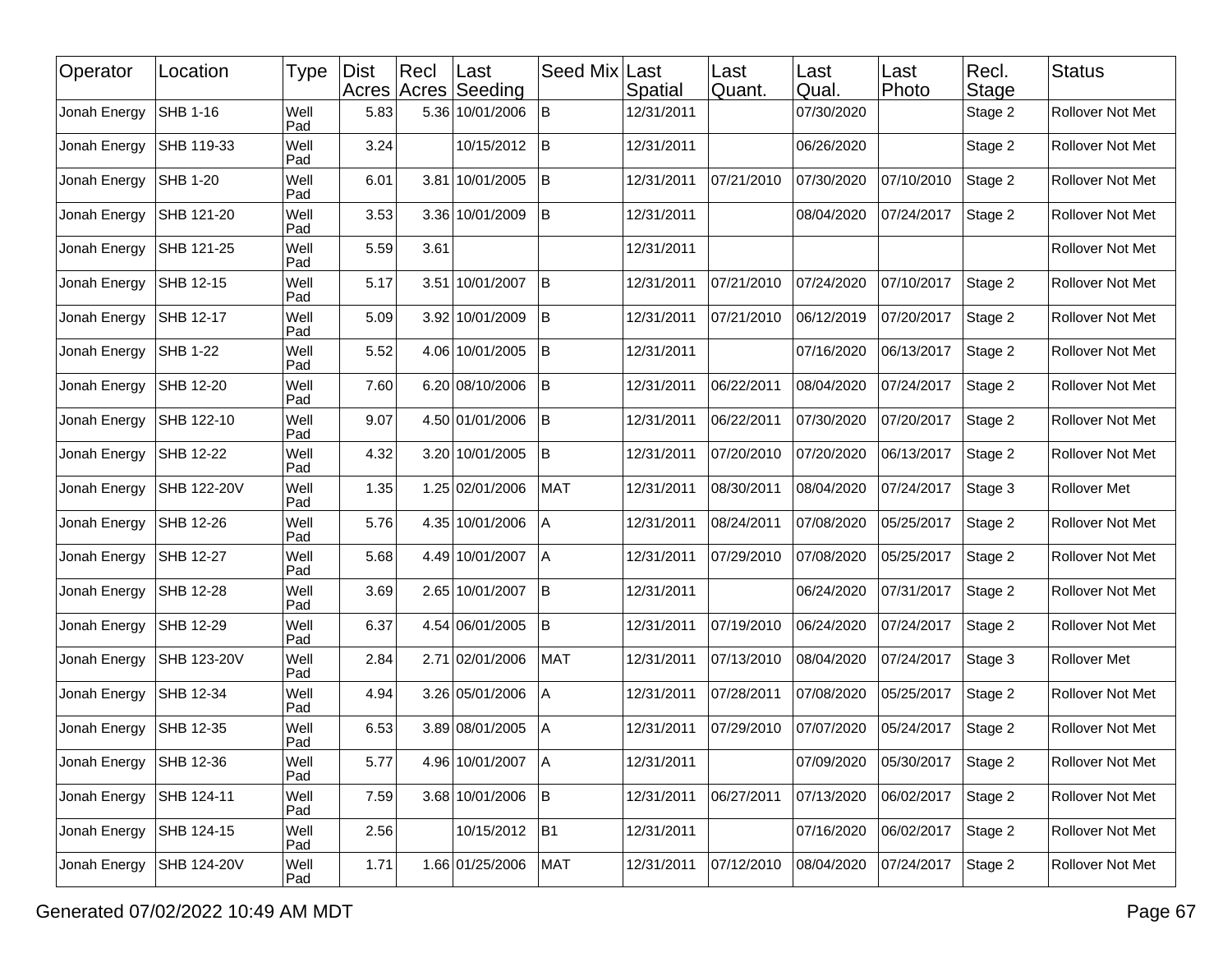| Operator     | Location        | Type        | <b>Dist</b> | Recl | Last<br>Acres Acres Seeding | Seed Mix               | Last<br>Spatial | Last<br>Quant. | Last<br>Qual. | Last<br>Photo | Recl.<br>Stage | <b>Status</b>           |
|--------------|-----------------|-------------|-------------|------|-----------------------------|------------------------|-----------------|----------------|---------------|---------------|----------------|-------------------------|
| Jonah Energy | SHB 124-20XV    | Well<br>Pad | 1.36        |      | 1.32 03/22/2006             | <b>MAT</b>             | 12/31/2011      | 07/13/2010     | 08/04/2020    | 07/24/2017    | Stage 2        | Rollover Not Met        |
| Jonah Energy | SHB 124-9X      | Well<br>Pad | 3.80        |      | 2.95 10/15/2013             | ΙB                     | 12/31/2011      |                | 08/05/2020    | 07/20/2017    | Stage 2        | Rollover Not Met        |
| Jonah Energy | SHB 125-20V     | Well<br>Pad | 2.64        |      | 2.53 02/01/2006             | <b>MAT</b>             | 12/31/2011      | 07/13/2010     | 08/04/2020    | 07/24/2017    | Stage 3        | Rollover Met            |
| Jonah Energy | SHB 1-26        | Well<br>Pad | 6.89        |      | 4.04 10/01/2004             | Α                      | 12/31/2011      |                | 07/13/2020    | 06/01/2017    | Stage 2        | Rollover Not Met        |
| Jonah Energy | SHB 126-16      | Well<br>Pad | 4.01        |      | 3.85 10/01/2010             | ΙB                     | 12/31/2011      |                | 07/24/2020    | 07/10/2017    | Stage 2        | Rollover Not Met        |
| Jonah Energy | SHB 1-27        | Well<br>Pad | 7.86        |      | 4.13 10/01/2006             | ΙB                     | 12/31/2011      |                | 07/14/2020    | 06/02/2017    | Stage 2        | <b>Rollover Not Met</b> |
| Jonah Energy | SHB 1-28        | Well<br>Pad | 6.59        |      | 3.86 10/01/2007             | İΒ                     | 12/31/2011      | 07/20/2010     | 07/20/2020    | 06/13/2017    | Stage 2        | Rollover Not Met        |
| Jonah Energy | SHB 128-32      | Well<br>Pad | 2.69        |      | 06/25/2014                  | İΒ                     | 12/31/2011      |                | 06/26/2020    | 05/23/2017    | Stage 2        | Rollover Not Met        |
| Jonah Energy | SHB 1-29        | Well<br>Pad | 5.91        |      | 3.94 10/01/2005             | İΒ.                    | 12/31/2011      | 07/19/2010     | 08/04/2020    | 07/20/2017    | Stage 2        | Rollover Not Met        |
| Jonah Energy | SHB 13-15       | Well<br>Pad | 5.58        |      | 3.47 10/01/2005             | B                      | 12/31/2011      | 07/21/2010     | 07/16/2020    | 06/02/2017    | Stage 2        | Rollover Not Met        |
| Jonah Energy | SHB 13-16       | Well<br>Pad | 4.30        |      | 3.13 07/01/2006             | ΙB                     | 12/31/2011      | 06/22/2011     | 07/24/2020    | 07/19/2017    | Stage 2        | Rollover Not Met        |
| Jonah Energy | SHB 13-17       | Well<br>Pad | 4.31        |      | 2.54 10/01/2005             | İΒ.                    | 12/31/2011      | 07/21/2010     | 07/30/2020    | 07/20/2017    | Stage 2        | <b>Rollover Not Met</b> |
| Jonah Energy | SHB 1-32        | Well<br>Pad | 5.63        |      | 4.55 10/01/2008             | lB.                    | 12/31/2011      | 07/21/2011     | 06/24/2020    | 12/05/2011    | Stage 2        | Rollover Not Met        |
| Jonah Energy | SHB 13-20       | Well<br>Pad | 8.13        |      | 6.77 08/01/2006             | ΙB                     | 12/31/2011      | 06/22/2011     | 08/04/2020    | 07/24/2017    | Stage 2        | Rollover Not Met        |
| Jonah Energy | SHB 13-22       | Well<br>Pad | 4.37        |      | 3.49 10/01/2005             | lB.                    | 12/31/2011      | 07/20/2010     | 07/20/2020    | 06/13/2017    | Stage 2        | Rollover Not Met        |
| Jonah Energy | SHB 13-26       | Well<br>Pad | 4.44        |      | 3.39 10/01/2004             | <b>BLM</b><br>Standard | 12/31/2011      |                | 07/08/2020    | 05/25/2017    | Stage 2        | Rollover Not Met        |
| Jonah Energy | SHB 13-27       | Well<br>Pad | 11.46       |      | 3.15 10/01/2004             | <b>BLM</b><br>Standard | 12/31/2011      |                | 07/08/2020    | 05/25/2017    | Stage 2        | Rollover Not Met        |
| Jonah Energy | SHB 13-28       | Well<br>Pad | 6.47        |      | 2.32 10/01/2007             | B                      | 12/31/2011      |                | 06/24/2020    | 07/31/2017    | Stage 2        | Rollover Not Met        |
| Jonah Energy | SHB 13-29       | Well<br>Pad | 4.43        |      | 3.52 10/01/2005             | B                      | 12/31/2011      | 07/27/2010     | 06/24/2020    | 07/24/2017    | Stage 2        | Rollover Not Met        |
| Jonah Energy | <b>SHB 1-33</b> | Well<br>Pad | 7.29        |      | 5.27 10/01/2007 B           |                        | 12/31/2011      | 05/28/2010     | 07/20/2020    | 06/13/2017    | Stage 2        | Rollover Not Met        |
| Jonah Energy | SHB 13-32       | Well<br>Pad | 4.65        |      | 2.93 10/01/2009             | B                      | 12/31/2011      | 05/28/2010     | 06/24/2020    | 07/31/2017    | Stage 2        | Rollover Not Met        |
| Jonah Energy | SHB 13-33       | Well<br>Pad | 7.20        |      | 4.33 10/01/2007             | B                      | 12/31/2011      | 06/02/2010     | 06/26/2020    | 05/23/2017    | Stage 2        | Rollover Not Met        |
| Jonah Energy | SHB 13-34       | Well<br>Pad | 6.41        |      | 4.97 10/01/2007             | B                      | 12/31/2011      | 05/28/2010     | 07/08/2020    | 05/24/2017    | Stage 2        | Rollover Not Met        |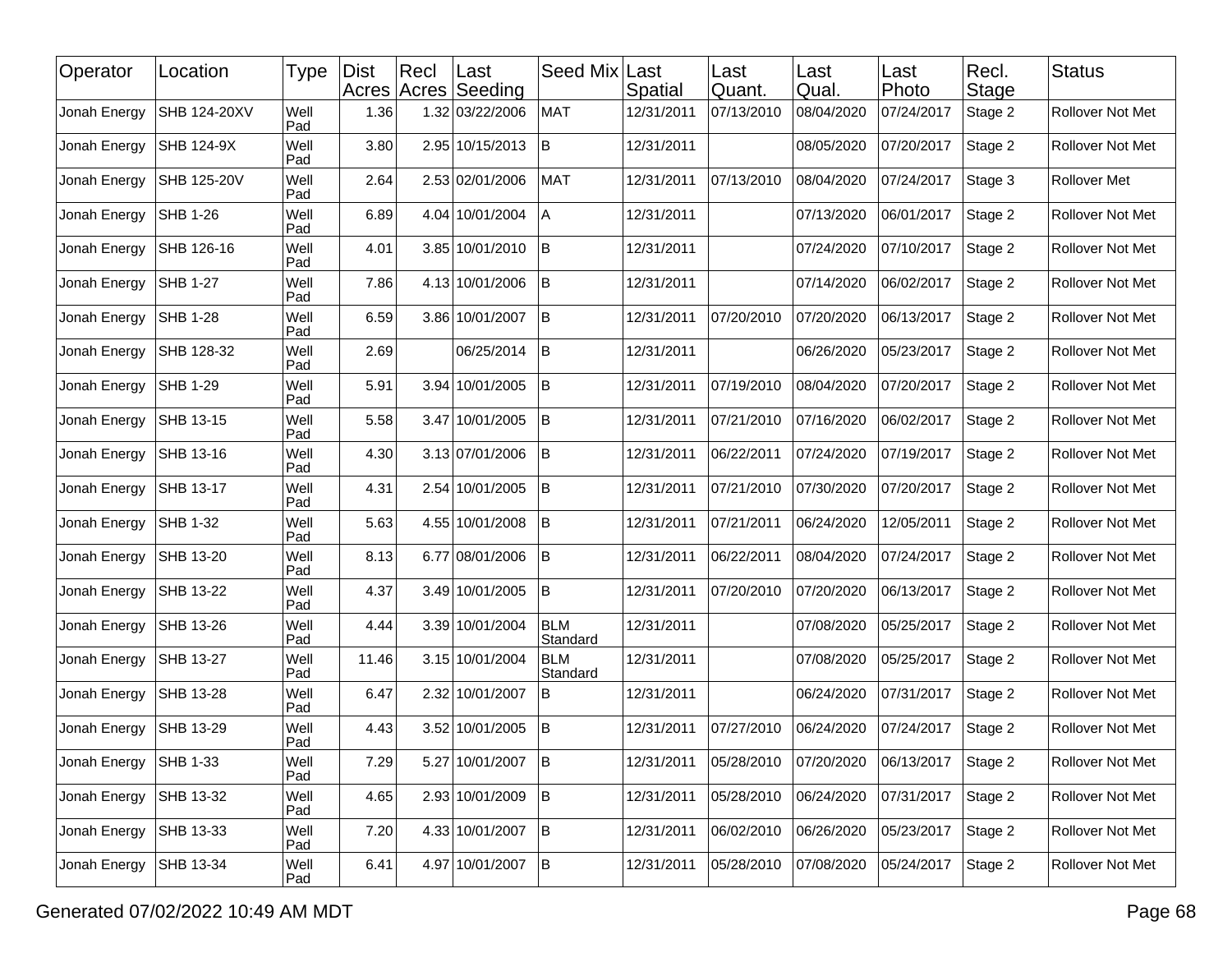| Operator     | Location        | Type        | <b>Dist</b> | $ $ Recl | Last<br>Acres Acres Seeding | Seed Mix               | Last<br>Spatial | Last<br>Quant. | Last<br>Qual. | Last<br>Photo | Recl.<br>Stage | <b>Status</b>           |
|--------------|-----------------|-------------|-------------|----------|-----------------------------|------------------------|-----------------|----------------|---------------|---------------|----------------|-------------------------|
| Jonah Energy | SHB 13-35       | Well<br>Pad | 4.71        |          | 3.43 10/01/2005             | Α                      | 12/31/2011      | 07/28/2010     | 07/07/2020    | 05/24/2017    | Stage 2        | Rollover Not Met        |
| Jonah Energy | <b>SHB 1-34</b> | Well<br>Pad | 3.64        |          | 2.51 10/01/2004             | <b>BLM</b><br>Standard | 12/31/2011      |                | 07/08/2020    |               | Stage 2        | Rollover Not Met        |
| Jonah Energy | SHB 1-35        | Well<br>Pad | 2.96        |          | 2.02 10/01/2004             | <b>BLM</b><br>Standard | 12/31/2011      |                | 07/09/2020    | 05/30/2017    | Stage 2        | Rollover Not Met        |
| Jonah Energy | SHB 1-36        | Well<br>Pad | 4.19        |          | 3.06 10/01/2004             | <b>BLM</b><br>Standard | 12/31/2011      | 08/02/2011     | 07/10/2020    | 05/30/2017    | Stage 2        | Rollover Not Met        |
| Jonah Energy | SHB 14-15       | Well<br>Pad | 5.66        |          | 4.41 10/01/2007             | B                      | 12/31/2011      | 07/21/2010     | 07/16/2020    | 06/02/2017    | Stage 2        | Rollover Not Met        |
| Jonah Energy | SHB 14-17       | Well<br>Pad | 4.26        |          | 3.52 10/01/2005             | lB.                    | 12/31/2011      | 07/21/2010     | 07/30/2020    | 07/20/2017    | Stage 2        | <b>Rollover Not Met</b> |
| Jonah Energy | SHB 14-20       | Well<br>Pad | 7.27        |          | 5.21 08/01/2006             | B                      | 12/31/2011      | 06/22/2011     | 08/04/2020    | 07/24/2017    | Stage 2        | Rollover Not Met        |
| Jonah Energy | SHB 14-22       | Well<br>Pad | 5.83        |          | 3.48 10/01/2005             | ΙB                     | 12/31/2011      | 07/20/2010     | 07/20/2020    | 06/13/2017    | Stage 2        | Rollover Not Met        |
| Jonah Energy | SHB 14-26       | Well<br>Pad | 4.42        |          | 3.20 05/15/2009             | A                      | 12/31/2011      | 07/29/2010     | 07/07/2020    | 05/25/2017    | Stage 2        | Rollover Not Met        |
| Jonah Energy | SHB 14-27       | Well<br>Pad | 5.19        |          | 3.87 08/10/2009             | Α                      | 12/31/2011      | 07/29/2010     | 07/08/2020    | 05/25/2017    | Stage 2        | Rollover Not Met        |
| Jonah Energy | SHB 14-28       | Well<br>Pad | 4.61        |          | 3.73 10/01/2007             | İΒ                     | 12/31/2011      | 07/19/2010     | 06/24/2020    | 07/31/2017    | Stage 2        | Rollover Not Met        |
| Jonah Energy | SHB 14-29       | Well<br>Pad | 3.17        |          | 2.62 10/01/2004             | <b>BLM</b><br>Standard | 12/31/2011      |                | 06/24/2020    | 07/24/2017    | Stage 2        | <b>Rollover Not Met</b> |
| Jonah Energy | SHB 14-32       | Well<br>Pad | 7.05        |          | 3.22 10/01/2007             | B                      | 12/31/2011      | 05/28/2010     | 06/24/2020    | 07/31/2017    | Stage 2        | Rollover Not Met        |
| Jonah Energy | SHB 14-33       | Well<br>Pad | 5.87        |          | 4.29 05/06/2006             | ΙB                     | 12/31/2011      | 07/27/2011     | 06/26/2020    | 05/24/2017    | Stage 2        | Rollover Not Met        |
| Jonah Energy | SHB 14-34       | Well<br>Pad | 3.18        |          | 2.15 07/01/2006             | A                      | 12/31/2011      | 07/27/2011     | 07/07/2020    | 05/24/2017    | Stage 2        | Rollover Not Met        |
| Jonah Energy | SHB 14-35       | Well<br>Pad | 5.31        |          | 4.33 10/01/2005             | Α                      | 12/31/2011      | 07/28/2010     | 07/07/2020    | 05/24/2017    | Stage 2        | Rollover Not Met        |
| Jonah Energy | SHB 15-19       | Well<br>Pad | 4.32        |          | 3.30 10/02/2006             | Forbs only             | 12/31/2011      |                | 08/04/2020    | 07/24/2017    | Stage 2        | Rollover Not Met        |
| Jonah Energy | SHB 15-26       | Well<br>Pad | 4.87        |          | 3.09 10/01/2004             | BLM<br>Standard        | 12/31/2011      | 06/10/2009     | 07/08/2020    | 06/01/2017    | Stage 2        | Rollover Not Met        |
| Jonah Energy | SHB 15-27       | Well<br>Pad | 8.30        |          | 4.83 10/01/2006             | B                      | 12/31/2011      | 06/29/2011     | 07/20/2020    | 06/13/2017    | Stage 2        | Rollover Not Met        |
| Jonah Energy | SHB 15-28       | Well<br>Pad | 3.77        |          | 3.03 10/01/2004             | <b>BLM</b><br>Standard | 12/31/2011      |                | 06/26/2020    | 06/13/2017    | Stage 2        | <b>Rollover Not Met</b> |
| Jonah Energy | SHB 15-29       | Well<br>Pad | 3.08        |          | 2.32 10/01/2005             | B                      | 12/31/2011      | 08/09/2010     | 06/24/2020    | 07/24/2017    | Stage 2        | Rollover Not Met        |
| Jonah Energy | SHB 15-32       | Well<br>Pad | 6.55        |          | 5.08 10/01/2009             | İΒ.                    | 12/31/2011      |                | 06/24/2020    | 07/31/2017    | Stage 2        | Rollover Not Met        |
| Jonah Energy | SHB 15-33       | Well<br>Pad | 8.49        |          | 4.32 05/01/2009             | İΒ.                    | 12/31/2011      | 07/27/2011     | 06/26/2020    | 05/24/2017    | Stage 2        | Rollover Not Met        |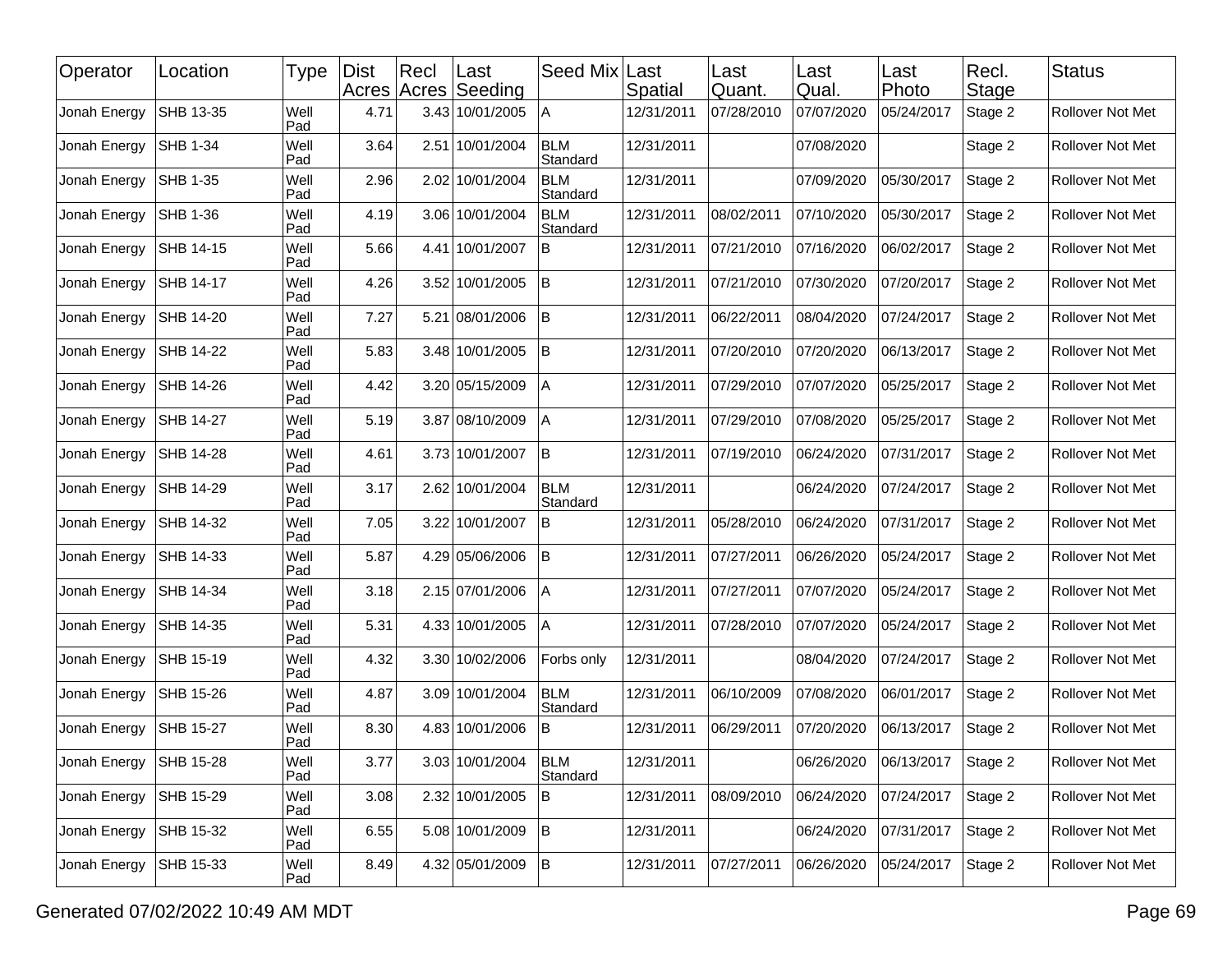| Operator     | Location          | Type        | <b>Dist</b> | Recl | ∣Last<br>Acres Acres Seeding | Seed Mix               | Last<br>Spatial | Last<br>Quant. | Last<br>Qual. | Last<br>Photo | Recl.<br>Stage | <b>Status</b>           |
|--------------|-------------------|-------------|-------------|------|------------------------------|------------------------|-----------------|----------------|---------------|---------------|----------------|-------------------------|
| Jonah Energy | SHB 15-34         | Well<br>Pad | 2.34        |      | 1.01 10/01/2004              | <b>BLM</b><br>Standard | 12/31/2011      |                | 07/07/2020    | 05/24/2017    | Stage 2        | Rollover Not Met        |
| Jonah Energy | SHB 15-35         | Well<br>Pad | 4.98        |      | 3.86 10/01/2005              | Α                      | 12/31/2011      | 07/28/2010     | 07/07/2020    | 05/24/2017    | Stage 2        | Rollover Not Met        |
| Jonah Energy | SHB 16-19         | Well<br>Pad | 4.85        |      | 10/01/2007                   | B                      | 12/31/2011      | 06/02/2010     | 08/04/2020    | 07/24/2017    | Stage 2        | Rollover Not Met        |
| Jonah Energy | SHB 16-26         | Well<br>Pad | 6.17        |      | 3.76 10/01/2006              | Α                      | 12/31/2011      |                | 07/09/2020    | 05/25/2017    | Stage 2        | Rollover Not Met        |
| Jonah Energy | <b>SHB 16-27M</b> | Well<br>Pad | 7.72        |      | 6.41 10/01/2006              | ۱A                     | 12/31/2011      | 06/28/2011     | 07/08/2020    | 05/25/2017    | Stage 2        | Rollover Not Met        |
| Jonah Energy | SHB 16-28         | Well<br>Pad | 4.80        |      | 3.40 10/01/2007              | B                      | 12/31/2011      |                | 07/20/2020    | 06/13/2017    | Stage 2        | Rollover Not Met        |
| Jonah Energy | SHB 16-29         | Well<br>Pad | 5.43        |      | 3.87 10/01/2009              | lΒ                     | 12/31/2011      | 07/27/2010     | 06/24/2020    | 07/31/2017    | Stage 2        | Rollover Not Met        |
| Jonah Energy | SHB 16-31         | Well<br>Pad | 5.30        |      | 4.49 10/01/2005              | B                      | 12/31/2011      | 07/26/2010     | 06/22/2020    | 07/10/2010    | Stage 2        | Rollover Not Met        |
| Jonah Energy | SHB 16-32         | Well<br>Pad | 5.84        |      | 4.35 10/01/2007              | B                      | 12/31/2011      | 06/02/2010     | 06/26/2020    | 05/23/2017    | Stage 2        | Rollover Not Met        |
| Jonah Energy | SHB 16-33         | Well<br>Pad | 5.85        |      | 4.37 05/01/2006              | lΒ                     | 12/31/2011      | 07/27/2011     | 06/26/2020    | 06/13/2017    | Stage 2        | Rollover Not Met        |
| Jonah Energy | SHB 16-34R        | Well<br>Pad | 5.24        |      | 3.44 10/01/2008              | ΙA                     | 12/31/2011      | 07/28/2010     | 07/07/2020    | 05/24/2017    | Stage 2        | Rollover Not Met        |
| Jonah Energy | SHB 16-35         | Well<br>Pad | 4.34        |      | 4.25 10/01/2007              | l A                    | 12/31/2011      | 07/28/2010     | 06/07/2016    |               | Stage 2        | Rollover Not Met        |
| Jonah Energy | <b>SHB 16-35R</b> | Well<br>Pad | 6.68        |      | 5.55 10/01/2008              | Α                      | 12/31/2011      |                | 07/09/2020    | 05/24/2017    | Stage 2        | Rollover Not Met        |
| Jonah Energy | SHB 17-14         | Well<br>Pad | 4.97        |      | 4.61 10/01/2010              | B <sub>1</sub>         | 12/31/2011      |                | 07/13/2020    | 06/02/2017    | Stage 2        | Rollover Not Met        |
| Jonah Energy | SHB 17-15         | Well<br>Pad | 7.13        |      | 3.81 10/01/2009              | lB.                    | 12/31/2011      | 06/27/2011     | 07/16/2020    | 06/02/2017    | Stage 2        | Rollover Not Met        |
| Jonah Energy | SHB 17-16         | Well<br>Pad | 4.62        |      | 3.93 10/01/2006              | lB.                    | 12/31/2011      | 06/22/2011     | 07/30/2020    | 07/20/2017    | Stage 2        | Rollover Not Met        |
| Jonah Energy | SHB 17-17         | Well<br>Pad | 5.19        |      | 3.95 10/01/2009              | B                      | 12/31/2011      |                | 07/30/2020    | 07/20/2017    | Stage 2        | Rollover Not Met        |
| Jonah Energy | SHB 17-20         | Well<br>Pad | 3.81        |      | 3.71 08/10/2009              | lB.                    | 12/31/2011      |                | 07/30/2020    |               | Stage 2        | Rollover Not Met        |
| Jonah Energy | SHB 17-22         | Well<br>Pad | 2.23        | 1.99 |                              |                        | 12/31/2011      |                |               | 06/13/2017    |                | Rollover Not Met        |
| Jonah Energy | SHB 17-26         | Well<br>Pad | 5.23        |      | 5.03 10/01/2009 B            |                        | 12/31/2011      | 06/28/2011     | 07/13/2020    | 06/02/2017    | Stage 2        | <b>Rollover Not Met</b> |
| Jonah Energy | SHB 17-27         | Well<br>Pad | 2.82        |      | 2.72 10/01/2011              | A                      | 12/31/2011      |                | 07/14/2020    | 06/02/2017    | Stage 2        | Rollover Not Met        |
| Jonah Energy | SHB 17-29         | Well<br>Pad | 4.80        |      | 4.59 10/01/2010              | B                      | 12/31/2011      |                | 08/04/2020    | 07/20/2017    | Stage 2        | Rollover Not Met        |
| Jonah Energy | SHB 17-35V        | Well<br>Pad | $5.25$      |      | 5.08 07/19/2007              | A                      | 12/31/2011      | 05/25/2010     | 07/09/2020    | 05/30/2017    | Stage 2        | Rollover Not Met        |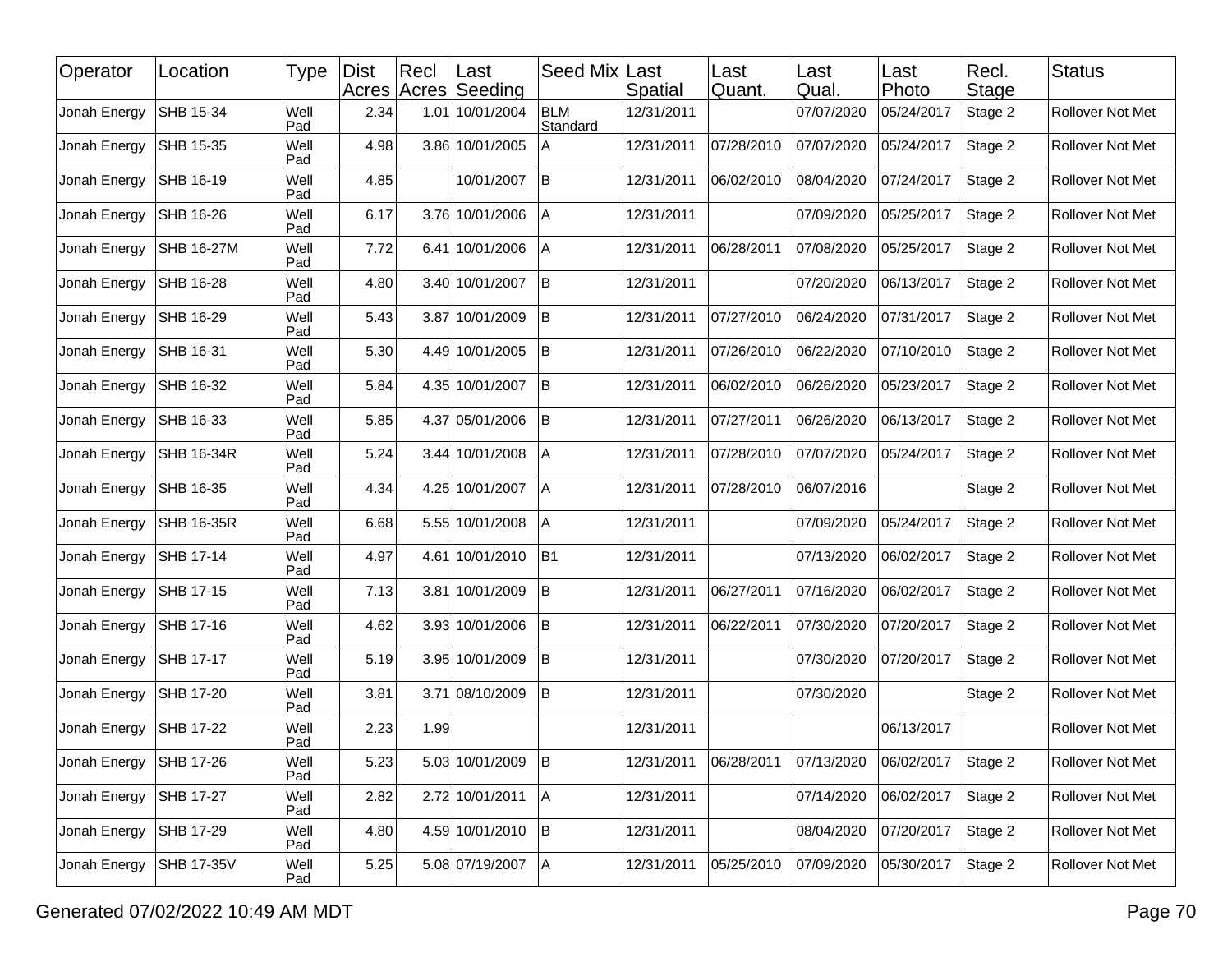| Operator     | Location          | Type        | <b>Dist</b> | Rec | ∣Last<br>Acres Acres Seeding | Seed Mix Last  | Spatial    | Last<br>Quant. | Last<br>Qual. | Last<br>Photo | Recl.<br><b>Stage</b> | <b>Status</b>           |
|--------------|-------------------|-------------|-------------|-----|------------------------------|----------------|------------|----------------|---------------|---------------|-----------------------|-------------------------|
| Jonah Energy | SHB 17-36         | Well<br>Pad | 2.53        |     | 2.53 09/26/2008              | A              | 12/31/2011 |                | 07/10/2020    | 05/30/2017    | Stage 2               | Rollover Not Met        |
| Jonah Energy | <b>SHB 17-9</b>   | Well<br>Pad | 4.28        |     | 4.13 10/01/2010              | B <sub>1</sub> | 12/31/2011 |                | 08/05/2020    | 07/20/2017    | Stage 2               | Rollover Not Met        |
| Jonah Energy | SHB 18-17         | Well<br>Pad | 3.46        |     | 3.14 10/01/2010              | lΒ             | 12/31/2011 |                | 07/30/2020    | 07/20/2017    | Stage 2               | Rollover Not Met        |
| Jonah Energy | SHB 18-20         | Well<br>Pad | 4.48        |     | 4.28 10/01/2009              | İΒ             | 12/31/2011 |                | 07/30/2020    |               | Stage 2               | Rollover Not Met        |
| Jonah Energy | SHB 18-28         | Well<br>Pad | 4.13        |     | 3.98 10/01/2007              | İΒ             | 12/31/2011 | 08/03/2011     | 07/20/2020    | 06/13/2017    | Stage 3               | <b>Rollover Met</b>     |
| Jonah Energy | SHB 18-29         | Well<br>Pad | 3.48        |     | 0.94 10/01/2011              | lΒ             | 12/31/2011 |                | 08/04/2020    | 07/20/2017    | Stage 2               | Rollover Not Met        |
| Jonah Energy | SHB 18-36         | Well<br>Pad | 5.22        |     | 5.00 10/01/2010              | Α              | 12/31/2011 |                | 07/10/2020    | 05/30/2017    | Stage 2               | Rollover Not Met        |
| Jonah Energy | SHB 19-10         | Well<br>Pad | 4.26        |     | 3.40 10/15/2012              | B <sub>1</sub> | 12/31/2011 |                | 08/05/2020    | 07/20/2017    | Stage 2               | Rollover Not Met        |
| Jonah Energy | SHB 19-15         | Well<br>Pad | 6.07        |     | 4.33 10/01/2010              | lΒ             | 12/31/2011 |                | 07/16/2020    |               | Stage 2               | Rollover Not Met        |
| Jonah Energy | SHB 19-16         | Well<br>Pad | 4.55        |     | 4.38 10/01/2007              | B              | 12/31/2011 | 08/03/2011     | 07/30/2020    | 07/20/2017    | Stage 2               | Rollover Not Met        |
| Jonah Energy | SHB 19-17         | Well<br>Pad | 3.87        |     | 3.68 10/01/2009              | ΙB             | 12/31/2011 |                | 07/30/2020    | 07/20/2017    | Stage 2               | Rollover Not Met        |
| Jonah Energy | SHB 19-20         | Well<br>Pad | 4.02        |     | 08/10/2009                   | ΙB             | 12/31/2011 |                | 07/30/2020    |               | Stage 2               | Rollover Not Met        |
| Jonah Energy | SHB 19-22         | Well<br>Pad | 4.62        |     | 4.44 11/01/2009              | B              | 12/31/2011 |                | 07/16/2020    | 06/13/2017    | Stage 2               | Rollover Not Met        |
| Jonah Energy | SHB 19-26         | Well<br>Pad | 3.65        |     | 3.49 10/01/2008              | Α              | 12/31/2011 | 06/28/2011     | 07/13/2020    | 06/01/2017    | Stage 2               | Rollover Not Met        |
| Jonah Energy | SHB 19-28         | Well<br>Pad | 4.24        |     | 3.95 10/01/2007              | lΒ             | 12/31/2011 | 07/20/2010     | 07/20/2020    | 06/13/2017    | Stage 2               | Rollover Not Met        |
| Jonah Energy | SHB 19-29         | Well<br>Pad | 4.67        |     | 4.50 10/01/2009              | İΒ             | 12/31/2011 |                | 06/23/2020    |               | Stage 2               | Rollover Not Met        |
| Jonah Energy | SHB 19-34         | Well<br>Pad | 1.90        |     | 1.80 11/01/2007              | <b>MAT</b>     | 12/31/2011 | 06/08/2010     | 07/08/2020    | 05/25/2017    | Stage 3               | Rollover Met            |
| Jonah Energy | <b>SHB 19-35V</b> | Well<br>Pad | 5.18        |     | 4.94 08/15/2007              | Α              | 12/31/2011 | 05/25/2010     | 07/09/2020    | 05/25/2017    | Stage 2               | Rollover Not Met        |
| Jonah Energy | SHB 19-36         | Well<br>Pad | 5.50        |     | 4.85 07/01/2006              | A              | 12/31/2011 | 07/02/2008     | 07/10/2020    | 05/30/2017    | Stage 2               | Rollover Not Met        |
| Jonah Energy | SHB 20-14         | Well<br>Pad | 3.25        |     | 3.01 10/01/2010 B1           |                | 12/31/2011 |                | 07/13/2020    | 06/02/2017    | Stage 2               | <b>Rollover Not Met</b> |
| Jonah Energy | SHB 20-15         | Well<br>Pad | 4.08        |     | 3.88 10/01/2010              | B              | 12/31/2011 |                | 07/16/2020    | 06/02/2017    | Stage 2               | Rollover Not Met        |
| Jonah Energy | SHB 20-17         | Well<br>Pad | 5.03        |     | 4.63 10/01/2010              | B              | 12/31/2011 |                | 07/30/2020    | 07/20/2017    | Stage 2               | Rollover Not Met        |
| Jonah Energy | SHB 20-22         | Well<br>Pad | 3.03        |     | 2.94 10/01/2010 B            |                | 12/31/2011 |                | 07/16/2020    | 06/13/2017    | Stage 2               | Rollover Not Met        |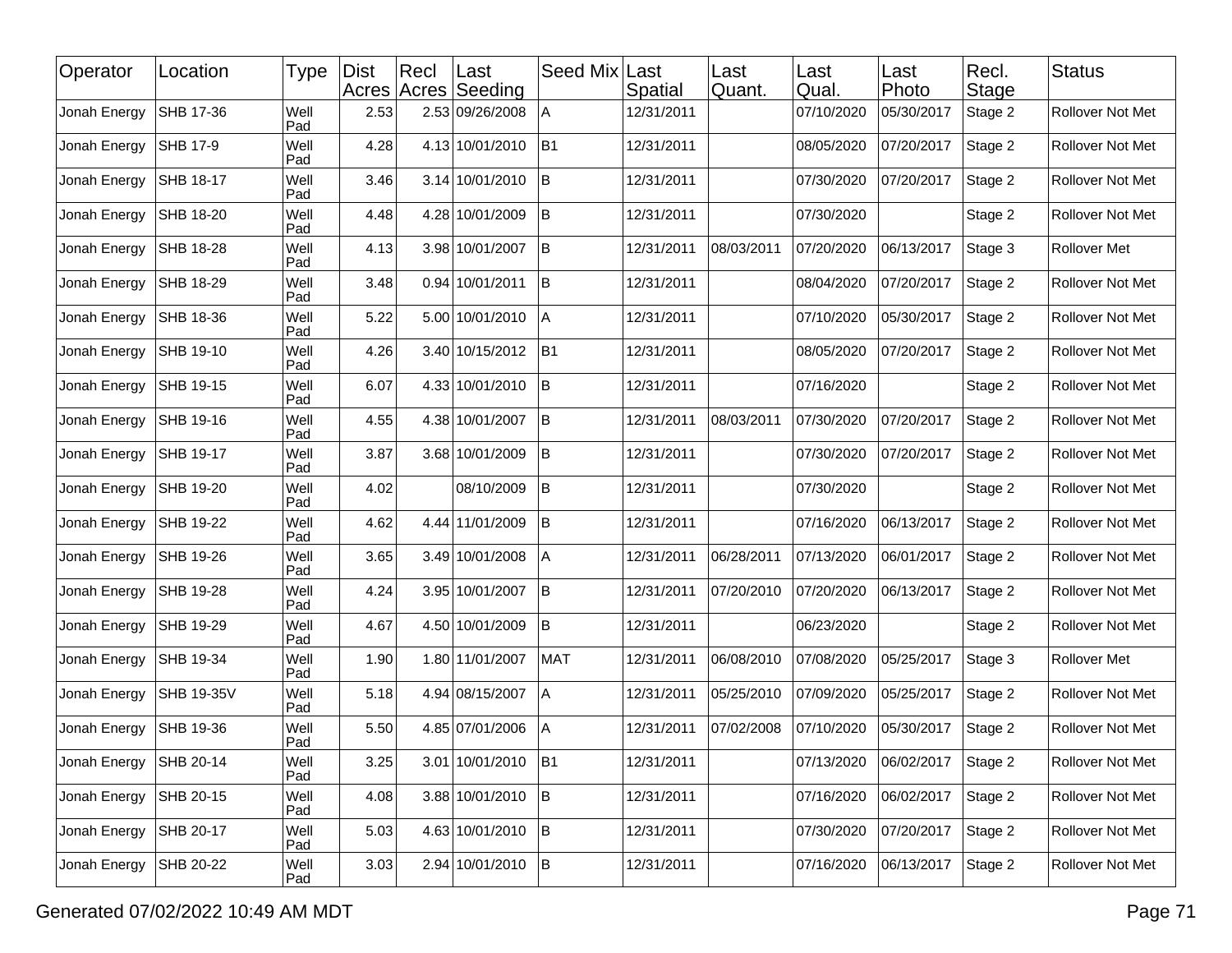| Operator     | Location        | Type        | <b>Dist</b> | $ $ Recl<br>Acres Acres | Last<br>Seeding | Seed Mix               | Last<br>Spatial | Last<br>Quant. | Last<br>Qual. | ∣Last<br>Photo | Recl.<br>Stage | <b>Status</b>                     |
|--------------|-----------------|-------------|-------------|-------------------------|-----------------|------------------------|-----------------|----------------|---------------|----------------|----------------|-----------------------------------|
| Jonah Energy | SHB 20-26       | Well<br>Pad | 3.93        |                         | 1.84 10/01/2007 | ΙA                     | 12/31/2011      | 05/26/2010     | 07/13/2020    | 06/02/2017     | Stage 2        | Rollover Not Met                  |
| Jonah Energy | SHB 20-28       | Well<br>Pad | 4.48        |                         | 4.33 10/01/2007 | İΒ                     | 12/31/2011      | 08/30/2011     | 07/20/2020    | 06/13/2017     | Stage 3        | <b>Rollover Pending</b><br>Review |
| Jonah Energy | SHB 20-36       | Well<br>Pad | 4.14        |                         | 3.74 05/10/2009 | A                      | 12/31/2011      |                | 07/10/2020    | 05/30/2017     | Stage 2        | Rollover Not Met                  |
| Jonah Energy | SHB 21-28       | Well<br>Pad | 3.90        |                         | 3.74 10/15/2007 | B                      | 12/31/2011      | 07/20/2010     | 08/04/2020    | 07/21/2017     | Stage 2        | Rollover Not Met                  |
| Jonah Energy | SHB 21-29       | Well<br>Pad | 2.57        |                         | 2.41 01/18/2009 | <b>MAT</b>             | 12/31/2011      | 08/03/2010     | 06/23/2020    | 07/24/2017     | Stage 2        | Rollover Not Met                  |
| Jonah Energy | SHB 21-34X      | Well<br>Pad | 3.04        |                         | 2.78 10/01/2011 | İΒ                     | 12/31/2011      | 08/10/2010     | 07/20/2020    | 06/13/2017     | Stage 2        | Rollover Not Met                  |
| Jonah Energy | SHB 21-35V      | Well<br>Pad | 5.30        |                         | 5.03 10/01/2007 | l A                    | 12/31/2011      | 08/22/2011     | 07/07/2020    | 02/13/2012     | Stage 2        | Rollover Not Met                  |
| Jonah Energy | SHB 2-20        | Well<br>Pad | 4.90        |                         | 3.54 09/01/2005 | İΒ                     | 12/31/2011      | 07/21/2010     | 07/30/2020    |                | Stage 2        | Rollover Not Met                  |
| Jonah Energy | SHB 2-22        | Well<br>Pad | 3.85        |                         | 3.10 10/01/2005 | <b>BLM</b><br>Standard | 12/31/2011      |                | 07/16/2020    | 06/13/2017     | Stage 2        | Rollover Not Met                  |
| Jonah Energy | SHB 22-26       | Well<br>Pad | 2.69        |                         | 2.57 12/20/2007 | <b>MAT</b>             | 12/31/2011      | 08/16/2011     | 07/13/2020    | 06/02/2017     | Stage 3        | Rollover Not Met                  |
| Jonah Energy | SHB 22-28       | Well<br>Pad | 3.77        | 3.62                    |                 |                        | 12/31/2011      |                | 08/04/2020    | 07/21/2017     | Stage 2        | Rollover Not Met                  |
| Jonah Energy | SHB 22-29       | Well<br>Pad | 5.33        |                         | 5.10 10/01/2010 | İΒ                     | 12/31/2011      |                | 06/23/2020    | 07/24/2017     | Stage 2        | Rollover Not Met                  |
| Jonah Energy | SHB 22-34       | Well<br>Pad | 2.08        |                         | 10/15/2012      | A                      | 12/31/2011      |                | 07/08/2020    | 05/25/2017     | Stage 2        | Rollover Not Met                  |
| Jonah Energy | SHB 2-26        | Well<br>Pad | 5.51        |                         | 5.13 10/01/2004 | <b>BLM</b><br>Standard | 12/31/2011      |                | 07/13/2020    | 06/01/2017     | Stage 2        | Rollover Not Met                  |
| Jonah Energy | SHB 2-27        | Well<br>Pad | 7.56        |                         | 6.09 10/01/2007 | A                      | 12/31/2011      | 08/22/2011     | 07/20/2020    | 06/02/2017     | Stage 2        | Rollover Not Met                  |
| Jonah Energy | <b>SHB 2-28</b> | Well<br>Pad | 5.38        |                         | 3.05 10/01/2007 | İΒ                     | 12/31/2011      | 07/20/2010     | 07/20/2020    | 06/13/2017     | Stage 2        | Rollover Not Met                  |
| Jonah Energy | SHB 2-29        | Well<br>Pad | 7.64        |                         | 4.02 05/01/2009 | lΒ                     | 12/31/2011      | 07/19/2010     | 06/23/2020    | 07/24/2017     | Stage 2        | Rollover Not Met                  |
| Jonah Energy | SHB 2-32        | Well<br>Pad | 5.55        |                         | 4.23 10/01/2007 | lb                     | 12/31/2011      | 05/28/2010     | 06/24/2020    | 07/31/2017     | Stage 2        | Rollover Not Met                  |
| Jonah Energy | SHB 23-26       | Well<br>Pad | 1.97        |                         | 1.86 09/14/2007 | <b>MAT</b>             | 12/31/2011      | 08/24/2011     | 07/13/2020    | 06/02/2017     | Stage 2        | Rollover Not Met                  |
| Jonah Energy | SHB 23-29       | Well<br>Pad | 6.05        |                         | 5.82 10/01/2009 | B                      | 12/31/2011      |                | 06/23/2020    | 07/24/2017     | Stage 2        | Rollover Not Met                  |
| Jonah Energy | SHB 2-33        | Well<br>Pad | 6.22        |                         | 4.95 10/01/2007 | B                      | 12/31/2011      | 05/28/2010     | 06/26/2020    | 06/13/2017     | Stage 2        | Rollover Not Met                  |
| Jonah Energy | SHB 23-34       | Well<br>Pad | 5.90        |                         | 5.50 10/01/2009 | ΙA.                    | 12/31/2011      |                | 07/20/2020    | 06/13/2017     | Stage 2        | Rollover Not Met                  |
| Jonah Energy | SHB 23-35V      | Well<br>Pad | 4.28        |                         | 4.12 10/01/2007 | A                      | 12/31/2011      | 08/22/2011     | 07/07/2020    | 05/24/2017     | Stage 2        | Rollover Not Met                  |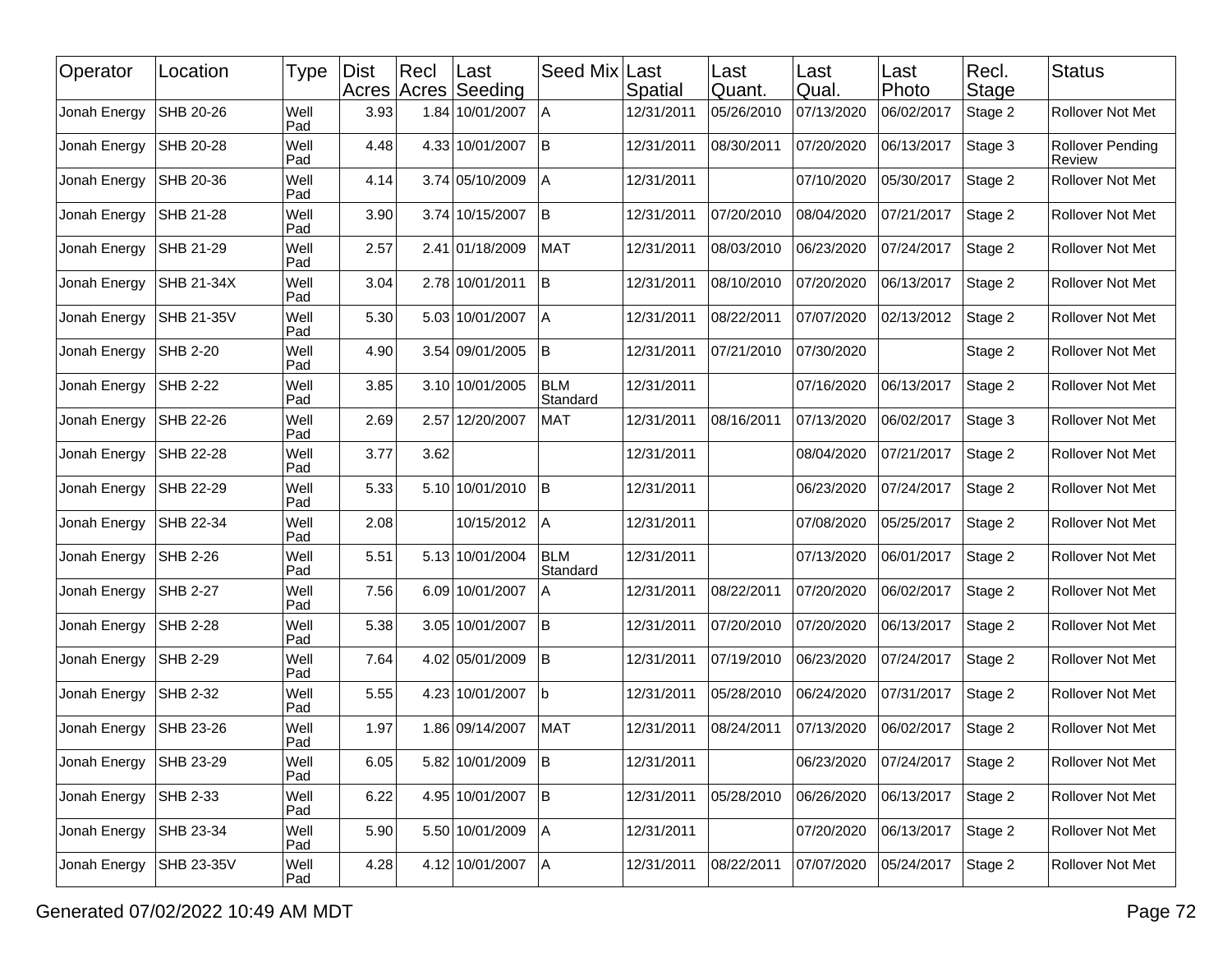| Operator     | Location   | Type        | <b>Dist</b> | Recl | Last<br>Acres Acres Seeding | Seed Mix               | Last<br>Spatial | Last<br>Quant. | Last<br>Qual. | Last<br>Photo | Recl.<br>Stage | <b>Status</b>           |
|--------------|------------|-------------|-------------|------|-----------------------------|------------------------|-----------------|----------------|---------------|---------------|----------------|-------------------------|
| Jonah Energy | SHB 2-34   | Well<br>Pad | 4.82        |      | 3.27 10/01/2008             | Α                      | 12/31/2011      | 07/28/2011     | 07/08/2020    | 05/25/2017    | Stage 2        | Rollover Not Met        |
| Jonah Energy | SHB 23-4   | Well<br>Pad | 0.93        |      | 11/01/2009                  | l A                    | 12/31/2011      |                | 07/07/2020    |               | Stage 2        | Rollover Not Met        |
| Jonah Energy | SHB 2-35   | Well<br>Pad | 6.92        |      | 6.07 10/01/2007             | l A                    | 12/31/2011      | 08/22/2011     | 07/07/2020    | 05/24/2017    | Stage 2        | Rollover Not Met        |
| Jonah Energy | SHB 2-36   | Well<br>Pad | 4.35        |      | 3.09 10/01/2004             | <b>BLM</b><br>Standard | 12/31/2011      | 07/02/2008     | 07/10/2020    | 05/30/2017    | Stage 2        | Rollover Not Met        |
| Jonah Energy | SHB 24-26  | Well<br>Pad | 3.86        |      | 3.69 10/01/2011             | A                      | 12/31/2011      |                | 07/14/2020    | 06/02/2017    | Stage 2        | Rollover Not Met        |
| Jonah Energy | SHB 24-27  | Well<br>Pad | 2.09        |      | 2.01 12/01/2009             | A                      | 12/31/2011      | 08/09/2010     | 07/20/2020    | 07/10/2017    | Stage 2        | <b>Rollover Not Met</b> |
| Jonah Energy | SHB 24-32  | Well<br>Pad | 6.66        |      | 4.28 10/01/2007             | ΙB                     | 12/31/2011      | 06/02/2010     | 06/24/2020    | 07/24/2017    | Stage 2        | Rollover Not Met        |
| Jonah Energy | SHB 24-33  | Well<br>Pad | 3.56        |      | 3.34 10/01/2011             | İΒ                     | 12/31/2011      |                | 06/24/2020    |               | Stage 2        | Rollover Not Met        |
| Jonah Energy | SHB 24-35  | Well<br>Pad | 4.37        |      | 4.16 10/01/2011             | A                      | 12/31/2011      |                | 07/07/2020    | 05/25/2017    | Stage 2        | Rollover Not Met        |
| Jonah Energy | SHB 25-26  | Well<br>Pad | 4.07        |      | 3.96 10/01/2009             | Α                      | 12/31/2011      | 06/28/2011     | 07/14/2020    | 06/02/2017    | Stage 2        | Rollover Not Met        |
| Jonah Energy | SHB 25-28  | Well<br>Pad | 4.54        |      | 4.18 10/01/2010             | ΙB                     | 12/31/2011      |                | 08/04/2020    |               | Stage 2        | Rollover Not Met        |
| Jonah Energy | SHB 25-29  | Well<br>Pad | 2.69        |      | 2.57 12/13/2008             | <b>MAT</b>             | 12/31/2011      | 08/30/2011     | 06/23/2020    | 07/24/2017    | Stage 2        | <b>Rollover Not Met</b> |
| Jonah Energy | SHB 25-33  | Well<br>Pad | 3.67        |      | 3.39 10/01/2007             | Α                      | 12/31/2011      |                | 06/24/2020    |               | Stage 2        | Rollover Not Met        |
| Jonah Energy | SHB 25-35V | Well<br>Pad | 5.05        |      | 4.82 10/01/2007             | l A                    | 12/31/2011      | 08/22/2011     | 07/07/2020    | 05/24/2017    | Stage 3        | Rollover Met            |
| Jonah Energy | SHB 26-26  | Well<br>Pad | 4.30        |      | 4.13 10/01/2009             | A                      | 12/31/2011      |                | 07/13/2020    | 06/02/2017    | Stage 2        | Rollover Not Met        |
| Jonah Energy | SHB 26-27X | Well<br>Pad | 2.22        | 2.14 |                             |                        | 12/31/2011      |                | 07/20/2020    | 07/10/2017    | Stage 2        | Rollover Not Met        |
| Jonah Energy | SHB 26-28  | Well<br>Pad | 3.61        |      | 3.34 10/01/2011             | B1                     | 12/31/2011      |                | 08/04/2020    | 07/21/2017    | Stage 2        | Rollover Not Met        |
| Jonah Energy | SHB 27-26  | Well<br>Pad | 3.82        |      | 3.63 10/01/2008             | lB.                    | 12/31/2011      | 06/28/2011     | 07/13/2020    | 06/02/2017    | Stage 2        | Rollover Not Met        |
| Jonah Energy | SHB 27-29  | Well<br>Pad | 2.29        |      | 2.19 01/19/2008             | <b>MAT</b>             | 12/31/2011      | 08/03/2010     | 06/23/2020    | 07/10/2010    | Stage 2        | Rollover Not Met        |
| Jonah Energy | SHB 27-34  | Well<br>Pad | 3.89        |      | 3.67 10/01/2010   A         |                        | 12/31/2011      |                | 07/20/2020    | 06/13/2017    | Stage 2        | Rollover Not Met        |
| Jonah Energy | SHB 27-35V | Well<br>Pad | 3.97        |      | 3.84 10/01/2007             | A                      | 12/31/2011      | 05/26/2010     | 07/07/2020    | 05/24/2017    | Stage 2        | Rollover Not Met        |
| Jonah Energy | SHB 27-36X | Well<br>Pad | 4.91        |      | 4.65 10/01/2008             | A1                     | 12/31/2011      | 08/02/2011     | 07/09/2020    | 05/30/2017    | Stage 2        | Rollover Not Met        |
| Jonah Energy | SHB 28-26  | Well<br>Pad | 5.25        |      | 4.99 10/01/2008             | A                      | 12/31/2011      |                | 07/13/2020    | 06/02/2017    | Stage 2        | Rollover Not Met        |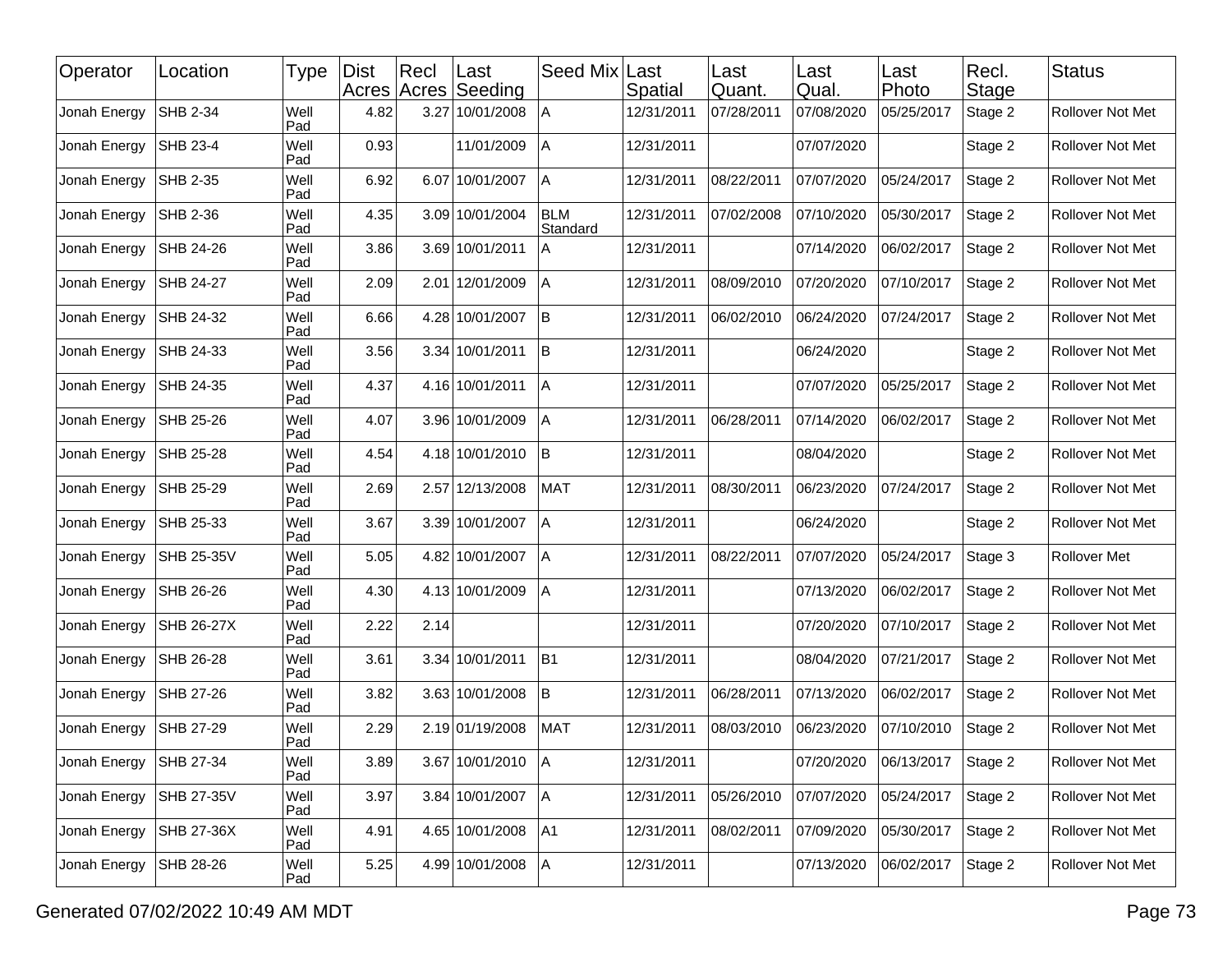| Operator     | Location           | Type        | <b>Dist</b> | Recl | ∣Last<br>Acres Acres Seeding | Seed Mix       | Last<br>Spatial | Last<br>Quant. | Last<br>Qual. | Last<br>Photo | Recl.<br>Stage | <b>Status</b>    |
|--------------|--------------------|-------------|-------------|------|------------------------------|----------------|-----------------|----------------|---------------|---------------|----------------|------------------|
| Jonah Energy | SHB 28-29          | Well<br>Pad | 2.41        |      | 2.32 10/01/2010              | lB.            | 12/31/2011      | 08/03/2010     | 06/23/2020    | 07/24/2017    | Stage 2        | Rollover Not Met |
| Jonah Energy | SHB 28-35V         | Well<br>Pad | 2.18        |      | 2.02 06/12/2007              | <b>MAT</b>     | 12/31/2011      | 08/02/2010     | 07/07/2020    | 05/24/2017    | Stage 2        | Rollover Not Met |
| Jonah Energy | SHB 28-36          | Well<br>Pad | 4.90        |      | 4.60 11/01/2007              | A              | 12/31/2011      | 05/24/2010     | 07/09/2020    | 05/30/2017    | Stage 2        | Rollover Not Met |
| Jonah Energy | SHB 29-10          | Well<br>Pad | 3.07        |      | 10/15/2014                   | B1             | 12/31/2011      |                | 08/05/2020    | 07/20/2017    | Stage 2        | Rollover Not Met |
| Jonah Energy | SHB 29-14          | Well<br>Pad | 4.79        |      | 4.57 10/01/2010              | B <sub>1</sub> | 12/31/2011      |                | 07/13/2020    | 06/02/2017    | Stage 2        | Rollover Not Met |
| Jonah Energy | SHB 29-16          | Well<br>Pad | 4.59        |      | 4.39 10/01/2007              | İВ.            | 12/31/2011      | 07/21/2010     | 07/30/2020    | 07/20/2017    | Stage 2        | Rollover Not Met |
| Jonah Energy | SHB 29-20          | Well<br>Pad | 3.38        |      | 3.23 08/10/2009              | lB.            | 12/31/2011      |                | 07/30/2020    |               | Stage 2        | Rollover Not Met |
| Jonah Energy | SHB 29-22          | Well<br>Pad | 4.06        |      | 3.91 10/01/2008              | <b>B</b>       | 12/31/2011      | 06/27/2011     | 07/16/2020    | 06/13/2017    | Stage 2        | Rollover Not Met |
| Jonah Energy | SHB 29-26          | Well<br>Pad | 4.01        |      | 3.68 09/26/2008              | A              | 12/31/2011      |                | 07/13/2020    | 06/02/2017    | Stage 2        | Rollover Not Met |
| Jonah Energy | SHB 29-28          | Well<br>Pad | 3.56        |      | 3.37 10/01/2007              | <b>B</b>       | 12/31/2011      | 07/20/2010     | 07/20/2020    | 06/13/2017    | Stage 2        | Rollover Not Met |
| Jonah Energy | SHB 29-29          | Well<br>Pad | 4.57        |      | 4.39 10/01/2010              | B              | 12/31/2011      |                | 06/23/2020    | 07/24/2017    | Stage 2        | Rollover Not Met |
| Jonah Energy | SHB 29-32V         | Well<br>Pad | 5.19        |      | 4.92 10/01/2010              | B              | 12/31/2011      |                | 06/24/2020    |               | Stage 2        | Rollover Not Met |
| Jonah Energy | SHB 29-34          | Well<br>Pad | 1.15        |      | 1.01 12/20/2007              | <b>MAT</b>     | 12/31/2011      | 06/08/2010     | 07/08/2020    | 05/25/2017    | Stage 3        | Rollover Met     |
| Jonah Energy | SHB 29-35          | Well<br>Pad | 4.64        |      | 10/01/2011                   | IА             | 12/31/2011      | 05/25/2010     | 07/09/2020    | 05/30/2017    | Stage 2        | Rollover Not Met |
| Jonah Energy | <b>SHB 29-35XV</b> | Well<br>Pad | 4.00        |      | 2.15 10/01/2007              | l A            | 12/31/2011      | 05/26/2010     | 07/07/2020    | 05/24/2017    | Stage 2        | Rollover Not Met |
| Jonah Energy | SHB 29-9           | Well<br>Pad | 3.83        |      | 10/15/2012                   | <b>B</b>       | 12/31/2011      |                | 08/05/2020    | 07/20/2017    | Stage 2        | Rollover Not Met |
| Jonah Energy | SHB 30-16          | Well<br>Pad | 4.33        |      | 4.10 11/08/2007              | <b>B</b>       | 12/31/2011      | 08/03/2011     | 07/30/2020    | 07/20/2017    | Stage 3        | Rollover Not Met |
| Jonah Energy | SHB 30-17          | Well<br>Pad | 4.32        |      | 2.93 10/01/2010              | <b>B</b>       | 12/31/2011      |                | 07/30/2020    | 07/20/2017    | Stage 2        | Rollover Not Met |
| Jonah Energy | SHB 30-20          | Well<br>Pad | 4.14        |      | 3.99 10/01/2009              | $\mathsf B$    | 12/31/2011      |                | 07/30/2020    |               | Stage 2        | Rollover Not Met |
| Jonah Energy | SHB 30-22          | Well<br>Pad | 3.05        |      | 2.90 10/01/2011 B1           |                | 12/31/2011      |                | 07/16/2020    | 06/13/2017    | Stage 2        | Rollover Not Met |
| Jonah Energy | SHB 30-29          | Well<br>Pad |             |      |                              |                |                 |                | 07/21/2011    |               | Stage 2        | Rollover Not Met |
| Jonah Energy | SHB 30-34          | Well<br>Pad | 2.01        |      | 1.81 12/17/2004              | MAT            | 12/31/2011      | 07/14/2010     | 07/08/2020    | 05/25/2017    | Stage 3        | Rollover Met     |
| Jonah Energy | SHB 30-36          | Well<br>Pad | 2.99        |      | 2.84 10/01/2010              | A              | 12/31/2011      |                | 07/10/2020    |               | Stage 2        | Rollover Not Met |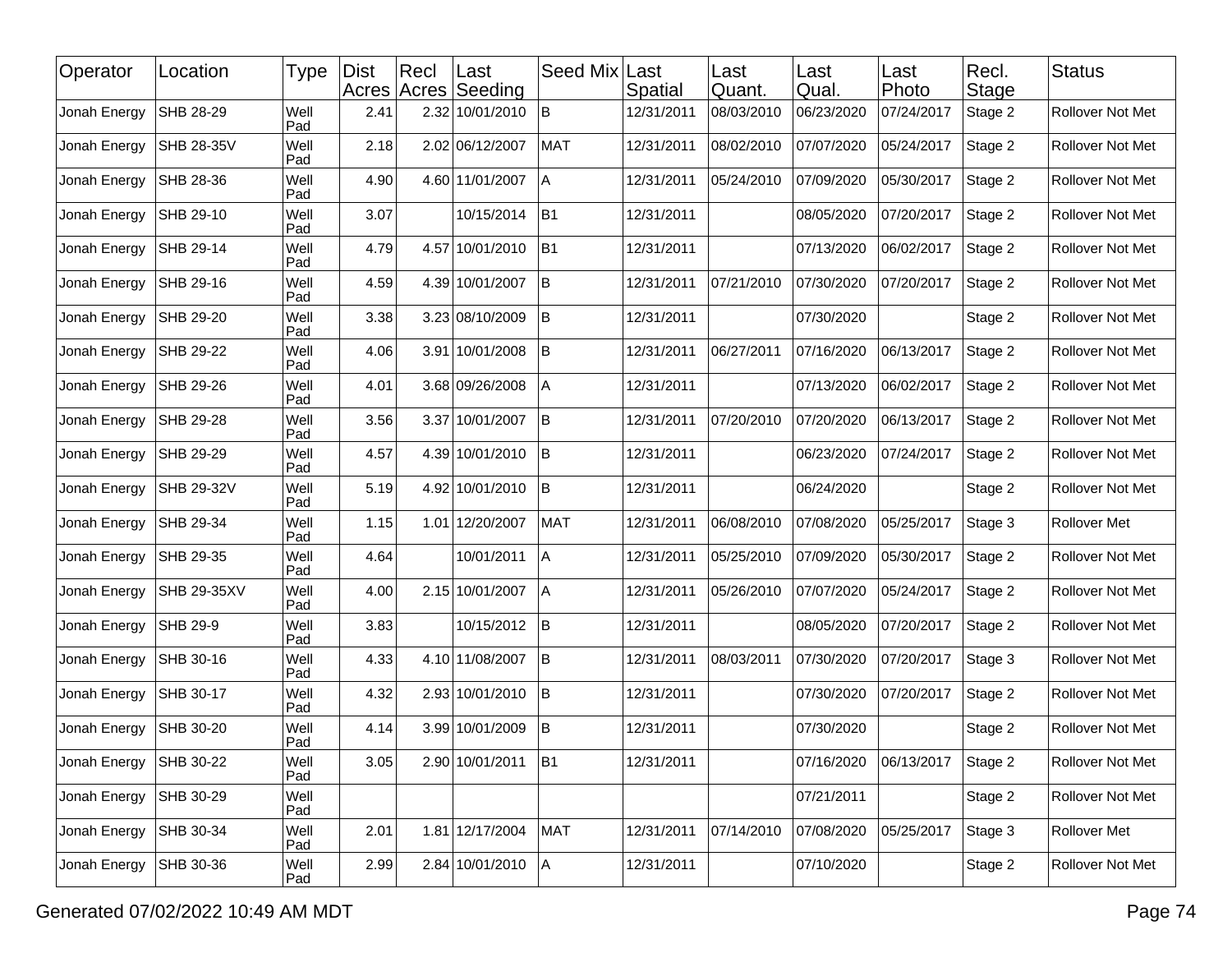| Operator     | Location   | Type        | <b>Dist</b> | Recl | Last<br>Acres Acres Seeding | Seed Mix               | Last<br>Spatial | Last<br>Quant. | Last<br>Qual. | Last<br>Photo | Recl.<br>Stage | <b>Status</b>           |
|--------------|------------|-------------|-------------|------|-----------------------------|------------------------|-----------------|----------------|---------------|---------------|----------------|-------------------------|
| Jonah Energy | SHB 31-15  | Well<br>Pad | 4.16        |      | 3.42 10/01/2008             | lB.                    | 12/31/2011      | 06/27/2011     | 07/16/2020    | 06/02/2017    | Stage 2        | Rollover Not Met        |
| Jonah Energy | SHB 31-16  | Well<br>Pad | 4.31        |      | 3.72 10/01/2007             | lB                     | 12/31/2011      |                | 07/30/2020    | 07/20/2017    | Stage 2        | Rollover Not Met        |
| Jonah Energy | SHB 31-20  | Well<br>Pad | 3.90        |      | 3.77 08/10/2009             | lB.                    | 12/31/2011      |                | 07/30/2020    |               | Stage 2        | Rollover Not Met        |
| Jonah Energy | SHB 31-26  | Well<br>Pad | 4.47        |      | 4.24 08/10/2008             | Α                      | 12/31/2011      | 06/28/2011     | 07/13/2020    | 06/01/2017    | Stage 2        | Rollover Not Met        |
| Jonah Energy | SHB 31-29  | Well<br>Pad | 4.44        |      | 4.24 10/01/2010             | ΙB                     | 12/31/2011      |                | 08/04/2020    | 07/20/2017    | Stage 2        | Rollover Not Met        |
| Jonah Energy | SHB 31-32V | Well<br>Pad | 4.42        |      | 4.22 10/01/2007             | <b>B</b>               | 12/31/2011      | 05/28/2010     | 06/24/2020    | 07/10/2010    | Stage 2        | <b>Rollover Not Met</b> |
| Jonah Energy | SHB 31-34  | Well<br>Pad | 2.45        | 2.23 |                             |                        | 12/31/2011      | 06/09/2009     | 07/08/2020    | 05/20/2008    | Stage 3        | Rollover Met            |
| Jonah Energy | SHB 31-35V | Well<br>Pad | 5.52        |      | 5.34 07/19/2007             | l A                    | 12/31/2011      | 05/25/2010     | 07/09/2020    | 05/25/2017    | Stage 2        | Rollover Not Met        |
| Jonah Energy | SHB 31-36  | Well<br>Pad | 4.58        |      | 3.84 10/01/2005             | <b>BLM</b><br>Standard | 12/31/2011      |                | 07/10/2020    | 05/30/2017    | Stage 2        | Rollover Not Met        |
| Jonah Energy | SHB 31-9   | Well<br>Pad | 5.18        |      | 4.70 10/01/2011             | <b>B1</b>              | 12/31/2011      |                | 08/05/2020    | 07/20/2017    | Stage 2        | Rollover Not Met        |
| Jonah Energy | SHB 32-10  | Well<br>Pad | 4.62        |      | 3.03 10/01/2008             | B                      | 12/31/2011      | 08/30/2011     | 08/05/2020    | 07/20/2017    | Stage 3        | Rollover Met            |
| Jonah Energy | SHB 32-14  | Well<br>Pad | 4.59        |      | 3.96 10/01/2009             | B1                     | 12/31/2011      |                | 07/13/2020    | 06/02/2017    | Stage 2        | <b>Rollover Not Met</b> |
| Jonah Energy | SHB 32-15  | Well<br>Pad | 4.16        |      | 4.03 10/15/2012             | B1                     | 12/31/2011      |                | 07/16/2020    |               | Stage 2        | Rollover Not Met        |
| Jonah Energy | SHB 32-16  | Well<br>Pad | 4.73        |      | 4.54 10/01/2007             | B1                     | 12/31/2011      |                | 07/30/2020    | 07/20/2017    | Stage 2        | Rollover Not Met        |
| Jonah Energy | SHB 32-17  | Well<br>Pad | 3.79        |      | 3.49 10/01/2010             | lB.                    | 12/31/2011      |                | 07/30/2020    | 07/20/2017    | Stage 2        | Rollover Not Met        |
| Jonah Energy | SHB 32-20  | Well<br>Pad | 4.49        |      | 4.36 10/01/2010             | lB.                    | 12/31/2011      |                | 07/30/2020    |               | Stage 2        | Rollover Not Met        |
| Jonah Energy | SHB 32-26  | Well<br>Pad | 3.25        |      | 3.05 10/01/2011             | $\overline{A}$         | 12/31/2011      |                | 07/13/2020    | 06/01/2017    | Stage 2        | Rollover Not Met        |
| Jonah Energy | SHB 32-28  | Well<br>Pad | 2.32        | 2.18 |                             |                        | 12/31/2011      |                | 07/20/2020    | 06/13/2017    | Stage 2        | Rollover Not Met        |
| Jonah Energy | SHB 32-32V | Well<br>Pad | 4.34        |      | 4.10 10/01/2007             | İΒ                     | 12/31/2011      | 05/28/2010     | 06/24/2020    | 07/10/2010    | Stage 2        | Rollover Not Met        |
| Jonah Energy | SHB 32-34X | Well<br>Pad | 3.14        |      | 3.06 10/01/2011 A           |                        | 12/31/2011      |                | 07/08/2020    |               | Stage 2        | Rollover Not Met        |
| Jonah Energy | SHB 32-35V | Well<br>Pad | 4.68        |      | 4.53 08/10/2007             | A                      | 12/31/2011      | 05/25/2010     | 07/09/2020    | 05/30/2017    | Stage 2        | Rollover Not Met        |
| Jonah Energy | SHB 3-26   | Well<br>Pad | 4.57        |      | 3.24 05/01/2006             | A                      | 12/31/2011      | 08/16/2011     | 07/13/2020    | 06/02/2017    | Stage 2        | Rollover Not Met        |
| Jonah Energy | SHB 3-27   | Well<br>Pad | 4.24        |      | 3.34 10/01/2007             | A                      | 12/31/2011      | 08/04/2010     | 07/20/2020    | 06/13/2017    | Stage 3        | Rollover Met            |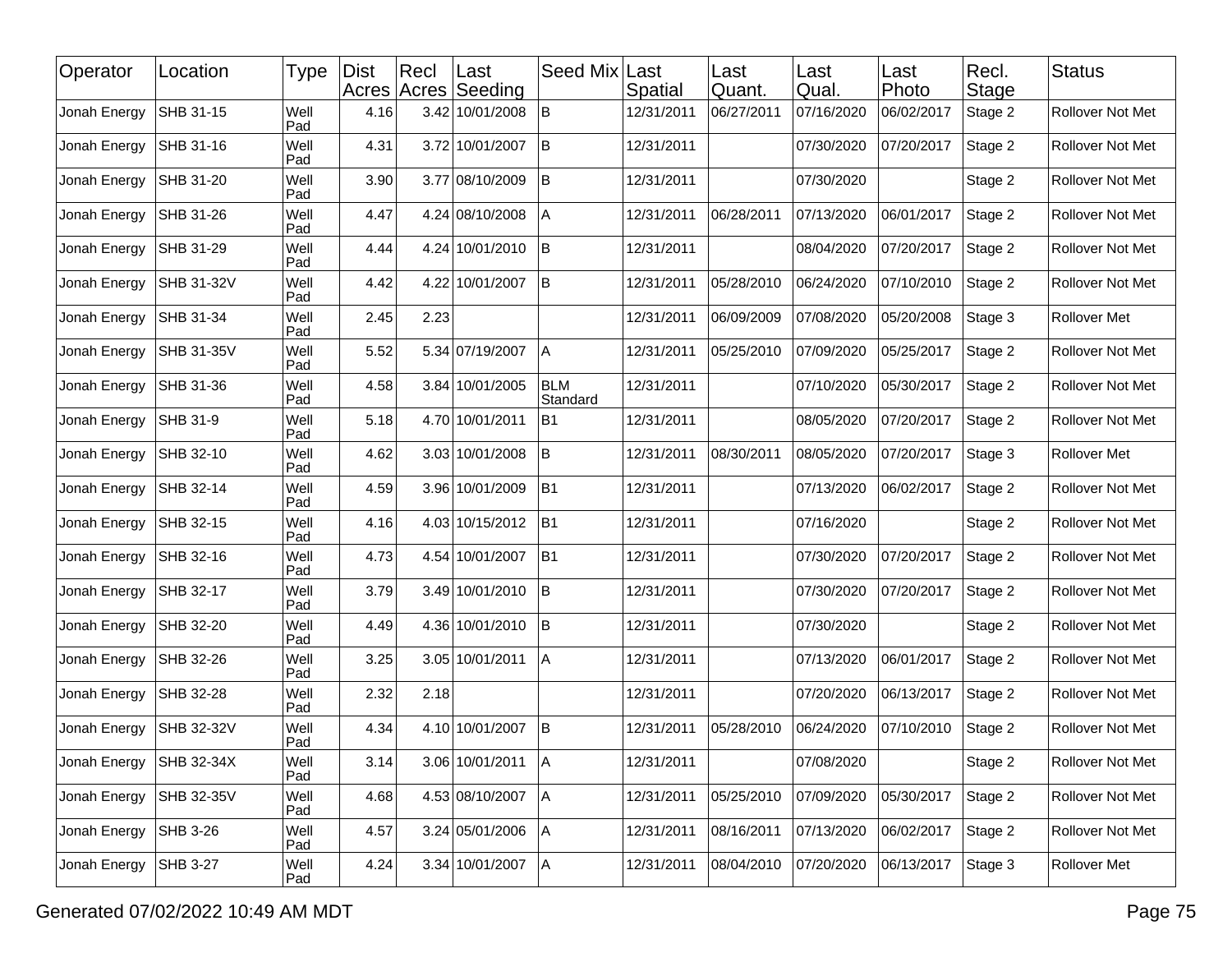| Operator     | Location          | Type        | <b>Dist</b> | Recl | ∣Last<br>Acres Acres Seeding | Seed Mix               | Last<br>Spatial | Last<br>Quant. | Last<br>Qual. | Last<br>Photo | Recl.<br>Stage | <b>Status</b>    |
|--------------|-------------------|-------------|-------------|------|------------------------------|------------------------|-----------------|----------------|---------------|---------------|----------------|------------------|
| Jonah Energy | SHB 3-28          | Well<br>Pad | 4.87        |      | 3.47 10/10/2004              | <b>BLM</b><br>Standard | 12/31/2011      |                | 08/04/2020    | 07/21/2017    | Stage 2        | Rollover Not Met |
| Jonah Energy | SHB 3-29          | Well<br>Pad | 7.00        |      | 4.63 06/01/2005              | B                      | 12/31/2011      | 07/19/2010     | 06/23/2020    | 07/24/2017    | Stage 2        | Rollover Not Met |
| Jonah Energy | SHB 33-15         | Well<br>Pad | 3.39        |      | 10/15/2012                   | B1                     | 12/31/2011      |                | 07/16/2020    | 06/02/2017    | Stage 2        | Rollover Not Met |
| Jonah Energy | SHB 33-16         | Well<br>Pad | 4.71        |      | 4.61 10/01/2010              | İΒ                     | 12/31/2011      |                | 07/24/2020    | 07/19/2017    | Stage 2        | Rollover Not Met |
| Jonah Energy | SHB 33-17         | Well<br>Pad | 4.03        |      | 3.76 10/01/2010              | <b>B</b>               | 12/31/2011      |                | 07/30/2020    | 07/20/2017    | Stage 2        | Rollover Not Met |
| Jonah Energy | <b>SHB 3-32</b>   | Well<br>Pad | 7.17        |      | 5.03 10/01/2008              | B1                     | 12/31/2011      | 07/21/2011     | 06/24/2020    | 07/31/2017    | Stage 2        | Rollover Not Met |
| Jonah Energy | SHB 33-20         | Well<br>Pad | 4.78        |      | 4.62 10/01/2009              | B                      | 12/31/2011      |                | 08/04/2020    |               | Stage 2        | Rollover Not Met |
| Jonah Energy | SHB 33-26         | Well<br>Pad | 0.81        | 0.81 |                              |                        | 12/31/2011      | 08/02/2010     | 07/13/2020    | 06/01/2017    | Stage 2        | Rollover Not Met |
| Jonah Energy | <b>SHB 33-27X</b> | Well<br>Pad | 4.05        |      | 3.79 10/01/2011              | ΙA                     | 12/31/2011      |                | 07/14/2020    | 06/02/2017    | Stage 2        | Rollover Not Met |
| Jonah Energy | SHB 33-28         | Well<br>Pad | 2.59        |      | 2.39 03/29/2008              | <b>MAT</b>             | 12/31/2011      | 08/09/2010     | 07/20/2020    | 06/13/2017    | Stage 2        | Rollover Not Met |
| Jonah Energy | SHB 3-33          | Well<br>Pad | 7.13        |      | 4.49 10/01/2007              | lв                     | 12/31/2011      | 05/28/2010     | 06/24/2020    | 07/31/2017    | Stage 2        | Rollover Not Met |
| Jonah Energy | <b>SHB 33-32V</b> | Well<br>Pad | 3.81        |      | 3.67 10/01/2007              | İВ.                    | 12/31/2011      | 05/28/2010     | 06/24/2020    | 02/13/2012    | Stage 2        | Rollover Not Met |
| Jonah Energy | SHB 33-34         | Well<br>Pad | 3.91        |      | 3.75 10/01/2010              | $\overline{A}$         | 12/31/2011      |                | 07/08/2020    | 05/25/2017    | Stage 2        | Rollover Not Met |
| Jonah Energy | SHB 33-36         | Well<br>Pad | 3.62        |      | 3.03 10/01/2007              | ΙA                     | 12/31/2011      | 05/24/2010     | 07/09/2020    | 05/30/2017    | Stage 2        | Rollover Not Met |
| Jonah Energy | <b>SHB 33-36X</b> | Well<br>Pad | 5.21        |      | 4.80 10/01/2008              | A1                     | 12/31/2011      | 08/02/2011     | 07/10/2020    | 05/30/2017    | Stage 2        | Rollover Not Met |
| Jonah Energy | <b>SHB 3-34</b>   | Well<br>Pad | 4.19        |      | 1.58 10/01/2004              | <b>BLM</b><br>Standard | 12/31/2011      |                | 07/20/2020    | 06/13/2017    | Stage 2        | Rollover Not Met |
| Jonah Energy | SHB 3-35          | Well<br>Pad | 3.24        |      | 2.35 10/01/2004              | <b>BLM</b><br>Standard | 12/31/2011      | 08/22/2011     | 07/07/2020    | 05/24/2017    | Stage 2        | Rollover Not Met |
| Jonah Energy | SHB 3-36          | Well<br>Pad | 2.39        |      | 1.41 05/01/2009              | A                      | 12/31/2011      | 08/02/2011     | 07/09/2020    | 05/30/2017    | Stage 2        | Rollover Not Met |
| Jonah Energy | SHB 34-15         | Well<br>Pad | 2.38        |      | 2.29 10/01/2011              | B1                     | 12/31/2011      |                | 07/16/2020    | 06/02/2017    | Stage 2        | Rollover Not Met |
| Jonah Energy | SHB 34-17         | Well<br>Pad | 4.96        |      | 3.95 10/01/2010 B            |                        | 12/31/2011      |                | 07/30/2020    |               | Stage 2        | Rollover Not Met |
| Jonah Energy | SHB 34-20         | Well<br>Pad | 4.62        |      | 4.20 10/01/2010              | B                      | 12/31/2011      |                | 08/04/2020    |               | Stage 2        | Rollover Not Met |
| Jonah Energy | SHB 34-29         | Well<br>Pad | 5.55        |      | 5.20 10/01/2010              | B                      | 12/31/2011      |                | 06/24/2020    | 07/24/2017    | Stage 2        | Rollover Not Met |
| Jonah Energy | SHB 35-14         | Well<br>Pad | 6.12        |      | 4.73 10/01/2010              | B <sub>1</sub>         | 12/31/2011      |                | 07/14/2020    | 06/02/2017    | Stage 2        | Rollover Not Met |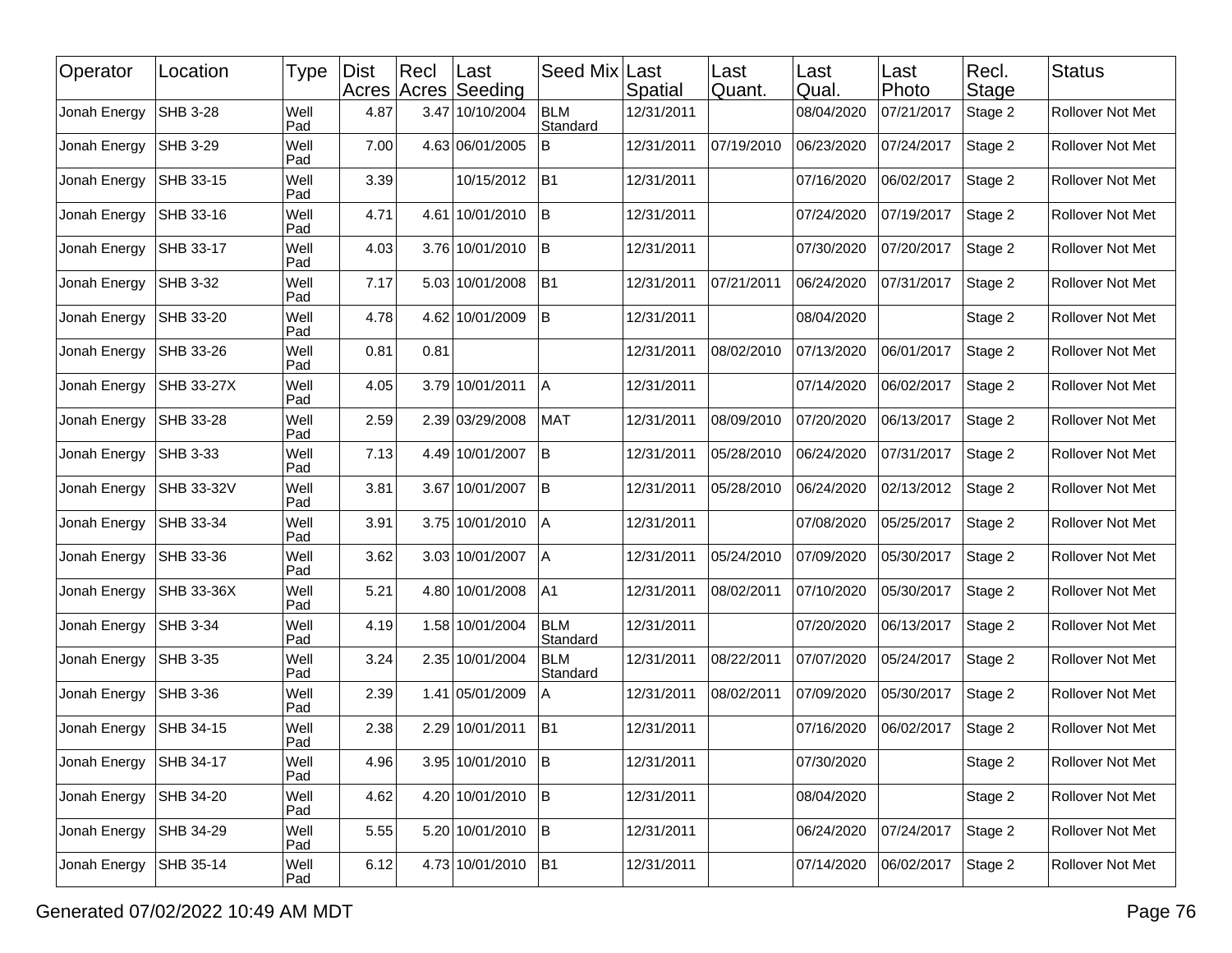| Operator     | Location   | Type        | <b>Dist</b> | Recl | ∣Last<br>Acres Acres Seeding | Seed Mix       | Last<br>Spatial | Last<br>Quant. | Last<br>Qual. | Last<br>Photo | Recl.<br><b>Stage</b> | <b>Status</b>       |
|--------------|------------|-------------|-------------|------|------------------------------|----------------|-----------------|----------------|---------------|---------------|-----------------------|---------------------|
| Jonah Energy | SHB 35-15  | Well<br>Pad | 4.39        |      | 4.19 10/01/2009              | $\, {\bf B}$   | 12/31/2011      |                | 07/16/2020    | 06/02/2017    | Stage 2               | Rollover Not Met    |
| Jonah Energy | SHB 35-17  | Well<br>Pad | 3.63        |      | 3.44 10/01/2009              | <b>B</b>       | 12/31/2011      |                | 07/30/2020    | 07/20/2017    | Stage 2               | Rollover Not Met    |
| Jonah Energy | SHB 35-20  | Well<br>Pad | 4.81        |      | 4.63 10/01/2009              | lB.            | 12/31/2011      |                | 08/04/2020    |               | Stage 2               | Rollover Not Met    |
| Jonah Energy | SHB 35-22  | Well<br>Pad | 5.73        |      | 5.33 10/01/2010              | <b>B</b>       | 12/31/2011      |                | 07/16/2020    | 06/13/2017    | Stage 2               | Rollover Not Met    |
| Jonah Energy | SHB 35-26  | Well<br>Pad | 2.96        |      | 10/01/2009                   | A              | 12/31/2011      |                | 07/13/2020    | 06/01/2017    | Stage 2               | Rollover Not Met    |
| Jonah Energy | SHB 35-34  | Well<br>Pad | 2.49        | 2.40 |                              |                | 12/31/2011      | 08/10/2010     | 07/08/2020    | 05/25/2017    | Stage 3               | <b>Rollover Met</b> |
| Jonah Energy | SHB 35-36  | Well<br>Pad | 3.92        |      | 3.17 05/10/2009              | Α              | 12/31/2011      | 08/02/2011     | 07/09/2020    | 05/30/2017    | Stage 2               | Rollover Not Met    |
| Jonah Energy | SHB 35-9   | Well<br>Pad | 6.08        |      | 4.94 07/01/2006              | B <sub>1</sub> | 12/31/2011      |                | 08/05/2020    |               | Stage 2               | Rollover Not Met    |
| Jonah Energy | SHB 36-15  | Well<br>Pad | 2.51        |      | 2.33 10/01/2008              | lB.            | 12/31/2011      | 06/27/2011     | 07/16/2020    | 06/02/2017    | Stage 2               | Rollover Not Met    |
| Jonah Energy | SHB 36-17  | Well<br>Pad | 2.90        |      | 2.74 10/01/2011              | <b>B</b>       | 12/31/2011      |                | 07/30/2020    | 07/20/2017    | Stage 2               | Rollover Not Met    |
| Jonah Energy | SHB 36-20  | Well<br>Pad | 4.17        |      | 3.96 10/01/2009              | <b>B</b>       | 12/31/2011      |                | 08/04/2020    |               | Stage 2               | Rollover Not Met    |
| Jonah Energy | SHB 36-26  | Well<br>Pad | 4.49        |      | 4.33 08/10/2008              | A              | 12/31/2011      | 06/28/2011     | 07/13/2020    | 06/01/2017    | Stage 2               | Rollover Not Met    |
| Jonah Energy | SHB 37-27  | Well<br>Pad | 5.20        |      | 10/15/2012                   | <b>B</b>       | 12/31/2011      |                | 07/14/2020    | 06/02/2017    | Stage 2               | Rollover Not Met    |
| Jonah Energy | SHB 37-29  | Well<br>Pad | 4.35        |      | 4.18 10/01/2010              | B              | 12/31/2011      |                | 06/23/2020    | 07/24/2017    | Stage 2               | Rollover Not Met    |
| Jonah Energy | SHB 37-36  | Well<br>Pad | 3.56        |      | 3.32 05/10/2009              | A              | 12/31/2011      |                | 07/09/2020    | 05/30/2017    | Stage 2               | Rollover Not Met    |
| Jonah Energy | SHB 38-26  | Well<br>Pad | 4.65        |      | 4.46 10/01/2009              | Α              | 12/31/2011      |                | 07/13/2020    | 06/02/2017    | Stage 2               | Rollover Not Met    |
| Jonah Energy | SHB 38-27  | Well<br>Pad | 4.33        |      | 4.02 10/01/2011              | <b>A</b>       | 12/31/2011      |                | 07/20/2020    | 06/13/2017    | Stage 2               | Rollover Not Met    |
| Jonah Energy | SHB 38-34  | Well<br>Pad | 5.85        |      | 5.50 10/01/2010              | l A            | 12/31/2011      |                | 07/20/2020    | 06/13/2017    | Stage 2               | Rollover Not Met    |
| Jonah Energy | SHB 39-26  | Well<br>Pad | 2.63        |      | 2.27 10/01/2007              | ΙA             | 12/31/2011      | 05/26/2010     | 07/14/2020    | 06/02/2017    | Stage 2               | Rollover Not Met    |
| Jonah Energy | SHB 39-27X | Well<br>Pad | 3.94        |      | 3.74 10/01/2010 A            |                | 12/31/2011      |                | 07/20/2020    | 06/13/2017    | Stage 2               | Rollover Not Met    |
| Jonah Energy | SHB 39-29  | Well<br>Pad | 4.15        |      | 4.06 10/01/2010              | B              | 12/31/2011      |                | 06/23/2020    | 07/24/2017    | Stage 2               | Rollover Not Met    |
| Jonah Energy | SHB 39-33X | Well<br>Pad | 3.68        |      | 3.55 10/01/2011              | B              | 12/31/2011      |                | 06/24/2020    |               | Stage 2               | Rollover Not Met    |
| Jonah Energy | SHB 39-36  | Well<br>Pad | 4.84        |      | 3.62 10/01/2010              | A              | 12/31/2011      |                | 07/09/2020    | 05/30/2017    | Stage 2               | Rollover Not Met    |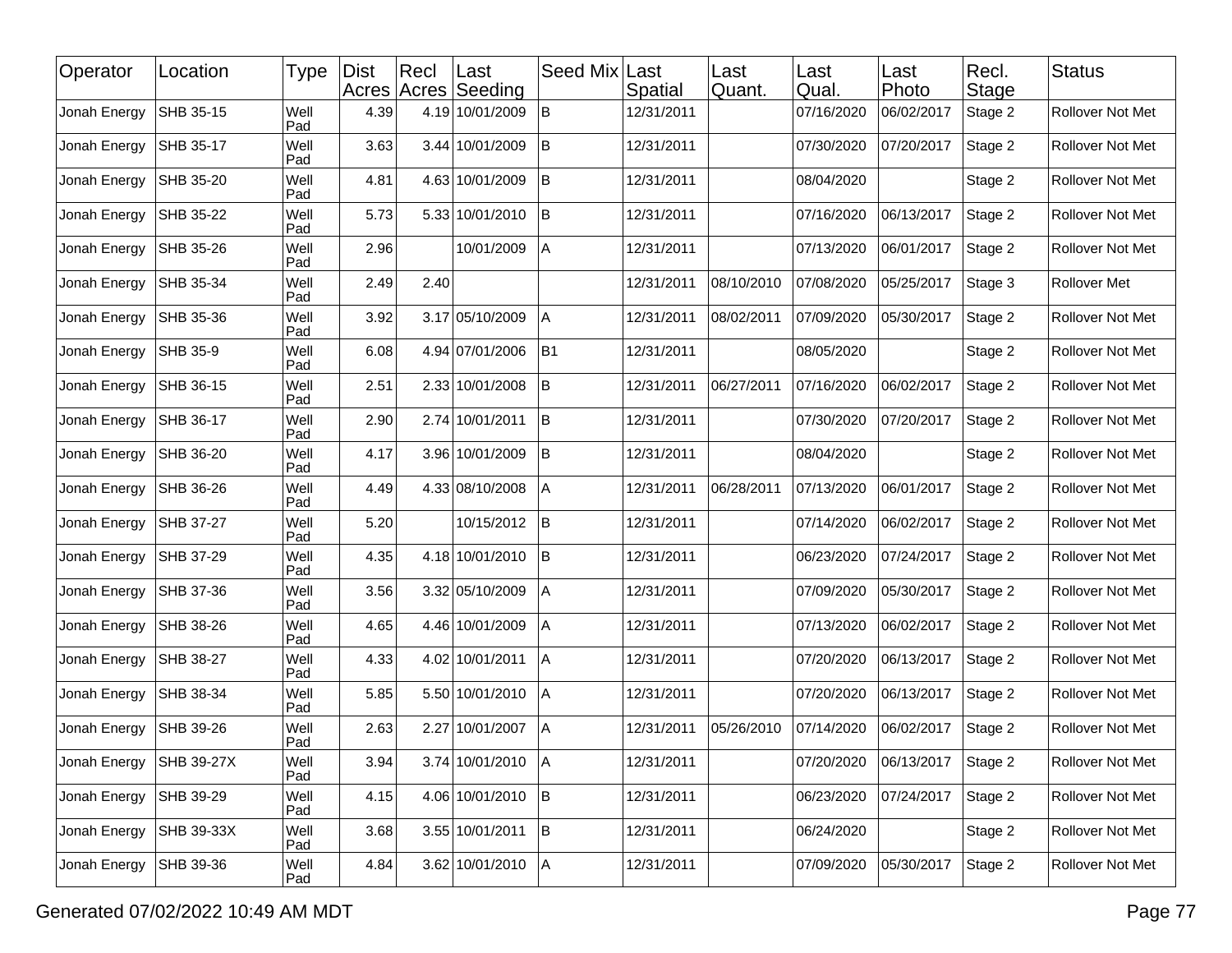| Operator     | Location          | Type        | <b>Dist</b> | Recl | Last<br>Acres Acres Seeding | Seed Mix               | Last<br>Spatial | Last<br>Quant. | Last<br>Qual. | Last<br>Photo | Recl.<br>Stage | <b>Status</b>           |
|--------------|-------------------|-------------|-------------|------|-----------------------------|------------------------|-----------------|----------------|---------------|---------------|----------------|-------------------------|
| Jonah Energy | SHB 40-29         | Well<br>Pad | 3.78        |      | 3.63 10/01/2010             | lB.                    | 12/31/2011      |                | 06/23/2020    | 07/24/2017    | Stage 2        | Rollover Not Met        |
| Jonah Energy | SHB 40-33         | Well<br>Pad | 4.08        |      | 3.78 10/01/2011             | İΒ                     | 12/31/2011      |                | 06/24/2020    |               | Stage 2        | Rollover Not Met        |
| Jonah Energy | SHB 40-34X        | Well<br>Pad | 3.66        |      | 3.53 10/01/2011             | A                      | 12/31/2011      |                | 07/20/2020    | 06/13/2017    | Stage 2        | Rollover Not Met        |
| Jonah Energy | SHB 41-11         | Well<br>Pad | 6.03        |      | 3.58 10/01/2009             | B1                     | 12/31/2011      |                | 08/05/2020    | 07/20/2017    | Stage 2        | Rollover Not Met        |
| Jonah Energy | SHB 41-27         | Well<br>Pad | 4.67        |      | 4.09 10/01/2009             | ΙB                     | 12/31/2011      |                | 07/20/2020    | 06/13/2017    | Stage 2        | Rollover Not Met        |
| Jonah Energy | SHB 41-29         | Well<br>Pad | 8.06        |      | 7.79 10/01/2009             | İΒ.                    | 12/31/2011      |                | 06/23/2020    | 07/24/2017    | Stage 2        | <b>Rollover Not Met</b> |
| Jonah Energy | SHB 41-35         | Well<br>Pad | 4.17        |      | 3.41 10/01/2006             | Α                      | 12/31/2011      |                | 07/09/2020    |               | Stage 2        | Rollover Not Met        |
| Jonah Energy | SHB 42-26         | Well<br>Pad | 4.57        |      | 4.42 10/01/2008             | A                      | 12/31/2011      | 06/28/2011     | 07/14/2020    | 06/02/2017    | Stage 2        | Rollover Not Met        |
| Jonah Energy | SHB 42-27X        | Well<br>Pad | 4.66        |      | 10/15/2015                  | İΒ.                    | 12/31/2011      |                | 07/20/2020    | 06/13/2017    | Stage 2        | Rollover Not Met        |
| Jonah Energy | SHB 42-34V        | Well<br>Pad | 1.24        |      | 1.04 11/16/2007             | MAt                    | 12/31/2011      | 06/09/2009     | 07/08/2020    |               | Stage 3        | <b>Rollover Met</b>     |
| Jonah Energy | SHB 4-26          | Well<br>Pad | 5.35        |      | 3.70 10/01/2004             | <b>BLM</b><br>Standard | 12/31/2011      |                | 07/14/2020    | 06/02/2017    | Stage 2        | Rollover Not Met        |
| Jonah Energy | SHB 4-27          | Well<br>Pad | 6.07        |      | 4.03 10/01/2008             | B                      | 12/31/2011      | 08/22/2011     | 07/20/2020    | 07/10/2017    | Stage 2        | <b>Rollover Not Met</b> |
| Jonah Energy | SHB 4-28          | Well<br>Pad | 4.73        |      | 3.59 08/05/2005             | B                      | 12/31/2011      | 07/19/2010     | 08/04/2020    | 07/21/2017    | Stage 2        | Rollover Not Met        |
| Jonah Energy | SHB 4-29          | Well<br>Pad | 5.73        |      | 4.89 07/01/2005             | ΙB                     | 12/31/2011      | 07/19/2010     | 06/23/2020    |               | Stage 2        | Rollover Not Met        |
| Jonah Energy | SHB 43-26         | Well<br>Pad | 5.02        |      | 4.30 10/01/2009             | A                      | 12/31/2011      |                | 07/14/2020    | 06/02/2017    | Stage 2        | Rollover Not Met        |
| Jonah Energy | SHB 43-29         | Well<br>Pad | 3.49        |      | 3.22 10/01/2011             | ΙB                     | 12/31/2011      |                | 06/23/2020    | 07/24/2017    | Stage 2        | Rollover Not Met        |
| Jonah Energy | SHB 4-33          | Well<br>Pad | 7.09        |      | 4.91 10/01/2007             | İΒ                     | 12/31/2011      | 05/28/2010     | 06/24/2020    | 07/10/2010    | Stage 2        | Rollover Not Met        |
| Jonah Energy | SHB 43-34         | Well<br>Pad | 2.16        |      | 1.75 03/03/2007             | MAT                    | 12/31/2011      | 08/10/2010     | 07/08/2020    | 05/25/2017    | Stage 3        | Rollover Not Met        |
| Jonah Energy | <b>SHB 43-36X</b> | Well<br>Pad | 3.71        |      | 3.53 10/01/2010             | Α                      | 12/31/2011      |                | 07/09/2020    | 05/30/2017    | Stage 2        | Rollover Not Met        |
| Jonah Energy | <b>SHB 4-34</b>   | Well<br>Pad | 6.05        |      | 5.13 05/06/2006 A           |                        | 12/31/2011      | 07/28/2011     | 07/20/2020    | 06/13/2017    | Stage 2        | Rollover Not Met        |
| Jonah Energy | SHB 4-35          | Well<br>Pad | 4.35        |      | 3.44 10/01/2004             | BLM<br>Standard        | 12/31/2011      | 05/21/2008     | 07/07/2020    | 05/24/2017    | Stage 2        | Rollover Not Met        |
| Jonah Energy | SHB 44-27         | Well<br>Pad | 5.14        |      | 3.74 10/01/2006             | B                      | 12/31/2011      | 06/29/2011     | 07/08/2020    | 05/25/2017    | Stage 2        | Rollover Not Met        |
| Jonah Energy | SHB 44-36         | Well<br>Pad | 6.81        |      | 6.66 10/01/2010             | A                      | 12/31/2011      |                | 07/09/2020    | 05/30/2017    | Stage 2        | Rollover Not Met        |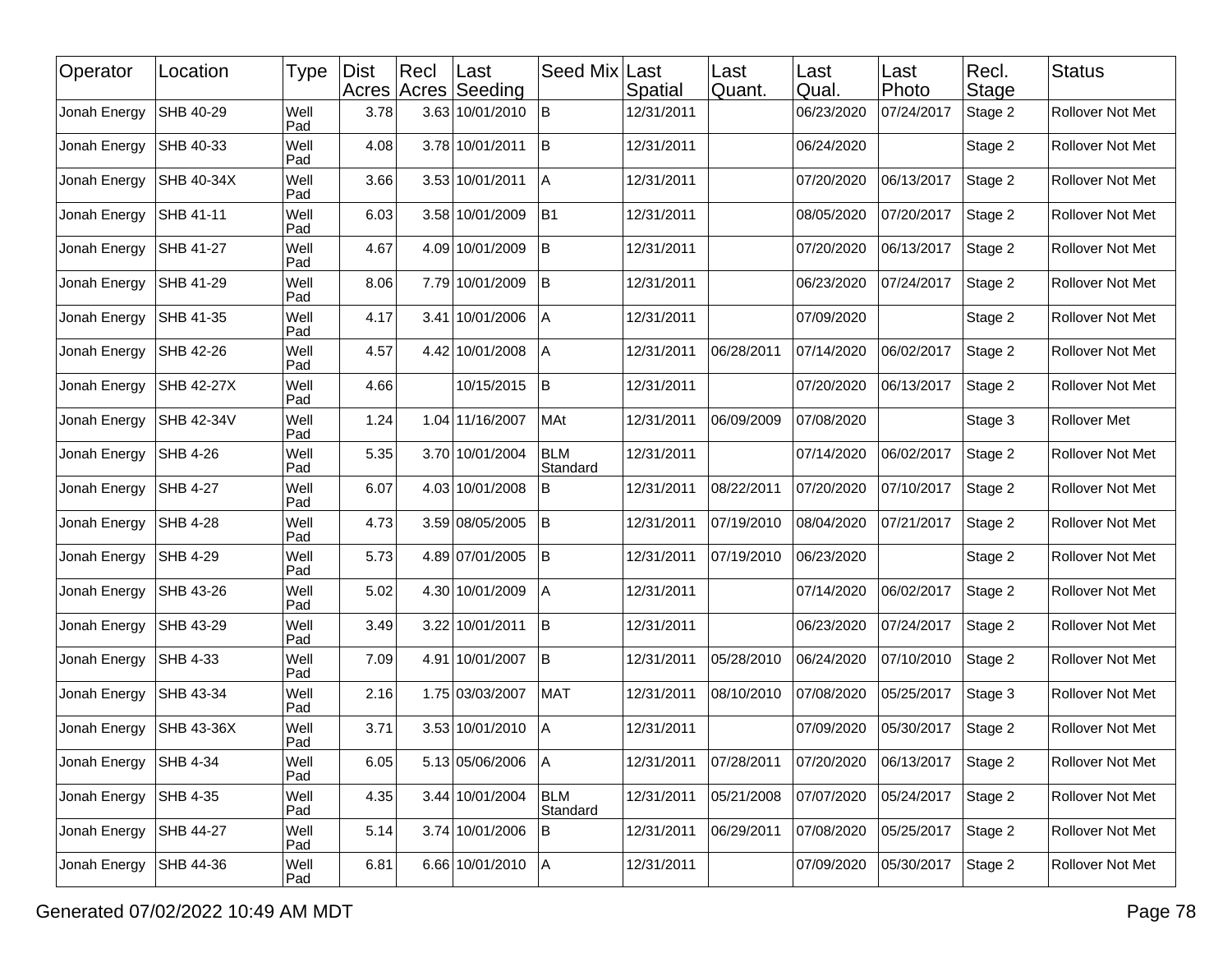| Operator     | Location          | <b>Type</b> | <b>Dist</b> | Rec | ∣Last<br>Acres Acres Seeding | Seed Mix Last  | Spatial    | Last<br>Quant. | Last<br>Qual. | Last<br>Photo | Recl.<br><b>Stage</b> | <b>Status</b>           |
|--------------|-------------------|-------------|-------------|-----|------------------------------|----------------|------------|----------------|---------------|---------------|-----------------------|-------------------------|
| Jonah Energy | SHB 45-10         | Well<br>Pad | 3.33        |     | 3.09 10/01/2010              | B <sub>1</sub> | 12/31/2011 |                | 07/30/2020    | 07/20/2017    | Stage 2               | Rollover Not Met        |
| Jonah Energy | SHB 45-17         | Well<br>Pad | 3.83        |     | 3.67 10/01/2009              | İΒ             | 12/31/2011 |                | 07/30/2020    | 07/20/2017    | Stage 2               | Rollover Not Met        |
| Jonah Energy | SHB 45-20         | Well<br>Pad | 4.61        |     | 4.42 08/15/2009              | ΙB             | 12/31/2011 |                | 08/04/2020    |               | Stage 2               | Rollover Not Met        |
| Jonah Energy | SHB 45-22         | Well<br>Pad | 4.38        |     | 4.30 10/01/2008              | B              | 12/31/2011 | 06/27/2011     | 07/16/2020    | 06/13/2017    | Stage 2               | Rollover Not Met        |
| Jonah Energy | SHB 45-26         | Well<br>Pad | 3.46        |     | 3.26 10/01/2008              | Α              | 12/31/2011 | 06/28/2011     | 07/13/2020    | 06/01/2017    | Stage 2               | Rollover Not Met        |
| Jonah Energy | SHB 45-29         | Well<br>Pad | 4.45        |     | 4.29 10/01/2010              | İΒ             | 12/31/2011 |                | 06/24/2020    |               | Stage 2               | Rollover Not Met        |
| Jonah Energy | SHB 45-36         | Well<br>Pad | 4.79        |     | 4.06 05/10/2009              | Α              | 12/31/2011 |                | 07/09/2020    | 05/30/2017    | Stage 2               | Rollover Not Met        |
| Jonah Energy | <b>SHB 45-9</b>   | Well<br>Pad | 4.26        |     | 4.02 10/01/2010              | B <sub>1</sub> | 12/31/2011 |                | 08/05/2020    | 07/20/2017    | Stage 2               | Rollover Not Met        |
| Jonah Energy | SHB 46-14         | Well<br>Pad | 4.65        |     | 4.41 10/01/2010              | B <sub>1</sub> | 12/31/2011 |                | 07/14/2020    |               | Stage 2               | Rollover Not Met        |
| Jonah Energy | SHB 46-15         | Well<br>Pad | 4.46        |     | 4.09 10/01/2008              | lΒ             | 12/31/2011 | 06/27/2011     | 07/16/2020    | 06/02/2017    | Stage 2               | Rollover Not Met        |
| Jonah Energy | SHB 46-20         | Well<br>Pad | 4.00        |     | 3.87 10/01/2010              | lΒ             | 12/31/2011 |                | 08/04/2020    |               | Stage 2               | Rollover Not Met        |
| Jonah Energy | SHB 46-22         | Well<br>Pad | 5.52        |     | 10/15/2012                   | B <sub>1</sub> | 12/31/2011 |                | 07/16/2020    |               | Stage 2               | Rollover Not Met        |
| Jonah Energy | SHB 46-26         | Well<br>Pad | 3.93        |     | 10/01/2009                   | A              | 12/31/2011 |                | 07/13/2020    | 06/01/2017    | Stage 2               | Rollover Not Met        |
| Jonah Energy | SHB 46-28         | Well<br>Pad | 1.89        |     | 1.77 04/04/2008              | <b>MAT</b>     | 12/31/2011 | 08/09/2010     | 07/20/2020    | 06/13/2017    | Stage 3               | Rollover Met            |
| Jonah Energy | <b>SHB 46-34X</b> | Well<br>Pad | 2.08        |     | 1.93 03/21/2007              | <b>MAT</b>     | 12/31/2011 | 06/10/2010     | 07/08/2020    | 05/25/2017    | Stage 2               | Rollover Not Met        |
| Jonah Energy | SHB 46-9          | Well<br>Pad | 3.81        |     | 3.26 04/15/2013              | İΒ             | 12/31/2011 |                | 08/05/2020    | 07/20/2017    | Stage 2               | Rollover Not Met        |
| Jonah Energy | SHB 47-15         | Well<br>Pad | 4.41        |     | 4.19 10/01/2010              | lΒ             | 12/31/2011 |                | 07/16/2020    | 06/02/2017    | Stage 2               | Rollover Not Met        |
| Jonah Energy | SHB 47-17         | Well<br>Pad | 4.50        |     | 4.10 10/01/2011              | İΒ             | 12/31/2011 |                | 07/30/2020    | 07/20/2017    | Stage 2               | Rollover Not Met        |
| Jonah Energy | SHB 47-20         | Well<br>Pad | 3.52        |     | 3.29 10/01/2009              | İΒ             | 12/31/2011 |                | 08/04/2020    |               | Stage 2               | Rollover Not Met        |
| Jonah Energy | SHB 47-26         | Well<br>Pad | 5.57        |     | 5.43 10/01/2008              | A              | 12/31/2011 | 06/28/2011     | 07/10/2020    |               | Stage 2               | <b>Rollover Not Met</b> |
| Jonah Energy | SHB 47-28         | Well<br>Pad | 2.32        |     | 2.05 04/05/2008              | <b>MAT</b>     | 12/31/2011 | 08/09/2010     | 07/20/2020    | 07/10/2010    | Stage 3               | Rollover Met            |
| Jonah Energy | SHB 47-29         | Well<br>Pad | 4.56        |     | 4.43 10/01/2010              | B              | 12/31/2011 |                | 06/24/2020    | 07/21/2017    | Stage 2               | Rollover Not Met        |
| Jonah Energy | SHB 47-34X        | Well<br>Pad | 2.72        |     | 2.57 11/25/2006              | MAT            | 12/31/2011 | 06/10/2010     | 07/08/2020    | 05/25/2017    | Stage 2               | Rollover Not Met        |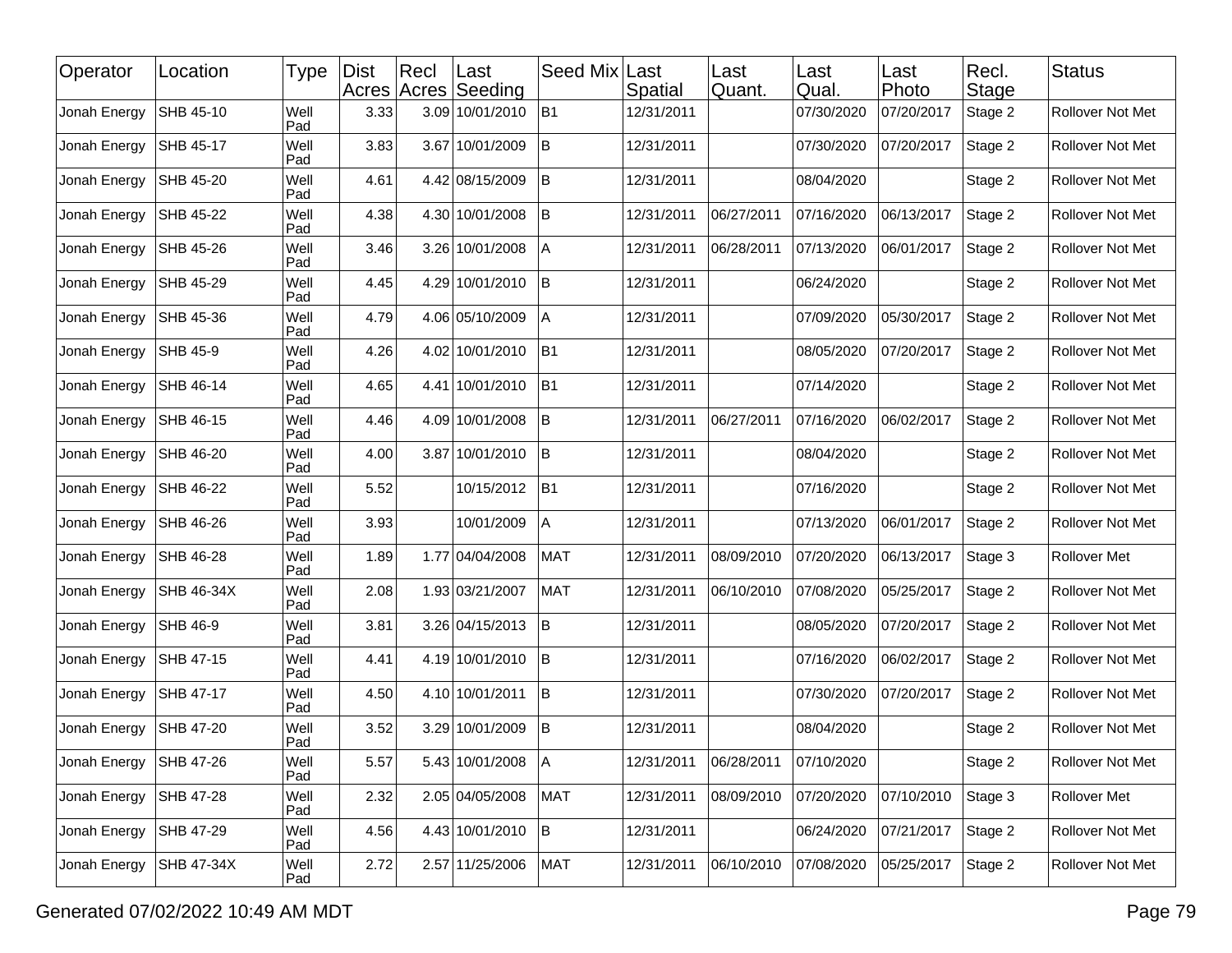| Operator     | Location          | Type        | <b>Dist</b> | Recl | ∣Last<br>Acres Acres Seeding | Seed Mix               | Last<br>Spatial | Last<br>Quant. | Last<br>Qual. | Last<br>Photo | Recl.<br><b>Stage</b> | <b>Status</b>           |
|--------------|-------------------|-------------|-------------|------|------------------------------|------------------------|-----------------|----------------|---------------|---------------|-----------------------|-------------------------|
| Jonah Energy | <b>SHB 47-35X</b> | Well<br>Pad | 3.22        |      | 3.11 10/01/2011              | ΙA                     | 12/31/2011      |                | 07/09/2020    | 05/25/2017    | Stage 2               | Rollover Not Met        |
| Jonah Energy | SHB 47-36         | Well<br>Pad | 4.97        |      | 4.80 11/01/2009              | ΙA                     | 12/31/2011      |                | 07/09/2020    | 05/30/2017    | Stage 2               | Rollover Not Met        |
| Jonah Energy | <b>SHB 47-36X</b> | Well<br>Pad | 5.13        |      | 10/15/2013                   | A                      | 12/31/2011      |                | 07/09/2020    | 05/30/2017    | Stage 2               | Rollover Not Met        |
| Jonah Energy | SHB 48-15         | Well<br>Pad | 4.05        |      | 3.91 10/01/2008              | B                      | 12/31/2011      | 06/27/2011     | 07/16/2020    | 06/02/2017    | Stage 3               | Rollover Not Met        |
| Jonah Energy | SHB 48-16         | Well<br>Pad | 4.57        |      | 3.43 10/13/2009              | <b>B</b>               | 12/31/2011      | 07/21/2010     | 07/24/2020    | 07/19/2017    | Stage 2               | Rollover Not Met        |
| Jonah Energy | SHB 48-17         | Well<br>Pad | 4.26        |      | 4.02 10/01/2010              | İВ.                    | 12/31/2011      |                | 07/30/2020    | 07/20/2017    | Stage 2               | Rollover Not Met        |
| Jonah Energy | SHB 48-20         | Well<br>Pad | 4.28        |      | 4.15 10/01/2010              | <b>B</b>               | 12/31/2011      |                | 08/04/2020    |               | Stage 2               | Rollover Not Met        |
| Jonah Energy | SHB 48-22         | Well<br>Pad | 5.51        |      | 4.28 10/01/2009              | <b>B</b>               | 12/31/2011      |                | 07/14/2020    | 06/02/2017    | Stage 2               | Rollover Not Met        |
| Jonah Energy | SHB 48-34         | Well<br>Pad | 2.87        | 2.53 |                              |                        | 12/31/2011      |                | 07/07/2020    | 05/24/2017    | Stage 3               | <b>Rollover Met</b>     |
| Jonah Energy | SHB 49-26         | Well<br>Pad | 4.31        |      | 4.02 11/01/2009              | A                      | 12/31/2011      |                | 07/10/2020    | 05/30/2017    | Stage 2               | Rollover Not Met        |
| Jonah Energy | SHB 49-28         | Well<br>Pad | 4.35        |      | 4.23 08/10/2007              | <b>B</b>               | 12/31/2011      | 07/20/2010     | 07/20/2020    | 06/13/2017    | Stage 2               | Rollover Not Met        |
| Jonah Energy | SHB 50-28         | Well<br>Pad | 4.13        |      |                              |                        | 12/31/2011      |                |               |               |                       | Rollover Not Met        |
| Jonah Energy | SHB 50-34X        | Well<br>Pad | 3.17        |      | 2.92 10/01/2009              | Α                      | 12/31/2011      |                | 07/07/2020    | 05/24/2017    | Stage 2               | Rollover Not Met        |
| Jonah Energy | SHB 51-26         | Well<br>Pad | 2.80        |      | 2.67 10/01/2009              | ΙA                     | 12/31/2011      | 08/02/2010     | 07/08/2020    | 06/01/2017    | Stage 2               | Rollover Not Met        |
| Jonah Energy | SHB 51-28         | Well<br>Pad | 1.30        | 1.26 |                              |                        | 12/31/2011      | 06/10/2009     | 07/20/2020    | 06/13/2017    | Stage 3               | Rollover Met            |
| Jonah Energy | SHB 51-34         | Well<br>Pad | 4.57        |      | 4.39 10/01/2009              | A                      | 12/31/2011      |                | 07/08/2020    | 05/25/2017    | Stage 2               | Rollover Not Met        |
| Jonah Energy | SHB 52-26         | Well<br>Pad | 5.18        |      | 4.85 10/01/2010              | IА                     | 12/31/2011      |                | 07/13/2020    | 06/01/2017    | Stage 2               | Rollover Not Met        |
| Jonah Energy | SHB 52-28         | Well<br>Pad | 1.55        |      |                              |                        | 12/31/2011      |                | 06/24/2020    | 06/13/2017    | Stage 3               | Rollover Met            |
| Jonah Energy | <b>SHB 5-26</b>   | Well<br>Pad | 6.81        |      | 3.98 08/01/2006              | A                      | 12/31/2011      | 06/28/2011     | 07/08/2020    | 05/25/2017    | Stage 2               | Rollover Not Met        |
| Jonah Energy | <b>SHB 5-27</b>   | Well<br>Pad | 5.46        |      | 3.11 10/01/2004              | <b>BLM</b><br>Standard | 12/31/2011      |                | 07/20/2020    | 06/13/2017    | Stage 2               | <b>Rollover Not Met</b> |
| Jonah Energy | SHB 5-28          | Well<br>Pad | 5.64        |      | 08/05/2005                   | B.                     | 12/31/2011      | 07/19/2010     | 06/24/2020    | 07/21/2017    | Stage 2               | Rollover Not Met        |
| Jonah Energy | SHB 5-29          | Well<br>Pad | 4.85        |      | 3.67 10/01/2005              | <b>BLM</b><br>Standard | 12/31/2011      |                | 06/23/2020    | 07/24/2017    | Stage 2               | Rollover Not Met        |
| Jonah Energy | SHB 53-10         | Well<br>Pad | 5.36        |      | 4.51 10/01/2009              | B                      | 12/31/2011      |                | 07/30/2020    | 07/20/2017    | Stage 2               | Rollover Not Met        |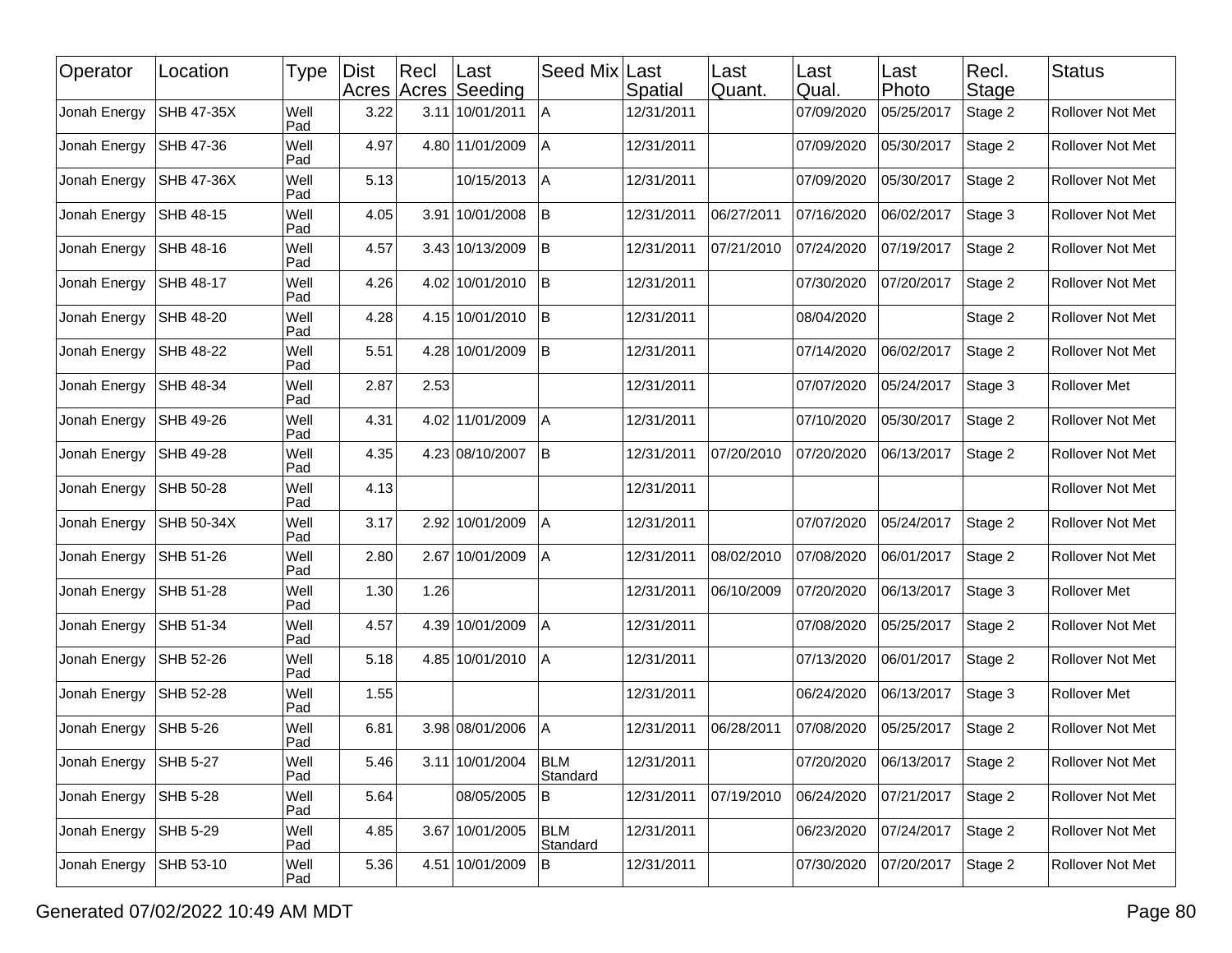| Operator     | Location        | Type        | <b>Dist</b> | $ $ Recl | Last<br>Acres Acres Seeding | Seed Mix               | Last<br>Spatial | Last<br>Quant. | Last<br>Qual. | ∣Last<br>Photo | Recl.<br>Stage | <b>Status</b>           |
|--------------|-----------------|-------------|-------------|----------|-----------------------------|------------------------|-----------------|----------------|---------------|----------------|----------------|-------------------------|
| Jonah Energy | SHB 53-11       | Well<br>Pad | 4.46        |          | 4.01 10/01/2010             | B1                     | 12/31/2011      |                | 07/13/2020    | 06/02/2017     | Stage 2        | Rollover Not Met        |
| Jonah Energy | SHB 53-14       | Well<br>Pad | 4.86        |          | 3.64 10/01/2009             | B1                     | 12/31/2011      |                | 07/14/2020    | 06/02/2017     | Stage 2        | Rollover Not Met        |
| Jonah Energy | SHB 53-15       | Well<br>Pad | 4.36        |          | 3.21 10/01/2008             | lΒ                     | 12/31/2011      | 08/30/2011     | 07/24/2020    | 06/13/2017     | Stage 2        | Rollover Not Met        |
| Jonah Energy | SHB 53-16       | Well<br>Pad | 4.99        |          | 3.87 10/01/2007             | B                      | 12/31/2011      | 07/21/2010     | 07/24/2020    | 07/19/2017     | Stage 2        | Rollover Not Met        |
| Jonah Energy | SHB 53-17       | Well<br>Pad | 3.35        |          | 3.17 10/01/2009             | lΒ                     | 12/31/2011      | 06/22/2011     | 07/30/2020    | 07/20/2017     | Stage 2        | Rollover Not Met        |
| Jonah Energy | SHB 5-32        | Well<br>Pad | 9.32        |          | 3.73 09/01/2006             | İΒ                     | 12/31/2011      | 07/21/2011     | 06/23/2020    | 05/22/2017     | Stage 2        | Rollover Not Met        |
| Jonah Energy | SHB 53-20V      | Well<br>Pad | 2.16        |          | 2.09 08/22/2008             | <b>MAT</b>             | 12/31/2011      | 08/09/2010     | 08/04/2020    | 07/10/2010     | Stage 2        | Rollover Not Met        |
| Jonah Energy | SHB 53-22       | Well<br>Pad | 4.26        |          | 4.04 10/01/2008             | lΒ                     | 12/31/2011      | 08/22/2011     | 07/20/2020    | 06/13/2017     | Stage 3        | Rollover Not Met        |
| Jonah Energy | SHB 53-29       | Well<br>Pad | 3.59        |          | 10/01/2010                  | İΒ                     | 12/31/2011      |                | 06/24/2020    | 07/24/2017     | Stage 2        | Rollover Not Met        |
| Jonah Energy | SHB 5-33        | Well<br>Pad | 9.07        |          | 6.38 07/01/2006             | İΒ                     | 12/31/2011      | 07/27/2011     | 06/26/2020    |                | Stage 2        | Rollover Not Met        |
| Jonah Energy | SHB 53-36       | Well<br>Pad | 4.79        |          | 4.54 10/01/2010             | ΙA                     | 12/31/2011      |                | 07/09/2020    |                | Stage 2        | Rollover Not Met        |
| Jonah Energy | <b>SHB 5-34</b> | Well<br>Pad | 5.17        |          | 3.93 10/01/2009             | <b>BLM</b><br>Standard | 12/31/2011      |                | 07/20/2020    | 06/13/2017     | Stage 2        | Rollover Not Met        |
| Jonah Energy | SHB 5-35        | Well<br>Pad | 6.88        |          | 5.91 08/01/2006             | A                      | 12/31/2011      | 08/01/2011     | 07/07/2020    | 05/24/2017     | Stage 2        | Rollover Not Met        |
| Jonah Energy | SHB 5-36        | Well<br>Pad | 3.99        |          | 3.09 10/01/2004             | <b>BLM</b><br>Standard | 12/31/2011      |                | 07/09/2020    | 05/30/2017     | Stage 2        | Rollover Not Met        |
| Jonah Energy | SHB 53-9        | Well<br>Pad | 5.33        |          | 4.29 11/01/2007             | B                      | 12/31/2011      | 08/05/2010     | 08/05/2020    | 07/20/2017     | Stage 2        | Rollover Not Met        |
| Jonah Energy | SHB 54-16       | Well<br>Pad | 3.48        |          | 3.28 10/01/2010             | İΒ                     | 12/31/2011      |                | 07/24/2020    | 07/19/2017     | Stage 2        | Rollover Not Met        |
| Jonah Energy | SHB 54-17       | Well<br>Pad | 1.19        | 0.94     |                             |                        | 12/31/2011      | 08/04/2010     | 08/04/2020    | 07/10/2010     | Stage 2        | Rollover Not Met        |
| Jonah Energy | SHB 54-18       | Road        | 0.19        |          |                             |                        | 12/31/2009      |                |               |                |                | Rollover Not Met        |
| Jonah Energy | SHB 54-20       | Well<br>Pad | 1.92        |          | 1.80 02/01/2006             | <b>MAT</b>             | 12/31/2011      | 07/16/2010     | 08/04/2020    | 07/10/2010     | Stage 3        | <b>Rollover Met</b>     |
| Jonah Energy | SHB 54-22       | Well<br>Pad | 3.57        |          | 3.45 10/01/2010             | B                      | 12/31/2011      |                | 07/20/2020    | 06/13/2017     | Stage 2        | <b>Rollover Not Met</b> |
| Jonah Energy | SHB 54-28       | Well<br>Pad | 4.18        |          | 4.07 10/01/2007             | B                      | 12/31/2011      | 07/20/2010     | 06/24/2020    | 06/13/2017     | Stage 2        | Rollover Not Met        |
| Jonah Energy | SHB 54-35V      | Well<br>Pad | 5.75        |          | 5.35 10/01/2008             | A                      | 12/31/2011      | 08/01/2011     | 07/07/2020    | 05/24/2017     | Stage 2        | Rollover Not Met        |
| Jonah Energy | SHB 55-15       | Well<br>Pad | 4.48        |          | 4.28 11/01/2009             | B                      | 12/31/2011      |                | 07/24/2020    | 07/10/2017     | Stage 2        | Rollover Not Met        |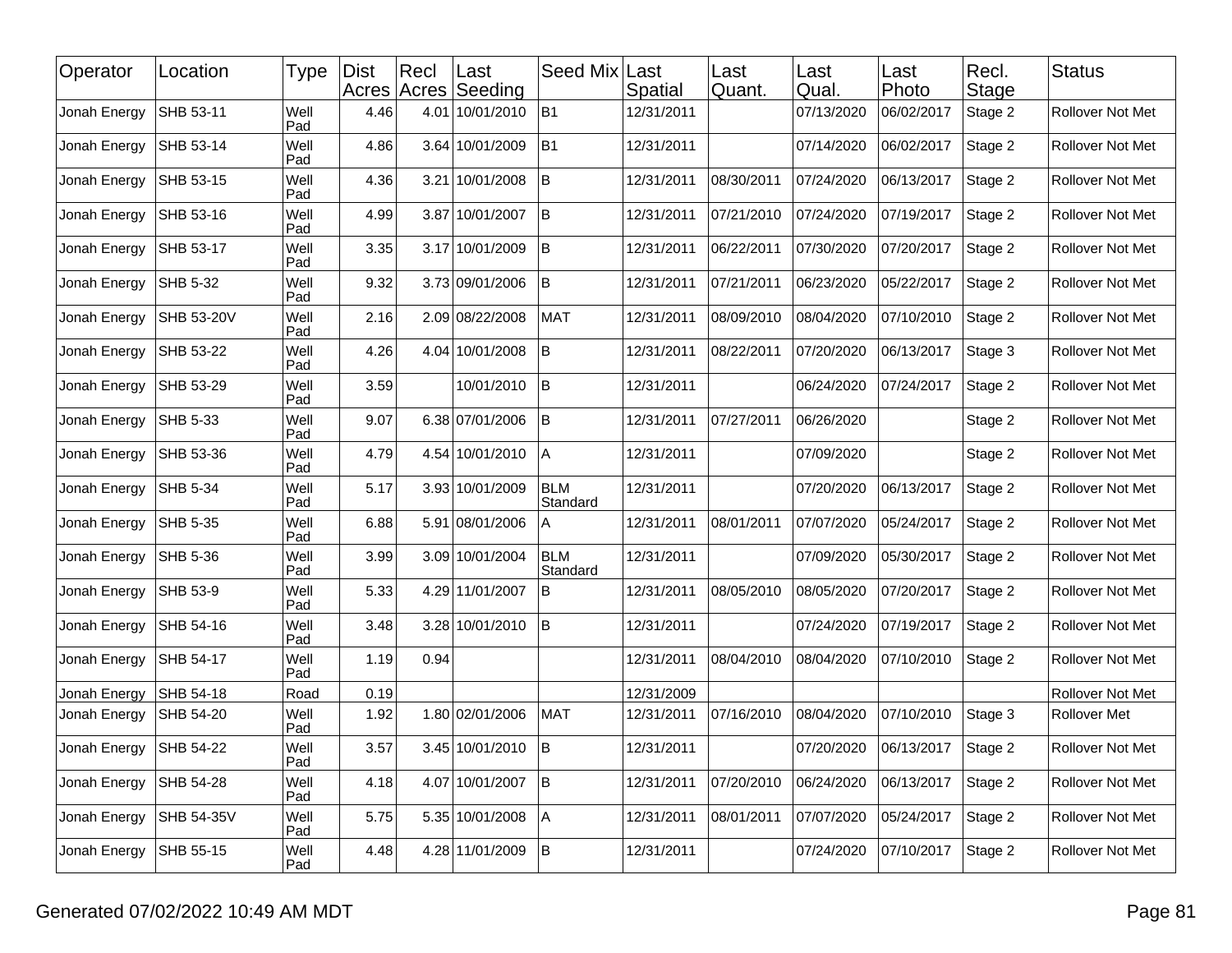| Operator     | Location   | Type        | <b>Dist</b> | Recl | Last<br>Acres Acres Seeding | Seed Mix     | Last<br>Spatial | Last<br>Quant. | Last<br>Qual. | Last<br>Photo | Recl.<br>Stage | <b>Status</b>           |
|--------------|------------|-------------|-------------|------|-----------------------------|--------------|-----------------|----------------|---------------|---------------|----------------|-------------------------|
| Jonah Energy | SHB 55-16  | Well<br>Pad | 6.15        |      | 4.50 10/01/2007             | lB.          | 12/31/2011      |                | 07/24/2020    | 07/19/2017    | Stage 3        | Rollover Met            |
| Jonah Energy | SHB 55-17  | Well<br>Pad | 2.80        |      | 2.70 07/29/2009             | <b>MAT</b>   | 12/31/2011      | 08/04/2010     | 08/04/2020    | 07/20/2017    | Stage 2        | Rollover Not Met        |
| Jonah Energy | SHB 55-22  | Well<br>Pad | 5.21        |      |                             |              | 12/31/2011      |                | 06/23/2011    | 06/13/2017    | Stage 2        | Rollover Not Met        |
| Jonah Energy | SHB 55-26  | Well<br>Pad | 2.27        |      | 2.15 08/30/2007             | <b>MAT</b>   | 12/31/2011      | 08/02/2010     | 07/08/2020    | 05/25/2017    | Stage 2        | Rollover Not Met        |
| Jonah Energy | SHB 55-27V | Well<br>Pad | 4.74        |      | 4.55 10/01/2008             | A            | 12/31/2011      | 06/28/2011     | 07/08/2020    |               | Stage 2        | Rollover Not Met        |
| Jonah Energy | SHB 55-29  | Well<br>Pad | 5.17        |      | 4.94 10/01/2010             | <sup>B</sup> | 12/31/2011      |                | 06/24/2020    | 07/24/2017    | Stage 2        | <b>Rollover Not Met</b> |
| Jonah Energy | SHB 55-33  | Well<br>Pad | 4.34        |      | 4.17 10/01/2010             | lB.          | 12/31/2011      |                | 06/26/2020    | 07/31/2017    | Stage 2        | Rollover Not Met        |
| Jonah Energy | SHB 56-10  | Well<br>Pad | 6.51        |      | 4.52 11/01/2009             | B1           | 12/31/2011      |                | 07/30/2020    | 07/20/2017    | Stage 2        | Rollover Not Met        |
| Jonah Energy | SHB 56-15  | Well<br>Pad | 3.22        |      | 3.06 10/01/2010             | ΙB           | 12/31/2011      |                | 07/24/2020    | 07/24/2017    | Stage 2        | Rollover Not Met        |
| Jonah Energy | SHB 56-17  | Well<br>Pad | 4.80        |      | 4.54 10/01/2010             | B            | 12/31/2011      |                | 08/04/2020    | 07/20/2017    | Stage 2        | Rollover Not Met        |
| Jonah Energy | SHB 56-22  | Well<br>Pad | 4.09        |      | 3.98 10/01/2011             | B1           | 12/31/2011      |                | 07/20/2020    | 06/13/2017    | Stage 2        | Rollover Not Met        |
| Jonah Energy | SHB 56-33  | Well<br>Pad | 4.46        |      | 4.26 10/01/2010             | ΙB           | 12/31/2011      |                | 06/26/2020    | 07/31/2017    | Stage 2        | <b>Rollover Not Met</b> |
| Jonah Energy | SHB 56-36  | Well<br>Pad | 2.51        |      | 2.32 10/01/2011             | Α            | 12/31/2011      |                | 07/09/2020    | 05/30/2017    | Stage 2        | Rollover Not Met        |
| Jonah Energy | SHB 56-9   | Well<br>Pad | 5.14        |      | 4.84 10/01/2009             | B1           | 12/31/2011      |                | 08/05/2020    | 07/20/2017    | Stage 2        | Rollover Not Met        |
| Jonah Energy | SHB 57-15  | Well<br>Pad | 3.05        |      | 2.92 10/01/2008             | lB.          | 12/31/2011      |                | 07/24/2020    | 07/10/2017    | Stage 2        | Rollover Not Met        |
| Jonah Energy | SHB 57-16  | Well<br>Pad | 4.69        |      | 4.20 10/01/2009             | B            | 12/31/2011      |                | 07/24/2020    |               | Stage 2        | Rollover Not Met        |
| Jonah Energy | SHB 57-17  | Well<br>Pad | 4.41        |      | 4.16 10/01/2008             | İΒ           | 12/31/2011      | 06/22/2011     | 08/04/2020    | 07/20/2017    | Stage 2        | Rollover Not Met        |
| Jonah Energy | SHB 57-22  | Well<br>Pad | 3.99        |      | 3.71 10/01/2008             | lB.          | 12/31/2011      | 08/30/2011     | 07/20/2020    | 06/13/2017    | Stage 2        | Rollover Not Met        |
| Jonah Energy | SHB 57-26  | Well<br>Pad | 2.27        |      | 2.18 06/26/2008             | <b>MAT</b>   | 12/31/2011      | 08/02/2010     | 07/08/2020    | 05/25/2017    | Stage 3        | Rollover Not Met        |
| Jonah Energy | SHB 57-28  | Well<br>Pad | 2.43        |      | 10/01/2011 B                |              | 12/31/2011      |                | 06/24/2020    |               | Stage 2        | Rollover Not Met        |
| Jonah Energy | SHB 57-29  | Well<br>Pad | 2.39        | 2.30 |                             |              | 12/31/2011      | 08/22/2011     | 06/24/2020    | 07/24/2017    | Stage 2        | Rollover Not Met        |
| Jonah Energy | SHB 57-34X | Well<br>Pad | 5.15        |      | 4.75 10/01/2011             | A            | 12/31/2011      |                | 07/08/2020    | 05/25/2017    | Stage 2        | Rollover Not Met        |
| Jonah Energy | SHB 57-36  | Well<br>Pad | 4.65        |      | 4.31 10/01/2010             | A            | 12/31/2011      |                | 07/09/2020    | 05/24/2017    | Stage 2        | Rollover Not Met        |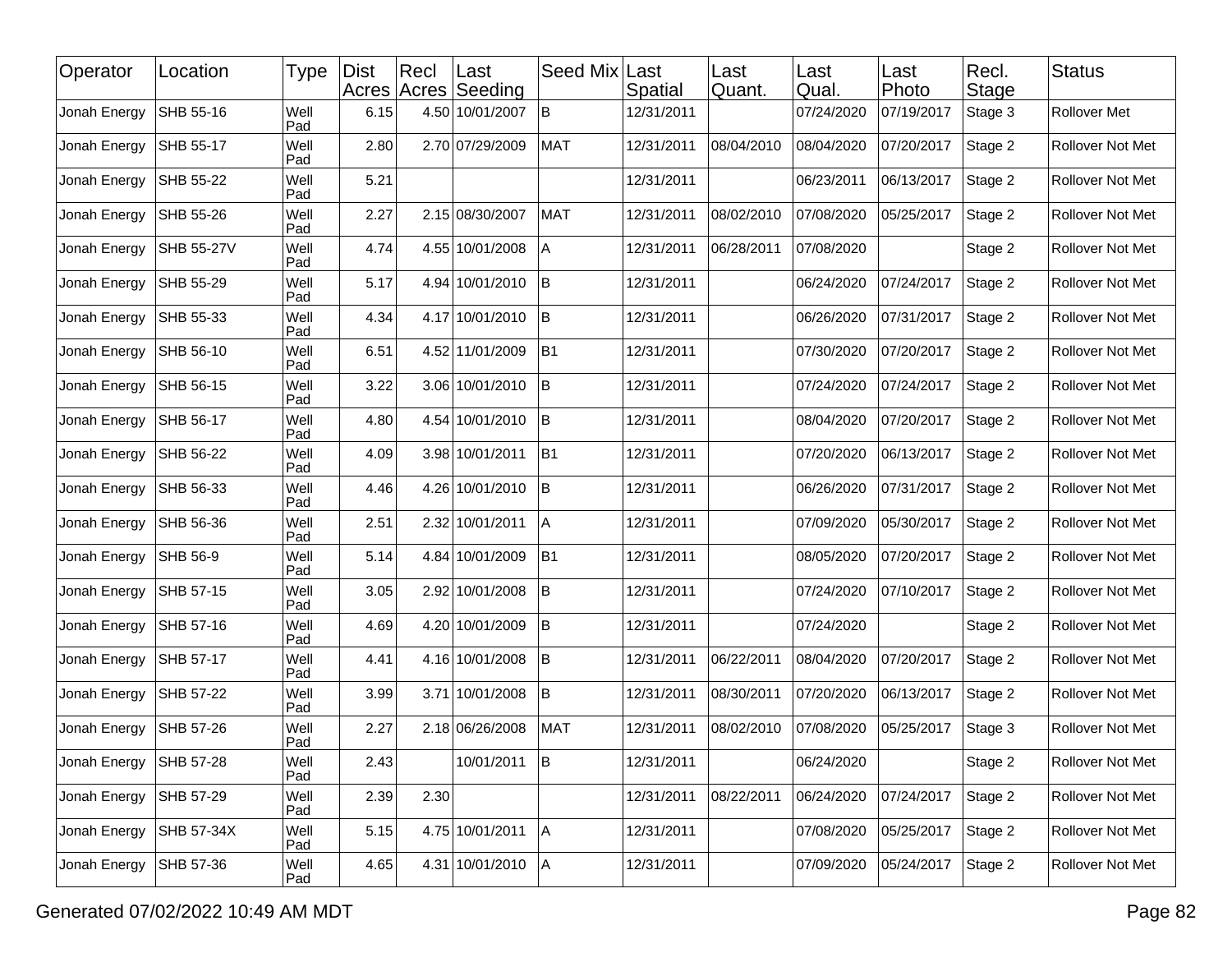| Operator     | Location   | <b>Type</b> | Dist  | $ $ Recl | Last<br>Acres Acres Seeding | Seed Mix       | Last<br>Spatial | Last<br>Quant. | Last<br>Qual. | ∣Last<br>Photo | Recl.<br>Stage | <b>Status</b>       |
|--------------|------------|-------------|-------|----------|-----------------------------|----------------|-----------------|----------------|---------------|----------------|----------------|---------------------|
| Jonah Energy | SHB 58-10  | Well<br>Pad | 12.44 |          | 11.57 10/01/2011            | B1             | 12/31/2011      |                | 07/30/2020    | 07/20/2017     | Stage 2        | Rollover Not Met    |
| Jonah Energy | SHB 58-15  | Well<br>Pad | 1.90  |          | 10/15/2012                  | B <sub>1</sub> | 12/31/2011      |                | 07/24/2020    | 07/10/2017     | Stage 2        | Rollover Not Met    |
| Jonah Energy | SHB 58-17  | Well<br>Pad | 3.21  |          | 3.03 10/01/2011             | İΒ             | 12/31/2011      |                | 08/04/2020    | 07/20/2017     | Stage 2        | Rollover Not Met    |
| Jonah Energy | SHB 58-20V | Well<br>Pad | 1.81  |          | 1.66 02/01/2006             | <b>MAT</b>     | 12/31/2011      | 07/15/2010     | 08/04/2020    | 07/24/2017     | Stage 2        | Rollover Not Met    |
| Jonah Energy | SHB 58-22  | Well<br>Pad | 3.08  |          | 2.79 10/01/2011             | IB1            | 12/31/2011      |                | 07/20/2020    | 06/13/2017     | Stage 2        | Rollover Not Met    |
| Jonah Energy | SHB 58-26  | Well<br>Pad | 4.59  |          | 4.33 10/01/2009             | l A            | 12/31/2011      |                | 07/08/2020    | 05/25/2017     | Stage 2        | Rollover Not Met    |
| Jonah Energy | SHB 58-27  | Well<br>Pad | 4.48  |          | 4.28 10/01/2010             | İΒ             | 12/31/2011      |                | 07/08/2020    | 05/25/2017     | Stage 2        | Rollover Not Met    |
| Jonah Energy | SHB 58-9   | Well<br>Pad | 7.80  |          | 10/15/2012                  | B              | 12/31/2011      |                | 08/05/2020    | 07/20/2017     | Stage 2        | Rollover Not Met    |
| Jonah Energy | SHB 59-11  | Well<br>Pad | 5.95  |          | 10/15/2012                  | B <sub>1</sub> | 12/31/2011      |                | 07/13/2020    | 06/02/2017     | Stage 2        | Rollover Not Met    |
| Jonah Energy | SHB 59-14  | Well<br>Pad | 4.89  |          | 4.45 10/01/2009             | B <sub>1</sub> | 12/31/2011      | 06/27/2011     | 07/14/2020    | 06/02/2017     | Stage 2        | Rollover Not Met    |
| Jonah Energy | SHB 59-15  | Well<br>Pad | 2.99  |          | 2.76 10/01/2009             | B              | 12/31/2011      |                | 07/24/2020    | 07/10/2017     | Stage 2        | Rollover Not Met    |
| Jonah Energy | SHB 59-17  | Well<br>Pad | 4.23  |          | 4.03 10/01/2009             | lΒ             | 12/31/2011      |                | 07/30/2020    |                | Stage 2        | Rollover Not Met    |
| Jonah Energy | SHB 59-20V | Well<br>Pad | 1.71  |          | 1.71 02/01/2006             | <b>MAT</b>     | 12/31/2011      | 07/15/2010     | 06/19/2019    | 07/24/2017     | Stage 2        | Rollover Not Met    |
| Jonah Energy | SHB 59-22  | Well<br>Pad | 2.23  | 2.07     |                             |                | 12/31/2011      |                | 07/20/2020    | 06/13/2017     | Stage 3        | <b>Rollover Met</b> |
| Jonah Energy | SHB 59-27  | Well<br>Pad | 4.16  |          | 3.98 10/01/2010             | İΒ             | 12/31/2011      |                | 07/08/2020    | 05/25/2017     | Stage 2        | Rollover Not Met    |
| Jonah Energy | SHB 59-29  | Well<br>Pad | 4.92  |          | 10/01/2009                  | B              | 12/31/2011      |                | 06/24/2020    |                | Stage 2        | Rollover Not Met    |
| Jonah Energy | SHB 59-36  | Well<br>Pad | 15.90 |          | 15.57 10/01/2008            | A1             | 12/31/2011      | 08/02/2011     | 07/09/2020    | 05/30/2017     | Stage 2        | Rollover Not Met    |
| Jonah Energy | SHB 59-9   | Well<br>Pad | 4.60  |          | 3.41 10/01/2009             | <b>B1</b>      | 12/31/2011      |                | 08/05/2020    | 07/20/2017     | Stage 2        | Rollover Not Met    |
| Jonah Energy | SHB 60-15  | Well<br>Pad | 3.33  |          | 3.16 10/01/2010             | İΒ             | 12/31/2011      |                | 07/24/2020    | 06/13/2017     | Stage 2        | Rollover Not Met    |
| Jonah Energy | SHB 60-16  | Well<br>Pad | 4.08  |          | 3.76 10/01/2009             | B              | 12/31/2011      |                | 07/24/2020    | 07/19/2017     | Stage 2        | Rollover Not Met    |
| Jonah Energy | SHB 60-17  | Well<br>Pad | 3.64  |          | 3.42 10/01/2011             | B              | 12/31/2011      |                | 07/30/2020    | 07/20/2017     | Stage 2        | Rollover Not Met    |
| Jonah Energy | SHB 60-20V | Well<br>Pad | 1.94  |          | 1.67 08/15/2009             | <b>MAT</b>     | 12/31/2011      | 08/09/2010     | 08/04/2020    | 07/24/2017     | Stage 2        | Rollover Not Met    |
| Jonah Energy | SHB 60-26  | Well<br>Pad | 3.95  |          | 3.69 10/01/2010             | A              | 12/31/2011      |                | 07/07/2020    | 05/25/2017     | Stage 2        | Rollover Not Met    |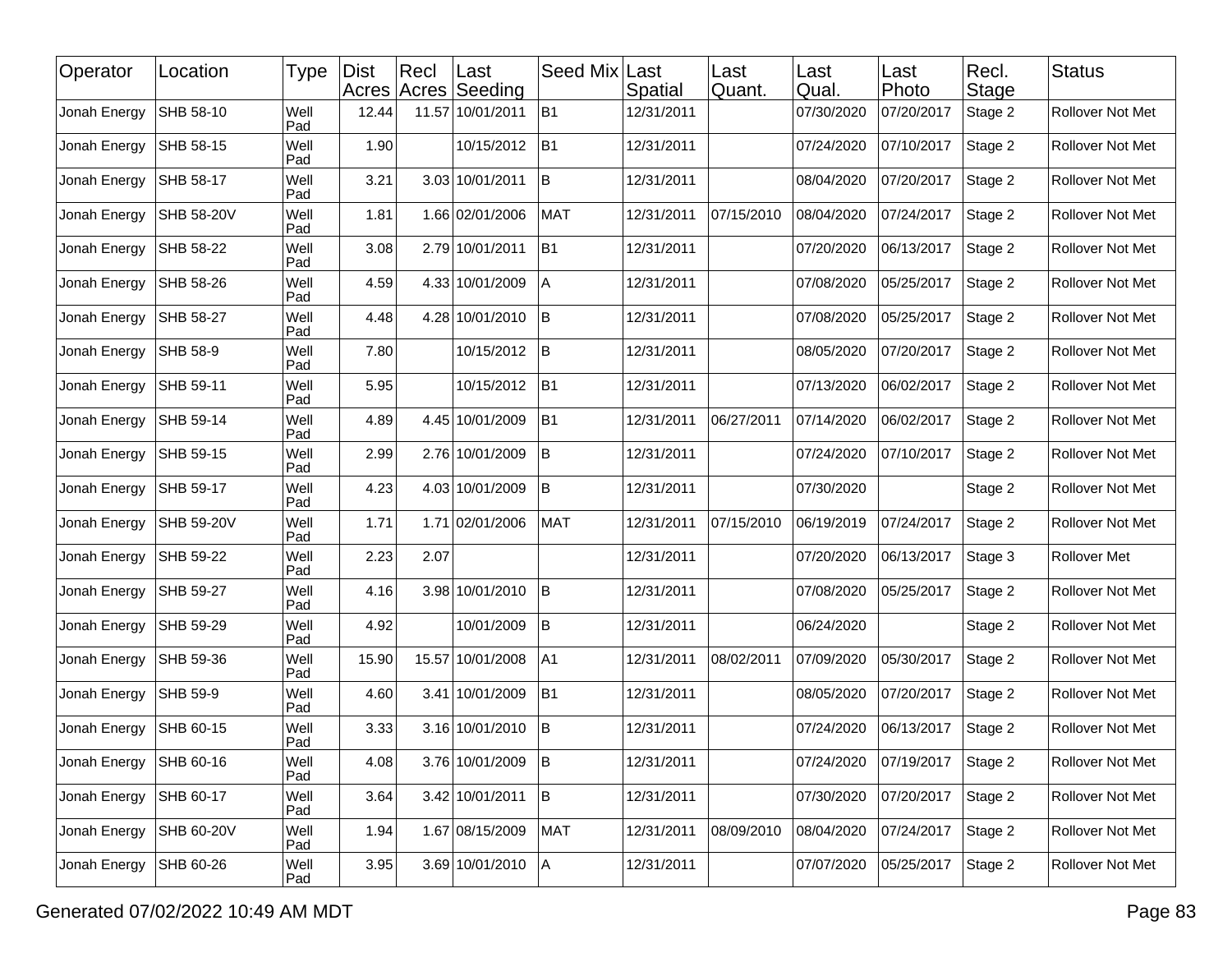| Operator     | Location        | Type        | <b>Dist</b> | Recl | Last<br>Acres Acres Seeding | Seed Mix               | Last<br>Spatial | Last<br>Quant. | Last<br>Qual. | ∣Last<br>Photo | Recl.<br><b>Stage</b> | <b>Status</b>       |
|--------------|-----------------|-------------|-------------|------|-----------------------------|------------------------|-----------------|----------------|---------------|----------------|-----------------------|---------------------|
| Jonah Energy | SHB 60-27       | Well<br>Pad | 3.95        |      | 3.80 10/01/2009             | $\sf B$                | 12/31/2011      |                | 07/08/2020    | 05/25/2017     | Stage 2               | Rollover Not Met    |
| Jonah Energy | SHB 60-34       | Well<br>Pad | 4.56        |      | 4.07 10/01/2008             | A                      | 12/31/2011      | 07/28/2011     | 07/08/2020    | 05/25/2017     | Stage 2               | Rollover Not Met    |
| Jonah Energy | SHB 60-9        | Well<br>Pad | 5.70        |      | 10/15/2012                  | B                      | 12/31/2011      |                | 08/05/2020    | 07/20/2017     | Stage 2               | Rollover Not Met    |
| Jonah Energy | SHB 61-26       | Well<br>Pad | 3.78        |      | 3.25 10/01/2008             | Α                      | 12/31/2011      | 06/28/2011     | 07/08/2020    | 06/01/2017     | Stage 2               | Rollover Not Met    |
| Jonah Energy | SHB 61-28       | Well<br>Pad | 2.27        |      | 03/26/2007                  | <b>MAT</b>             | 12/31/2011      | 07/07/2010     | 06/24/2020    | 06/13/2017     | Stage 3               | <b>Rollover Met</b> |
| Jonah Energy | SHB 61-29       | Well<br>Pad | 4.16        |      | 3.95 11/01/2009             | B                      | 12/31/2011      |                | 06/24/2020    |                | Stage 2               | Rollover Not Met    |
| Jonah Energy | SHB 62-26       | Well<br>Pad | 4.67        |      | 10/15/2012                  | l A                    | 12/31/2011      |                | 07/08/2020    | 06/01/2017     | Stage 2               | Rollover Not Met    |
| Jonah Energy | SHB 62-34       | Well<br>Pad | 3.97        |      | 3.88 10/01/2011             | <b>A</b>               | 12/31/2011      |                | 07/08/2020    | 05/25/2017     | Stage 2               | Rollover Not Met    |
| Jonah Energy | <b>SHB 6-26</b> | Well<br>Pad | 5.21        |      | 4.10 05/01/2006             | A                      | 12/31/2011      | 06/28/2011     | 07/13/2020    | 06/02/2017     | Stage 2               | Rollover Not Met    |
| Jonah Energy | SHB 6-28        | Well<br>Pad | 4.62        |      | 3.85 10/01/2008             | B                      | 12/31/2011      | 06/29/2011     | 06/24/2020    | 07/21/2017     | Stage 2               | Rollover Not Met    |
| Jonah Energy | SHB 6-29        | Well<br>Pad | 3.81        |      | 2.65 10/01/2005             | <b>BLM</b><br>Standard | 12/31/2011      |                | 06/23/2020    | 07/24/2017     | Stage 2               | Rollover Not Met    |
| Jonah Energy | SHB 6-32        | Well<br>Pad | 6.58        |      | 5.49 10/01/2008             | A1                     | 12/31/2011      | 07/21/2011     | 06/24/2020    |                | Stage 2               | Rollover Not Met    |
| Jonah Energy | SHB 63-26       | Well<br>Pad | 5.17        |      | 4.95 08/10/2008             | A                      | 12/31/2011      |                | 07/09/2020    | 05/25/2017     | Stage 2               | Rollover Not Met    |
| Jonah Energy | SHB 63-28       | Well<br>Pad | 4.55        |      | 4.37 10/01/2009             | İΒ                     | 12/31/2011      |                | 07/20/2020    | 06/13/2017     | Stage 2               | Rollover Not Met    |
| Jonah Energy | SHB 6-33        | Well<br>Pad | 9.36        |      | 7.46 05/01/2006             | B                      | 12/31/2011      | 07/27/2011     | 06/26/2020    |                | Stage 2               | Rollover Not Met    |
| Jonah Energy | SHB 6-34        | Well<br>Pad | 7.54        |      | 10/01/2010                  | A                      | 12/31/2011      |                | 07/08/2020    | 05/25/2017     | Stage 2               | Rollover Not Met    |
| Jonah Energy | SHB 6-35        | Well<br>Pad | 4.68        |      | 3.33 10/01/2005             | ΙA                     | 12/31/2011      | 07/28/2010     | 07/07/2020    | 05/24/2017     | Stage 2               | Rollover Not Met    |
| Jonah Energy | SHB 6-36        | Well<br>Pad | 3.61        |      | 2.87 05/01/2006             | A                      | 12/31/2011      | 08/02/2011     | 07/09/2020    | 05/30/2017     | Stage 2               | Rollover Not Met    |
| Jonah Energy | SHB 64-28       | Well<br>Pad | 4.23        |      | 4.09 10/01/2007             | İΒ                     | 12/31/2011      |                | 07/20/2020    | 06/13/2017     | Stage 2               | Rollover Not Met    |
| Jonah Energy | SHB 65-26       | Well<br>Pad | 5.22        |      | 5.06 10/01/2010 A           |                        | 12/31/2011      |                | 07/09/2020    | 05/25/2017     | Stage 2               | Rollover Not Met    |
| Jonah Energy | SHB 65-28       | Well<br>Pad | 5.69        |      | 5.45 08/10/2007             | A                      | 12/31/2011      | 07/20/2010     | 07/20/2020    | 06/13/2017     | Stage 3               | Rollover Not Met    |
| Jonah Energy | SHB 65-29       | Well<br>Pad | 4.00        |      | 3.89 10/01/2010             | B                      | 12/31/2011      |                | 06/24/2020    | 07/31/2017     | Stage 2               | Rollover Not Met    |
| Jonah Energy | SHB 65-33       | Well<br>Pad | 4.14        |      | 3.91 10/01/2011 B           |                        | 12/31/2011      |                | 07/20/2020    |                | Stage 2               | Rollover Not Met    |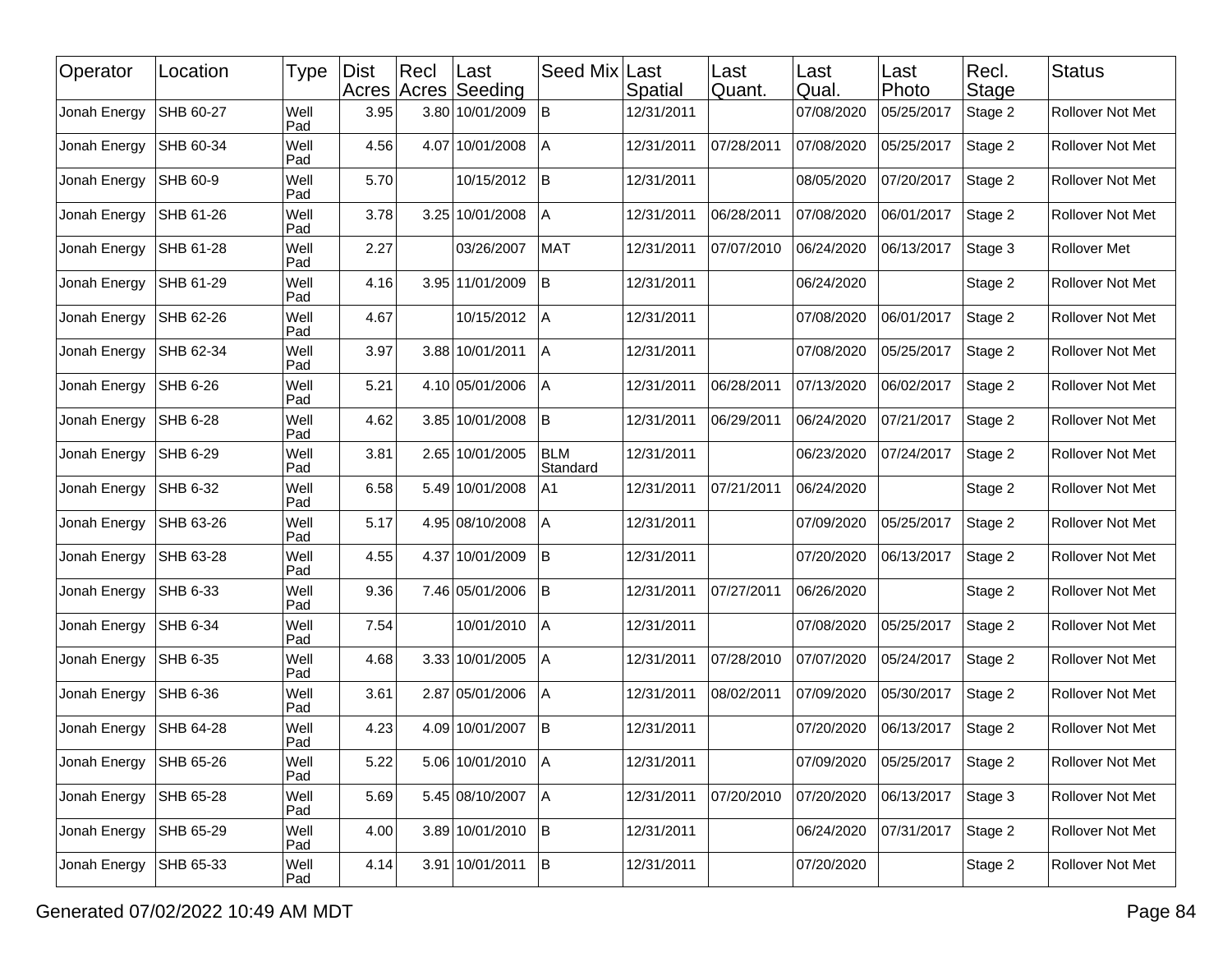| Operator     | Location          | Type        | <b>Dist</b> | Recl | ∣Last<br>Acres Acres Seeding | Seed Mix       | Last<br>Spatial | Last<br>Quant. | Last<br>Qual. | Last<br>Photo | Recl.<br>Stage | <b>Status</b>    |
|--------------|-------------------|-------------|-------------|------|------------------------------|----------------|-----------------|----------------|---------------|---------------|----------------|------------------|
| Jonah Energy | SHB 66-28         | Well<br>Pad | 4.30        |      | 4.05 10/01/2007              | <b>B</b>       | 12/31/2011      |                | 07/20/2020    | 06/13/2017    | Stage 2        | Rollover Not Met |
| Jonah Energy | SHB 66-34         | Well<br>Pad | 4.85        |      | 4.53 10/01/2008              | $\overline{A}$ | 12/31/2011      | 08/22/2011     | 07/07/2020    | 05/24/2017    | Stage 2        | Rollover Not Met |
| Jonah Energy | SHB 67-11         | Well<br>Pad | 4.42        |      | 2.25 10/01/2011              | B1             | 12/31/2011      |                | 07/13/2020    | 06/02/2017    | Stage 2        | Rollover Not Met |
| Jonah Energy | SHB 67-28         | Well<br>Pad | 4.31        |      | 4.16 08/10/2008              | B              | 12/31/2011      | 06/29/2011     | 07/20/2020    | 06/13/2017    | Stage 2        | Rollover Not Met |
| Jonah Energy | SHB 67-34         | Well<br>Pad | 4.22        |      | 4.10 10/01/2011              | IА             | 12/31/2011      |                | 07/07/2020    | 05/24/2017    | Stage 2        | Rollover Not Met |
| Jonah Energy | SHB 68-26         | Well<br>Pad | 4.34        |      | 4.17 10/01/2008              | A              | 12/31/2011      | 06/28/2011     | 07/08/2020    | 06/01/2017    | Stage 2        | Rollover Not Met |
| Jonah Energy | SHB 68-28         | Well<br>Pad | 2.22        |      | 2.10 03/21/2007              | <b>MAT</b>     | 12/31/2011      | 07/06/2010     | 06/24/2020    | 07/31/2017    | Stage 3        | Rollover Met     |
| Jonah Energy | SHB 68-35V        | Well<br>Pad | 5.00        |      | 4.65 10/01/2009              | $\overline{A}$ | 12/31/2011      | 08/01/2011     | 07/07/2020    | 05/24/2017    | Stage 2        | Rollover Not Met |
| Jonah Energy | SHB 69-10         | Well<br>Pad | 4.76        |      | 3.97 11/01/2009              | B1             | 12/31/2011      |                | 07/30/2020    | 07/20/2017    | Stage 2        | Rollover Not Met |
| Jonah Energy | SHB 69-15         | Well<br>Pad | 4.20        |      | 4.00 10/01/2010              | lв             | 12/31/2011      |                | 07/16/2020    | 06/02/2017    | Stage 2        | Rollover Not Met |
| Jonah Energy | SHB 69-16         | Well<br>Pad | 5.84        |      | 5.34 10/01/2007              | <b>B</b>       | 12/31/2011      | 07/21/2010     | 07/24/2020    | 07/10/2010    | Stage 2        | Rollover Not Met |
| Jonah Energy | SHB 69-17         | Well<br>Pad | 4.34        |      | 4.21 10/01/2008              | lB.            | 12/31/2011      |                | 07/30/2020    | 07/20/2017    | Stage 2        | Rollover Not Met |
| Jonah Energy | SHB 69-20V        | Well<br>Pad | 1.16        |      | 1.07 02/01/2006              | <b>MAT</b>     | 12/31/2011      | 07/13/2010     | 08/04/2020    | 07/24/2017    | Stage 2        | Rollover Not Met |
| Jonah Energy | SHB 69-22         | Well<br>Pad | 4.00        |      | 3.81 10/01/2009              | <b>B</b>       | 12/31/2011      |                | 07/20/2020    | 06/13/2017    | Stage 2        | Rollover Not Met |
| Jonah Energy | SHB 69-26         | Well<br>Pad | 3.98        |      | 3.84 05/10/2009              | A              | 12/31/2011      |                | 07/07/2020    | 05/25/2017    | Stage 2        | Rollover Not Met |
| Jonah Energy | SHB 69-27         | Well<br>Pad | 3.93        |      | 3.77 08/10/2009              | A              | 12/31/2011      |                | 07/08/2020    |               | Stage 2        | Rollover Not Met |
| Jonah Energy | SHB 69-28         | Well<br>Pad | 2.93        | 2.74 |                              |                | 12/31/2011      |                | 06/24/2020    | 07/31/2017    | Stage 3        | Rollover Met     |
| Jonah Energy | SHB 69-29         | Well<br>Pad | 4.28        |      | 4.13 10/01/2010              | İВ.            | 12/31/2011      |                | 06/24/2020    | 07/24/2017    | Stage 2        | Rollover Not Met |
| Jonah Energy | SHB 69-32         | Well<br>Pad | 4.68        |      | 4.50 10/01/2008              | A <sub>1</sub> | 12/31/2011      | 07/21/2011     | 06/24/2020    |               | Stage 2        | Rollover Not Met |
| Jonah Energy | SHB 69-34         | Well<br>Pad | 3.57        |      | 3.36 10/01/2008   A          |                | 12/31/2011      | 07/27/2011     | 07/07/2020    | 05/24/2017    | Stage 2        | Rollover Not Met |
| Jonah Energy | SHB 69-35A        | Well<br>Pad | 5.39        |      | 5.19 10/01/2008              | A              | 12/31/2011      | 08/01/2011     | 07/07/2020    | 05/24/2017    | Stage 2        | Rollover Not Met |
| Jonah Energy | SHB 70-16         | Well<br>Pad | 4.29        |      | 4.07 10/01/2010              | B              | 12/31/2011      |                | 07/24/2020    | 07/10/2017    | Stage 2        | Rollover Not Met |
| Jonah Energy | <b>SHB 70-20V</b> | Well<br>Pad | 2.14        |      | 2.06 02/01/2006              | MAT            | 12/31/2011      | 07/13/2010     | 08/04/2020    | 07/24/2017    | Stage 2        | Rollover Not Met |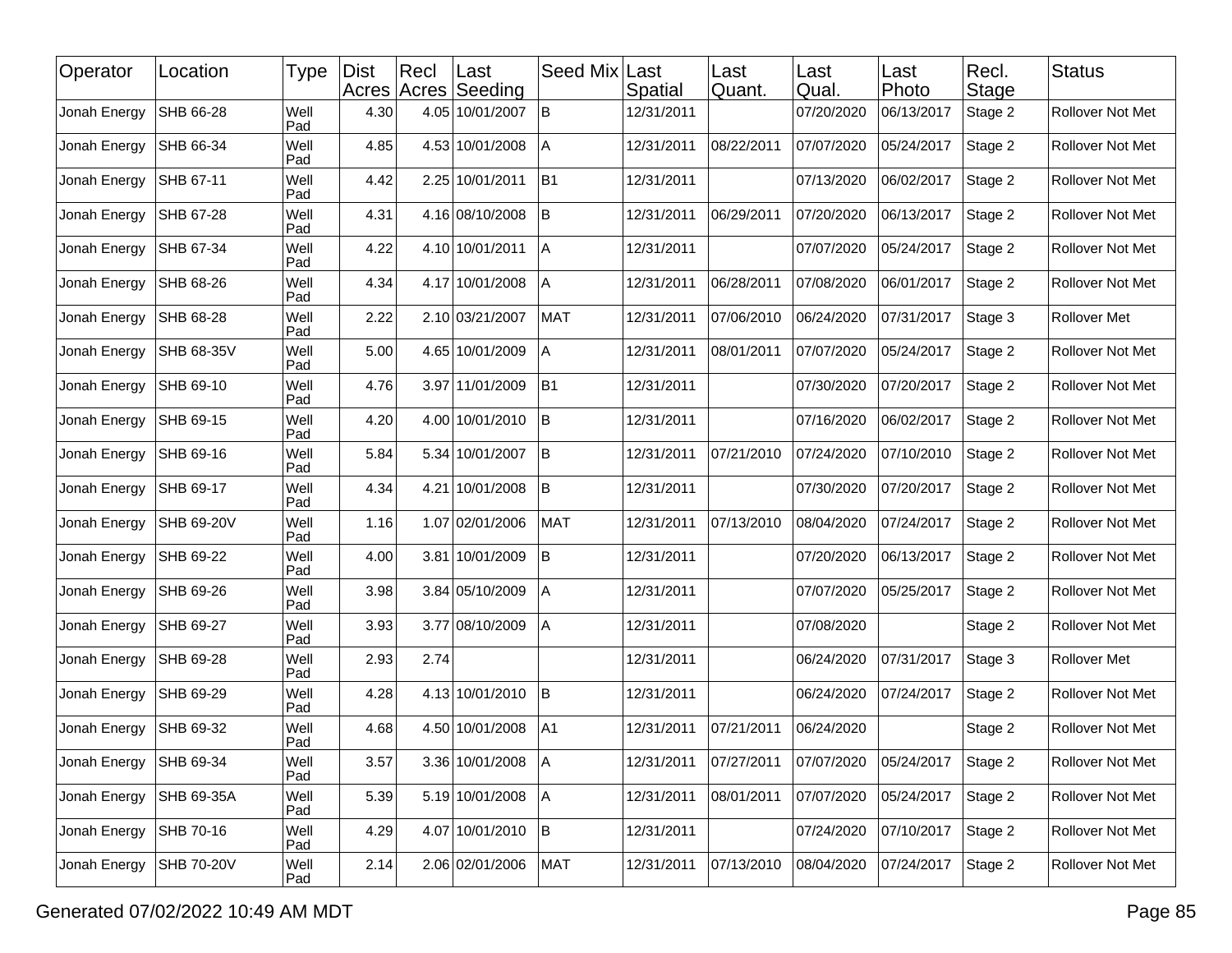| Operator     | Location          | Type        | <b>Dist</b> | Rec  | ∣Last<br>Acres Acres Seeding | Seed Mix Last          | Spatial    | Last<br>Quant. | Last<br>Qual. | Last<br>Photo | Recl.<br><b>Stage</b> | <b>Status</b>           |
|--------------|-------------------|-------------|-------------|------|------------------------------|------------------------|------------|----------------|---------------|---------------|-----------------------|-------------------------|
| Jonah Energy | SHB 70-22         | Well<br>Pad | 4.46        |      | 4.19 10/01/2010              | İΒ                     | 12/31/2011 |                | 07/20/2020    | 06/13/2017    | Stage 2               | Rollover Not Met        |
| Jonah Energy | SHB 70-26         | Well<br>Pad | 2.47        | 2.34 |                              |                        | 12/31/2011 | 08/02/2010     | 07/07/2020    | 05/25/2017    | Stage 2               | Rollover Not Met        |
| Jonah Energy | SHB 70-34         | Well<br>Pad | 3.48        |      | 10/15/2012                   | ΙA                     | 12/31/2011 |                | 07/07/2020    | 05/24/2017    | Stage 2               | Rollover Not Met        |
| Jonah Energy | <b>SHB 71-15</b>  | Well<br>Pad | 3.33        |      | 3.16 10/15/2012              | lΒ                     | 12/31/2011 |                | 07/16/2020    | 07/10/2017    | Stage 2               | Rollover Not Met        |
| Jonah Energy | SHB 71-16         | Well<br>Pad | 4.43        |      | 4.15 10/01/2007              | İΒ                     | 12/31/2011 | 08/03/2011     | 07/24/2020    | 07/10/2017    | Stage 2               | Rollover Not Met        |
| Jonah Energy | SHB 71-17         | Well<br>Pad | 4.99        |      | 4.73 10/01/2009              | lB.                    | 12/31/2011 |                | 07/30/2020    | 07/20/2017    | Stage 2               | Rollover Not Met        |
| Jonah Energy | <b>SHB 71-20V</b> | Well<br>Pad | 2.43        |      | 2.27 03/24/2006              | MAT                    | 12/31/2011 | 07/13/2010     | 08/04/2020    | 07/24/2017    | Stage 2               | Rollover Not Met        |
| Jonah Energy | SHB 71-22         | Well<br>Pad | 4.40        |      | 11/01/2009                   | ΙB                     | 12/31/2011 |                | 08/08/2012    | 06/13/2017    | Stage 1               | Rollover Not Met        |
| Jonah Energy | SHB 71-26         | Well<br>Pad | 3.32        |      | 3.14 10/01/2008              | A                      | 12/31/2011 | 06/28/2011     | 07/08/2020    | 05/25/2017    | Stage 2               | <b>Rollover Not Met</b> |
| Jonah Energy | SHB 71-27         | Well<br>Pad | 1.88        | 1.80 |                              |                        | 12/31/2011 |                | 07/08/2020    | 05/25/2017    | Stage 3               | Rollover Met            |
| Jonah Energy | SHB 71-28         | Well<br>Pad | 2.44        | 2.30 |                              |                        | 12/31/2011 | 08/10/2010     | 06/24/2020    | 07/31/2017    | Stage 3               | <b>Rollover Met</b>     |
| Jonah Energy | SHB 71-29         | Well<br>Pad | 4.32        |      | 4.22 10/01/2008              | lB.                    | 12/31/2011 | 07/21/2011     | 06/24/2020    | 07/24/2017    | Stage 3               | <b>Rollover Met</b>     |
| Jonah Energy | SHB 71-32         | Well<br>Pad | 5.83        |      | 4.55 10/01/2007              | B                      | 12/31/2011 | 05/28/2010     | 06/24/2020    | 07/31/2017    | Stage 2               | Rollover Not Met        |
| Jonah Energy | <b>SHB 7-15</b>   | Well<br>Pad | 4.84        |      | 3.31 10/01/2006              | lΒ                     | 12/31/2011 | 06/27/2011     | 07/16/2020    | 06/02/2017    | Stage 2               | Rollover Not Met        |
| Jonah Energy | SHB 7-16          | Well<br>Pad | 5.05        |      | 3.74 10/01/2007              | lΒ                     | 12/31/2011 | 07/21/2010     | 07/24/2020    | 07/20/2017    | Stage 2               | Rollover Not Met        |
| Jonah Energy | <b>SHB 7-17</b>   | Well<br>Pad | 8.63        |      | 7.02 09/05/2009              | İΒ                     | 12/31/2011 | 07/21/2010     | 07/30/2020    | 07/20/2017    | Stage 2               | Rollover Not Met        |
| Jonah Energy | SHB 71-9          | Well<br>Pad | 4.10        |      | 10/15/2012                   | ΙB                     | 12/31/2011 |                | 08/05/2020    | 07/20/2017    | Stage 2               | Rollover Not Met        |
| Jonah Energy | <b>SHB 7-20</b>   | Well<br>Pad | 3.21        |      | 2.16 10/01/2005              | <b>BLM</b><br>Standard | 12/31/2011 |                | 08/04/2020    |               | Stage 2               | <b>Rollover Not Met</b> |
| Jonah Energy | SHB 72-15         | Well<br>Pad | 4.67        |      | 4.56 10/01/2011              | B1                     | 12/31/2011 |                | 07/16/2020    | 06/02/2017    | Stage 2               | Rollover Not Met        |
| Jonah Energy | <b>SHB 7-22</b>   | Well<br>Pad | 5.14        |      | 4.01 09/05/2005              | B                      | 12/31/2011 | 07/20/2010     | 07/16/2020    | 06/13/2017    | Stage 2               | Rollover Not Met        |
| Jonah Energy | SHB 72-22         | Well<br>Pad | 2.87        |      | 2.73 10/01/2010              | B                      | 12/31/2011 |                | 07/20/2020    | 06/13/2017    | Stage 2               | Rollover Not Met        |
| Jonah Energy | SHB 72-28         | Well<br>Pad |             |      |                              |                        |            | 08/30/2011     |               | 07/31/2017    |                       | Rollover Not Met        |
| Jonah Energy | SHB 72-32         | Well<br>Pad | 4.29        |      | 4.14 10/01/2009              | A1                     | 12/31/2011 | 07/21/2011     | 06/24/2020    | 07/31/2017    | Stage 2               | Rollover Not Met        |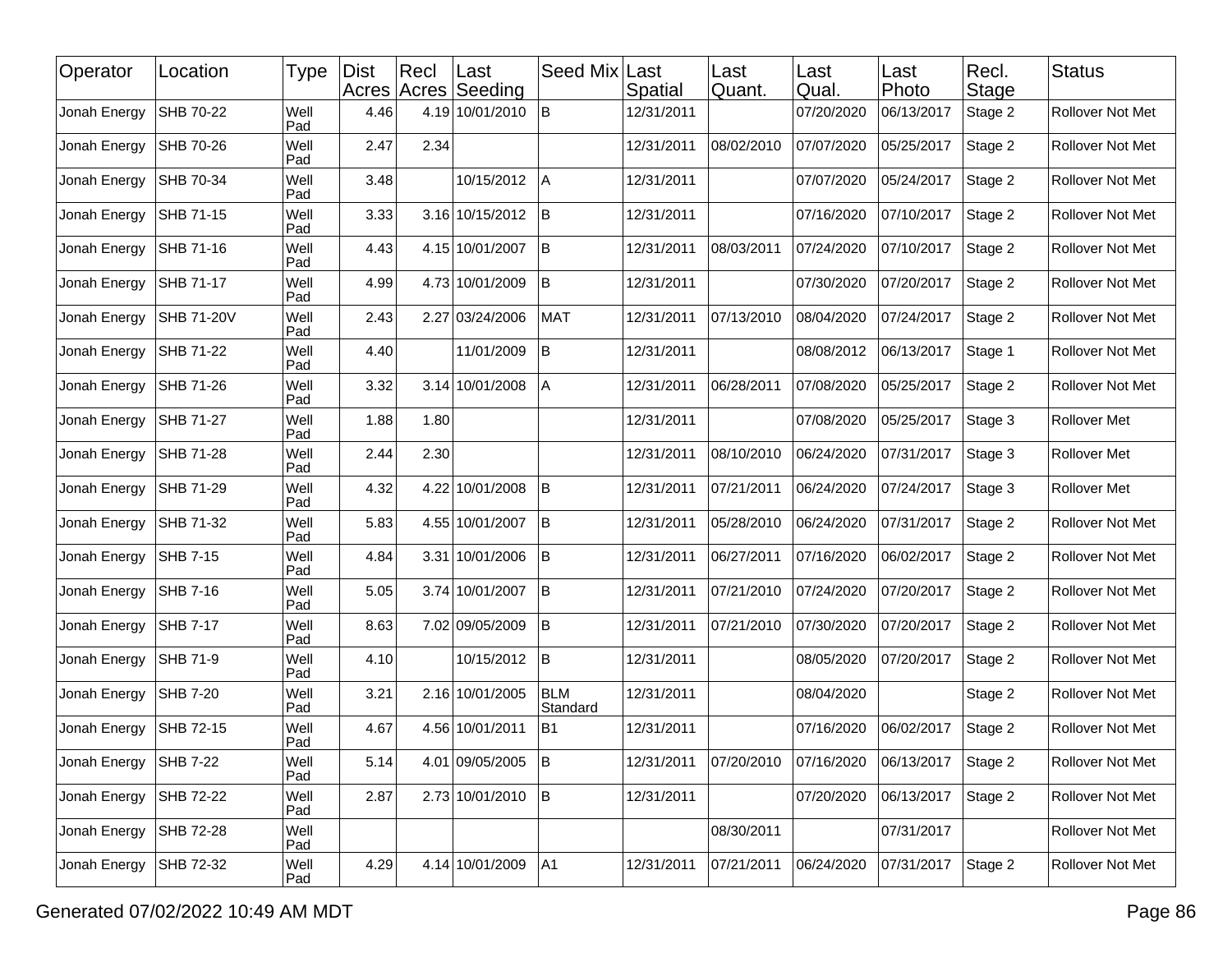| Operator     | Location         | Type        | <b>Dist</b> | Recl | Last<br>Acres Acres Seeding | Seed Mix               | Last<br>Spatial | Last<br>Quant. | Last<br>Qual. | Last<br>Photo | Recl.<br>Stage | <b>Status</b>           |
|--------------|------------------|-------------|-------------|------|-----------------------------|------------------------|-----------------|----------------|---------------|---------------|----------------|-------------------------|
| Jonah Energy | SHB 72-33        | Well<br>Pad | 4.30        |      | 4.08 10/01/2008             | lB.                    | 12/31/2011      | 07/27/2011     | 06/26/2020    | 07/31/2017    | Stage 2        | <b>Rollover Not Met</b> |
| Jonah Energy | SHB 7-26         | Well<br>Pad | 4.84        |      | 2.94 07/01/2006             | l A                    | 12/31/2011      | 06/28/2011     | 07/13/2020    | 06/01/2017    | Stage 2        | Rollover Not Met        |
| Jonah Energy | <b>SHB 7-27</b>  | Well<br>Pad | 7.66        |      | 4.50 10/01/2007             | l A                    | 12/31/2011      | 07/29/2010     | 07/14/2020    | 06/02/2017    | Stage 2        | Rollover Not Met        |
| Jonah Energy | <b>SHB 7-28</b>  | Well<br>Pad | 4.98        |      | 3.43 10/01/2007             | ΙB                     | 12/31/2011      | 07/20/2010     | 07/20/2020    | 06/13/2017    | Stage 2        | Rollover Not Met        |
| Jonah Energy | SHB 7-29         | Well<br>Pad | 5.30        |      | 3.56 10/01/2009             | ΙB                     | 12/31/2011      | 07/19/2010     | 06/24/2020    | 07/24/2017    | Stage 2        | Rollover Not Met        |
| Jonah Energy | SHB 72-9         | Well<br>Pad | 3.43        |      | 10/15/2012                  | B                      | 12/31/2011      |                | 08/05/2020    | 07/20/2017    | Stage 2        | <b>Rollover Not Met</b> |
| Jonah Energy | SHB 73-15        | Well<br>Pad | 4.21        |      | 4.02 10/01/2008             | lB.                    | 12/31/2011      | 06/27/2011     | 07/16/2020    | 06/02/2017    | Stage 2        | Rollover Not Met        |
| Jonah Energy | SHB 73-16        | Well<br>Pad | 4.32        |      | 4.12 10/01/2009             | ΙB                     | 12/31/2011      |                | 07/24/2020    | 07/19/2017    | Stage 2        | Rollover Not Met        |
| Jonah Energy | SHB 73-17        | Well<br>Pad | 4.25        |      | 4.02 10/01/2008             | ΙB                     | 12/31/2011      | 06/22/2011     | 07/30/2020    | 07/20/2017    | Stage 2        | Rollover Not Met        |
| Jonah Energy | SHB 7-32         | Well<br>Pad | 5.12        |      | 3.76 10/01/2007             | lB.                    | 12/31/2011      | 05/28/2010     | 06/24/2020    | 07/31/2017    | Stage 2        | Rollover Not Met        |
| Jonah Energy | SHB 73-22        | Well<br>Pad | 1.74        |      | 1.67 02/26/2009             | <b>MAT</b>             | 12/31/2011      | 08/04/2010     | 07/20/2020    | 06/13/2017    | Stage 3        | Rollover Met            |
| Jonah Energy | SHB 73-26        | Well<br>Pad | 4.60        |      | 4.40 10/01/2009             | A                      | 12/31/2011      |                | 07/08/2020    | 05/25/2017    | Stage 2        | <b>Rollover Not Met</b> |
| Jonah Energy | SHB 73-27        | Well<br>Pad | 3.96        |      | 2.03 10/01/2009             | Α                      | 12/31/2011      |                | 07/08/2020    | 05/25/2017    | Stage 2        | Rollover Not Met        |
| Jonah Energy | SHB 73-28        | Well<br>Pad | 2.26        | 2.14 |                             |                        | 12/31/2011      | 08/09/2010     | 06/24/2020    | 07/10/2010    | Stage 3        | Rollover Met            |
| Jonah Energy | SHB 73-29        | Well<br>Pad | 3.91        |      | 3.72 10/01/2008             | lB.                    | 12/31/2011      | 07/21/2011     | 06/24/2020    | 07/24/2017    | Stage 2        | Rollover Not Met        |
| Jonah Energy | SHB 7-33         | Well<br>Pad | 7.44        |      | 4.96 05/01/2006             | lB.                    | 12/31/2011      | 07/27/2011     | 06/26/2020    | 06/13/2017    | Stage 2        | Rollover Not Met        |
| Jonah Energy | SHB 73-34        | Well<br>Pad | 4.27        |      | 4.13 10/01/2009             | A                      | 12/31/2011      |                | 07/08/2020    | 05/24/2017    | Stage 2        | Rollover Not Met        |
| Jonah Energy | SHB 7-35         | Well<br>Pad | 6.61        |      | 5.46 10/01/2005             | A                      | 12/31/2011      | 08/03/2011     | 07/09/2020    | 05/25/2017    | Stage 2        | Rollover Not Met        |
| Jonah Energy | <b>SHB 7-36</b>  | Well<br>Pad | 3.42        |      | 2.86 10/01/2004             | <b>BLM</b><br>Standard | 12/31/2011      |                | 07/09/2020    | 05/30/2017    | Stage 2        | Rollover Not Met        |
| Jonah Energy | <b>SHB 7-36A</b> | Well<br>Pad | 5.05        |      | 4.36 08/01/2006   A         |                        | 12/31/2011      | 08/02/2011     | 07/09/2020    | 05/30/2017    | Stage 2        | Rollover Not Met        |
| Jonah Energy | SHB 74-15        | Well<br>Pad | 4.23        |      | 4.16 10/01/2011             | B <sub>1</sub>         | 12/31/2011      |                | 07/16/2020    | 06/02/2017    | Stage 2        | Rollover Not Met        |
| Jonah Energy | SHB 74-16        | Well<br>Pad | 4.31        |      | 3.97 10/01/2011             | B.                     | 12/31/2011      |                | 07/24/2020    | 07/19/2017    | Stage 2        | Rollover Not Met        |
| Jonah Energy | SHB 74-17        | Well<br>Pad | 3.29        |      | 3.05 10/01/2011             | B                      | 12/31/2011      |                | 07/30/2020    | 07/20/2017    | Stage 2        | Rollover Not Met        |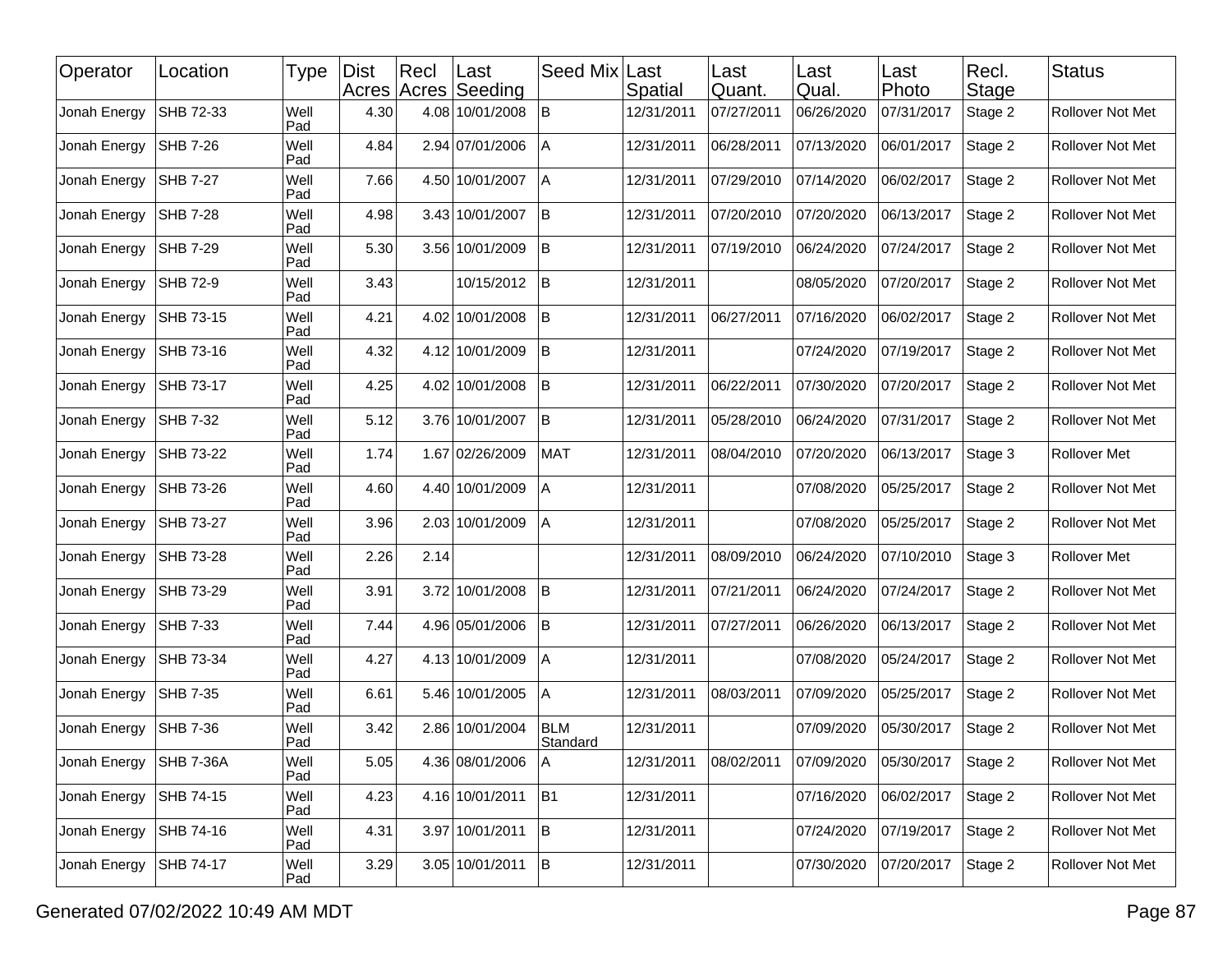| Operator     | Location          | Type        | <b>Dist</b> | Rec  | ∣Last<br>Acres Acres Seeding | Seed Mix Last | Spatial    | Last<br>Quant. | Last<br>Qual. | Last<br>Photo | Recl.<br>Stage | <b>Status</b>       |
|--------------|-------------------|-------------|-------------|------|------------------------------|---------------|------------|----------------|---------------|---------------|----------------|---------------------|
| Jonah Energy | SHB 74-26         | Well<br>Pad | 4.46        |      | 4.30 10/01/2010              | A             | 12/31/2011 |                | 07/08/2020    | 05/25/2017    | Stage 2        | Rollover Not Met    |
| Jonah Energy | SHB 74-27         | Well<br>Pad | 4.45        |      | 4.20 10/01/2009              | İΒ            | 12/31/2011 |                | 07/08/2020    | 05/25/2017    | Stage 2        | Rollover Not Met    |
| Jonah Energy | <b>SHB 74-28</b>  | Well<br>Pad | 2.25        | 2.16 |                              |               | 12/31/2011 |                | 06/24/2020    |               | Stage 2        | Rollover Not Met    |
| Jonah Energy | SHB 74-32         | Well<br>Pad | 4.50        |      | 4.32 10/01/2009              | A1            | 12/31/2011 | 07/21/2011     | 06/24/2020    |               | Stage 2        | Rollover Not Met    |
| Jonah Energy | SHB 74-9          | Well<br>Pad | 8.54        |      | 10/15/2013                   | ΙB            | 12/31/2011 |                | 08/05/2020    | 07/20/2017    | Stage 2        | Rollover Not Met    |
| Jonah Energy | <b>SHB 75-11</b>  | Well<br>Pad | 5.13        |      | 4.70 10/01/2009              | B1            | 12/31/2011 |                | 07/13/2020    | 06/02/2017    | Stage 2        | Rollover Not Met    |
| Jonah Energy | SHB 75-15         | Well<br>Pad | 3.11        |      | 2.97 10/01/2009              | İΒ            | 12/31/2011 |                | 07/16/2020    | 06/02/2017    | Stage 2        | Rollover Not Met    |
| Jonah Energy | SHB 75-16         | Well<br>Pad | 4.53        |      | 4.22 10/01/2011              | İΒ            | 12/31/2011 |                | 07/24/2020    | 07/19/2017    | Stage 2        | Rollover Not Met    |
| Jonah Energy | SHB 75-17         | Well<br>Pad | 3.31        |      | 3.12 10/01/2010              | lΒ            | 12/31/2011 |                | 07/30/2020    | 07/20/2017    | Stage 2        | Rollover Not Met    |
| Jonah Energy | <b>SHB 75-20V</b> | Well<br>Pad | 2.51        |      | 2.38 02/01/2006              | <b>MAT</b>    | 12/31/2011 | 07/16/2010     | 08/04/2020    | 07/24/2017    | Stage 2        | Rollover Not Met    |
| Jonah Energy | SHB 75-22         | Well<br>Pad | 2.32        |      | 2.21 12/13/2008              | <b>MAT</b>    | 12/31/2011 | 08/04/2010     | 07/20/2020    | 06/13/2017    | Stage 2        | Rollover Not Met    |
| Jonah Energy | SHB 75-26         | Well<br>Pad | 4.68        |      | 4.25 10/01/2008              | Α             | 12/31/2011 | 06/28/2011     | 07/07/2020    | 05/25/2017    | Stage 2        | Rollover Not Met    |
| Jonah Energy | SHB 75-29         | Well<br>Pad | 4.23        |      | 4.12 10/01/2010              | B             | 12/31/2011 |                | 06/24/2020    | 07/24/2017    | Stage 2        | Rollover Not Met    |
| Jonah Energy | SHB 75-34         | Well<br>Pad | 4.49        |      | 10/15/2012                   | Α             | 12/31/2011 |                | 07/07/2020    | 05/24/2017    | Stage 2        | Rollover Not Met    |
| Jonah Energy | SHB 76-15         | Well<br>Pad | 4.48        |      | 4.23 10/01/2009              | lB.           | 12/31/2011 |                | 07/16/2020    | 06/02/2017    | Stage 2        | Rollover Not Met    |
| Jonah Energy | SHB 76-16         | Well<br>Pad | 5.11        |      | 4.22 10/01/2007              | B             | 12/31/2011 |                | 07/24/2020    | 07/10/2017    | Stage 2        | Rollover Not Met    |
| Jonah Energy | SHB 76-17         | Well<br>Pad | 3.48        |      | 3.14 10/01/2011              | İΒ            | 12/31/2011 |                | 07/30/2020    | 07/20/2017    | Stage 2        | Rollover Not Met    |
| Jonah Energy | <b>SHB 76-20V</b> | Well<br>Pad | 1.89        |      | 1.69 02/01/2006              | <b>MAT</b>    | 12/31/2011 | 08/30/2011     | 08/04/2020    | 07/24/2017    | Stage 2        | <b>Rollover Met</b> |
| Jonah Energy | SHB 76-22         | Well<br>Pad | 2.55        | 2.42 |                              |               | 12/31/2011 | 08/04/2010     | 07/20/2020    | 06/13/2017    | Stage 2        | Rollover Not Met    |
| Jonah Energy | SHB 76-27         | Well<br>Pad | 3.00        |      | 2.89 08/10/2009              | A             | 12/31/2011 |                | 07/08/2020    | 05/25/2017    | Stage 2        | Rollover Not Met    |
| Jonah Energy | SHB 77-26         | Well<br>Pad | 5.32        |      | 5.21 10/01/2009              | A             | 12/31/2011 | 06/28/2011     | 07/09/2020    | 05/25/2017    | Stage 2        | Rollover Not Met    |
| Jonah Energy | SHB 77-34         | Well<br>Pad | 2.41        | 2.16 |                              |               | 12/31/2011 |                | 07/07/2020    | 05/24/2017    | Stage 3        | Rollover Met        |
| Jonah Energy | SHB 78-26         | Well<br>Pad | 4.93        |      | 4.62 10/01/2008              | A             | 12/31/2011 | 06/28/2011     | 07/09/2020    | 05/25/2017    | Stage 2        | Rollover Not Met    |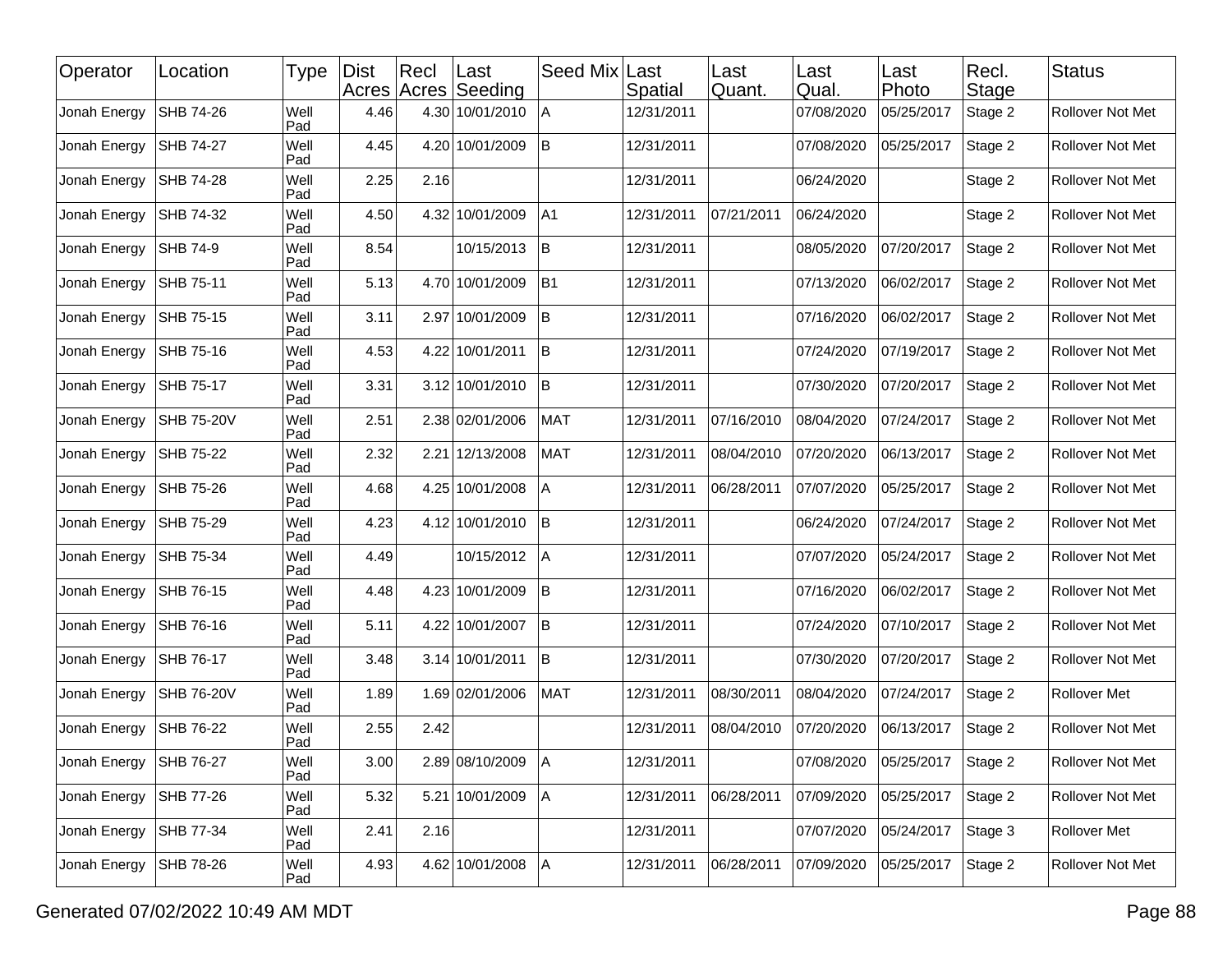| Operator     | Location        | Type        | <b>Dist</b> | Recl | Last<br>Acres Acres Seeding | Seed Mix   | Last<br>Spatial | Last<br>Quant. | Last<br>Qual. | Last<br>Photo | Recl.<br>Stage | <b>Status</b>           |
|--------------|-----------------|-------------|-------------|------|-----------------------------|------------|-----------------|----------------|---------------|---------------|----------------|-------------------------|
| Jonah Energy | SHB 78-28       | Well<br>Pad | 2.48        |      | 05/21/2009                  | <b>MAT</b> | 12/31/2011      | 08/10/2010     | 07/20/2020    | 06/13/2017    | Stage 2        | Rollover Not Met        |
| Jonah Energy | SHB 79-27       | Well<br>Pad | 4.14        |      | 3.97 10/01/2010             | ΙB         | 12/31/2011      |                | 07/08/2020    | 05/25/2017    | Stage 2        | Rollover Not Met        |
| Jonah Energy | SHB 79-29       | Well<br>Pad | 4.73        |      | 4.54 10/01/2010             | ΙB         | 12/31/2011      |                | 06/24/2020    | 07/31/2017    | Stage 2        | Rollover Not Met        |
| Jonah Energy | SHB 79-34       | Well<br>Pad | 4.10        |      | 3.98 10/01/2009             | Α          | 12/31/2011      | 07/27/2011     | 07/07/2020    | 05/24/2017    | Stage 3        | Rollover Not Met        |
| Jonah Energy | SHB 80-26       | Well<br>Pad | 5.46        |      | 5.15 10/01/2009             | ΙA         | 12/31/2011      |                | 07/10/2020    |               | Stage 2        | <b>Rollover Not Met</b> |
| Jonah Energy | SHB 80-28       | Well<br>Pad | 4.61        |      | 4.38 08/10/2007             | B          | 12/31/2011      | 07/20/2010     | 07/20/2020    | 06/13/2017    | Stage 2        | <b>Rollover Not Met</b> |
| Jonah Energy | SHB 80-29       | Well<br>Pad | 3.70        |      | 3.57 10/01/2010             | lB.        | 12/31/2011      |                | 06/24/2020    | 07/31/2017    | Stage 2        | Rollover Not Met        |
| Jonah Energy | SHB 8-14        | Well<br>Pad | 6.29        |      | 5.58 09/01/2005             | ΙB         | 12/31/2011      | 08/02/2010     | 07/14/2020    |               | Stage 2        | Rollover Not Met        |
| Jonah Energy | <b>SHB 8-20</b> | Well<br>Pad | 5.38        |      | 2.80 10/01/2009             | ΙB         | 12/31/2011      | 07/21/2010     | 08/04/2020    |               | Stage 2        | <b>Rollover Not Met</b> |
| Jonah Energy | SHB 82-36       | Well<br>Pad | 4.03        | 3.57 |                             |            | 12/31/2011      |                |               | 05/30/2017    |                | Rollover Not Met        |
| Jonah Energy | SHB 82-36X      | Well<br>Pad | 5.07        |      | 4.66 10/01/2009             | A          | 12/31/2011      |                | 07/09/2020    | 05/30/2017    | Stage 2        | <b>Rollover Not Met</b> |
| Jonah Energy | SHB 8-26        | Well<br>Pad | 6.36        |      | 5.24 08/01/2006             | ΙB         | 12/31/2011      | 06/28/2011     | 07/13/2020    | 06/01/2017    | Stage 2        | <b>Rollover Not Met</b> |
| Jonah Energy | SHB 8-27M       | Well<br>Pad | 5.07        |      | 4.81 08/01/2006             | Α          | 12/31/2011      | 06/29/2011     | 07/08/2020    | 05/25/2017    | Stage 2        | Rollover Not Met        |
| Jonah Energy | SHB 8-28        | Well<br>Pad | 5.28        |      | 3.48 10/01/2007             | lB         | 12/31/2011      | 07/21/2010     | 07/20/2020    | 06/13/2017    | Stage 2        | Rollover Not Met        |
| Jonah Energy | SHB 8-29        | Well<br>Pad | 4.67        |      | 4.14 10/01/2009             | ΙB         | 12/31/2011      | 07/19/2010     | 06/24/2020    | 07/21/2017    | Stage 2        | Rollover Not Met        |
| Jonah Energy | SHB 8-32        | Well<br>Pad | 7.07        |      | 5.58 10/01/2006             | lB.        | 12/31/2011      | 07/21/2011     | 06/24/2020    | 07/31/2017    | Stage 2        | Rollover Not Met        |
| Jonah Energy | SHB 8-33        | Well<br>Pad | 7.66        |      | 5.69 05/01/2006             | ΙB         | 12/31/2011      | 07/27/2011     | 07/20/2020    | 06/13/2017    | Stage 2        | <b>Rollover Not Met</b> |
| Jonah Energy | SHB 83-33       | Well<br>Pad | 4.21        |      | 4.06 10/01/2010             | lB.        | 12/31/2011      |                | 07/20/2020    | 06/13/2017    | Stage 2        | <b>Rollover Not Met</b> |
| Jonah Energy | <b>SHB 8-34</b> | Well<br>Pad | 5.60        |      | 3.35 05/06/2006             | Α          | 12/31/2011      | 07/28/2011     | 07/08/2020    | 05/25/2017    | Stage 2        | Rollover Not Met        |
| Jonah Energy | <b>SHB 8-35</b> | Well<br>Pad | 5.07        |      | 4.09 10/01/2011 A           |            | 12/31/2011      |                | 07/09/2020    | 05/30/2017    | Stage 2        | Rollover Not Met        |
| Jonah Energy | <b>SHB 8-36</b> | Well<br>Pad | 3.32        |      | 1.94 08/01/2006             | A          | 12/31/2011      | 08/02/2011     | 07/09/2020    | 05/30/2017    | Stage 2        | Rollover Not Met        |
| Jonah Energy | SHB 84-16       | Well<br>Pad | 5.38        |      | 5.11 10/01/2007             | B          | 12/31/2011      | 07/21/2010     | 07/30/2020    | 07/20/2017    | Stage 2        | Rollover Not Met        |
| Jonah Energy | SHB 84-26X      | Well<br>Pad | 2.96        |      | 2.78 10/01/2011             | A          | 12/31/2011      |                | 07/13/2020    | 06/02/2017    | Stage 2        | Rollover Not Met        |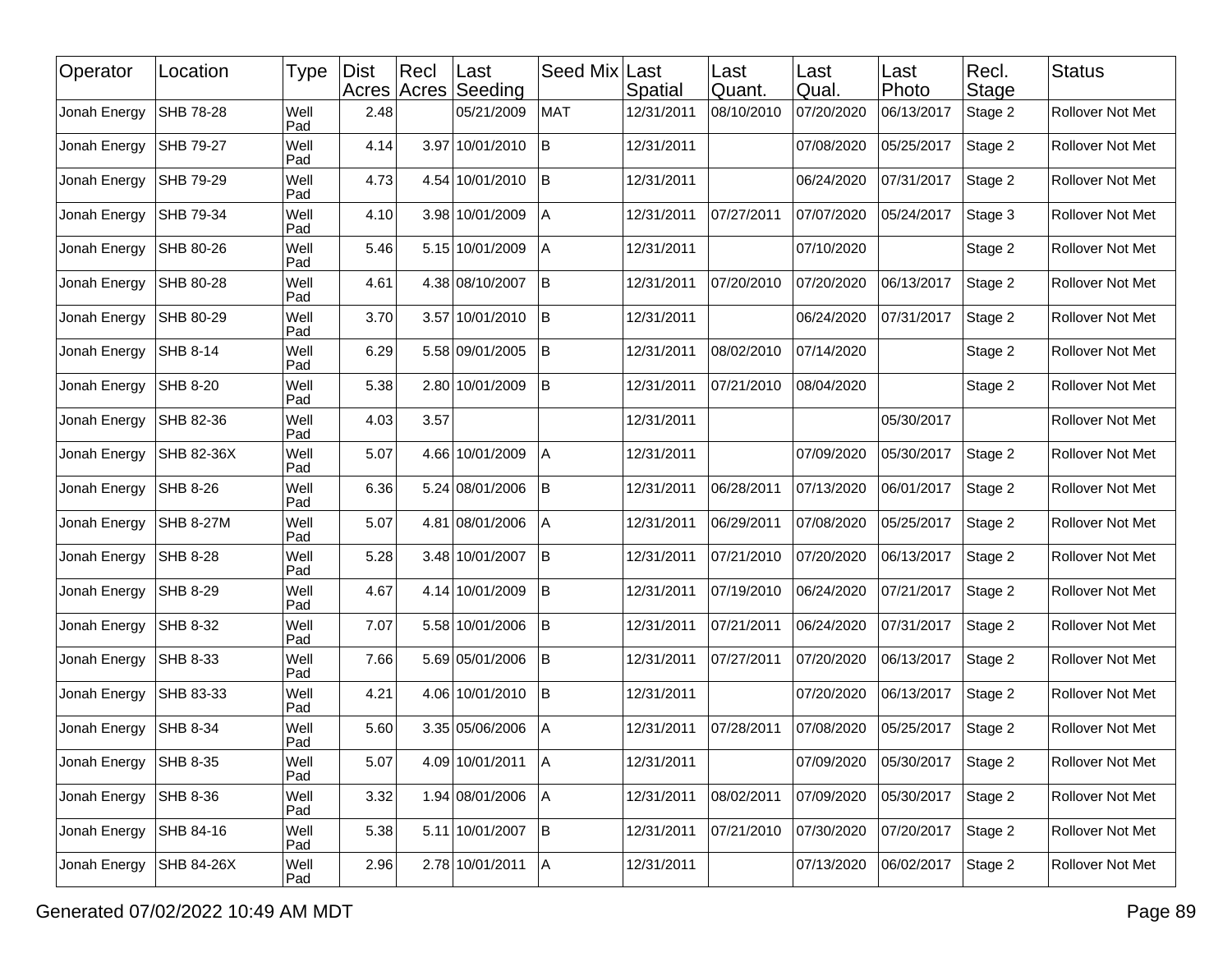| Operator     | Location        | Type        | <b>Dist</b> | $ $ Recl | Last<br>Acres Acres Seeding | Seed Mix               | Last<br>Spatial | Last<br>Quant. | Last<br>Qual. | ∣Last<br>Photo | Recl.<br><b>Stage</b> | <b>Status</b>       |
|--------------|-----------------|-------------|-------------|----------|-----------------------------|------------------------|-----------------|----------------|---------------|----------------|-----------------------|---------------------|
| Jonah Energy | SHB 84-9        | Well<br>Pad | 4.80        |          | 3.55 10/01/2009             | <b>B1</b>              | 12/31/2011      |                | 08/05/2020    | 07/20/2017     | Stage 2               | Rollover Not Met    |
| Jonah Energy | SHB 87-27       | Well<br>Pad | 1.39        |          | 1.34 09/26/2008             | A                      | 12/31/2011      |                | 07/20/2020    | 07/10/2017     | Stage 3               | <b>Rollover Met</b> |
| Jonah Energy | SHB 87-36       | Well<br>Pad | 2.27        |          | 2.06 05/21/2007             | <b>MAT</b>             | 12/31/2011      | 08/02/2010     | 07/09/2020    | 05/30/2017     | Stage 2               | Rollover Not Met    |
| Jonah Energy | SHB 91-26       | Well<br>Pad | 2.59        |          | 10/15/2012                  | Α                      | 12/31/2011      |                | 07/13/2020    | 06/01/2017     | Stage 2               | Rollover Not Met    |
| Jonah Energy | <b>SHB 9-19</b> | Well<br>Pad | 4.07        |          | 3.25 10/01/2009             | <b>BLM</b><br>Standard | 12/31/2011      | 07/05/2008     | 08/04/2020    | 07/24/2017     | Stage 2               | Rollover Not Met    |
| Jonah Energy | SHB 9-26        | Well<br>Pad | 4.37        |          | 3.90 05/01/2006             | A                      | 12/31/2011      | 06/28/2011     | 07/08/2020    | 06/01/2017     | Stage 2               | Rollover Not Met    |
| Jonah Energy | SHB 9-27        | Well<br>Pad | 6.84        |          | 6.18 08/01/2006             | A                      | 12/31/2011      | 06/29/2011     | 07/08/2020    | 05/25/2017     | Stage 2               | Rollover Not Met    |
| Jonah Energy | SHB 9-28        | Well<br>Pad | 6.39        |          | 3.41 10/01/2007             | İΒ                     | 12/31/2011      | 07/20/2010     | 07/20/2020    | 06/13/2017     | Stage 2               | Rollover Not Met    |
| Jonah Energy | SHB 9-29        | Well<br>Pad | 6.42        |          | 3.67 10/01/2005             | B                      | 12/31/2011      | 08/09/2010     | 06/24/2020    | 07/31/2017     | Stage 2               | Rollover Not Met    |
| Jonah Energy | SHB 9-32        | Well<br>Pad | 6.52        |          | 4.85 10/01/2007             | B                      | 12/31/2011      | 07/21/2011     | 06/24/2020    | 07/31/2017     | Stage 2               | Rollover Not Met    |
| Jonah Energy | SHB 9-33        | Well<br>Pad | 6.51        |          | 5.23 06/01/2006             | İΒ                     | 12/31/2011      | 07/27/2011     | 07/20/2020    | 06/13/2017     | Stage 2               | Rollover Not Met    |
| Jonah Energy | <b>SHB 9-34</b> | Well<br>Pad | 8.93        |          | 4.18 10/01/2007             | l A                    | 12/31/2011      | 07/27/2011     | 07/07/2020    | 05/24/2017     | Stage 2               | Rollover Not Met    |
| Jonah Energy | SHB 9-35        | Well<br>Pad | 6.14        |          | 4.86 10/01/2007             | ΙA                     | 12/31/2011      | 05/25/2010     | 07/09/2020    | 05/24/2017     | Stage 2               | Rollover Not Met    |
| Jonah Energy | SHB 94-16       | Well<br>Pad | 3.33        |          | 10/15/2013                  | B                      | 12/31/2011      |                | 07/30/2020    | 07/20/2017     | Stage 2               | Rollover Not Met    |
| Jonah Energy | SHB 95-36       | Well<br>Pad | 4.84        |          | 4.64 10/01/2010             | l A                    | 12/31/2011      |                | 07/09/2020    | 05/30/2017     | Stage 2               | Rollover Not Met    |
| Jonah Energy | SHB 96-34       | Well<br>Pad | 2.60        |          | 2.36 03/01/2007             | <b>MAT</b>             | 12/31/2011      | 08/10/2010     | 07/08/2020    | 05/25/2017     | Stage 2               | Rollover Not Met    |
| Jonah Energy | SHB 98-36       | Well<br>Pad | 3.17        |          | 2.98 10/01/2010             | l A                    | 12/31/2011      |                | 07/09/2020    | 05/30/2017     | Stage 2               | Rollover Not Met    |
| Jonah Energy | SHB COR 10-19   | Well<br>Pad | 6.33        |          | 4.62 10/01/2007             | İΒ                     | 12/31/2011      | 06/02/2010     | 08/04/2020    | 07/10/2010     | Stage 2               | Rollover Not Met    |
| Jonah Energy | SHB COR 10-30   | Well<br>Pad | 5.09        |          | 3.73 10/01/2005             | $\mathsf{C}$           | 12/31/2011      | 07/27/2010     | 06/23/2020    |                | Stage 2               | Rollover Not Met    |
| Jonah Energy | SHB COR 10-31   | Well<br>Pad | 5.11        |          | 3.97 10/01/2005             | $ {\rm c} $            | 12/31/2011      | 07/26/2010     | 06/23/2020    |                | Stage 2               | Rollover Not Met    |
| Jonah Energy | SHB COR 15-30   | Well<br>Pad | 4.43        |          | 3.52 10/01/2005             | C.                     | 12/31/2011      | 07/26/2010     | 06/23/2020    | 07/10/2010     | Stage 2               | Rollover Not Met    |
| Jonah Energy | SHB COR 16-18   | Well<br>Pad | 5.34        |          | 3.40 09/01/2005             | lc.                    | 12/31/2011      | 08/05/2010     | 07/30/2020    | 07/10/2010     | Stage 2               | Rollover Not Met    |
| Jonah Energy | SHB COR 16-30   | Well<br>Pad | 6.38        |          | 10/01/2005                  | c                      | 12/31/2011      | 07/26/2010     | 06/23/2020    | 07/10/2010     | Stage 2               | Rollover Not Met    |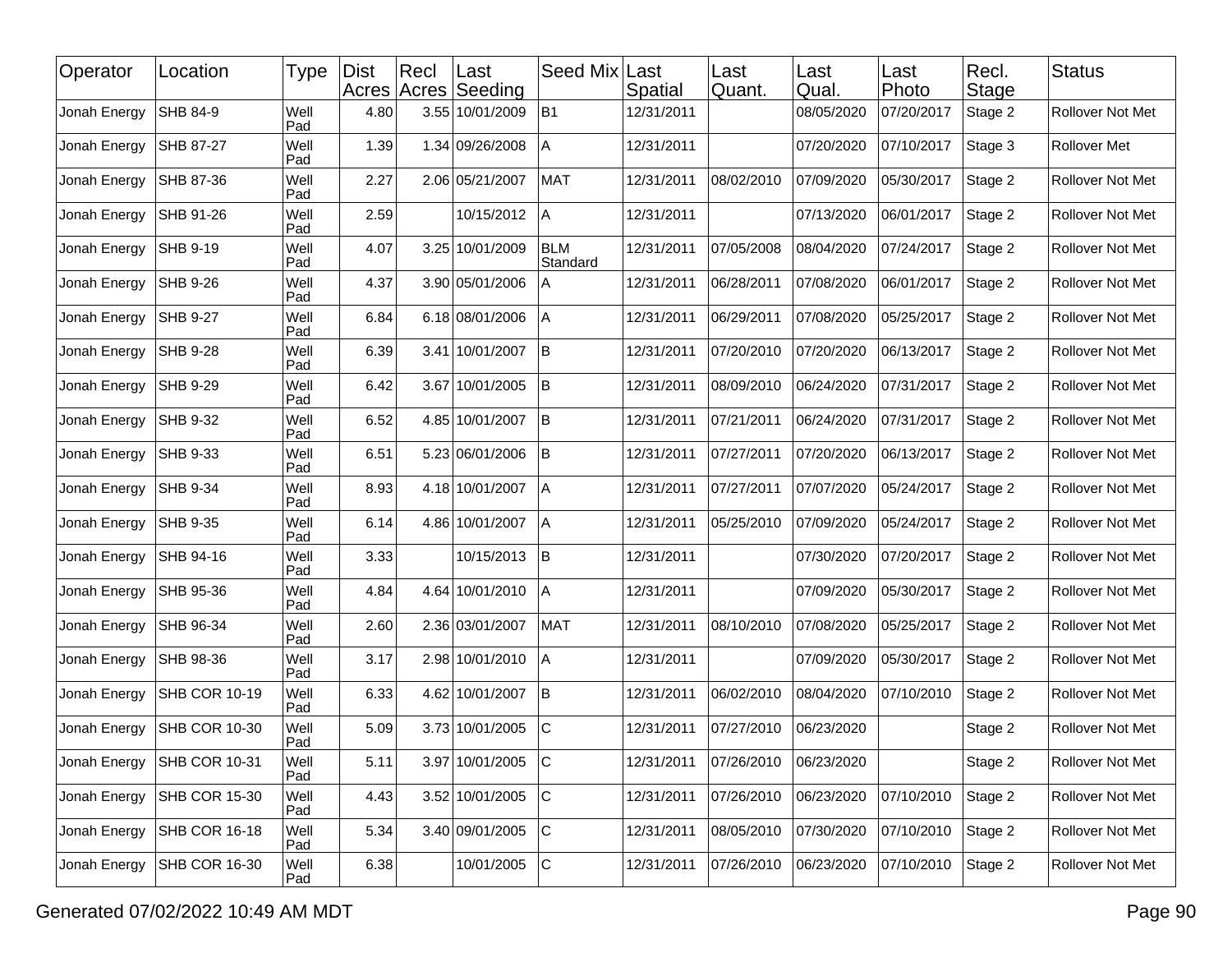| Operator     | Location                                               | Type        | <b>Dist</b> | Rec <br>Acres Acres | ∣Last<br>Seeding | Seed Mix                   | Last<br>Spatial | Last<br>Quant. | Last<br>Qual. | Last<br>Photo | Recl.<br>Stage | <b>Status</b>           |
|--------------|--------------------------------------------------------|-------------|-------------|---------------------|------------------|----------------------------|-----------------|----------------|---------------|---------------|----------------|-------------------------|
| Jonah Energy | SHB COR 3-31                                           | Well<br>Pad | 5.43        |                     | 4.35 10/01/2004  | Standard<br><b>BLM Mix</b> | 12/31/2011      | 05/29/2008     | 06/23/2020    |               | Stage 2        | <b>Rollover Not Met</b> |
| Jonah Energy | SHB COR 9-30                                           | Well<br>Pad | 4.55        |                     | 3.46 10/01/2005  | <b>BLM</b><br>Standard     | 12/31/2011      |                | 06/23/2020    |               | Stage 2        | <b>Rollover Not Met</b> |
| Jonah Energy | Soil Farm                                              | Other       | 4.75        |                     |                  |                            | 12/31/2011      |                |               |               |                | Rollover Not Met        |
| Jonah Energy | SOL 119-7                                              | Well<br>Pad | 8.46        |                     | 2.49 10/01/2011  | lв                         | 12/31/2011      |                | 08/04/2020    |               | Stage 2        | Rollover Not Met        |
| Jonah Energy | <b>SOL 2-2</b>                                         | Well<br>Pad | 3.63        |                     | 3.05 10/01/2009  | lΒ                         | 12/31/2011      |                | 07/03/2018    | 05/22/2017    | Stage 2        | Rollover Not Met        |
| Jonah Energy | <b>SOL 95-7</b>                                        | Well<br>Pad | 4.62        |                     | 4.04 10/01/2011  | lв                         | 12/31/2011      |                | 08/04/2020    |               | Stage 2        | Rollover Not Met        |
| Jonah Energy | SOL WDW 95-18                                          | Well<br>Pad | 8.37        |                     | 10/15/2012       | İΒ                         | 12/31/2011      |                | 08/04/2020    |               | Stage 2        | Rollover Not Met        |
| Jonah Energy | <b>STUD HORSE</b><br>BUTTE 10-14 PAD                   | Well<br>Pad | 5.54        |                     | 3.43 09/20/2013  | <b>Mix 151</b>             | 06/10/2014      | 06/10/2014     | 07/14/2020    | 06/15/2016    | Stage 2        | <b>Rollover Not Met</b> |
| Jonah Energy | <b>STUD HORSE</b><br><b>BUTTE 10-20</b>                | Well<br>Pad | 4.44        |                     | 3.37 09/23/2011  | Late<br>Sagebrush          | 06/06/2014      | 08/20/2013     | 08/04/2020    | 06/14/2016    | Stage 2        | Rollover Not Met        |
| Jonah Energy | <b>STUD HORSE</b><br><b>BUTTE 10-20</b><br><b>ROAD</b> | Road        | 0.24        |                     |                  |                            | 06/06/2014      |                |               |               |                | Rollover Not Met        |
| Jonah Energy | <b>STUD HORSE</b><br>BUTTE 10-22 PAD                   | Well<br>Pad | 4.70        |                     | 3.41 11/25/2010  | Early<br>Sagebrush         | 06/09/2014      | 06/09/2014     | 07/20/2020    | 06/15/2016    | Stage 2        | Rollover Not Met        |
| Jonah Energy | <b>STUD HORSE</b><br>BUTTE 10-22 PAD<br><b>ROAD</b>    | Road        | 0.45        |                     |                  |                            | 06/09/2014      |                |               |               |                | Rollover Not Met        |
| Jonah Energy | <b>STUD HORSE</b><br><b>BUTTE 13-3</b>                 | Well<br>Pad | 3.25        |                     | 3.25 09/21/2013  | <b>Mix 151</b>             | 06/07/2014      | 08/21/2013     | 08/05/2020    | 06/14/2016    | Stage 2        | Rollover Not Met        |
| Jonah Energy | <b>STUD HORSE</b><br><b>BUTTE 15-15</b>                | Well<br>Pad | 3.24        |                     | 2.64 11/26/2010  | Late<br>Sagebrush          | 06/09/2014      | 06/09/2014     | 07/16/2020    | 06/15/2016    | Stage 2        | Rollover Not Met        |
| Jonah Energy | <b>STUD HORSE</b><br><b>BUTTE 15-16</b>                | Well<br>Pad | 3.72        |                     | 1.86 09/11/2012  | Mix 151                    | 06/04/2015      | 06/08/2014     | 07/24/2020    | 06/14/2016    | Stage 2        | Rollover Not Met        |
| Jonah Energy | <b>STUD HORSE</b><br><b>BUTTE 15-17</b>                | Well<br>Pad | 3.52        |                     | 2.91 09/24/2011  | Late<br>Sagebrush          | 06/08/2014      | 06/08/2014     | 07/30/2020    | 06/14/2016    | Stage 2        | Rollover Not Met        |
| Jonah Energy | <b>STUD HORSE</b><br><b>BUTTE 15-17</b><br><b>ROAD</b> | Road        | 1.05        |                     |                  |                            | 06/08/2014      |                |               |               |                | Rollover Not Met        |
| Jonah Energy | <b>STUD HORSE</b><br><b>BUTTE 15-20</b>                | Well<br>Pad | 4.29        |                     | 3.33 09/23/2011  | Late<br>Sagebrush          | 06/05/2014      | 06/05/2014     | 08/04/2020    | 06/14/2016    | Stage 2        | Rollover Not Met        |
| Jonah Energy | <b>STUD HORSE</b><br><b>BUTTE 15-20</b><br><b>ROAD</b> | Road        | 0.58        |                     |                  |                            | 06/05/2014      |                |               |               |                | Rollover Not Met        |
| Jonah Energy | <b>STUD HORSE</b><br><b>BUTTE 15-22X</b><br> PAD       | Well<br>Pad | 7.33        |                     | 5.13 11/25/2010  | Late<br>Sagebrush          | 06/09/2014      | 08/21/2013     | 07/20/2020    | 06/15/2016    | Stage 2        | Rollover Not Met        |
| Jonah Energy | <b>STUD HORSE</b><br>BUTTE 15-22x<br>PAD ROAD          | Road        | 0.30        |                     |                  |                            | 06/07/2014      |                |               |               |                | Rollover Not Met        |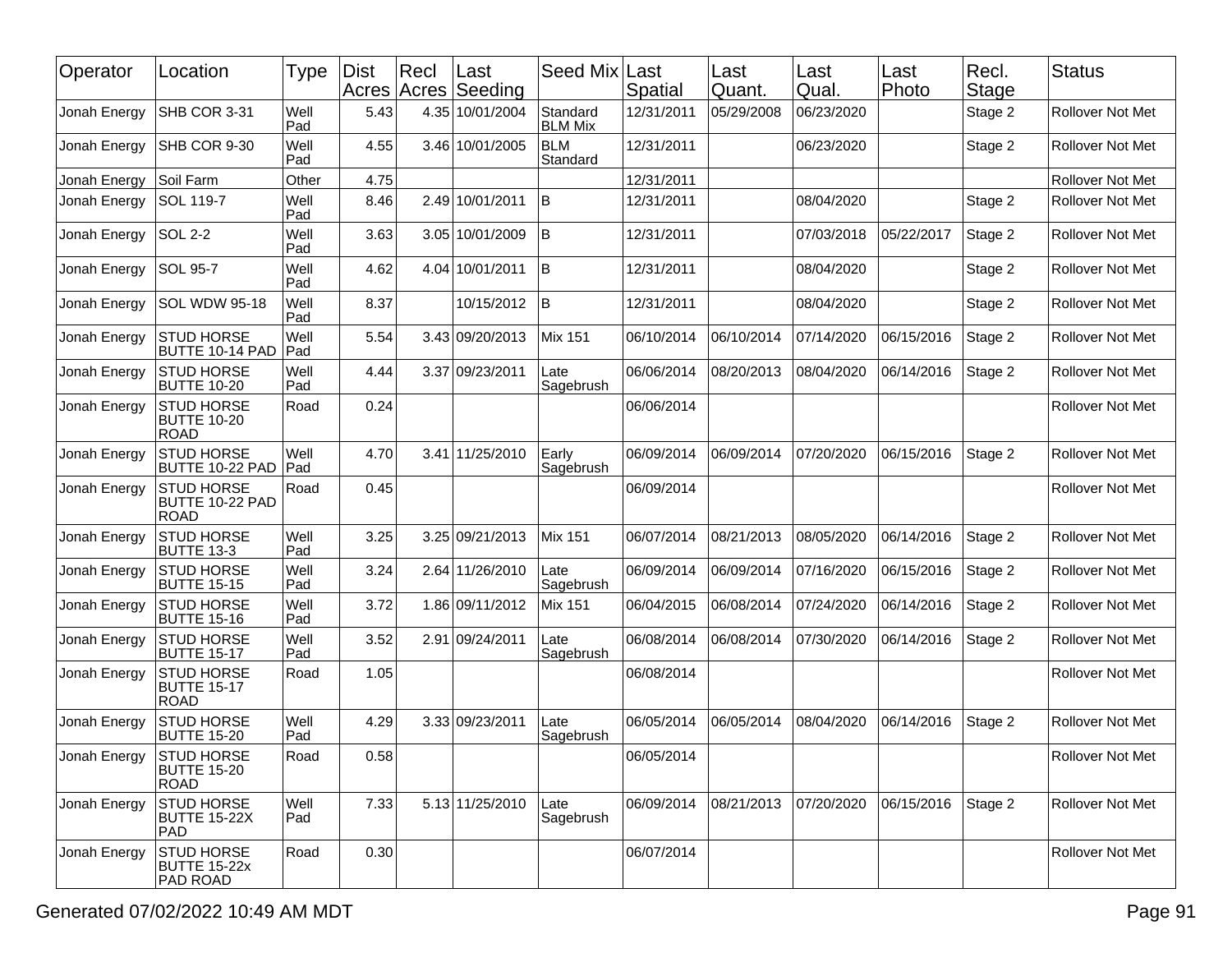| Operator     | Location                                               | Type        | <b>Dist</b> | Recl<br>Acres Acres | Last<br>Seeding | Seed Mix                    | Last<br>Spatial | Last<br>Quant. | Last<br>Qual. | ∣Last<br>Photo | Recl.<br>Stage | <b>Status</b>           |
|--------------|--------------------------------------------------------|-------------|-------------|---------------------|-----------------|-----------------------------|-----------------|----------------|---------------|----------------|----------------|-------------------------|
| Jonah Energy | <b>STUD HORSE</b><br>BUTTE 16-14 PAD                   | Well<br>Pad | 4.63        |                     | 3.39 11/21/2014 | <b>Mix 111</b>              | 06/10/2014      | 06/10/2014     | 07/14/2020    | 06/15/2016     | Stage 2        | <b>Rollover Not Met</b> |
| Jonah Energy | <b>STUD HORSE</b><br>BUTTE 16-14 PAD<br><b>ROAD</b>    | Road        | 0.18        |                     |                 |                             | 06/10/2014      |                |               |                |                | <b>Rollover Not Met</b> |
| Jonah Energy | <b>STUD HORSE</b><br><b>BUTTE 16-15</b>                | Well<br>Pad | 4.26        |                     | 3.20 09/22/2011 | Late<br>Sagebrush           | 06/09/2014      | 06/09/2014     | 07/16/2020    | 06/15/2016     | Stage 2        | <b>Rollover Not Met</b> |
| Jonah Energy | <b>STUD HORSE</b><br><b>BUTTE 16-15</b><br><b>ROAD</b> | Road        | 0.08        |                     |                 |                             | 06/09/2014      |                |               |                |                | <b>Rollover Not Met</b> |
| Jonah Energy | <b>STUD HORSE</b><br><b>BUTTE 16-17</b>                | Well<br>Pad | 4.13        |                     | 4.13 09/21/2013 | <b>Mix 151</b>              | 06/08/2014      | 06/08/2014     | 07/30/2020    | 06/14/2016     | Stage 2        | <b>Rollover Not Met</b> |
| Jonah Energy | Stud_Horse_Butte<br>16-17 road                         | Road        | 0.42        | 0.42                |                 |                             | 06/08/2014      |                |               |                |                | <b>Rollover Not Met</b> |
| Jonah Energy | <b>STUD HORSE</b><br><b>BUTTE 16-20</b>                | Well<br>Pad | 4.26        |                     | 2.60 11/18/2014 | Wyoming<br>big<br>sagebrush | 06/05/2014      | 06/05/2014     | 08/04/2020    | 06/14/2016     | Stage 2        | <b>Rollover Not Met</b> |
| Jonah Energy | <b>STUD HORSE</b><br>BUTTE 16-22 PAD                   | Well<br>Pad | 7.15        | 4.97                | 11/02/2011      | Early<br>Sagebrush          | 06/09/2014      | 08/13/2013     | 07/14/2020    | 06/15/2016     | Stage 2        | <b>Rollover Not Met</b> |
| Jonah Energy | <b>STUD HORSE</b><br>BUTTE 16-22 PAD<br><b>ROAD</b>    | Road        | 0.92        |                     |                 |                             | 06/09/2014      |                |               |                |                | Rollover Not Met        |
| Jonah Energy | <b>STUD HORSE</b><br><b>BUTTE 23-16</b>                | Well<br>Pad | 10.40       | 7.84                | 11/19/2014      | Mix A                       | 06/04/2015      | 06/08/2014     | 07/30/2020    | 06/14/2016     | Stage 2        | <b>Rollover Not Met</b> |
| Jonah Energy | <b>STUD HORSE</b><br><b>BUTTE 23-16</b><br><b>ROAD</b> | Road        | 0.41        |                     |                 |                             | 06/08/2014      |                |               |                |                | Rollover Not Met        |
| Jonah Energy | STUD HORSE<br><b>BUTTE 24-15</b>                       | Well<br>Pad | 7.46        |                     | 5.72 11/15/2011 | Early<br>Sagebrush          | 06/08/2014      | 06/08/2014     | 07/30/2020    | 06/15/2016     | Stage 2        | <b>Rollover Not Met</b> |
| Jonah Energy | <b>STUD HORSE</b><br><b>BUTTE 24-15</b><br><b>ROAD</b> | Road        | 1.77        |                     |                 |                             | 06/08/2014      |                |               |                |                | Rollover Not Met        |
| Jonah Energy | <b>STUD HORSE</b><br><b>BUTTE 25-20</b>                | Well<br>Pad | 6.00        | 4.97                | 11/20/2014      | Mix A                       | 06/04/2015      | 06/06/2014     | 07/30/2020    | 06/14/2016     | Stage 2        | <b>Rollover Not Met</b> |
| Jonah Energy | <b>STUD HORSE</b><br>BUTTE 25-22 PAD                   | Well<br>Pad | 5.45        |                     | 3.75 10/25/2011 | Early<br>Sagebrush          | 06/08/2014      | 06/08/2014     | 07/20/2020    | 06/15/2016     | Stage 2        | <b>Rollover Not Met</b> |
| Jonah Energy | <b>STUD HORSE</b><br>BUTTE 25-22 PAD<br><b>ROAD</b>    | Road        | 0.09        |                     |                 |                             | 06/08/2014      |                |               |                |                | Rollover Not Met        |
| Jonah Energy | <b>STUD HORSE</b><br>BUTTE 3-17                        | Well<br>Pad | 3.73        |                     | 3.03 09/24/2011 | ∣Late<br>Sagebrush          | 06/07/2014      |                |               | 06/14/2016     | Stage 2        | Rollover Not Met        |
| Jonah Energy | <b>STUD HORSE</b><br>BUTTE 3-17<br><b>ROAD</b>         | Road        | 0.40        |                     |                 |                             | 06/07/2014      |                |               |                |                | Rollover Not Met        |
| Jonah Energy | <b>STUD HORSE</b><br>BUTTE 3-20X                       | Well<br>Pad | 3.37        |                     | 2.84 09/23/2011 | Late<br>Sagebrush           | 06/07/2014      | 06/07/2014     | 07/30/2020    | 06/14/2016     | Stage 2        | Rollover Not Met        |
| Jonah Energy | <b>STUD HORSE</b><br>BUTTE 3-22                        | Well<br>Pad | 3.93        |                     | 3.00 09/11/2012 | Mix 151                     | 06/09/2014      | 06/09/2014     | 07/16/2020    | 06/15/2016     | Stage 2        | Rollover Not Met        |

Generated 07/02/2022 10:49 AM MDT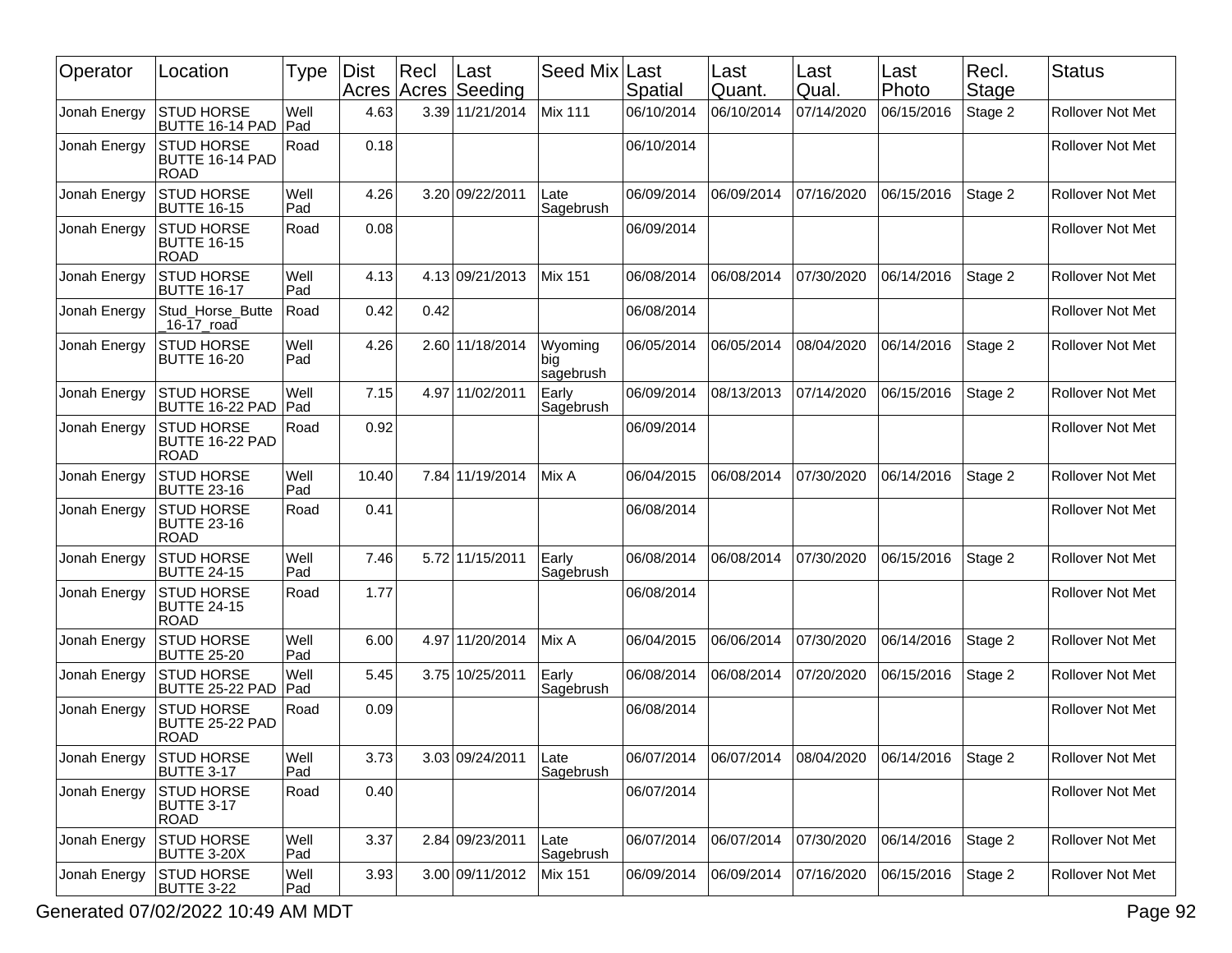| Operator     | Location                                                  | Type        | Dist<br>Acres Acres | Rec  | Last<br>Seeding | Seed Mix Last      | Spatial    | Last<br>Quant.                   | Last<br>Qual. | Last<br>Photo      | Recl.<br><b>Stage</b> | <b>Status</b>           |
|--------------|-----------------------------------------------------------|-------------|---------------------|------|-----------------|--------------------|------------|----------------------------------|---------------|--------------------|-----------------------|-------------------------|
| Jonah Energy | <b>STUD HORSE</b><br><b>BUTTE 38-16</b>                   | Well<br>Pad | 9.29                |      | 8.50 11/19/2014 | Mix A              | 06/04/2015 | 06/08/2014                       | 07/30/2020    | 06/14/2016         | Stage 2               | <b>Rollover Not Met</b> |
| Jonah Energy | <b>STUD HORSE</b><br><b>BUTTE 39-15</b>                   | Well<br>Pad | 9.20                |      | 09/14/2012      | <b>Mix 150</b>     | 06/08/2014 | 06/08/2014                       | 07/24/2020    | 06/04/2015         | Stage 1               | Rollover Not Met        |
| Jonah Energy | <b>STUD HORSE</b><br><b>BUTTE 39-15</b><br><b>ROAD</b>    | Road        | 0.32                |      |                 |                    | 06/08/2014 |                                  |               |                    |                       | Rollover Not Met        |
| Jonah Energy | <b>STUD HORSE</b><br><b>BUTTE 39-20</b>                   | Well<br>Pad | 8.08                |      | 5.85 11/20/2014 | Mix A              | 06/04/2015 | 06/06/2014                       | 07/30/2020    | 06/14/2016         | Stage 2               | <b>Rollover Not Met</b> |
| Jonah Energy | <b>STUD HORSE</b><br><b>BUTTE 39-20</b><br><b>ROAD</b>    | Road        | 0.19                |      |                 |                    | 06/06/2014 |                                  |               |                    |                       | Rollover Not Met        |
| Jonah Energy | <b>STUD HORSE</b><br><b>BUTTE 4-17</b>                    | Well<br>Pad | 4.40                |      | 4.40 10/31/2008 | Grass              | 06/07/2014 | 06/07/2014                       | 08/04/2020    | 06/14/2016         | Stage 2               | <b>Rollover Not Met</b> |
| Jonah Energy | <b>STUD HORSE</b><br><b>BUTTE 4-20</b>                    | Well<br>Pad | 3.69                |      | 2.56 09/23/2011 | Late<br>Sagebrush  | 06/06/2014 | 06/06/2014                       | 07/30/2020    | 06/14/2016         | Stage 2               | <b>Rollover Not Met</b> |
| Jonah Energy | <b>STUD HORSE</b><br><b>BUTTE 4-20</b><br><b>ROAD</b>     | Road        | 0.14                |      |                 |                    | 06/06/2014 |                                  |               |                    |                       | Rollover Not Met        |
| Jonah Energy | STUD HORSE<br><b>BUTTE 4-22 PAD</b>                       | Well<br>Pad | 5.99                |      | 4.23 09/23/2011 | Late<br>Sagebrush  | 06/09/2014 | 06/09/2014                       | 07/16/2020    | 06/15/2016         | Stage 2               | <b>Rollover Not Met</b> |
| Jonah Energy | <b>STUD HORSE</b><br><b>BUTTE 4-22 PAD</b><br><b>ROAD</b> | Road        | 0.20                |      |                 |                    | 06/09/2014 |                                  |               |                    |                       | Rollover Not Met        |
| Jonah Energy | <b>STUD HORSE</b><br><b>BUTTE 50-15</b>                   | Well<br>Pad | 8.15                | 5.90 | 10/22/2011      | Early<br>Sagebrush | 06/09/2014 | 06/09/2014                       | 07/16/2020    | 06/15/2016         | Stage 2               | Rollover Not Met        |
| Jonah Energy | <b>STUD HORSE</b><br><b>BUTTE 50-15</b><br><b>ROAD</b>    | Road        | 0.55                |      |                 |                    | 06/09/2014 |                                  |               |                    |                       | Rollover Not Met        |
| Jonah Energy | <b>STUD HORSE</b><br>BUTTE 50-20 PAD                      | Well<br>Pad | 6.46                |      | 3.98 09/13/2012 | <b>Mix 151</b>     | 06/06/2014 | 08/20/2013                       | 08/04/2020    | 06/14/2016         | Stage 2               | <b>Rollover Not Met</b> |
| Jonah Energy | <b>STUD HORSE</b><br>BUTTE 50-20 PAD<br><b>ROAD</b>       | Road        | 0.50                |      |                 |                    | 06/06/2014 |                                  |               |                    |                       | Rollover Not Met        |
| Jonah Energy | <b>STUD HORSE</b><br>BUTTE 51-16 PAD                      | Well<br>Pad | 9.53                |      | 6.43 09/14/2012 | <b>Mix 150</b>     | 06/08/2014 | 06/08/2014                       | 07/24/2020    | 06/14/2016         | Stage 2               | <b>Rollover Not Met</b> |
| Jonah Energy | <b>STUD HORSE</b><br>BUTTE 51-16 PAD<br><b>ROAD</b>       | Road        | 0.37                |      |                 |                    | 06/08/2014 |                                  |               |                    |                       | Rollover Not Met        |
| Jonah Energy | STUD HORSE<br>BUTTE 51-17 PAD   Pad                       | Well        | 4.69                |      | 3.19 09/24/2011 | Late<br>Sagebrush  |            | 06/08/2014 06/08/2014 07/30/2020 |               | 06/14/2016 Stage 2 |                       | Rollover Not Met        |
| Jonah Energy | <b>STUD HORSE</b><br><b>BUTTE 5-17</b>                    | Well<br>Pad | 5.58                |      | 5.58 09/21/2013 | Mix 151            | 06/07/2014 | 06/07/2014                       | 08/04/2020    | 06/14/2016         | Stage 2               | Rollover Not Met        |
| Jonah Energy | <b>STUD HORSE</b><br>BUTTE 5-20 PAD                       | Well<br>Pad | 3.85                |      | 2.94 09/25/2006 | 2006 Jonah<br>Late | 06/06/2014 | 06/06/2014                       | 07/30/2020    | 06/14/2016         | Stage 2               | Rollover Not Met        |
| Jonah Energy | <b>STUD HORSE</b><br>BUTTE 5-20 PAD<br><b>ROAD</b>        | Road        | 0.16                |      |                 |                    | 06/06/2014 |                                  |               |                    |                       | Rollover Not Met        |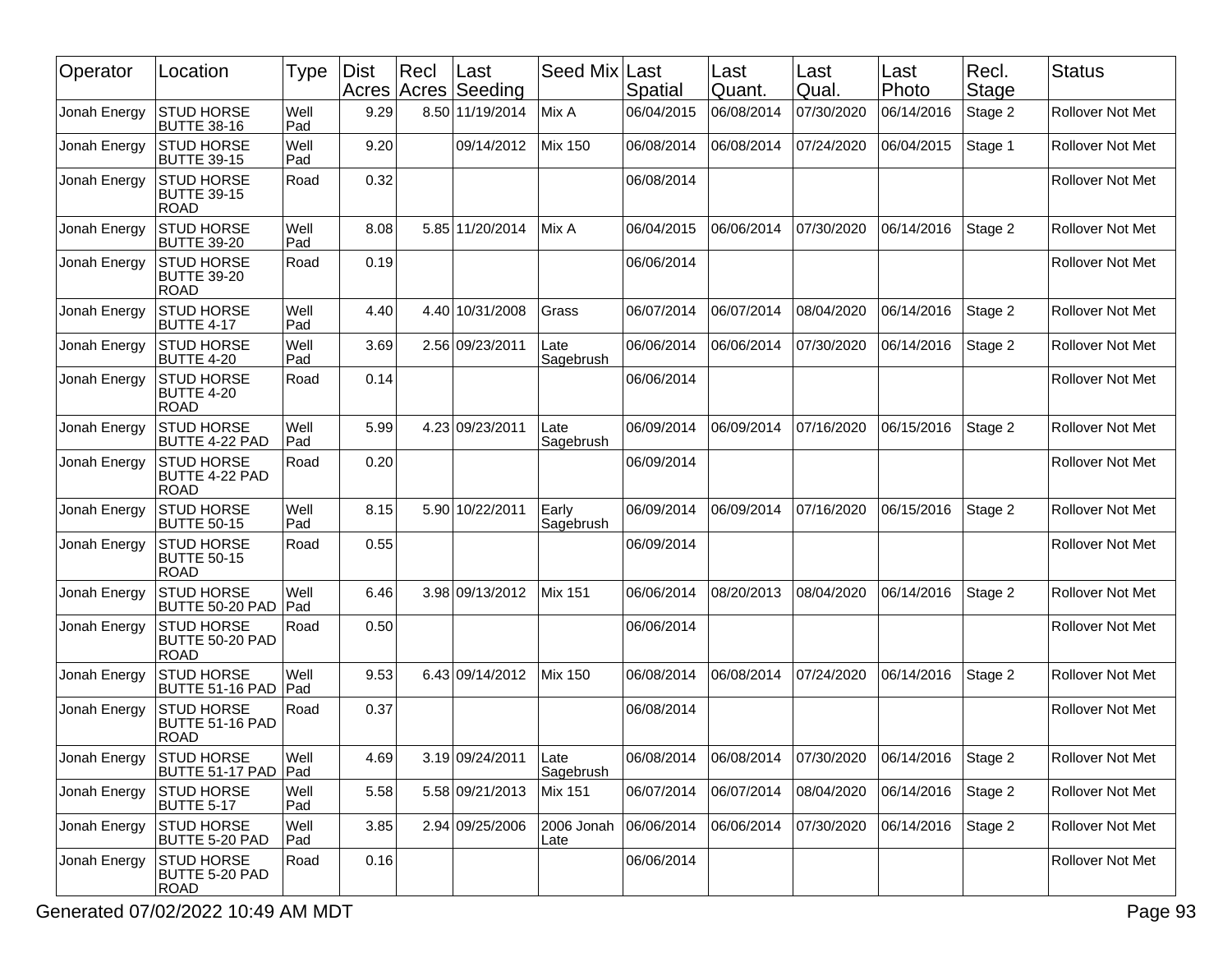| Operator     | Location                                               | Type               | <b>Dist</b> | $ $ Recl | Last<br>Acres Acres Seeding | Seed Mix Last      | Spatial    | Last<br>Quant. | Last<br>Qual. | ∣Last<br>Photo | Recl.<br>Stage | <b>Status</b>           |
|--------------|--------------------------------------------------------|--------------------|-------------|----------|-----------------------------|--------------------|------------|----------------|---------------|----------------|----------------|-------------------------|
| Jonah Energy | <b>STUD HORSE</b><br><b>BUTTE 5-22</b>                 | Well<br>Pad        | 4.98        |          | 4.20 09/23/2011             | Late<br>Sagebrush  | 06/09/2014 | 08/21/2013     | 07/20/2020    | 06/15/2016     | Stage 2        | <b>Rollover Not Met</b> |
| Jonah Energy | <b>STUD HORSE</b><br><b>BUTTE 5-9</b>                  | Well<br>Pad        | 3.53        |          | 2.70 09/24/2011             | Late<br>Sagebrush  | 06/07/2014 | 06/07/2014     | 08/05/2020    | 06/14/2016     | Stage 2        | Rollover Not Met        |
| Jonah Energy | <b>STUD HORSE</b><br><b>BUTTE 5-9 ROAD</b>             | Road               | 0.72        |          |                             |                    | 06/07/2014 |                |               |                |                | <b>Rollover Not Met</b> |
| Jonah Energy | <b>STUD HORSE</b><br>BUTTE 61-20 PAD                   | Well<br><b>Pad</b> | 6.02        |          | 5.09 10/25/2011             | Early<br>Sagebrush | 06/06/2014 | 06/06/2014     | 08/04/2020    | 06/14/2016     | Stage 2        | Rollover Not Met        |
| Jonah Energy | <b>STUD HORSE</b><br>BUTTE 61-20 PAD<br><b>ROAD</b>    | Road               | 0.24        |          |                             |                    | 06/06/2014 |                |               |                |                | Rollover Not Met        |
| Jonah Energy | <b>STUD HORSE</b><br><b>BUTTE 6-17</b>                 | Well<br>Pad        | 5.43        |          | 4.31 11/20/2010             | Late<br>Sagebrush  | 06/07/2014 | 06/07/2014     | 08/04/2020    | 06/14/2016     | Stage 2        | <b>Rollover Not Met</b> |
| Jonah Energy | <b>STUD HORSE</b><br><b>BUTTE 6-17</b><br><b>ROAD</b>  | Road               | 0.23        |          |                             |                    | 06/07/2014 |                |               |                |                | <b>Rollover Not Met</b> |
| Jonah Energy | <b>STUD HORSE</b><br>BUTTE 6-20 PAD                    | Well<br>Pad        | 4.21        |          | 3.23 11/20/2010             | Late<br>Sagebrush  | 06/06/2014 | 06/06/2014     | 08/04/2020    | 06/14/2016     | Stage 2        | Rollover Not Met        |
| Jonah Energy | <b>STUD HORSE</b><br>BUTTE 6-22 PAD                    | Well<br>Pad        | 5.59        |          | 3.89 09/23/2011             | Late<br>Sagebrush  | 06/09/2014 | 06/09/2014     | 07/20/2020    | 06/15/2016     | Stage 2        | <b>Rollover Not Met</b> |
| Jonah Energy | <b>STUD HORSE</b><br>BUTTE 67-16 PAD                   | Well<br>Pad        | 7.61        |          | 3.98 10/26/2011             | Early<br>Sagebrush | 06/08/2014 | 06/08/2014     | 07/24/2020    | 06/15/2016     | Stage 2        | <b>Rollover Not Met</b> |
| Jonah Energy | <b>STUD HORSE</b><br>BUTTE 67-16 PAD<br><b>ROAD</b>    | Road               | 0.15        |          |                             |                    | 06/08/2014 |                |               |                |                | Rollover Not Met        |
| Jonah Energy | <b>STUD HORSE</b><br><b>BUTTE 7-30</b>                 | Well<br>Pad        | 6.12        |          | 4.88 09/13/2012             | <b>Mix 151</b>     | 06/05/2014 | 06/05/2014     | 06/23/2020    | 06/14/2016     | Stage 2        | <b>Rollover Not Met</b> |
| Jonah Energy | <b>STUD HORSE</b><br><b>BUTTE 7-30</b><br><b>ROAD</b>  | Road               | 0.09        |          |                             |                    | 06/05/2014 |                |               |                |                | Rollover Not Met        |
| Jonah Energy | <b>STUD HORSE</b><br><b>BUTTE 78-15</b>                | Well<br>Pad        | 8.53        |          | 6.42 10/22/2011             | Early<br>Sagebrush | 06/09/2014 | 06/09/2014     | 07/16/2020    | 06/15/2016     | Stage 2        | <b>Rollover Not Met</b> |
| Jonah Energy | <b>STUD HORSE</b><br><b>BUTTE 78-15</b><br><b>ROAD</b> | Road               | 0.20        |          |                             |                    | 06/09/2014 |                |               |                |                | Rollover Not Met        |
| Jonah Energy | <b>STUD HORSE</b><br>BUTTE 9-14                        | Well<br>Pad        | 4.83        |          | 3.67 11/26/2010             | Late<br>Sagebrush  | 06/10/2014 | 06/10/2014     | 07/14/2020    | 06/15/2016     | Stage 2        | <b>Rollover Not Met</b> |
| Jonah Energy | <b>STUD HORSE</b><br><b>BUTTE 9-14</b><br><b>ROAD</b>  | Road               | 0.17        |          |                             |                    | 06/10/2014 |                |               |                |                | Rollover Not Met        |
| Jonah Energy | <b>STUD HORSE</b><br><b>BUTTE 9-15</b>                 | Well<br>Pad        | 4.05        |          | 2.91 09/22/2011             | Late<br>Sagebrush  | 06/09/2014 | 08/23/2013     | 07/16/2020    | 06/15/2016     | Stage 2        | Rollover Not Met        |
| Jonah Energy | <b>STUD HORSE</b><br><b>BUTTE 9-15</b><br><b>ROAD</b>  | Road               | 0.77        |          |                             |                    | 06/09/2014 |                |               |                |                | Rollover Not Met        |
| Jonah Energy | <b>STUD HORSE</b><br><b>BUTTE 9-17</b>                 | Well<br>Pad        | 4.77        |          | 4.77 09/21/2013             | <b>Mix 151</b>     | 06/08/2014 | 06/08/2014     | 07/30/2020    | 06/14/2016     | Stage 2        | Rollover Not Met        |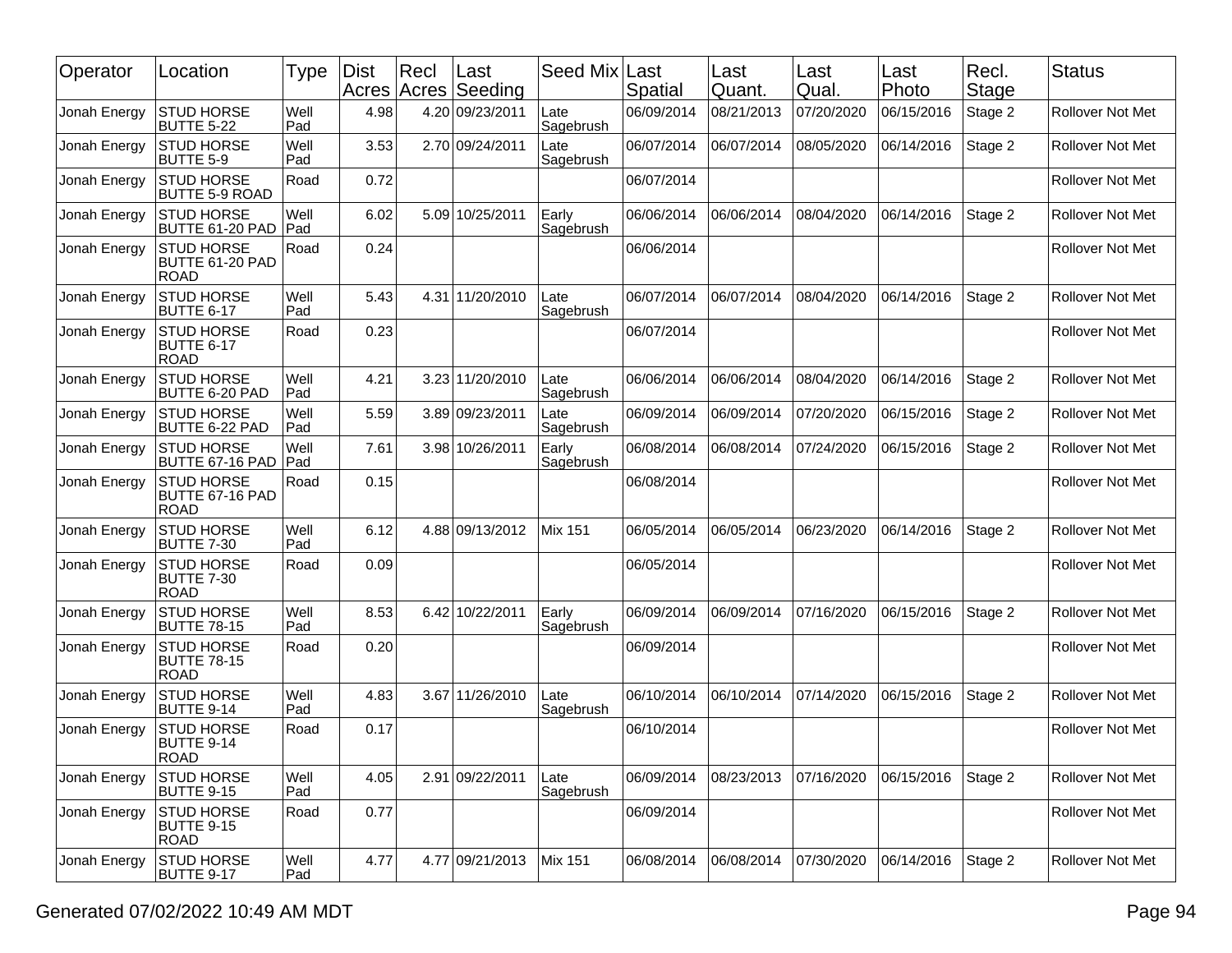| Operator     | Location                                           | Type               | <b>Dist</b><br>Acres Acres | Recl | Last<br>Seeding | Seed Mix Last          | Spatial    | Last<br>Quant. | Last<br>Qual. | Last<br>Photo | Recl.<br><b>Stage</b> | <b>Status</b>           |
|--------------|----------------------------------------------------|--------------------|----------------------------|------|-----------------|------------------------|------------|----------------|---------------|---------------|-----------------------|-------------------------|
| Jonah Energy | stud horse butte<br>$9-17$ road                    | Road               | 1.26                       | 1.26 |                 |                        | 06/08/2014 |                |               |               |                       | Rollover Not Met        |
| Jonah Energy | <b>STUD HORSE</b><br>BUTTE 9-22 PAD                | Well<br>Pad        | 6.28                       |      | 4.71 11/15/2010 | Mix 113                | 06/10/2014 | 06/10/2014     | 07/14/2020    | 06/15/2016    | Stage 2               | <b>Rollover Not Met</b> |
| Jonah Energy | <b>STUD HORSE</b><br>BUTTE 9-22 PAD<br><b>ROAD</b> | Road               | 1.83                       |      |                 |                        | 06/10/2014 |                |               |               |                       | Rollover Not Met        |
| Jonah Energy | Test                                               | Well<br>Pad        | 2.83                       | 1.80 |                 |                        | 02/28/2010 |                |               |               |                       | <b>Rollover Not Met</b> |
| Jonah Energy | <b>Water Treatment</b><br>Facility                 | Other              | 24.57                      |      |                 |                        | 12/31/2011 |                |               |               |                       | Rollover Not Met        |
| Jonah Energy | YELLOW POINT<br>$10-1$                             | Well<br>Pad        |                            |      |                 |                        |            |                | 01/01/2007    |               | Stage 1               | <b>Rollover Not Met</b> |
| Jonah Energy | YELLOW POINT<br>14-14                              | Well<br>Pad        | 3.96                       |      | 3.11 10/24/2011 | Late<br>Sagebrush      | 06/05/2014 | 06/05/2014     | 06/15/2020    | 06/05/2014    | Stage 2               | <b>Rollover Not Met</b> |
| Jonah Energy | Yellow Point 14-14<br>Road                         | Road               |                            |      |                 |                        |            |                |               |               |                       | Rollover Not Met        |
| Jonah Energy | YELLOW POINT 3-                                    | <b>Well</b><br>Pad | 5.61                       |      | 3.98 10/24/2011 | Late<br>Sagebrush      | 06/05/2014 | 06/05/2014     | 06/23/2020    | 06/05/2014    | Stage 2               | <b>Rollover Not Met</b> |
| Jonah Energy | YELLOW POINT 3-<br>1 ROAD                          | Road               | 0.14                       |      |                 |                        | 06/05/2014 |                |               |               |                       | <b>Rollover Not Met</b> |
| Jonah Energy | YELLOW POINT 4-                                    | Well<br>Pad        | 5.30                       |      | 4.04 10/24/2011 | ∟ate<br>Sagebrush      | 06/05/2014 | 06/05/2014     | 06/23/2020    | 06/05/2014    | Stage 2               | <b>Rollover Not Met</b> |
| Jonah Energy | <b>YELLOW POINT 4-</b><br>1 ROAD                   | Road               | 0.12                       |      |                 |                        | 06/05/2014 |                |               |               |                       | <b>Rollover Not Met</b> |
| Jonah Energy | YELLOW POINT 5- Well                               | Pad                | 6.15                       |      | 3.93 10/25/2011 | ∟ate<br>Sagebrush      | 06/05/2014 | 06/05/2014     | 06/05/2014    | 06/05/2014    | Stage 2               | Rollover Not Met        |
| Jonah Energy | YELLOW POINT 5- Road<br>1 ROAD                     |                    | 0.29                       |      |                 |                        | 06/05/2014 |                |               |               |                       | <b>Rollover Not Met</b> |
| Jonah Energy | YELLOW POINT 6-                                    | Well<br>Pad        | 3.46                       |      | 2.26 10/24/2011 | Late<br>Sagebrush      | 06/05/2014 | 06/05/2014     | 06/17/2020    | 06/05/2014    | Stage 2               | Rollover Not Met        |
| Jonah Energy | YELLOW POINT 6-<br>1 ROAD                          | Road               | 0.10                       |      |                 |                        | 06/05/2014 |                |               |               |                       | <b>Rollover Not Met</b> |
| Jonah Energy | YELLOW POINT 9-                                    | lWell<br>Pad       |                            |      |                 |                        |            |                | 01/01/2007    |               |                       | <b>Rollover Not Met</b> |
| Jonah Energy | YP 10-11                                           | Well<br>Pad        | 4.24                       |      | 3.56 10/01/2007 | ΙB                     | 12/31/2011 | 07/22/2010     | 06/22/2020    | 05/22/2017    | Stage 2               | <b>Rollover Not Met</b> |
| Jonah Energy | YP 10-12                                           | Well<br>Pad        | 6.61                       |      | 3.99 10/01/2005 | $\mathsf{C}$           | 12/31/2011 | 07/26/2010     | 06/16/2020    | 05/22/2017    | Stage 2               | Rollover Not Met        |
| Jonah Energy | YP 10-13                                           | Well<br>Pad        | 4.19                       |      | 3.00 10/01/2004 | <b>BLM</b><br>standard | 12/31/2011 |                | 06/16/2020    | 05/15/2017    | Stage 2               | <b>Rollover Not Met</b> |
| Jonah Energy | YP 10-14                                           | Well<br>Pad        | 4.81                       |      | 3.89 10/01/2007 | C                      | 12/31/2011 |                | 06/15/2020    | 05/15/2017    | Stage 2               | <b>Rollover Not Met</b> |
| Jonah Energy | <b>YP 1-1</b>                                      | Well<br>Pad        | 6.26                       |      | 5.56 10/01/2009 | <b>BLM</b><br>Standard | 12/31/2011 |                | 06/22/2020    | 07/24/2017    | Stage 2               | <b>Rollover Not Met</b> |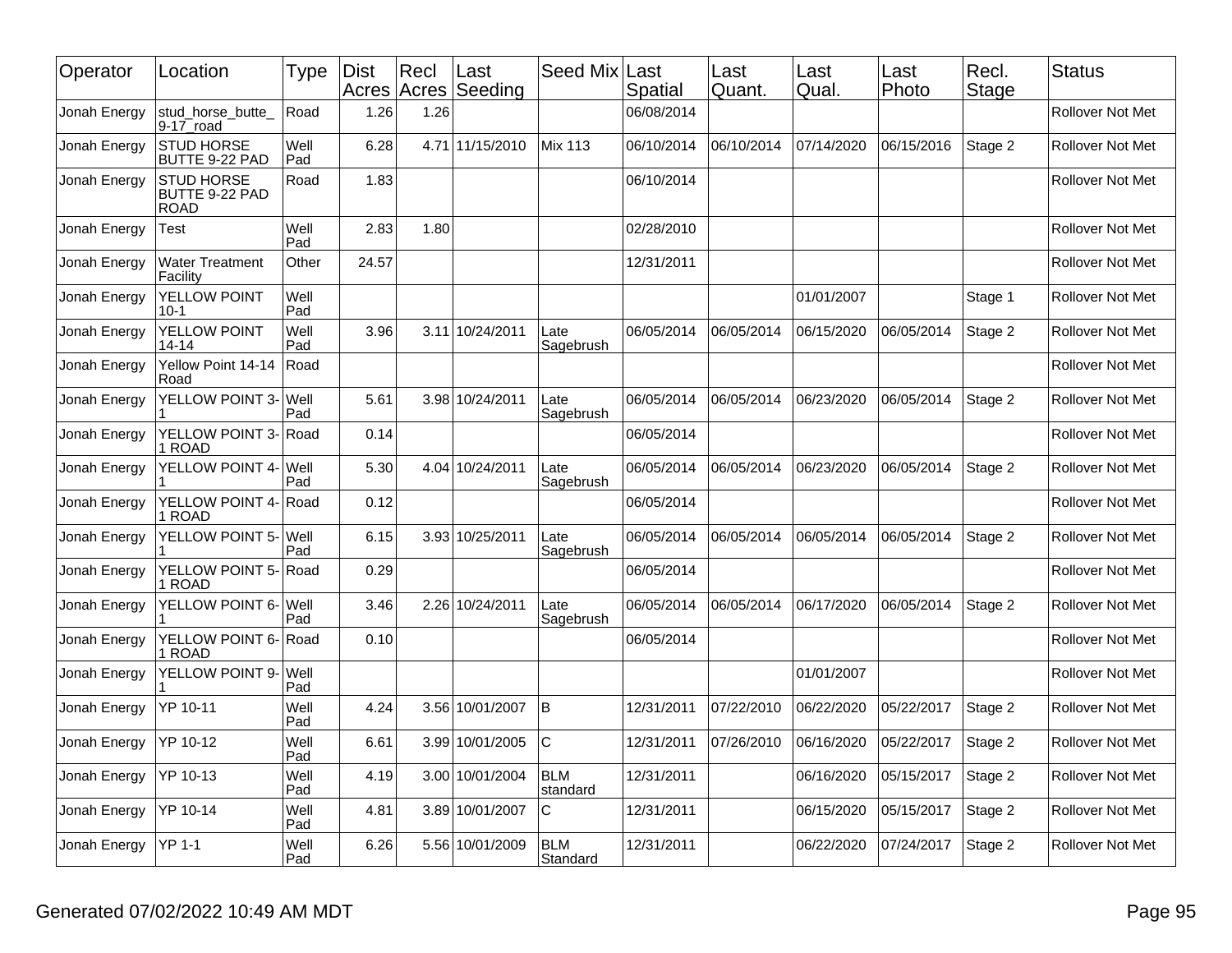| Operator     | Location        | Type        | <b>Dist</b> | Recl | ∣Last<br>Acres Acres Seeding | Seed Mix               | Last<br>Spatial | Last<br>Quant. | Last<br>Qual. | Last<br>Photo | Recl.<br>Stage | <b>Status</b>    |
|--------------|-----------------|-------------|-------------|------|------------------------------|------------------------|-----------------|----------------|---------------|---------------|----------------|------------------|
| Jonah Energy | YP 11-12        | Well<br>Pad | 10.40       |      | 8.45 10/01/2009              | $\mathsf C$            | 12/31/2011      | 07/27/2011     | 06/15/2020    | 05/22/2017    | Stage 2        | Rollover Not Met |
| Jonah Energy | YP 11-13        | Well<br>Pad | 4.20        |      | 3.50 10/01/2006              | IС                     | 12/31/2011      | 07/27/2011     | 06/16/2020    | 05/15/2017    | Stage 2        | Rollover Not Met |
| Jonah Energy | YP 11-14        | Well<br>Pad | 5.28        |      | 4.85 10/01/2007              | IС                     | 12/31/2011      |                | 06/15/2020    | 05/22/2017    | Stage 2        | Rollover Not Met |
| Jonah Energy | <b>YP 1-12</b>  | Well<br>Pad | 10.15       |      | 6.94 10/01/2005              | $\mathsf C$            | 12/31/2011      | 07/26/2010     | 06/16/2020    | 05/22/2017    | Stage 2        | Rollover Not Met |
| Jonah Energy | <b>YP 1-13</b>  | Well<br>Pad | 5.17        |      | 3.58 10/01/2008              | C                      | 12/31/2011      |                | 06/16/2020    | 05/23/2017    | Stage 2        | Rollover Not Met |
| Jonah Energy | <b>YP 1-2</b>   | Well<br>Pad | 2.83        |      | 1.60 10/01/2007              | IС                     | 12/31/2011      |                | 06/22/2020    | 05/22/2017    | Stage 2        | Rollover Not Met |
| Jonah Energy | YP 12-12        | Well<br>Pad | 6.20        |      | 5.74 10/01/2006              | $\mathsf C$            | 12/31/2011      | 05/28/2008     | 06/15/2020    | 05/22/2017    | Stage 2        | Rollover Not Met |
| Jonah Energy | YP 12-13        | Well<br>Pad | 7.22        |      | 6.17 10/01/2007              | lc.                    | 12/31/2011      | 07/26/2010     | 06/16/2020    | 05/15/2017    | Stage 2        | Rollover Not Met |
| Jonah Energy | YP 13-12        | Well<br>Pad | 7.67        |      | 6.82 10/01/2009              | C                      | 12/31/2011      | 07/27/2011     | 06/15/2020    | 05/22/2017    | Stage 2        | Rollover Not Met |
| Jonah Energy | YP 13-13        | Well<br>Pad | 7.07        |      | 3.71 10/01/2006              | $\mathsf C$            | 12/31/2011      | 07/27/2011     | 06/16/2020    | 05/15/2017    | Stage 2        | Rollover Not Met |
| Jonah Energy | YP 14-12        | Well<br>Pad | 5.19        |      | 4.45 10/01/2008              | C                      | 12/31/2011      | 07/27/2011     | 06/15/2020    | 05/22/2017    | Stage 2        | Rollover Not Met |
| Jonah Energy | YP 14-13        | Well<br>Pad | 5.73        |      | 4.96 10/01/2006              | C                      | 12/31/2011      | 07/27/2011     | 06/16/2020    | 05/15/2017    | Stage 2        | Rollover Not Met |
| Jonah Energy | YP 15-11        | Well<br>Pad | 3.32        |      | 2.78 10/01/2007              | lc                     | 12/31/2011      | 07/22/2010     | 06/22/2020    | 05/22/2017    | Stage 2        | Rollover Not Met |
| Jonah Energy | YP 15-12        | Well<br>Pad | 6.37        |      | 5.81 10/01/2006              | IС                     | 12/31/2011      | 07/26/2010     | 06/15/2020    | 05/22/2017    | Stage 2        | Rollover Not Met |
| Jonah Energy | YP 15-13        | Well<br>Pad | 4.11        |      | 3.32 05/13/2006              | C                      | 12/31/2011      | 07/28/2011     | 06/16/2020    | 05/23/2017    | Stage 2        | Rollover Not Met |
| Jonah Energy | YP 15-14        | Well<br>Pad | 3.50        |      | 2.84 06/01/2009              | $\mathsf C$            | 12/31/2011      |                | 06/15/2020    | 05/15/2017    | Stage 2        | Rollover Not Met |
| Jonah Energy | YP 16-11        | Well<br>Pad | 3.61        |      | 2.61 10/01/2004              | <b>BLM</b><br>Standard | 12/31/2011      |                | 06/15/2020    | 05/22/2017    | Stage 2        | Rollover Not Met |
| Jonah Energy | YP 16-12        | Well<br>Pad | 6.34        |      | 4.81 05/01/2006              | C                      | 12/31/2011      | 07/26/2010     | 06/16/2020    |               | Stage 2        | Rollover Not Met |
| Jonah Energy | YP 16-13        | Well<br>Pad | 6.51        |      | 4.87 10/01/2009              | C                      | 12/31/2011      |                | 06/16/2020    | 05/23/2017    | Stage 2        | Rollover Not Met |
| Jonah Energy | <b>YP 16-14</b> | Well<br>Pad | 7.45        |      | 3.51 10/01/2007              | c                      | 12/31/2011      |                | 06/15/2020    | 05/15/2017    | Stage 2        | Rollover Not Met |
| Jonah Energy | YP 17-1         | Well<br>Pad | 2.27        |      | 2.18 04/07/2007              | mat                    | 12/31/2011      | 08/03/2010     | 06/22/2020    | 07/24/2017    | Stage 2        | Rollover Not Met |
| Jonah Energy | YP 17-2V        | Well<br>Pad | 1.56        |      | 1.45 10/06/2007              | mat                    | 12/31/2011      | 08/03/2010     | 06/22/2020    | 05/22/2017    | Stage 2        | Rollover Not Met |
| Jonah Energy | YP 18-2         | Well<br>Pad | 4.32        |      | 4.17 10/01/2008              | B                      | 12/31/2011      | 07/26/2011     | 06/04/2014    |               | Stage 2        | Rollover Not Met |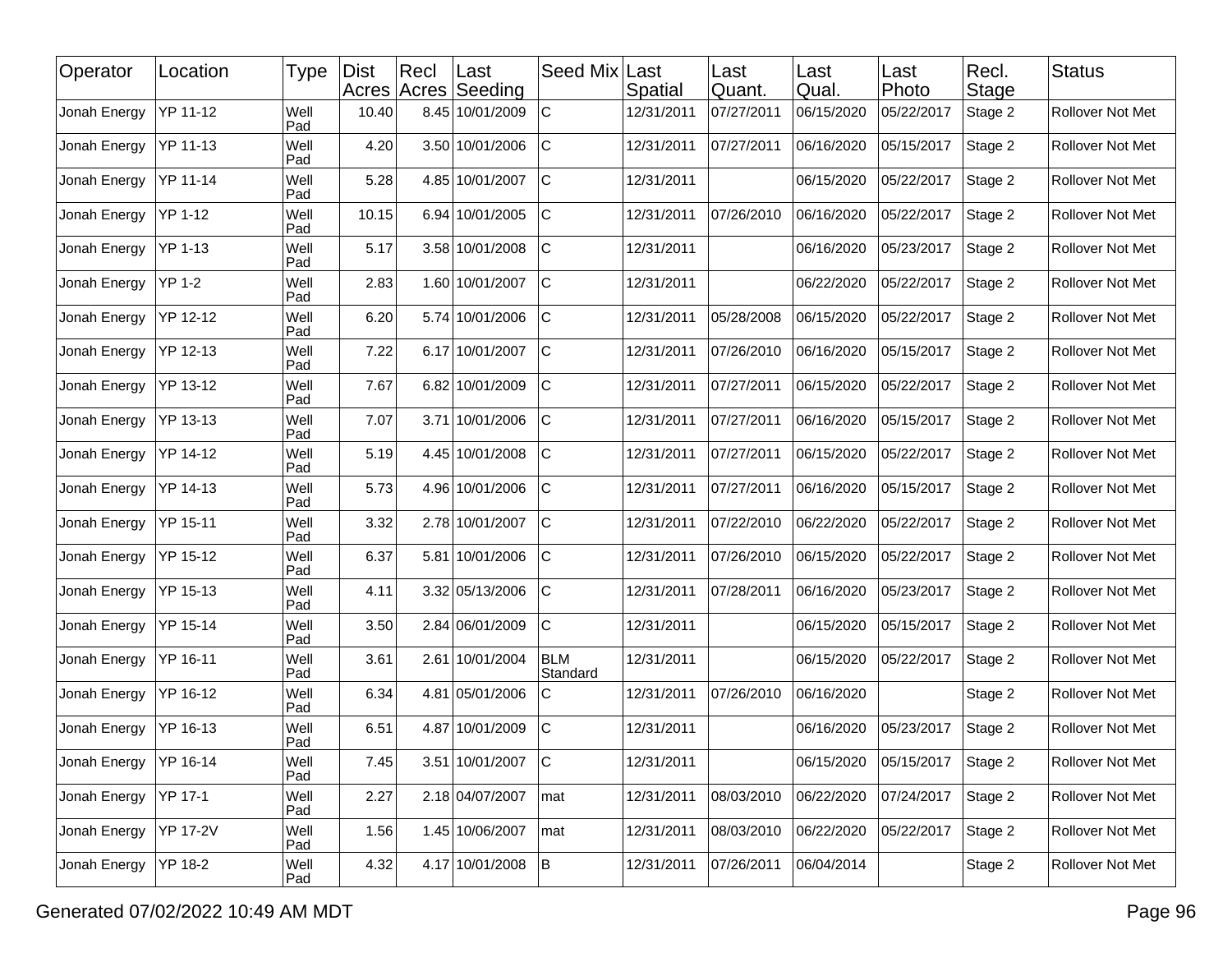| Operator     | Location       | Type        | <b>Dist</b> | Recl | ∣Last<br>Acres Acres Seeding | Seed Mix    | Last<br>Spatial | Last<br>Quant. | Last<br>Qual. | Last<br>Photo | Recl.<br>Stage | <b>Status</b>       |
|--------------|----------------|-------------|-------------|------|------------------------------|-------------|-----------------|----------------|---------------|---------------|----------------|---------------------|
| Jonah Energy | YP 19-1        | Well<br>Pad | 1.67        |      | 1.54 04/07/2007              | mat         | 12/31/2011      | 08/03/2010     | 06/22/2020    | 07/24/2017    | Stage 3        | <b>Rollover Met</b> |
| Jonah Energy | YP 19-13       | Well<br>Pad | 4.22        |      | 4.06 10/01/2008              | IС          | 12/31/2011      | 07/28/2011     | 06/15/2020    | 05/22/2017    | Stage 2        | Rollover Not Met    |
| Jonah Energy | <b>YP 2-1</b>  | Well<br>Pad | 4.46        |      | 3.77 10/01/2007              | IС          | 12/31/2011      | 07/26/2010     | 06/22/2020    | 07/24/2017    | Stage 2        | Rollover Not Met    |
| Jonah Energy | YP 21-12V      | Well<br>Pad | 2.36        |      | 2.19 10/01/2007              | lc.         | 12/31/2011      | 07/26/2010     | 06/16/2020    | 05/22/2017    | Stage 2        | Rollover Not Met    |
| Jonah Energy | YP 21-13       | Well<br>Pad | 1.88        |      | 1.79 04/17/2008              | mat         | 12/31/2011      | 08/09/2010     | 06/15/2020    | 05/22/2017    | Stage 2        | Rollover Not Met    |
| Jonah Energy | <b>YP 2-12</b> | Well<br>Pad | 5.72        |      | 10/01/2009                   | $\mathsf C$ | 12/31/2011      | 07/26/2010     | 06/16/2020    | 05/22/2017    | Stage 2        | Rollover Not Met    |
| Jonah Energy | YP 2-13        | Well<br>Pad | 4.68        |      | 3.18 10/01/2007              | lc          | 12/31/2011      | 07/26/2010     | 06/15/2020    | 05/22/2017    | Stage 2        | Rollover Not Met    |
| Jonah Energy | YP 22-13       | Well<br>Pad | 4.43        |      | 4.27 10/01/2008              | lc.         | 12/31/2011      | 07/28/2011     | 06/15/2020    | 05/22/2017    | Stage 2        | Rollover Not Met    |
| Jonah Energy | YP 23-13       | Well<br>Pad | 3.31        |      | 3.21 10/01/2009              | C           | 12/31/2011      | 07/28/2011     | 06/15/2020    | 05/22/2017    | Stage 2        | Rollover Not Met    |
| Jonah Energy | YP 25-12       | Well<br>Pad | 4.55        |      | 4.29 10/15/2012              | lc          | 12/31/2011      |                | 06/23/2020    | 05/22/2017    | Stage 2        | Rollover Not Met    |
| Jonah Energy | YP 25-13       | Well<br>Pad | 4.04        |      | 3.90 10/01/2009              | IС          | 12/31/2011      |                | 06/16/2020    | 05/22/2017    | Stage 2        | Rollover Not Met    |
| Jonah Energy | YP 27-13       | Well<br>Pad | 4.31        |      | 10/15/2013                   | IС          | 12/31/2011      |                | 06/16/2020    |               | Stage 2        | Rollover Not Met    |
| Jonah Energy | YP 29-1        | Well<br>Pad | 4.30        |      | 4.17 10/01/2009              | $\mathsf C$ | 12/31/2011      | 07/26/2011     | 06/23/2020    | 07/24/2017    | Stage 2        | Rollover Not Met    |
| Jonah Energy | YP 29-13       | Well<br>Pad | 4.03        |      | 3.83 10/01/2009              | lc.         | 12/31/2011      | 07/28/2011     | 06/16/2020    | 05/22/2017    | Stage 2        | Rollover Not Met    |
| Jonah Energy | YP 31-1        | Well<br>Pad | 4.39        |      | 4.18 10/01/2009              | C           | 12/31/2011      | 07/26/2011     | 06/23/2020    | 07/24/2017    | Stage 2        | Rollover Not Met    |
| Jonah Energy | YP 31-13       | Well<br>Pad | 4.62        |      | 4.46 10/01/2011              | lc          | 12/31/2011      |                | 06/17/2020    | 05/23/2017    | Stage 2        | Rollover Not Met    |
| Jonah Energy | YP 3-12        | Well<br>Pad | 7.14        |      | 5.87 10/01/2006              | IС          | 12/31/2011      | 07/28/2011     | 06/17/2020    | 05/22/2017    | Stage 2        | Rollover Not Met    |
| Jonah Energy | YP 3-13        | Well<br>Pad | 3.93        |      | 3.20 10/01/2007              | IС          | 12/31/2011      | 07/26/2010     | 06/16/2020    | 05/22/2017    | Stage 2        | Rollover Not Met    |
| Jonah Energy | YP 34-1        | Well<br>Pad | 4.71        |      | 4.49 10/01/2008              | $\mathsf C$ | 12/31/2011      | 07/26/2011     | 06/23/2020    | 07/24/2017    | Stage 2        | Rollover Not Met    |
| Jonah Energy | YP 35-1        | Well<br>Pad | 5.10        |      | 4.87 10/01/2008 C            |             | 12/31/2011      | 07/26/2011     | 06/17/2020    | 05/22/2017    | Stage 3        | Rollover Met        |
| Jonah Energy | YP 35-13       | Well<br>Pad | 4.26        |      | 4.15 10/01/2009              | C.          | 12/31/2011      |                | 06/17/2020    | 05/23/2017    | Stage 2        | Rollover Not Met    |
| Jonah Energy | YP 37-1        | Well<br>Pad | 3.98        |      | 3.83 10/01/2009              | C.          | 12/31/2011      | 07/26/2011     | 06/17/2020    | 05/22/2017    | Stage 3        | Rollover Met        |
| Jonah Energy | YP 37-13       | Well<br>Pad | 4.62        |      | 4.37 10/01/2009              | lc.         | 12/31/2011      | 07/28/2011     | 06/16/2020    | 05/22/2017    | Stage 2        | Rollover Not Met    |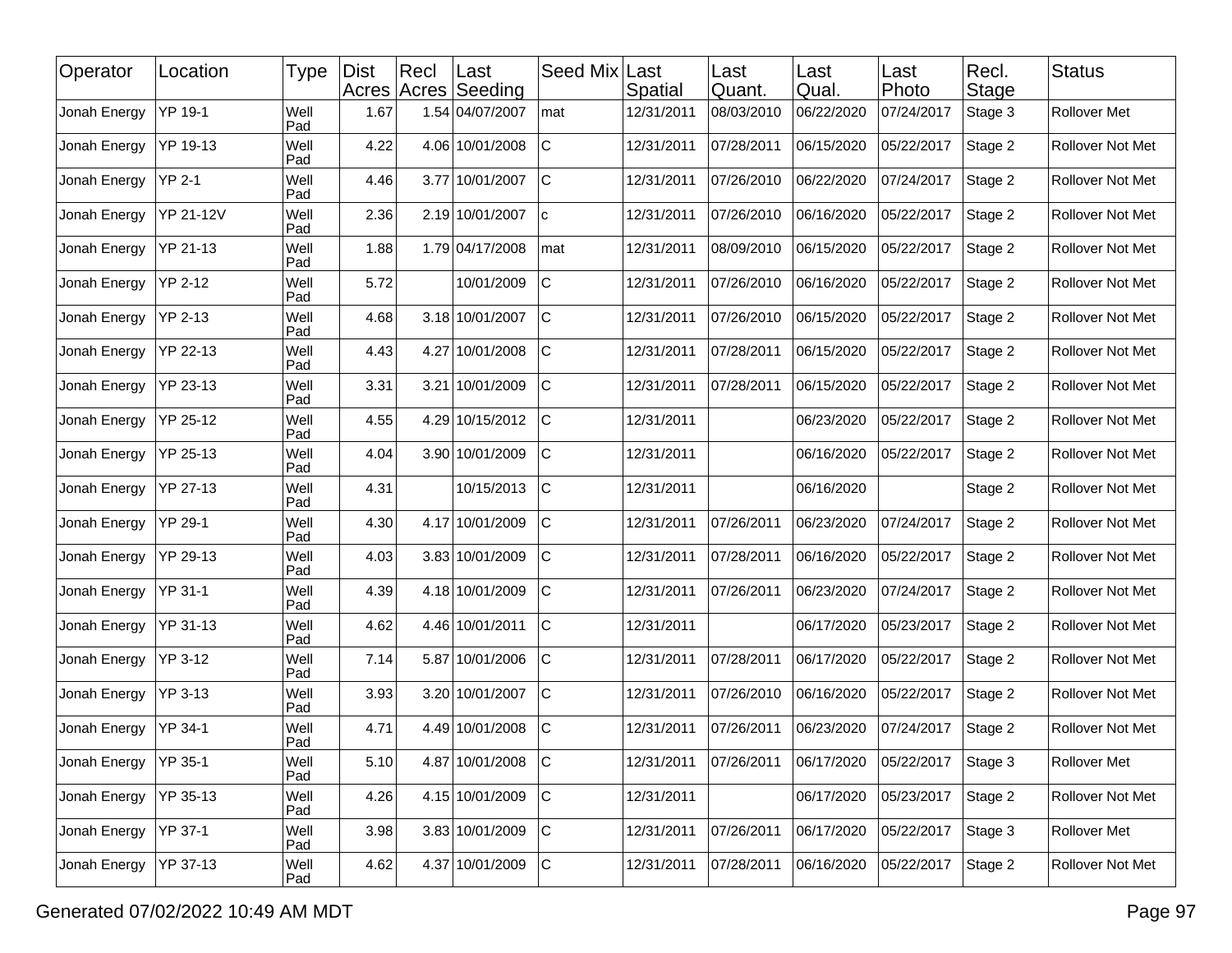| Operator               | Location | <b>Type</b> | <b>Dist</b> | Rec  | ∣Last<br>Acres Acres Seeding | Seed Mix Last          | Spatial    | Last<br>Quant. | Last<br>Qual. | Last<br>Photo | Recl.<br><b>Stage</b> | <b>Status</b>       |
|------------------------|----------|-------------|-------------|------|------------------------------|------------------------|------------|----------------|---------------|---------------|-----------------------|---------------------|
| Jonah Energy           | YP 38-1  | Well<br>Pad | 4.62        |      | 4.50 10/01/2009              | $\mathbf C$            | 12/31/2011 | 07/26/2011     | 06/17/2020    | 05/22/2017    | Stage 3               | <b>Rollover Met</b> |
| Jonah Energy           | YP 38-13 | Well<br>Pad | 2.27        |      | 2.18 06/09/2008              | Mat                    | 12/31/2011 | 08/03/2010     | 06/16/2020    | 05/22/2017    | Stage 3               | Rollover Met        |
| Jonah Energy           | YP 39-1  | Well<br>Pad | 4.63        |      | 4.49 10/01/2008              | C                      | 12/31/2011 | 07/26/2011     | 06/23/2020    | 07/24/2017    | Stage 2               | Rollover Not Met    |
| Jonah Energy           | YP 40-13 | Well<br>Pad | 4.24        |      | 4.09 10/01/2009              | $\mathsf C$            | 12/31/2011 |                | 06/16/2020    | 05/22/2017    | Stage 2               | Rollover Not Met    |
| Jonah Energy           | YP 41-13 | Well<br>Pad | 4.57        |      | 4.39 10/01/2008              | $\mathsf C$            | 12/31/2011 | 07/28/2011     | 06/17/2020    | 05/15/2017    | Stage 2               | Rollover Not Met    |
| Jonah Energy           | YP 4-12  | Well<br>Pad | 7.38        |      | 5.30 10/01/2006              | $\mathsf C$            | 12/31/2011 |                | 06/23/2020    | 05/22/2017    | Stage 2               | Rollover Not Met    |
| Jonah Energy           | YP 4-13  | Well<br>Pad | 3.99        |      | 3.19 10/01/2004              | <b>BLM</b><br>Standard | 12/31/2011 |                | 06/16/2020    | 05/22/2017    | Stage 2               | Rollover Not Met    |
| Jonah Energy           | YP 42-13 | Well<br>Pad | 4.29        |      | 4.14 10/01/2009              | $\mathsf C$            | 12/31/2011 | 07/27/2011     | 06/17/2020    | 05/15/2017    | Stage 2               | Rollover Not Met    |
| Jonah Energy           | YP 43-2  | Well<br>Pad | 5.52        |      | 10/01/2009                   | C                      | 12/31/2011 | 07/26/2011     | 06/22/2020    | 05/22/2017    | Stage 2               | Rollover Not Met    |
| Jonah Energy           | YP 44-13 | Well<br>Pad | 3.92        |      | 3.79 10/15/2010              | IС                     | 12/31/2011 |                | 06/17/2020    | 05/15/2017    | Stage 2               | Rollover Not Met    |
| Jonah Energy           | YP 45-13 | Well<br>Pad | 3.79        |      | 3.68 10/01/2009              | $\mathsf C$            | 12/31/2011 |                | 06/17/2020    | 05/23/2017    | Stage 2               | Rollover Not Met    |
| Jonah Energy           | YP 47-13 | Well<br>Pad | 1.16        |      | 1.03 11/08/2007              | Mat                    | 12/31/2011 | 08/03/2010     | 06/17/2020    | 05/23/2017    | Stage 2               | Rollover Not Met    |
| Jonah Energy           | YP 48-13 | Well<br>Pad | 3.88        |      | 3.73 10/15/2010              | Iс                     | 12/31/2011 |                | 06/16/2020    | 05/23/2017    | Stage 2               | Rollover Not Met    |
| Jonah Energy           | YP 49-11 | Well<br>Pad | 4.37        |      | 4.20 10/01/2008              | $\mathsf C$            | 12/31/2011 | 07/27/2011     | 06/23/2020    |               | Stage 2               | Rollover Not Met    |
| Jonah Energy           | YP 49-14 | Well<br>Pad | 4.40        |      | 4.15 10/01/2009              | C                      | 12/31/2011 | 07/27/2011     | 06/16/2020    | 05/15/2017    | Stage 2               | Rollover Not Met    |
| Jonah Energy           | YP 51-11 | Well<br>Pad | 5.14        |      | 4.89 10/01/2007              | ١c                     | 12/31/2011 | 07/22/2010     | 06/23/2020    | 05/22/2017    | Stage 2               | Rollover Not Met    |
| Jonah Energy           | YP 51-13 | Well<br>Pad | 2.47        | 2.43 |                              |                        | 12/31/2011 |                | 06/17/2020    | 05/23/2017    | Stage 3               | Rollover Met        |
| Jonah Energy           | YP 51-14 | Well<br>Pad | 2.11        |      | 2.02 10/09/2007              | <b>MAT</b>             | 12/31/2011 | 08/03/2010     | 06/16/2020    | 05/15/2017    | Stage 3               | Rollover Not Met    |
| Jonah Energy           | YP 5-12  | Well<br>Pad | 5.63        |      | 4.39 10/01/2009              | $\mathsf{C}$           | 12/31/2011 | 07/27/2011     | 06/23/2020    | 05/22/2017    | Stage 2               | Rollover Not Met    |
| Jonah Energy   YP 5-13 |          | Well<br>Pad | 6.37        |      | 3.74 06/24/2009              | C                      | 12/31/2011 | 07/28/2011     | 06/16/2020    | 05/22/2017    | Stage 2               | Rollover Not Met    |
| Jonah Energy           | YP 52-13 | Well<br>Pad | 4.53        |      | 4.40 10/01/2009              | C.                     | 12/31/2011 |                | 06/17/2020    | 05/15/2017    | Stage 2               | Rollover Not Met    |
| Jonah Energy           | YP 53-13 | Well<br>Pad | 4.78        |      | 4.60 10/01/2009              | C.                     | 12/31/2011 |                | 06/17/2020    | 05/15/2017    | Stage 2               | Rollover Not Met    |
| Jonah Energy           | YP 55-13 | Well<br>Pad | 4.51        |      | 4.32 10/01/2008              | lc.                    | 12/31/2011 | 07/27/2011     | 06/17/2020    | 05/15/2017    | Stage 2               | Rollover Not Met    |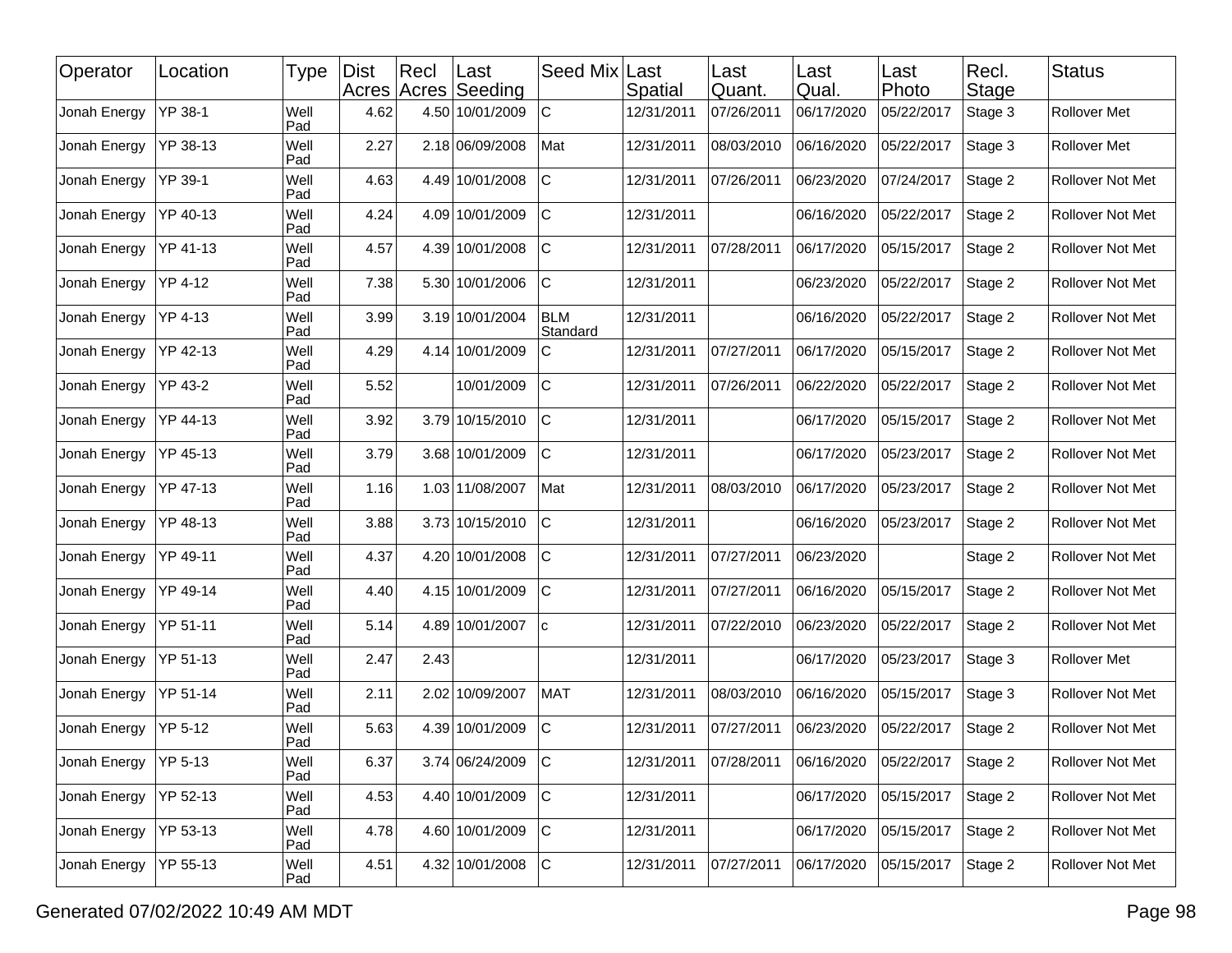| Operator     | Location | <b>Type</b> | <b>Dist</b> | Rec | ∣Last<br>Acres Acres Seeding | Seed Mix Last          | Spatial    | Last<br>Quant. | Last<br>Qual. | Last<br>Photo | Recl.<br>Stage | <b>Status</b>           |
|--------------|----------|-------------|-------------|-----|------------------------------|------------------------|------------|----------------|---------------|---------------|----------------|-------------------------|
| Jonah Energy | YP 56-13 | Well<br>Pad | 3.01        |     | 2.83 12/01/2009              | $\mathbf C$            | 12/31/2011 |                | 06/17/2020    | 05/15/2017    | Stage 2        | Rollover Not Met        |
| Jonah Energy | YP 57-13 | Well<br>Pad | 2.67        |     | 2.51 10/01/2009              | $\mathbf C$            | 12/31/2011 |                | 06/17/2020    | 05/15/2017    | Stage 2        | Rollover Not Met        |
| Jonah Energy | YP 59-13 | Well<br>Pad | 4.47        |     | 4.28 10/01/2008              | C                      | 12/31/2011 | 07/27/2011     | 06/17/2020    | 05/15/2017    | Stage 2        | Rollover Not Met        |
| Jonah Energy | YP 61-11 | Well<br>Pad | 3.78        |     | 3.63 10/01/2008              | $\mathsf C$            | 12/31/2011 | 07/27/2011     | 06/23/2020    | 05/22/2017    | Stage 2        | Rollover Not Met        |
| Jonah Energy | YP 61-14 | Well<br>Pad | 2.35        |     | 2.28 10/01/2007              | Iс                     | 12/31/2011 |                | 06/16/2020    | 05/15/2017    | Stage 2        | Rollover Not Met        |
| Jonah Energy | YP 6-12  | Well<br>Pad | 7.13        |     | 5.08 10/01/2009              | $\mathsf C$            | 12/31/2011 | 07/26/2010     | 06/17/2020    | 05/22/2017    | Stage 2        | Rollover Not Met        |
| Jonah Energy | YP 6-13  | Well<br>Pad | 5.14        |     | 3.02 10/01/2004              | <b>BLM</b><br>Standard | 12/31/2011 |                | 06/17/2020    | 05/15/2017    | Stage 2        | Rollover Not Met        |
| Jonah Energy | YP 62-13 | Well<br>Pad | 5.03        |     | 4.85 10/01/2009              | C                      | 12/31/2011 |                | 06/17/2020    | 05/23/2017    | Stage 2        | Rollover Not Met        |
| Jonah Energy | YP 62-14 | Well<br>Pad | 4.55        |     | 4.42 10/01/2008              | C                      | 12/31/2011 | 07/27/2011     | 06/16/2020    | 05/15/2017    | Stage 2        | Rollover Not Met        |
| Jonah Energy | YP 63-11 | Well<br>Pad | 3.94        |     | 3.76 10/01/2007              | IС                     | 12/31/2011 | 07/22/2010     | 06/23/2020    | 05/22/2017    | Stage 2        | Rollover Not Met        |
| Jonah Energy | YP 63-14 | Well<br>Pad | 4.90        |     | 4.68 10/01/2007              | IС                     | 12/31/2011 |                | 06/16/2020    | 05/15/2017    | Stage 2        | Rollover Not Met        |
| Jonah Energy | YP 64-11 | Well<br>Pad | 3.41        |     | 3.27 10/01/2007              | IС                     | 12/31/2011 | 07/22/2010     | 06/23/2020    | 05/22/2017    | Stage 2        | Rollover Not Met        |
| Jonah Energy | YP 64-14 | Well<br>Pad | 2.23        |     | 2.16 10/01/2008              | lc                     | 12/31/2011 |                | 06/16/2020    |               | Stage 3        | Rollover Met            |
| Jonah Energy | YP 65-11 | Well<br>Pad | 2.90        |     | 2.74 10/01/2007              | lc.                    | 12/31/2011 | 07/22/2010     | 06/16/2020    | 05/22/2017    | Stage 2        | Rollover Not Met        |
| Jonah Energy | YP 65-14 | Well<br>Pad | 4.25        |     | 4.08 10/01/2009              | C                      | 12/31/2011 | 07/27/2011     | 06/16/2020    | 05/15/2017    | Stage 2        | Rollover Not Met        |
| Jonah Energy | YP 66-14 | Well<br>Pad | 3.95        |     | 3.80 10/01/2008              | $\mathsf C$            | 12/31/2011 | 07/27/2011     | 06/16/2020    | 05/15/2017    | Stage 2        | Rollover Not Met        |
| Jonah Energy | YP 67-11 | Well<br>Pad | 5.62        |     | 5.44 10/01/2007              | IС                     | 12/31/2011 | 07/22/2010     | 06/23/2020    | 05/22/2017    | Stage 2        | Rollover Not Met        |
| Jonah Energy | YP 67-14 | Well<br>Pad | 4.60        |     | 4.31 10/01/2008              | $\mathsf C$            | 12/31/2011 | 07/27/2011     | 06/16/2020    | 05/15/2017    | Stage 2        | Rollover Not Met        |
| Jonah Energy | YP 68-14 | Well<br>Pad | 3.89        |     | 3.79 10/01/2009              | $\mathsf{C}$           | 12/31/2011 |                | 06/16/2020    | 05/15/2017    | Stage 2        | Rollover Not Met        |
| Jonah Energy | YP 69-13 | Well<br>Pad | 4.32        |     | 4.22 10/01/2009              | C                      | 12/31/2011 |                | 06/17/2020    | 05/15/2017    | Stage 2        | <b>Rollover Not Met</b> |
| Jonah Energy | YP 7-1   | Well<br>Pad | 3.65        |     | 3.19 10/01/2007              | c                      | 12/31/2011 | 06/04/2010     | 06/17/2020    | 05/22/2017    | Stage 2        | Rollover Met            |
| Jonah Energy | YP 7-12  | Well<br>Pad | 6.30        |     | 4.97 10/01/2005              | C.                     | 12/31/2011 | 07/26/2010     | 06/17/2020    | 05/22/2017    | Stage 2        | Rollover Not Met        |
| Jonah Energy | YP 7-13  | Well<br>Pad | 5.30        |     | 4.09 10/01/2004              | <b>BLM</b><br>Standard | 12/31/2011 | 05/28/2008     | 06/17/2020    | 05/23/2017    | Stage 2        | Rollover Not Met        |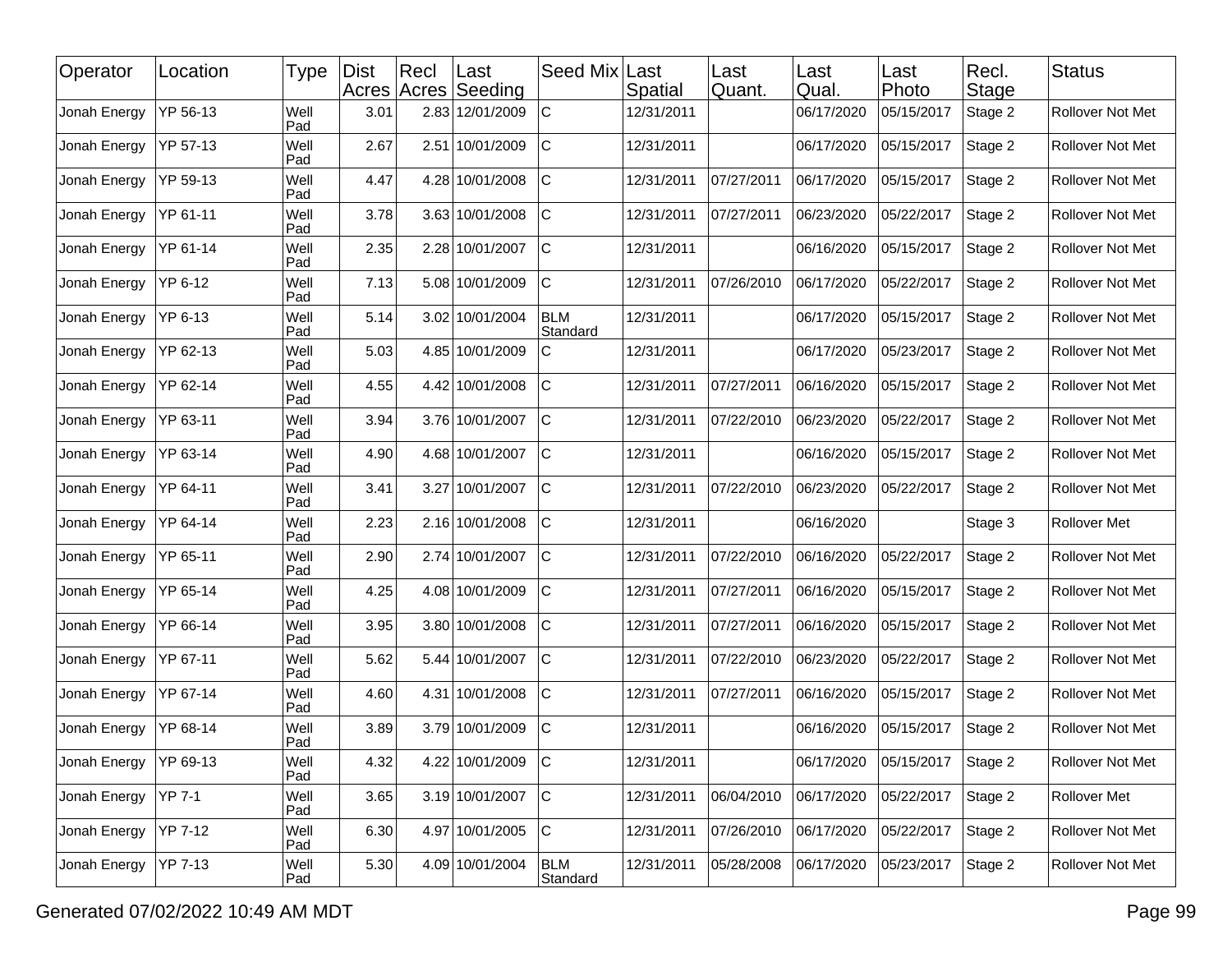| Operator                          | Location                        | Type        | Dist<br>Acres Acres | Rec | Last<br>Seeding | Seed Mix               | Last<br>Spatial | Last<br>Quant. | Last<br>Qual. | Last<br>Photo | Recl.<br>Stage | <b>Status</b>           |
|-----------------------------------|---------------------------------|-------------|---------------------|-----|-----------------|------------------------|-----------------|----------------|---------------|---------------|----------------|-------------------------|
| Jonah Energy                      | YP 7-2                          | Well<br>Pad | 4.76                |     | 3.63 10/01/2007 | $\mathbf C$            | 12/31/2011      | 07/22/2010     | 06/23/2020    | 05/22/2017    | Stage 2        | Rollover Not Met        |
| Jonah Energy                      | YP 72-13                        | Well<br>Pad | 2.68                |     | 10/15/2013      | $\mathsf C$            | 12/31/2011      |                | 06/17/2020    |               | Stage 2        | Rollover Not Met        |
| Jonah Energy                      | YP 73-13                        | Well<br>Pad | 4.47                |     | 4.32 10/01/2008 | C                      | 12/31/2011      |                | 06/16/2020    | 05/15/2017    | Stage 2        | Rollover Not Met        |
| Jonah Energy                      | YP 75-13                        | Well<br>Pad | 3.46                |     | 3.37 10/01/2011 | $\mathsf C$            | 12/31/2011      |                | 06/16/2020    |               | Stage 4        | Rollover Not Met        |
| Jonah Energy                      | YP 77-14                        | Well<br>Pad | 4.44                |     | 4.37 10/01/2008 | $\mathsf C$            | 12/31/2011      | 07/27/2011     | 06/16/2020    | 05/15/2017    | Stage 2        | Rollover Not Met        |
| Jonah Energy                      | YP 78-11                        | Well<br>Pad | 4.11                |     | 3.96 10/01/2009 | $\mathsf C$            | 12/31/2011      | 07/27/2011     | 06/16/2020    | 05/22/2017    | Stage 2        | Rollover Not Met        |
| Jonah Energy                      | YP 79-11                        | Well<br>Pad | 4.22                |     | 4.01 10/01/2007 | lc                     | 12/31/2011      | 07/22/2010     | 06/16/2020    | 05/22/2017    | Stage 2        | Rollover Not Met        |
| Jonah Energy                      | YP 79-13                        | Well<br>Pad | 4.14                |     | 3.99 10/01/2011 | $\mathsf C$            | 12/31/2011      |                | 06/16/2020    |               | Stage 2        | Rollover Not Met        |
| Jonah Energy                      | YP 79-14                        | Well<br>Pad | 4.42                |     | 4.28 10/01/2008 | C                      | 12/31/2011      | 07/27/2011     | 06/16/2020    | 05/15/2017    | Stage 2        | Rollover Not Met        |
| Jonah Energy                      | YP 80-11                        | Well<br>Pad | 3.67                |     | 3.55 10/01/2008 | $\mathsf C$            | 12/31/2011      | 07/27/2011     | 06/16/2020    | 05/22/2017    | Stage 3        | Rollover Met            |
| Jonah Energy                      | <b>YP 8-1</b>                   | Well<br>Pad | 5.00                |     | 4.22 10/01/2007 | lc                     | 12/31/2011      | 06/04/2010     | 06/23/2020    | 07/24/2017    | Stage 2        | Rollover Not Met        |
| Jonah Energy                      | YP 8-12                         | Well<br>Pad | 6.86                |     | 5.90 07/05/2005 | C                      | 12/31/2011      | 07/26/2010     | 06/17/2020    |               | Stage 2        | Rollover Not Met        |
| Jonah Energy                      | YP 8-13                         | Well<br>Pad | 3.51                |     | 2.34 10/01/2004 | <b>BLM</b><br>Standard | 12/31/2011      |                | 06/17/2020    |               | Stage 2        | Rollover Not Met        |
| Jonah Energy                      | YP 9-11                         | Well<br>Pad | 5.95                |     | 4.63 10/01/2007 | $\mathsf C$            | 12/31/2011      | 07/22/2010     | 06/23/2020    | 05/22/2017    | Stage 2        | Rollover Not Met        |
| Jonah Energy                      | YP 9-12                         | Well<br>Pad | 8.55                |     | 6.27 10/01/2005 | C                      | 12/31/2011      | 07/26/2010     | 06/16/2020    | 05/22/2017    | Stage 2        | Rollover Not Met        |
| Jonah Energy                      | YP 9-13                         | Well<br>Pad | 4.21                |     | 3.81 10/01/2004 | <b>BLM</b><br>Standard | 12/31/2011      | 07/06/2009     | 07/23/2012    |               | Stage 2        | Rollover Not Met        |
| Jonah Energy                      | <b>YP 9-13A</b>                 | Well<br>Pad | 5.19                |     | 4.42 10/01/2009 | $\mathsf{C}$           | 12/31/2011      |                | 06/16/2020    | 05/23/2017    | Stage 2        | Rollover Not Met        |
| Jonah Energy                      | YP 9-14                         | Well<br>Pad | 4.37                |     | 3.72 10/01/2009 | $\mathsf{C}$           | 12/31/2011      |                | 06/16/2020    | 05/15/2017    | Stage 2        | Rollover Not Met        |
| Jonah Energy                      | <b>YP Compressor</b><br>Station | Other       | 2.70                |     |                 |                        | 12/31/2009      |                |               |               |                | Rollover Not Met        |
| Jonah Gas<br>Gathering<br>Company | BR <sub>1</sub>                 | Pipeline    |                     |     | 03/14/2006      |                        |                 | 06/23/2010     | 07/22/2021    | 07/22/2021    | Stage 2        | <b>Rollover Not Met</b> |
| Jonah Gas<br>Gathering<br>Company | <b>BR10</b>                     | Pipeline    |                     |     | 03/14/2006      | unknown                |                 | 06/21/2010     | 07/21/2021    | 07/21/2021    | Stage 2        | Rollover Not Met        |
| Jonah Gas<br>Gathering<br>Company | BR <sub>11</sub>                | Pipeline    |                     |     | 03/14/2006      | unknown                |                 | 06/17/2010     | 07/22/2021    | 07/22/2021    | Stage 2        | Rollover Not Met        |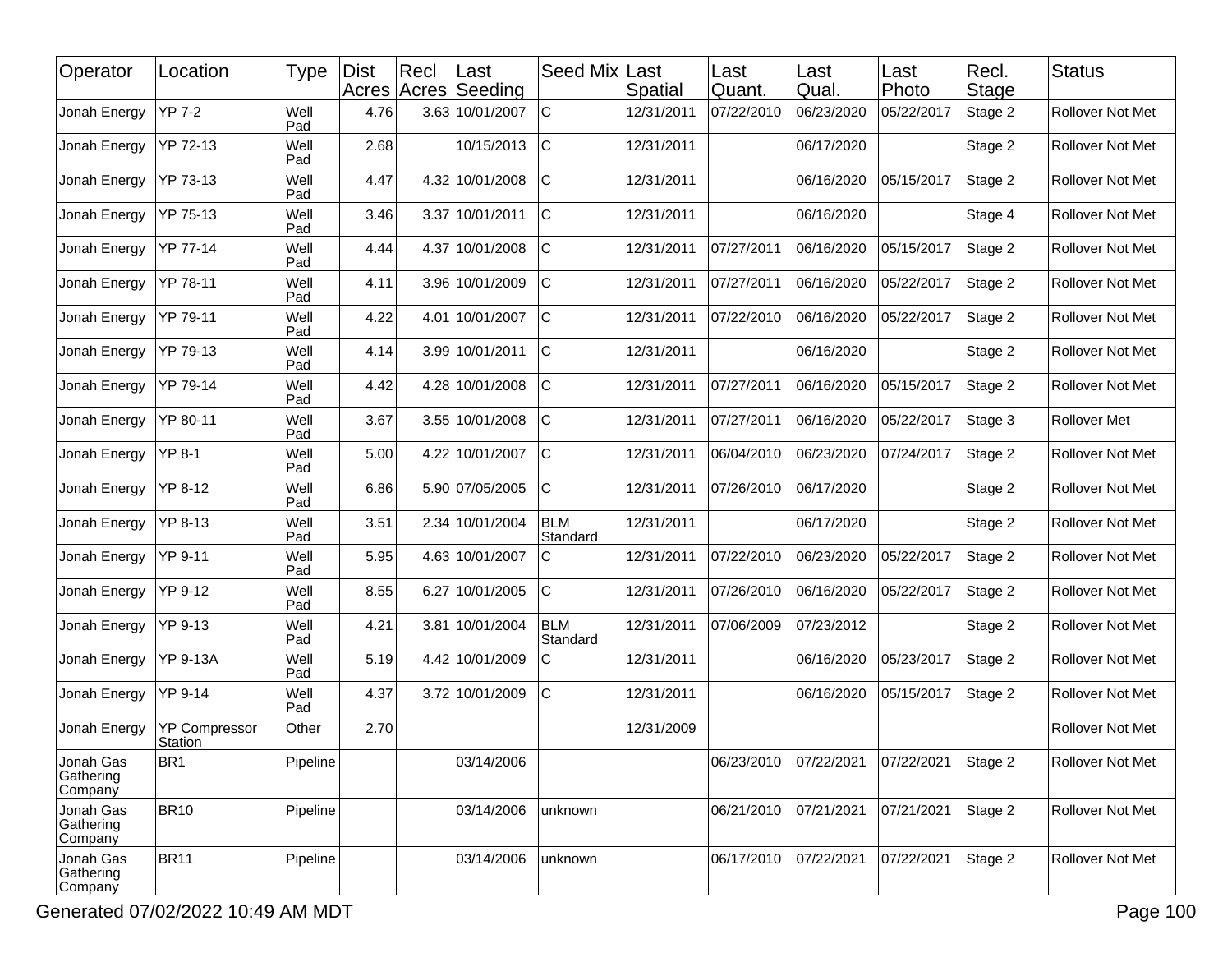| Operator                          | Location                                       | Type     | Dist  | Rec <br>Acres Acres | Last<br>Seeding | Seed Mix | Last<br>Spatial | Last<br>Quant. | Last<br>Qual. | Last<br>Photo | Recl.<br>Stage | <b>Status</b>           |
|-----------------------------------|------------------------------------------------|----------|-------|---------------------|-----------------|----------|-----------------|----------------|---------------|---------------|----------------|-------------------------|
| Jonah Gas<br>Gathering<br>Company | BR <sub>12</sub>                               | Pipeline |       |                     | 03/14/2006      | unknown  |                 | 06/17/2010     | 07/22/2021    | 07/22/2021    | Stage 2        | Rollover Not Met        |
| Jonah Gas<br>Gathering<br>Company | <b>BR13</b>                                    | Pipeline |       |                     | 03/14/2006      | unknown  |                 | 06/17/2010     | 07/22/2021    | 07/22/2021    | Stage 2        | Rollover Not Met        |
| Jonah Gas<br>Gathering<br>Company | BR <sub>14</sub>                               | Pipeline |       |                     | 03/14/2006      | unknown  |                 | 06/17/2010     | 07/22/2021    | 07/22/2021    | Stage 2        | <b>Rollover Not Met</b> |
| Jonah Gas<br>Gathering<br>Company | <b>BR15</b>                                    | Pipeline |       |                     | 03/14/2006      | unknown  |                 | 06/17/2010     | 07/21/2021    | 07/21/2021    | Stage 2        | Rollover Not Met        |
| Jonah Gas<br>Gathering<br>Company | <b>BR16</b>                                    | Pipeline |       |                     | 03/14/2006      | unknown  |                 | 06/21/2010     | 07/22/2021    | 07/22/2021    | Stage 2        | Rollover Not Met        |
| Jonah Gas<br>Gathering<br>Company | BR <sub>2</sub>                                | Pipeline |       |                     | 03/14/2017      |          |                 | 06/23/2010     | 07/21/2021    | 07/21/2021    | Stage 2        | <b>Rollover Not Met</b> |
| Jonah Gas<br>Gathering<br>Company | BR <sub>3</sub>                                | Pipeline |       |                     | 03/14/2006      | unknown  |                 | 06/21/2010     | 07/22/2021    | 07/22/2021    | Stage 2        | Rollover Not Met        |
| Jonah Gas<br>Gathering<br>Company | BR4                                            | Pipeline |       |                     | 03/14/2006      | unknown  |                 | 06/21/2010     | 07/22/2021    | 07/22/2021    | Stage 2        | Rollover Not Met        |
| Jonah Gas<br>Gathering<br>Company | BR <sub>5</sub>                                | Pipeline |       |                     | 03/14/2006      | unknown  |                 | 06/21/2010     | 07/22/2021    | 07/22/2021    | Stage 2        | <b>Rollover Not Met</b> |
| Jonah Gas<br>Gathering<br>Company | BR <sub>6</sub>                                | Pipeline |       |                     | 03/14/2006      | unknown  |                 | 06/21/2010     | 07/22/2021    | 07/22/2021    | Stage 2        | Rollover Not Met        |
| Jonah Gas<br>Gathering<br>Company | BR7                                            | Pipeline |       |                     | 03/14/2006      | unknown  |                 | 06/21/2010     | 07/26/2021    | 07/22/2021    | Stage 2        | Rollover Not Met        |
| Jonah Gas<br>Gathering<br>Company | BR <sub>8</sub>                                | Pipeline |       |                     | 03/14/2015      | unknown  |                 | 06/21/2010     | 07/21/2021    | 07/21/2021    | Stage 2        | Rollover Not Met        |
| Jonah Gas<br>Gathering<br>Company | BR9                                            | Pipeline |       |                     | 03/14/2006      | unknown  |                 | 06/21/2010     | 07/21/2021    | 07/21/2021    | Stage 2        | Rollover Not Met        |
| Jonah Gas<br>Gathering<br>Company | <b>Bridger</b><br>Compressor<br><b>Station</b> | Other    | 36.08 |                     |                 |          | 12/31/2009      |                |               |               |                | <b>Rollover Not Met</b> |
| Jonah Gas<br>Gathering<br>Company | BT <sub>1</sub>                                | Pipeline |       |                     | 03/14/2006      |          |                 | 06/23/2010     | 07/26/2021    | 07/26/2021    | Stage 2        | Rollover Not Met        |
| Jonah Gas<br>Gathering<br>Company | BT <sub>2</sub>                                | Pipeline |       |                     | 03/14/2006      |          |                 | 06/23/2010     | 07/27/2021    | 07/27/2021    | Stage 2        | Rollover Not Met        |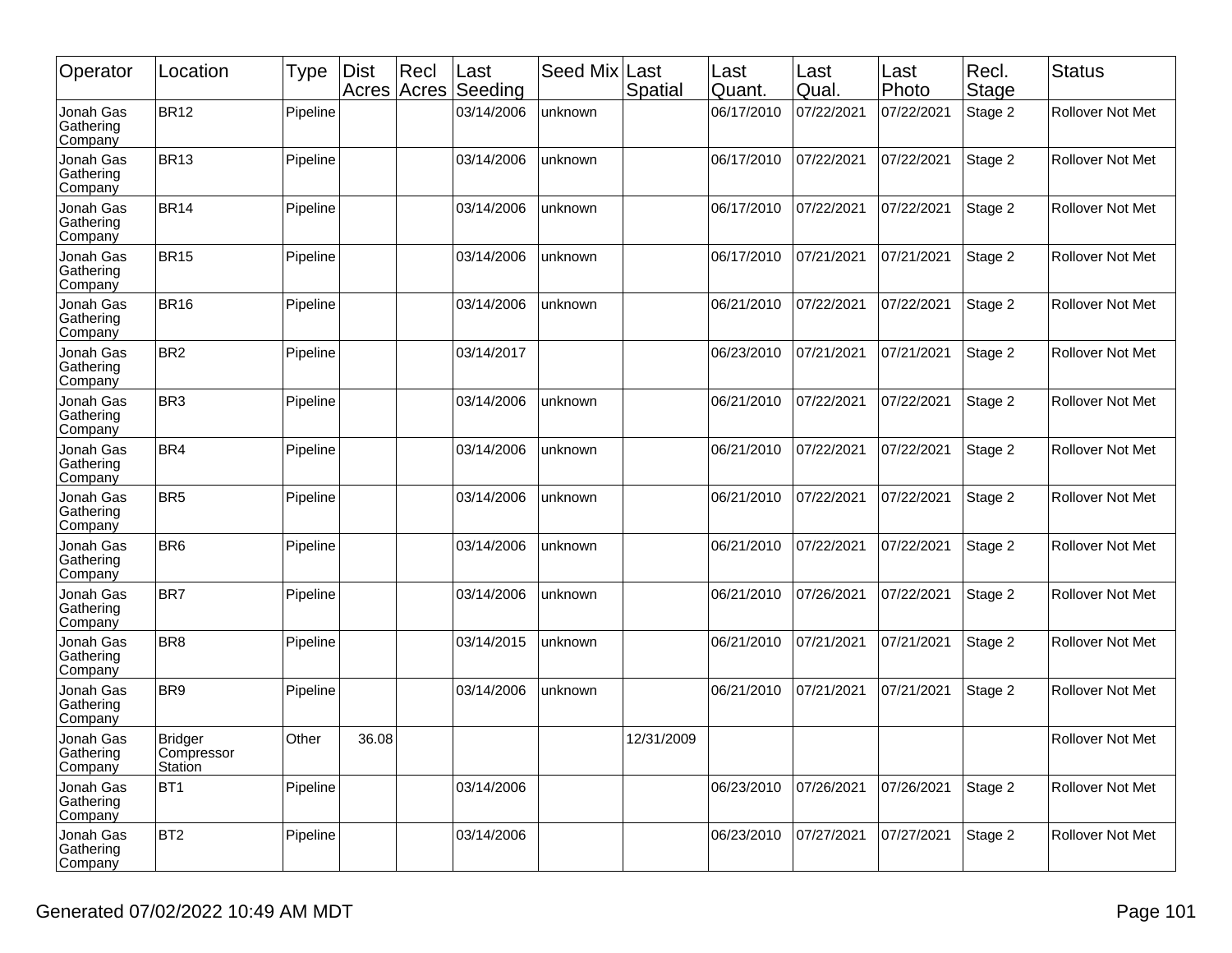| Operator                          | Location         | <b>Type</b> | <b>Dist</b><br>Acres Acres | Recl | Last<br>Seeding | Seed Mix  | Last<br>Spatial | Last<br>Quant. | Last<br>Qual. | Last<br>Photo | Recl.<br>Stage | Status                  |
|-----------------------------------|------------------|-------------|----------------------------|------|-----------------|-----------|-----------------|----------------|---------------|---------------|----------------|-------------------------|
| Jonah Gas<br>Gathering<br>Company | CB1              | Pipeline    |                            |      | 03/14/2006      |           |                 | 06/30/2010     | 06/28/2021    | 08/27/2021    | Stage 2        | <b>Rollover Not Met</b> |
| Jonah Gas<br>Gathering<br>Company | CB <sub>2</sub>  | Pipeline    |                            |      | 03/14/2006      |           |                 | 06/30/2010     | 06/28/2021    | 08/27/2021    | Stage 2        | <b>Rollover Not Met</b> |
| Jonah Gas<br>Gathering<br>Company | CB <sub>3</sub>  | Pipeline    |                            |      | 03/14/2006      |           |                 | 06/25/2010     | 06/28/2021    | 08/27/2021    | Stage 2        | <b>Rollover Not Met</b> |
| Jonah Gas<br>Gathering<br>Company | CB4              | Pipeline    |                            |      | 03/14/2006      |           |                 | 06/29/2010     | 06/28/2021    | 08/27/2021    | Stage 2        | Rollover Not Met        |
| Jonah Gas<br>Gathering<br>Company | CB <sub>5</sub>  | Pipeline    |                            |      | 03/14/2006      |           |                 | 06/29/2010     | 06/28/2021    | 08/27/2021    | Stage 2        | Rollover Not Met        |
| Jonah Gas<br>Gathering<br>Company | CO <sub>1</sub>  | Pipeline    |                            |      | 03/14/2006      | <b>NA</b> |                 | 06/30/2010     | 07/01/2021    | 07/01/2021    | Stage 2        | Rollover Not Met        |
| Jonah Gas<br>Gathering<br>Company | EF <sub>1</sub>  | Pipeline    |                            |      | 03/14/2006      | <b>NA</b> |                 | 06/23/2010     | 06/29/2021    | 06/29/2021    | Stage 2        | Rollover Not Met        |
| Jonah Gas<br>Gathering<br>Company | EF <sub>2</sub>  | Pipeline    |                            |      | 03/14/2006      | <b>NA</b> |                 | 06/23/2010     | 06/29/2021    | 06/29/2021    | Stage 2        | <b>Rollover Not Met</b> |
| Jonah Gas<br>Gathering<br>Company | EF <sub>3</sub>  | Pipeline    |                            |      | 03/14/2006      | <b>NA</b> |                 | 06/23/2010     | 06/29/2021    | 06/29/2021    | Stage 2        | <b>Rollover Not Met</b> |
| Jonah Gas<br>Gathering<br>Company | EF4              | Pipeline    |                            |      | 03/14/2006      | <b>NA</b> |                 | 06/23/2010     | 06/29/2021    | 06/29/2021    | Stage 2        | Rollover Not Met        |
| Jonah Gas<br>Gathering<br>Company | EF <sub>5</sub>  | Pipeline    |                            |      | 03/14/2006      | <b>NA</b> |                 | 06/23/2010     | 06/29/2021    | 06/29/2021    | Stage 2        | <b>Rollover Not Met</b> |
| Jonah Gas<br>Gathering<br>Company | EF <sub>6</sub>  | Pipeline    |                            |      | 03/14/2006      | <b>NA</b> |                 | 06/23/2010     | 06/29/2021    | 06/29/2021    | Stage 2        | Rollover Not Met        |
| Jonah Gas<br>Gathering<br>Company | GK1              | Pipeline    |                            |      | 03/14/2006      | unknown   |                 | 07/01/2010     | 06/01/2021    | 08/27/2021    | Stage 2        | Rollover Not Met        |
| Jonah Gas<br>Gathering<br>Company | <b>GK10</b>      | Pipeline    |                            |      | 03/14/2006      | unknown   |                 | 07/06/2010     | 06/29/2021    | 06/29/2021    | Stage 2        | Rollover Not Met        |
| Jonah Gas<br>Gathering<br>Company | GK11             | Pipeline    |                            |      | 03/14/2006      | unknown   |                 | 07/06/2010     | 06/29/2021    | 06/29/2021    | Stage 2        | Rollover Not Met        |
| Jonah Gas<br>Gathering<br>Company | GK <sub>12</sub> | Pipeline    |                            |      | 03/14/2006      | unknown   |                 | 07/06/2010     | 06/29/2021    | 06/29/2021    | Stage 2        | Rollover Not Met        |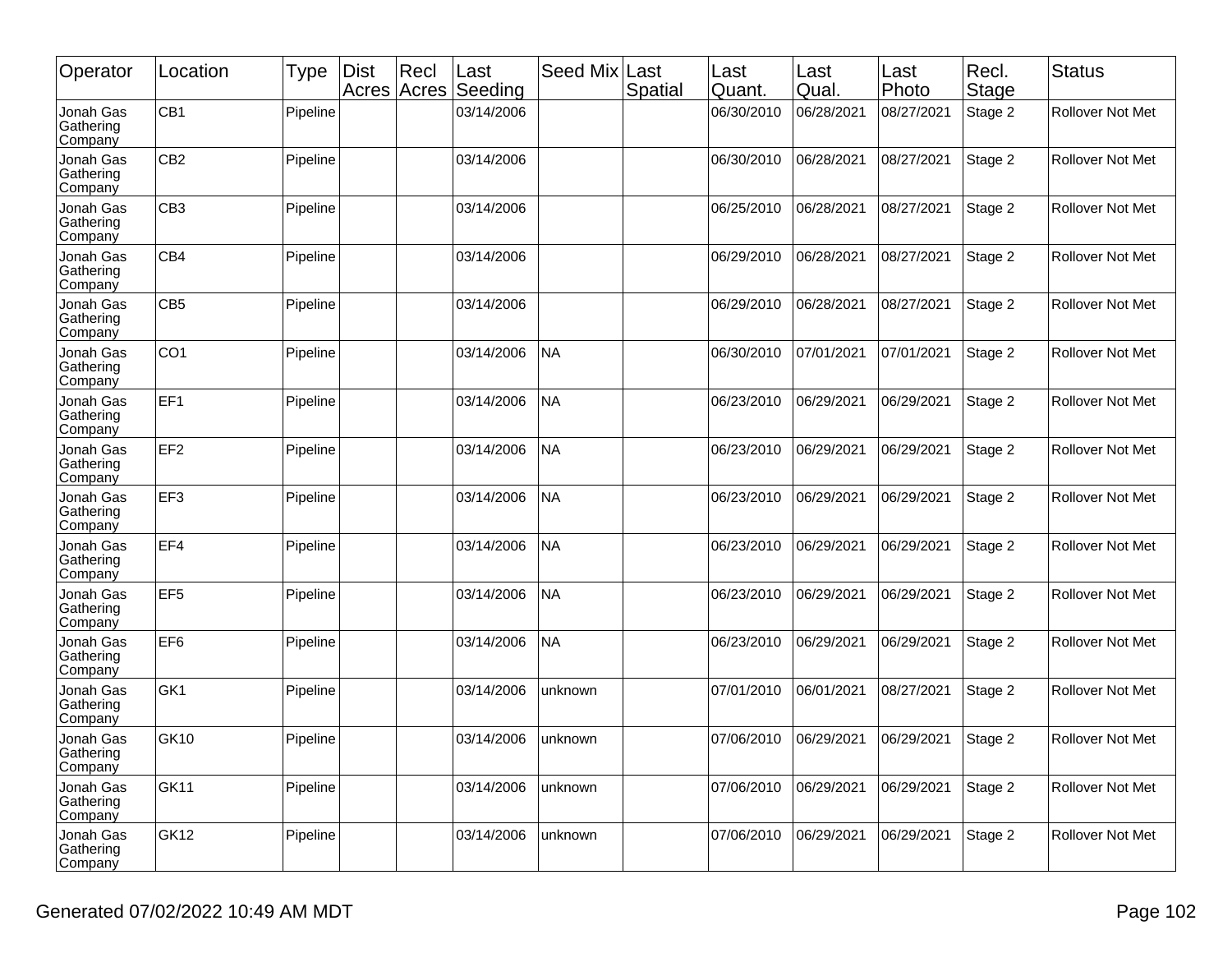| Operator                          | Location        | Type     | <b>Dist</b> | Recl<br>Acres Acres | Last<br>Seeding | Seed Mix | Last<br>Spatial | Last<br>Quant. | Last<br>Qual. | Last<br>Photo | Recl.<br>Stage | <b>Status</b>           |
|-----------------------------------|-----------------|----------|-------------|---------------------|-----------------|----------|-----------------|----------------|---------------|---------------|----------------|-------------------------|
| Jonah Gas<br>Gathering<br>Company | GK <sub>2</sub> | Pipeline |             |                     | 03/14/2006      | unknown  |                 | 07/01/2010     | 06/01/2021    | 08/27/2021    | Stage 2        | Rollover Not Met        |
| Jonah Gas<br>Gathering<br>Company | GK3             | Pipeline |             |                     | 03/14/2006      |          |                 | 07/01/2010     | 07/01/2021    | 07/01/2021    | Stage 2        | <b>Rollover Not Met</b> |
| Jonah Gas<br>Gathering<br>Company | GK4             | Pipeline |             |                     | 03/14/2006      |          |                 | 07/01/2010     | 07/01/2021    | 07/01/2021    | Stage 2        | <b>Rollover Not Met</b> |
| Jonah Gas<br>Gathering<br>Company | GK <sub>5</sub> | Pipeline |             |                     | 03/14/2006      |          |                 | 07/01/2010     | 07/01/2021    | 07/01/2021    | Stage 2        | Rollover Not Met        |
| Jonah Gas<br>Gathering<br>Company | GK <sub>6</sub> | Pipeline |             |                     | 03/14/2006      |          |                 | 07/01/2010     | 07/01/2021    | 07/01/2021    | Stage 2        | Rollover Not Met        |
| Jonah Gas<br>Gathering<br>Company | GK7             | Pipeline |             |                     | 03/14/2006      |          |                 | 07/01/2010     | 07/01/2021    | 07/01/2021    | Stage 2        | Rollover Not Met        |
| Jonah Gas<br>Gathering<br>Company | GK8             | Pipeline |             |                     | 03/14/2006      |          |                 | 07/06/2010     | 07/01/2021    | 07/01/2021    | Stage 2        | Rollover Not Met        |
| Jonah Gas<br>Gathering<br>Company | GK9             | Pipeline |             |                     | 03/14/2006      | unknown  |                 | 07/06/2010     | 07/01/2021    | 07/01/2021    | Stage 2        | <b>Rollover Not Met</b> |
| Jonah Gas<br>Gathering<br>Company | JF <sub>1</sub> | Pipeline |             |                     | 03/14/2006      |          |                 | 06/29/2010     | 06/28/2021    | 08/27/2021    | Stage 2        | <b>Rollover Not Met</b> |
| Jonah Gas<br>Gathering<br>Company | JF <sub>2</sub> | Pipeline |             |                     | 08/13/2020      |          |                 | 06/29/2010     | 06/28/2021    | 08/27/2021    | Stage 2        | Rollover Not Met        |
| Jonah Gas<br>Gathering<br>Company | JF3             | Pipeline |             |                     | 03/14/2006      |          |                 | 06/29/2010     | 06/28/2021    | 08/27/2021    | Stage 2        | <b>Rollover Not Met</b> |
| Jonah Gas<br>Gathering<br>Company | JF4             | Pipeline |             |                     | 03/14/2006      |          |                 | 06/29/2010     | 06/28/2021    | 08/27/2021    | Stage 2        | Rollover Not Met        |
| Jonah Gas<br>Gathering<br>Company | JF <sub>5</sub> | Pipeline |             |                     | 03/14/2006      | unknown  |                 | 06/29/2010     | 06/28/2021    | 08/27/2021    | Stage 2        | Rollover Not Met        |
| Jonah Gas<br>Gathering<br>Company | JF <sub>6</sub> | Pipeline |             |                     | 03/14/2006      |          |                 | 06/29/2010     | 06/28/2021    | 08/27/2021    | Stage 2        | Rollover Not Met        |
| Jonah Gas<br>Gathering<br>Company | JF7             | Pipeline |             |                     | 05/30/2017      |          |                 | 06/29/2010     | 06/28/2021    | 08/27/2021    | Stage 2        | Rollover Not Met        |
| Jonah Gas<br>Gathering<br>Company | JN1             | Pipeline |             |                     | 03/14/2006      |          |                 | 08/01/2011     | 07/01/2021    | 07/01/2021    | Stage 2        | Rollover Not Met        |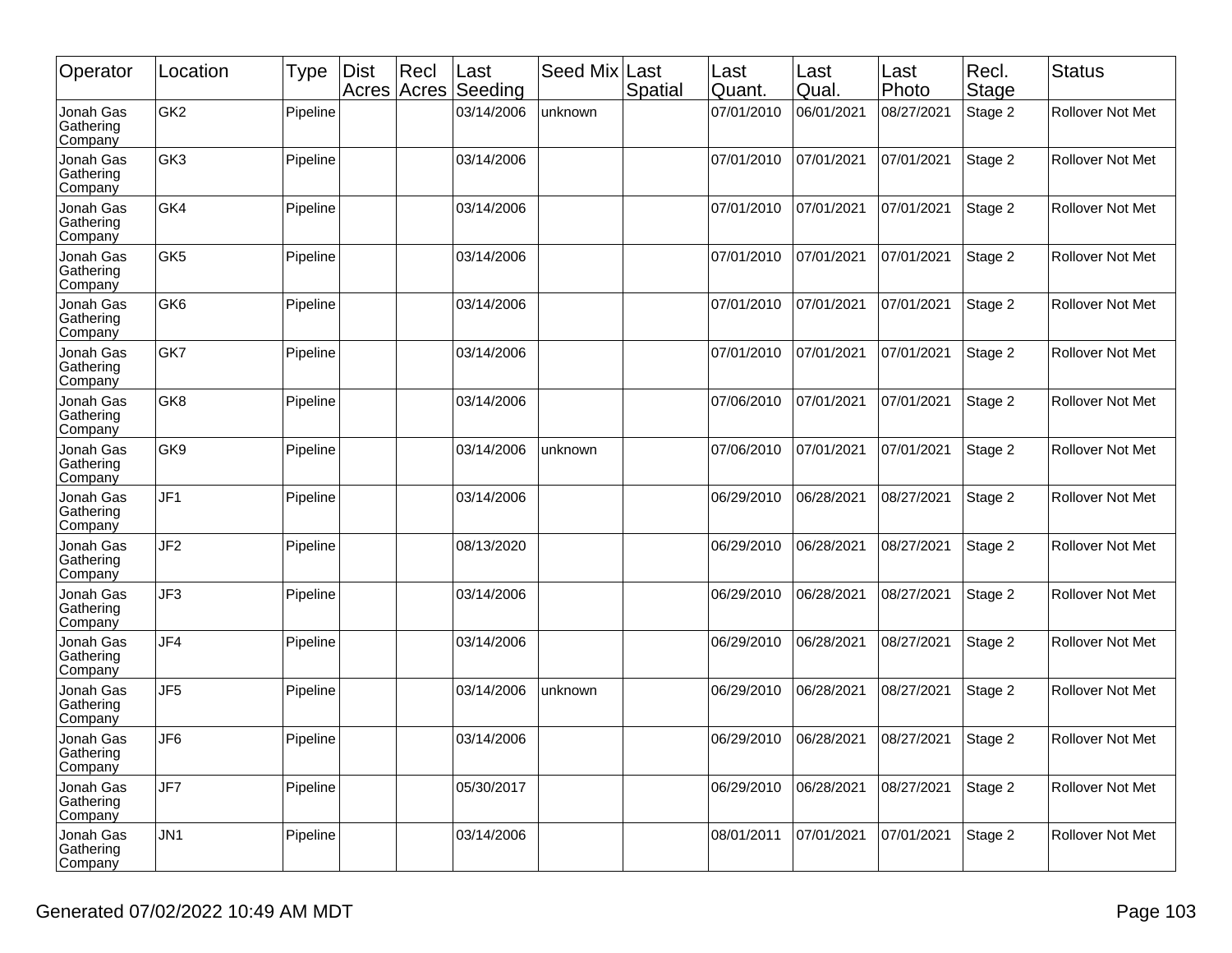| Operator                          | Location         | Type     | <b>Dist</b> | Recl<br>Acres Acres | Last<br>Seeding | Seed Mix | Last<br>Spatial | Last<br>Quant. | Last<br>Qual. | Last<br>Photo | Recl.<br>Stage | <b>Status</b>           |
|-----------------------------------|------------------|----------|-------------|---------------------|-----------------|----------|-----------------|----------------|---------------|---------------|----------------|-------------------------|
| Jonah Gas<br>Gathering<br>Company | JN10             | Pipeline |             |                     | 03/14/2006      |          |                 | 08/01/2011     | 06/30/2021    | 06/30/2021    | Stage 2        | Rollover Not Met        |
| Jonah Gas<br>Gathering<br>Company | <b>JN11</b>      | Pipeline |             |                     | 03/14/2006      |          |                 | 08/01/2011     | 06/30/2021    | 06/30/2021    | Stage 2        | <b>Rollover Not Met</b> |
| Jonah Gas<br>Gathering<br>Company | JN12             | Pipeline |             |                     | 07/31/2019      |          |                 | 08/02/2011     | 06/29/2021    | 06/29/2021    | Stage 2        | <b>Rollover Not Met</b> |
| Jonah Gas<br>Gathering<br>Company | JN <sub>13</sub> | Pipeline |             |                     | 03/14/2006      |          |                 | 08/02/2011     | 06/29/2021    | 06/29/2021    | Stage 2        | Rollover Not Met        |
| Jonah Gas<br>Gathering<br>Company | <b>JN14</b>      | Pipeline |             |                     | 03/14/2006      |          |                 | 08/02/2011     | 06/29/2021    | 06/29/2021    | Stage 2        | Rollover Not Met        |
| Jonah Gas<br>Gathering<br>Company | JN15             | Pipeline |             |                     | 03/14/2006      |          |                 | 08/02/2011     | 06/30/2021    | 06/30/2021    | Stage 2        | Rollover Not Met        |
| Jonah Gas<br>Gathering<br>Company | <b>JN16</b>      | Pipeline |             |                     | 03/14/2006      |          |                 | 08/02/2011     | 06/29/2021    | 06/29/2021    | Stage 2        | Rollover Not Met        |
| Jonah Gas<br>Gathering<br>Company | <b>JN17</b>      | Pipeline |             |                     | 03/14/2006      |          |                 | 08/02/2011     | 06/29/2021    | 06/29/2021    | Stage 2        | <b>Rollover Not Met</b> |
| Jonah Gas<br>Gathering<br>Company | <b>JN18</b>      | Pipeline |             |                     | 03/14/2006      |          |                 | 08/02/2011     | 06/29/2021    | 06/29/2021    | Stage 2        | <b>Rollover Not Met</b> |
| Jonah Gas<br>Gathering<br>Company | <b>JN19</b>      | Pipeline |             |                     | 03/14/2006      |          |                 | 08/02/2011     | 06/29/2021    | 06/29/2021    | Stage 2        | Rollover Not Met        |
| Jonah Gas<br>Gathering<br>Company | JN <sub>2</sub>  | Pipeline |             |                     | 03/14/2006      |          |                 | 08/01/2011     | 07/01/2021    | 07/01/2021    | Stage 2        | <b>Rollover Not Met</b> |
| Jonah Gas<br>Gathering<br>Company | <b>JN20</b>      | Pipeline |             |                     | 03/14/2006      |          |                 | 08/02/2011     | 06/29/2021    | 06/29/2021    | Stage 2        | Rollover Not Met        |
| Jonah Gas<br>Gathering<br>Company | JN <sub>3</sub>  | Pipeline |             |                     | 03/14/2006      |          |                 | 08/01/2011     | 06/29/2021    | 06/29/2021    | Stage 2        | Rollover Not Met        |
| Jonah Gas<br>Gathering<br>Company | JN4              | Pipeline |             |                     | 03/14/2006      |          |                 | 08/01/2011     | 06/30/2021    | 06/30/2021    | Stage 2        | Rollover Not Met        |
| Jonah Gas<br>Gathering<br>Company | JN <sub>5</sub>  | Pipeline |             |                     | 03/14/2006      |          |                 | 08/01/2011     | 06/30/2021    | 06/30/2021    | Stage 2        | Rollover Not Met        |
| Jonah Gas<br>Gathering<br>Company | JN <sub>6</sub>  | Pipeline |             |                     | 03/14/2006      |          |                 | 08/01/2011     | 06/30/2021    | 06/30/2021    | Stage 2        | Rollover Not Met        |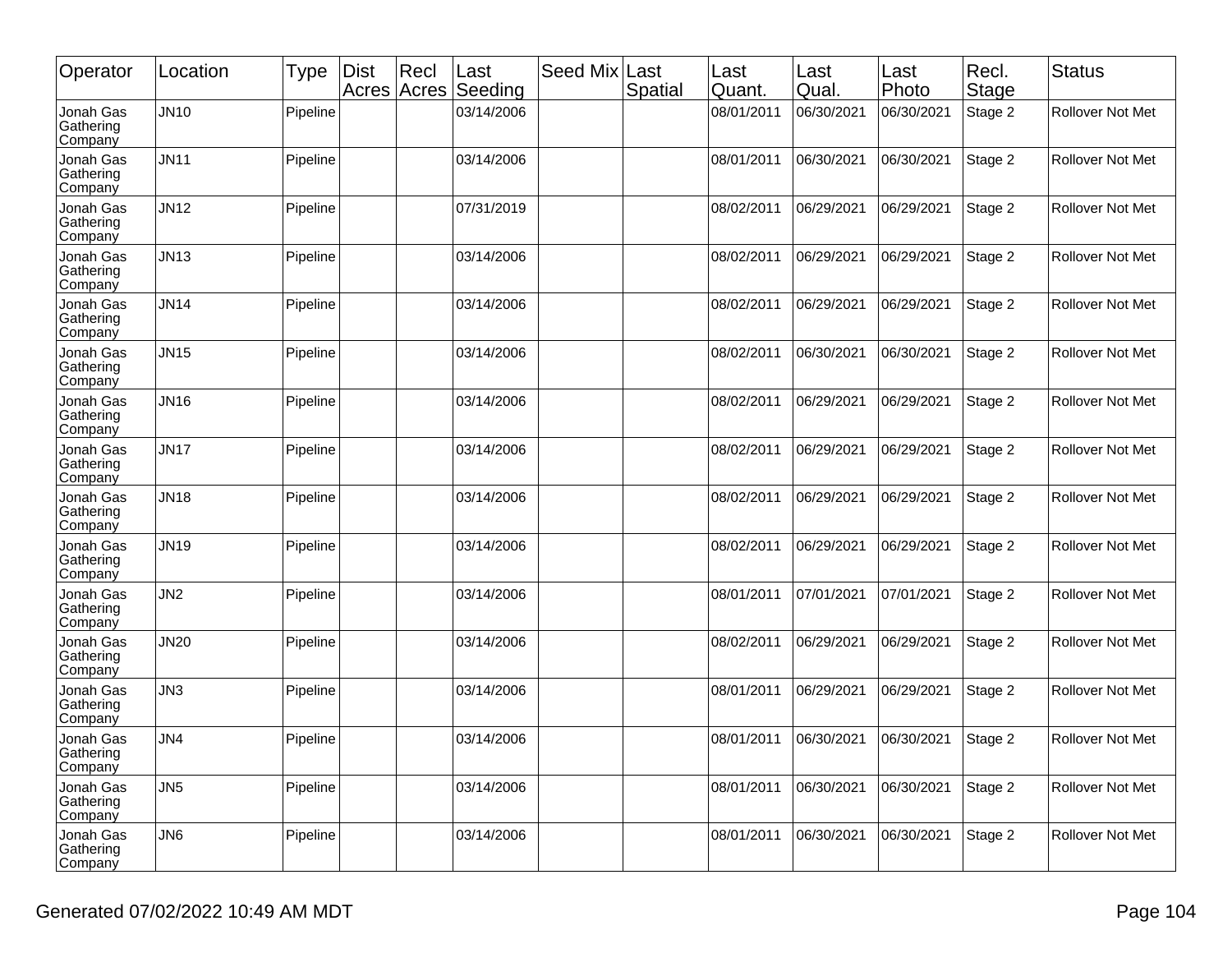| Operator                          | Location        | Type     | <b>Dist</b> | Rec <br>Acres Acres | Last<br>Seeding | Seed Mix  | Last<br>Spatial | Last<br>Quant. | Last<br>Qual. | Last<br>Photo | Recl.<br>Stage | <b>Status</b>           |
|-----------------------------------|-----------------|----------|-------------|---------------------|-----------------|-----------|-----------------|----------------|---------------|---------------|----------------|-------------------------|
| Jonah Gas<br>Gathering<br>Company | JN7             | Pipeline |             |                     | 03/14/2006      |           |                 | 08/01/2011     | 06/30/2021    | 06/30/2021    | Stage 2        | Rollover Not Met        |
| Jonah Gas<br>Gathering<br>Company | JN <sub>8</sub> | Pipeline |             |                     | 03/14/2006      |           |                 | 08/01/2011     | 06/29/2021    | 06/29/2021    | Stage 2        | Rollover Not Met        |
| Jonah Gas<br>Gathering<br>Company | JN9             | Pipeline |             |                     | 03/14/2016      |           |                 | 08/01/2011     | 07/01/2021    | 07/01/2021    | Stage 2        | <b>Rollover Not Met</b> |
| Jonah Gas<br>Gathering<br>Company | JO1             | Pipeline |             |                     | 06/14/2008      | unknown   |                 | 06/25/2010     | 06/29/2021    | 06/29/2021    | Stage 2        | <b>Rollover Not Met</b> |
| Jonah Gas<br>Gathering<br>Company | $JO-1$          | Pipeline |             |                     | 03/14/2006      | <b>NA</b> |                 |                | 08/27/2021    | 08/27/2021    | Stage 2        | Rollover Not Met        |
| Jonah Gas<br>Gathering<br>Company | JO 10           | Pipeline |             |                     | 03/14/2006      | NA        |                 |                | 08/27/2021    | 08/27/2021    | Stage 2        | <b>Rollover Not Met</b> |
| Jonah Gas<br>Gathering<br>Company | JO <sub>2</sub> | Pipeline |             |                     | 03/14/2006      |           |                 |                | 06/29/2021    | 06/29/2021    | Stage 2        | Rollover Not Met        |
| Jonah Gas<br>Gathering<br>Company | JO <sub>3</sub> | Pipeline |             |                     | 03/14/2006      |           |                 |                | 06/29/2021    | 06/29/2021    | Stage 2        | <b>Rollover Not Met</b> |
| Jonah Gas<br>Gathering<br>Company | JO 4            | Pipeline |             |                     | 03/14/2006      |           |                 |                | 06/29/2021    | 06/29/2021    | Stage 2        | <b>Rollover Not Met</b> |
| Jonah Gas<br>Gathering<br>Company | JO <sub>5</sub> | Pipeline |             |                     | 03/14/2006      |           |                 |                | 06/29/2021    | 06/29/2021    | Stage 2        | Rollover Not Met        |
| Jonah Gas<br>Gathering<br>Company | JO <sub>6</sub> | Pipeline |             |                     | 03/14/2006      |           |                 |                | 06/29/2021    | 06/29/2021    | Stage 2        | Rollover Not Met        |
| Jonah Gas<br>Gathering<br>Company | JO <sub>7</sub> | Pipeline |             |                     | 03/14/2006      |           |                 |                | 06/29/2021    | 06/29/2021    | Stage 2        | <b>Rollover Not Met</b> |
| Jonah Gas<br>Gathering<br>Company | JO 8            | Pipeline |             |                     | 03/14/2006      |           |                 |                | 06/29/2021    | 06/29/2021    | Stage 2        | Rollover Not Met        |
| Jonah Gas<br>Gathering<br>Company | JO 9            | Pipeline |             |                     | 03/14/2006      |           |                 |                | 07/01/2021    | 07/01/2021    | Stage 2        | Rollover Not Met        |
| Jonah Gas<br>Gathering<br>Company | LU1             | Pipeline |             |                     | 03/14/2006      | Other     |                 | 06/28/2010     | 06/28/2021    | 08/27/2021    | Stage 2        | Rollover Not Met        |
| Jonah Gas<br>Gathering<br>Company | <b>LU10</b>     | Pipeline |             |                     | 03/14/2006      |           |                 | 06/30/2010     | 06/28/2021    | 08/28/2021    | Stage 2        | Rollover Not Met        |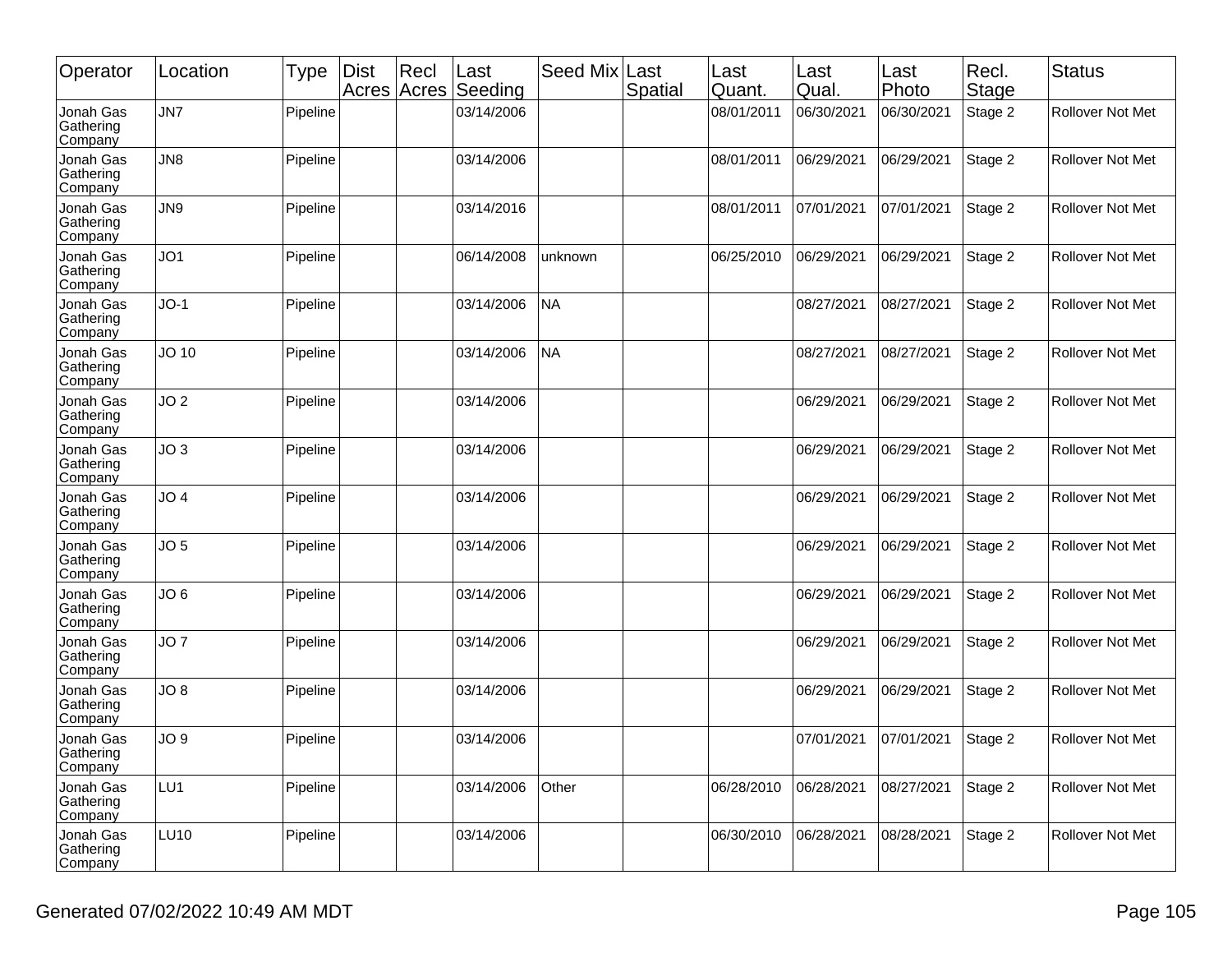| Operator                          | Location        | Type     | <b>Dist</b> | Rec <br>Acres Acres | Last<br>Seeding | Seed Mix | Last<br>Spatial | Last<br>Quant. | Last<br>Qual. | Last<br>Photo | Recl.<br>Stage | Status                  |
|-----------------------------------|-----------------|----------|-------------|---------------------|-----------------|----------|-----------------|----------------|---------------|---------------|----------------|-------------------------|
| Jonah Gas<br>Gathering<br>Company | <b>LU11</b>     | Pipeline |             |                     | 03/14/2006      |          |                 | 06/30/2010     | 06/28/2021    | 08/28/2021    | Stage 2        | Rollover Not Met        |
| Jonah Gas<br>Gathering<br>Company | LU12            | Pipeline |             |                     | 03/14/2017      |          |                 | 06/30/2010     | 06/28/2021    | 08/28/2021    | Stage 2        | <b>Rollover Not Met</b> |
| Jonah Gas<br>Gathering<br>Company | <b>LU13</b>     | Pipeline |             |                     | 03/14/2006      |          |                 | 06/30/2010     | 06/28/2021    | 08/28/2021    | Stage 2        | <b>Rollover Not Met</b> |
| Jonah Gas<br>Gathering<br>Company | LU14            | Pipeline |             |                     | 03/14/2006      |          |                 | 06/30/2010     | 06/28/2021    | 08/28/2021    | Stage 2        | Rollover Not Met        |
| Jonah Gas<br>Gathering<br>Company | LU15            | Pipeline |             |                     | 03/14/2006      |          |                 | 06/30/2010     | 06/28/2021    | 08/28/2021    | Stage 2        | Rollover Not Met        |
| Jonah Gas<br>Gathering<br>Company | <b>LU16</b>     | Pipeline |             |                     | 03/14/2006      |          |                 | 06/30/2010     | 06/28/2021    | 08/28/2021    | Stage 2        | Rollover Not Met        |
| Jonah Gas<br>Gathering<br>Company | <b>LU17</b>     | Pipeline |             |                     | 03/14/2006      |          |                 | 06/30/2010     | 06/28/2021    | 08/28/2021    | Stage 2        | Rollover Not Met        |
| Jonah Gas<br>Gathering<br>Company | LU18            | Pipeline |             |                     | 03/14/2006      |          |                 | 06/30/2010     | 06/28/2021    | 08/28/2021    | Stage 2        | <b>Rollover Not Met</b> |
| Jonah Gas<br>Gathering<br>Company | LU19            | Pipeline |             |                     | 03/14/2020      |          |                 | 06/30/2010     | 06/28/2021    | 08/28/2021    | Stage 2        | <b>Rollover Not Met</b> |
| Jonah Gas<br>Gathering<br>Company | LU <sub>2</sub> | Pipeline |             |                     | 03/14/2006      |          |                 | 06/28/2010     | 06/28/2021    | 08/27/2021    | Stage 2        | Rollover Not Met        |
| Jonah Gas<br>Gathering<br>Company | LU20            | Pipeline |             |                     | 03/14/2006      |          |                 | 06/30/2010     | 06/28/2021    | 08/28/2021    | Stage 2        | <b>Rollover Not Met</b> |
| Jonah Gas<br>Gathering<br>Company | LU3             | Pipeline |             |                     | 03/14/2006      |          |                 | 06/28/2010     | 06/28/2021    | 08/27/2021    | Stage 2        | Rollover Not Met        |
| Jonah Gas<br>Gathering<br>Company | LU4             | Pipeline |             |                     | 03/14/2006      | Other    |                 | 06/30/2010     | 06/28/2021    | 08/27/2021    | Stage 2        | Rollover Not Met        |
| Jonah Gas<br>Gathering<br>Company | LU5             | Pipeline |             |                     | 03/14/2006      | Other    |                 | 06/30/2010     | 06/28/2021    | 08/28/2021    | Stage 2        | Rollover Not Met        |
| Jonah Gas<br>Gathering<br>Company | LU6             | Pipeline |             |                     | 03/14/2006      | Other    |                 | 06/30/2010     | 06/28/2021    | 08/28/2021    | Stage 2        | Rollover Not Met        |
| Jonah Gas<br>Gathering<br>Company | LU7             | Pipeline |             |                     | 03/14/2006      | Other    |                 | 06/30/2010     | 06/28/2021    | 08/28/2021    | Stage 2        | Rollover Not Met        |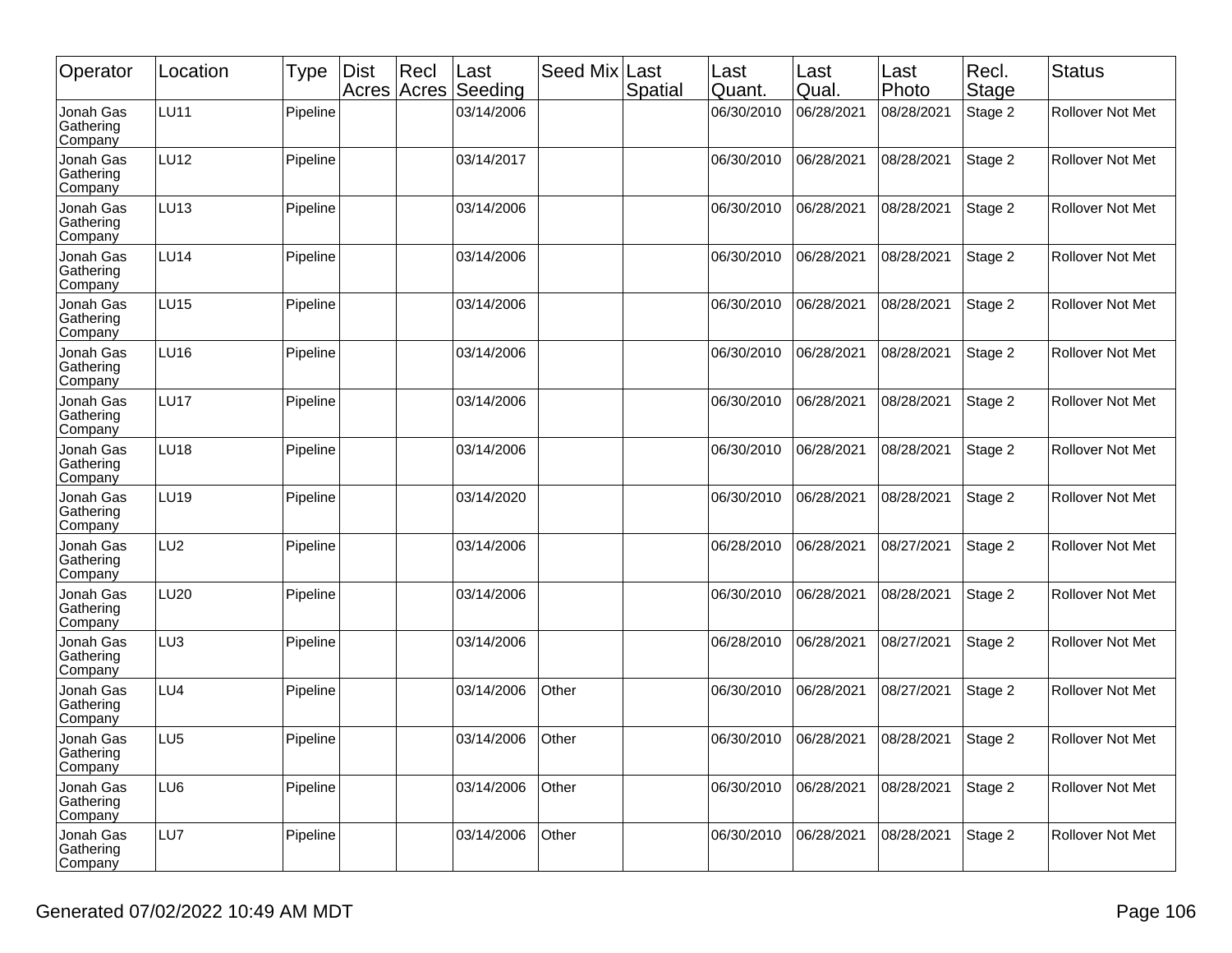| Operator                          | Location        | Type        | <b>Dist</b> | Recl<br>Acres Acres | Last<br>Seeding | Seed Mix  | Last<br>Spatial | Last<br>Quant. | Last<br>Qual. | Last<br>Photo | Recl.<br>Stage | Status                  |
|-----------------------------------|-----------------|-------------|-------------|---------------------|-----------------|-----------|-----------------|----------------|---------------|---------------|----------------|-------------------------|
| Jonah Gas<br>Gathering<br>Company | LU8             | Other       |             |                     | 03/14/2006      | <b>NA</b> |                 | 06/30/2010     | 06/28/2021    | 08/28/2021    | Stage 2        | <b>Rollover Not Met</b> |
| Jonah Gas<br>Gathering<br>Company | LU9             | Pipeline    |             |                     | 03/14/2006      |           |                 | 06/30/2010     | 06/28/2021    | 08/28/2021    | Stage 2        | <b>Rollover Not Met</b> |
| Jonah Gas<br>Gathering<br>Company | LX1             | Pipeline    |             |                     | 06/14/2008      | unknown   |                 | 06/23/2010     | 06/28/2021    | 06/28/2021    | Stage 2        | <b>Rollover Not Met</b> |
| Jonah Gas<br>Gathering<br>Company | LX <sub>2</sub> | Pipeline    |             |                     | 06/14/2008      | unknown   |                 | 06/23/2010     | 06/28/2021    | 06/28/2021    | Stage 2        | Rollover Not Met        |
| Jonah Gas<br>Gathering<br>Company | LX3             | Pipeline    |             |                     | 06/14/2008      | unknown   |                 | 06/23/2010     | 07/27/2021    | 07/27/2021    | Stage 2        | Rollover Not Met        |
| Jonah Gas<br>Gathering<br>Company | LX4             | Pipeline    |             |                     | 06/14/2008      | unknown   |                 | 06/23/2010     | 06/28/2021    | 06/28/2021    | Stage 2        | Rollover Not Met        |
| Jonah Gas<br>Gathering<br>Company | LX <sub>5</sub> | Pipeline    |             |                     | 06/14/2008      | unknown   |                 | 06/23/2010     | 06/28/2021    | 06/28/2021    | Stage 2        | Rollover Not Met        |
| Jonah Gas<br>Gathering<br>Company | LX6             | Well<br>Pad |             |                     | 06/14/2008      | unknown   |                 | 06/23/2010     | 07/27/2021    | 07/27/2021    | Stage 2        | <b>Rollover Not Met</b> |
| Jonah Gas<br>Gathering<br>Company | LX7             | Pipeline    |             |                     | 06/14/2008      | unknown   |                 | 06/23/2010     | 07/27/2021    | 07/27/2021    | Stage 2        | <b>Rollover Not Met</b> |
| Jonah Gas<br>Gathering<br>Company | LX8             | Pipeline    |             |                     | 06/14/2008      | unknown   |                 | 06/23/2010     | 07/27/2021    | 07/27/2021    | Stage 2        | Rollover Not Met        |
| Jonah Gas<br>Gathering<br>Company | MT <sub>1</sub> | Pipeline    |             |                     | 03/14/2006      | unknown   |                 | 06/17/2010     | 07/22/2021    | 07/22/2021    | Stage 2        | <b>Rollover Not Met</b> |
| Jonah Gas<br>Gathering<br>Company | MT <sub>2</sub> | Pipeline    |             |                     | 03/14/2006      | unknown   |                 | 06/21/2010     | 07/22/2021    | 07/22/2021    | Stage 2        | Rollover Not Met        |
| Jonah Gas<br>Gathering<br>Company | MT <sub>3</sub> | Pipeline    |             |                     | 03/14/2006      | unknown   |                 | 06/21/2010     | 07/21/2021    | 07/21/2021    | Stage 2        | <b>Rollover Not Met</b> |
| Jonah Gas<br>Gathering<br>Company | MT4             | Pipeline    |             |                     | 03/14/2006      | unknown   |                 | 06/21/2010     | 07/21/2021    | 07/21/2021    | Stage 2        | Rollover Not Met        |
| Jonah Gas<br>Gathering<br>Company | MT5             | Pipeline    |             |                     | 03/14/2006      | unknown   |                 | 06/21/2010     | 07/22/2021    | 07/22/2021    | Stage 2        | Rollover Not Met        |
| Jonah Gas<br>Gathering<br>Company | MT <sub>6</sub> | Pipeline    |             |                     | 03/14/2014      | unknown   |                 | 06/21/2010     | 07/21/2021    | 07/21/2021    | Stage 2        | Rollover Not Met        |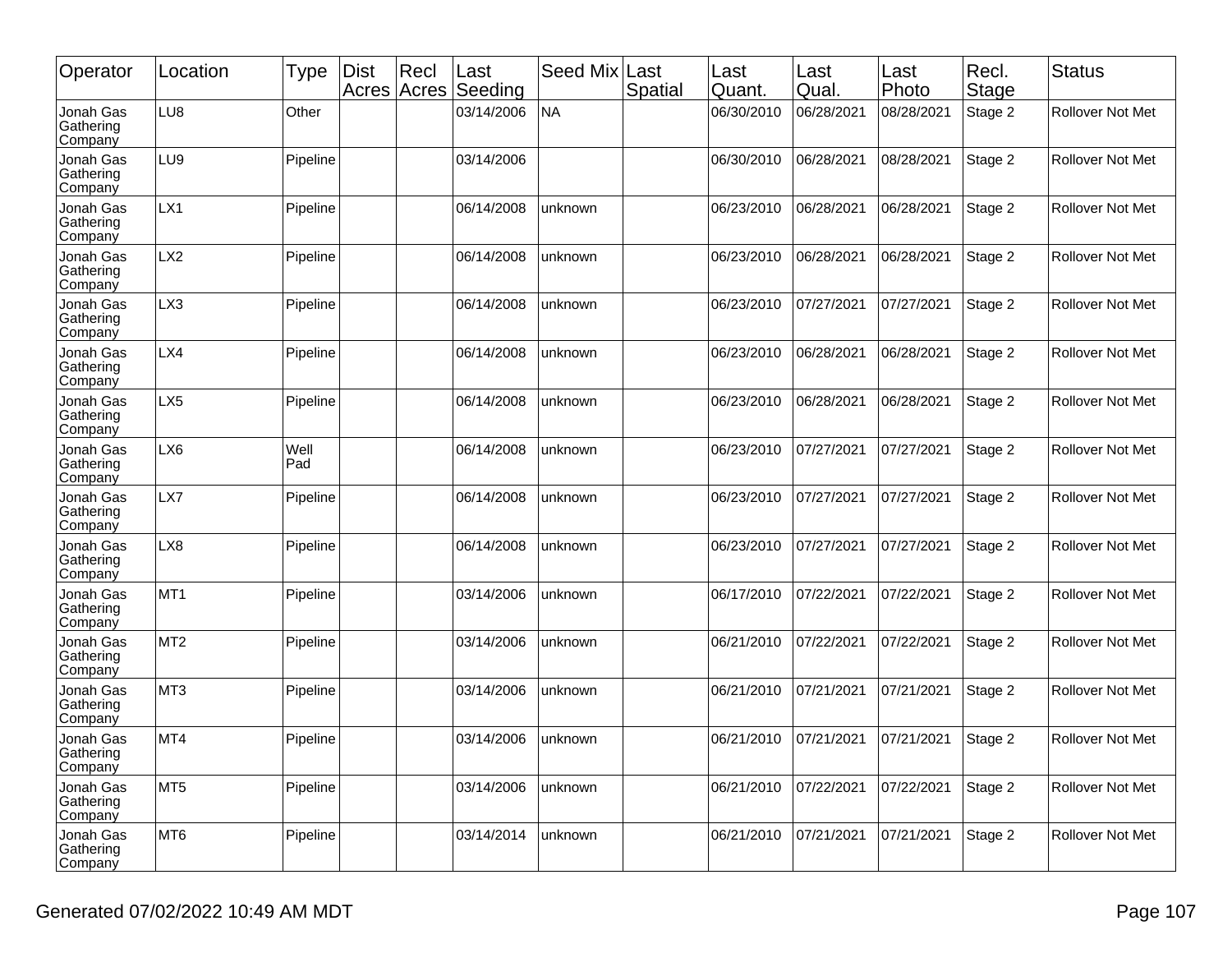| Operator                          | Location        | Type     | <b>Dist</b> | Rec <br>Acres Acres | Last<br>Seeding | Seed Mix | Last<br>Spatial | Last<br>Quant. | Last<br>Qual. | Last<br>Photo | Recl.<br>Stage | <b>Status</b>           |
|-----------------------------------|-----------------|----------|-------------|---------------------|-----------------|----------|-----------------|----------------|---------------|---------------|----------------|-------------------------|
| Jonah Gas<br>Gathering<br>Company | MT7             | Pipeline |             |                     | 03/14/2006      | unknown  |                 | 06/21/2010     | 07/21/2021    | 07/21/2021    | Stage 2        | Rollover Not Met        |
| Jonah Gas<br>Gathering<br>Company | MT8             | Pipeline |             |                     | 03/14/2006      | unknown  |                 | 06/21/2010     | 07/21/2021    | 07/21/2021    | Stage 2        | Rollover Not Met        |
| Jonah Gas<br>Gathering<br>Company | SS <sub>1</sub> | Pipeline |             |                     | 03/14/2006      |          |                 | 06/28/2010     | 06/01/2021    | 06/01/2021    | Stage 2        | <b>Rollover Not Met</b> |
| Jonah Gas<br>Gathering<br>Company | SS <sub>2</sub> | Pipeline |             |                     | 03/14/2006      |          |                 | 06/28/2010     | 07/01/2021    | 07/01/2021    | Stage 2        | <b>Rollover Not Met</b> |
| Jonah Gas<br>Gathering<br>Company | SS <sub>3</sub> | Pipeline |             |                     | 03/14/2006      |          |                 | 06/28/2010     | 06/01/2021    | 06/01/2021    | Stage 2        | Rollover Not Met        |
| Jonah Gas<br>Gathering<br>Company | W <sub>1</sub>  | Pipeline |             |                     | 03/14/2006      |          |                 | 07/07/2010     | 06/30/2021    | 06/30/2021    | Stage 2        | <b>Rollover Not Met</b> |
| Jonah Gas<br>Gathering<br>Company | W10             | Pipeline |             |                     | 03/14/2006      |          |                 | 07/06/2010     | 06/30/2021    | 06/30/2021    | Stage 2        | Rollover Not Met        |
| Jonah Gas<br>Gathering<br>Company | W11             | Pipeline |             |                     | 03/14/2006      |          |                 | 07/06/2010     | 06/30/2021    | 06/30/2021    | Stage 2        | Rollover Not Met        |
| Jonah Gas<br>Gathering<br>Company | W12             | Pipeline |             |                     | 03/14/2006      |          |                 | 07/06/2010     | 06/30/2021    | 06/30/2021    | Stage 2        | <b>Rollover Not Met</b> |
| Jonah Gas<br>Gathering<br>Company | W13             | Pipeline |             |                     | 03/14/2006      |          |                 | 07/06/2010     | 06/30/2021    | 06/30/2021    | Stage 2        | Rollover Not Met        |
| Jonah Gas<br>Gathering<br>Company | W14             | Pipeline |             |                     | 03/14/2006      |          |                 | 07/06/2010     | 06/30/2021    | 06/30/2021    | Stage 2        | Rollover Not Met        |
| Jonah Gas<br>Gathering<br>Company | W <sub>15</sub> | Pipeline |             |                     | 03/14/2006      |          |                 | 06/28/2010     | 06/30/2021    | 06/30/2021    | Stage 2        | Rollover Not Met        |
| Jonah Gas<br>Gathering<br>Company | W16             | Pipeline |             |                     | 03/14/2006      |          |                 | 06/28/2010     | 06/30/2021    | 06/30/2021    | Stage 2        | Rollover Not Met        |
| Jonah Gas<br>Gathering<br>Company | <b>W17</b>      | Pipeline |             |                     | 03/14/2006      |          |                 | 06/28/2010     | 06/30/2021    | 06/30/2021    | Stage 2        | <b>Rollover Not Met</b> |
| Jonah Gas<br>Gathering<br>Company | W18             | Pipeline |             |                     | 03/14/2006      |          |                 | 06/28/2010     | 06/30/2021    | 06/30/2021    | Stage 2        | Rollover Not Met        |
| Jonah Gas<br>Gathering<br>Company | W <sub>19</sub> | Pipeline |             |                     | 03/14/2006      |          |                 | 06/28/2010     | 07/01/2021    | 07/01/2021    | Stage 2        | Rollover Not Met        |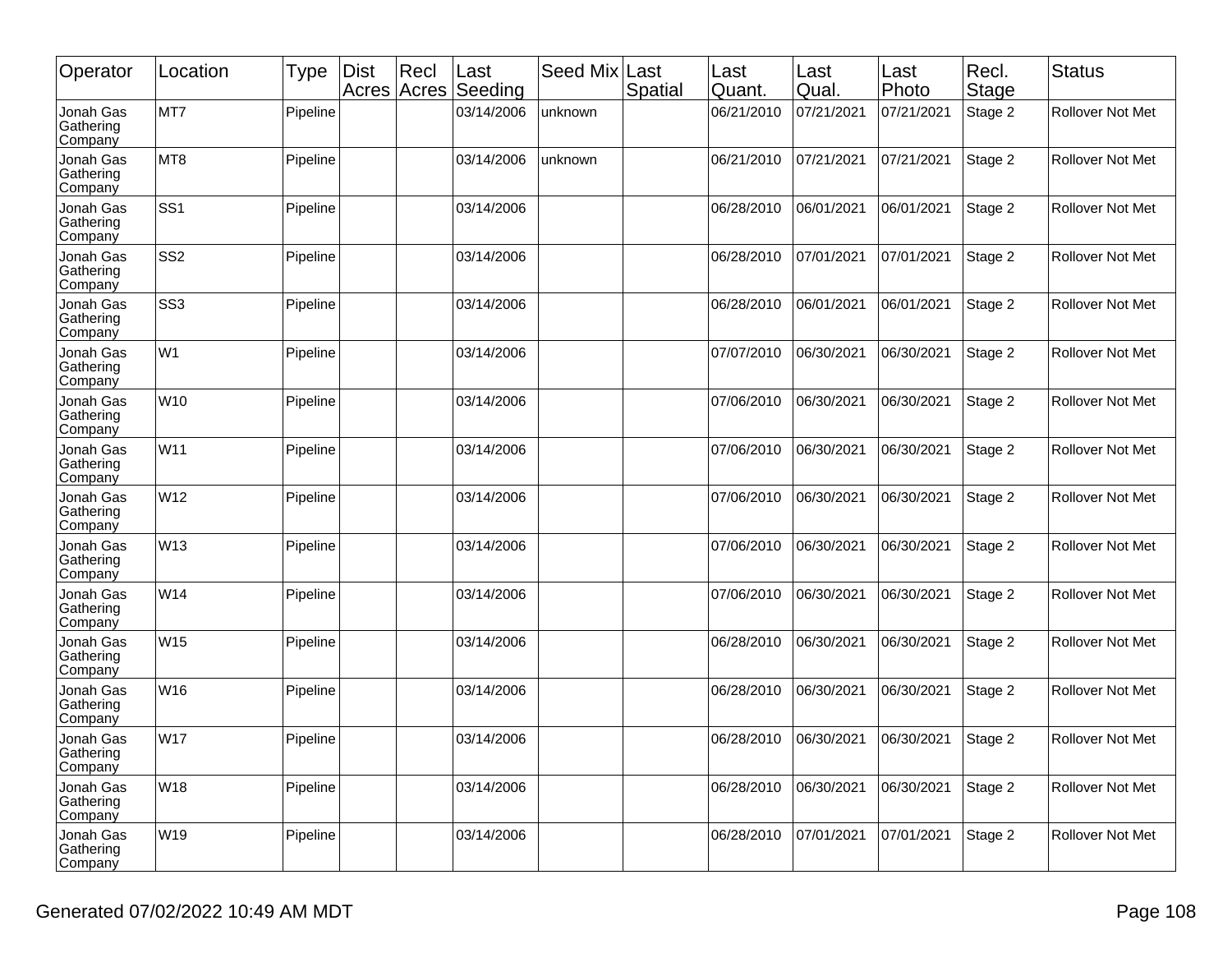| Operator                          | Location       | <b>Type</b> | <b>Dist</b> | Recl<br>Acres Acres | Last<br>Seeding | Seed Mix | Last<br>Spatial | Last<br>Quant. | Last<br>Qual. | Last<br>Photo | Recl.<br>Stage | Status                  |
|-----------------------------------|----------------|-------------|-------------|---------------------|-----------------|----------|-----------------|----------------|---------------|---------------|----------------|-------------------------|
| Jonah Gas<br>Gathering<br>Company | W <sub>2</sub> | Pipeline    |             |                     | 03/14/2006      |          |                 | 07/07/2010     | 06/30/2021    | 06/30/2021    | Stage 2        | Rollover Not Met        |
| Jonah Gas<br>Gathering<br>Company | W20            | Pipeline    |             |                     | 03/14/2006      |          |                 | 06/28/2010     | 07/01/2021    | 07/01/2021    | Stage 2        | <b>Rollover Not Met</b> |
| Jonah Gas<br>Gathering<br>Company | W21            | Pipeline    |             |                     | 03/14/2006      |          |                 | 06/28/2010     | 07/01/2021    | 07/01/2021    | Stage 2        | <b>Rollover Not Met</b> |
| Jonah Gas<br>Gathering<br>Company | W22            | Pipeline    |             |                     | 03/14/2006      |          |                 | 06/25/2010     | 07/01/2021    | 07/01/2021    | Stage 2        | Rollover Not Met        |
| Jonah Gas<br>Gathering<br>Company | W23            | Pipeline    |             |                     | 03/14/2006      |          |                 | 06/25/2010     | 06/30/2021    | 08/27/2021    | Stage 2        | Rollover Not Met        |
| Jonah Gas<br>Gathering<br>Company | W24            | Pipeline    |             |                     | 03/14/2006      |          |                 | 06/25/2010     | 06/29/2021    | 08/27/2021    | Stage 2        | Rollover Not Met        |
| Jonah Gas<br>Gathering<br>Company | W25            | Pipeline    |             |                     | 03/14/2006      |          |                 | 06/25/2010     | 06/29/2021    | 08/27/2021    | Stage 2        | Rollover Not Met        |
| Jonah Gas<br>Gathering<br>Company | W26            | Pipeline    |             |                     | 03/14/2006      |          |                 | 06/24/2010     | 07/01/2021    | 07/01/2021    | Stage 2        | <b>Rollover Not Met</b> |
| Jonah Gas<br>Gathering<br>Company | W27            | Pipeline    |             |                     | 03/14/2006      |          |                 | 06/25/2010     | 07/01/2021    | 07/01/2021    | Stage 2        | <b>Rollover Not Met</b> |
| Jonah Gas<br>Gathering<br>Company | W28            | Pipeline    |             |                     | 03/14/2006      |          |                 | 06/25/2010     | 07/01/2021    | 07/01/2021    | Stage 2        | Rollover Not Met        |
| Jonah Gas<br>Gathering<br>Company | W29            | Pipeline    |             |                     | 03/14/2006      |          |                 | 06/25/2010     | 07/01/2021    | 07/01/2021    | Stage 2        | <b>Rollover Not Met</b> |
| Jonah Gas<br>Gathering<br>Company | W <sub>3</sub> | Pipeline    |             |                     | 03/14/2014      | unknown  |                 | 07/07/2010     | 06/30/2021    | 06/30/2021    | Stage 2        | Rollover Not Met        |
| Jonah Gas<br>Gathering<br>Company | W30            | Pipeline    |             |                     | 03/14/2006      |          |                 | 06/25/2010     | 06/30/2021    | 08/27/2021    | Stage 2        | Rollover Not Met        |
| Jonah Gas<br>Gathering<br>Company | W31            | Pipeline    |             |                     | 03/14/2006      |          |                 | 06/25/2010     | 06/30/2021    | 08/27/2021    | Stage 2        | Rollover Not Met        |
| Jonah Gas<br>Gathering<br>Company | W32            | Pipeline    |             |                     | 03/14/2006      |          |                 | 06/25/2010     | 06/30/2021    | 08/27/2021    | Stage 2        | Rollover Not Met        |
| Jonah Gas<br>Gathering<br>Company | W33            | Pipeline    |             |                     | 03/14/2006      |          |                 | 06/25/2010     | 06/30/2021    | 08/27/2021    | Stage 2        | Rollover Not Met        |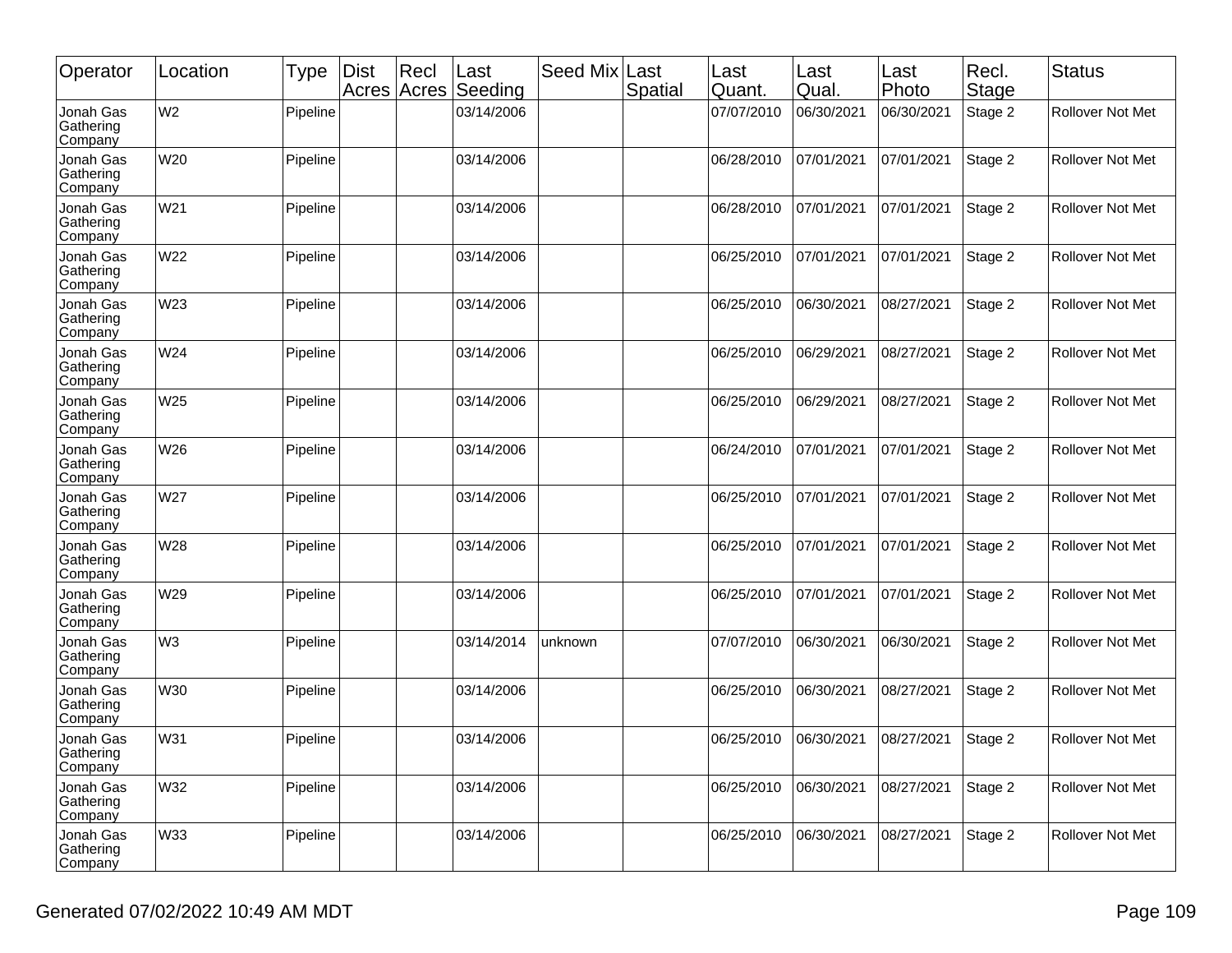| Operator                          | Location        | Type     | <b>Dist</b> | Recl<br>Acres Acres | Last<br>Seeding | Seed Mix  | Last<br>Spatial | Last<br>Quant. | Last<br>Qual. | Last<br>Photo | Recl.<br>Stage | <b>Status</b>           |
|-----------------------------------|-----------------|----------|-------------|---------------------|-----------------|-----------|-----------------|----------------|---------------|---------------|----------------|-------------------------|
| Jonah Gas<br>Gathering<br>Company | W <sub>4</sub>  | Pipeline |             |                     | 03/14/2006      |           |                 | 07/07/2010     | 06/30/2021    | 06/30/2021    | Stage 2        | Rollover Not Met        |
| Jonah Gas<br>Gathering<br>Company | W <sub>5</sub>  | Pipeline |             |                     | 03/14/2017      |           |                 | 07/07/2010     | 07/01/2021    | 07/01/2021    | Stage 2        | Rollover Not Met        |
| Jonah Gas<br>Gathering<br>Company | W <sub>6</sub>  | Pipeline |             |                     | 03/14/2006      |           |                 | 07/07/2010     | 07/01/2021    | 07/01/2021    | Stage 2        | <b>Rollover Not Met</b> |
| Jonah Gas<br>Gathering<br>Company | W7              | Pipeline |             |                     | 03/14/2006      | <b>NA</b> |                 | 07/07/2010     | 07/01/2021    | 07/01/2021    | Stage 2        | Rollover Not Met        |
| Jonah Gas<br>Gathering<br>Company | W <sub>8</sub>  | Pipeline |             |                     | 03/14/2006      |           |                 | 07/06/2010     | 07/01/2021    | 07/01/2021    | Stage 2        | Rollover Not Met        |
| Jonah Gas<br>Gathering<br>Company | W <sub>9</sub>  | Road     |             |                     | 03/14/2006      |           |                 | 07/06/2010     | 06/30/2021    | 06/30/2021    | Stage 2        | Rollover Not Met        |
| Jonah Gas<br>Gathering<br>Company | WS1             | Pipeline |             |                     | 03/14/2006      |           |                 | 06/28/2010     | 07/01/2021    | 07/01/2021    | Stage 2        | Rollover Not Met        |
| Jonah Gas<br>Gathering<br>Company | WS <sub>2</sub> | Pipeline |             |                     | 03/14/2006      |           |                 | 06/28/2010     | 07/01/2021    | 07/01/2021    | Stage 2        | <b>Rollover Not Met</b> |
| Jonah Gas<br>Gathering<br>Company | WS3             | Pipeline |             |                     | 03/14/2006      |           |                 | 06/28/2010     | 07/01/2021    | 07/01/2021    | Stage 2        | <b>Rollover Not Met</b> |
| Jonah Gas<br>Gathering<br>Company | WS4             | Pipeline |             |                     | 03/14/2006      |           |                 | 06/28/2010     | 07/01/2021    | 07/01/2021    | Stage 2        | Rollover Not Met        |
| Jonah Gas<br>Gathering<br>Company | YZ1             | Pipeline |             |                     | 03/14/2006      |           |                 | 06/28/2010     | 06/30/2021    | 08/27/2021    | Stage 2        | <b>Rollover Not Met</b> |
| Jonah Gas<br>Gathering<br>Company | <b>YZ10</b>     | Pipeline |             |                     | 03/14/2006      |           |                 | 06/21/2010     | 06/30/2021    | 06/30/2021    | Stage 2        | Rollover Not Met        |
| Jonah Gas<br>Gathering<br>Company | YZ <sub>2</sub> | Pipeline |             |                     | 03/14/2006      |           |                 | 06/28/2010     | 06/30/2021    | 08/27/2021    | Stage 2        | Rollover Not Met        |
| Jonah Gas<br>Gathering<br>Company | YZ3             | Pipeline |             |                     | 03/14/2006      |           |                 | 06/28/2010     | 06/30/2021    | 08/27/2021    | Stage 2        | Rollover Not Met        |
| Jonah Gas<br>Gathering<br>Company | YZ4             | Pipeline |             |                     | 03/14/2006      |           |                 | 06/28/2010     | 06/30/2021    | 06/30/2021    | Stage 2        | Rollover Not Met        |
| Jonah Gas<br>Gathering<br>Company | YZ <sub>5</sub> | Pipeline |             |                     | 03/14/2006      |           |                 | 06/28/2010     | 07/01/2021    | 07/01/2021    | Stage 2        | Rollover Not Met        |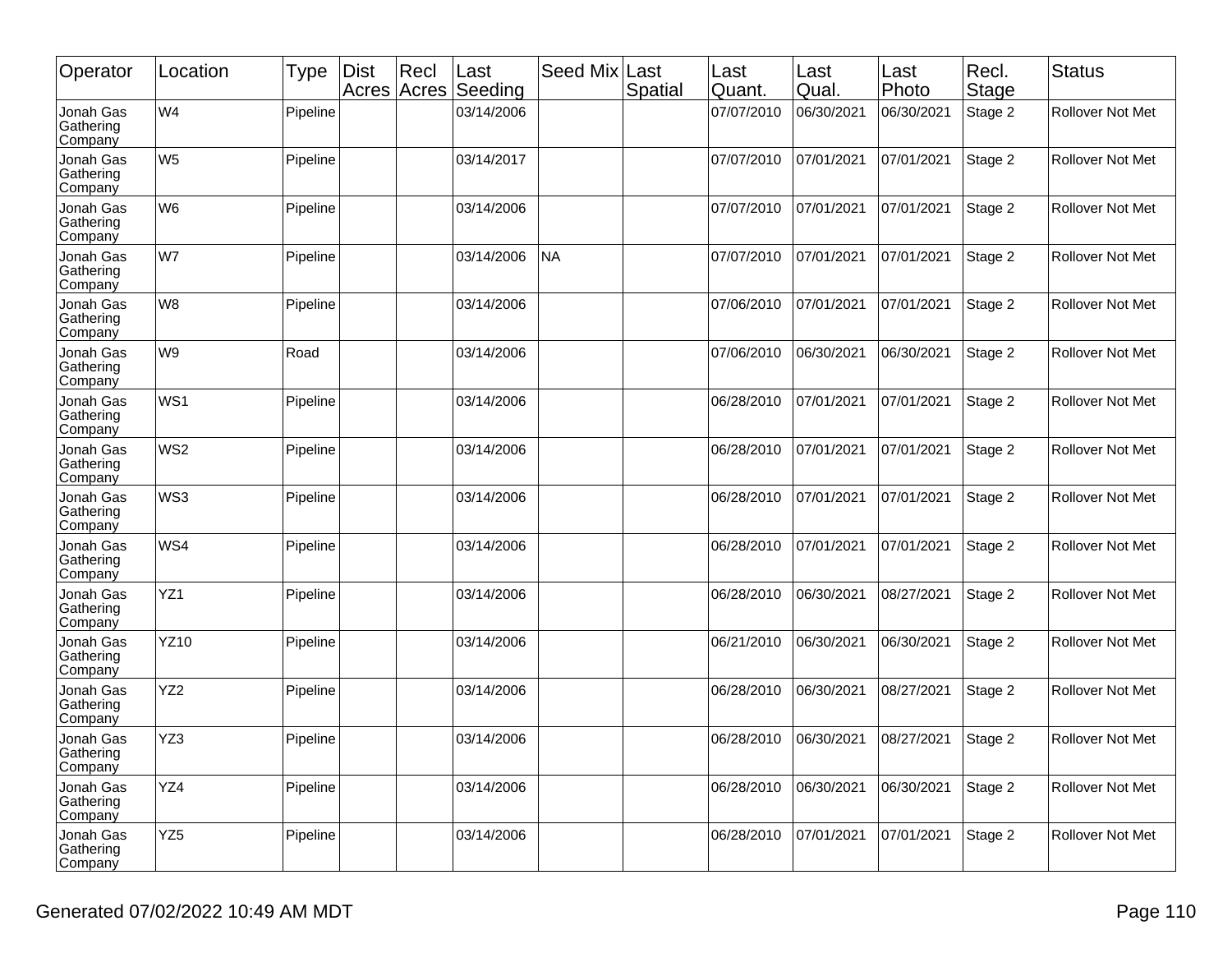| Operator                          | Location                           | <b>Type</b> | <b>Dist</b> | Recl | ∣Last<br>Acres Acres Seeding | Seed Mix Last | Spatial    | Last<br>Quant. | Last<br>Qual. | Last<br>Photo | Recl.<br>Stage | <b>Status</b>           |
|-----------------------------------|------------------------------------|-------------|-------------|------|------------------------------|---------------|------------|----------------|---------------|---------------|----------------|-------------------------|
| Jonah Gas<br>Gathering<br>Company | YZ6                                | Pipeline    |             |      | 03/14/2006                   |               |            | 06/28/2010     | 07/01/2021    | 07/01/2021    | Stage 2        | Rollover Not Met        |
| Jonah Gas<br>Gathering<br>Company | YZ7                                | Pipeline    |             |      | 03/14/2006                   |               |            | 06/28/2010     | 07/01/2021    | 07/01/2021    | Stage 2        | Rollover Not Met        |
| Jonah Gas<br>Gathering<br>Company | YZ8                                | Pipeline    |             |      | 03/14/2006                   |               |            | 06/28/2010     | 07/01/2021    | 07/01/2021    | Stage 2        | <b>Rollover Not Met</b> |
| Jonah Gas<br>Gathering<br>Company | YZ9                                | Pipeline    |             |      | 03/14/2006                   |               |            | 06/21/2010     | 07/01/2021    | 07/01/2021    | Stage 2        | Rollover Not Met        |
| <b>MPLX</b>                       | Jonah/Rendevous<br>Plot 1          | Pipeline    | 0.18        | 0.08 |                              |               | 10/01/2020 |                |               |               |                | Rollover Not Met        |
| <b>MPLX</b>                       | Jonah/Rendevous<br>Plot 10         | Pipeline    | 0.18        | 0.09 |                              |               | 10/01/2020 |                |               |               |                | Rollover Not Met        |
| <b>MPLX</b>                       | Jonah/Rendevous<br><b>Plot 101</b> | Pipeline    | 0.18        |      |                              |               | 10/01/2020 |                |               |               |                | <b>Rollover Not Met</b> |
| <b>MPLX</b>                       | Jonah/Rendevous<br><b>Plot 102</b> | Pipeline    | 0.18        |      |                              |               | 10/01/2020 |                |               |               |                | Rollover Not Met        |
| <b>MPLX</b>                       | Jonah/Rendevous<br><b>Plot 103</b> | Pipeline    | 0.18        |      |                              |               | 10/01/2020 |                |               |               |                | <b>Rollover Not Met</b> |
| <b>MPLX</b>                       | Jonah/Rendevous<br><b>Plot 104</b> | Pipeline    | 0.18        |      |                              |               | 10/01/2020 |                |               |               |                | Rollover Not Met        |
| <b>MPLX</b>                       | Jonah/Rendevous<br><b>Plot 105</b> | Pipeline    | 0.18        |      |                              |               | 10/01/2020 |                |               |               |                | Rollover Not Met        |
| <b>MPLX</b>                       | Jonah/Rendevous<br><b>Plot 106</b> | Pipeline    | 0.18        | 0.08 |                              |               | 10/01/2020 |                |               |               |                | Rollover Not Met        |
| <b>MPLX</b>                       | Jonah/Rendevous<br><b>Plot 107</b> | Pipeline    | 0.18        |      |                              |               | 10/01/2020 |                |               |               |                | Rollover Not Met        |
| <b>MPLX</b>                       | Jonah/Rendevous<br><b>Plot 108</b> | Pipeline    | 0.18        |      |                              |               | 10/01/2020 |                |               |               |                | Rollover Not Met        |
| <b>MPLX</b>                       | Jonah/Rendevous<br><b>Plot 109</b> | Pipeline    | 0.18        |      |                              |               | 10/01/2020 |                |               |               |                | Rollover Not Met        |
| <b>MPLX</b>                       | Jonah/Rendevous<br>Plot 11         | Pipeline    | 0.18        | 0.04 |                              |               | 10/01/2020 |                |               |               |                | <b>Rollover Not Met</b> |
| <b>MPLX</b>                       | Jonah/Rendevous<br><b>Plot 110</b> | Pipeline    | 0.18        |      |                              |               | 10/01/2020 |                |               |               |                | Rollover Not Met        |
| <b>MPLX</b>                       | Jonah/Rendevous<br>Plot 111        | Pipeline    | 0.18        |      |                              |               | 10/01/2020 |                |               |               |                | Rollover Not Met        |
| MPLX                              | Jonah/Rendevous<br><b>Plot 112</b> | Pipeline    | 0.18        | 0.09 |                              |               | 10/01/2020 |                |               |               |                | Rollover Not Met        |
| MPLX                              | Jonah/Rendevous<br><b>Plot 113</b> | Pipeline    | 0.18        |      |                              |               | 10/01/2020 |                |               |               |                | Rollover Not Met        |
| <b>MPLX</b>                       | Jonah/Rendevous<br><b>Plot 114</b> | Pipeline    | 0.18        |      |                              |               | 10/01/2020 |                |               |               |                | Rollover Not Met        |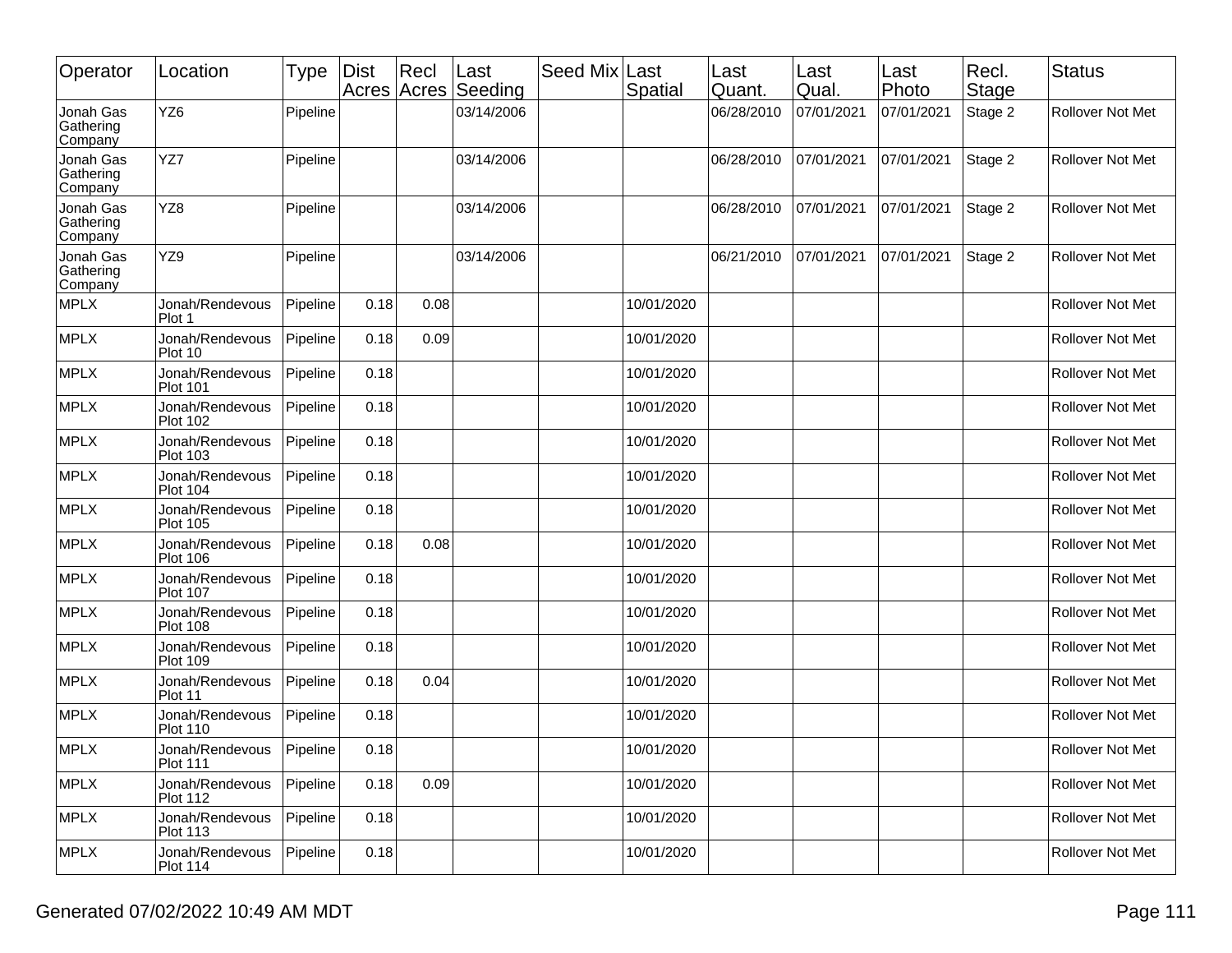| Operator    | Location                           | Type     | Dist | $ $ Recl | Last<br>Acres Acres Seeding | Seed Mix Last | Spatial    | Last<br>Quant. | Last<br>Qual. | Last<br>Photo | Recl.<br><b>Stage</b> | <b>Status</b>           |
|-------------|------------------------------------|----------|------|----------|-----------------------------|---------------|------------|----------------|---------------|---------------|-----------------------|-------------------------|
| MPLX        | Jonah/Rendevous<br><b>Plot 115</b> | Pipeline | 0.18 | 0.09     |                             |               | 10/01/2020 |                |               |               |                       | Rollover Not Met        |
| <b>MPLX</b> | Jonah/Rendevous<br><b>Plot 116</b> | Pipeline | 0.18 | 0.09     |                             |               | 10/01/2020 |                |               |               |                       | Rollover Not Met        |
| <b>MPLX</b> | Jonah/Rendevous<br><b>Plot 117</b> | Pipeline | 0.18 |          |                             |               | 10/01/2020 |                |               |               |                       | Rollover Not Met        |
| <b>MPLX</b> | Jonah/Rendevous<br><b>Plot 118</b> | Pipeline | 0.18 |          |                             |               | 10/01/2020 |                |               |               |                       | <b>Rollover Not Met</b> |
| <b>MPLX</b> | Jonah/Rendevous<br><b>Plot 119</b> | Pipeline | 0.18 |          |                             |               | 10/01/2020 |                |               |               |                       | Rollover Not Met        |
| <b>MPLX</b> | Jonah/Rendevous<br>Plot 12         | Pipeline | 0.18 | 0.08     |                             |               | 10/01/2020 |                |               |               |                       | <b>Rollover Not Met</b> |
| <b>MPLX</b> | Jonah/Rendevous<br><b>Plot 120</b> | Pipeline | 0.18 | 0.09     |                             |               | 10/01/2020 |                |               |               |                       | Rollover Not Met        |
| <b>MPLX</b> | Jonah/Rendevous<br><b>Plot 121</b> | Pipeline | 0.18 |          |                             |               | 10/01/2020 |                |               |               |                       | Rollover Not Met        |
| <b>MPLX</b> | Jonah/Rendevous<br><b>Plot 122</b> | Pipeline | 0.18 |          |                             |               | 10/01/2020 |                |               |               |                       | Rollover Not Met        |
| <b>MPLX</b> | Jonah/Rendevous<br><b>Plot 123</b> | Pipeline | 0.18 |          |                             |               | 10/01/2020 |                |               |               |                       | Rollover Not Met        |
| <b>MPLX</b> | Jonah/Rendevous<br><b>Plot 124</b> | Pipeline | 0.18 |          |                             |               | 10/01/2020 |                |               |               |                       | Rollover Not Met        |
| <b>MPLX</b> | Jonah/Rendevous<br><b>Plot 125</b> | Pipeline | 0.18 |          |                             |               | 10/01/2020 |                |               |               |                       | Rollover Not Met        |
| <b>MPLX</b> | Jonah/Rendevous<br><b>Plot 126</b> | Pipeline | 0.18 |          |                             |               | 10/01/2020 |                |               |               |                       | Rollover Not Met        |
| <b>MPLX</b> | Jonah/Rendevous<br>Plot 13         | Pipeline | 0.18 | 0.07     |                             |               | 10/01/2020 |                |               |               |                       | Rollover Not Met        |
| <b>MPLX</b> | Jonah/Rendevous<br>Plot 14         | Pipeline | 0.18 | 0.10     |                             |               | 10/01/2020 |                |               |               |                       | Rollover Not Met        |
| <b>MPLX</b> | Jonah/Rendevous<br>Plot 15         | Pipeline | 0.18 | 0.15     |                             |               | 10/01/2020 |                |               |               |                       | Rollover Not Met        |
| <b>MPLX</b> | Jonah/Rendevous<br>Plot 16         | Pipeline | 0.18 | 0.06     |                             |               | 10/01/2020 |                |               |               |                       | <b>Rollover Not Met</b> |
| <b>MPLX</b> | Jonah/Rendevous<br>Plot 17         | Pipeline | 0.18 | 0.05     |                             |               | 10/01/2020 |                |               |               |                       | <b>Rollover Not Met</b> |
| MPLX        | Jonah/Rendevous<br>Plot 18         | Pipeline | 0.18 |          |                             |               | 10/01/2020 |                |               |               |                       | Rollover Not Met        |
| <b>MPLX</b> | Jonah/Rendevous<br>Plot 19         | Other    | 0.18 |          |                             |               | 10/01/2020 |                |               |               |                       | Rollover Not Met        |
| MPLX        | Jonah/Rendevous<br><b>Plot 191</b> | Other    | 0.18 |          |                             |               | 10/01/2020 |                |               |               |                       | Rollover Not Met        |
| MPLX        | Jonah/Rendevous<br>Plot 191VI      | Other    | 0.18 |          |                             |               | 10/01/2020 |                |               |               |                       | Rollover Not Met        |
| MPLX        | Jonah/Rendevous<br>Plot 192VI      | Other    | 0.18 |          |                             |               | 10/01/2020 |                |               |               |                       | Rollover Not Met        |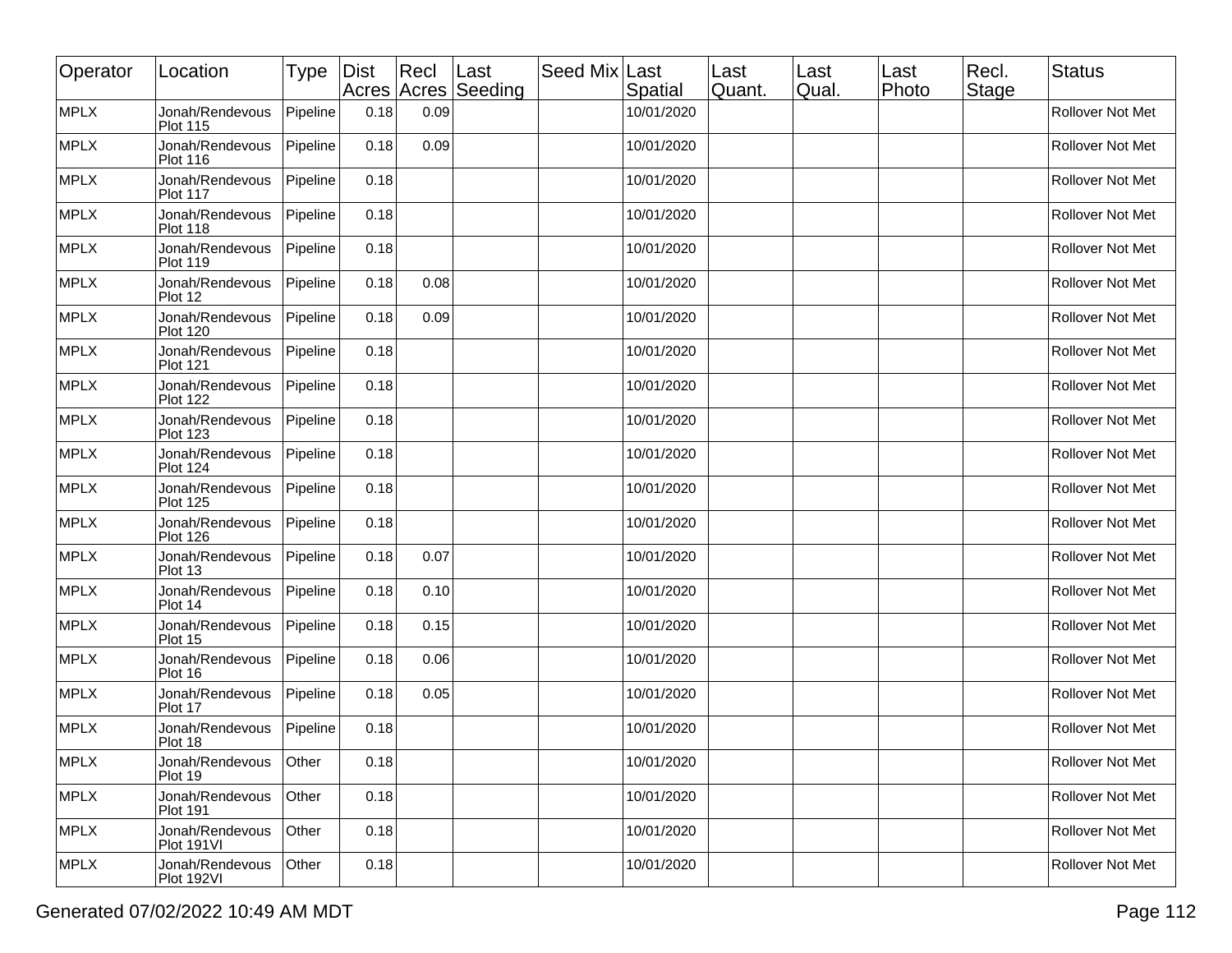| Operator    | Location                      | Type     | <b>Dist</b> | $ $ Recl | ∣Last<br>Acres Acres Seeding | Seed Mix      | Last<br>Spatial | Last<br>Quant. | Last<br>Qual. | Last<br>Photo | Recl.<br>Stage | <b>Status</b>                            |
|-------------|-------------------------------|----------|-------------|----------|------------------------------|---------------|-----------------|----------------|---------------|---------------|----------------|------------------------------------------|
| <b>MPLX</b> | Jonah/Rendevous<br>Plot 193VI | Other    | 0.18        |          |                              |               | 10/01/2020      |                |               |               |                | <b>Rollover Not Met</b>                  |
| <b>MPLX</b> | Jonah/Rendevous<br>Plot 2     | Other    | 0.18        | 0.05     |                              |               | 10/01/2020      |                |               |               |                | Rollover Not Met                         |
| <b>MPLX</b> | Jonah/Rendevous<br>Plot 20    | Other    | 0.18        |          |                              |               | 10/01/2020      |                |               |               |                | <b>Rollover Not Met</b>                  |
| <b>MPLX</b> | Jonah/Rendevous<br>Plot 21    | Other    | 0.18        | 0.11     |                              |               | 10/01/2020      |                |               |               |                | Rollover Not Met                         |
| <b>MPLX</b> | Jonah/Rendevous<br>Plot 22    | Other    | 0.18        |          |                              |               | 10/01/2020      |                |               |               |                | Rollover Not Met                         |
| <b>MPLX</b> | <b>Plot 105</b>               | Pipeline | 0.83        |          | 0.83 11/01/2005              | <b>PI-P45</b> | 07/19/2016      | 08/16/2019     | 08/16/2019    | 06/27/2016    | Stage 3        | Rollover Pending<br><b>Review</b>        |
| <b>MPLX</b> | Plot 108                      | Pipeline | 1.17        |          | 1.17 11/01/2005              | $PI-P45$      | 07/19/2016      | 06/27/2016     | 08/16/2019    | 06/27/2016    | Stage 2        | Rollover Not Met                         |
| <b>MPLX</b> | <b>Plot 109</b>               | Pipeline | 1.09        |          | 1.09 11/01/2005              | $PI-P45$      | 07/19/2016      | 08/16/2019     | 08/16/2019    | 06/27/2016    | Stage 3        | Rollover Pending<br>Review               |
| <b>MPLX</b> | Plot 110                      | Pipeline | 0.46        |          | 0.46 11/01/2005              | $PI-P45$      | 07/19/2016      | 06/27/2016     | 08/16/2019    | 06/27/2016    | Stage 2        | Rollover Not Met                         |
| <b>MPLX</b> | Plot 113                      | Pipeline | 1.60        |          | 1.60 11/01/2005              | $PI-P45$      | 07/19/2016      | 08/16/2019     | 08/16/2019    | 06/27/2016    | Stage 3        | Rollover Pending<br>Review               |
| <b>MPLX</b> | Plot 114                      | Pipeline | 1.04        |          | 1.04 11/01/2005              | $PI-P45$      | 07/19/2016      | 08/16/2019     | 08/16/2019    | 06/27/2016    | Stage 3        | <b>Rollover Pending</b><br><b>Review</b> |
| <b>MPLX</b> | Plot 122                      | Pipeline | 1.32        |          | 1.32 11/01/2005              | PI-P45        | 07/19/2016      | 06/23/2016     | 08/16/2019    | 06/23/2016    | Stage 2        | Rollover Not Met                         |
| <b>MPLX</b> | Plot 123                      | Pipeline | 1.25        |          | 1.25 11/01/2005              | $PI-P45$      | 07/19/2016      | 06/23/2016     | 08/16/2019    | 06/23/2016    | Stage 2        | Rollover Not Met                         |
| <b>MPLX</b> | Plot 124                      | Pipeline | 1.13        |          | 1.13 11/01/2005              | $PI-P45$      | 07/19/2016      | 06/23/2016     | 08/16/2019    | 06/23/2016    | Stage 2        | Rollover Not Met                         |
| <b>MPLX</b> | <b>Plot 125</b>               | Pipeline | 1.39        |          | 1.39 11/01/2005              | PI-P45        | 07/19/2016      | 08/16/2019     | 08/16/2019    | 06/23/2016    | Stage 3        | Rollover Pending<br>Review               |
| <b>MPLX</b> | Plot 126                      | Pipeline | 0.91        |          | 0.91 11/01/2005              | <b>PI-P45</b> | 07/19/2016      | 08/15/2019     | 08/15/2019    | 06/23/2016    | Stage 3        | <b>Rollover Pending</b><br>Review        |
| <b>MPLX</b> | Plot 18                       | Pipeline | 1.03        |          | 1.03 11/01/2002              | $PI-P45$      | 07/19/2016      | 08/15/2019     | 08/15/2019    | 06/17/2016    | Stage 3        | <b>Rollover Pending</b><br>Review        |
| <b>MPLX</b> | Plot 19                       | Pipeline | 1.20        |          | 1.20 11/01/2002              | $PI-P45$      | 07/19/2016      | 08/15/2019     | 08/15/2019    | 06/17/2016    | Stage 3        | Rollover Pending<br>Review               |
| <b>MPLX</b> | Plot 191                      | Pipeline | 0.75        |          | 0.75 11/01/2005              | $PI-P45$      | 07/19/2016      | 06/27/2016     | 08/16/2019    | 06/27/2016    | Stage 2        | Rollover Not Met                         |
| <b>MPLX</b> | Plot 192VI                    | Pipeline | 4.71        |          | 4.71 11/01/2005              | $PI-P45$      | 07/19/2016      | 08/17/2019     | 08/17/2019    | 06/06/2016    | Stage 3        | <b>Rollover Pending</b><br>Review        |
| <b>MPLX</b> | Plot 193VI                    | Pipeline | 4.43        |          | 4.43 11/01/2005              | <b>PI-P45</b> | 07/19/2016      | 08/17/2019     | 08/17/2019    | 06/06/2016    | Stage 3        | Rollover Pending<br>Review               |
| MPLX        | Plot 20                       | Pipeline | 0.61        |          | $0.61$ 11/01/2002            | $ P$ I-P45    | 07/19/2016      | 08/15/2019     | 08/15/2019    | 06/17/2016    | Stage 3        | <b>Rollover Pending</b><br>Review        |
| <b>MPLX</b> | Plot 22                       | Pipeline | 0.58        |          | 0.58 11/01/2002              | $PI-P45$      | 07/19/2016      | 08/15/2019     | 08/15/2019    | 06/17/2016    | Stage 3        | <b>Rollover Pending</b><br>Review        |
| <b>MPLX</b> | Plot 23                       | Pipeline | 1.37        |          | 1.37 11/01/2002              | $PI-P45$      | 07/19/2016      | 08/15/2019     | 08/15/2019    | 06/17/2016    | Stage 3        | Rollover Pending<br>Review               |
| MPLX        | Plot 24                       | Pipeline | 1.36        |          | 1.36 11/01/2002              | $PI-P45$      | 07/19/2016      | 08/15/2019     | 08/15/2019    | 09/17/2016    | Stage 3        | Rollover Pending<br>Review               |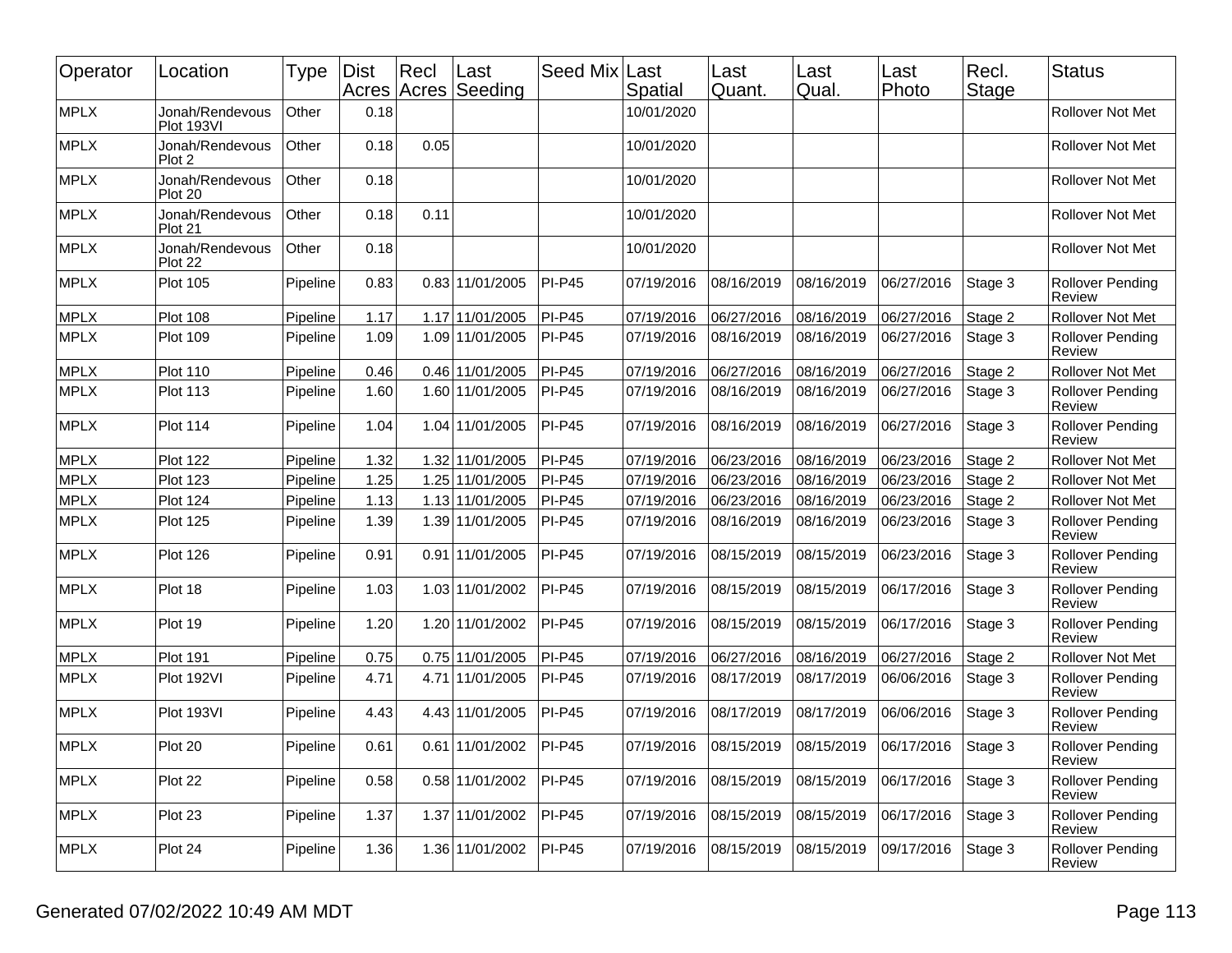| Operator    | Location  | Type     | <b>Dist</b> | Recl<br>Acres Acres | Last<br>Seeding | Seed Mix      | Last<br>Spatial | Last<br>Quant. | Last<br>Qual. | Last<br>Photo | Recl.<br><b>Stage</b> | <b>Status</b>                     |
|-------------|-----------|----------|-------------|---------------------|-----------------|---------------|-----------------|----------------|---------------|---------------|-----------------------|-----------------------------------|
| <b>MPLX</b> | Plot 25   | Pipeline | 0.95        |                     | 0.95 11/01/2002 | <b>PI-P45</b> | 07/19/2016      | 08/15/2019     | 08/15/2019    | 06/17/2016    | Stage 3               | <b>Rollover Pending</b><br>Review |
| <b>MPLX</b> | Plot 26   | Pipeline | 1.08        |                     | 1.08 11/01/2002 | <b>PI-P45</b> | 07/19/2016      | 08/15/2019     | 08/15/2019    | 06/17/2016    | Stage 3               | <b>Rollover Pending</b><br>Review |
| <b>MPLX</b> | Plot 27   | Pipeline | 0.61        | 0.61                | 11/01/2002      | <b>PI-P45</b> | 07/19/2016      | 08/15/2019     | 08/15/2019    | 06/17/2016    | Stage 3               | <b>Rollover Pending</b><br>Review |
| <b>MPLX</b> | Plot 28   | Pipeline | 1.22        |                     | 1.22 11/01/2002 | <b>PI-P45</b> | 07/19/2016      | 08/15/2019     | 08/15/2019    | 06/17/2016    | Stage 3               | Rollover Pending<br>Review        |
| <b>MPLX</b> | Plot 29   | Pipeline | 1.20        |                     | 1.20 11/01/2002 | <b>PI-P45</b> | 07/19/2016      | 08/15/2019     | 08/15/2019    | 06/17/2016    | Stage 3               | <b>Rollover Pending</b><br>Review |
| <b>MPLX</b> | Plot 30   | Pipeline | 1.29        |                     | 1.29 11/01/2002 | <b>PI-P45</b> | 07/19/2016      | 08/15/2019     | 08/15/2019    | 06/17/2016    | Stage 3               | <b>Rollover Pending</b><br>Review |
| <b>MPLX</b> | Plot 57   | Pipeline | 0.42        |                     | 0.42 11/01/2003 | <b>PI-P45</b> | 07/19/2016      | 08/16/2019     | 08/16/2019    | 06/29/2016    | Stage 3               | <b>Rollover Pending</b><br>Review |
| <b>MPLX</b> | Plot 58   | Pipeline | 1.21        | 1.21                | 11/01/2003      | <b>PI-P45</b> | 07/19/2016      | 08/16/2019     | 08/16/2019    | 06/29/2016    | Stage 3               | <b>Rollover Pending</b><br>Review |
| <b>MPLX</b> | Plot 59   | Pipeline | 0.49        |                     | 0.49 11/01/2003 | <b>PI-P45</b> | 07/19/2016      | 06/22/2016     | 08/16/2019    | 06/22/2016    | Stage 2               | Rollover Not Met                  |
| <b>MPLX</b> | Plot 60   | Pipeline | 0.31        | 0.31                | 11/01/2003      | <b>PI-P45</b> | 07/19/2016      | 06/22/2016     | 08/16/2019    | 06/22/2016    | Stage 2               | <b>Rollover Not Met</b>           |
| MPLX        | Plot 61   | Pipeline | 0.92        | 0.92                | 11/01/2003      | <b>PI-P45</b> | 07/19/2016      | 06/22/2016     | 08/16/2019    | 06/22/2016    | Stage 2               | Rollover Not Met                  |
| <b>MPLX</b> | Plot 62   | Pipeline | 0.59        |                     | 0.59 11/01/2003 | <b>PI-P45</b> | 07/19/2016      | 08/17/2019     | 08/17/2019    | 06/22/2016    | Stage 3               | <b>Rollover Pending</b><br>Review |
| <b>MPLX</b> | Plot 63   | Pipeline | 0.73        |                     | 0.73 11/01/2003 | <b>PI-P45</b> | 07/19/2016      | 06/22/2016     | 08/17/2019    | 06/22/2016    | Stage 2               | Rollover Not Met                  |
| <b>MPLX</b> | Plot 65   | Pipeline | 0.72        |                     | 0.72 11/01/2003 | <b>PI-P45</b> | 07/19/2016      | 08/18/2019     | 08/18/2019    | 06/22/2016    | Stage 3               | <b>Rollover Pending</b><br>Review |
| <b>MPLX</b> | Plot 66   | Pipeline | 1.06        |                     | 1.06 11/01/2003 | <b>PI-P45</b> | 07/19/2016      | 08/17/2019     | 08/17/2019    | 06/22/2016    | Stage 3               | Rollover Pending<br>Review        |
| <b>MPLX</b> | Plot 67   | Pipeline | 1.24        |                     | 1.24 11/01/2003 | <b>PI-P45</b> | 07/19/2016      | 08/17/2019     | 08/17/2019    | 06/22/2016    | Stage 3               | <b>Rollover Pending</b><br>Review |
| <b>MPLX</b> | Plot 68   | Pipeline | 1.09        |                     | 1.09 11/01/2003 | <b>PI-P45</b> | 07/19/2016      | 08/17/2019     | 08/17/2019    | 06/22/2016    | Stage 3               | Rollover Pending<br>Review        |
| <b>MPLX</b> | Plot 69   | Pipeline | 1.19        |                     | 1.19 11/01/2003 | <b>PI-P45</b> | 07/19/2016      | 08/17/2019     | 08/17/2019    | 06/22/2016    | Stage 3               | Rollover Pending<br>Review        |
| <b>MPLX</b> | Plot 70   | Pipeline | 1.02        |                     | 1.02 11/01/2003 | <b>PI-P45</b> | 07/19/2016      | 08/17/2019     | 08/17/2019    | 06/22/2016    | Stage 3               | <b>Rollover Pending</b><br>Review |
| <b>MPLX</b> | Plot 70RP | Pipeline | 1.12        |                     | 1.12 11/01/2005 | <b>PI-P45</b> | 07/19/2016      | 08/17/2019     | 08/17/2019    | 06/22/2016    | Stage 3               | Rollover Pending<br>Review        |
| <b>MPLX</b> | Plot 71   | Pipeline | 1.27        |                     | 1.27 11/01/2003 | <b>PI-P45</b> | 07/19/2016      | 08/17/2019     | 08/17/2019    | 07/22/2016    | Stage 3               | <b>Rollover Pending</b><br>Review |
| <b>MPLX</b> | Plot 71RP | Pipeline | 1.22        |                     | 1.22 11/01/2005 | <b>PI-P45</b> | 07/19/2016      | 08/17/2019     | 08/17/2019    | 07/22/2016    | Stage 3               | Rollover Pending<br>Review        |
| <b>MPLX</b> | Plot 72   | Pipeline | 1.34        |                     | 1.34 11/01/2003 | <b>PI-P45</b> | 07/19/2016      | 08/17/2019     | 08/17/2019    | 07/22/2016    | Stage 3               | <b>Rollover Pending</b><br>Review |
| <b>MPLX</b> | Plot 72RP | Pipeline | 1.27        | 1.27                | 11/01/2005      | <b>PI-P45</b> | 07/19/2016      | 08/17/2019     | 08/17/2019    | 07/22/2016    | Stage 3               | <b>Rollover Pending</b><br>Review |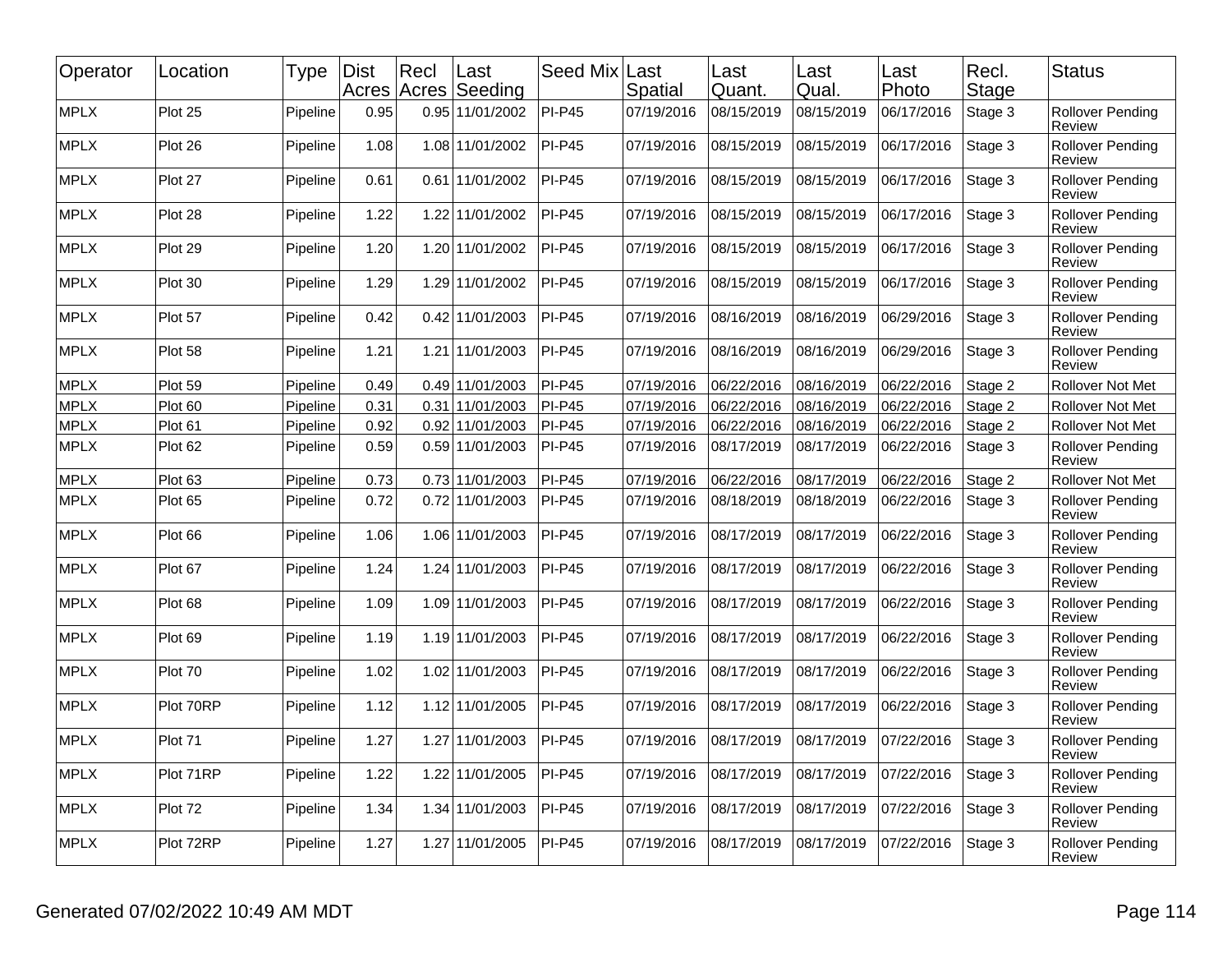| Operator    | Location  | Type     | <b>Dist</b> | Recl<br>Acres Acres | Last<br>Seeding | Seed Mix      | Last<br>Spatial | Last<br>Quant. | Last<br>Qual. | Last<br>Photo | Recl.<br>Stage | Status                            |
|-------------|-----------|----------|-------------|---------------------|-----------------|---------------|-----------------|----------------|---------------|---------------|----------------|-----------------------------------|
| <b>MPLX</b> | Plot 73   | Pipeline | 1.17        |                     | 1.17 11/01/2003 | <b>PI-P45</b> | 07/19/2016      | 08/17/2019     | 08/17/2019    | 07/22/2016    | Stage 3        | <b>Rollover Pending</b><br>Review |
| <b>MPLX</b> | Plot 73RP | Pipeline | 1.18        |                     | 1.18 11/01/2005 | <b>PI-P45</b> | 07/19/2016      | 08/17/2019     | 08/17/2019    | 07/22/2016    | Stage 3        | Rollover Pending<br>Review        |
| <b>MPLX</b> | Plot 74   | Pipeline | 1.19        |                     | 1.19 11/01/2003 | <b>PI-P45</b> | 07/19/2016      | 08/17/2019     | 08/17/2019    | 07/22/2016    | Stage 3        | <b>Rollover Pending</b><br>Review |
| <b>MPLX</b> | Plot 74RP | Pipeline | 1.21        | 1.21                | 11/01/2005      | <b>PI-P45</b> | 07/19/2016      | 08/17/2019     | 08/17/2019    | 07/22/2016    | Stage 3        | <b>Rollover Pending</b><br>Review |
| <b>MPLX</b> | Plot 75   | Pipeline | 1.26        |                     | 1.26 11/01/2003 | <b>PI-P45</b> | 07/19/2016      | 08/17/2019     | 08/17/2019    | 07/22/2016    | Stage 3        | Rollover Pending<br>Review        |
| <b>MPLX</b> | Plot 75RP | Pipeline | 1.21        | 1.21                | 11/01/2005      | <b>PI-P45</b> | 07/19/2016      | 08/17/2019     | 08/17/2019    | 07/22/2016    | Stage 3        | Rollover Pending<br>Review        |
| <b>MPLX</b> | Plot 76   | Pipeline | 1.17        |                     | 1.17 11/01/2003 | $PI-P45$      | 07/19/2016      | 08/17/2019     | 08/17/2019    | 07/22/2016    | Stage 3        | <b>Rollover Pending</b><br>Review |
| <b>MPLX</b> | Plot 76RP | Pipeline | 1.18        |                     | 1.18 11/01/2005 | <b>PI-P45</b> | 07/19/2016      | 08/17/2019     | 08/17/2019    | 07/22/2016    | Stage 3        | Rollover Pending<br>Review        |
| <b>MPLX</b> | Plot 77   | Pipeline | 1.16        |                     | 1.16 11/01/2003 | <b>PI-P45</b> | 07/19/2016      | 08/17/2019     | 08/17/2019    | 07/22/2016    | Stage 3        | <b>Rollover Pending</b><br>Review |
| <b>MPLX</b> | Plot 77RP | Pipeline | 1.16        |                     | 1.16 11/01/2005 | <b>PI-P45</b> | 07/19/2016      | 08/17/2019     | 08/17/2019    | 07/22/2016    | Stage 3        | <b>Rollover Pending</b><br>Review |
| <b>MPLX</b> | Plot 78   | Pipeline | 1.18        |                     | 1.18 11/01/2003 | <b>PI-P45</b> | 07/19/2016      | 08/17/2019     | 08/17/2019    | 07/22/2016    | Stage 3        | Rollover Pending<br>Review        |
| <b>MPLX</b> | Plot 78RP | Pipeline | 1.20        | 1.20                | 11/01/2005      | <b>PI-P45</b> | 07/19/2016      | 08/17/2019     | 08/17/2019    | 07/22/2016    | Stage 3        | Rollover Pending<br>Review        |
| <b>MPLX</b> | Plot 79   | Pipeline | 1.10        |                     | 1.10 11/01/2003 | $PI-P45$      | 07/19/2016      | 08/17/2019     | 08/17/2019    | 06/07/2016    | Stage 3        | <b>Rollover Pending</b><br>Review |
| <b>MPLX</b> | Plot 79RP | Pipeline | 1.15        |                     | 1.15 11/01/2005 | <b>PI-P45</b> | 07/19/2016      | 08/17/2019     | 08/17/2019    | 06/07/2016    | Stage 3        | Rollover Pending<br>Review        |
| <b>MPLX</b> | Plot 80   | Pipeline | 1.34        |                     | 1.34 11/01/2003 | <b>PI-P45</b> | 07/19/2016      | 08/17/2019     | 08/17/2019    | 06/07/2016    | Stage 3        | <b>Rollover Pending</b><br>Review |
| <b>MPLX</b> | Plot 80RP | Pipeline | 1.30        |                     | 1.30 11/01/2005 | $PI-P45$      | 07/19/2016      | 08/17/2019     | 08/17/2019    | 06/07/2016    | Stage 3        | <b>Rollover Pending</b><br>Review |
| <b>MPLX</b> | Plot 81   | Pipeline | 1.26        |                     | 1.26 11/01/2003 | <b>PI-P45</b> | 07/19/2016      | 08/17/2019     | 08/17/2019    | 06/07/2016    | Stage 3        | Rollover Pending<br>Review        |
| <b>MPLX</b> | Plot 81RP | Pipeline | 1.24        | 1.24                | 11/01/2005      | <b>PI-P45</b> | 07/19/2016      | 08/17/2019     | 08/17/2019    | 06/07/2016    | Stage 3        | Rollover Pending<br>Review        |
| MPLX        | Plot 82   | Pipeline | 1.15        |                     | 1.15 11/01/2003 | $PI-P45$      | 07/19/2016      | 08/17/2019     | 08/17/2019    | 06/07/2016    | Stage 3        | <b>Rollover Pending</b><br>Review |
| <b>MPLX</b> | Plot 82RP | Pipeline | 1.15        |                     | 1.15 11/01/2005 | $PI-P45$      | 07/19/2016      | 08/17/2019     | 08/17/2019    | 06/07/2016    | Stage 3        | <b>Rollover Pending</b><br>Review |
| <b>MPLX</b> | Plot 83   | Pipeline | 1.22        |                     | 1.22 11/01/2003 | <b>PI-P45</b> | 07/19/2016      | 08/17/2019     | 08/17/2019    | 06/07/2016    | Stage 3        | <b>Rollover Pending</b><br>Review |
| MPLX        | Plot 83RP | Pipeline | 1.23        |                     | 1.23 11/01/2005 | $PI-P45$      | 07/19/2016      | 08/17/2019     | 08/17/2019    | 06/07/2016    | Stage 3        | <b>Rollover Pending</b><br>Review |
| MPLX        | Plot 84   | Pipeline | 1.16        |                     | 1.16 11/01/2003 | $PI-P45$      | 07/19/2016      | 06/07/2016     | 08/17/2019    | 09/07/2016    | Stage 2        | Rollover Not Met                  |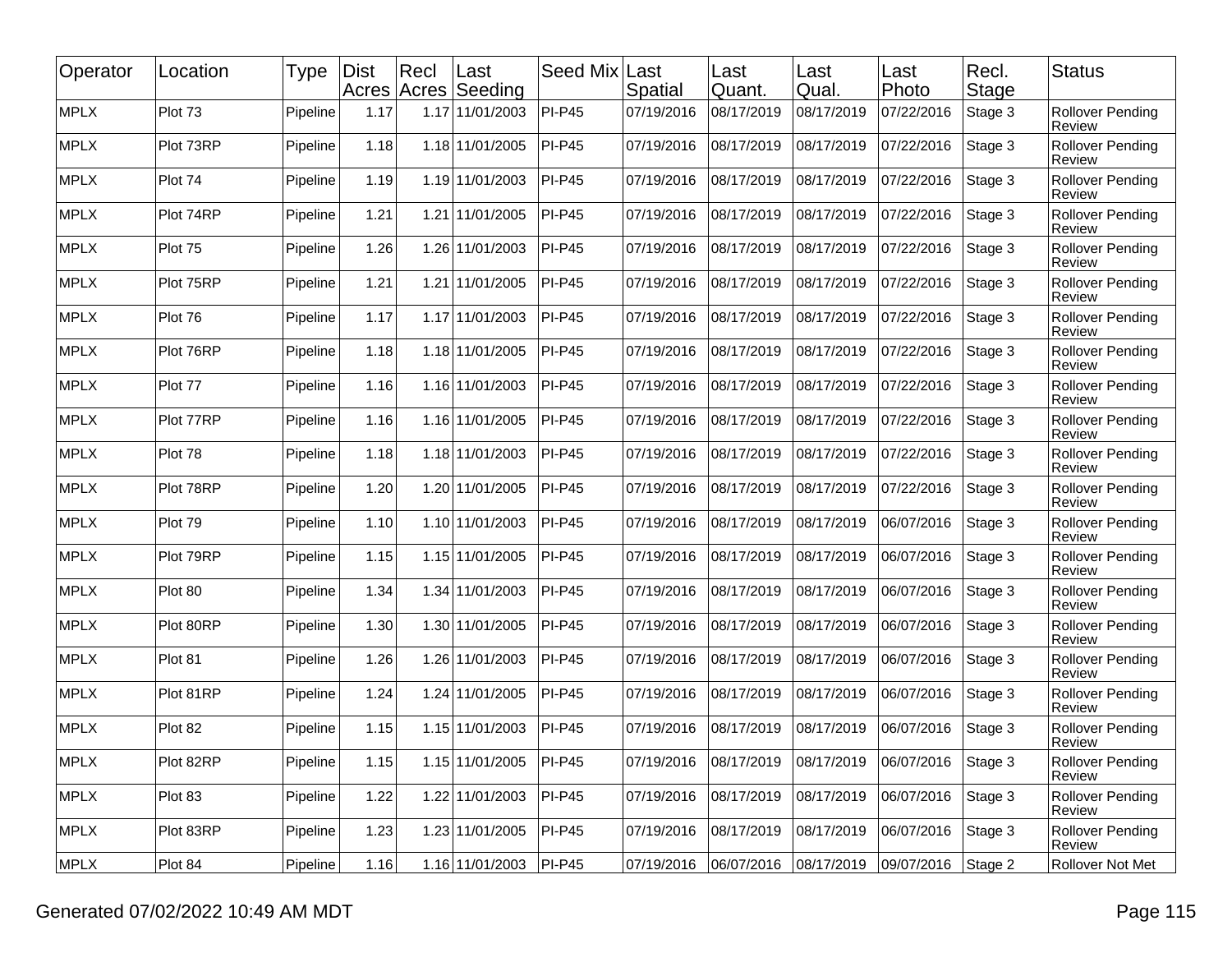| Operator    | Location         | Type        | Dist | Recl | Last<br>Acres Acres Seeding | Seed Mix Last | <b>Spatial</b> | Last<br>Quant. | Last<br>Qual. | Last<br>Photo | Recl.<br>Stage | <b>Status</b>                            |
|-------------|------------------|-------------|------|------|-----------------------------|---------------|----------------|----------------|---------------|---------------|----------------|------------------------------------------|
| <b>MPLX</b> | Plot 84RP        | Pipeline    | 0.82 |      | 0.82 11/01/2005             | $PI-P45$      | 07/19/2016     | 08/15/2019     | 08/15/2019    | 09/07/2016    | Stage 3        | <b>Rollover Pending</b><br>Review        |
| <b>MPLX</b> | Plot 85          | Pipeline    | 3.58 |      | 3.58 11/01/2003             | $PI-P45$      | 07/19/2016     | 08/15/2019     | 08/15/2019    | 09/07/2016    | Stage 3        | <b>Rollover Pending</b><br><b>Review</b> |
| <b>MPLX</b> | Plot 86          | Pipeline    | 0.92 |      | 0.92 11/01/2003             | $PI-P45$      | 07/19/2016     | 08/17/2019     | 08/17/2019    | 06/06/2016    | Stage 3        | <b>Rollover Pending</b><br>Review        |
| MPLX        | Plot 87          | Pipeline    | 0.94 |      | 0.94 11/01/2003             | $PI-P45$      | 07/19/2016     | 08/17/2019     | 08/17/2019    | 06/06/2016    | Stage 3        | <b>Rollover Pending</b><br>Review        |
| Omimex      | EF 23-12         | Well<br>Pad | 6.35 |      | 1.24 12/31/2009             |               | 09/26/2006     | 06/09/2009     | 08/21/2019    | 08/22/2019    | Stage 2        | Rollover Not Met                         |
| Omimex      | EF 23-13         | Well<br>Pad | 7.46 |      | 5.56 12/31/2009             |               | 09/26/2006     | 07/07/2009     | 07/30/2018    | 08/22/2019    | Stage 2        | Rollover Not Met                         |
| Omimex      | EF 23-14         | Well<br>Pad | 4.89 |      | 2.27 12/31/2009             |               | 09/26/2006     | 06/09/2009     | 08/21/2019    | 08/22/2019    | Stage 2        | Rollover Not Met                         |
| Omimex      | EF 23-21         | Well<br>Pad | 2.10 |      | 2.10 12/31/2009             |               | 09/07/2007     | 07/07/2009     | 07/30/2018    | 07/30/2018    | Stage 2        | Rollover Not Met                         |
| Omimex      | EF 23-22         | Well<br>Pad | 4.44 |      | 2.87 12/31/2009             |               | 09/26/2006     | 07/07/2009     | 08/21/2019    | 08/22/2019    | Stage 2        | Rollover Not Met                         |
| Ultra       | North Jonah Road | Road        | 6.72 |      |                             |               | 09/12/2012     |                |               |               |                | Rollover Not Met                         |
| Ultra       | North Jonah Road | Road        | 9.26 |      |                             |               | 09/12/2012     |                |               |               |                | Rollover Not Met                         |
| Ultra       | Road 21-1        | Road        | 2.73 |      |                             |               | 09/12/2012     |                |               |               |                | Rollover Not Met                         |
| Ultra       | Road 21-2        | Road        | 8.06 |      |                             |               | 09/12/2012     |                |               |               |                | Rollover Not Met                         |
| Ultra       | Road 23-1        | Road        |      |      |                             |               |                |                |               |               |                | Rollover Not Met                         |
| Ultra       | Road 23-2        | Road        | 0.16 |      |                             |               | 09/12/2012     |                |               |               |                | Rollover Not Met                         |
| Ultra       | Road 23-3        | Road        | 0.78 |      |                             |               | 09/12/2012     |                |               |               |                | Rollover Not Met                         |
| Ultra       | <b>Road 23-4</b> | Road        | 8.62 |      |                             |               | 09/12/2012     |                |               |               |                | Rollover Not Met                         |
| Ultra       | Road 23-5        | Road        | 1.45 |      |                             |               | 09/12/2012     |                |               |               |                | Rollover Not Met                         |
| Ultra       | Road 23-6        | Road        | 5.96 |      |                             |               | 09/12/2012     |                |               |               |                | Rollover Not Met                         |
| Ultra       | Road 23-7        | Road        | 3.68 |      |                             |               | 09/12/2012     |                |               |               |                | Rollover Not Met                         |
| Ultra       | Road 23-8        | Road        | 3.43 |      |                             |               | 09/12/2012     |                |               |               |                | Rollover Not Met                         |
| Ultra       | Road 24-1        | Road        | 1.90 |      |                             |               | 09/12/2012     |                |               |               |                | Rollover Not Met                         |
| Ultra       | Road 24-10       | Road        | 4.40 |      |                             |               | 09/12/2012     |                |               |               |                | Rollover Not Met                         |
| Ultra       | Road 24-11       | Road        | 2.93 |      |                             |               | 09/12/2012     |                |               |               |                | Rollover Not Met                         |
| Ultra       | Road 24-12       | Road        |      |      |                             |               |                |                |               |               |                | Rollover Not Met                         |
| Ultra       | Road 24-13       | Road        | 3.95 |      |                             |               | 09/12/2012     |                |               |               |                | Rollover Not Met                         |
| Ultra       | Road 24-14       | Road        | 0.87 |      |                             |               | 09/12/2012     |                |               |               |                | Rollover Not Met                         |
| Ultra       | Road 24-14B      | Road        | 0.32 |      |                             |               | 09/12/2012     |                |               |               |                | Rollover Not Met                         |
| Ultra       | Road 24-2        | Road        | 0.54 |      |                             |               | 09/12/2012     |                |               |               |                | Rollover Not Met                         |
| Ultra       | Road 24-3        | Road        | 3.70 |      |                             |               | 09/12/2012     |                |               |               |                | Rollover Not Met                         |
| Ultra       | Road 24-4        | Road        | 0.45 |      |                             |               | 09/12/2012     |                |               |               |                | Rollover Not Met                         |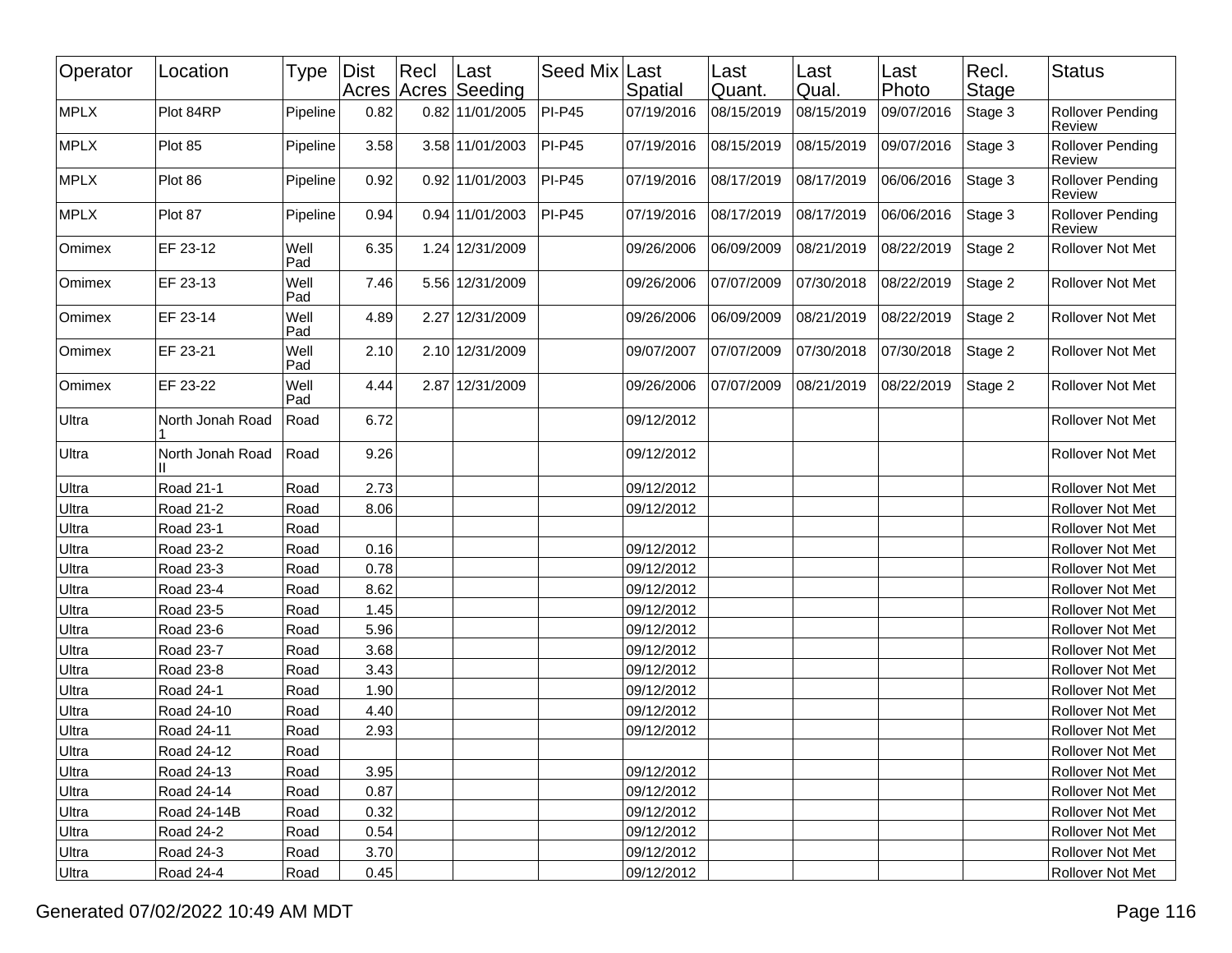| Operator | Location                    | Type        | <b>Dist</b> | Recl | Last<br>Acres Acres Seeding | Seed Mix Last                       | Spatial    | Last<br>Quant. | Last<br>Qual. | Last<br>Photo | Recl.<br>Stage | <b>Status</b>           |
|----------|-----------------------------|-------------|-------------|------|-----------------------------|-------------------------------------|------------|----------------|---------------|---------------|----------------|-------------------------|
| Ultra    | Road 24-5                   | Road        | 0.69        |      |                             |                                     | 09/12/2012 |                |               |               |                | Rollover Not Met        |
| Ultra    | Road 24-6                   | Road        | 2.57        |      |                             |                                     | 09/12/2012 |                |               |               |                | Rollover Not Met        |
| Ultra    | Road 24-7                   | Road        | 10.46       |      |                             |                                     | 09/12/2012 |                |               |               |                | Rollover Not Met        |
| Ultra    | Road 24-8                   | Road        | 2.12        |      |                             |                                     | 09/12/2012 |                |               |               |                | <b>Rollover Not Met</b> |
| Ultra    | <b>Road 24-9</b>            | Road        | 3.25        |      |                             |                                     | 09/12/2012 |                |               |               |                | Rollover Not Met        |
| Ultra    | SHB 10-21                   | Well<br>Pad | 3.97        |      | 2.70 12/31/2005             | sagebrush<br>dominated<br>clay soil | 09/26/2006 | 05/27/2010     | 06/24/2021    | 06/24/2021    | Stage 2        | Rollover Not Met        |
| Ultra    | SHB 10-21 pipeline Pipeline |             | 0.13        | 0.13 |                             |                                     | 04/23/2008 |                |               |               |                | Rollover Not Met        |
| Ultra    | SHB 10-21 road              | Road        | 0.19        |      |                             |                                     | 04/23/2008 |                |               |               |                | Rollover Not Met        |
| Ultra    | SHB 10-23                   | Well<br>Pad | 4.27        |      | 3.16 10/31/2009             |                                     | 09/26/2006 | 05/19/2010     | 08/24/2021    | 08/24/2021    | Stage 2        | Rollover Not Met        |
| Ultra    | SHB 10-23<br>Pipeline       | Pipeline    | 0.45        | 0.45 |                             |                                     | 09/26/2009 |                |               |               |                | Rollover Not Met        |
| Ultra    | SHB 10-23 road              | Road        | 0.37        |      |                             |                                     | 09/26/2009 |                |               |               |                | <b>Rollover Not Met</b> |
| Ultra    | SHB 10-24                   | Well<br>Pad | 4.41        | 3.37 | 12/31/2005                  | Sagebrush<br>dominated<br>clay soil | 05/12/2008 | 05/26/2010     | 06/28/2021    | 08/28/2021    | Stage 2        | <b>Rollover Not Met</b> |
| Ultra    | SHB 10-24 pipeline          | Pipeline    | 0.81        | 0.81 |                             |                                     | 09/26/2006 |                |               |               |                | Rollover Not Met        |
| Ultra    | SHB 10-24 road              | Road        | 0.82        |      |                             |                                     | 09/26/2006 |                |               |               |                | Rollover Not Met        |
| Ultra    | SHB 10A-23                  | Well<br>Pad | 4.87        |      | 3.57 10/31/2009             | sagebrush<br>dominated<br>clay soil | 09/26/2006 |                | 06/23/2021    | 06/23/2021    | Stage 2        | <b>Rollover Not Met</b> |
| Ultra    | SHB 10B-23                  | Well<br>Pad | 4.45        |      | 4.31 10/11/2010             | sagebrush<br>dominated<br>clay soil | 12/03/2010 |                | 06/23/2021    | 06/23/2021    | Stage 2        | Rollover Not Met        |
| Ultra    | SHB 10C-23                  | Well<br>Pad | 4.29        |      | 3.71 09/05/2007             | sagebrush<br>dominated<br>clay soil | 02/19/2009 | 05/20/2010     | 06/23/2021    | 06/23/2021    | Stage 2        | <b>Rollover Not Met</b> |
| Ultra    | SHB 10c-23 road             | Road        | 0.16        |      |                             |                                     | 09/19/2007 |                |               |               |                | <b>Rollover Not Met</b> |
| Ultra    | SHB 10D-21                  | Well<br>Pad | 4.70        | 4.54 | 10/11/2010                  | sagebrush<br>dominated<br>clay soil | 12/03/2010 |                | 06/24/2021    | 06/24/2021    | Stage 2        | <b>Rollover Not Met</b> |
| Ultra    | SHB 11-21                   | Well<br>Pad | 4.31        |      | 3.09 12/31/2005             | Sagebrush<br>dominated<br>clay soil | 04/23/2008 | 05/29/2010     | 06/24/2021    | 06/24/2021    | Stage 2        | Rollover Not Met        |
| Ultra    | SHB 11-21 road              | Road        | 0.57        |      |                             |                                     | 04/23/2008 |                |               |               |                | Rollover Not Met        |
| Ultra    | SHB 11-24                   | Well<br>Pad | 3.56        | 2.57 | 12/31/2005                  | Sagebrush<br>domianted<br>clay soil | 05/02/2008 | 05/26/2010     | 06/23/2021    | 06/23/2021    | Stage 2        | <b>Rollover Not Met</b> |
| Ultra    | SHB 11-2 pipeline           | Pipeline    | 0.27        | 0.27 |                             |                                     | 04/23/2008 |                |               |               |                | <b>Rollover Not Met</b> |
| Ultra    | SHB 11A-23D                 | Well<br>Pad | 5.24        |      | 3.96 09/11/2007             | sagebrush<br>dominated<br>clay soil | 09/24/2007 | 05/19/2010     | 06/23/2021    | 06/23/2021    | Stage 2        | <b>Rollover Not Met</b> |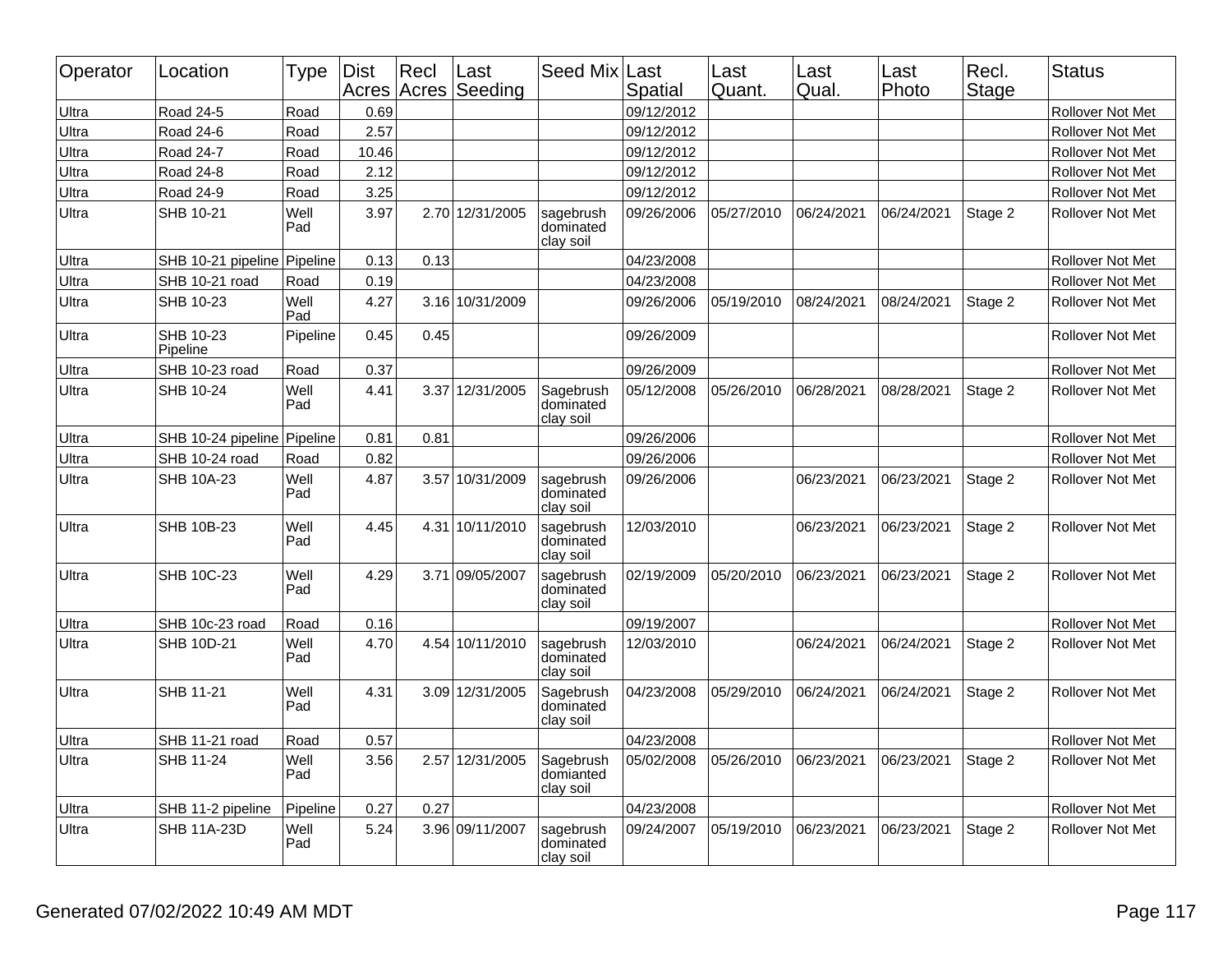| Operator | Location                    | Type        | <b>Dist</b> | $ $ Recl | ∣Last<br>Acres Acres Seeding | Seed Mix                             | Last<br>Spatial | Last<br>Quant.                                      | Last<br>Qual. | Last<br>Photo | Recl.<br>Stage | <b>Status</b>           |
|----------|-----------------------------|-------------|-------------|----------|------------------------------|--------------------------------------|-----------------|-----------------------------------------------------|---------------|---------------|----------------|-------------------------|
| Ultra    | <b>SHB 11C-23</b>           | Well<br>Pad | 3.82        |          | 3.16 09/11/2007              | Sagebrush<br>dominated<br>clay soil  | 09/27/2006      | 05/19/2010                                          | 08/24/2021    | 08/24/2021    | Stage 2        | Rollover Not Met        |
| Ultra    | SHB 11c-23 road             | Road        |             |          |                              |                                      |                 |                                                     |               |               |                | <b>Rollover Not Met</b> |
| Ultra    | SHB 11D-23                  | Well<br>Pad | 4.28        |          | 4.26 10/11/2010              | sagebrush<br>dominated<br>clay soil  | 12/10/2010      | 05/25/2010                                          | 06/23/2021    | 06/23/2021    | Stage 2        | <b>Rollover Not Met</b> |
| Ultra    | <b>SHB 1-21</b>             | Well<br>Pad | 4.00        |          | 2.90 12/31/2005              | sagebrush<br>dominated<br>clay soil  | 04/23/2008      | 05/28/2010                                          | 06/24/2021    | 06/24/2021    | Stage 2        | <b>Rollover Not Met</b> |
| Ultra    | SHB 1-21 pipeline           | Pipeline    | 0.43        | 0.43     |                              |                                      | 04/24/2008      |                                                     |               |               |                | Rollover Not Met        |
| Ultra    | SHB 1-21 road               | Road        | 0.40        |          |                              |                                      | 04/23/2008      |                                                     |               |               |                | <b>Rollover Not Met</b> |
| Ultra    | SHB 12-23                   | Well<br>Pad | 4.07        |          | 2.97 12/31/2005              | sagebrush<br>dominated<br>clay soil  | 04/28/2008      | 05/21/2010                                          | 06/23/2021    | 06/23/2021    | Stage 2        | Rollover Not Met        |
| Ultra    | SHB 12-23 pipeline          | Pipeline    | 0.23        | 0.23     |                              |                                      | 09/26/2006      |                                                     |               |               |                | <b>Rollover Not Met</b> |
| Ultra    | SHB 12-23 road              | Road        | 0.25        |          |                              |                                      | 09/26/2006      |                                                     |               |               |                | <b>Rollover Not Met</b> |
| Ultra    | SHB 12-24                   | Well<br>Pad | 4.66        |          | 3.61 12/31/2005              | sagebrush<br>dominated<br>clay soils | 09/26/2009      | 05/25/2010                                          | 06/23/2021    | 06/23/2021    | Stage 2        | <b>Rollover Not Met</b> |
| Ultra    | SHB 12-24 Road              | Road        | 0.23        |          |                              |                                      | 05/02/2008      |                                                     |               |               |                | Rollover Not Met        |
| Ultra    | <b>SHB 1-23</b>             | Well<br>Pad | 4.30        |          | 3.01 12/31/2005              | sagebrush<br>dominated<br>clay soils | 09/26/2006      | 05/19/2010                                          | 06/23/2021    | 06/23/2021    | Stage 2        | Rollover Not Met        |
| Ultra    | SHB 1-23 pipeline           | Pipeline    | 0.73        | 0.73     |                              |                                      | 09/26/2006      |                                                     |               |               |                | Rollover Not Met        |
| Ultra    | SHB 1-23 road               | Road        | 0.61        |          |                              |                                      | 09/26/2006      |                                                     |               |               |                | Rollover Not Met        |
| Ultra    | <b>SHB 1-24</b>             | Well<br>Pad | 11.67       |          | 10.65 12/31/2005             | Sagebrush<br>dominated<br>clay soil  | 09/23/2019      | 05/26/2010                                          | 06/24/2021    | 06/24/2021    | Stage 2        | Rollover Not Met        |
| Ultra    | SHB 1-24 pipeline           | Pipeline    | 0.49        | 0.49     |                              |                                      | 09/26/2006      |                                                     |               |               |                | Rollover Not Met        |
| Ultra    | SHB 1-24 road               | Road        | 0.58        |          |                              |                                      | 09/26/2009      |                                                     |               |               |                | Rollover Not Met        |
| Ultra    | SHB 12A-23                  | Well<br>Pad | 5.14        |          | 4.58 09/10/2007              | sagebrush<br>dominated<br>clay soil  | 09/26/2009      | 05/21/2010                                          | 06/23/2021    | 06/23/2021    | Stage 2        | Rollover Not Met        |
| Ultra    | SHB 12A-23 road             | Road        | 0.49        |          |                              |                                      | 09/26/2006      |                                                     |               |               |                | Rollover Not Met        |
| Ultra    | SHB 13-14                   | Well<br>Pad | 3.31        |          | 2.46 12/31/2012              |                                      | 04/30/2008      | 05/17/2010                                          | 06/23/2021    | 06/23/2021    | Stage 3        | Rollover Not Met        |
| Ultra    | SHB 13-21                   | Well<br>Pad | 3.34        |          | $2.42 12/31/2005$ sagebrush  | ldominated<br>clay soil              |                 | 09/26/2009 06/07/2010 06/24/2021 06/24/2021 Stage 2 |               |               |                | Rollover Not Met        |
| Ultra    | SHB 13-21 pipeline Pipeline |             | 0.25        | 0.25     |                              |                                      | 09/26/2006      |                                                     |               |               |                | Rollover Not Met        |
| Ultra    | SHB 13-21 road              | Road        | 0.32        |          |                              |                                      | 09/26/2006      |                                                     |               |               |                | Rollover Not Met        |
| Ultra    | SHB 13-23                   | Well<br>Pad | 5.17        |          | 4.41 10/29/2009              | Sagebrush<br>dominated<br>clay soil  | 02/19/2009      |                                                     | 06/24/2021    | 08/27/2021    | Stage 2        | Rollover Not Met        |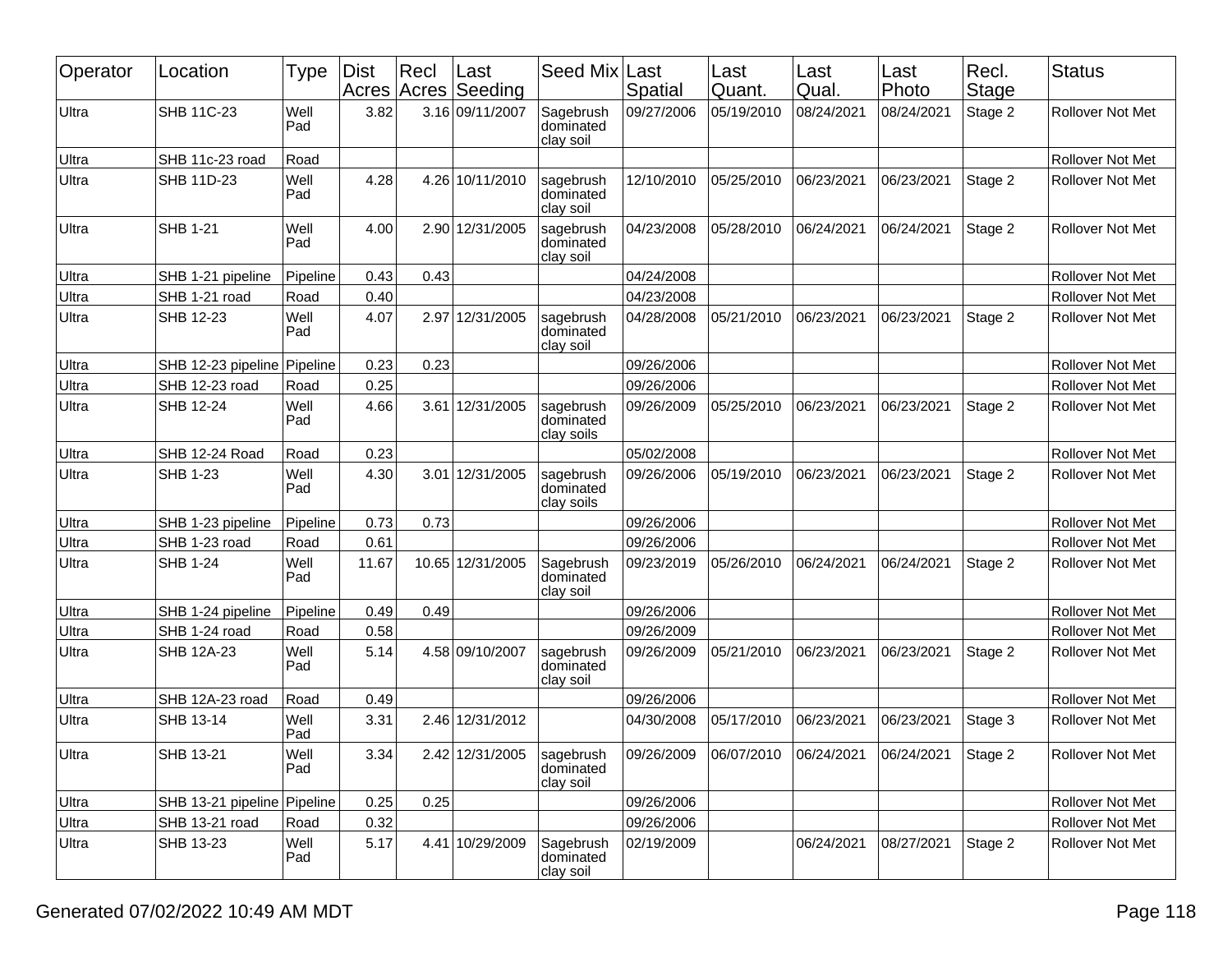| Operator | Location                    | Type        | <b>Dist</b><br>Acres | Recl | ∣Last<br>Acres Seeding | Seed Mix                             | Last<br>Spatial | Last<br>Quant. | Last<br>Qual. | Last<br>Photo | Recl.<br><b>Stage</b> | <b>Status</b>           |
|----------|-----------------------------|-------------|----------------------|------|------------------------|--------------------------------------|-----------------|----------------|---------------|---------------|-----------------------|-------------------------|
| Ultra    | SHB 13-24                   | Well<br>Pad | 3.42                 |      | 2.40 12/31/2005        | sagebrush<br>dominated<br>clay soils | 05/12/2008      | 05/25/2010     | 06/23/2021    | 06/23/2021    | Stage 2               | <b>Rollover Not Met</b> |
| Ultra    | SHB 13-24 pipeline Pipeline |             | 0.85                 | 0.85 |                        |                                      | 09/26/2006      |                |               |               |                       | <b>Rollover Not Met</b> |
| Ultra    | SHB 13-24 road              | Road        | 0.75                 |      |                        |                                      | 09/26/2006      |                |               |               |                       | Rollover Not Met        |
| Ultra    | SHB 13B-23                  | Well<br>Pad | 4.24                 |      | 3.63 10/29/2009        | sagebrush<br>dominated<br>clay soil  | 02/19/2009      |                | 06/24/2021    | 06/24/2021    | Stage 2               | Rollover Not Met        |
| Ultra    | SHB 13D-23                  | Well<br>Pad | 4.41                 |      | 3.86 12/29/2009        | Sagebrush<br>dominated<br>clay soil  | 02/19/2009      |                | 06/24/2021    | 08/27/2021    | Stage 2               | <b>Rollover Not Met</b> |
| Ultra    | SHB 14-21                   | Well<br>Pad | 7.28                 |      | 4.95 12/31/2005        | sagebrush<br>dominated<br>clay soil  | 09/26/2006      | 05/28/2010     | 06/24/2021    | 06/24/2021    | Stage 2               | <b>Rollover Not Met</b> |
| Ultra    | SHB 14-21 pipeline          | Pipeline    | 0.36                 | 0.36 |                        |                                      | 09/26/2006      |                |               |               |                       | Rollover Not Met        |
| Ultra    | SHB 14-21 road              | Road        | 1.37                 |      |                        |                                      | 04/23/2007      |                |               |               |                       | Rollover Not Met        |
| Ultra    | SHB 14-23                   | Well<br>Pad | 4.34                 |      | 3.99 09/07/2007        | sagebrush<br>dominated<br>clay soil  | 02/19/2009      | 05/20/2010     | 06/24/2021    | 08/28/2021    | Stage 2               | Rollover Not Met        |
| Ultra    | SHB 14-24                   | Well<br>Pad | 11.60                |      | 10.28 12/31/2005       | sagebrush<br>dominated<br>clay soils | 09/23/2019      | 05/26/2010     | 06/23/2021    | 06/23/2021    | Stage 2               | <b>Rollover Not Met</b> |
| Ultra    | SHB 14-24 pipeline Pipeline |             | 0.06                 | 0.06 |                        |                                      | 05/12/2008      |                |               |               |                       | Rollover Not Met        |
| Ultra    | SHB 14-24 road              | Road        | 0.43                 |      |                        |                                      | 09/26/2006      |                |               |               |                       | <b>Rollover Not Met</b> |
| Ultra    | <b>SHB 14B-23D</b>          | Well<br>Pad | 6.49                 |      | 5.07 12/31/2005        | Sagebrush<br>dominated<br>clay soil  | 09/24/2007      |                | 06/24/2021    | 08/27/2021    | Stage 2               | <b>Rollover Not Met</b> |
| Ultra    | SHB 14B-23D road            | Road        | 0.23                 |      |                        |                                      | 09/26/2006      |                |               |               |                       | <b>Rollover Not Met</b> |
| Ultra    | SHB 15-21                   | Well<br>Pad | 3.06                 |      | 1.91 12/31/2005        | Sagebrush<br>dominated<br>clay soil  | 09/26/2006      | 05/28/2010     | 06/24/2021    | 06/24/2021    | Stage 2               | <b>Rollover Not Met</b> |
| Ultra    | SHB 15-21 pipeline          | Pipeline    | 0.15                 | 0.15 |                        |                                      | 04/23/2008      |                |               |               |                       | Rollover Not Met        |
| Ultra    | shb 15-21 road              | Road        | 0.11                 |      |                        |                                      | 04/23/2008      |                |               |               |                       | <b>Rollover Not Met</b> |
| Ultra    | SHB 15-23                   | Well<br>Pad | 3.18                 |      | 2.06 12/31/2005        | Sagebrush<br>dominated<br>clay soil  | 09/26/2006      | 05/21/2010     | 06/24/2021    | 06/24/2021    | Stage 2               | Rollover Not Met        |
| Ultra    | SHB 15-23 pipeline Pipeline |             | 0.33                 | 0.33 |                        |                                      | 09/20/2007      |                |               |               |                       | Rollover Not Met        |
| Ultra    | SHB 15-24                   | Well<br>Pad | 3.27                 |      | 2.33 12/31/2005        | Sagebrush<br>dominated<br>clay soil  | 05/12/2008      | 05/27/2010     | 06/24/2021    | 08/28/2021    | Stage 2               | <b>Rollover Not Met</b> |
| Ultra    | SHB 15-24 road              | Road        | 0.15                 |      |                        |                                      | 05/12/2008      |                |               |               |                       | Rollover Not Met        |
| Ultra    | SHB 15B-23                  | Well<br>Pad | 4.39                 |      | 3.71 10/04/2007        | Sagebrush<br>dominated<br>clay soil  | 09/20/2007      | 05/21/2010     | 06/24/2021    | 06/24/2021    | Stage 2               | <b>Rollover Not Met</b> |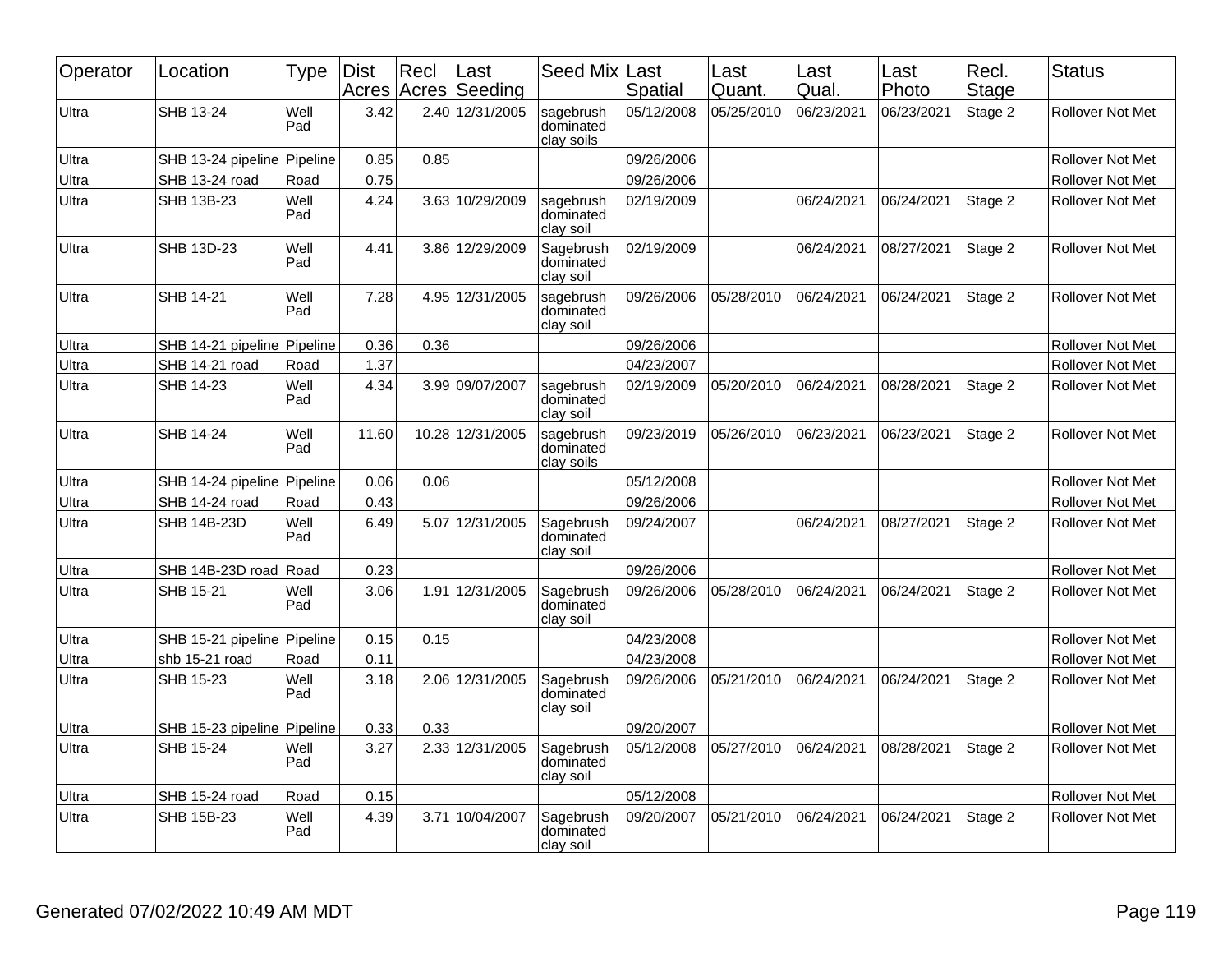| Operator | Location                     | Type        | <b>Dist</b> | Recl<br>Acres Acres | Last<br>Seeding | Seed Mix                            | Last<br>Spatial | Last<br>Quant.                                      | Last<br>Qual. | Last<br>Photo | Recl.<br>Stage | <b>Status</b>           |
|----------|------------------------------|-------------|-------------|---------------------|-----------------|-------------------------------------|-----------------|-----------------------------------------------------|---------------|---------------|----------------|-------------------------|
| Ultra    | SHB 15C-23                   | Well<br>Pad | 5.11        |                     | 4.62 09/04/2007 | Sagebrush<br>dominated<br>clay soil | 02/19/2009      | 05/21/2010                                          | 06/24/2021    | 06/24/2021    | Stage 2        | <b>Rollover Not Met</b> |
| Ultra    | SHB 15C-23 road              | Road        | 0.25        |                     |                 |                                     | 09/26/2006      |                                                     |               |               |                | <b>Rollover Not Met</b> |
| Ultra    | SHB 16-21                    | Well<br>Pad | 4.12        |                     | 2.93 12/31/2005 | Sagebrush<br>dominated<br>clay soil | 04/23/2008      | 05/29/2010                                          | 06/24/2021    | 06/24/2021    | Stage 2        | Rollover Not Met        |
| Ultra    | SHB 16-21 pipeline           | Pipeline    | 0.54        | 0.54                |                 |                                     | 04/23/2008      |                                                     |               |               |                | Rollover Not Met        |
| Ultra    | SHB 16-21 road               | Road        | 0.77        |                     |                 |                                     | 04/23/2008      |                                                     |               |               |                | Rollover Not Met        |
| Ultra    | SHB 16-23                    | Well<br>Pad | 2.94        |                     | 2.03 10/11/2010 |                                     | 09/26/2006      | 05/20/2010                                          | 06/23/2021    | 06/23/2021    | Stage 2        | <b>Rollover Not Met</b> |
| Ultra    | SHB 16-23 pipeline           | Pipeline    | 0.18        | 0.18                |                 |                                     | 09/26/2006      |                                                     |               |               |                | Rollover Not Met        |
| Ultra    | SHB 16-23 road               | Road        | 0.24        |                     |                 |                                     | 09/26/2006      |                                                     |               |               |                | Rollover Not Met        |
| Ultra    | SHB 16-24                    | Well<br>Pad | 3.95        |                     | 3.00 12/31/2005 | sagebrush<br>dominated<br>clay soil | 09/26/2006      | 05/27/2010                                          | 06/28/2021    | 08/28/2021    | Stage 2        | <b>Rollover Not Met</b> |
| Ultra    | SHB 16-24 road               | Road        | 0.15        |                     |                 |                                     | 05/12/2008      |                                                     |               |               |                | <b>Rollover Not Met</b> |
| Ultra    | SHB 16B-23                   | Well<br>Pad | 5.29        |                     | 4.70 10/11/2010 | sagebrush<br>dominated<br>clay soil | 12/03/2010      |                                                     | 06/23/2021    | 06/23/2021    | Stage 2        | <b>Rollover Not Met</b> |
| Ultra    | SHB 16C-23                   | Well<br>Pad | 4.40        |                     | 4.19 10/11/2010 | sagebrush<br>dominated<br>clay soil | 12/03/2010      | 05/25/2010                                          | 06/23/2021    | 06/23/2021    | Stage 2        | <b>Rollover Not Met</b> |
| Ultra    | <b>SHB 1D-23</b>             | Well<br>Pad | 4.45        |                     | 4.08 09/14/2007 | Sagebrush<br>dominated<br>clay soil | 09/26/2006      | 05/21/2010                                          | 06/23/2021    | 06/23/2021    | Stage 3        | <b>Rollover Not Met</b> |
| Ultra    | SHB 1D-23 road               | Road        | 0.52        |                     |                 |                                     | 09/26/2006      |                                                     |               |               |                | Rollover Not Met        |
| Ultra    | SHB 2-23                     | Well<br>Pad | 4.79        |                     | 3.51 09/24/2007 | Sagebrush<br>dominated<br>clay soil | 09/26/2009      | 05/25/2010                                          | 06/23/2021    | 06/23/2021    | Stage 2        | <b>Rollover Not Met</b> |
| Ultra    | SHB 2-23 pipeline            | Pipeline    | 0.38        | 0.38                |                 |                                     | 09/26/2006      |                                                     |               |               |                | Rollover Not Met        |
| Ultra    | SHB 2-23 road                | Road        | 0.41        |                     |                 |                                     | 04/30/2008      |                                                     |               |               |                | Rollover Not Met        |
| Ultra    | <b>SHB 2-24</b>              | Well<br>Pad | 4.69        |                     | 3.79 12/31/2005 | Sagebrush<br>dominated<br>clay soil | 09/26/2006      | 05/26/2010                                          | 06/24/2021    | 08/27/2021    | Stage 2        | Rollover Not Met        |
| Ultra    | SHB 2-24 pipeline            | Pipeline    | 0.07        | 0.07                |                 |                                     | 09/26/2006      |                                                     |               |               |                | Rollover Not Met        |
| Ultra    | SHB 2-24 road                | Road        | 0.10        |                     |                 |                                     | 09/26/2006      |                                                     |               |               |                | Rollover Not Met        |
| Ultra    | <b>SHB 2A-23</b>             | Well<br>Pad | 5.75        |                     | 5.31 09/24/2007 | sagebrush<br>dominated<br>clay soil |                 | 09/26/2006 05/17/2010 06/23/2021 06/23/2021 Stage 2 |               |               |                | Rollover Not Met        |
| Ultra    | <b>SHB 2A-23</b><br>pipeline | Pipeline    | 0.12        | 0.12                |                 |                                     | 09/26/2006      |                                                     |               |               |                | Rollover Not Met        |
| Ultra    | SHB 2a-23 road               | Road        | 0.09        |                     |                 |                                     | 09/24/2007      |                                                     |               |               |                | Rollover Not Met        |
| Ultra    | <b>SHB 2C-23</b>             | Well<br>Pad | 4.72        |                     | 4.22 09/24/2007 | sagebrush<br>dominated<br>clay soil | 09/26/2006      | 05/18/2010                                          | 06/23/2021    | 06/23/2021    | Stage 2        | Rollover Not Met        |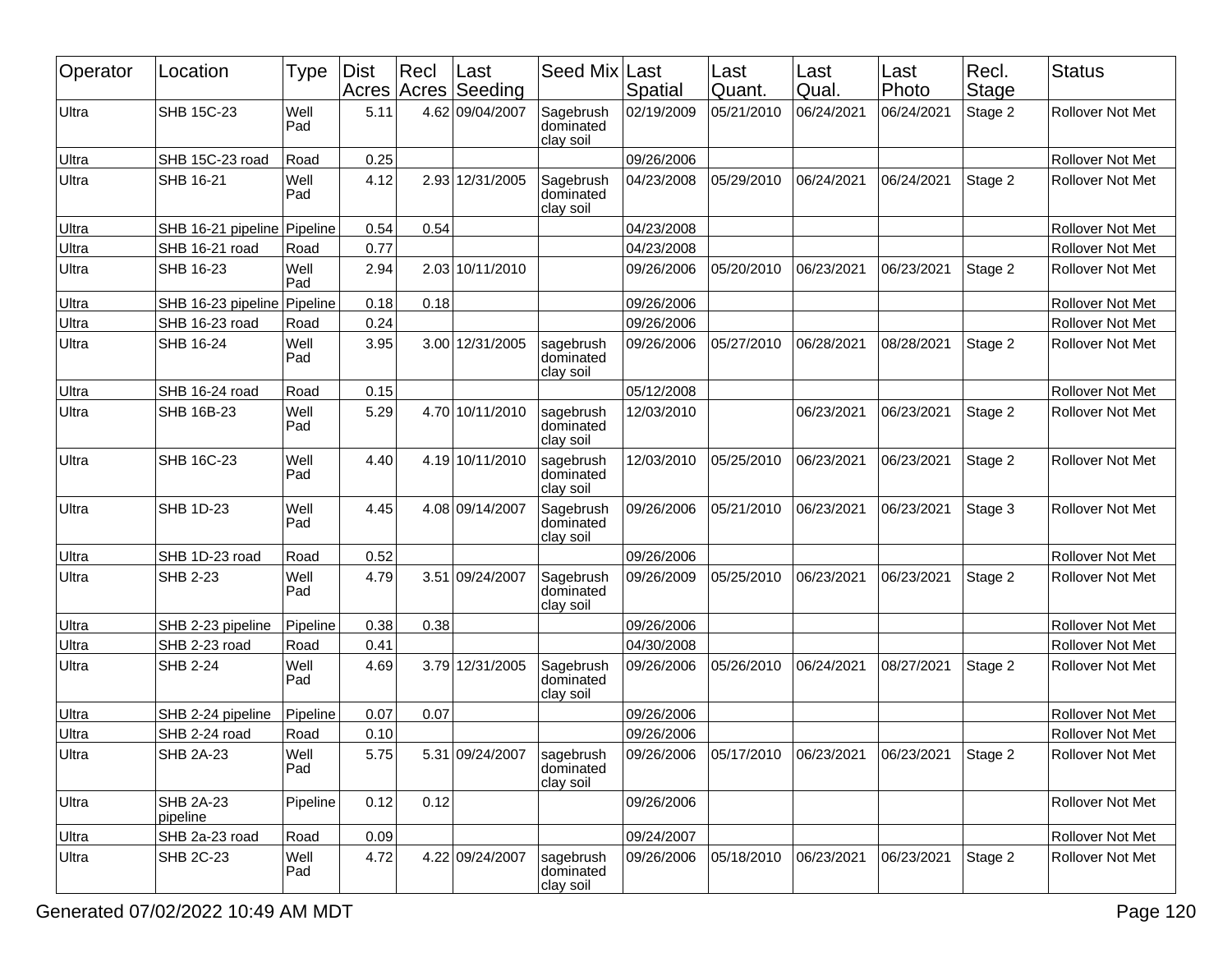| Operator | Location                     | Type        | <b>Dist</b> | Rec <br>Acres Acres | Last<br>Seeding  | Seed Mix                            | Last<br>Spatial | Last<br>Quant. | Last<br>Qual. | Last<br>Photo | Recl.<br>Stage | <b>Status</b>           |
|----------|------------------------------|-------------|-------------|---------------------|------------------|-------------------------------------|-----------------|----------------|---------------|---------------|----------------|-------------------------|
| Ultra    | <b>SHB 2C-23</b><br>pipeline | Pipeline    | 0.04        | 0.04                |                  |                                     | 09/26/2006      |                |               |               |                | <b>Rollover Not Met</b> |
| Ultra    | SHB 2C-23 road               | Road        | 0.12        |                     |                  |                                     | 09/24/2007      |                |               |               |                | Rollover Not Met        |
| Ultra    | <b>SHB 3-23</b>              | Well<br>Pad | 6.00        |                     | 4.86 09/01/2007  | sagebrush<br>dominated<br>clay soil | 09/26/2006      | 05/17/2010     | 06/23/2021    | 06/23/2021    | Stage 2        | Rollover Not Met        |
| Ultra    | <b>SHB 3-24</b>              | Well<br>Pad | 4.98        |                     | 3.73 12/31/2005  | sagebrush<br>dominated<br>clay soil | 09/26/2006      | 05/26/2010     | 06/23/2021    | 06/23/2021    | Stage 2        | Rollover Not Met        |
| Ultra    | SHB 3-24 pipeline            | Pipeline    | 1.41        | 1.41                |                  |                                     | 09/26/2006      |                |               |               |                | <b>Rollover Not Met</b> |
| Ultra    | SHB 3-24 road                | Road        | 0.87        |                     |                  |                                     | 09/26/2009      |                |               |               |                | Rollover Not Met        |
| Ultra    | SHB 3A-23D road              | Road        | 0.25        |                     |                  |                                     | 09/26/2006      |                |               |               |                | Rollover Not Met        |
| Ultra    | <b>SHB 3C-23</b>             | Well<br>Pad | 4.39        |                     | 3.84 10/11/2010  | Sagebrush<br>dominated<br>clay soil | 09/26/2006      |                | 06/24/2021    | 06/24/2021    | Stage 2        | Rollover Not Met        |
| Ultra    | <b>SHB 4-23</b>              | Well<br>Pad | 3.88        |                     | 3.06 09/12/2007  | Sagebrush<br>dominated<br>clay soil | 09/26/2006      | 05/18/2010     | 06/24/2021    | 06/24/2021    | Stage 2        | Rollover Not Met        |
| Ultra    | SHB 4-23 pipeline            | Pipeline    | 0.38        | 0.38                |                  |                                     | 09/20/2007      |                |               |               |                | Rollover Not Met        |
| Ultra    | SHB 4-23 road                | Road        | 0.44        |                     |                  |                                     | 09/26/2006      |                |               |               |                | Rollover Not Met        |
| Ultra    | SHB 4-24                     | Well<br>Pad | 12.45       |                     | 10.80 12/31/2005 | Sagebrush<br>dominated<br>clay soil | 09/23/2019      | 05/25/2010     | 06/24/2021    | 06/24/2021    | Stage 2        | <b>Rollover Not Met</b> |
| Ultra    | SHB 4-24 pipeline            | Pipeline    | 0.83        | 0.83                |                  |                                     | 09/26/2006      |                |               |               |                | Rollover Not Met        |
| Ultra    | SHB 4-24 road                | Road        | 0.78        |                     |                  |                                     | 09/26/2006      |                |               |               |                | Rollover Not Met        |
| Ultra    | <b>SHB 5-23</b>              | Well<br>Pad | 4.14        |                     | 2.49 09/01/2005  | Unknown                             | 07/17/2013      | 05/25/2010     | 06/24/2021    | 06/24/2021    | Stage 2        | Rollover Not Met        |
| Ultra    | SHB 5-23 pipeline            | Pipeline    | 0.10        | 0.10                |                  |                                     | 09/26/2006      |                |               |               |                | Rollover Not Met        |
| Ultra    | SHB 5-23 road                | Road        | 0.04        |                     |                  |                                     | 09/26/2006      |                |               |               |                | Rollover Not Met        |
| Ultra    | <b>SHB 5-24</b>              | Well<br>Pad | 3.68        |                     | 2.54 12/31/2005  | Sagebrush<br>dominated<br>clay soil | 04/30/2008      | 05/25/2010     | 06/24/2021    | 06/24/2021    | Stage 2        | Rollover Not Met        |
| Ultra    | SHB 5-24 pipeline            | Pipeline    | 0.26        | 0.26                |                  |                                     | 09/26/2006      |                |               |               |                | Rollover Not Met        |
| Ultra    | SHB 5-24 road                | Road        | 0.12        |                     |                  |                                     | 09/26/2006      |                |               |               |                | Rollover Not Met        |
| Ultra    | SHB 6-23                     | Well<br>Pad | 4.58        |                     | 3.34 09/12/2007  | Sagebrush<br>dominated<br>clay soil | 09/26/2009      | 05/19/2010     | 06/24/2021    | 06/24/2021    | Stage 2        | Rollover Not Met        |
| Ultra    | SHB 6-23 road                | Road        | 0.12        |                     |                  |                                     | 09/26/2009      |                |               |               |                | Rollover Not Met        |
| Ultra    | SHB 6-24                     | Well<br>Pad | 5.09        |                     | 4.05 12/31/2009  | clay loam                           | 09/26/2006      | 05/25/2010     | 06/24/2021    | 06/24/2021    | Stage 2        | Rollover Not Met        |
| Ultra    | SHB 6-24 pipeline            | Pipeline    | 0.53        | 0.53                |                  |                                     | 09/26/2006      |                |               |               |                | Rollover Not Met        |
| Ultra    | SHB 6-24 road                | Road        | 0.55        |                     |                  |                                     | 09/26/2006      |                |               |               |                | Rollover Not Met        |
| Ultra    | <b>SHB 6A-23</b>             | Well<br>Pad | 5.15        |                     | 4.43 09/12/2007  | sagebrush<br>dominated<br>clay soil | 07/17/2013      | 05/25/2010     | 06/24/2021    | 08/27/2021    | Stage 2        | Rollover Not Met        |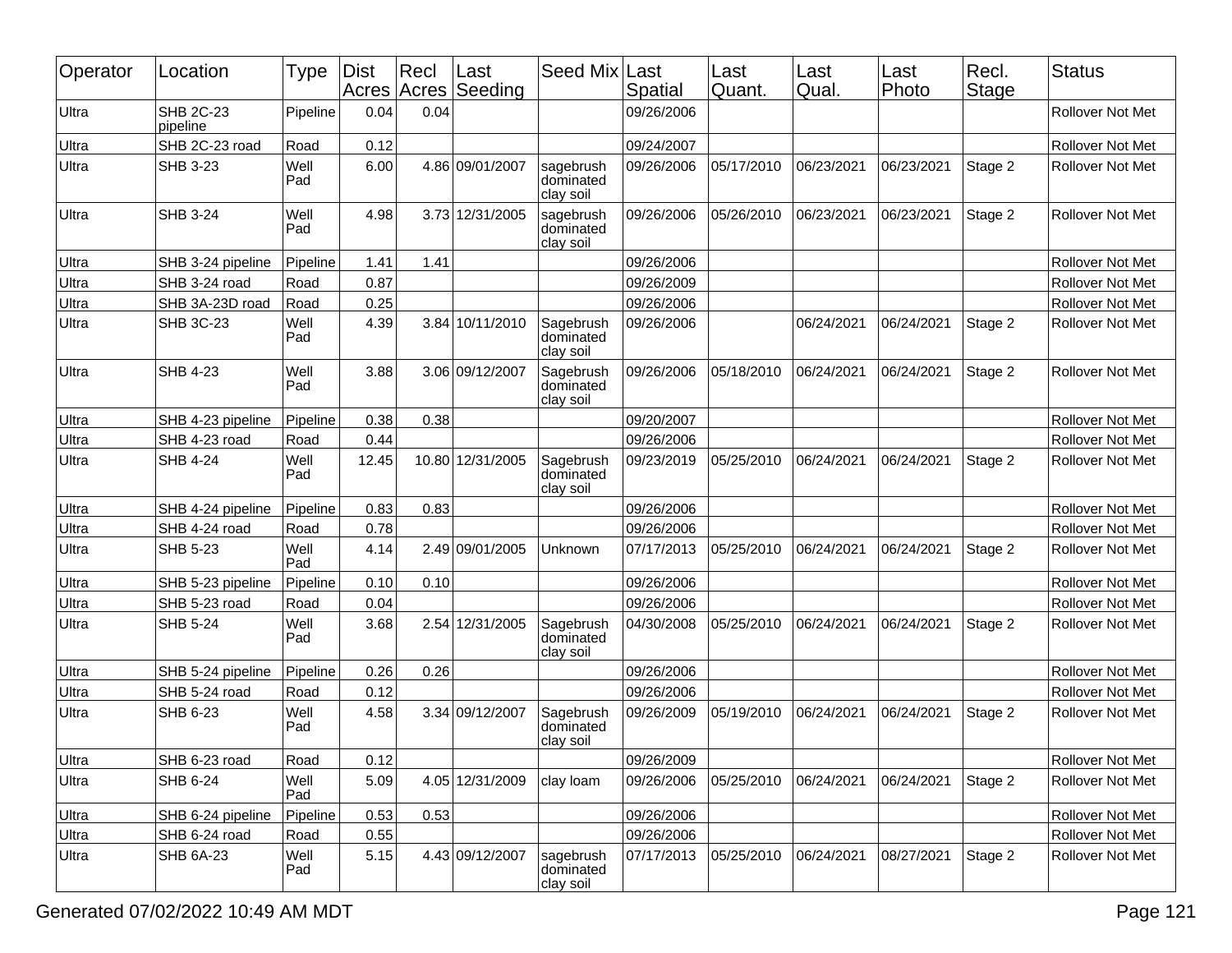| Operator | Location          | <b>Type</b> | Dist<br>Acres | $ $ Recl<br>Acres | ∣Last<br>Seeding | Seed Mix                                     | Last<br>Spatial | Last<br>Quant. | Last<br>Qual. | Last<br>Photo | Recl.<br>Stage | <b>Status</b>           |
|----------|-------------------|-------------|---------------|-------------------|------------------|----------------------------------------------|-----------------|----------------|---------------|---------------|----------------|-------------------------|
| Ultra    | <b>SHB 6C-23</b>  | Well<br>Pad | 4.51          |                   | 4.05 09/11/2007  | Sagebrush<br>dominated<br>clay soil          | 02/19/2009      | 05/19/2010     | 06/24/2021    | 06/24/2021    | Stage 2        | <b>Rollover Not Met</b> |
| Ultra    | SHB 6c-23 road    | Road        | 0.19          |                   |                  |                                              | 09/26/2006      |                |               |               |                | <b>Rollover Not Met</b> |
| Ultra    | <b>SHB 6D-23</b>  | Well<br>Pad | 4.54          |                   | 3.72 09/12/2007  | sagebrush<br>dominated<br>clay soil          | 07/17/2013      | 05/25/2010     | 06/27/2021    | 06/27/2021    | Stage 2        | <b>Rollover Not Met</b> |
| Ultra    | SHB 6D-23 road    | Road        | 0.10          |                   |                  |                                              | 09/26/2006      |                |               |               |                | Rollover Not Met        |
| Ultra    | <b>SHB 7-21</b>   | Well<br>Pad | 3.93          |                   | 2.85 12/31/2005  | sagebrush<br>dominated<br>clay soil          | 02/09/2008      | 05/28/2010     | 06/24/2021    | 06/24/2021    | Stage 2        | <b>Rollover Not Met</b> |
| Ultra    | SHB 7-21 pipeline | Pipeline    | 0.03          | 0.03              |                  |                                              | 04/23/2008      |                |               |               |                | <b>Rollover Not Met</b> |
| Ultra    | SHB 7-21 road     | Road        | 0.03          |                   |                  |                                              | 09/26/2006      |                |               |               |                | <b>Rollover Not Met</b> |
| Ultra    | <b>SHB 7-23</b>   | Well<br>Pad | 5.05          |                   | 4.05 09/14/2017  | sagebrush<br>dominated<br>clay soils         | 09/26/2009      | 05/19/2010     | 06/23/2021    | 06/23/2021    | Stage 2        | Rollover Not Met        |
| Ultra    | SHB 7-23 road     | Road        | 0.19          |                   |                  |                                              | 09/20/2007      |                |               |               |                | <b>Rollover Not Met</b> |
| Ultra    | <b>SHB 7-24</b>   | Well<br>Pad | 4.03          |                   | 2.95 12/31/2005  | Sagebrush<br>dominated<br>clay soil          | 04/30/2008      | 05/26/2010     | 06/23/2021    | 06/23/2021    | Stage 2        | Rollover Not Met        |
| Ultra    | SHB 7-24 road     | Road        | 0.34          |                   |                  |                                              | 09/26/2006      |                |               |               |                | Rollover Not Met        |
| Ultra    | <b>SHB 7A-23</b>  | Well<br>Pad | 5.69          |                   | 5.35 09/14/2007  | sagebrush<br>dominated<br>clay soil          | 09/26/2009      | 05/21/2010     | 06/23/2021    | 06/23/2021    | Stage 2        | Rollover Not Met        |
| Ultra    | SHB 7A-23 road    | Road        | 0.18          |                   |                  |                                              | 09/26/2006      |                |               |               |                | <b>Rollover Not Met</b> |
| Ultra    | <b>SHB 8-21</b>   | Well<br>Pad | 4.22          |                   | 3.20 12/31/2005  | sagebrush<br>dominated<br>clay soil          | 09/24/2007      | 05/28/2010     | 06/28/2021    | 06/28/2021    | Stage 2        | <b>Rollover Not Met</b> |
| Ultra    | SHB 8-21 pipeline | Pipeline    | 0.14          | 0.14              |                  |                                              | 04/23/2008      |                |               |               |                | Rollover Not Met        |
| Ultra    | SHB 8-21 road     | Road        | 0.18          |                   |                  |                                              | 04/23/2008      |                |               |               |                | Rollover Not Met        |
| Ultra    | SHB 8-23          | Well<br>Pad | 4.43          |                   | 3.22 12/31/2005  | sagebrush<br>dominated<br>clay soil          | 04/28/2008      | 05/19/2010     | 06/23/2021    | 06/23/2021    | Stage 2        | Rollover Not Met        |
| Ultra    | SHB 8-23 pipeline | Pipeline    | 0.20          | 0.20              |                  |                                              | 09/26/2006      |                |               |               |                | Rollover Not Met        |
| Ultra    | SHB 8-23 road     | Road        | 0.26          |                   |                  |                                              | 09/26/2006      |                |               |               |                | <b>Rollover Not Met</b> |
| Ultra    | SHB 8-24          | Well<br>Pad | 4.17          |                   | 3.28 12/31/2005  | sagebrush<br>dominated<br>with clay<br>soils | 04/30/2008      | 05/27/2010     | 06/23/2021    | 06/23/2021    | Stage 2        | Rollover Not Met        |
| Ultra    | SHB 8-24 pipeline | Pipeline    | 0.16          | 0.16              |                  |                                              | 09/26/2009      |                |               |               |                | Rollover Not Met        |
| Ultra    | SHB 8-24 road     | Road        | 0.22          |                   |                  |                                              | 09/26/2006      |                |               |               |                | Rollover Not Met        |
| Ultra    | <b>SHB 8B-23</b>  | Well<br>Pad | 4.96          |                   | 4.46 09/17/2007  | sagebrush<br>dominated<br>clay soil          | 07/26/2010      | 05/19/2010     | 06/23/2021    | 06/23/2021    | Stage 2        | Rollover Not Met        |
| Ultra    | SHB 8b-23 road    | Road        | 0.19          |                   |                  |                                              | 09/20/2007      |                |               |               |                | Rollover Not Met        |